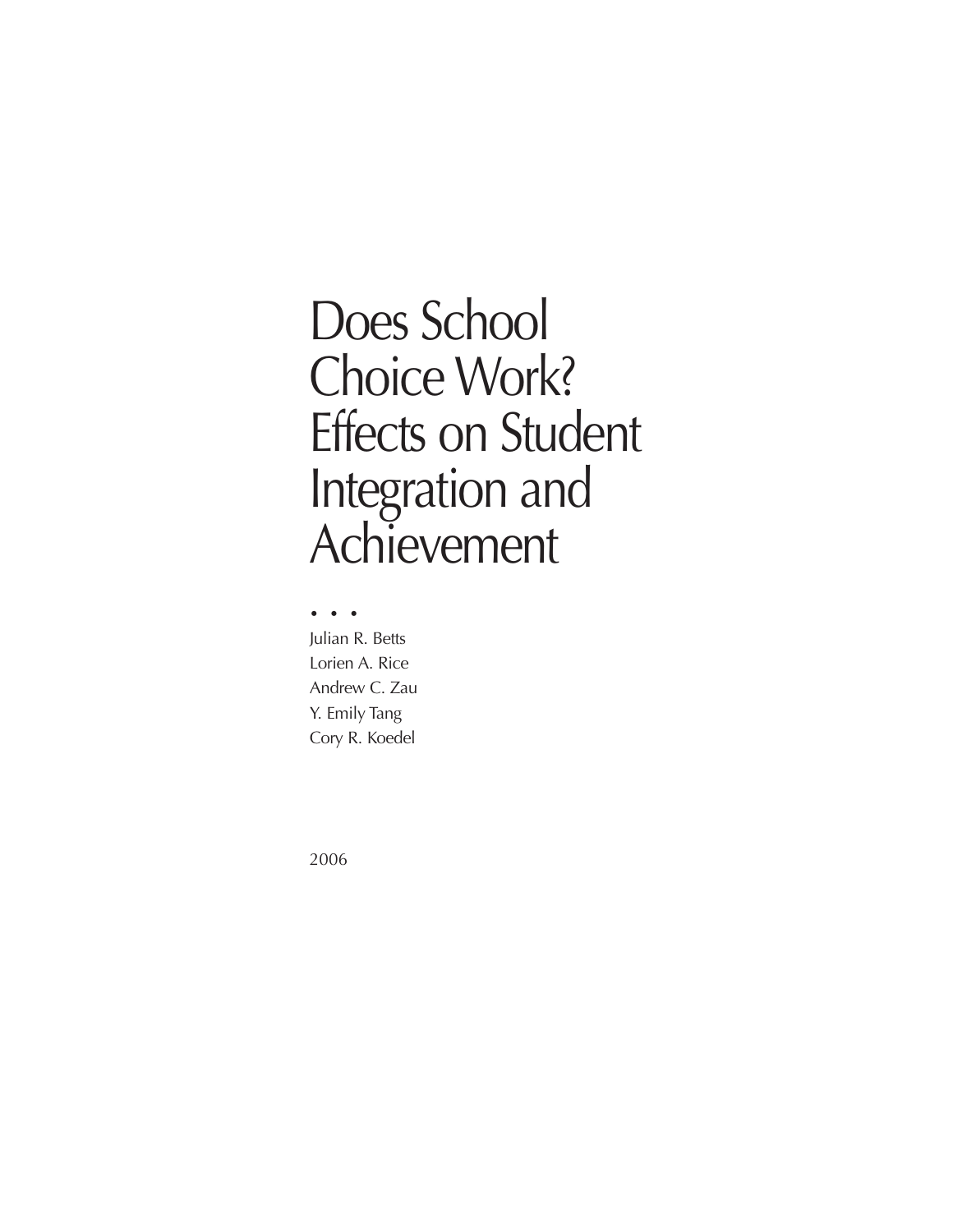Library of Congress Cataloging-in-Publication Data Does school choice work? : effects on student integration and achievement / Julian R. Betts ... [et al.]. p. cm. ISBN-13: 978-1-58213-114-6 ISBN-10: 1-58213-114-7 1. School choice—California—San Diego. 2. Public schools—California—San Diego. 3. School integration—California—San Diego. 4. Academic achievement— California—San Diego. I. Betts, Julian R. LB1027.9.D63 2006 379.1'110973—dc22

2006023825

Copyright © 2006 by Public Policy Institute of California All rights reserved San Francisco, CA

Short sections of text, not to exceed three paragraphs, may be quoted without written permission provided that full attribution is given to the source and the above copyright notice is included.

PPIC does not take or support positions on any ballot measure or on any local, state, or federal legislation, nor does it endorse, support, or oppose any political parties or candidates for public office.

Research publications reflect the views of the authors and do not necessarily reflect the views of the staff, officers, or Board of Directors of the Public Policy Institute of California.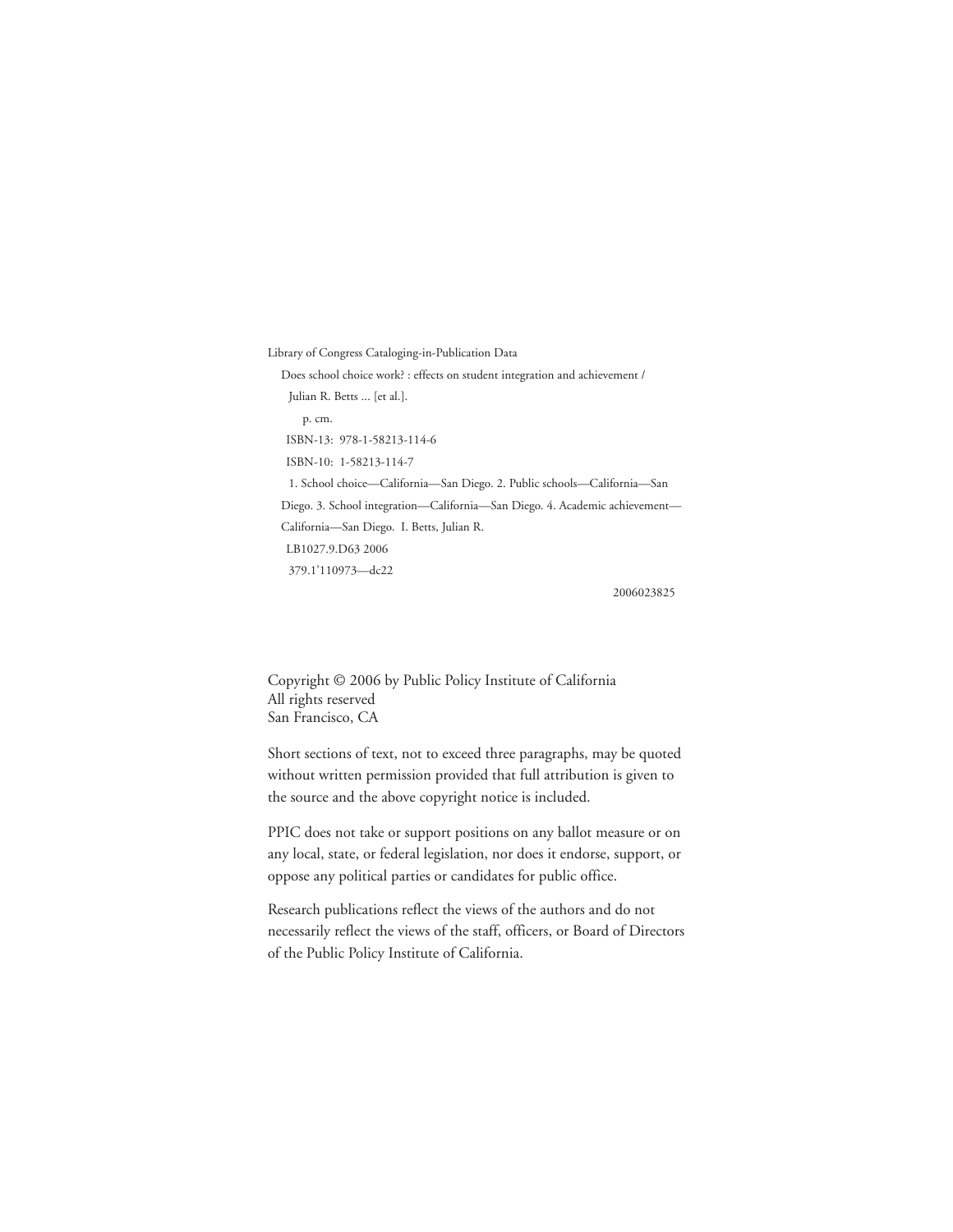### Foreword

To even the most informed parents, tracking the evolution of school reform can be a daunting task. There is plenty of public information on the poor test performance of many of our nation's children. There is much less systematic information on what is being done about it and which programs have the greatest chance of success. Reform programs are numerous, ranging from test-based accountability to putting mayors in charge of school systems. Some examine how schools are organized and focus on best practices, tracking, class size, and "whole-school" reform. Others stress the importance of teaching and learning through improved math instruction, English-language learning, and the design of professional development. Families with children in our public schools might well experience one or more of these and other reform efforts and reasonably ask: "Are any of these programs making a difference?"

More assessments of school reform are under way today than perhaps ever before in the history of American education. And most of these assessments are trying to answer that very question. This PPIC report, *Does School Choice Work? Effects on Student Integration and Achievement,* answers that question for a category of school reform programs known as school choice. School choice allows the parent and student to select a school other than the one in their immediate neighborhood. It is argued that choice gives students in below-average schools a chance to attend better schools, thus improving their achievement. A second argument is that once students begin to "vote with their feet," school principals will want to compete for the best students and therefore have incentives to provide the best possible education to the student "consumer."

In the early 2000s in the San Diego Unified School District, 28 percent of students chose alternative schools. Because of an extensive database compiled by SDUSD in cooperation with PPIC, the authors were in a unique position to find out who chose to attend an alternative school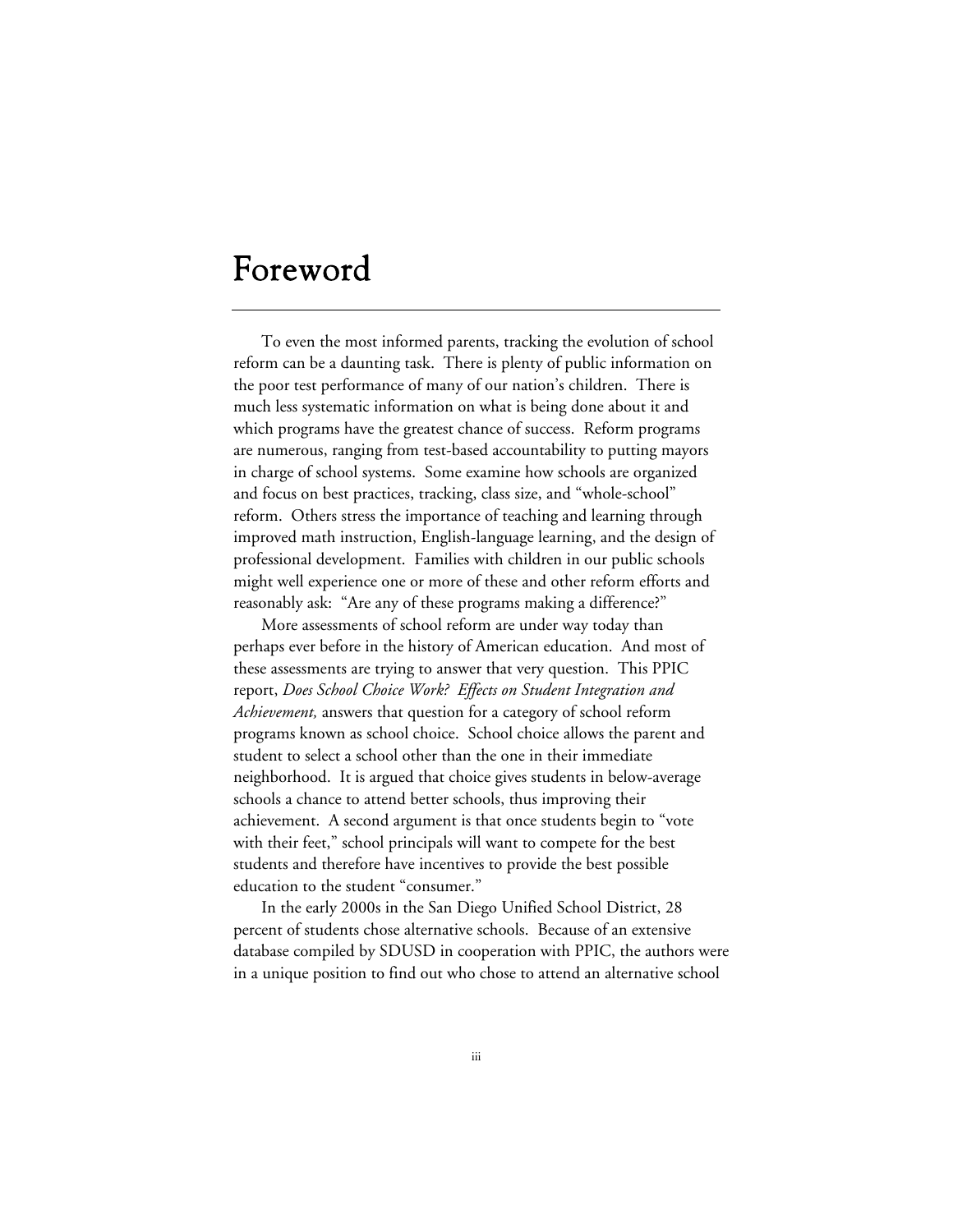and whether that choice made any difference in academic achievement. The findings are striking. Black students were twice as likely as others to apply for an alternative school under one of four programs. And test scores were not the primary factor in influencing the decision to try an alternative school. Overall, the choice programs in San Diego are increasing the integration of whites and nonwhites, and decreasing very mildly the integration of students with low and high test scores.

The second major conclusion is that on the whole there was no systemic improvement or deterioration in test scores from participating in a choice program. There were some exceptions to this, but it is clear that school choice did not improve student performance in quite the way its proponents had hoped. Nevertheless, the authors conclude that high academic achievement may not be the sole criterion for the "good" school parents want their children to attend. Physical safety and generally higher socioeconomic settings might have also played a part in the decision—or else parents may have simply overestimated the benefits of a new school on their child's academic achievements.

These findings from SDUSD are important for other districts in California and for the nation as a whole. First, the data are collected in a way that makes them some of the best for analyzing the tough question: "Did it make a difference?" Second, the federal No Child Left Behind law requires that students at schools judged to be failing be provided district-funded busing to another school. At a minimum, the results from San Diego raise doubts about the ability of choice programs alone to increase the achievement of participants. They also suggest that parents and students may be expecting more from an improved public education system than higher test scores. Whatever the implications for No Child Left Behind and for other pressures to move toward choice, there is now a solid set of findings on one of the most dramatic school choice experiences in the United States, and the watchword should be: "Proceed with caution."

David W. Lyon President and CEO Public Policy Institute of California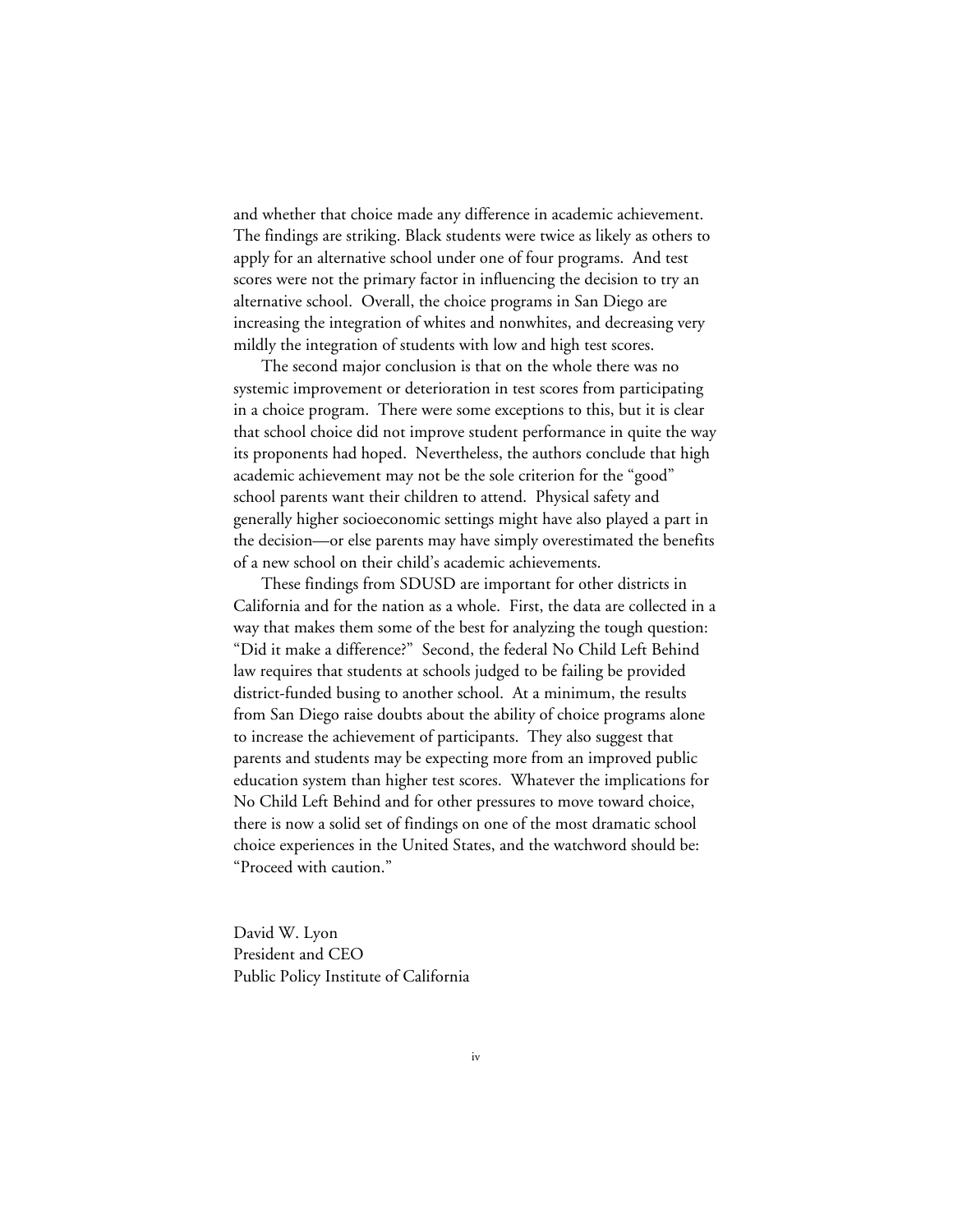### Summary

School choice refers to the various ways parents can choose a school for their children. Throughout U.S. history, parents have been able to choose among schools indirectly by choosing where to live. But today, many other avenues are also available. For instance, many districts offer open-enrollment programs, busing and magnet school programs, charter schools, and, in a few cases, vouchers that allow some families to send their children to private schools.

Throughout its long and varied history, school choice has been a controversial topic in American politics. Proponents argue that more affluent families have long enjoyed school choice, through both private schools and the ability to move to better schools by buying a house in the school's attendance area. Wider school choice merely opens up some of these same opportunities to less affluent families, proponents contend. In addition, they say, school choice can better serve the disparate needs of heterogeneous students than can the stereotypical "one-size-fits-all" school administered by district officials. Finally, proponents argue that greater competition among public—and perhaps private—schools for students will boost the quality of education through competitive pressures.

Opponents of school choice enumerate several problems. An expanded system of choice could leave some students behind, possibly in failing schools. Choice, they argue, by allowing students to leave their local schools at will, could result in the resegregation of the nation's schools along lines of race, ethnicity, and socioeconomic status.

Although the term "choice" can also encompass voucher programs, which provide public subsidies for students to attend private schools, and which have been implemented in several cities nationwide, such programs are limited in scope. Rather, various forms of *public* school choice, such as traditional busing, magnet schools, open-enrollment programs, and, more recently, charter schools, provide the main form of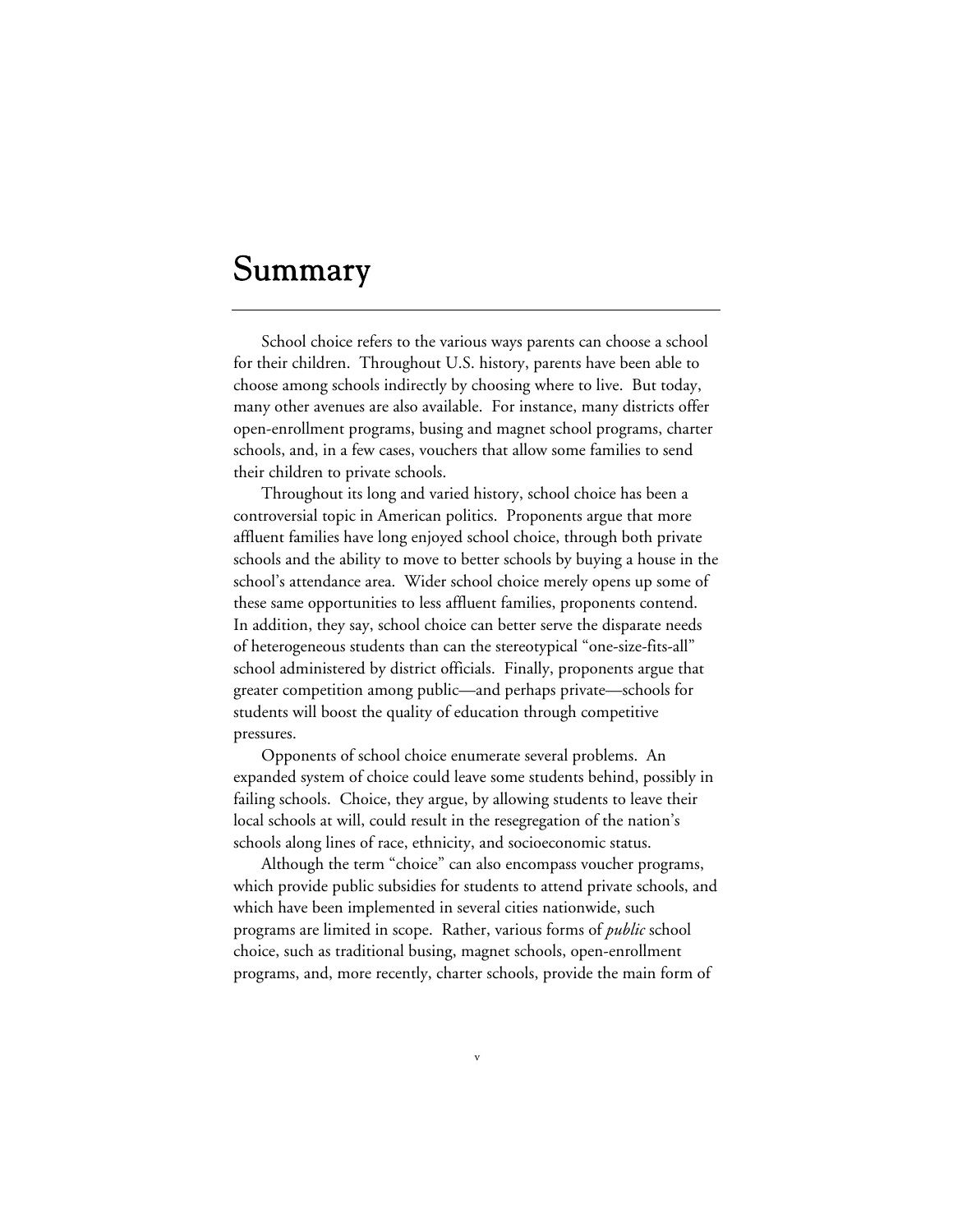school choice in America today and are likely to do so for some time to come. They are also the four options offered at the San Diego Unified School District (SDUSD), and so voucher programs are not a part of this study.

#### **Focus of This Report**

We focus on three related but broader issues of school choice:

- How students make decisions about whether to leave their local school.
- How school choice programs affect the level of integration among students, not just along lines of race and ethnicity but also along lines of academic achievement, language, and socioeconomic status.
- The effects on reading and math achievement for students who choose to leave their local schools.

Our findings on these issues should be of interest to audiences well beyond San Diego. In California as a whole, state mandates have led to a proliferation of charter schools and open-enrollment programs in other districts, and these are found in many other states across the county.

In addition, the mandates of federal No Child Left Behind (NCLB) legislation give every local, state, and federal education policymaker and administrator an urgent new reason to pay attention to the effect of school choice on achievement and integration. The federal rules require that schools that do not meet NCLB criteria offer busing to their students to allow them to transfer to better performing schools. And, for schools that fail to improve, another NCLB option is to close and reopen as a charter school.

#### **School Choice in San Diego**

SDUSD is the second-largest district in California and the eighthlargest district nationwide. Its students are quite diverse in terms of race, ethnicity, and socioeconomic status. For instance, no race or ethnicity comes close to being a majority of the student population (Hispanics form the largest group at roughly one-third of the student population in a typical year).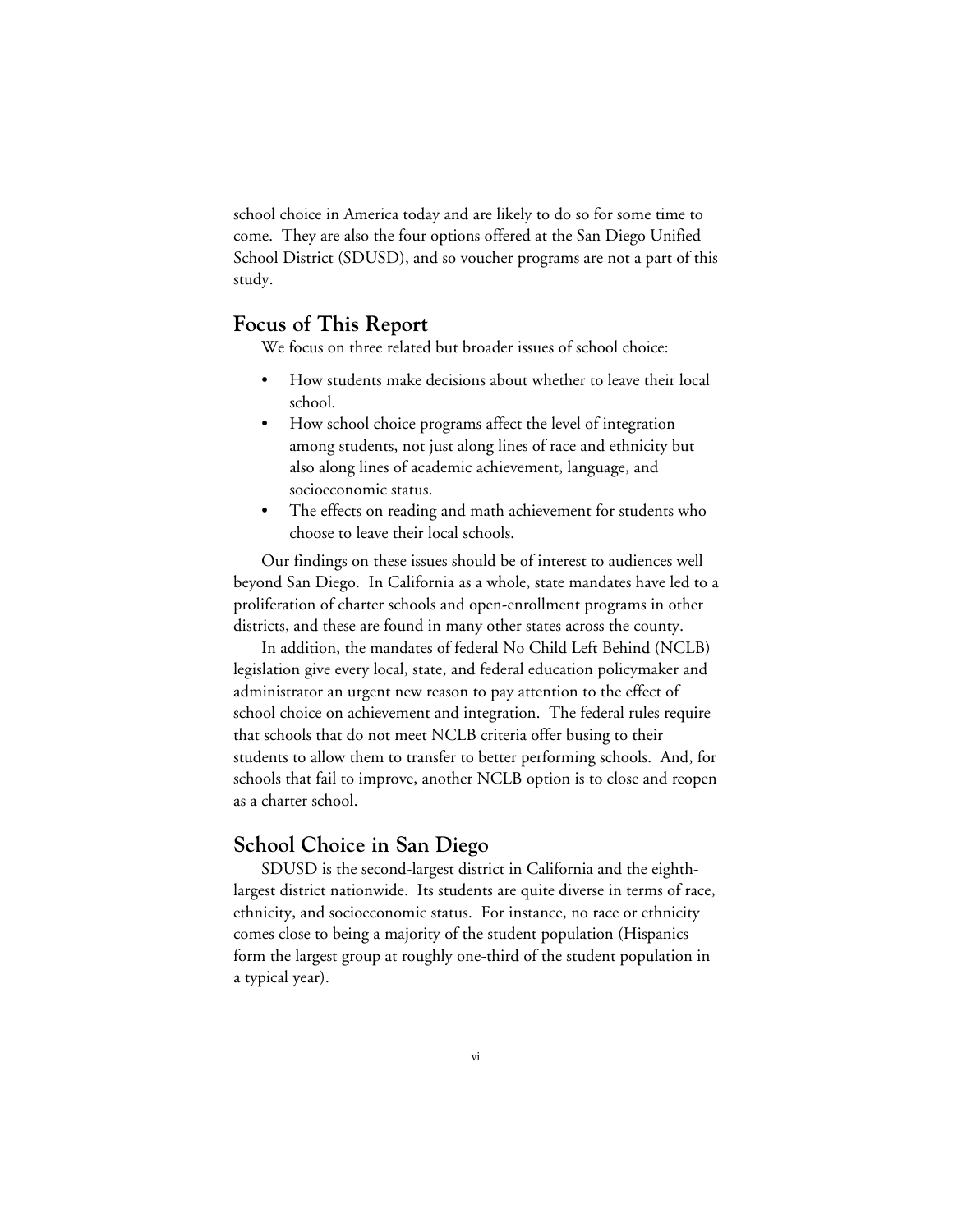The district has implemented four main types of public school choice:

- The Voluntary Ethnic Enrollment Program (VEEP) is a voluntary busing program that has roots in a 1970s court order to desegregate the district, and it survives to this day.
- The district's magnet program also originates from court orders to desegregate schools. It gives students across the district a chance to attend a magnet school that has a specific academic focus or program, such as bilingual programs and performing arts.
- The Choice program is a state-mandated open-enrollment program (referred to in this report as "open-enrollment," "Choice," or sometimes both). Unlike VEEP and magnet programs, the Choice program does not provide busing to students.
- Finally, SDUSD hosts a growing number of charter schools. These schools are open to all students and are allowed to operate in a relatively autonomous way from the district administration.

Overall, SDUSD has a rather high percentage of students in choice programs. In 2003–2004, 28 percent of its students were attending nonlocal schools through the VEEP, magnet, or open-enrollment Choice programs or, alternatively, were enrolled in charter schools. Figure S.1 compares the share of district students in local schools and in each of these four choice programs in the 2001–2002 and 2003–2004 school years.<sup>1</sup>

The district conducts random drawings for admission to the VEEP, magnet, and the open-enrollment Choice programs; the lottery method allows us to compare outcomes for those randomly chosen to enroll and those not chosen. This provides us with an unusually clean way to evaluate the effect of winning one of these lotteries.

 $\overline{\phantom{a}}$ 

<sup>&</sup>lt;sup>1</sup>The figure also shows another category, which is busing provided under the requirements of the federal No Child Left Behind law to students at schools that fail to make adequate yearly progress in achievement over two consecutive years. As shown in the figure, virtually no students enrolled in this option during the period we study and so we do not focus on this type of choice.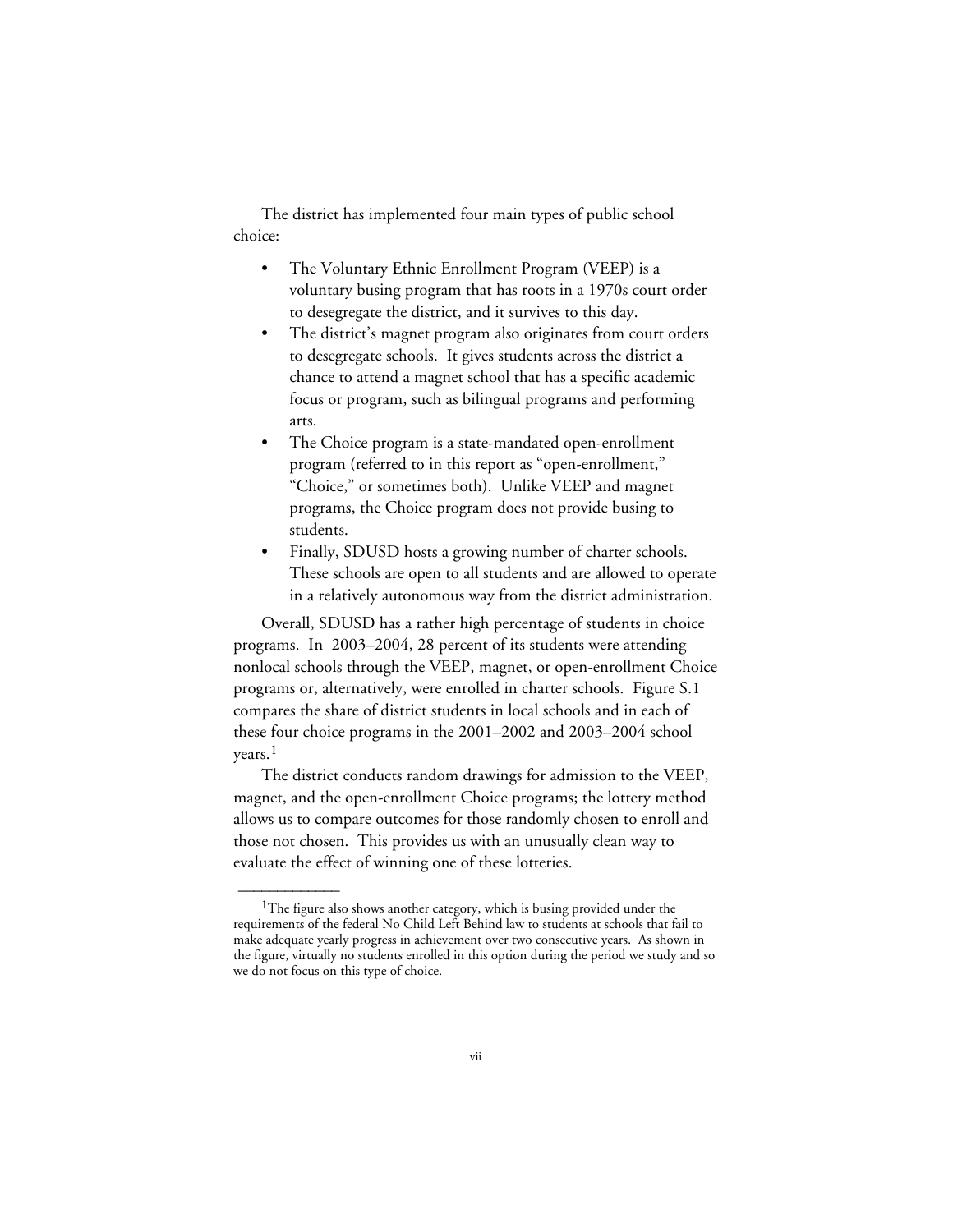

**Figure S.1—Proportion of SDUSD Enrollment in Regular Schools and in Various School Choice Programs, 2001–2002 and 2003–2004 School Years**

Similarly, charter schools are required by law to conduct lotteries in cases where demand exceeds the supply of slots. However, these lotteries are conducted not centrally but on a school-specific basis. Therefore, we assess the effect of charter schools by comparing the achievement growth of students during years they attend charters to their growth during years when they attend noncharter public schools. Both approaches improve considerably on early research methods that typically compared students in choice programs to students who remained at their local schools—either those at the "sending" schools or those who were already enrolled at the schools that received students through the busing program. Such a method creates a classic case of comparing apples to oranges—that is, the "apples"—students who choose to be bused—could differ in important but unobservable ways from the "oranges," the students in the comparison group, which could consist of those students who stay behind or new classmates at the receiving schools.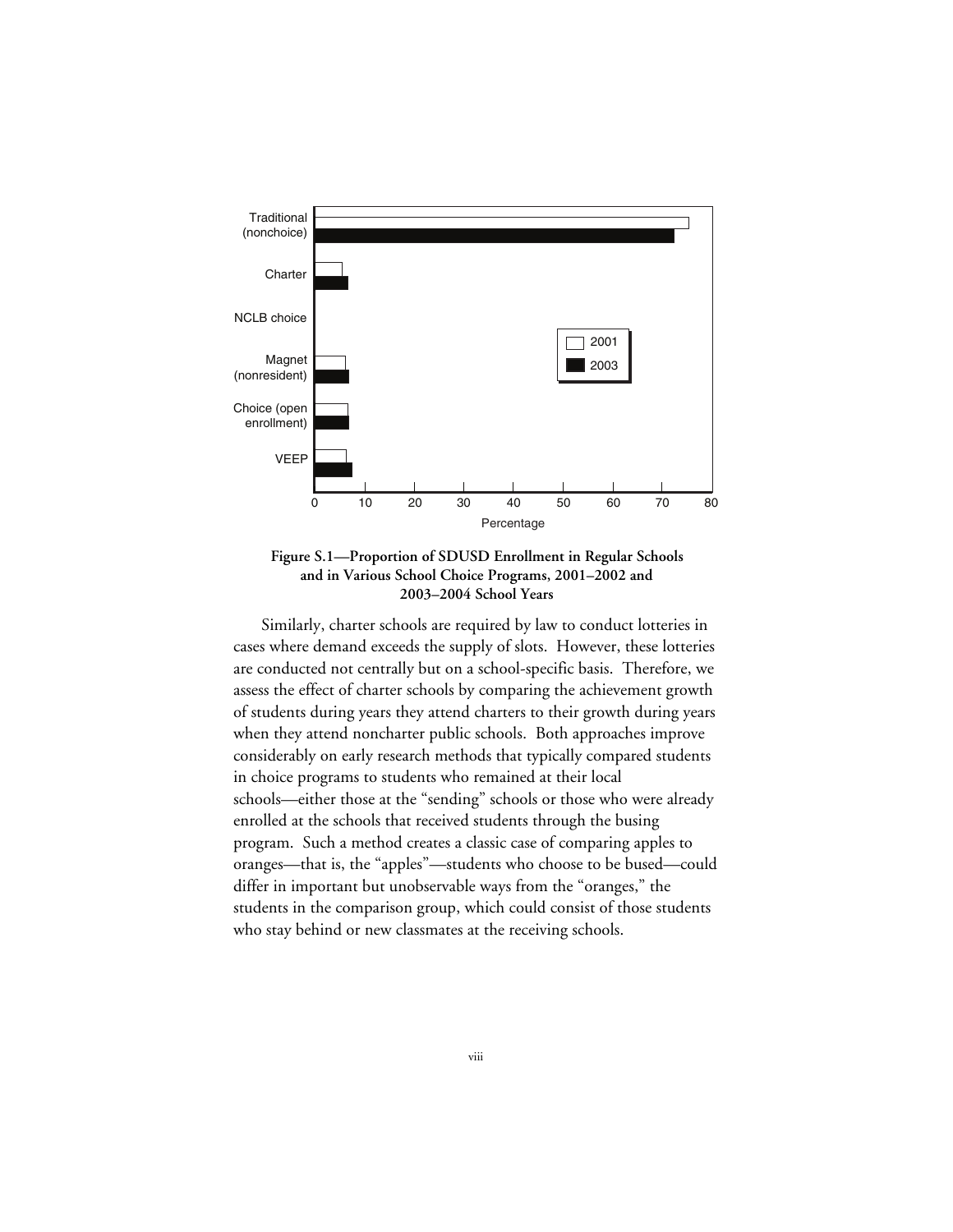#### **Who Exercises Choice in San Diego and Why**

Our first research goal is to understand what causes an individual student to exercise choice by applying to leave his or her current school. Chapter 2 focuses on which students apply to the alternative programs that SDUSD offers and what they seem to be looking for in a new school. This task was made easier by the availability of centralized data on all applications in the centrally administered VEEP, magnet, and open-enrollment Choice programs in San Diego.

Our results provide some support for the argument that choice programs are skimming off high-ability students, but the evidence is fairly weak. In many instances, students with high test scores and high levels of parental education are found to be no more likely than their peers to apply to school choice programs. Patterns related to students' grade point averages are decidedly mixed. For all three of these variables—test scores, GPA, and parental education levels—even when the results are positive and statistically significant, the magnitude of the effects is relatively small.

One of the strongest results of our applicant analysis is that nonwhite students are generally more likely to participate than whites. Blacks in particular show strong propensities for applying to school choice programs and at the high school level, all nonwhite groups show a stronger probability than whites of applying. For example, the overall application rate to VEEP for our high school sample is 3.4 percent but in our models, after controlling for all other observable characteristics, we find that blacks have a probability of applying that is 3 percentage points higher than that for whites. These numbers suggest that black students are almost twice as likely as white students to apply to VEEP.

In the lower grades, however, the results on student race are somewhat weaker for Hispanics, and Asians show modest negative differences from whites. The good news for those concerned about the effect of choice on integration is that overall, nonwhite students clearly stand to gain from any benefits that school choice programs may provide.

Despite these indicators, one group that seems to be frequently left out is English learners (ELs), defined by the state as students who speak a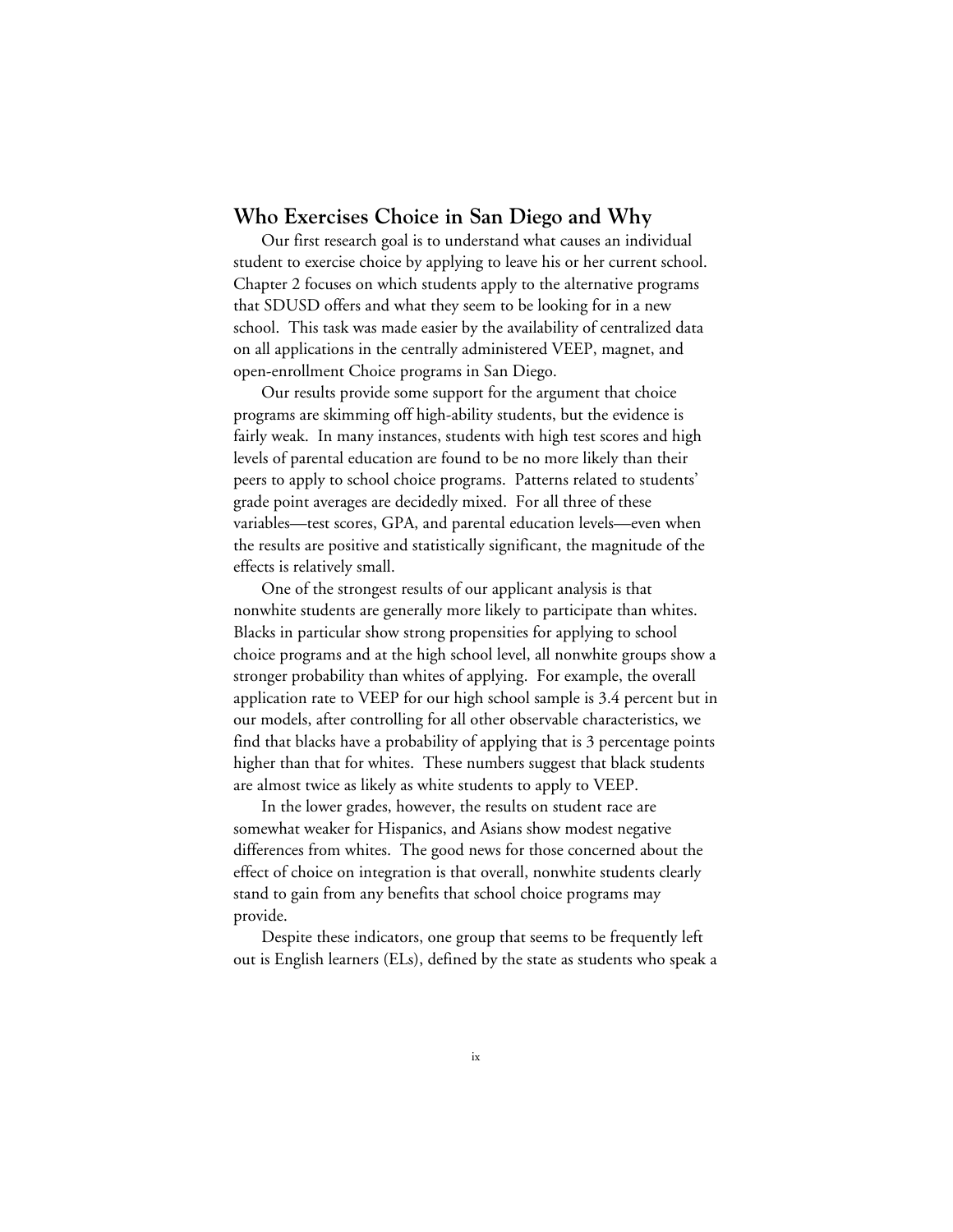language other than English at home and who are not fluent in English. However, the magnitude of the results is relatively modest, and at the middle school level, English learners are actually more likely to apply for one of the programs—VEEP—than non-EL students.

#### *Using Choice to Improve the Academic Environment*

Some proponents of school choice have argued that choice programs will increase academic achievement districtwide by increasing competition among schools. We cannot address this question directly with data from just one district. However, such competition is likely to arise if students are actually choosing schools based on academic criteria. Our findings suggest that academic factors, such as class sizes, test scores, student demographics, and teacher credentials, at the local school and at option schools, only moderately influence students' decisions to apply. The strongest evidence that students consider academic criteria when applying to alternative programs is that high school students are less likely to apply to any of the school choice programs if their local school has higher test scores.

There is some evidence that the distance between the student's neighborhood and a given option school has a deterrent effect on the probability of applying. In addition, that effect is found to be greatest for the one program that does not provide busing, the open-enrollment Choice program. However, these patterns are seen only at the elementary and high school levels.

#### *Effect of Choice on Integration*

In Chapter 3 we examine the effects of the three choice programs on integration in SDUSD. We go considerably beyond the traditional question of racial integration to examine also the integration of students by test scores, parental education levels, and language status.

We find that overall, choice programs integrate the district in terms of race/ethnicity and parental education but segregate the district in terms of test scores and EL versus non-EL students.

Student application behavior paints the clearest picture of the demand for school choice in SDUSD. We find that students who apply to choice programs appear to use these programs to improve the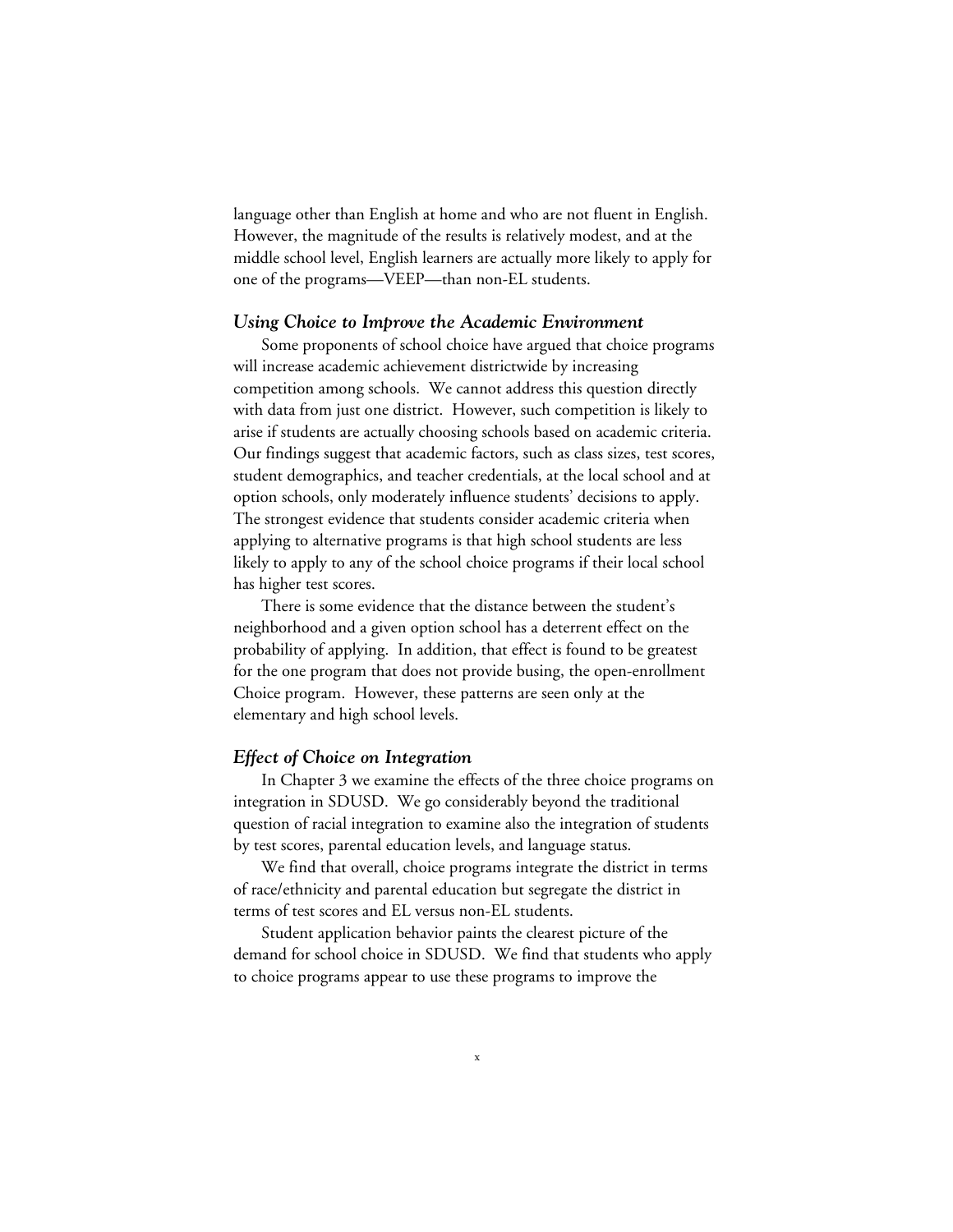socioeconomic status of their peer group—changing that peer group by changing schools. In racial/ethnic terms, this means that applicants use choice programs to attend schools that are "more white." Of course, we cannot say that families are specifically concerned about race, given that race and ethnicity are correlated with many different characteristics in complex ways. Applicants also use these programs to attend schools that have a higher proportion of above-median test-score performers, more students who have highly educated parents, and fewer students who are English learners. Again, all of these variables are correlated, so care must be taken not to infer, for instance, that students and their families care specifically about the share of English learners in a school's student body.

Across all of the choice programs and all grade spans in SDUSD, the demand for choice exceeds the supply. Because the number of applications greatly exceeds the number of slots available, the actual number of school transfers, and the amount of integration that occurs, is far less than implied by the number of applications alone.

For example, if all the applications by black students to the VEEP program had been accepted, and all of these black students had then switched schools, these black students would experience a 48.2 percent increase in the number of white students in their school. However, VEEP's supply constraint reduces the change in percentage of white students to just 10.9 percent. Some of the schools that are mainly white are also the most heavily oversubscribed, so that few applicants win admission through the lottery. Furthermore, not all those students who are accepted actually transfer. This reduces the increase of white students in the black applicants' schools to 6.6 percent. Results are similar for other comparisons based on race/ethnicity.

We find that supply constraints cause similar reductions in integration by parental education. Evidence on integration by test scores is somewhat mixed. However, in our analysis of integration by Englishlearner status, we show that supply constraints ultimately serve to reduce the segregating effect of attempts by non-EL students to distance themselves from EL students.

Overall, the choice programs generally increase overall integration in terms of race/ethnicity and parental education. However, in most cases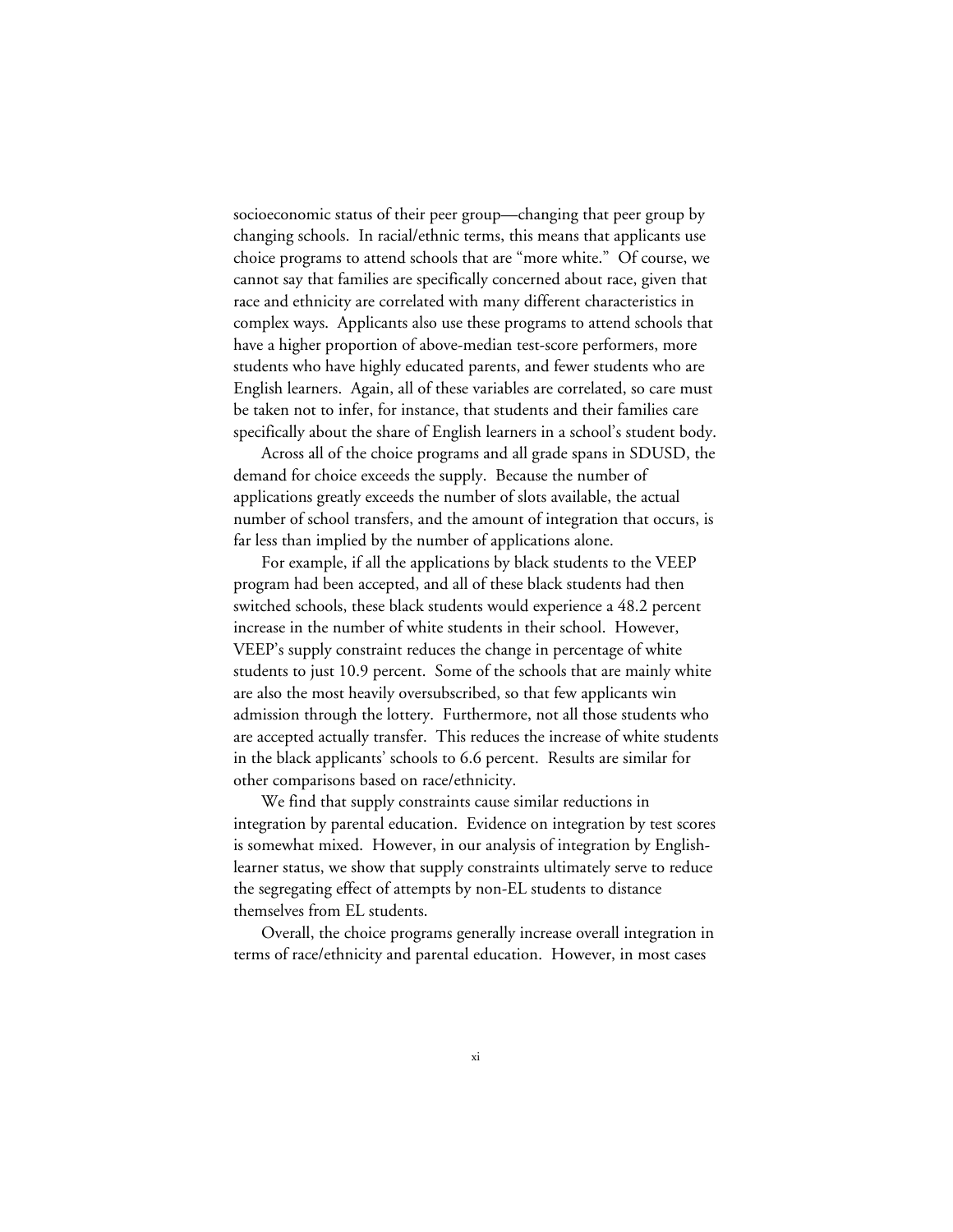and along most dimensions, VEEP does the most to integrate and the open-enrollment Choice program does the least.

#### *Effects of Choice on Reading and Math Achievement*

For the VEEP, magnet, and open-enrollment Choice programs, which used a centralized lottery to admit students, we adopted a quasiexperimental approach in which we compared test scores in reading and math of applicants who won the lottery and applicants who lost the lottery. As detailed in Chapter 4, we examined students' achievement one, two, and three years after the lottery was held, in spring 2001 for fall 2001 admissions. We used two state tests, the California Standards Test (CST), a criterion-referenced test that evaluates a student's mastery of the state content standards, and a number of norm-referenced tests that compare students' performance to performance in a nationally normed sample of students. Using regression models, we tested whether the various math and reading test scores in spring 2002, 2003, and 2004 differed significantly between those who won the lottery and those who lost.

In the vast majority of cases, we found no evidence that winners and losers of a given lottery fared differently in these achievement tests one to three years after the admissions lottery was conducted. We interpret this to mean that winning a lottery neither helps nor hurts achievement growth.

There were two very important exceptions to this conclusion. First, in high schools, winners of lotteries for magnets performed significantly better on the CST math sections two and three years after the lottery took place. The gains were meaningful in size. There is a very good chance that this increased achievement can be causally attributed to magnet schools, because at the time of the lotteries in 2001, the only systematic difference between winners and losers of the magnet lotteries was the luck of the draw.

The second important exception is that in several cases, we detected statistically significant evidence that lottery winners underperformed in reading or math one year after winning the lottery but then made up this gap by the second year. This pattern, which is suggestive of a dislocation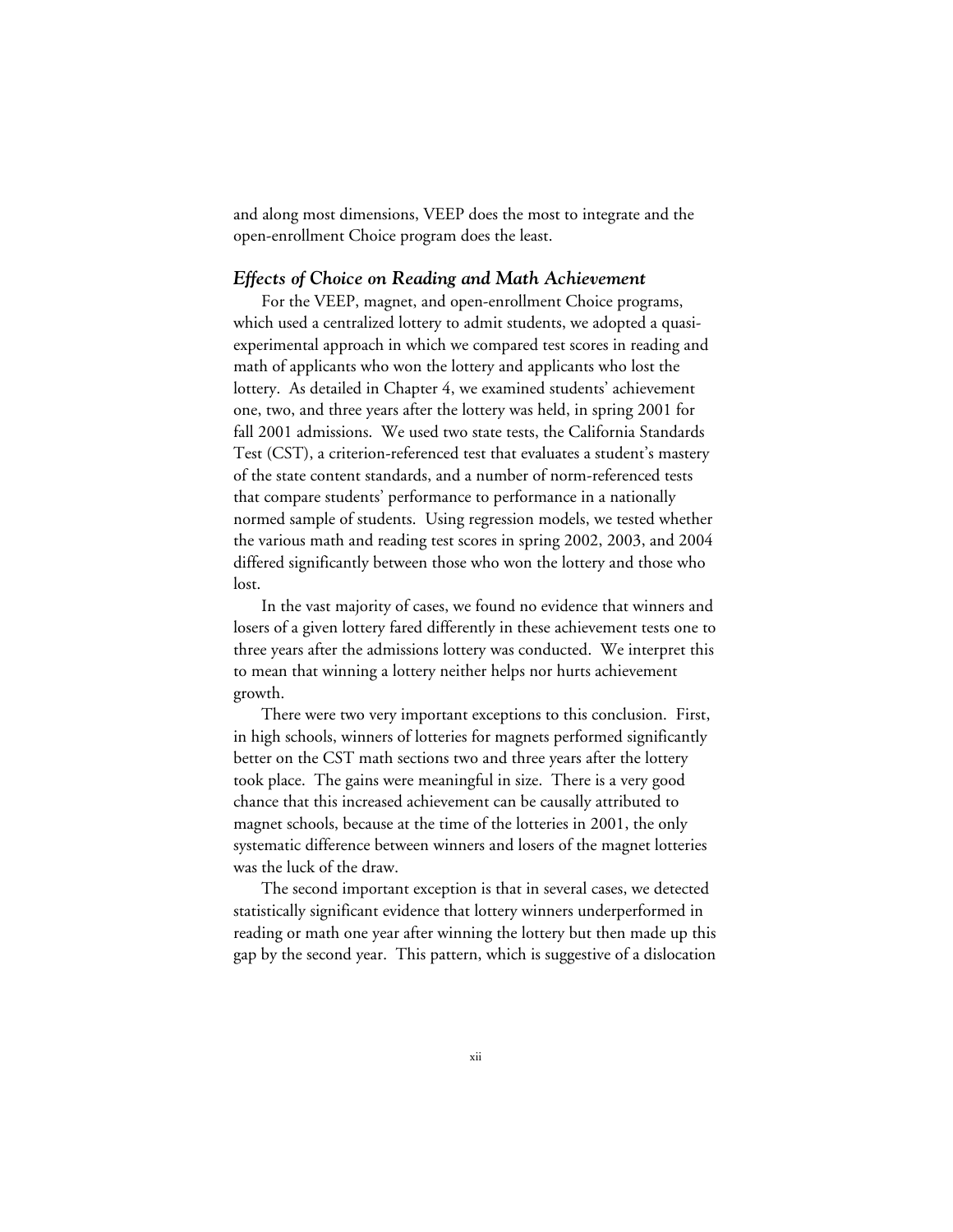effect that temporarily affects student learning after the student switches schools, occurred only in a handful of cases.

Figure S.2 graphs estimated effects of winning a lottery on math CST scores one to three years after the lottery and illustrates the main conclusions we have just summarized. The figure shows three separate panels for VEEP, magnet, and open-enrollment Choice lotteries. The bars in each graph show the sample size available for the regression model; the sample size can be read off the left-hand axis of each graph. In most cases, our sample numbers in the hundreds or thousands of students. The clear exception is VEEP elementary school applications. In this specific case, we need to be clear that our limited sample size makes it less likely that we could detect any but the biggest of causal effects of winning a lottery.

The "crosses" in the figure show the estimated effect of winning a lottery and the confidence interval. The first thing that becomes apparent is that the estimated effects of winning a lottery are typically quite small, ranging from –0.1 to +0.1 of a standard deviation. Such effects, especially three years into an intervention, are considered quite modest.

The standard approach in statistics is to assume that the actual effect is zero and to reject this hypothesis only if the 95 percent confidence interval does not include zero. As shown in the figure, there are only a few cases where this confidence interval does not include zero. We have already described these cases in which there is a statistically significant effect.

First, the results suggest that winning a magnet lottery at the high school level is associated with positive gains in math achievement two and three years later. As shown in the middle panel, the size of the effects is meaningful, at roughly 0.2 of a standard deviation in test scores. Also, in middle schools, winning either the VEEP or Choice lotteries is associated with slightly lower math achievement in 2001–2002, one year after the lottery. However, in later years the effect becomes insignificantly different from zero.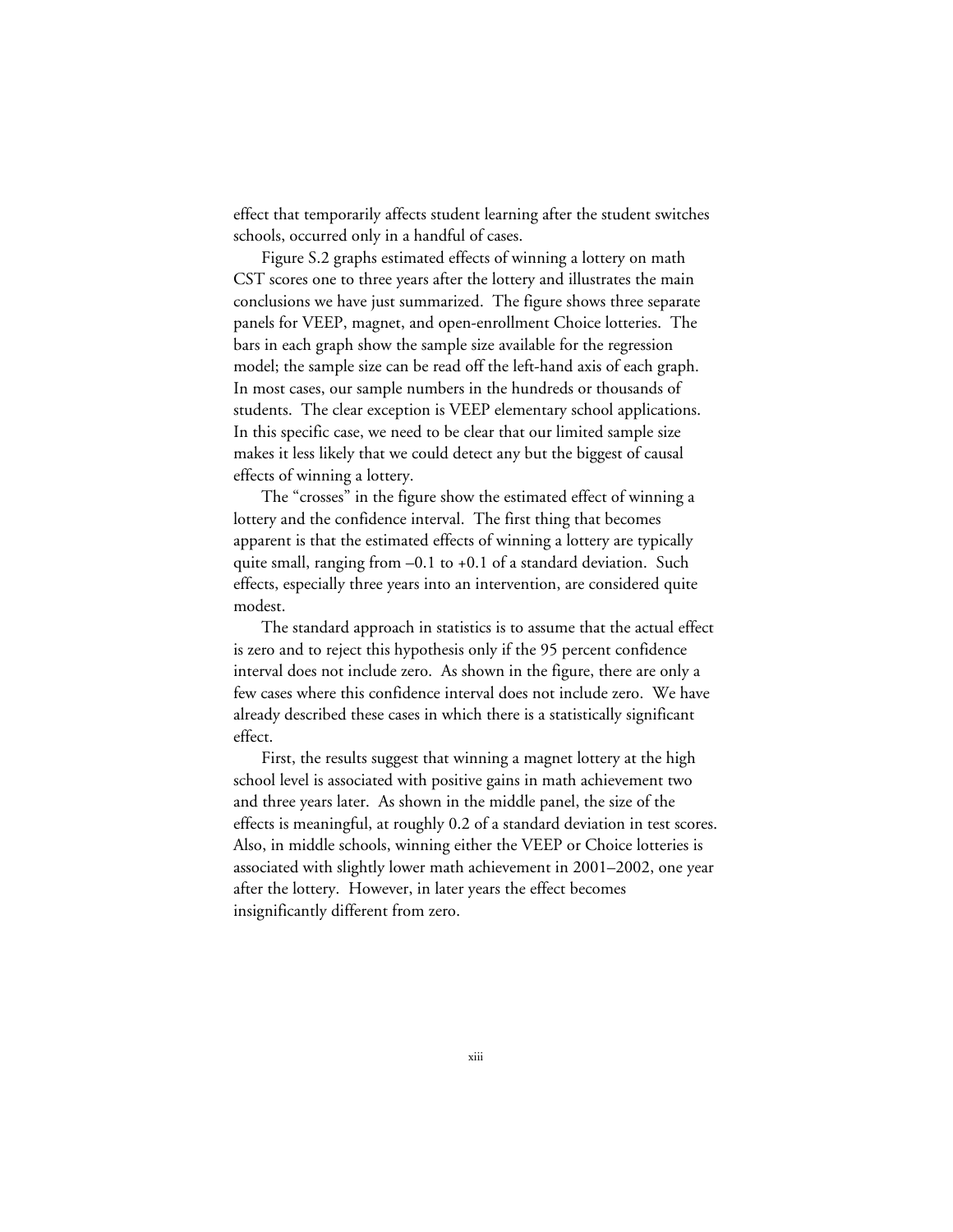

NOTES: In the graphs, the horizontal line on each "cross" shows the estimated effect of winning a school choice lottery, measured in standard deviations; the corresponding vertical line shows the 95 percent confidence interval. The bars show the sample sizes used in the underlying regression and the scale for this is found on the left-hand side of each graph.

**Figure S.2—Models of the Effects of Winning School Choice Lotteries on CST Math Achievement: Effect Sizes, Confidence Intervals, and Regression Sample Sizes**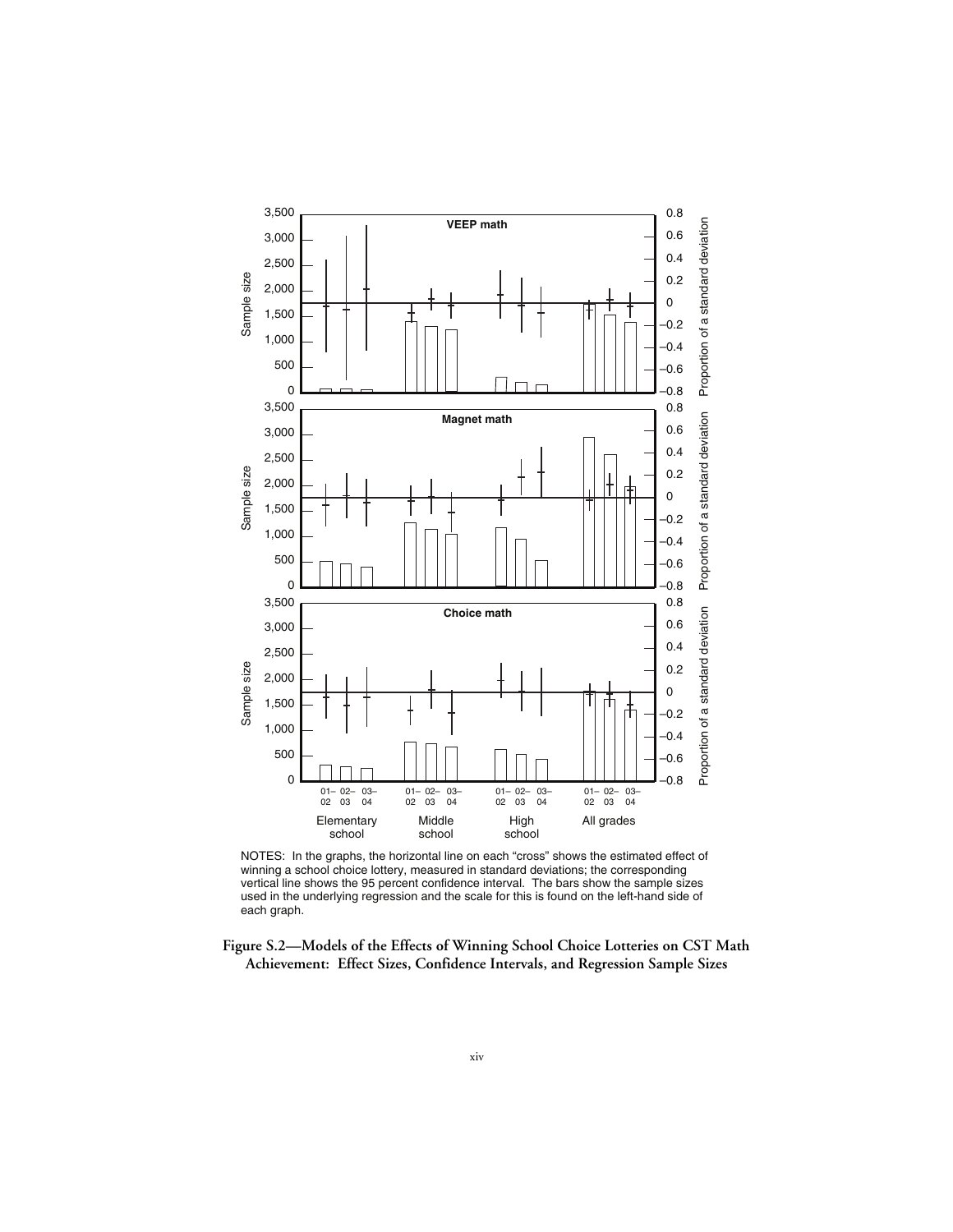#### *Charter Schools and Achievement Levels*

As we describe in Chapter 5, San Diego has an unusually rich concentration of charter schools. On average, these charter schools serve student populations that are more likely than their traditional public school counterparts to be economically disadvantaged, black, or Hispanic.

Unlike VEEP and open-enrollment programs (and to a certain extent magnet schools), charter schools enroll only or mostly students who have applied, not a mix of local students and choice applicants. It is therefore important to understand what distinguishes them from regular public schools. To this end, we conducted a survey of charter school administrators in San Diego. Many charter schools draw students from the entire San Diego metropolitan area, perhaps owing to their unique curricular emphases. Teachers at charter schools are younger, less educated, and less experienced than teachers at traditional schools, and this gap is particularly pronounced at the high school level. Class sizes in charter schools are roughly the same as in traditional schools. Because teacher salaries are the primary cost of running a school, one could infer that charter schools spend less than regular public schools on the daily running of a school. Conversely, some charters have to spend significantly more than the typical public school to pay for physical space.

Although the district does not conduct a centralized random drawing for charter schools, we are able to estimate the effect of attending a charter by looking for changes in trends in a student's test scores during years when the student switches into or out of a charter school. This approach eliminates the need to compare students who do and do not choose charters; these two groups might differ in important but unobservable ways.

We do not find strong evidence that charter school students are uniformly over- or underperforming. Performance appears to differ by both grade span and subject. Performance also appears to depend on whether the charter school has converted from regular public school status or represents an entirely new startup charter school. Elementary startup charter schools typically underperform in their first few years of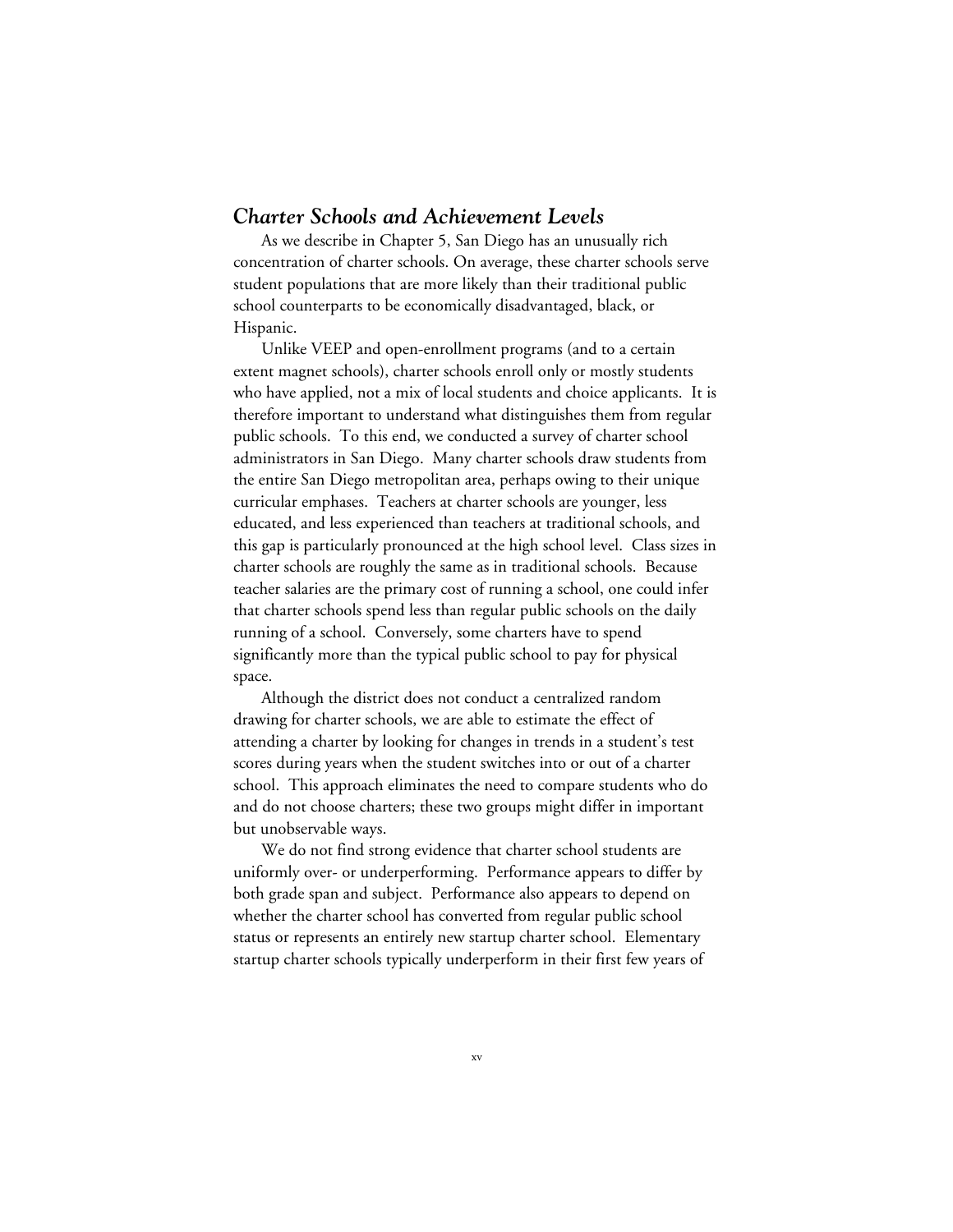operation but appear to catch up to traditional schools after the third year. Conversion schools—regular public schools that convert into charters, often retaining teachers and serving the same student population at the same school site, but no longer bound by district regulations governing standard schools—appear to underperform regular public schools in elementary school math and middle school reading but overperform in middle school math. Classroom characteristics, such as teacher qualifications and class size, do not explain much of the similarities or differences in achievement across the two areas.

These findings suggest that policymakers could benefit from a detailed comparative analysis of the revenue streams and costs of charter schools and traditional public schools. Charter schools appear to have less money available to spend in the classroom and so they must hire teachers with significantly less experience and education than the teachers that noncharter public schools can hire. Because it appears that the charter schools are performing at comparable levels, it is possible that charter schools in San Diego are somewhat more cost-effective than traditional public schools.

Our findings that in some cases conversion charters and startup charters perform differently raise questions about other aspects of charters that matter for student performance. Over time, as new charters are created and existing charters fine-tune their academic approaches, we may be better able to explain variations in charter school outcomes. Additionally, it is of crucial importance to learn more about the types of students who benefit the most from attending charter schools. There is some evidence in our data that the effects of attending a charter school differ by race and ethnicity. More research is required to learn more about why these differences exist.

#### Conclusion and Policy Implications

Broadly speaking, this report examines two questions. First: Has school choice in San Diego served to integrate the city's schools, both racially and socioeconomically, or has it served only to skim off affluent white students or high-scoring students into elite schools of choice, thereby increasing social stratification throughout the district? The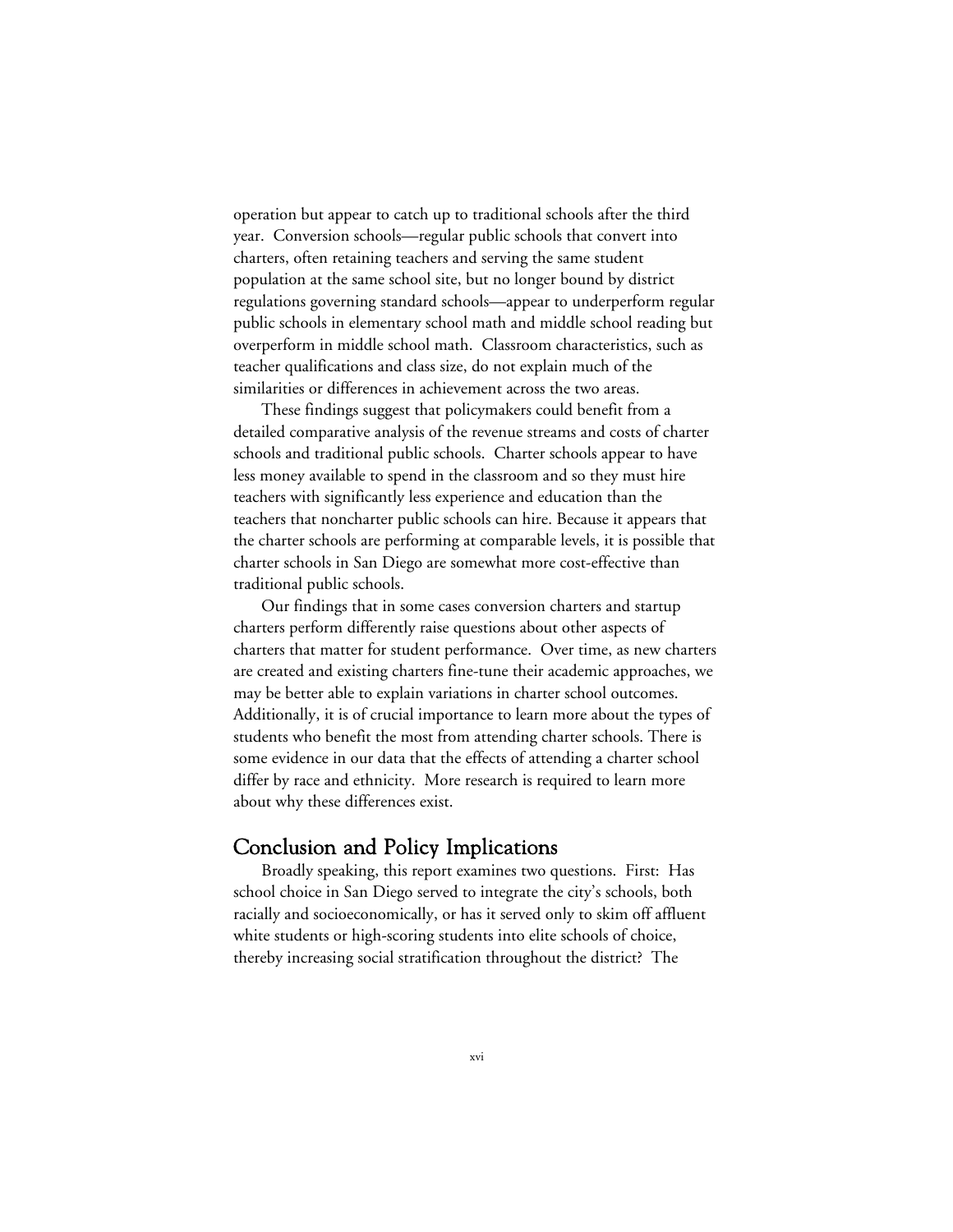second question is: How have the various choice programs affected the math and reading achievement of participants?

Our results seem particularly clearcut on the first question of integration. We found a positive relationship, although weak, between the probability of applying to a choice program and a student's test scores and parental education levels; the evidence of the relationship between a student's GPA and probability of application was mixed. In addition, our analysis of both applications and actual school transfers makes it quite clear that the choice programs in San Diego do serve to integrate the city's schools racially and socioeconomically. Our analysis of the student demography at charter schools makes clear that charters in San Diego do not fit the stereotype of elite schools skimming off primarily white, affluent, and high-scoring students.

In spite of this general conclusion—that choice programs in SDUSD have integrated students along many dimensions—there are two important qualifications here.

First, the program that clearly has done the least to integrate students is the open-enrollment Choice program. Perhaps it is not a coincidence that this program does not provide busing. One possible interpretation is that the provision of busing is an important mechanism to level the playing field in school choice. In less affluent families, parents (or a single parent) may lack access to private transportation or may lack the time to drive their children to distant schools and so could find it infeasible to send their children to a school choice program. However, a second factor may also be at play. The open-enrollment Choice program allows unfettered access by any student to any (nonmagnet) school, whereas both VEEP and magnet programs have built-in mechanisms aimed at promoting integration. It could well be that such mechanisms are needed to ensure that school choice programs lead to meaningful amounts of integration.

A second interpretation stems from our documentation that even in a district like San Diego, which has quite high participation in choice programs, space limitations sharply reduce the degree to which integration actually occurs. Application patterns show that nonwhite students, students whose parents have less education, and students with lower test scores want to move to nonlocal schools to a degree that far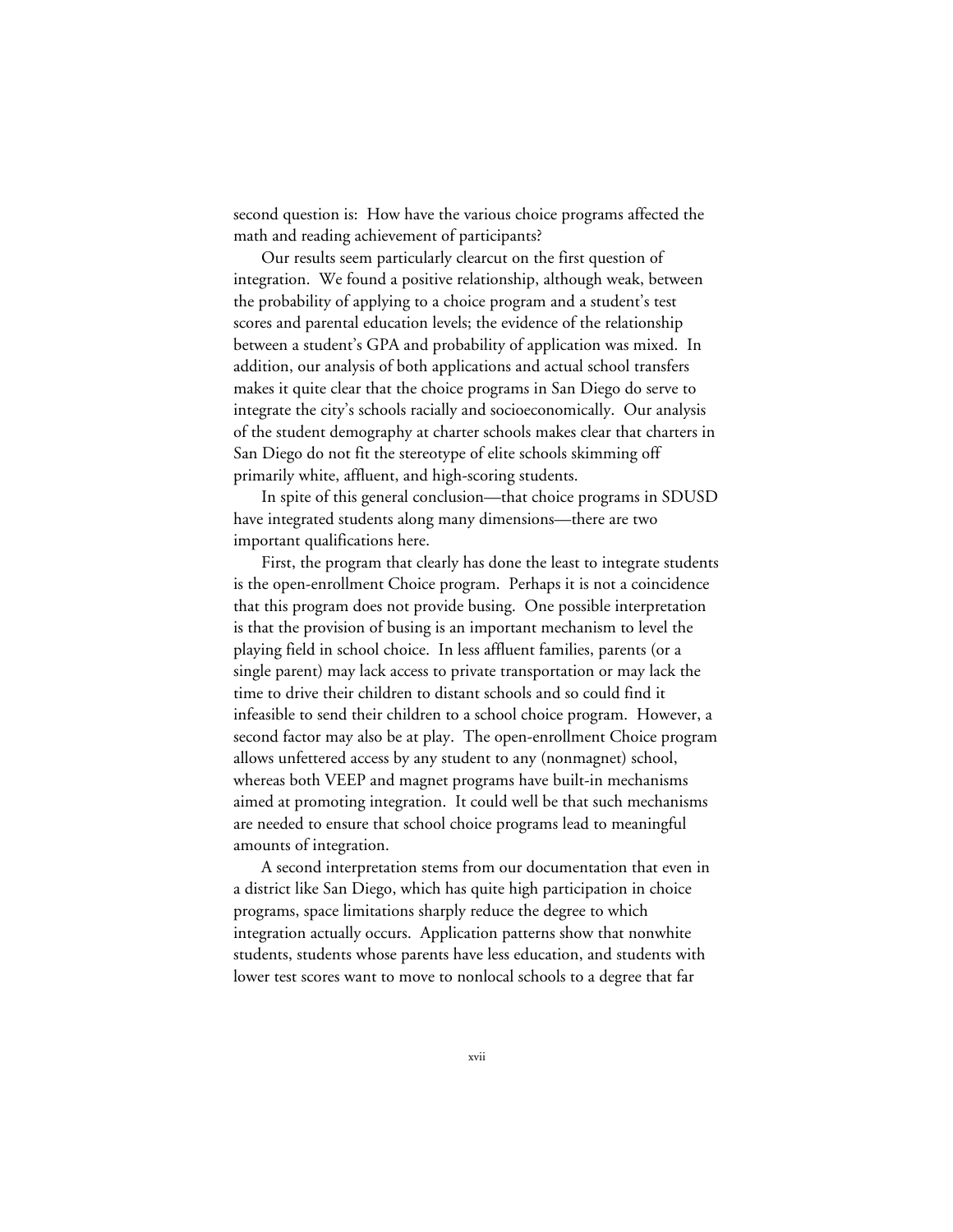surpasses what the existing choice programs can fulfill. This is a fairly remarkable finding, given that by 2003–2004, 28 percent of district students were already in various choice programs.

As for the second and larger question of student achievement, the best conclusion seems to be that *in most cases,* students who win lotteries to attend a school through VEEP, magnet, or Choice programs, or who switch into charters, show no statistically significant difference in reading and math achievement.

There are numerous exceptions, but two patterns stand out in a statistical sense. First, magnet high schools seem to produce higher math achievement. Second, in some grades and subjects in all the programs, students switching into the programs sometimes suffer temporary, typically one-year, declines in achievement. This is quite consonant with the recent literature on charter schools in other states.

#### *Implications of Choice Popularity in San Diego*

We are left with an important policy question. More than onequarter of the district's students participate in choice programs, and a large number of applicants are turned away for lack of space. Why are the four school choice programs so popular when they seem to produce no additional growth in math and reading achievement over that in students' local schools?

Several answers come to mind, each with quite different implications. The first and clearly most disturbing theory is that parents overestimate the academic benefits from the choice program and so base their school choice decisions on erroneous beliefs. The district's Enrollment Options Office annually mails a detailed school choice brochure to each family in the district describing the academic curriculum of each magnet school. But even this information cannot directly signal the elusive concept of "school quality." Similarly, test scores are widely available, but even a sophisticated layperson could confuse a high level of test scores at a school with school quality. In reality, outside factors, such as parental background, might be responsible in part for high test scores. A second explanation might be that improved math and reading achievement may not be the most important parental goal and that many other aspects of a school's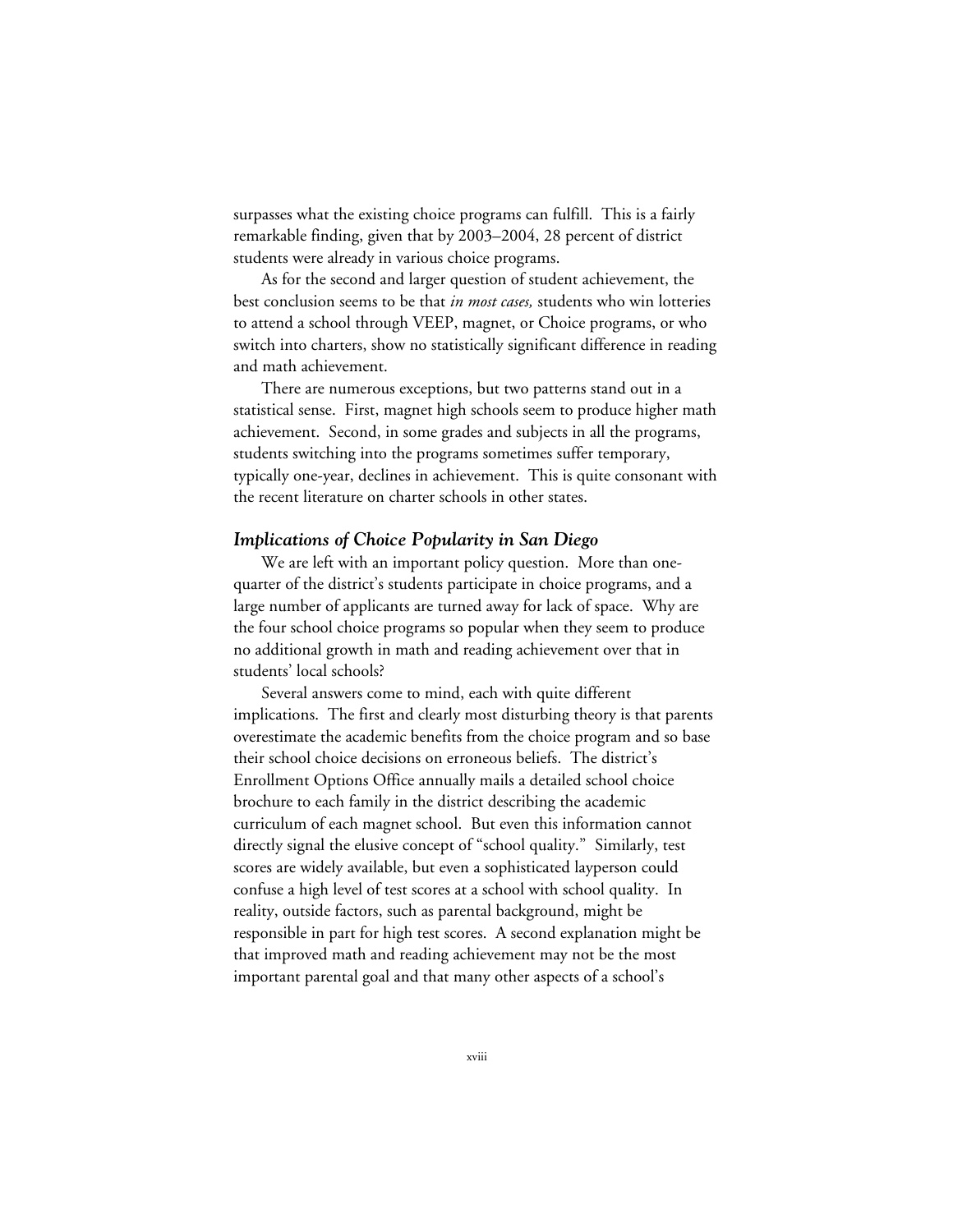environment matter to parents as well. Schools are not, after all, testscore factories that do nothing but boost academic achievement. Our evidence and that of other studies indicate that parents care deeply about the socioeconomic status of their children's schoolmates. Parents may view this as an end in itself or as a means to a better future for their children.

#### *Larger Implications and Questions*

What are the policy implications for policymakers, both locally and nationally? The first is that school choice programs can indeed promote integration. Two policy levers appear to have increased the level of integration created by choice. The first is busing, so that students from less affluent families can get to their chosen school. Another is a system of pairing schools or the setting of quotas at each receiving school for students from various geographic areas.

What are the larger implications of the nondefinitive test-score results? It would be extremely premature to argue that they suggest that the school choice programs should be either curtailed or expanded. To some readers, the very fact that the programs are so popular with parents may be sufficient justification to continue them. To others, the lack of a consistently positive effect of choice on reading and math achievement may be quite troubling. But potentially mitigating factors abound here. Do the reading and math tests capture true achievement well? What about achievement in other domains? What about nonacademic outcomes? Charter schools may actually receive less funding than regular public schools and so they may prove more cost-effective even though they seem to produce about the same achievement gains as regular public schools. For open-enrollment Choice, which does not provide subsidized busing, the costs of transportation are borne by the family, so if the family wants to enroll a child, what is the public cost, if any? For the two programs with subsidized busing (VEEP and magnets), cost does become more of a concern. The positive results in math for magnet high schools insulate magnets somewhat. For VEEP, the issue of costeffectiveness is perhaps most relevant.

Our findings are likely to prove useful to other districts as they think about their own choice programs, but there is a larger national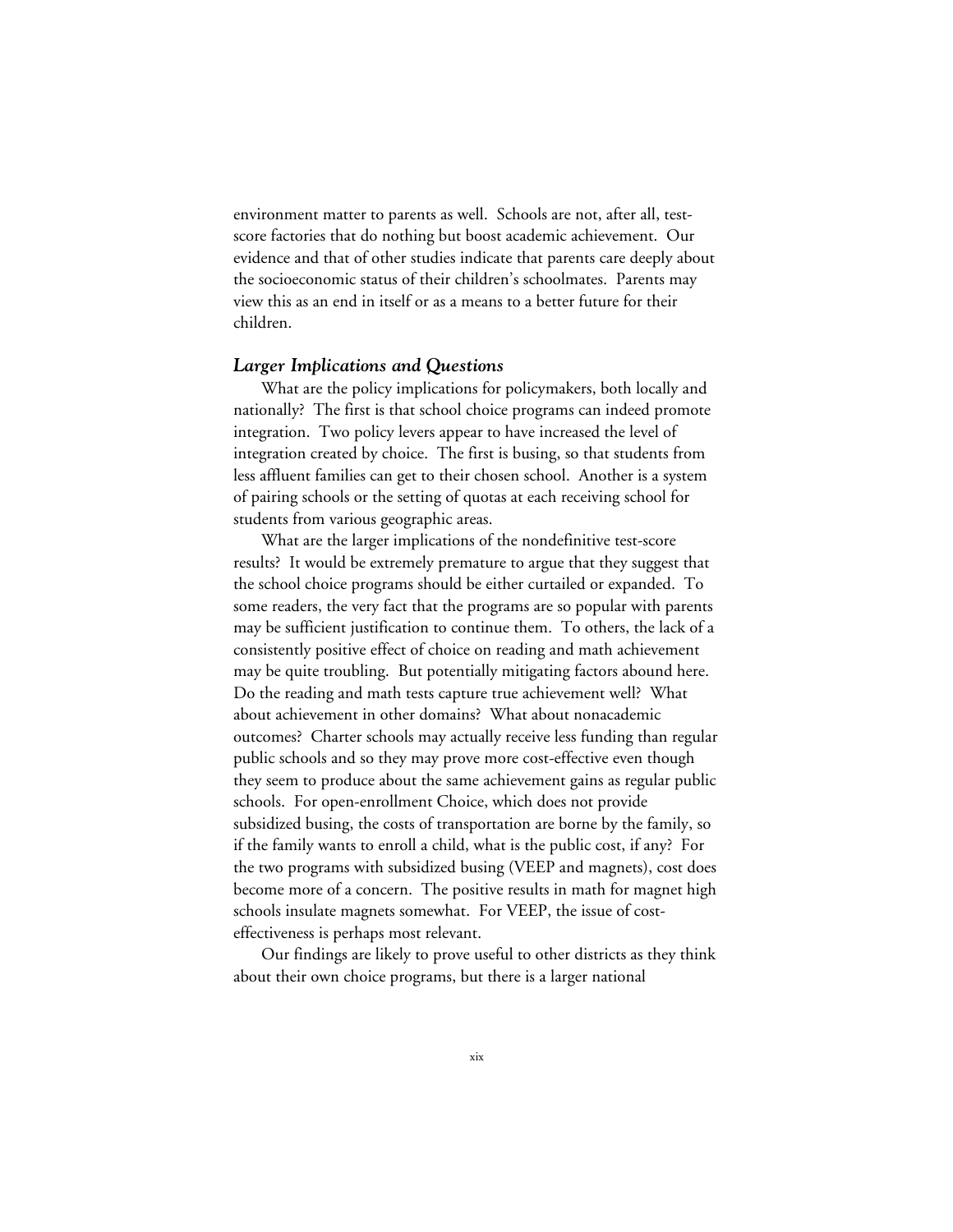implication as well. The NCLB legislation requires that districts devote some of their Title I funds to provide busing for students in schools that have failed to meet "adequate yearly progress" standards two years in a row. This requirement would allow those students to attend "nonfailing" schools. SDUSD has implemented this requirement by combining NCLB busing with its preexisting VEEP busing routes.

It seems likely that the outcomes for these NCLB-busing participants will resemble what we have found for VEEP participants in San Diego. The key national policy question then becomes this: If NCLB is concerned about boosting academic achievement in math, reading, and related core subjects, will busing provide the most costeffective way to help students in low-performing schools? This debate could well become one of the central education policy issues nationwide by the time NCLB is up for reauthorization in 2007.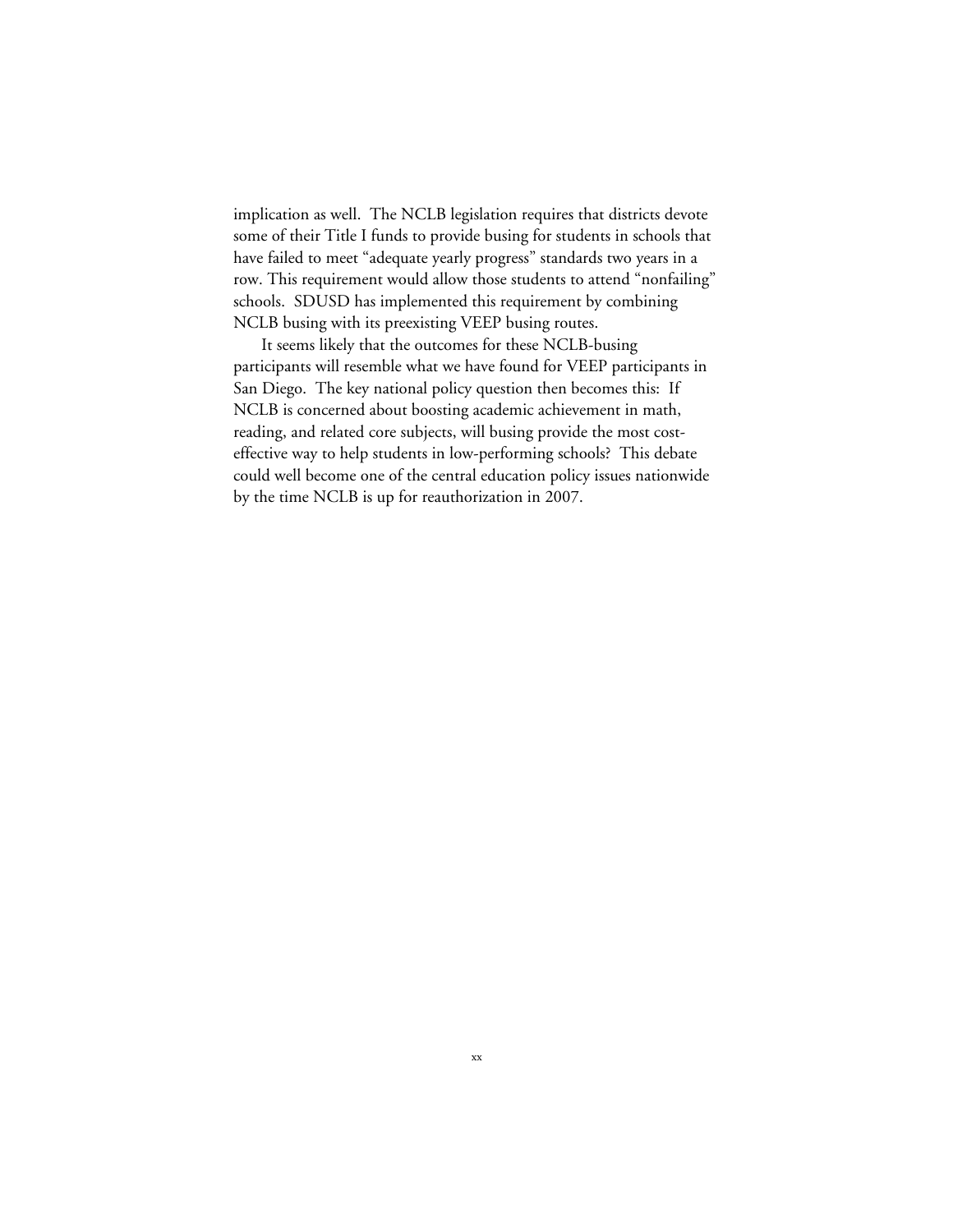### **Contents**

|    |                                                                   | iii<br>$\mathbf{V}$<br><b>XXV</b> |
|----|-------------------------------------------------------------------|-----------------------------------|
| 1. | SCHOOL CHOICE IN SAN DIEGO AND<br>NATIONWIDE: AN INTRODUCTION AND |                                   |
|    |                                                                   | 1                                 |
|    | Current School Choice Options                                     | $\overline{2}$                    |
|    | The Current Policy Debate over School Choice                      | $\overline{3}$                    |
|    | Research on School Choice Effects                                 | $\overline{4}$                    |
|    | Charter School Research                                           | 6                                 |
|    | Contributions of the Present Report                               | 6                                 |
|    | San Diego's Choice Programs in Detail                             | 8                                 |
|    | Open Enrollment                                                   | 8                                 |
|    |                                                                   | 9                                 |
|    | Magnet Schools                                                    | 9                                 |
|    | Charter Schools                                                   | 10                                |
|    | Other Programs                                                    | 10                                |
|    |                                                                   | 10                                |
|    | Admission to San Diego's School Choice Programs                   | 11                                |
|    | Outline of the Report                                             | 12                                |
| 2. | WHO CHOOSES TO APPLY TO PUBLIC SCHOOL                             |                                   |
|    | CHOICE PROGRAMS AND WHY?                                          | 15                                |
|    | Which Students Apply to School Choice Programs?                   | 16                                |
|    | What Are Students Looking for in a School?                        | 23                                |
|    | Proximity and Distance                                            | 23                                |
|    | Academic Performance Index                                        | 24                                |
|    | Other School Characteristics                                      | 25                                |
|    |                                                                   |                                   |
|    |                                                                   | 27                                |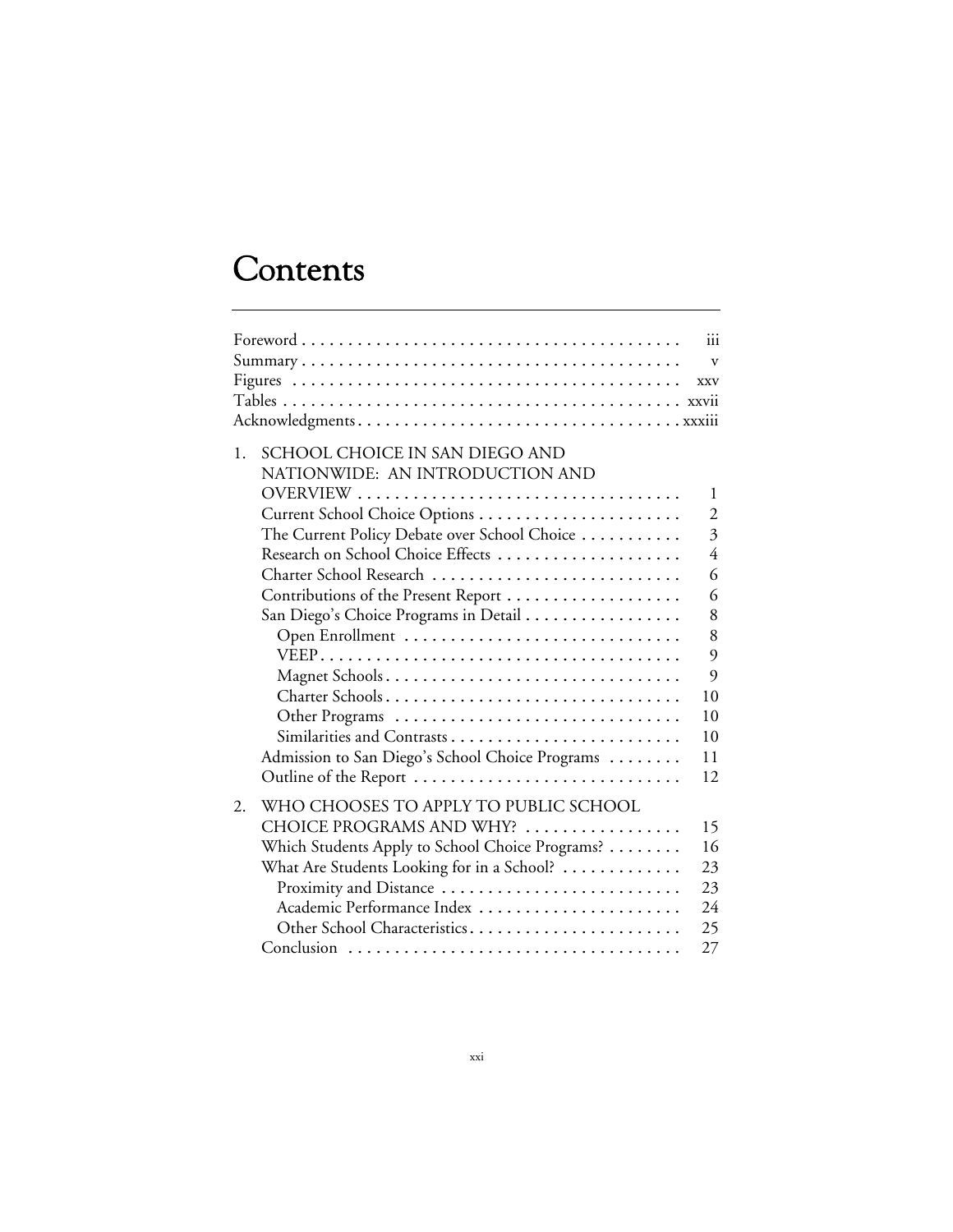| 3.               | SCHOOL CHOICE AND INTEGRATION<br>Integration by Race and Ethnicity<br>Integration by Parental Education<br>Integration by Language Status<br>Changes in Districtwide Exposure                                                                                                                                                                                                      | 29<br>31<br>36<br>38<br>39<br>42                                     |
|------------------|------------------------------------------------------------------------------------------------------------------------------------------------------------------------------------------------------------------------------------------------------------------------------------------------------------------------------------------------------------------------------------|----------------------------------------------------------------------|
|                  |                                                                                                                                                                                                                                                                                                                                                                                    | 45                                                                   |
| $\overline{4}$ . | DOES SCHOOL CHOICE BOOST THE<br>ACHIEVEMENT OF THOSE WHO WIN LOTTERIES?                                                                                                                                                                                                                                                                                                            | 49<br>55<br>64                                                       |
| 5.               | A PORTRAIT OF CHARTER SCHOOLS AND THEIR<br>EFFECT ON STUDENT ACHIEVEMENT<br>A Comparison of Students, Teachers, and Class Sizes<br>Survey-Based Evidence on San Diego's Charter Schools<br>School Focus, Curriculum, and Operating Policies<br>Facilities and Financing<br>The Effect of Attending a Charter School on Gains in<br>Gains Measured by the California Standards Test | 67<br>68<br>71<br>77<br>78<br>81<br>82<br>83<br>83<br>85<br>93<br>95 |
|                  |                                                                                                                                                                                                                                                                                                                                                                                    |                                                                      |
| 6.               | POLICY IMPLICATIONS AND NEW QUESTIONS                                                                                                                                                                                                                                                                                                                                              | 99                                                                   |
|                  | Appendix                                                                                                                                                                                                                                                                                                                                                                           |                                                                      |
| А.<br>Β.         | Data, Methods, and Results for Chapter 2<br>Detailed Results on Integration                                                                                                                                                                                                                                                                                                        | 107<br>123                                                           |
| C.               | Methodology and Detailed Results on the Effect of Choice                                                                                                                                                                                                                                                                                                                           | 145                                                                  |
|                  | D. Supplementary Information Related to Charter Schools                                                                                                                                                                                                                                                                                                                            | 165                                                                  |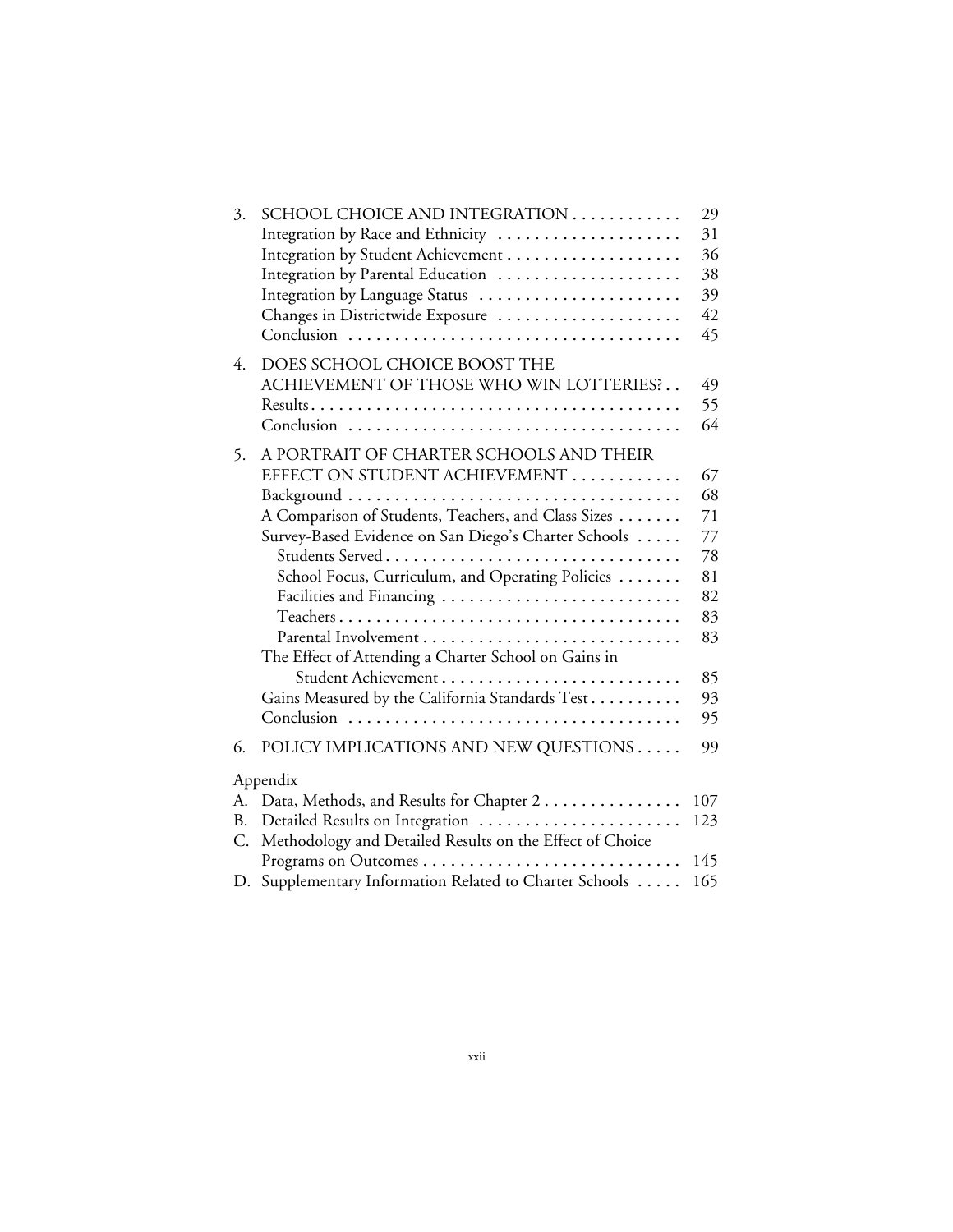### **Web-Only Appendix**

| This web-only appendix is available at http://www.ppic.org/content/ |
|---------------------------------------------------------------------|
| other/806JBR_web_only_appendix.pdf                                  |

E. Methodology and Detailed Results for the Effect of Choice Programs on Student Academic Outcomes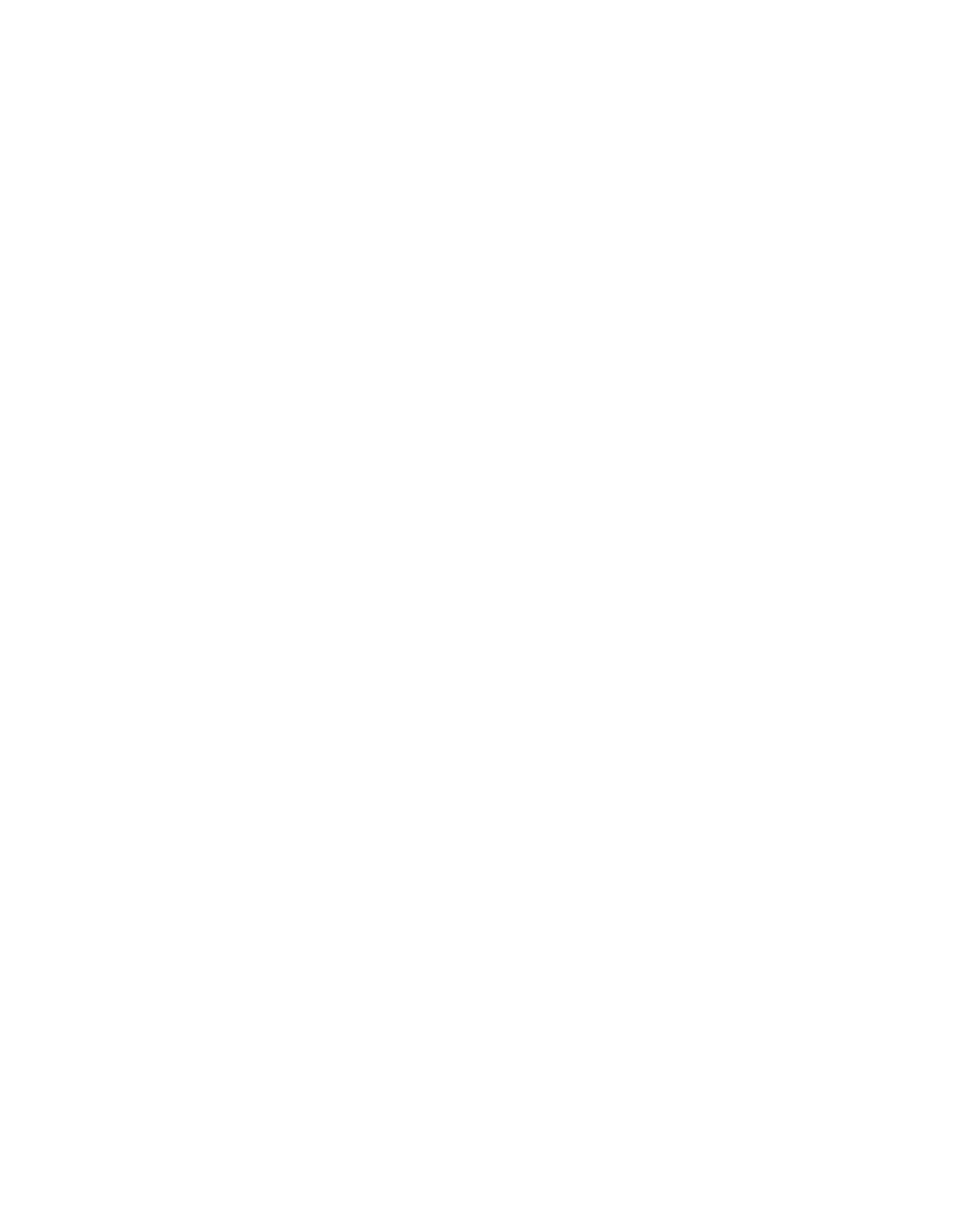## Figures

| S.1. | Proportion of SDUSD Enrollment in Regular Schools        |      |
|------|----------------------------------------------------------|------|
|      | and in Various School Choice Programs, 2001-2002         |      |
|      |                                                          | viii |
| S.2. | Models of the Effects of Winning School Choice           |      |
|      | Lotteries on CST Math Achievement: Effect Sizes,         |      |
|      | Confidence Intervals, and Regression Sample Sizes        | xiv  |
| 1.1. | Proportion of SDUSD Enrollment in Regular Schools        |      |
|      | and in Various School Choice Programs, 2001-2002         |      |
|      | and 2003-2004 School Years.                              | 12   |
| 2.1. | Change in the Probability of Application Associated with |      |
|      | Selected Student Characteristics                         | 17   |
| 2.2. | Change in the Probability of Application Associated with |      |
|      |                                                          | 18   |
| 2.3. | Change in the Probability of Application Associated with |      |
|      | Option School Characteristics                            | 19   |
| 3.1. | Average Differences in the Percentage of White Students  |      |
|      | at Option and Local Schools of Program Participants, by  |      |
|      | Race and Program Type                                    | 32   |
| 3.2. | Average Differences in the Percentage of Above-Median    |      |
|      | Test-Score Performers at Option and Local Schools of     |      |
|      | Program Participants, by Students' Own Level of          |      |
|      | Achievement and Program Type                             | 37   |
| 3.3. | Average Differences in the Percentage of Students from   |      |
|      | High Parental Education Families at Option and Local     |      |
|      | Schools of Program Participants, by Students' Own        |      |
|      | Parental Education Designation and Program               |      |
|      |                                                          | 40   |
| 3.4. | Average Differences in the Percentage of Non-English     |      |
|      | Learners at Option and Local Schools of Program          |      |
|      | Participants, by Students' Own English-Learner Status    |      |
|      | and Program Type                                         | 41   |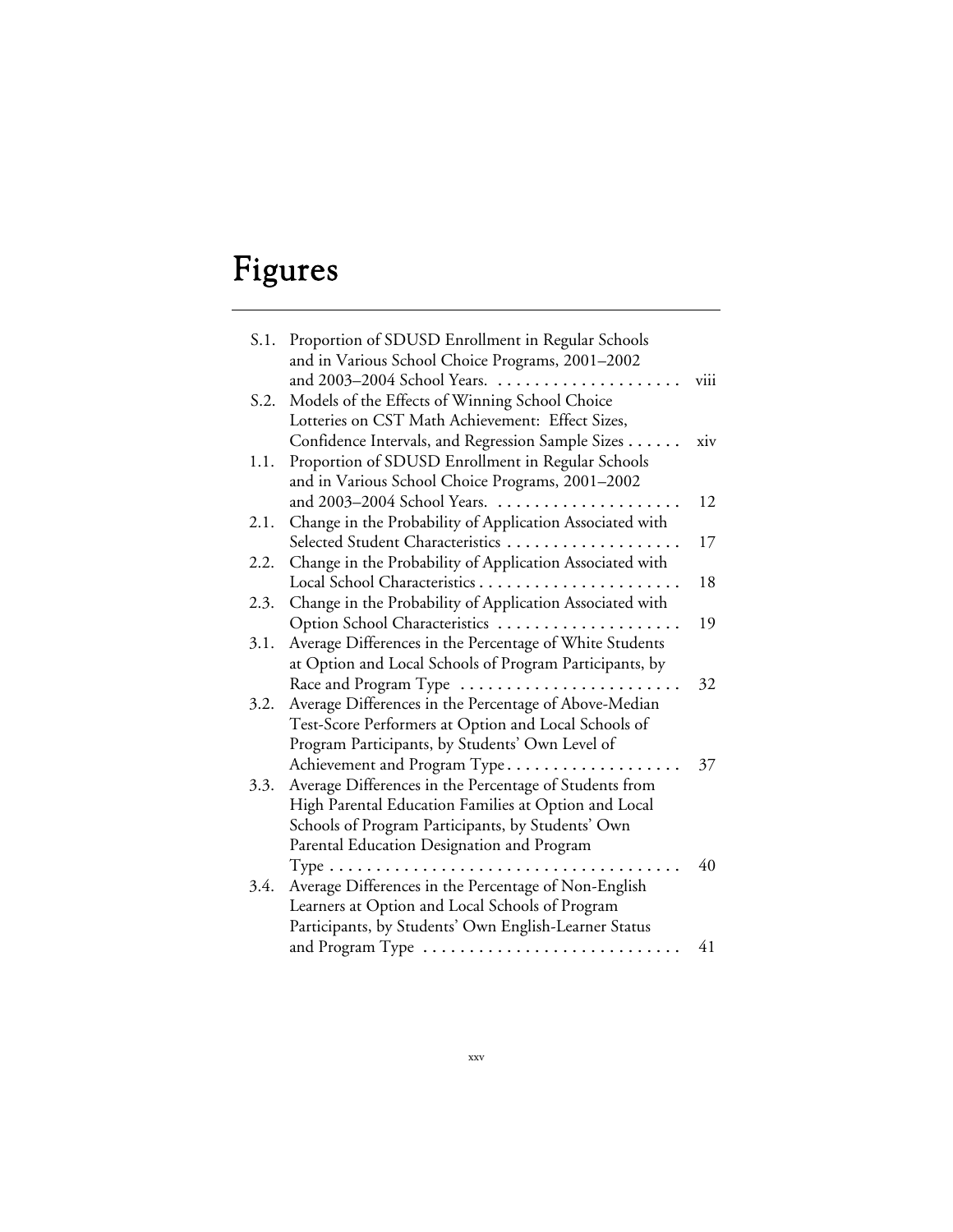| 3.5. Changes in Actual Exposure Generated by the Choice       |    |
|---------------------------------------------------------------|----|
|                                                               | 43 |
| 4.1. Models of the Effects of Winning School Choice           |    |
| Lotteries on CST Reading Achievement: Effect Sizes,           |    |
| Confidence Intervals, and Regression Sample Sizes             | 56 |
| 4.2. Models of the Effects of Winning School Choice           |    |
| Lotteries on CST Math Achievement: Effect Sizes,              |    |
| Confidence Intervals, and Regression Sample Sizes             | 57 |
| 5.1. Charter School Enrollment Growth in San Diego            |    |
| Unified School District Schools                               | 68 |
| 5.2. Effect of Attending a Charter School on Stanford 9 Test- |    |
|                                                               | 87 |
| 5.3. Effect of Attending a Startup or Conversion Charter      |    |
| School on Stanford 9 Test-Score Gains                         | 89 |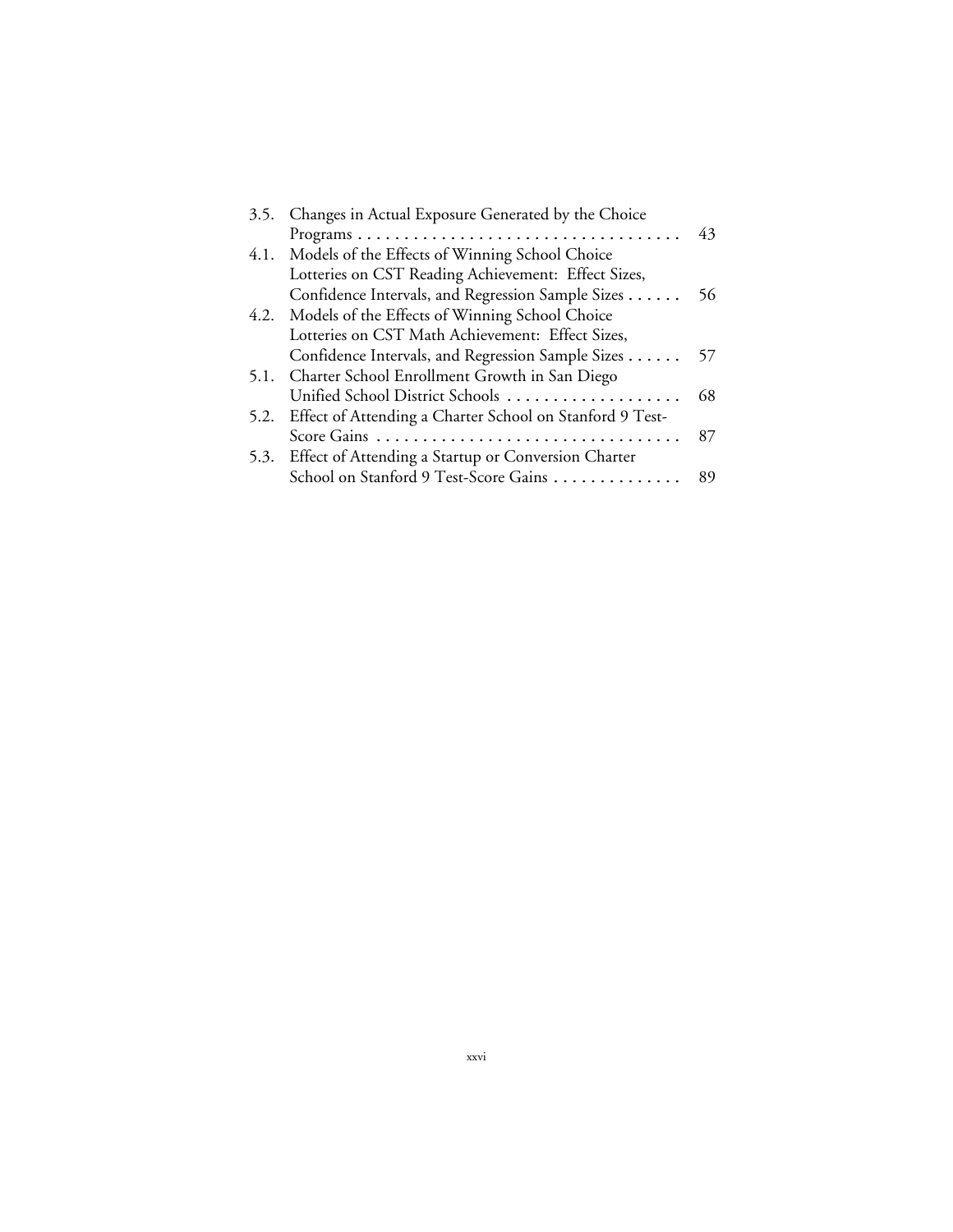### Tables

| 2.1. | Average Annual Application Rates                                  | 16  |
|------|-------------------------------------------------------------------|-----|
| 3.1. | Average Percentage Differences in the Racial/Ethnic               |     |
|      | Makeup at Option and Local Schools, by Race and                   |     |
|      |                                                                   | 33  |
| 4.1. | Estimated Effect of Winning a VEEP, Magnet, or                    |     |
|      | Choice Lottery on Various Measures of Reading                     |     |
|      | Achievement, by Grade Span, Spring 2002 Through                   |     |
|      | Spring $2004$                                                     | 54  |
| 4.2. | Estimated Effect of Winning a VEEP, Magnet, or                    |     |
|      | Choice Lottery on Various Measures of Math                        |     |
|      | Achievement, by Grade Span, Spring 2002 Through                   |     |
|      | Spring $2004$                                                     | 61  |
| 5.1. | Enrollment by Race and Meal Assistance Eligibility, San           |     |
|      | Diego Unified School District Schools, 2002-2003                  | 72  |
| 5.2. | Academic Performance Index Averages, 1999-2004                    | 73  |
| 5.3. | Teacher Characteristics, 1997-1998 to 2003-2004                   | 74  |
| 5.4. | Class Sizes, 1997–1998 to 2003–2004 $\ldots \ldots \ldots \ldots$ | 76  |
| 5.5. | Summary Statistics of Responses to Charter School                 |     |
|      | Survey, June $2004$                                               | 79  |
| 5.6. | Estimated Effect of Attending a New Startup Charter               |     |
|      | School Measured in Proportion of Stanford 9 Test-Score            |     |
|      | Standard Deviation Units                                          | 91  |
| A.1. | Probits for Applications to the School Choice Programs:           |     |
|      | Elementary School Sample                                          | 112 |
| A.2. | Probits for Applications to the School Choice Programs:           |     |
|      | Middle School Sample                                              | 116 |
| A.3. | Probits for Applications to the School Choice Programs:           |     |
|      | High School Sample                                                | 119 |
| B.1. | Average Percentage Differences in the Racial/Ethnic               |     |
|      | Makeup at Option and Local Schools of Applicants for              |     |
|      | All Applications, by Applicant's Race, Grade Span, and            |     |
|      | Program Type                                                      | 125 |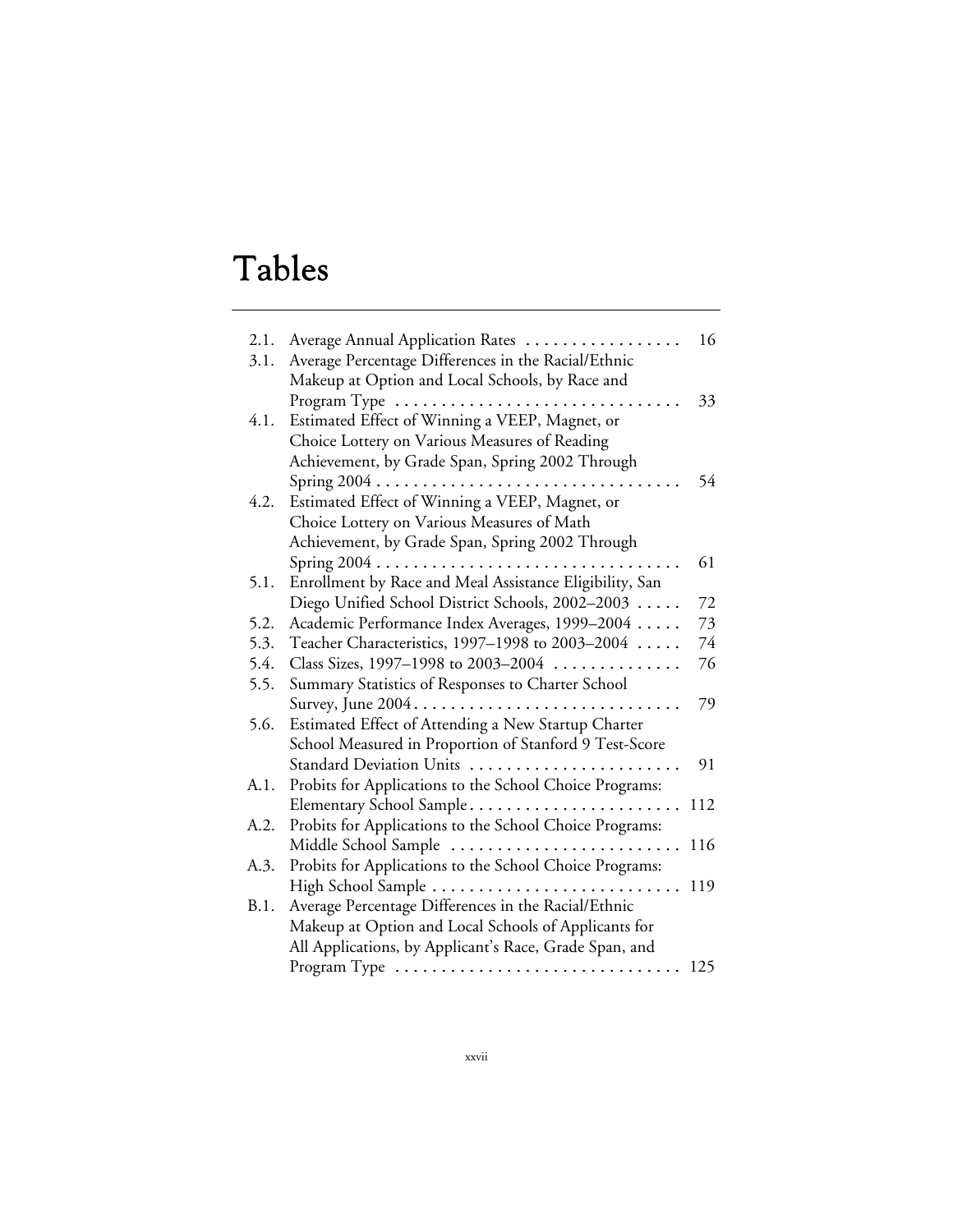| B.2. Average Percentage Differences in the Racial/Ethnic |                                                                                                                                                                                                                                                                                                                                                                                                                                                                                                                                                                                                                                                                                                                                                                                                                                                                                                                                                                                                                                                                                                                                                                                                                                                                                                                              |
|----------------------------------------------------------|------------------------------------------------------------------------------------------------------------------------------------------------------------------------------------------------------------------------------------------------------------------------------------------------------------------------------------------------------------------------------------------------------------------------------------------------------------------------------------------------------------------------------------------------------------------------------------------------------------------------------------------------------------------------------------------------------------------------------------------------------------------------------------------------------------------------------------------------------------------------------------------------------------------------------------------------------------------------------------------------------------------------------------------------------------------------------------------------------------------------------------------------------------------------------------------------------------------------------------------------------------------------------------------------------------------------------|
|                                                          |                                                                                                                                                                                                                                                                                                                                                                                                                                                                                                                                                                                                                                                                                                                                                                                                                                                                                                                                                                                                                                                                                                                                                                                                                                                                                                                              |
|                                                          |                                                                                                                                                                                                                                                                                                                                                                                                                                                                                                                                                                                                                                                                                                                                                                                                                                                                                                                                                                                                                                                                                                                                                                                                                                                                                                                              |
|                                                          | 126                                                                                                                                                                                                                                                                                                                                                                                                                                                                                                                                                                                                                                                                                                                                                                                                                                                                                                                                                                                                                                                                                                                                                                                                                                                                                                                          |
| B.3.                                                     |                                                                                                                                                                                                                                                                                                                                                                                                                                                                                                                                                                                                                                                                                                                                                                                                                                                                                                                                                                                                                                                                                                                                                                                                                                                                                                                              |
|                                                          |                                                                                                                                                                                                                                                                                                                                                                                                                                                                                                                                                                                                                                                                                                                                                                                                                                                                                                                                                                                                                                                                                                                                                                                                                                                                                                                              |
|                                                          |                                                                                                                                                                                                                                                                                                                                                                                                                                                                                                                                                                                                                                                                                                                                                                                                                                                                                                                                                                                                                                                                                                                                                                                                                                                                                                                              |
|                                                          | 127                                                                                                                                                                                                                                                                                                                                                                                                                                                                                                                                                                                                                                                                                                                                                                                                                                                                                                                                                                                                                                                                                                                                                                                                                                                                                                                          |
| B.4.                                                     |                                                                                                                                                                                                                                                                                                                                                                                                                                                                                                                                                                                                                                                                                                                                                                                                                                                                                                                                                                                                                                                                                                                                                                                                                                                                                                                              |
|                                                          |                                                                                                                                                                                                                                                                                                                                                                                                                                                                                                                                                                                                                                                                                                                                                                                                                                                                                                                                                                                                                                                                                                                                                                                                                                                                                                                              |
|                                                          | 128                                                                                                                                                                                                                                                                                                                                                                                                                                                                                                                                                                                                                                                                                                                                                                                                                                                                                                                                                                                                                                                                                                                                                                                                                                                                                                                          |
| B.5.                                                     |                                                                                                                                                                                                                                                                                                                                                                                                                                                                                                                                                                                                                                                                                                                                                                                                                                                                                                                                                                                                                                                                                                                                                                                                                                                                                                                              |
|                                                          |                                                                                                                                                                                                                                                                                                                                                                                                                                                                                                                                                                                                                                                                                                                                                                                                                                                                                                                                                                                                                                                                                                                                                                                                                                                                                                                              |
|                                                          |                                                                                                                                                                                                                                                                                                                                                                                                                                                                                                                                                                                                                                                                                                                                                                                                                                                                                                                                                                                                                                                                                                                                                                                                                                                                                                                              |
|                                                          | 129                                                                                                                                                                                                                                                                                                                                                                                                                                                                                                                                                                                                                                                                                                                                                                                                                                                                                                                                                                                                                                                                                                                                                                                                                                                                                                                          |
| Average Percentage Differences in School-Level Student   |                                                                                                                                                                                                                                                                                                                                                                                                                                                                                                                                                                                                                                                                                                                                                                                                                                                                                                                                                                                                                                                                                                                                                                                                                                                                                                                              |
| Achievement at Option and Local Schools of Applicants,   |                                                                                                                                                                                                                                                                                                                                                                                                                                                                                                                                                                                                                                                                                                                                                                                                                                                                                                                                                                                                                                                                                                                                                                                                                                                                                                                              |
| Adjusted for Lottery Results, by Applicant's             |                                                                                                                                                                                                                                                                                                                                                                                                                                                                                                                                                                                                                                                                                                                                                                                                                                                                                                                                                                                                                                                                                                                                                                                                                                                                                                                              |
| Achievement Level, Grade Span, and Program Type          | 130                                                                                                                                                                                                                                                                                                                                                                                                                                                                                                                                                                                                                                                                                                                                                                                                                                                                                                                                                                                                                                                                                                                                                                                                                                                                                                                          |
| Average Percentage Differences in School-Level Student   |                                                                                                                                                                                                                                                                                                                                                                                                                                                                                                                                                                                                                                                                                                                                                                                                                                                                                                                                                                                                                                                                                                                                                                                                                                                                                                                              |
| Achievement at Option and Local Schools of Applicants,   |                                                                                                                                                                                                                                                                                                                                                                                                                                                                                                                                                                                                                                                                                                                                                                                                                                                                                                                                                                                                                                                                                                                                                                                                                                                                                                                              |
| Adjusted for Actual Enrollment, by Applicant's           |                                                                                                                                                                                                                                                                                                                                                                                                                                                                                                                                                                                                                                                                                                                                                                                                                                                                                                                                                                                                                                                                                                                                                                                                                                                                                                                              |
|                                                          |                                                                                                                                                                                                                                                                                                                                                                                                                                                                                                                                                                                                                                                                                                                                                                                                                                                                                                                                                                                                                                                                                                                                                                                                                                                                                                                              |
| Average Percentage Differences in Parental Education     |                                                                                                                                                                                                                                                                                                                                                                                                                                                                                                                                                                                                                                                                                                                                                                                                                                                                                                                                                                                                                                                                                                                                                                                                                                                                                                                              |
|                                                          |                                                                                                                                                                                                                                                                                                                                                                                                                                                                                                                                                                                                                                                                                                                                                                                                                                                                                                                                                                                                                                                                                                                                                                                                                                                                                                                              |
|                                                          | 132                                                                                                                                                                                                                                                                                                                                                                                                                                                                                                                                                                                                                                                                                                                                                                                                                                                                                                                                                                                                                                                                                                                                                                                                                                                                                                                          |
|                                                          |                                                                                                                                                                                                                                                                                                                                                                                                                                                                                                                                                                                                                                                                                                                                                                                                                                                                                                                                                                                                                                                                                                                                                                                                                                                                                                                              |
|                                                          |                                                                                                                                                                                                                                                                                                                                                                                                                                                                                                                                                                                                                                                                                                                                                                                                                                                                                                                                                                                                                                                                                                                                                                                                                                                                                                                              |
|                                                          |                                                                                                                                                                                                                                                                                                                                                                                                                                                                                                                                                                                                                                                                                                                                                                                                                                                                                                                                                                                                                                                                                                                                                                                                                                                                                                                              |
|                                                          | 133                                                                                                                                                                                                                                                                                                                                                                                                                                                                                                                                                                                                                                                                                                                                                                                                                                                                                                                                                                                                                                                                                                                                                                                                                                                                                                                          |
| Average Percentage Differences in Parental Education     |                                                                                                                                                                                                                                                                                                                                                                                                                                                                                                                                                                                                                                                                                                                                                                                                                                                                                                                                                                                                                                                                                                                                                                                                                                                                                                                              |
|                                                          |                                                                                                                                                                                                                                                                                                                                                                                                                                                                                                                                                                                                                                                                                                                                                                                                                                                                                                                                                                                                                                                                                                                                                                                                                                                                                                                              |
|                                                          |                                                                                                                                                                                                                                                                                                                                                                                                                                                                                                                                                                                                                                                                                                                                                                                                                                                                                                                                                                                                                                                                                                                                                                                                                                                                                                                              |
|                                                          |                                                                                                                                                                                                                                                                                                                                                                                                                                                                                                                                                                                                                                                                                                                                                                                                                                                                                                                                                                                                                                                                                                                                                                                                                                                                                                                              |
| Average Percentage Differences in Parental Education     |                                                                                                                                                                                                                                                                                                                                                                                                                                                                                                                                                                                                                                                                                                                                                                                                                                                                                                                                                                                                                                                                                                                                                                                                                                                                                                                              |
| Levels at Option and Local Schools of Applicants,        |                                                                                                                                                                                                                                                                                                                                                                                                                                                                                                                                                                                                                                                                                                                                                                                                                                                                                                                                                                                                                                                                                                                                                                                                                                                                                                                              |
| Adjusted for Actual Enrollment, by Applicant's Parental  |                                                                                                                                                                                                                                                                                                                                                                                                                                                                                                                                                                                                                                                                                                                                                                                                                                                                                                                                                                                                                                                                                                                                                                                                                                                                                                                              |
|                                                          |                                                                                                                                                                                                                                                                                                                                                                                                                                                                                                                                                                                                                                                                                                                                                                                                                                                                                                                                                                                                                                                                                                                                                                                                                                                                                                                              |
|                                                          | Makeup at Option and Local Schools of Applicants,<br>Adjusted for Lottery Results, by Applicant's Race, Grade<br>Span, and Program Type<br>Average Percentage Differences in the Racial/Ethnic<br>Makeup at Option and Local Schools of Applicants,<br>Adjusted for Actual Enrollment, by Applicant's Race,<br>Grade Span, and Program Type<br>Average Percentage Differences in School-Level Student<br>Achievement at Option and Local Schools, by<br>Applicant's Achievement and Program Type<br>Average Percentage Differences in School-Level Student<br>Achievement at Option and Local Schools of Applicants<br>for All Applications, by Applicant's Achievement Level,<br>Grade Span, and Program Type<br>Achievement Level, Grade Span, and Program Type 131<br>Levels at Option and Local Schools of Applicants, by<br>Applicant's Parental Education Level and Program Type<br>Average Percentage Differences in Parental Education<br>Levels at Option and Local Schools of Applicants for All<br>Applications, by Applicant's Parental Education Level,<br>Grade Span, and Program Type<br>Levels at Option and Local Schools of Applicants,<br>Adjusted for Lottery Results, by Applicant's Parental<br>Education Level, Grade Span, and Program Type 134<br>Education Level, Grade Span, and Program Type 135 |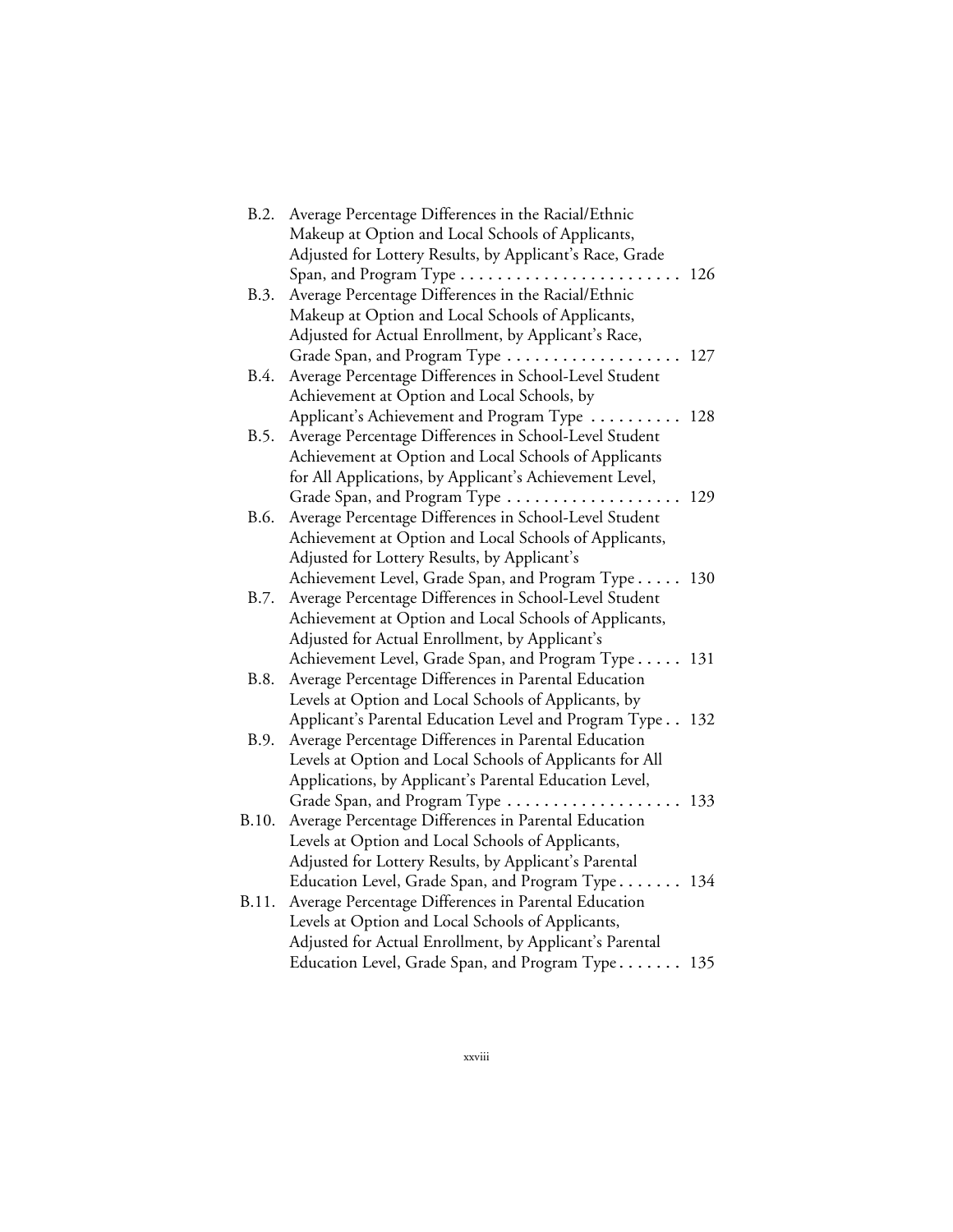|       | B.12. Average Percentage Differences in the Proportion of |     |
|-------|-----------------------------------------------------------|-----|
|       | English Learners at Option and Local Schools of           |     |
|       | Applicants, by Applicant's English-Learner Status and     |     |
|       | Program Type $\dots \dots \dots \dots \dots$              | 136 |
| B.13. | Average Percentage Differences in the Proportion of       |     |
|       | English Learners at Option and Local Schools of           |     |
|       | Applicants for All Applications, by Applicant's English-  |     |
|       | Learner Status, Grade Span, and Program Type              | 137 |
| B.14. | Average Percentage Differences in the Proportion of       |     |
|       | English Learners at Option and Local Schools of           |     |
|       | Applicants, Adjusted for Lottery Results, by Applicant's  |     |
|       | English-Learner Status, Grade Span, and Program Type 138  |     |
| B.15. | Average Percentage Differences in the Proportion of       |     |
|       | English Learners at Option and Local Schools of           |     |
|       | Applicants, Adjusted for Actual Enrollment, by            |     |
|       | Applicant's English-Learner Status, Grade Span, and       |     |
|       | Program Type                                              | 139 |
| B.16. | Districtwide Exposure Indices, by Race                    | 140 |
| B.17. | Districtwide Exposure Indices, by Student Achievement,    |     |
|       | Based on the Average of Math and Reading                  |     |
|       | Performance                                               | 142 |
| B.18. | Districtwide Exposure Indices, by Parental Education      |     |
|       |                                                           | 143 |
| B.19. | Districtwide Exposure Indices, by English-Learner         |     |
|       | Status $\ldots$<br>.<br>.                                 | 144 |
| C.1.  | Priority Groups and Number of Applications for            |     |
|       | Admission from Each Group, Fall 2001                      | 147 |
| C.2.  | Lottery Counts for Unique Lotteries                       | 148 |
| C.3.  | Tests for Identical Prelottery Test Scores Between        |     |
|       | Lottery Winners and Losers, for Each Regression Sample    |     |
|       |                                                           | 150 |
| C.4.  | Estimated Effects of Winning a VEEP Lottery on            |     |
|       | Reading Scores on Various Measures of Reading             |     |
|       | Achievement, and for Various Specifications, Spring       |     |
|       | 2002 Through Spring 2004                                  | 156 |
| C.5.  | Estimated Effects of Winning a VEEP Lottery on Math       |     |
|       | Scores on Various Measures of Math Achievement, by        |     |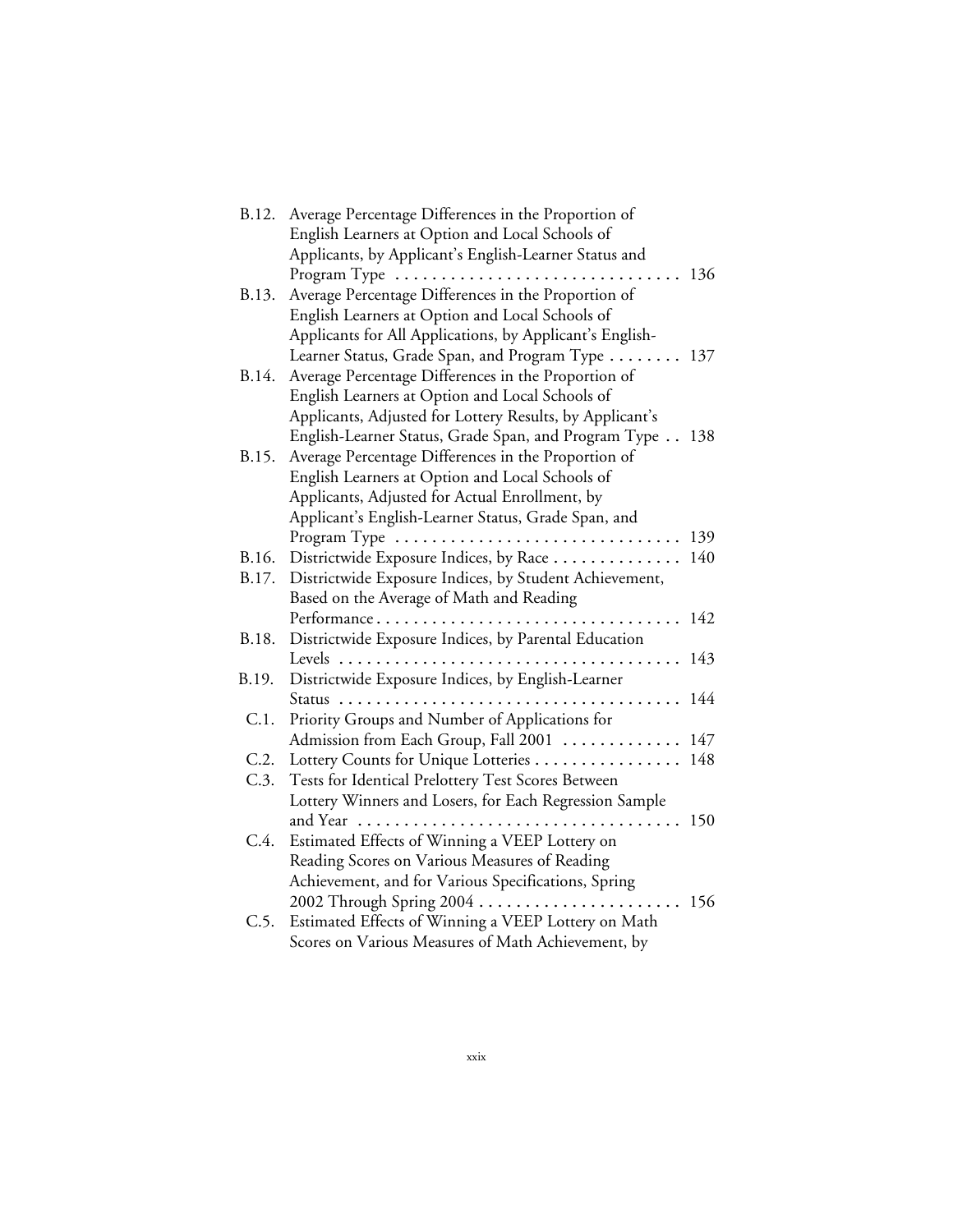|      | Grade Span and for Various Specifications, Spring 2002   |     |
|------|----------------------------------------------------------|-----|
|      | Through Spring 2004                                      | 158 |
| C.6. | Estimated Effects of Winning a Magnet Lottery on         |     |
|      | Reading Scores on Various Measures of Reading            |     |
|      | Achievement, by Grade Span and for Various               |     |
|      | Specifications, Spring 2002 Through Spring 2004          | 159 |
| C.7. | Estimated Effects of Winning a Magnet Lottery on Math    |     |
|      | Scores on Various Measures of Math Achievement, by       |     |
|      | Grade Span and for Various Specifications, Spring 2002   |     |
|      | Through Spring $2004$                                    | 161 |
| C.8. | Estimated Effects of Winning a Choice Lottery on         |     |
|      | Reading Scores on Various Measures of Reading            |     |
|      | Achievement, by Grade Span and for Various               |     |
|      | Specifications, Spring 2002 Through Spring 2004          | 162 |
| C.9. | Estimated Effects of Winning a Choice Lottery on Math    |     |
|      | Scores on Various Measures of Math Achievement, by       |     |
|      | Grade Span and for Various Specifications, Spring 2002   |     |
|      | Through Spring $2004$                                    | 164 |
| D.1. | Correlation Table of Survey Responses                    | 166 |
| D.2. | Stanford 9 Test-Score Gain Regression Coefficients on    |     |
|      | Charter School Indicator                                 | 168 |
| D.3. | Stanford 9 Test-Score Gain Regression Coefficients on    |     |
|      | Charter School Type Indicators                           | 169 |
| D.4. | Stanford 9 Test-Score Gain Regression Coefficients, Year |     |
|      | in Operation                                             | 170 |
| D.5. | Stanford 9 Test-Score Gain Regression Coefficients,      |     |
|      | Student Switching Behavior                               | 172 |
| D.6. | Estimated One-Year Effects of Switching to a Charter     |     |
|      | School, Measured in Proportion of Stanford 9 Test-       |     |
|      | Score Standard Deviation Units, by Race                  | 174 |
| D.7. | Estimated Effects of Attending a Charter School on       |     |
|      | California Standards Test Score: Score Normalized to     |     |
|      | Mean 0, Standard Deviation 1, in Each Grade Span 175     |     |
| D.8. | Estimated Effects of Attending a Startup or Conversion   |     |
|      | Charter School on California Standards Test Score:       |     |
|      | Score Normalized to Mean 0, Standard Deviation 1, in     |     |
|      |                                                          | 176 |
|      |                                                          |     |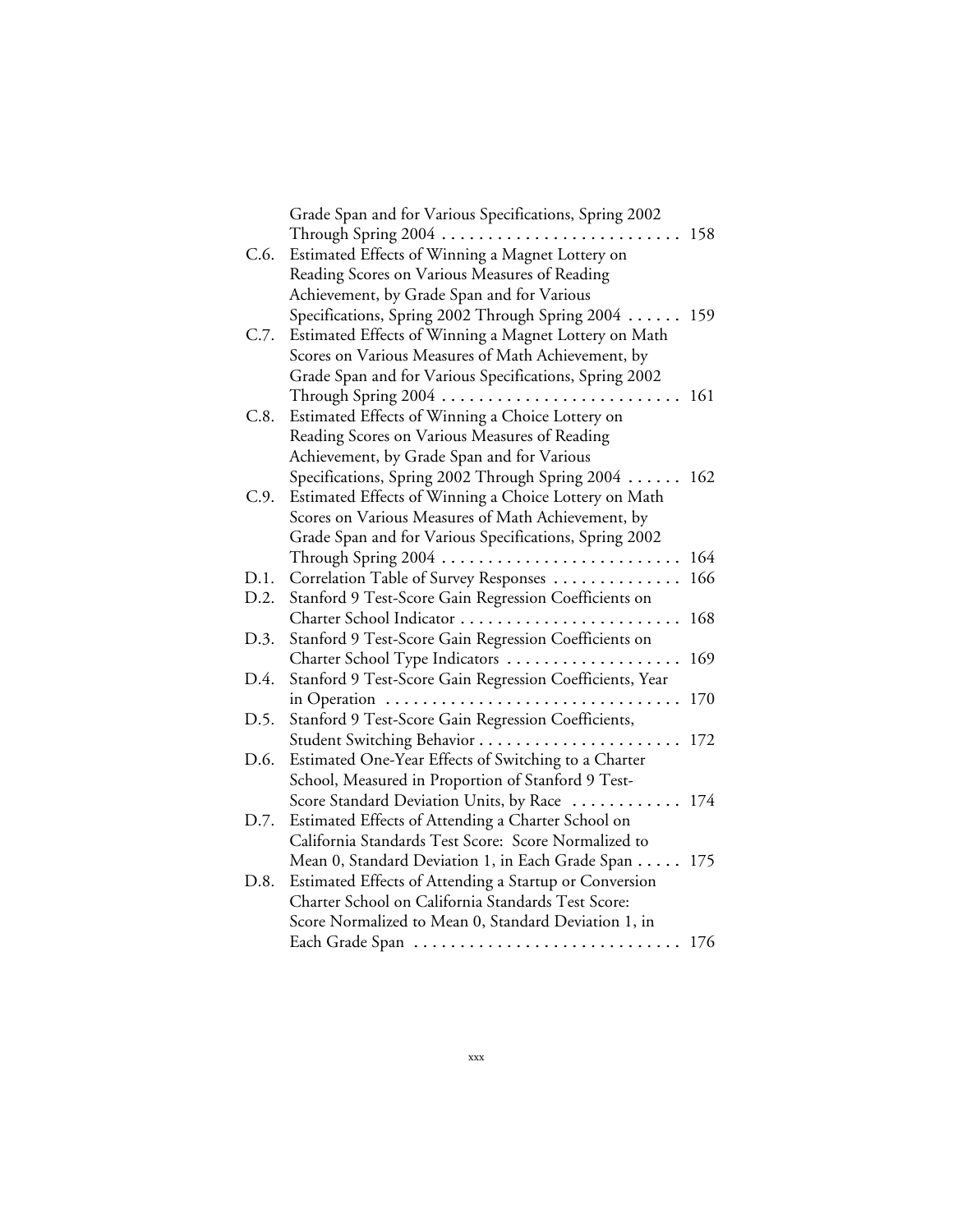#### **Web-Only Appendix Tables**

- E.1. Summary Statistics for VEEP CST Reading Based on Specification 4
- E.2. Summary Statistics for VEEP CST Math Based on Specification 4
- E.3. Summary Statistics for Magnet CST Reading Based on Specification 4
- E.4. Summary Statistics for Magnet CST Math Based on Specification 4
- E.5. Summary Statistics for Choice CST Reading Based on Specification 4
- E.6. Summary Statistics for Choice CST Math Based on Specification 4
- E.7. Regression Results for VEEP, All Grade Spans Combined, for Various Measures of Reading Achievement
- E.8. Regression Results for VEEP, All Grade Spans Combined, for Various Measures of Math Achievement
- E.9. Regression Results for Magnet, All Grade Spans Combined, for Various Measures of Reading Achievement
- E.10. Regression Results for Magnet, All Grade Spans Combined, for Various Measures of Math Achievement
- E.11. Regression Results for Choice, All Grade Spans Combined, for Various Measures of Reading Achievement
- E.12. Regression Results for Choice, All Grade Spans Combined, for Various Measures of Math Achievement
- E.13. Regression Results for VEEP, Elementary School Students, for Various Measures of Reading Achievement
- E.14. Regression Results for VEEP, Elementary School Students, for Various Measures of Math Achievement
- E.15. Regression Results for Magnet, Elementary School Students, for Various Measures of Reading Achievement
- E.16. Regression Results for Magnet, Elementary School Students, for Various Measures of Math Achievement
- E.17. Regression Results for Open-Enrollment Choice, Elementary School Students, for Various Measures of Reading Achievement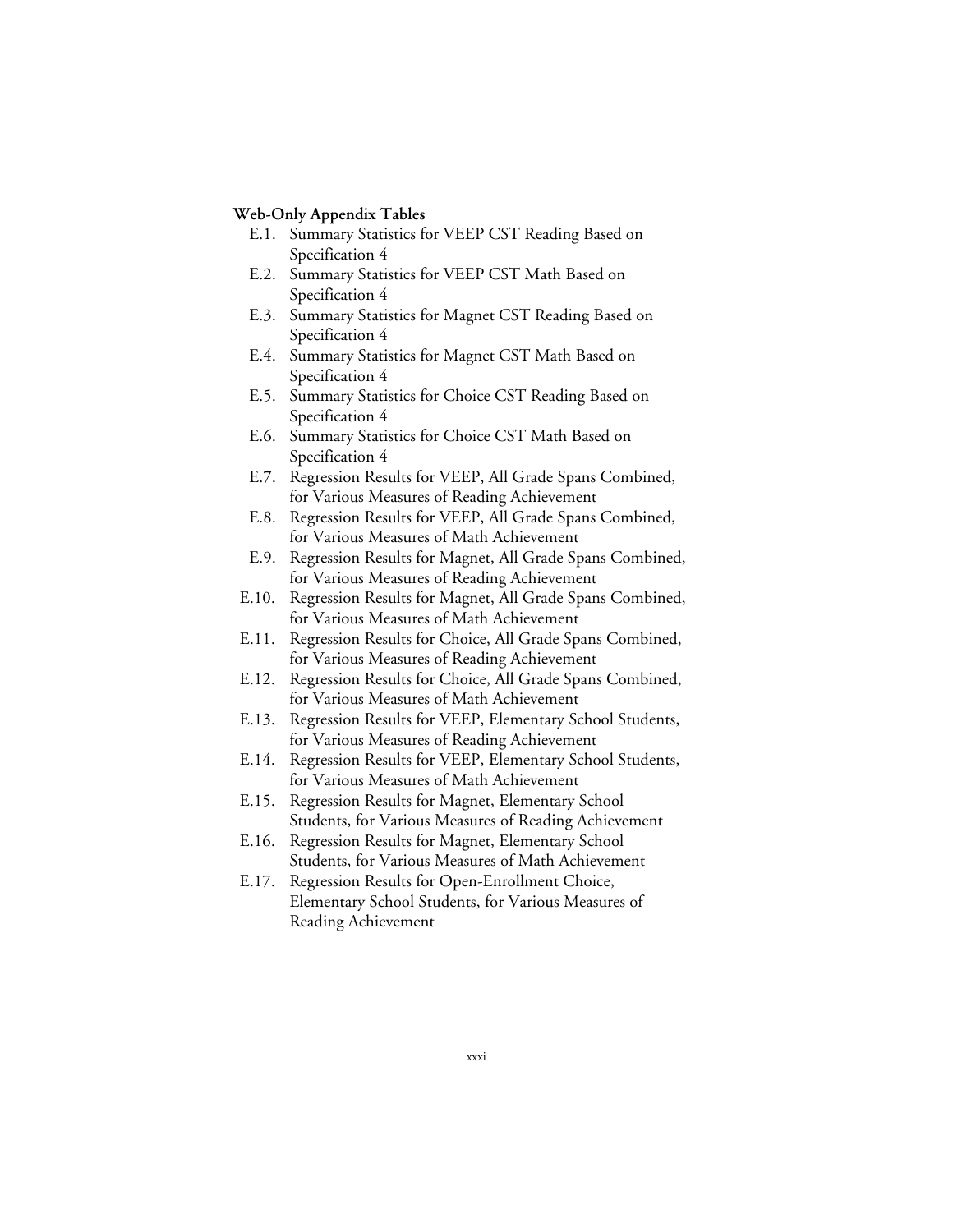- E.18. Regression Results for Open-Enrollment Choice, Elementary School Students, for Various Measures of Math Achievement
- E.19. Regression Results for VEEP, Middle School Students, for Various Measures of Reading Achievement
- E.20. Regression Results for VEEP, Middle School Students, for Various Measures of Math Achievement
- E.21. Regression Results for Magnet, Middle School Students, for Various Measures of Reading Achievement
- E.22. Regression Results for Magnet, Middle School Students, for Various Measures of Math Achievement
- E.23. Regression Results for Open-Enrollment Choice, Middle School Students, for Various Measures of Reading Achievement
- E.24. Regression Results for Open-Enrollment Choice, Middle School Students, for Various Measures of Math Achievement
- E.25. Regression Results for VEEP, High School Students, for Various Measures of Reading Achievement
- E.26. Regression Results for VEEP, High School Students, for Various Measures of Math Achievement
- E.27. Regression Results for Magnet, High School Students, for Various Measures of Reading Achievement
- E.28. Regression Results for Magnet, High School Students, for Various Measures of Math Achievement
- E.29. Regression Results for Open-Enrollment Choice, High School Students, for Various Measures of Reading Achievement
- E.30. Regression Results for Open-Enrollment Choice, High School Students, for Various Measures of Math Achievement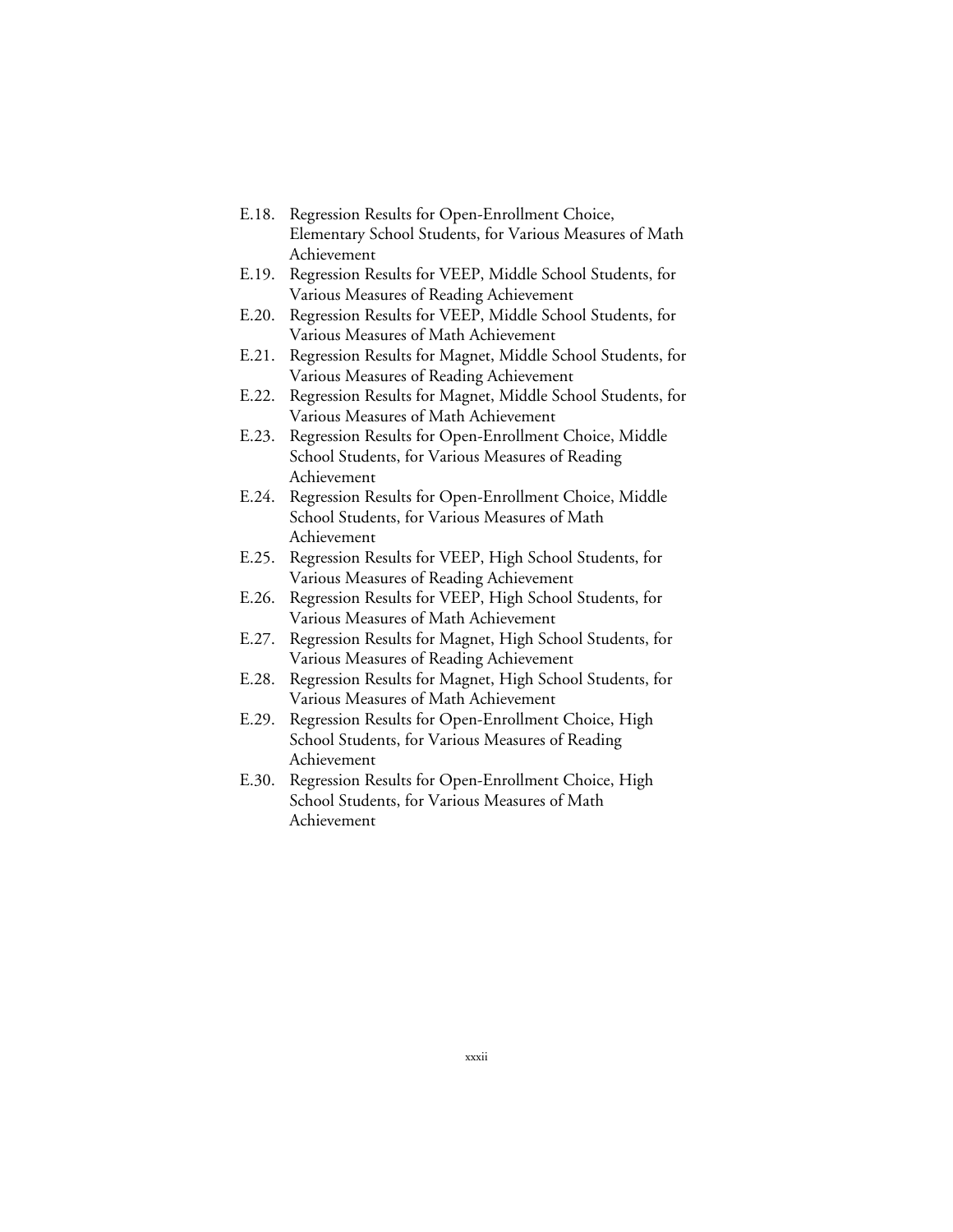### Acknowledgments

Given the many facets of school choice within the San Diego Unified School District, we relied on a number of individuals for their insight, experience, and advice. We would like to thank former Superintendent Alan Bersin, now California's Secretary of Education, for granting us access to the data and staff. Karen Bachofer, Executive Director of Standards, Assessment, and Accountability, provided much useful assistance and feedback on our research throughout the entire project. We would also like to thank Sandra Robles and Patricia Trandal, current and former staff members, respectively, at the Enrollment Options Office for taking considerable time to explain how the lottery system works and allowing us to work with the data. Without their support, this project would have been much more difficult. We thank Brian Bennett, formerly at the Office of School Choice, for his insights on charter schools. We also thank Peter Bell and Jeff Jones from the Research and Reporting Department for their assistance with the student data and test scores, Susie Millett for helpful discussions on school choice, and Charles Rynerson, formerly from the Instructional Facilities Planning Department, for information and expertise on school feeder patterns. Thanks also to Brad Lewis for assistance with calculating distances between schools.

A number of people provided invaluable advice relating to the design of our survey of charter schools. Brian Bennett, formerly of SDUSD, as well as Julie Umansky and Collin Miller of the California Charter Schools Association reviewed an early draft of the survey, and the final version of the survey was reviewed and approved by Brian Bennett's advisory group of principals/directors. We are grateful to the many charter school administrators and leaders who took the time to fill out the survey.

This report has received generous funding from the Smith Richardson Foundation, Inc., the Girard Foundation, and the Public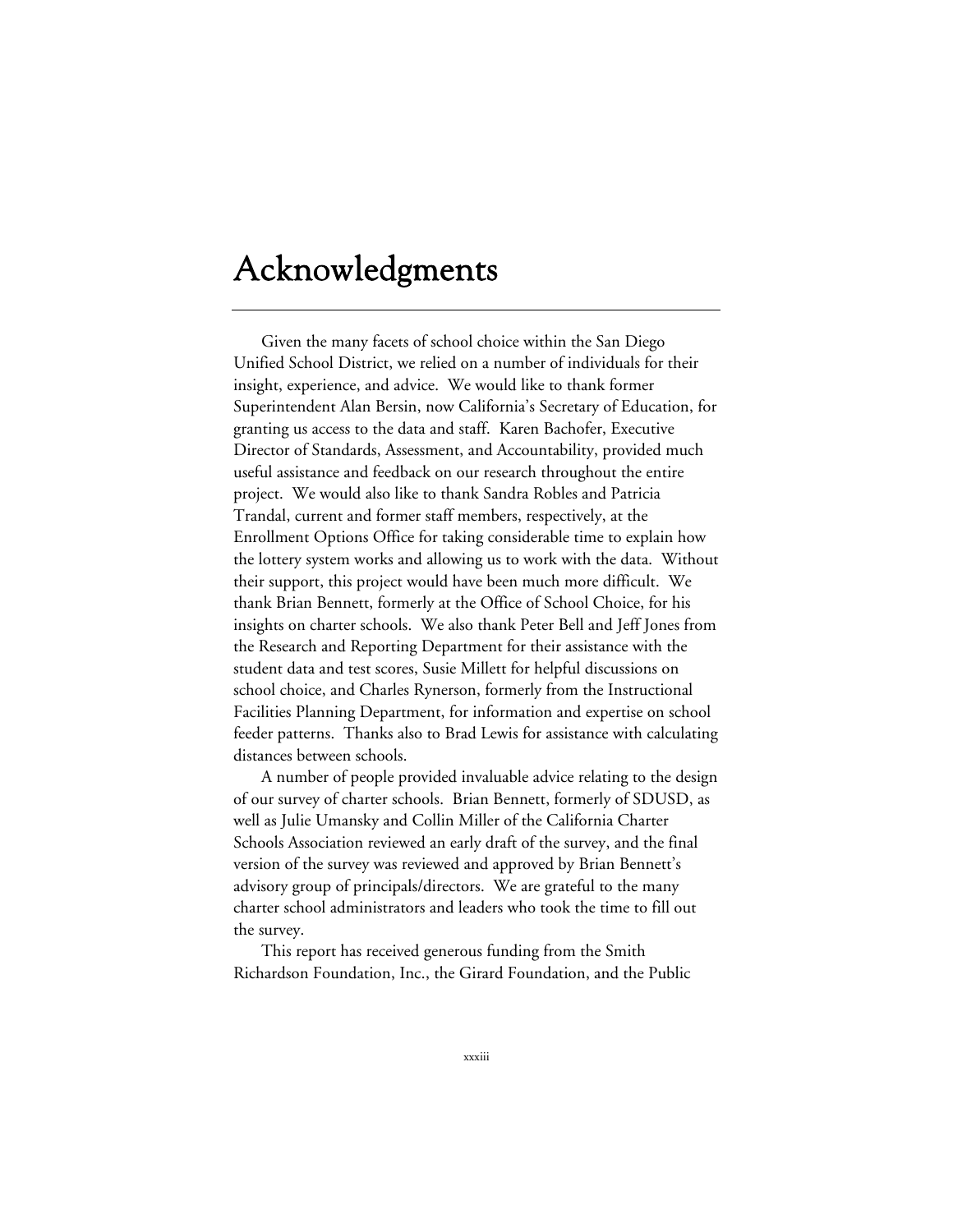Policy Institute of California (PPIC). Mark Steinmeyer and Phoebe Cottingham (current and former senior program officers at the Smith Richardson Foundation); Susan Wolking, Executive Director of the Girard Foundation; and Max Neiman and Paul G. Lewis (current and former program directors for the Governance and Education Programs at PPIC) have provided many helpful ideas.

We thank Richard Greene and Patricia Bedrosian for expert editorial assistance. Administrative support was provided by numerous staff members at PPIC.

The database used in this project builds on a large database that a PPIC team led by Julian Betts has been working on since 2000. We warmly acknowledge funders of our previous projects whose funding created the infrastructure that made the current project feasible: PPIC, The William and Flora Hewlett Foundation, and The Atlantic Philanthropies. In addition, at the University of California, San Diego, Dean Paul Drake of the Division of Social Sciences kindly provided space for the overall SDUSD project since its inception in 2000. Without all of this support, this report would not have been possible.

We are indebted to our reviewers: Jaime Calleja Alderete, Ken Hall, Paul Hill, Christopher Jepsen, and Mark Schneider. Valuable comments on an earlier version of Chapter 2 were also provided by Steven Erie, Christopher Jepsen, Steven Raphael, James Rauch, Jon Sonstelie, and Christopher Woodruff.

Any opinions or interpretations expressed in this report are those of the authors alone and do not necessarily reflect the views of the Public Policy Institute of California.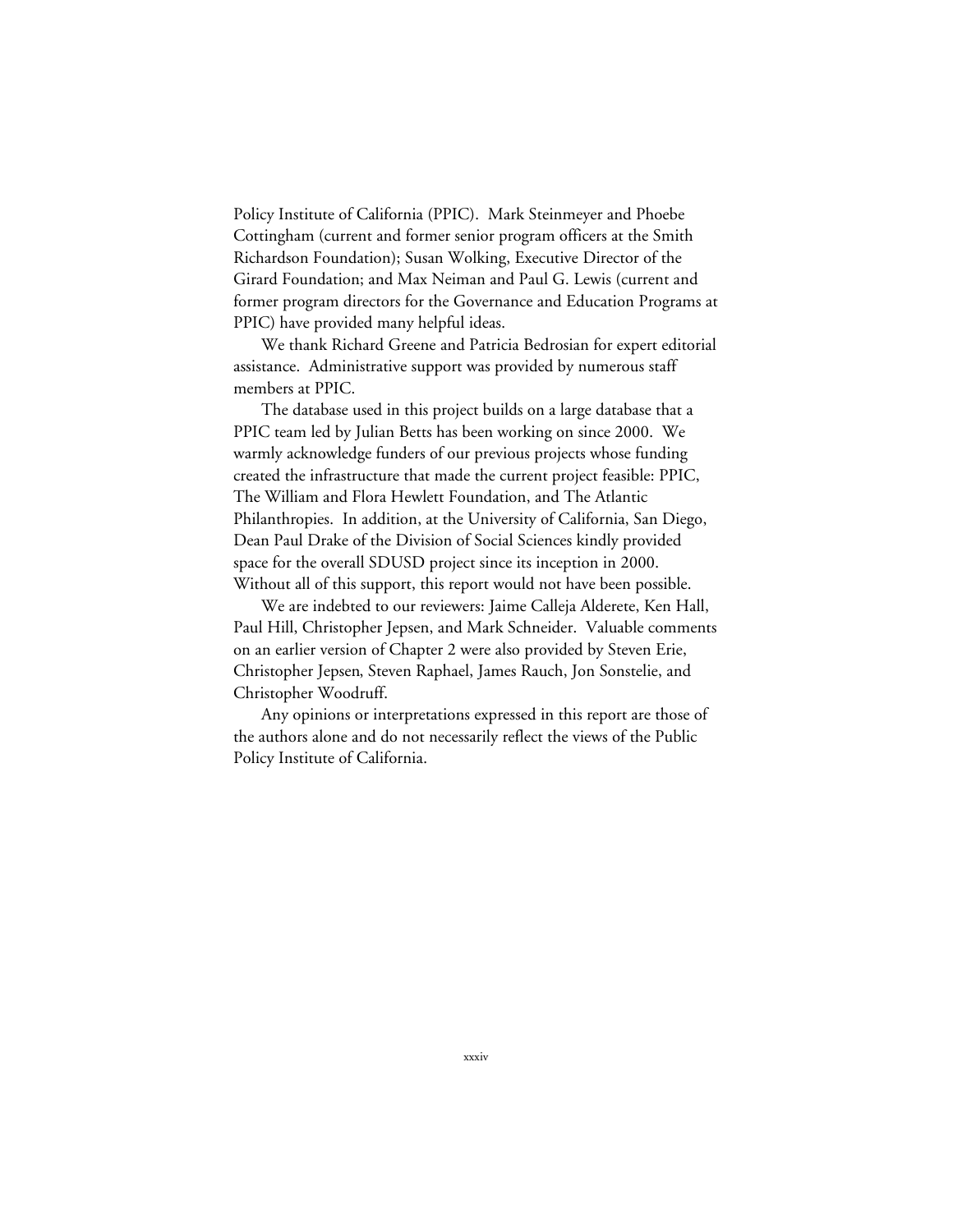### 1. School Choice in San Diego and Nationwide: An Introduction and Overview

School choice is a policy issue with a long history. Court-ordered busing designed to reduce racial segregation became common throughout the nation in the 1970s as a way to equalize school quality between whites and blacks. Lukas (1985) gives a riveting account of the political tensions that busing created in Boston, culminating in riots in 1974. Nationwide, dozens of court-ordered mandatory busing programs similar to the one in Boston have gradually evolved into nonmandatory systems of interschool choice and related magnet school programs. These descendants of court-ordered busing have continued to this day as voluntary ways to give parents some choice among public schools for their children. Recently, charter schools, and in a few locations vouchers, have provided additional types of school choice.

All these forms of school choice have attracted controversy. There should be little wonder why school choice continues to attract so much attention. In the United States, schools vary radically in quality, and without some form of choice, public school students are limited to schools in their own neighborhoods. A lack of choice hurts students who live in areas with low-performing schools. More often than not, the affected students are economically disadvantaged, Hispanic, black, or Indochinese, and, especially in California, English learners.

The controversy over school choice has gained new momentum with the passage in 2001 of the federal No Child Left Behind (NCLB) law. NCLB focuses interventions on schools receiving federal Title I funding that fail for two consecutive years to make adequate yearly progress, meaning that an insufficient number of students or subgroups of students have met state-defined standards in reading or math proficiency.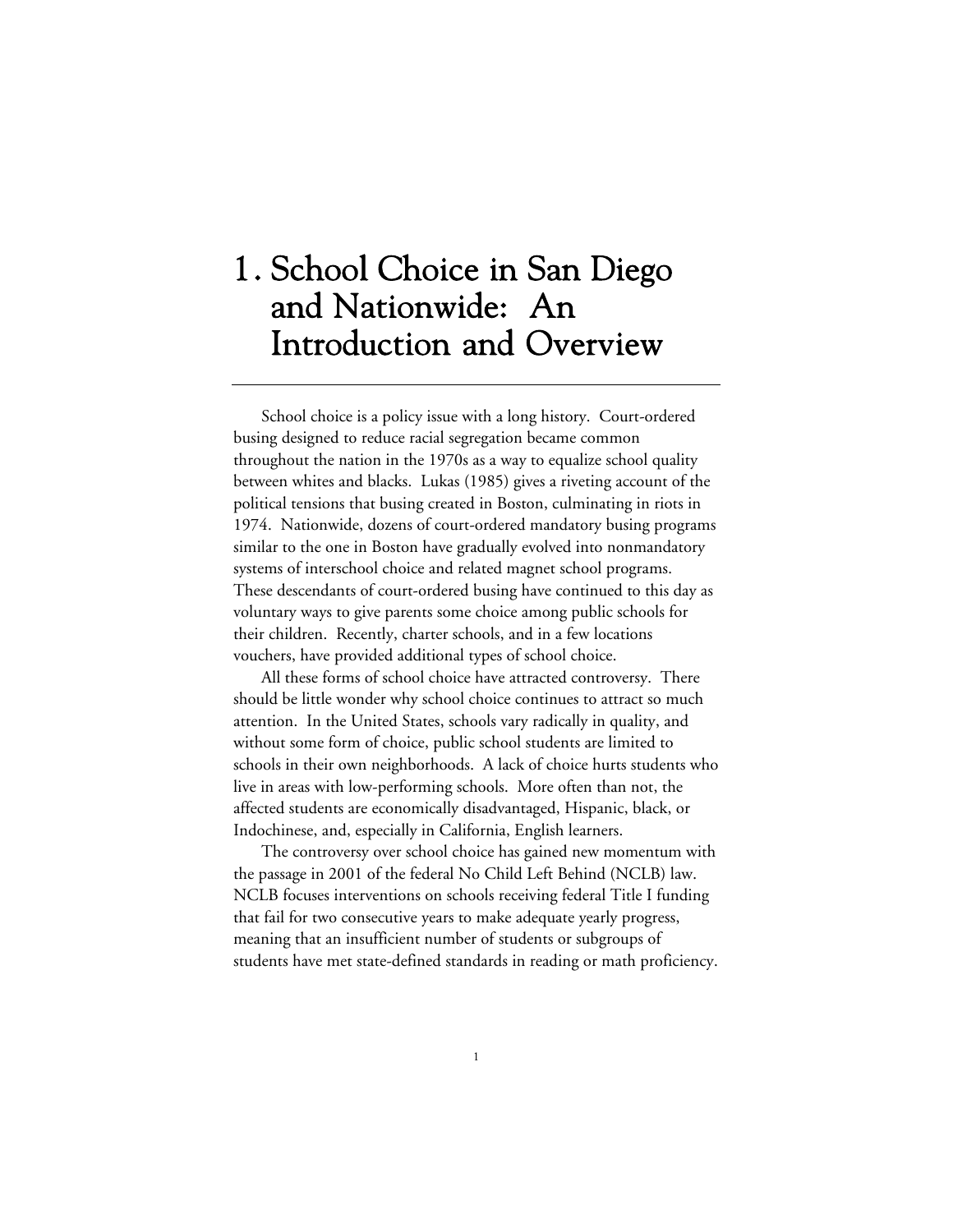These schools must allow low-performing students to choose to attend another school in the district, with the district providing busing. NCLB also mandates another option for failing schools—to convert into a charter school, thus representing a second school choice mechanism embedded in the federal law.

Probably the most controversial and perhaps best known type of school choice is a voucher system, which allows parents to use public money to send their children to private schools often affiliated with established religions. In spite of the 2002 U.S. Supreme Court *Zelman v. Simmons-Harris* decision allowing public money to be spent on vouchers for private school tuition, it seems clear that the voucher form of school choice will not prevail in the next few years: Many states have constitutional prohibitions on such plans that are stronger than the provisions in the U.S. Constitution. It could take years to resolve these issues at the state level. Moreover, voters do not seem ready to support private school vouchers. In 2000, for instance, voters in California decisively rejected Proposition 38, a private school voucher ballot initiative. The measure received only 29 percent support.

#### **Current School Choice Options**

Several other forms of school choice, although not the subject of virulent debates in the op-ed pages, have already quietly been providing large numbers of students with alternatives to their local neighborhood schools. Many states, including California, have implemented an openenrollment policy that allows students to apply to any school they choose within a school district. Busing exists in many urban districts, typically originating in court desegregation orders. Additionally, many districts have created magnet schools to attract diverse groups of students to a given campus. Finally, charter schools represent a relatively new but quickly growing type of public school choice.

We know surprisingly little about these widespread forms of school choice. Among the unanswered questions are: Who chooses open enrollment, magnets, charters, and more traditional busing programs? How does choice change the extent of student integration in terms of race/ethnicity, socioeconomic status, and language? Do students who transfer under these programs gain academically? If so, why? Which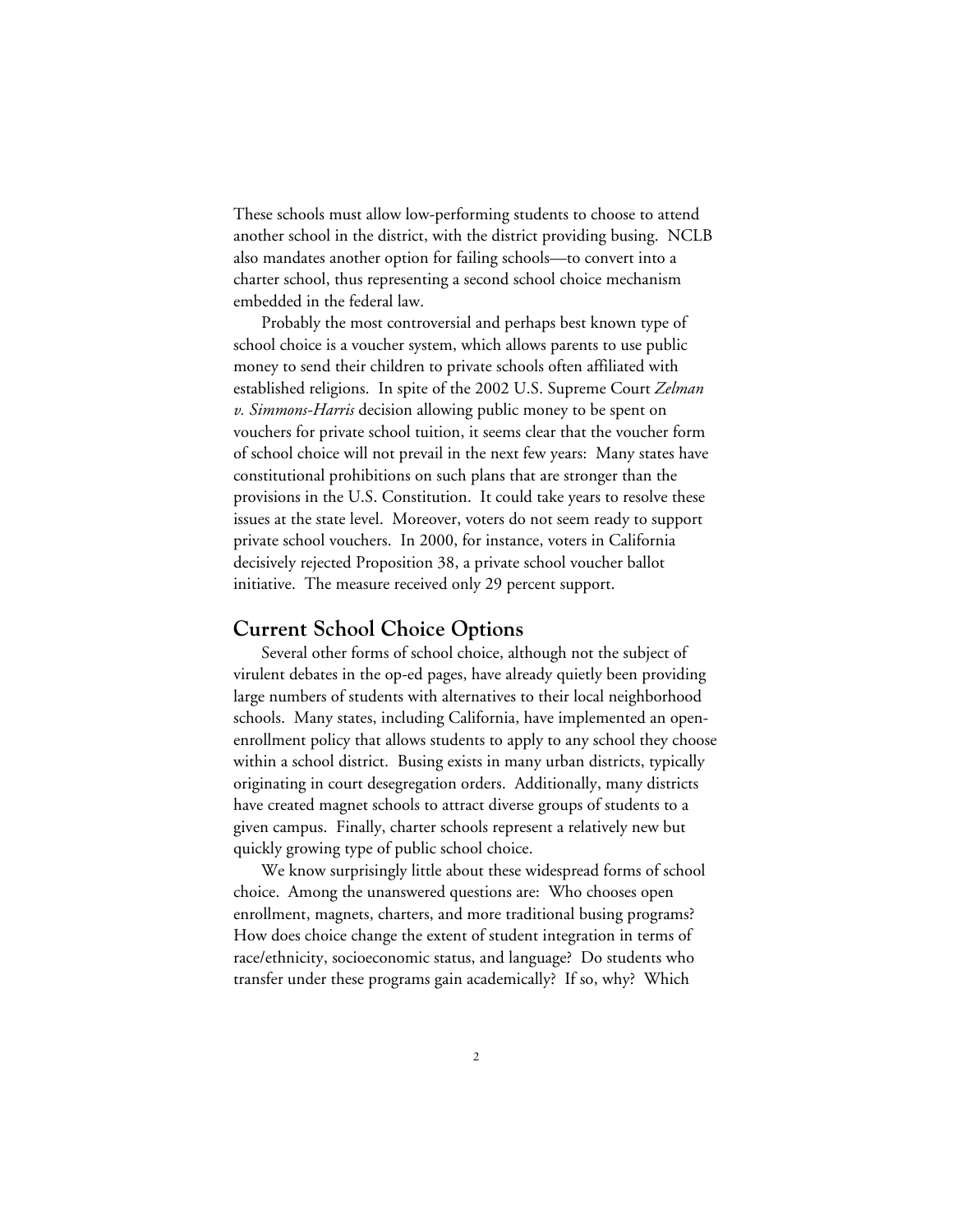types of students gain the most from these choice programs? Are the programs truly reducing the achievement gap between affluent and less affluent students? How could administrators improve the programs' effectiveness? Research on these issues has been lacking.

To understand why these questions are so important, it is useful to survey the national controversy surrounding school choice.

# **The Current Policy Debate over School Choice**

Advocates of the various forms of school choice view them as a way to improve schools in general and to reduce the disparities between students in affluent and less affluent areas. Underlying this is a concern for relatively disadvantaged students who, it is argued, often attend local schools that are of poor quality. If students' destinies are largely determined by the quality of their local schools, then why not give motivated students whose local schools are failing a chance to attend a better school elsewhere? Disadvantaged students stand to gain considerably from this expanded choice, proponents argue. A second argument is that decentralized school control will ensue from a system of choice, which in turn should generate a greater variety of curricula and pedagogical methods to cater to the heterogeneous needs of students. A key advantage of decentralization is that it improves the flow of information between families and school providers; it is difficult for a central district administration to react quickly to the needs of students and families without a massive investment in surveys or parent interviews. A third argument is that active competition among schools for students might improve the quality of *all* schools by creating a market environment that forces substandard schools to improve or lose students.

Most objections to school choice generally have centered on its more radical forms, such as the use of publicly funded vouchers that would allow students to attend private schools; some extreme school choice schemes envision the complete privatization of schools. Critics worry that these forms of choice would simply replicate the existing inequalities, with well-to-do families sending their students to the most exclusive private schools by topping up their public voucher money out of their own pockets. Other concerns are that the public school system represents the only existing example of the cultural "melting pot," and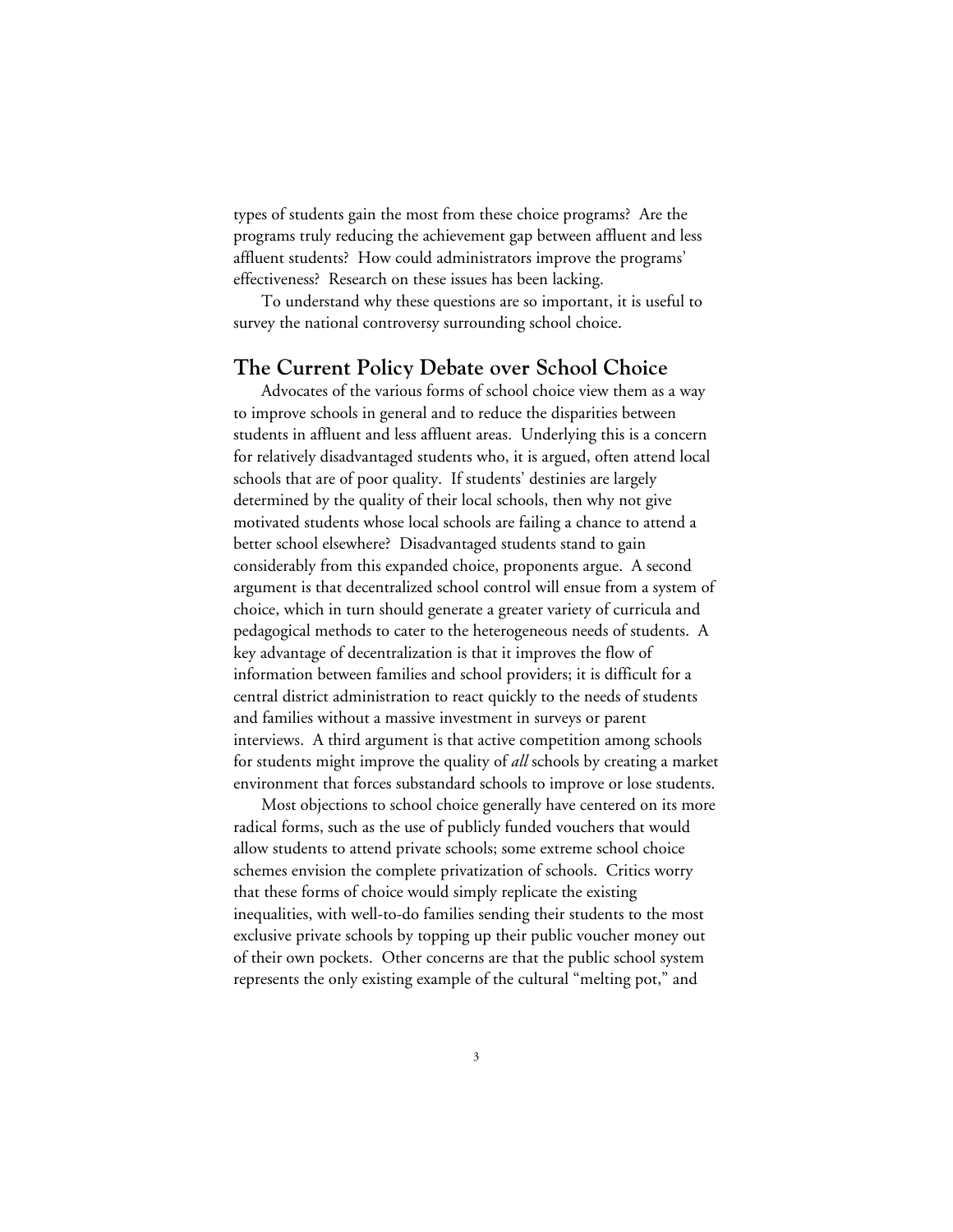that a system of complete private choice would lead to greater segregation than currently exists along a variety of lines—economic, racial/ethnic, cultural, and religious. Another criticism of a partially privatized system is that publicly funded vouchers could drain resources away from public schools, hurting educational quality for those left behind.

A quite separate line of criticism of school choice maintains that the real solution to the problem of low and unequal academic achievement in our schools is simply to spend more. Choice, in this view, is a red herring. But empirical evidence is not compelling; it does not show that dollars alone can do much to improve student achievement on average or that money alone can narrow the achievement gap between affluent and less affluent students.<sup>1</sup> Betts and Danenberg  $(2001)$  present calculations suggesting that even large injections of money would not equalize achievement across California's schools. The main obstacle is the large gaps in achievement related to students' socioeconomic status (Betts, Rueben, and Danenberg, 2000; Coley, 2002). In the end, even large infusions of cash into the public school system are unlikely by themselves to eliminate these achievement gaps across all schools. The clear implication is that other reforms, including school choice, must remain on the table as long as there is a case to be made that they could boost average achievement or reduce disparities in achievement.

# **Research on School Choice Effects**

 $\overline{\phantom{a}}$ 

Although public school choice exists and is much more prevalent than commonly realized, we know very little about its effects.

Roughly speaking, there have been two waves of research on the effects of school choice. One arose from traditional busing programs intended to reduce racial segregation that have existed for three decades

<sup>&</sup>lt;sup>1</sup>For reviews of the effect of school resources, such as spending per pupil on student achievement and on students' ultimate years of schooling and earnings after leaving school, see Hanushek (1996) and Betts (1996), respectively. In the California context, see Betts, Rueben, and Danenberg (2000), Jepsen and Rivkin (2002), and Betts, Zau, and Rice (2003). Betts, Zau, and King (2005) study a massive literacy intervention in San Diego and find that in many cases it did narrow gaps in achievement among students, but even the large expenditures accompanying this program could not come close to eliminating disparities in achievement among students.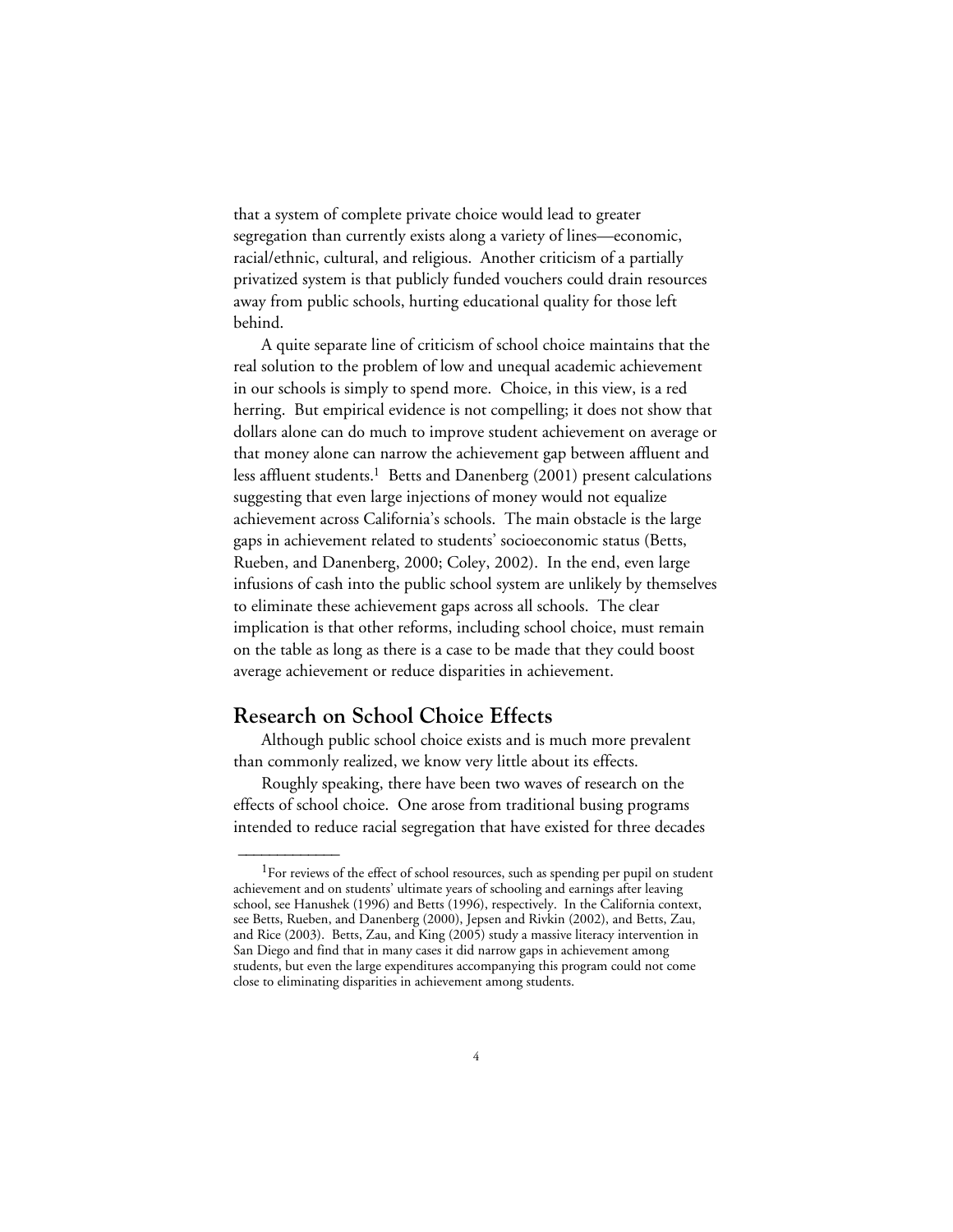or more in many states. Many studies, most done in the 1970s and early 1980s, examined the effectiveness of these programs. But we argue that almost none of these studies has anything convincing to say about whether busing improves outcomes for bused students or has effects on the populations in the sending and receiving schools.

Several good reviews of this literature (e.g., Crain and Mahard, 1981; Cook et al., 1984) show that the vast majority of studies are observational, lacking a valid comparison or "control" group. For instance, many of the earlier studies compare students who were bused with those who remained behind. But if those who volunteered for busing differed in unobservable ways from those who did not volunteer, we cannot reliably disentangle the effects of busing from the effects of these unobserved differences.

A convincing and fully legitimate measure of the causal effect of busing requires a valid comparison group, preferably accomplished through some sort of randomization. For example, if there were a lottery for busing, with some students who apply being randomly chosen for the busing program, then those students who "lost" the lottery would provide a valid comparison group. On average, they would have the same observed and unobserved characteristics (including motivation and learning aptitude) as the students from the same applicant pool who are randomly chosen to be bused. This randomization removes the "apples and oranges" problem inherent in the bulk of the busing literature.

Crain and Mahard (1981) find only two cases nationally in which busing was performed using randomization (Mahan and Mahan, 1970; and Zdep, 1971). Although their results showed some minor gains in achievement, it seems obvious that a handful of experiments involving a few hundred students in the 1960s does not provide a good guide for policy decisions that need to be made about today's quite distinct choice programs in California or elsewhere in the United States. Moreover, the racial/ethnic and language mix that exists in the state and country today stands in stark contrast to that of the 1960s. The goals of school choice and busing have also changed markedly.

A second and more recent literature on school choice has tended to use more convincing methodologies, although the same lack of randomization has made it difficult to learn as much as we would like.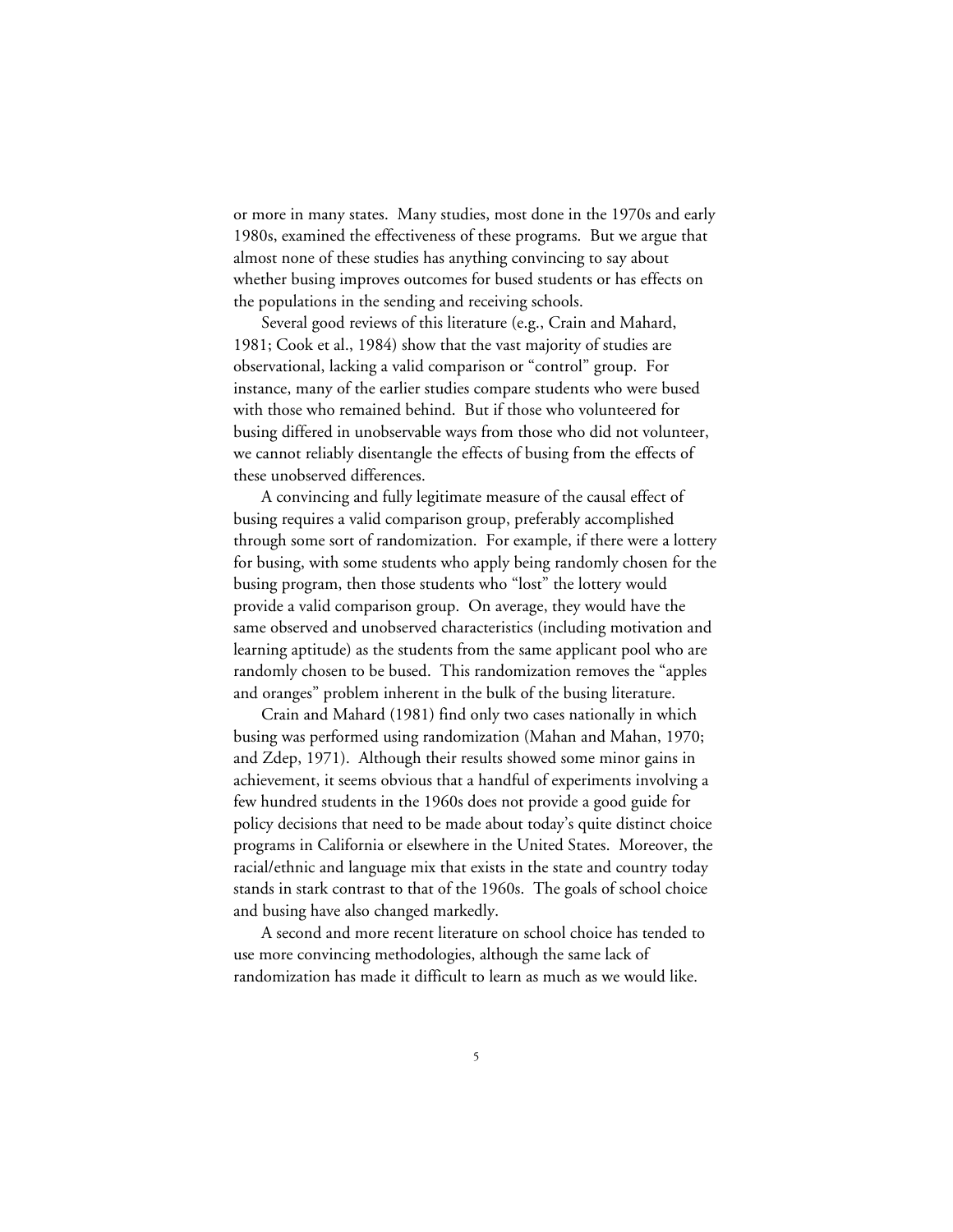For example, early research reports on the Milwaukee private school voucher program drew radically varying conclusions. Over time, it has become clear to outside researchers that the source of the disagreement stems from variations in the comparison group chosen by each set of researchers.

Some of the most recent work on vouchers has used randomization (see for instance Howell and Peterson, 2002; Mayer et al., 2002). This work has been challenged on a number of technical grounds, such as a lack of robustness to alternative definitions of race and choice of samples (Krueger and Zhu, 2003).

One notable recent paper examines public school choice using quasiexperimental methods. Cullen, Jacob, and Levitt (2003) study an openenrollment program at the high school level in Chicago public schools. They take advantage of the lotteries used to draw from the applicant pool, in this way solving the apples and oranges problem. They find little evidence that this program improved student achievement.

# **Charter School Research**

Similarly, early work on charter schools, although extremely useful, has not fully dealt with the selective nature by which students apply to charter schools (and in many instances the selective nature by which charter schools admit students). The best of this work has avoided comparing students at charters and regular public schools and has instead followed individual students as they switch between regular public schools and charters, or vice versa. This method tests whether the testscore trajectory of individual students alters after these switches. But this literature is still quite small.

Gill et al. (2001) give a sobering account of the limits of our knowledge about vouchers for either private schools or charter schools.

# **Contributions of the Present Report**

The present report uses data from the San Diego Unified School District (SDUSD) to study three related issues: the decision to leave the local school, the effects on integration, and the effects on achievement for those who switch schools.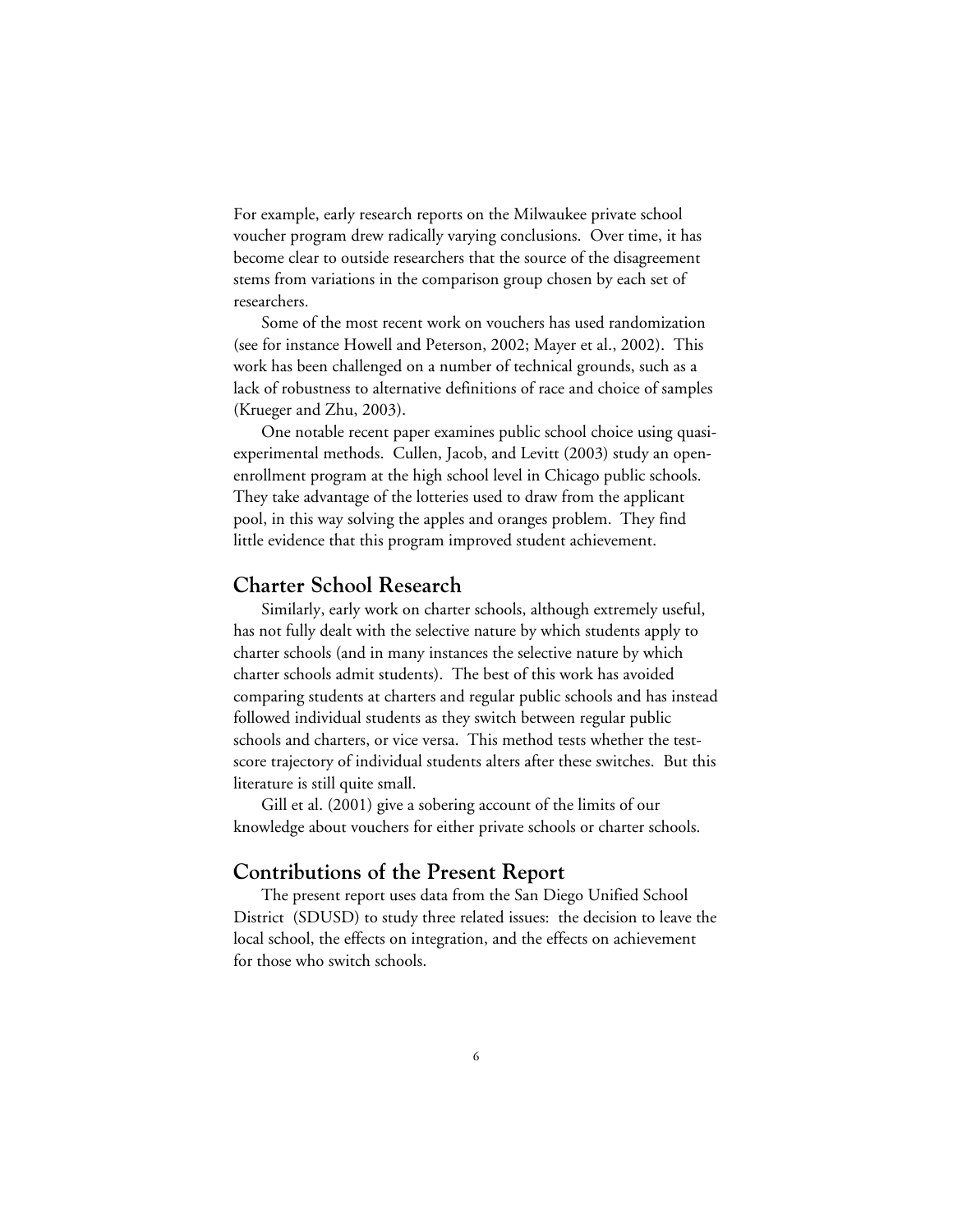The report fills several gaps in knowledge about school choice. It documents exactly who opts for school choice and the types of schools that are chosen. Second, it makes use of an unusual *random drawing procedure* that SDUSD uses to determine which applicants are accepted to its open enrollment, busing, and magnet programs. This randomization solves the apples and oranges problem inherent in most of the earlier literature by providing a valid comparison group against which to compare those who are randomly chosen to participate in the programs. Further, because we use a rich longitudinal dataset, we are able in theory to open up the black box of school choice to determine which aspects of switching schools, such as changes in curriculum, teacher qualifications, class size, or peer groups, contribute most strongly to increasing the academic achievement of school choice participants. Third, on the question of integration, we extend the analysis beyond the traditional focus on race and ethnicity by also studying integration based on language, socioeconomic status, and test scores. We also examine how the limited supply of spaces in the various choice programs reduces the amount of integration that occurs relative to the demand expressed in applications by students, many of whom do not win in the lotteries. This is an important issue to study because proponents and opponents often debate what more widespread forms of school choice, such as universally provided busing, might do to attempt to integrate public schools.

We also study the effect of charter schools on achievement. However, because the district does not conduct a centralized lottery for admission to charter schools, we cannot use the quasi-experimental approach described above. We use what many consider a next-best method—a fixed-effect approach that makes each student his or her own comparison group. This is accomplished by comparing test-score growth in years the student is in a charter school to years that he or she is in a regular public school.

One advantage of the present study is that SDUSD is a very large and diverse district with a large number of students entering choice programs each year. Our available sample size is quite large compared to the more highly publicized voucher programs. For example, the Milwaukee voucher program grew from a cap of 1,500 students before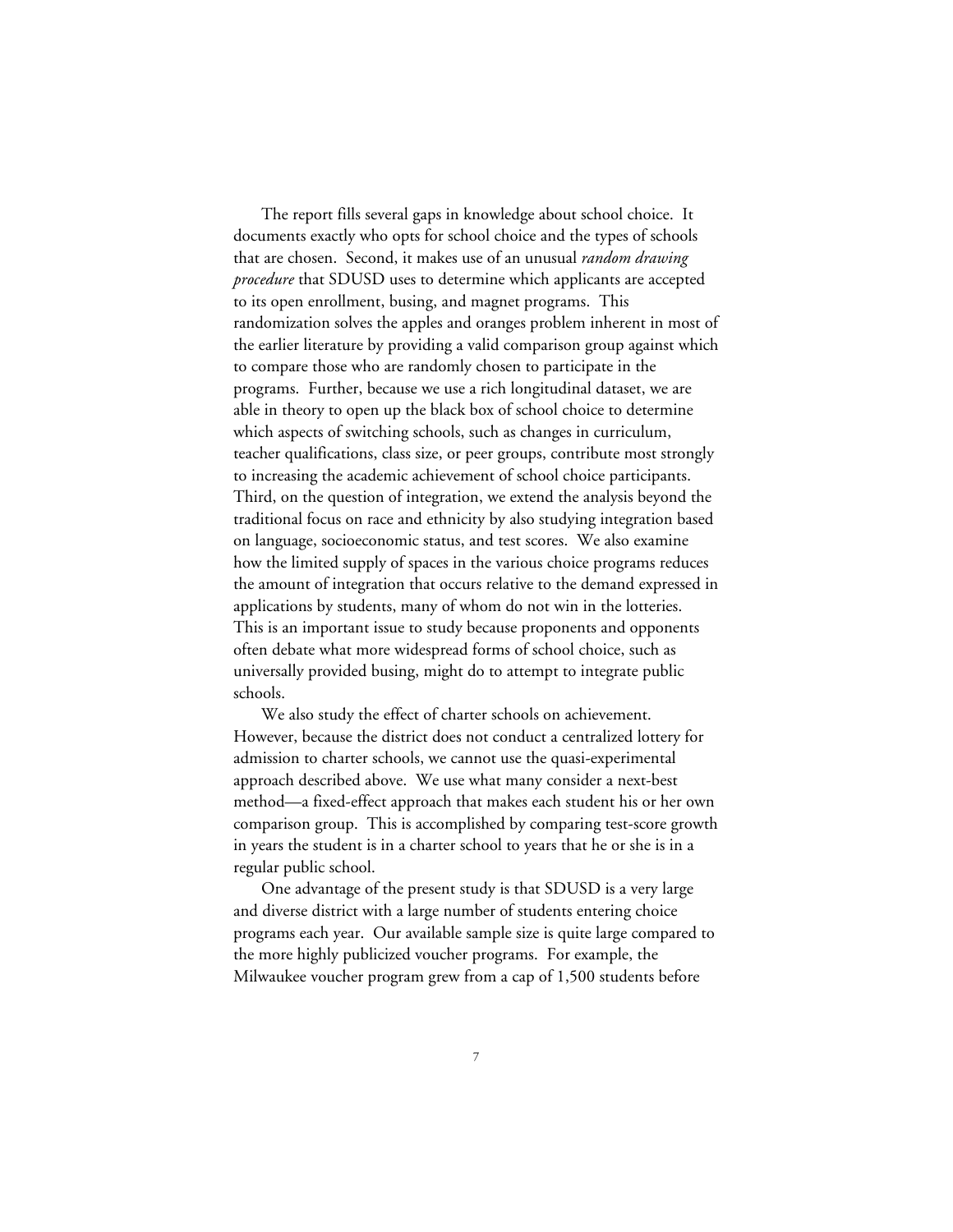1995 to 9,500 students in 2000–2001, whereas the Cleveland Scholarship and Tutoring Grant Program enrolled only 3,764 students in 1998–1999. Florida's school voucher program attracted only 57 students in its first two years and has recently been overturned in state court (see Gill et al., 2001, Chapter Two).

The combined enrollment in these programs, at roughly 13,000, is dwarfed by the existing public school choice programs in SDUSD, where more than 35,000 students participated in school choice programs in 2001–2002 alone. Not only are SDUSD's programs larger, but they are unlikely to face continued challenges on the grounds that they violate state or federal constitutions, since they do not involve the use of public money for private institutions.

## **San Diego's Choice Programs in Detail**

The choice programs in San Diego are larger than most people realize, with fully one-quarter of students in SDUSD enrolled in one of these choice programs during the school years that we study, 2001–2002 through 2003–2004.

#### *Open Enrollment*

 $\overline{\phantom{a}}$ 

California has an open-enrollment policy that allows students to apply to any school within or outside their district, which the state calls the School Choice program. Subject to space availability, students can switch from their local schools to any other in the district (except magnet schools). Out-of-district applications are also accepted but are typically given lower priority. One notable limitation of this state program, at least in San Diego, is that many schools have few if any additional slots available. Another restriction is the time required to commute from the family home to a given school, which may prevent many students from applying, especially if the family is disadvantaged and lacks readily available private or public transportation.2

 ${}^{2}$ For evidence that both car ownership and the quality of public transportation affect the probability of employment, see Raphael and Rice (2002) and Rice (2004). A similar link may exist between the availability of transportation and the exercise of families' school choice options.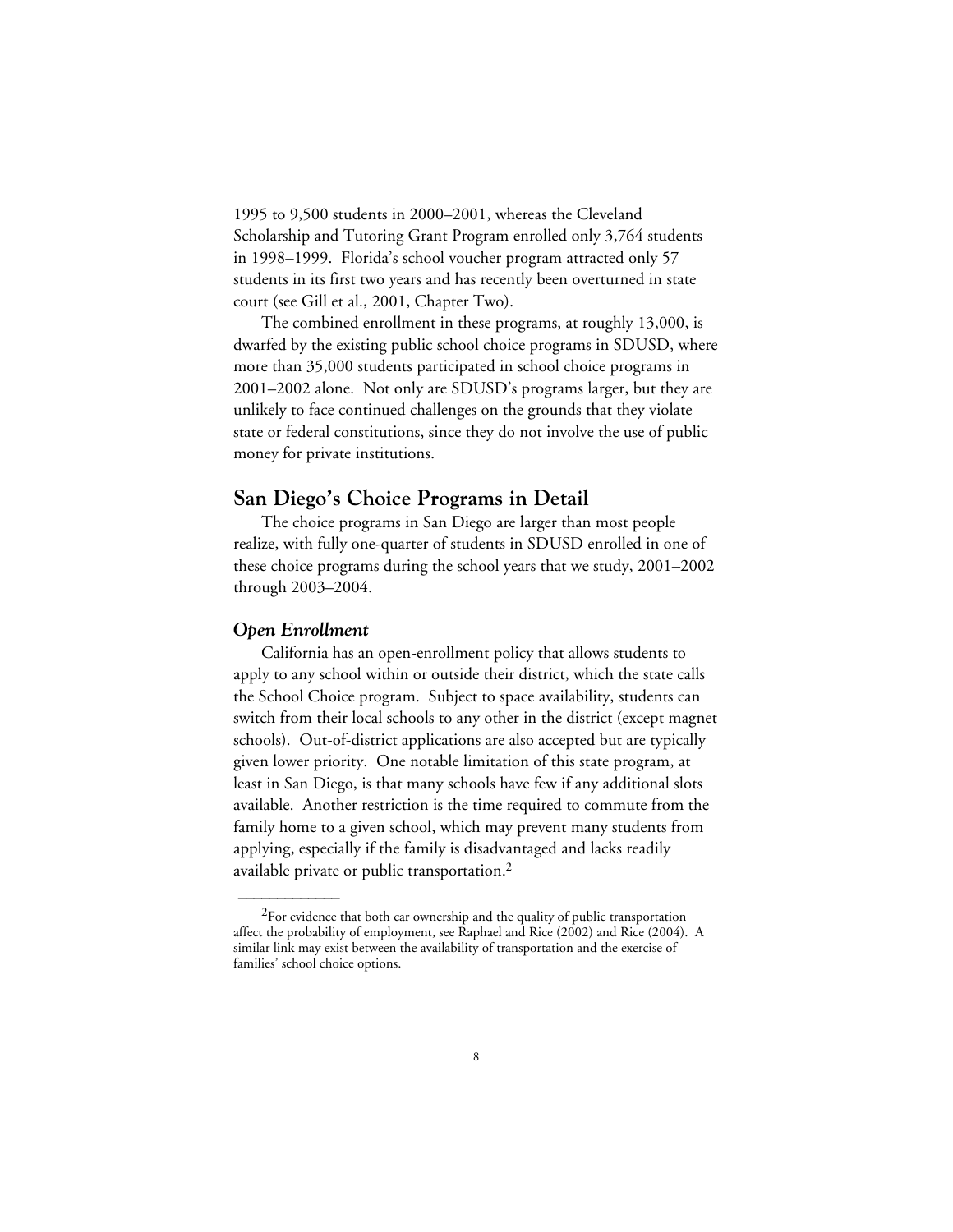### *VEEP*

A second plan that exists alongside School Choice is the Voluntary Ethnic Enrollment Program (VEEP), SDUSD's busing program that originated from a mid-1970s court racial desegregation order. In VEEP, schools are grouped together into sets of allied patterns—small groups of schools with a mix of high and low percentages of whites. Originally, sending and receiving schools within VEEP were grouped so that the movement of a nonwhite student from any sending to any receiving school in the pattern would make the racial composition of the student body at both schools become more representative of the district's overall racial makeup. At present, however, VEEP has transformed so that a student of any race can apply to attend any school in the pattern. Nevertheless, schools are still matched into allied patterns based on racial composition, so that typically, but not always, this type of school choice should act to integrate schools racially. The district requires eight student applications before any new busing pattern is added between any two schools in the allied pattern. Another feature of allied patterns is that students in theory could choose to move from traditionally receiving schools to traditionally sending schools, although this is typically not seen. In practice, schools within an allied pattern that receive VEEP students from other schools are in more affluent areas with relatively high percentages of white students, and conversely for schools that are sending schools. Roughly half of the students in the district live in areas that have an active VEEP busing program.

#### *Magnet Schools*

A third component of choice in SDUSD is a host of magnet schools. Again, the historical origin of the magnet program was to provide innovative programs that would induce students to move among schools, making the racial composition of both the magnet (receiving) school and the sending school more representative of that of the district as a whole. Any student can apply to any magnet school.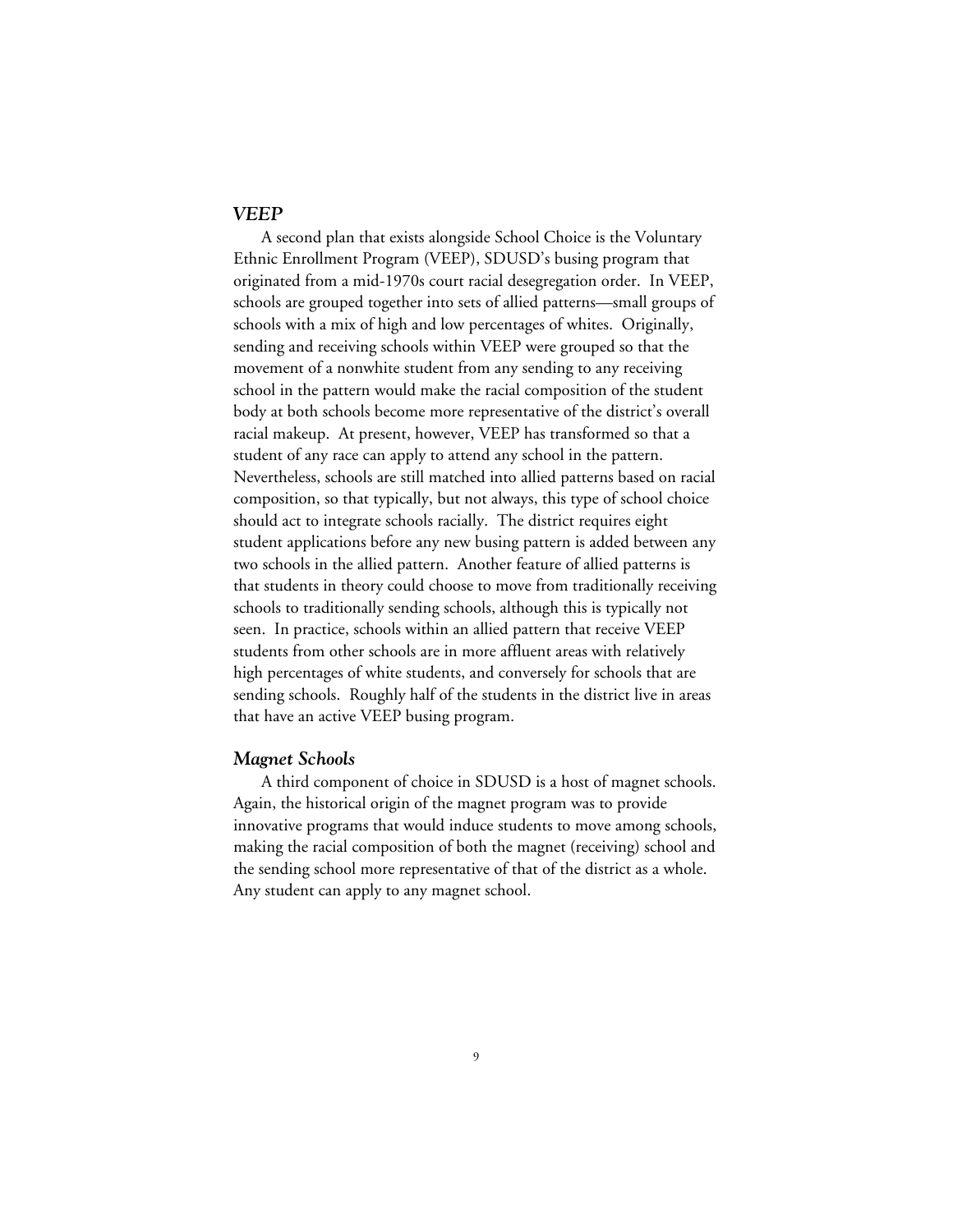## *Charter Schools*

A fourth type of school choice consists of charter schools deregulated schools that have been freed from many parts of the state education code. These schools are quite diverse in their goals.

## *Other Programs*

A fifth type of school choice that began in 2002–2003 was busing provided to so-called failing schools under the federal NCLB law. In practice, this nascent form of school choice has been implemented by using, or if necessary modifying, the preexisting bus routes of VEEP. Because by 2003–2004 only 265 students had availed themselves of this opportunity, we do not discuss NCLB choice further in this report.

## *Similarities and Contrasts*

The origin of each of these programs may have some bearing on their wider applicability. Choice, the statewide open-enrollment program, and charter schools both owe their existence to laws passed in Sacramento. Thus, their effectiveness should be of key interest to policymakers in Sacramento as well as to local policymakers and administrators throughout the state and in the many other states that have similar laws. The VEEP and magnet programs, on the other hand, grew out of court mandates and so may be of greater interest to districts around the country that share the history of having created similar choice programs under court order. In addition, existing busing programs like these are likely to become models for the newest form of school choice nationwide required by NCLB legislation. Another useful distinction among the programs is whether the students at a choice school attend because of the choice program or whether some or many students attend simply because it is their local school. Typically, applicants to the choice programs apply to move to a nonlocal school at which a majority of students are local residents. VEEP and Choice fit this description exactly. Most of the magnets fit this description as well, although a few magnets attract almost all of their students from other schools' attendance areas. Charter schools differ from these other programs in that all of the students explicitly apply to attend; there are no "local" students. In this sense, charter schools are unique in that they are *school-*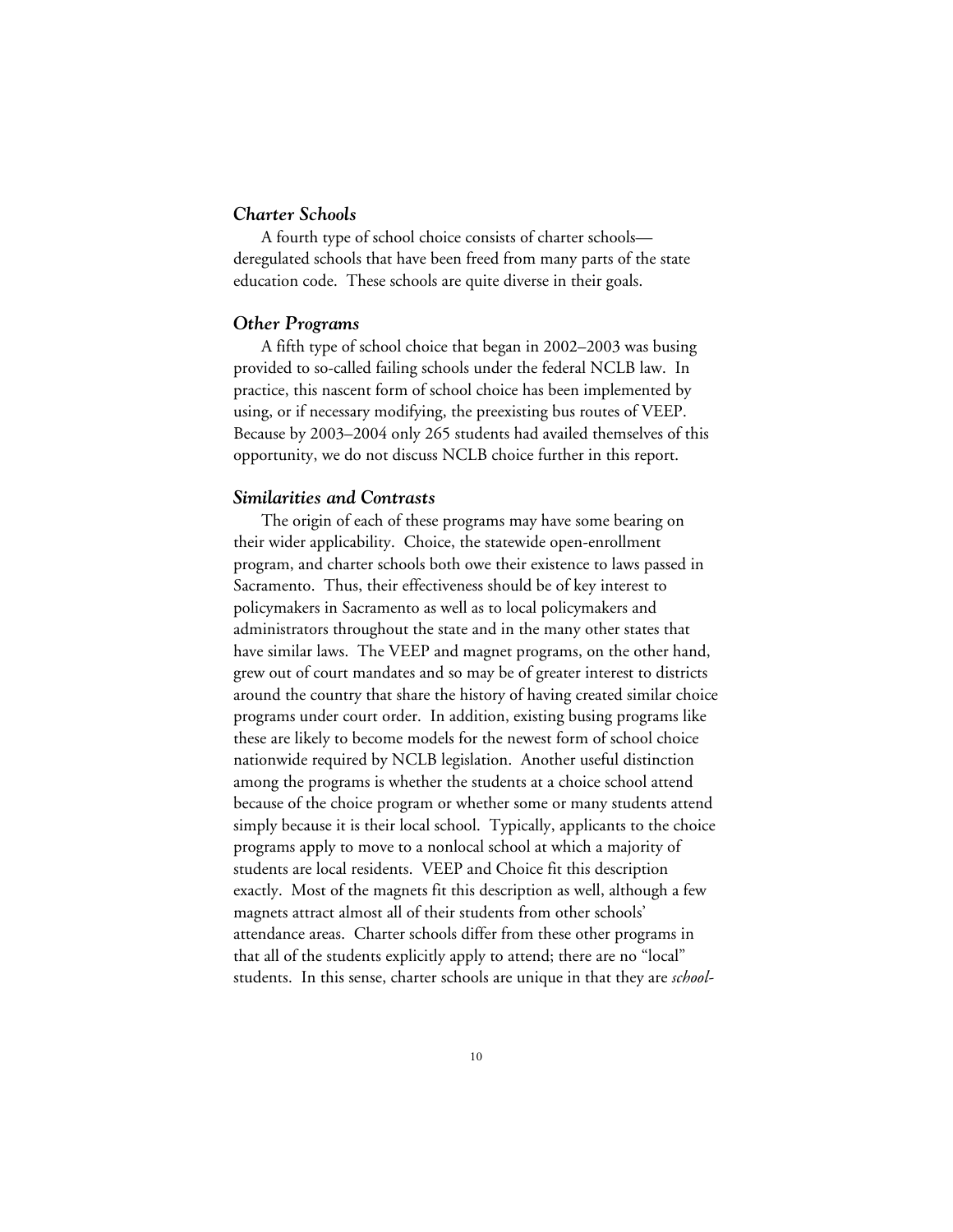*level* forms of choice. But even here there are distinctions. Startup charters typically draw students from a wide area, whereas schools that have converted to charter status more typically draw many of their students from the local attendance area. This distinction is quite important because under the federal NCLB law, conversion to a charter school is one of the possible reforms for a school that has missed its achievement targets for six years in a row.

## **Admission to San Diego's School Choice Programs**

For the VEEP, magnet, or open-enrollment programs, if a school receives more applications than it has spaces in a given grade, administrators hold a lottery. Each application is assigned a random number, and applications are ranked in this way. In addition, students are placed into priority groups based on factors such as whether a sibling already attends the school, the time of year at which the application was made, and whether the student is from the district or (extremely rarely) from outside the district.<sup>3</sup> The district does not conduct a centralized lottery for applications to charter schools, although charter schools are required by law to conduct a random drawing if demand exceeds the supply of slots.<sup>4</sup>

Each of the four larger types of school choice attracts roughly 5 to 6 percent of the district's students, so that overall about one in four SDUSD students participates in school choice. Figure 1.1 provides greater detail. As the figure shows, the share of students in nonlocal or charter schools has grown moderately during the three school years that we study, whereas the share in regular local schools has declined from 75 percent in 2001–2002 to 72 percent in 2003–2004. Clearly, school choice as a whole is very popular with families in San Diego.<sup>5</sup>

 $\overline{\phantom{a}}$ 

 $3$ Chapter 4 and Appendix C provide further details.

 ${}^{4}$ Throughout this report, we refer to the selection procedure as being a series of lotteries, and to lottery winners and losers. Our use of these terms is intended to help the reader understand the procedure used for selecting students.

<sup>5</sup>For a more detailed account of the history of the various school choice programs, and the likely effects of the new NCLB choice program, see Zau and Betts (2005).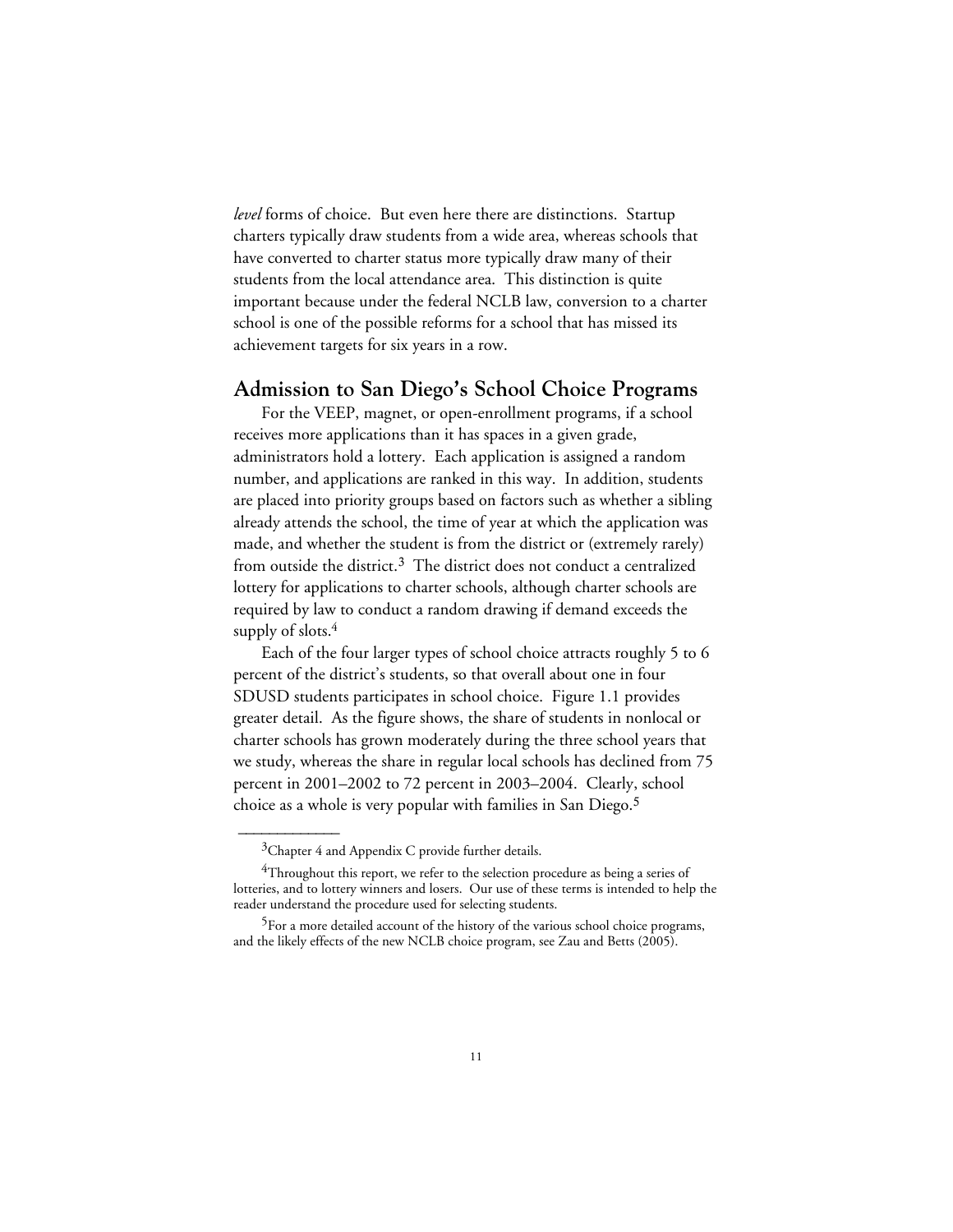

**Figure 1.1—Proportion of SDUSD Enrollment in Regular Schools and in Various School Choice Programs, 2001–2002 and 2003–2004 School Years**

For the remainder of this report we will typically refer to the openenrollment program known in California as School Choice simply as the "open-enrollment" or "open-enrollment Choice" program. However, for convenience we will refer to any nonlocal school available to a student through one of the four school choice options included in the analysis open enrollment, VEEP, magnet, or charter—as a "choice school" or an "option school."

# **Outline of the Report**

Chapter 2 examines which students exercise their option to leave their local school and why, using statistical models of the probability that students will apply to leave their local school. We study the relative importance of the student's characteristics, the characteristics of his or her local school, and the characteristics of the option schools to which he or she could apply.

Chapter 3 examines the effect of the VEEP, magnet, and openenrollment programs on integration. It uses numerous ways to define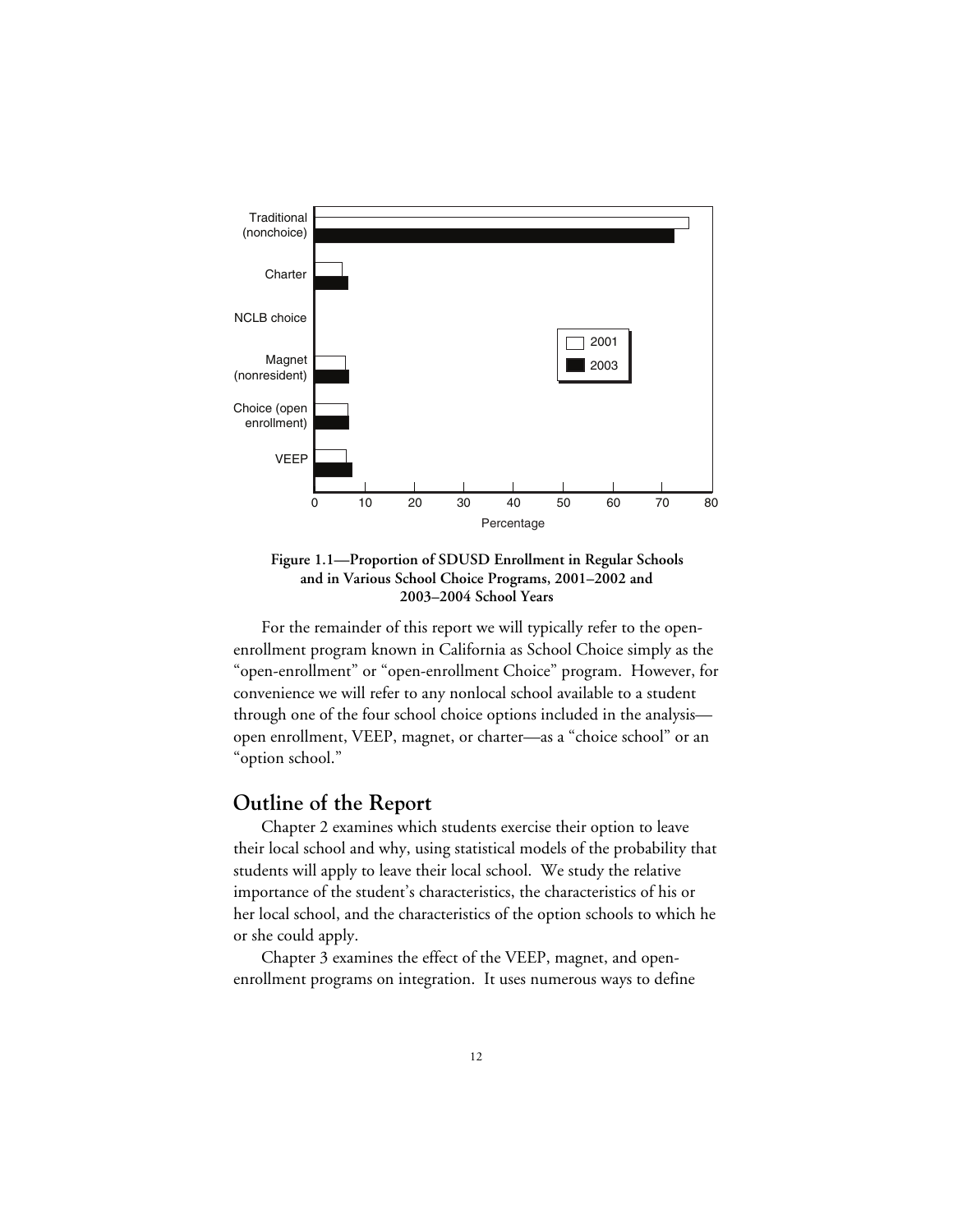groups, along lines of race/ethnicity, student achievement, parental education, and language status. A key innovation of this chapter is to compare the demand for school-switching, as expressed through the application process, with actual transfers. We study the extent to which the lotteries in oversubscribed schools and oversubscribed grades limit the expressed demand among students to move and the implications for integration.

Chapter 4 examines the effect of the VEEP, magnet, and openenrollment programs on student achievement in math and reading. To do this, we compare the test scores of students who won and lost specific lotteries in spring 2001, following these students through the following three school years.

Chapter 5 studies San Diego's charter schools and, specifically, any gains in performance on math and reading tests from switching between regular public schools and charter schools. We begin by comparing charters to regular public schools and also report on a survey we conducted of charter school operators. We also devote considerable attention to the dynamics of charter schools—that is, whether new charters undergo teething pains, and whether students who switch into charters, or those who switch out, suffer temporary losses in their achievement growth related to their move between schools.

Chapter 6 concludes and draws lessons for policy.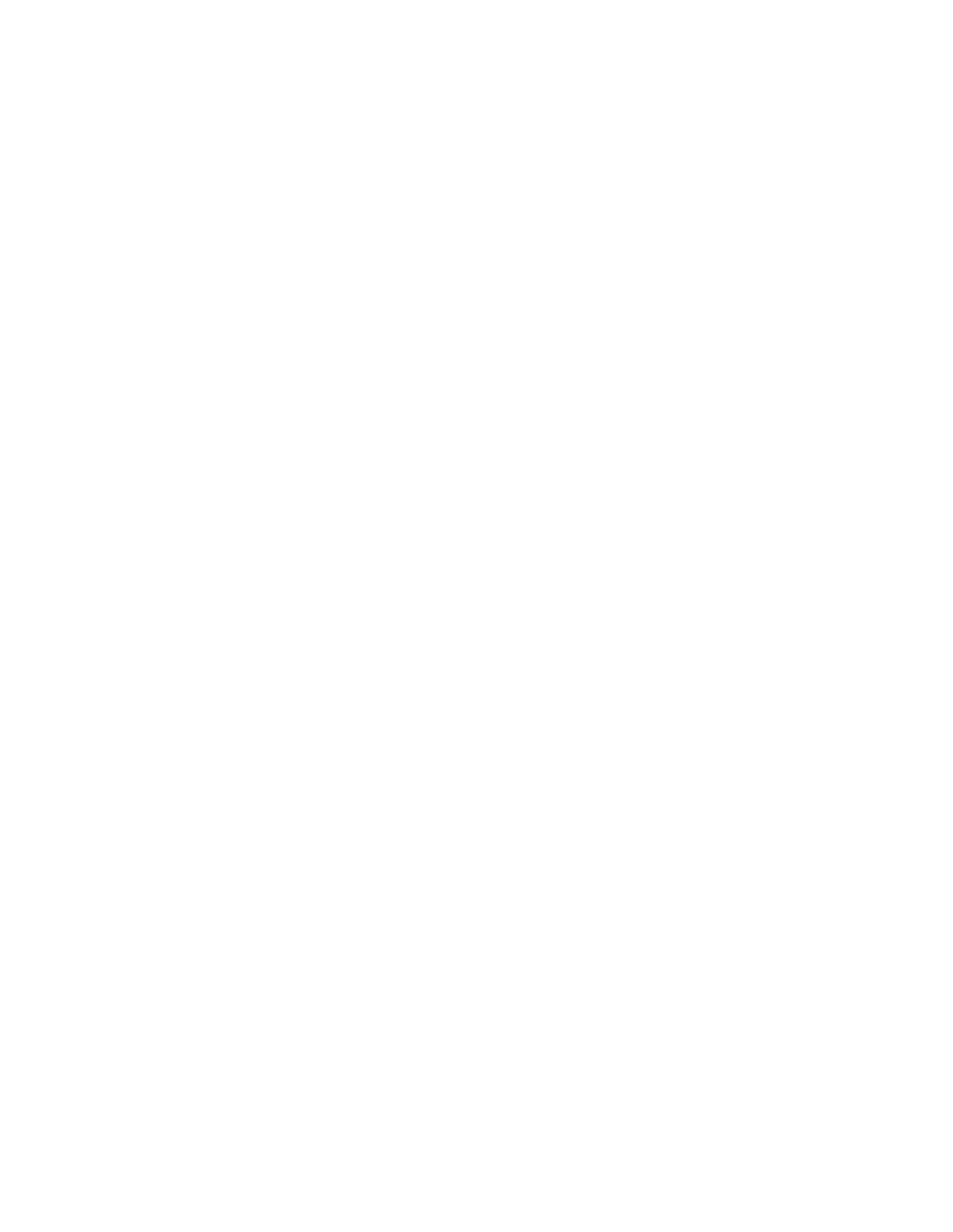# 2. Who Chooses to Apply to Public School Choice Programs and Why?

In this chapter, we use the district's data on applications to choice programs to identify which students apply and what characteristics they appear to be looking for in a school. Most previous research on this issue has used actual attendance data rather than application data (see, for example, Cullen, Jacob, and Levitt, 2003; Cullen, Jacob, and Levitt, 2000).1 However, attendance data may not fully capture demand. If a school does not have enough space for all who apply, then attendance data will understate the actual demand. In fact, if highly sought-after schools have very few openings, then actual attendance data could lead to the conclusion that such schools are not highly in demand. Using application data allows us to net out the supply side of the issue and focus on the demand for school choice.

Our analysis includes three of the four choice programs: VEEP, magnets, and open enrollment. Applications to charter schools are not integrated into the district's centralized database, so charter schools are excluded from this analysis and are discussed separately in Chapter 5. The data used in this chapter are for school choice applications made during the 2000–2001 school year for entrance into choice schools in fall 2001. The data on the characteristics of the students and schools are from the 2000–2001 school year, when the students were making

 $\overline{\phantom{a}}$ 

<sup>&</sup>lt;sup>1</sup>Reback (2005) uses application data rather than attendance data. However, he looks at the number of requests for transfers between districts rather than between schools, and his data are aggregated at the district level rather than at the individual student level. There is also a separate but relevant literature in the tradition of Tiebout (1956), which estimates demand for school quality by looking at changes in housing prices associated with the characteristics of the local school (see, for example, Black, 1999; Figlio and Lucas, 2004; Hoxby, 2000; Rothstein, 2004).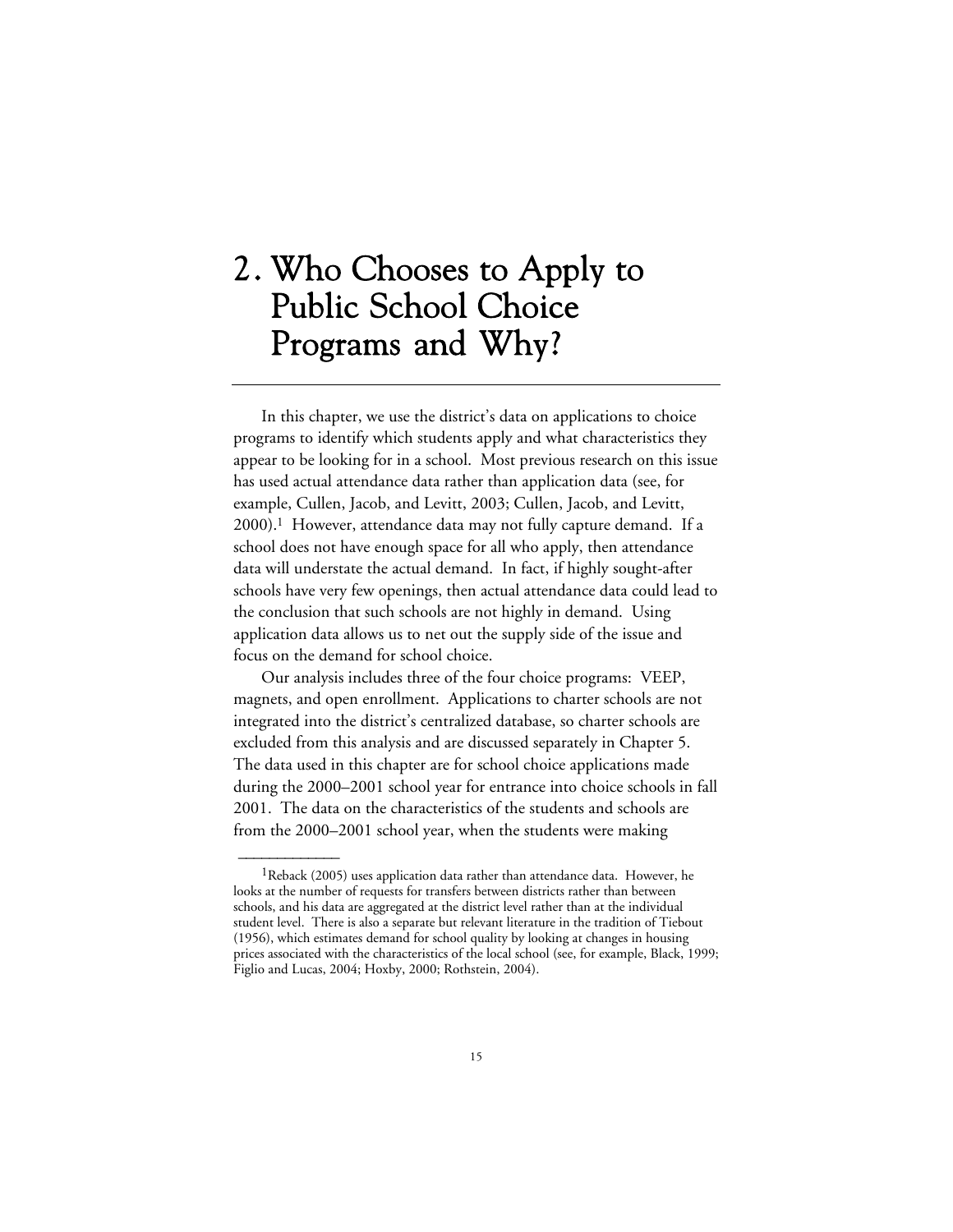applications for the upcoming year. Further details about the data and methods used in the analysis can be found in Appendix A.

The multivariate probit models used in this chapter's analysis estimate how the probability of applying to a school choice program responds to various characteristics of the students and of the schools. The advantage of performing a multivariate analysis is that it allows us to estimate the effect of each individual component if we could hold all of the other components constant. In this way, we can see the individual effect of a particular student or school characteristic as distinct from any other characteristics that may be correlated with it.

The models used in the analysis measure how the probability of applying to one of the three choice programs is affected by the characteristics of the students, the characteristics of their local area schools, and the characteristics of the set of schools to which they can apply. The full results of the probit models are presented in Appendix Tables A.1 through A.3. Figures 2.1 through 2.3 show results for selected variables that had statistically significant results.

To put the magnitude of the predicted effects of changes in the explanatory variables into perspective, Table 2.1 presents the mean application rates among all eligible students, for each program in each grade span.

#### **Table 2.1**

**Average Annual Application Rates (percentage of eligible students applying)**

|                   | VEED | Magnet | Choice |
|-------------------|------|--------|--------|
| Elementary school | 2.09 | 1.59   | 2.78   |
| Middle school     | 6.74 | 4.04   | 3.12   |
| High school       | 3.42 | 3.33   | 3.48   |
|                   |      |        |        |

# **Which Students Apply to School Choice Programs?**

Figure 2.1 illustrates the relative magnitudes of the effects of the student characteristics in each grade span and each program. We omit bars from the graph when the result is not statistically significant, i.e.,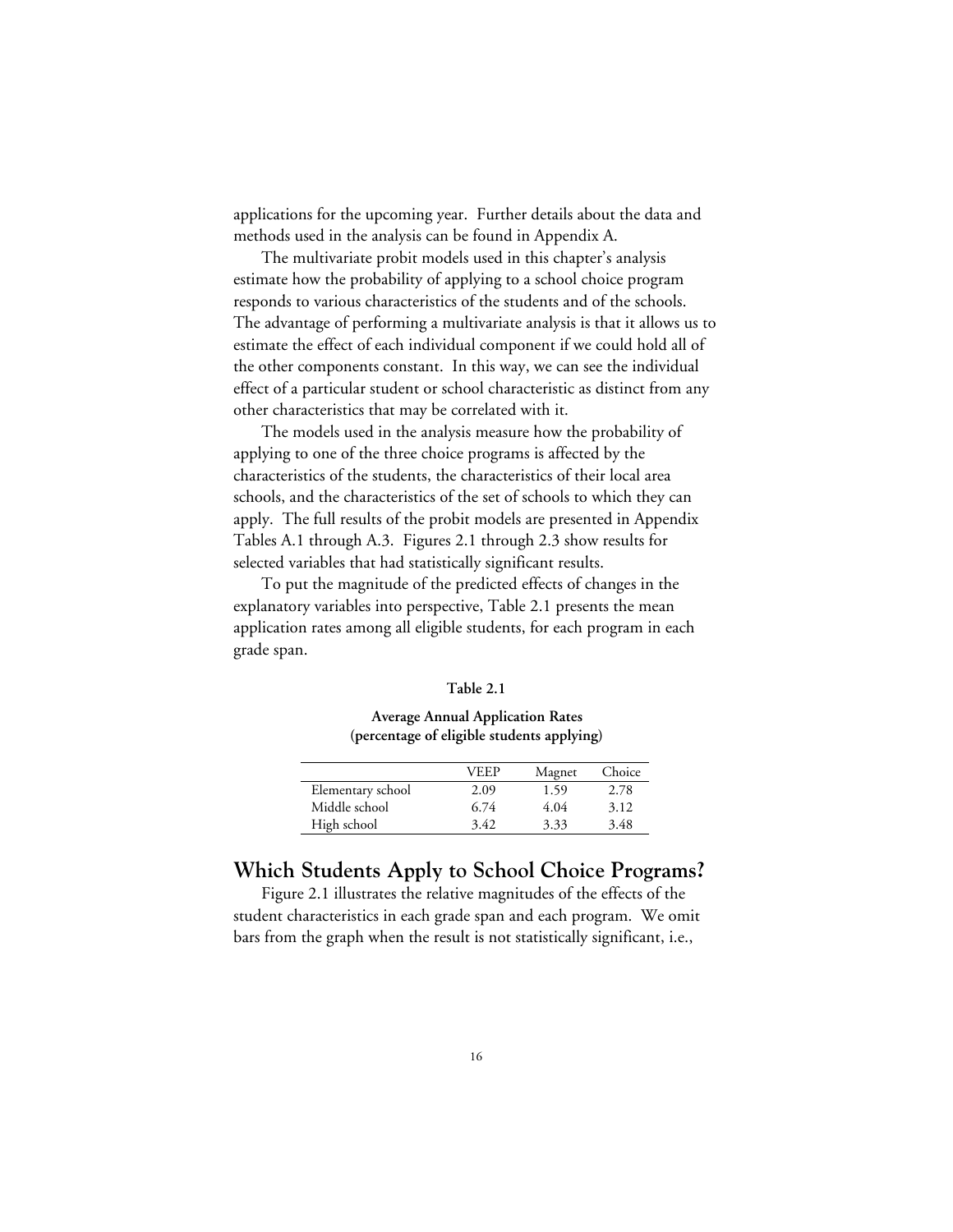

NOTES: The numbers on the horizontal axis are percentage changes in probability of application. The bars for the grade point average (GPA) and the Stanford 9 score depict the expected change in the probability of applying associated with a 0.5 increase in GPA and a 1 standard deviation increase in the Stanford 9 test score, respectively. The bars for the other variables show the expected difference in the probability of applying between the categories shown here and the relevant comparison group (male, white, non-English learner, or low parental education). All effects shown are statistically significant at the 10 percent level. The Choice program in this figure refers to the open-enrollment program.

#### **Figure 2.1—Change in the Probability of Application Associated with Selected Student Characteristics**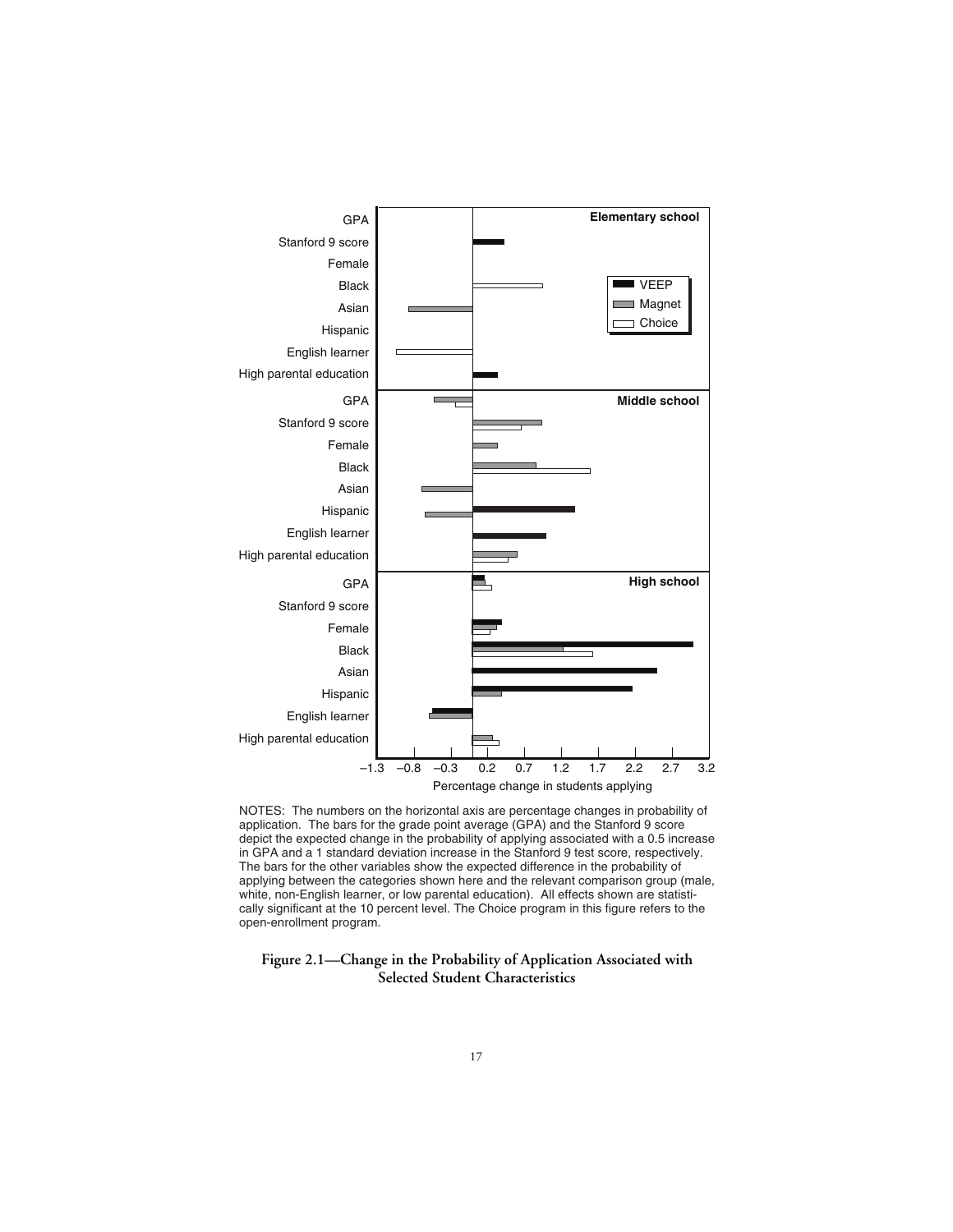

NOTES: The numbers on the horizontal axis are percentage changes in the probability of application. The bars for distance, Academic Performance Index (API), and class size depict the expected change associated with the local school being one mile farther away, a 100 point increase in API, or a two-student increase in class size, respectively. The bars for the student body demographic variables depict the expected change associated with a 10 percentage point increase in each variable. The final bar shows the expected change for a 3 percentage point increase in the percentage of teachers who hold full credentials. "Local distance" is not included for elementary students, because we use the local elementary school to proxy for all students' residences. All effects shown are statistically significant at the 10 percent level. The Choice program in this figure refers to the open-enrollment program.

#### **Figure 2.2—Change in the Probability of Application Associated with Local School Characteristics**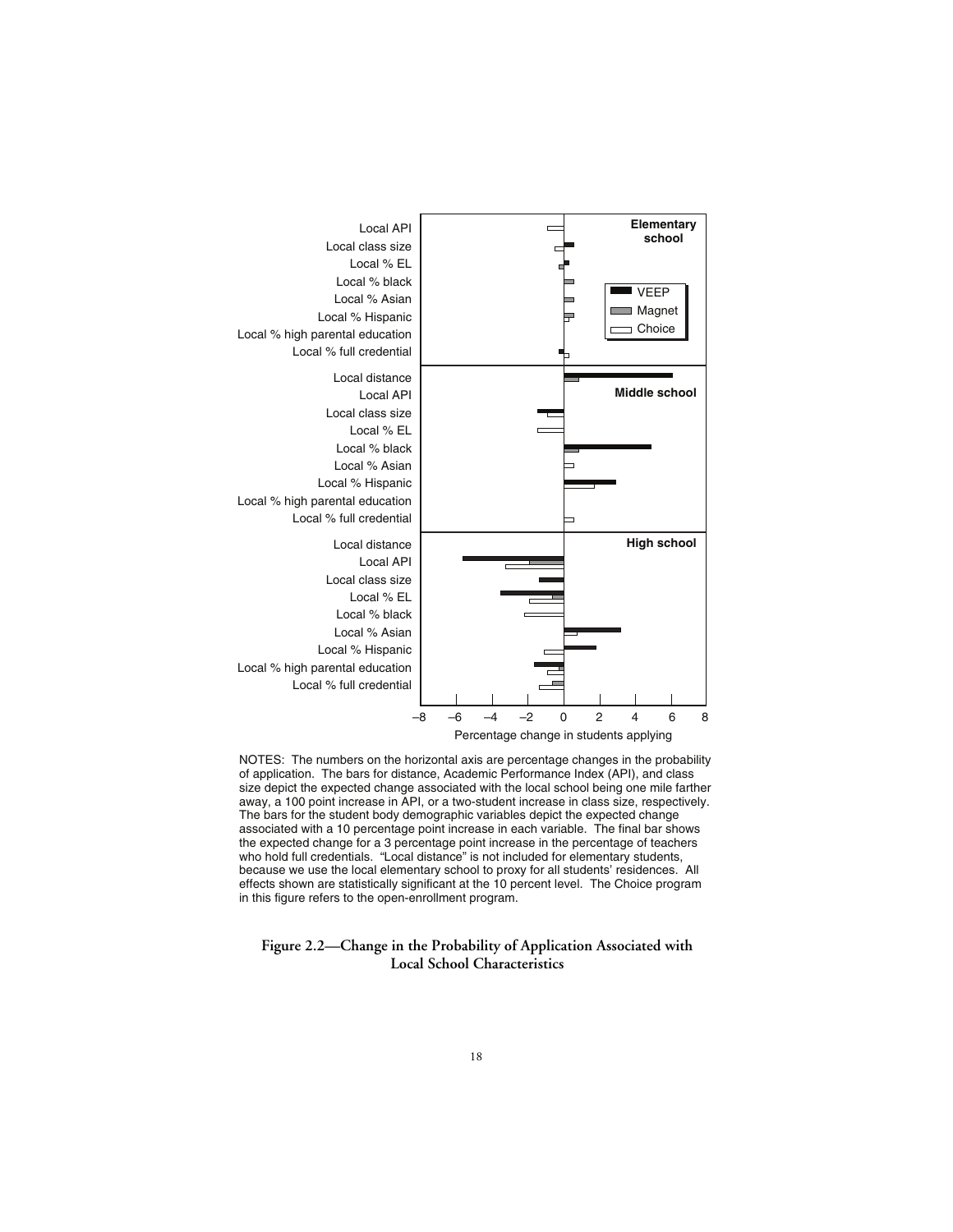

NOTES: The numbers on the horizontal axis are percentage changes in the probability of application. The bars for distance and class size depict the expected change from an increase of three miles or two students, respectively, for the weighted average across option schools in the program, where the weight is 1/distance-squared. The API dummy indicates that the weighted average API across option schools is higher than the API of the local school. (The API dummy is calculated slightly differently for the VEEP elementary school sample. See Appendix A for details.) The bars for the student body demographic variables depict the expected change associated with a 10 percentage point increase in the weighted average across the option schools in the program, and the final bar shows the expected change for a 3 percentage point increase in the percentage of teachers who hold full credentials. All effects shown are statistically significant at the 10 percent level. The Choice program in this figure refers to the open- enrollment program.

#### **Figure 2.3—Change in the Probability of Application Associated with Option School Characteristics**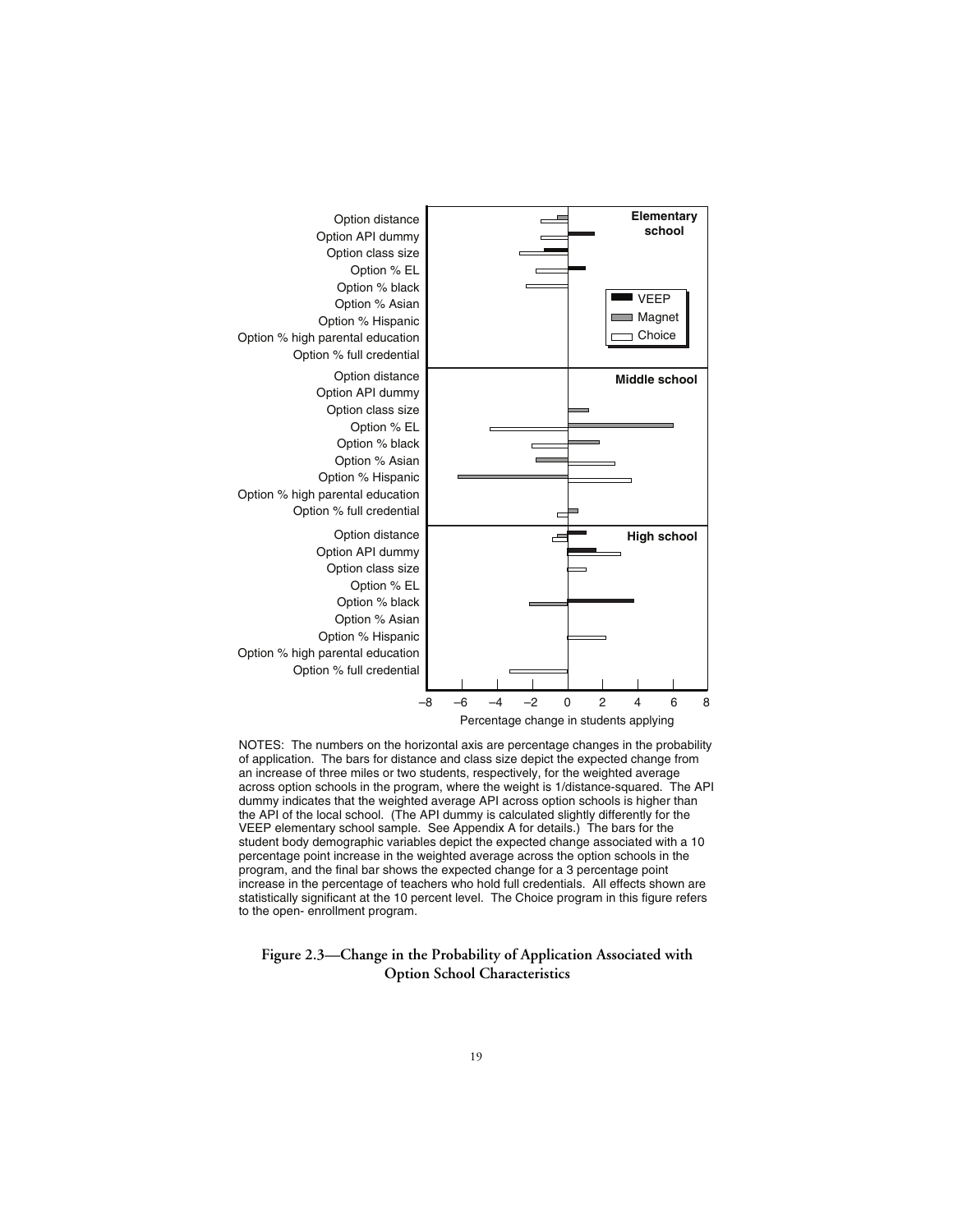when the probit model fails to reject the hypothesis that the variable had no effect on the probability of applying. Several patterns emerge.

A potential criticism of choice programs is that they might draw high-achieving students away from schools in disadvantaged areas, thereby lowering the overall quality of the peer group in those schools and creating an even more impoverished learning atmosphere for those students who remain. In light of previous research that emphasizes the importance of peer group effects (Betts, Zau, and Rice, 2003), skimming of high-ability students could have important repercussions for student achievement. The results in this chapter provide mixed evidence on the question of whether choice programs mainly attract higher-ability students.

Figure 2.1 illustrates the expected change in probability of applying to a program from an increase in GPA of 0.5. For the high school grade span, students with higher GPAs are more likely to apply, although the effects are small.<sup>2</sup> At the elementary school level, GPA does not seem to matter, and at the middle school level, there is some evidence indicating that students are in fact less likely to apply if their GPAs are high.

The figure also illustrates the expected change in probability of applying to a program from a 1 standard deviation increase in the Stanford 9 standardized test score. The test-score variable that we use shows the mean of the student's math and reading scores from that test. In contrast to the GPA results, high Stanford 9 scores do not matter for the high school grade span. However, there is some evidence that test scores do matter at the elementary school level for the probability of applying to VEEP, and they also appear to matter at the middle school level for the probability of applying to a magnet or open-enrollment school. In any case, whenever the student's test-score measure has a statistically significant effect, that effect is positive. On the whole, there is some weak evidence in the elementary and middle school grade spans that choice programs skim off high-scoring students.3

 $\overline{\phantom{a}}$ 

 ${}^{2}$ By "effect" we mean the statistically estimated effect of changing the given variable, holding constant all the other explanatory variables. This effect is not necessarily causal.

 $3$ This does not necessarily mean that choice programs will result in increased segregation by ability levels, because the integration effects of the programs depend on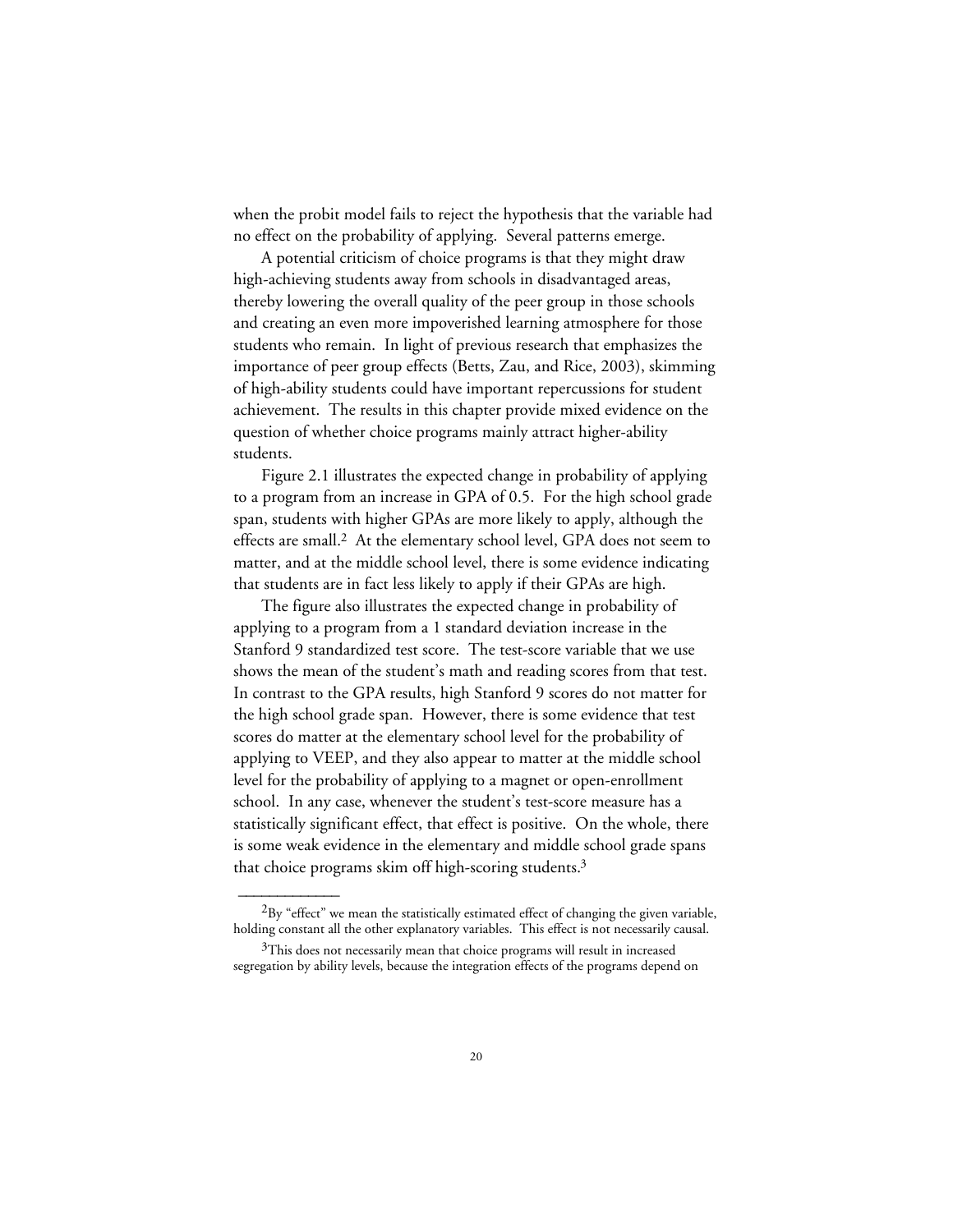For the dichotomous variables, Figure 2.1 shows how much more likely females are to apply relative to males, nonwhites relative to whites, English learners relative to non-EL students, and students with highly educated parents relative to students with less educated parents. Female students in the high school grade span are more likely than their male peers to apply to any of the three programs. However, at the elementary school level, girls are generally no more or less likely than boys to apply to school choice programs, and at the middle school level, a positive effect is seen only for the magnet program. Overall, the findings suggest that if there are benefits to participating in school choice programs, then girls may be as likely as boys to reap those benefits, if not more so. On the other hand, the positive effect of being female on the probability of applying is rather small in comparison with the magnitude of the race and ethnicity variables.

One of the strongest and most consistent results in the analysis presented in this chapter is that black students are much more likely than white students to apply to school choice programs. For example, for the VEEP high school sample, the marginal effect for black students shown on the graph is almost exactly 3.0 percent. By comparison, the overall application rate to VEEP for the high school sample is 3.4 percent, as shown in Table 2.1, which suggests that black students are almost twice as likely as white students to apply to VEEP. The differential between black and white students is not as large for the magnet and openenrollment programs at the high school level. However, at the middle school and elementary school levels, the differential for the VEEP program disappears. For the magnet program, there are still sizable effects for the middle school grade span, and for the open-enrollment program there are relatively large effects at both the middle school and elementary school grade spans. In all cases blacks are more likely than whites to apply, although the results are not always statistically significant.

There are some similarities between the results for black and Hispanic students. In both cases, the results for high school and middle

**\_\_\_\_\_\_\_\_\_\_\_\_\_\_\_\_\_\_\_\_\_\_\_\_\_\_\_\_\_\_\_\_\_\_\_\_\_\_\_\_\_\_\_\_\_\_\_\_\_\_\_\_\_\_\_\_\_\_\_\_\_\_**

the makeup of the sending and receiving schools. Integration issues are addressed explicitly in the next chapter.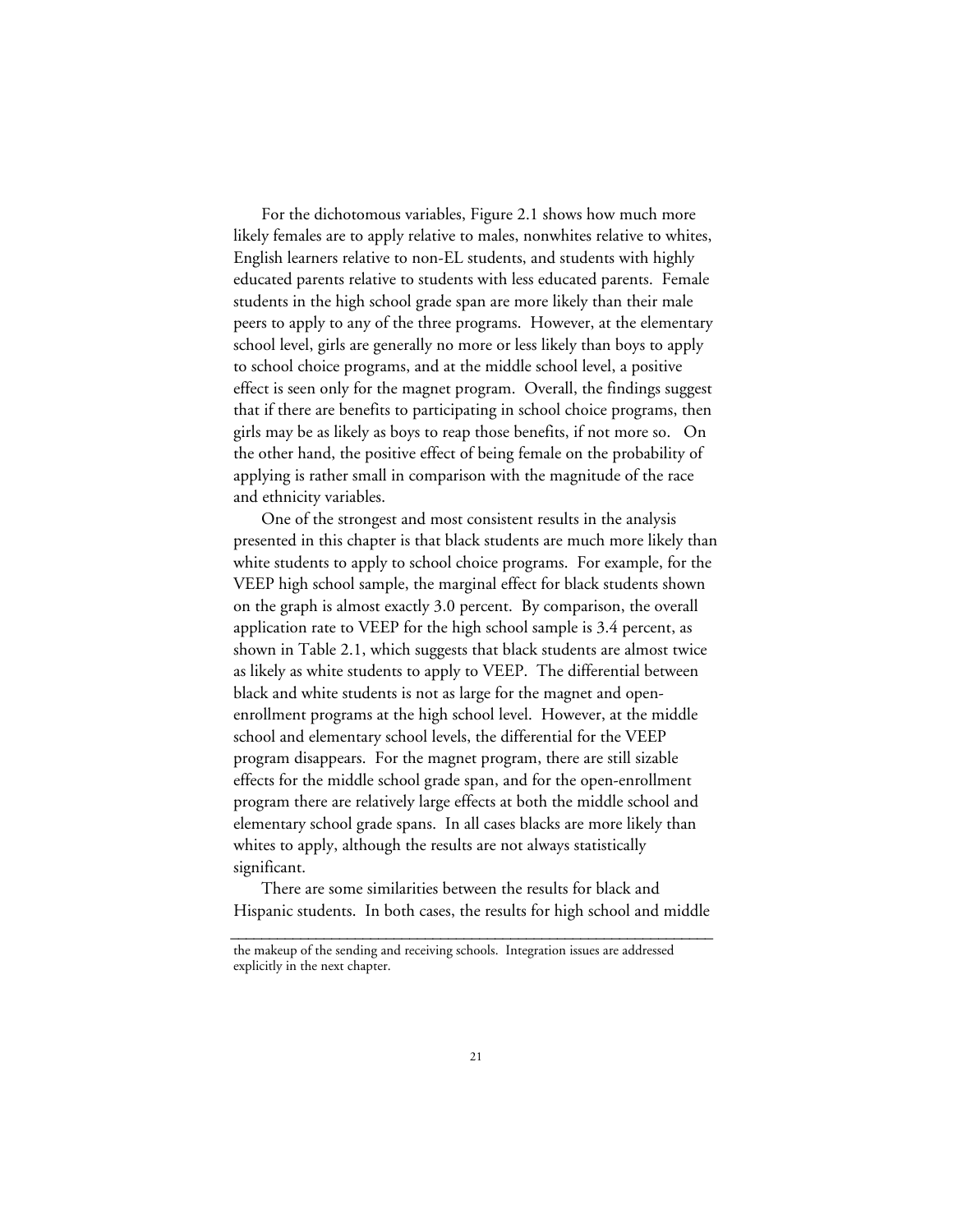school grade spans indicate that these students are more likely than whites to apply to choice programs. In contrast, at the elementary school level, there does not seem to be much difference from white application rates. This suggests that of those students who do apply to choice programs, white students are more likely to apply during the early grades, and Hispanic and black students are more likely to apply in higher grades. The results are not as clear for Asian students—sometimes Asians are less likely to apply than whites and sometimes more likely.

In sum, there is little evidence to suggest that nonwhite students are being left out of choice programs and, in fact, the probability of nonwhite applications is particularly high for VEEP. The higher participation rates among nonwhites might also suggest that these students have greater dissatisfaction with their local schools. Another possibility is that white families may have more financial freedom with regard to residential location. (It is also possible that in addition nonwhite families may sometimes face discrimination in housing.) Thus, white families may have less need to make use of choice programs because they are more likely to choose their child's school by choosing where they live.

English learners are usually less likely or equally likely to apply as their non-EL counterparts, looking across all three grade spans and all three programs. One explanation might be that language barriers prevent information about the choice programs from being as well disseminated to non-English-speaking students and parents.

In cases where the findings are statistically significant, our results always indicate that students whose parents have education beyond high school are more likely to apply to school choice programs. However, the magnitudes of the effects are not very large. The findings, taken across grade spans and programs, suggest that school choice programs may lead to a small degree of sorting of students by parental education level. Previous research has found that both parental education levels and the quality of the peer group are linked to student achievement. Sorting by parental education could therefore have important implications for achievement for the students who use the programs and for those in the sending schools and the receiving schools.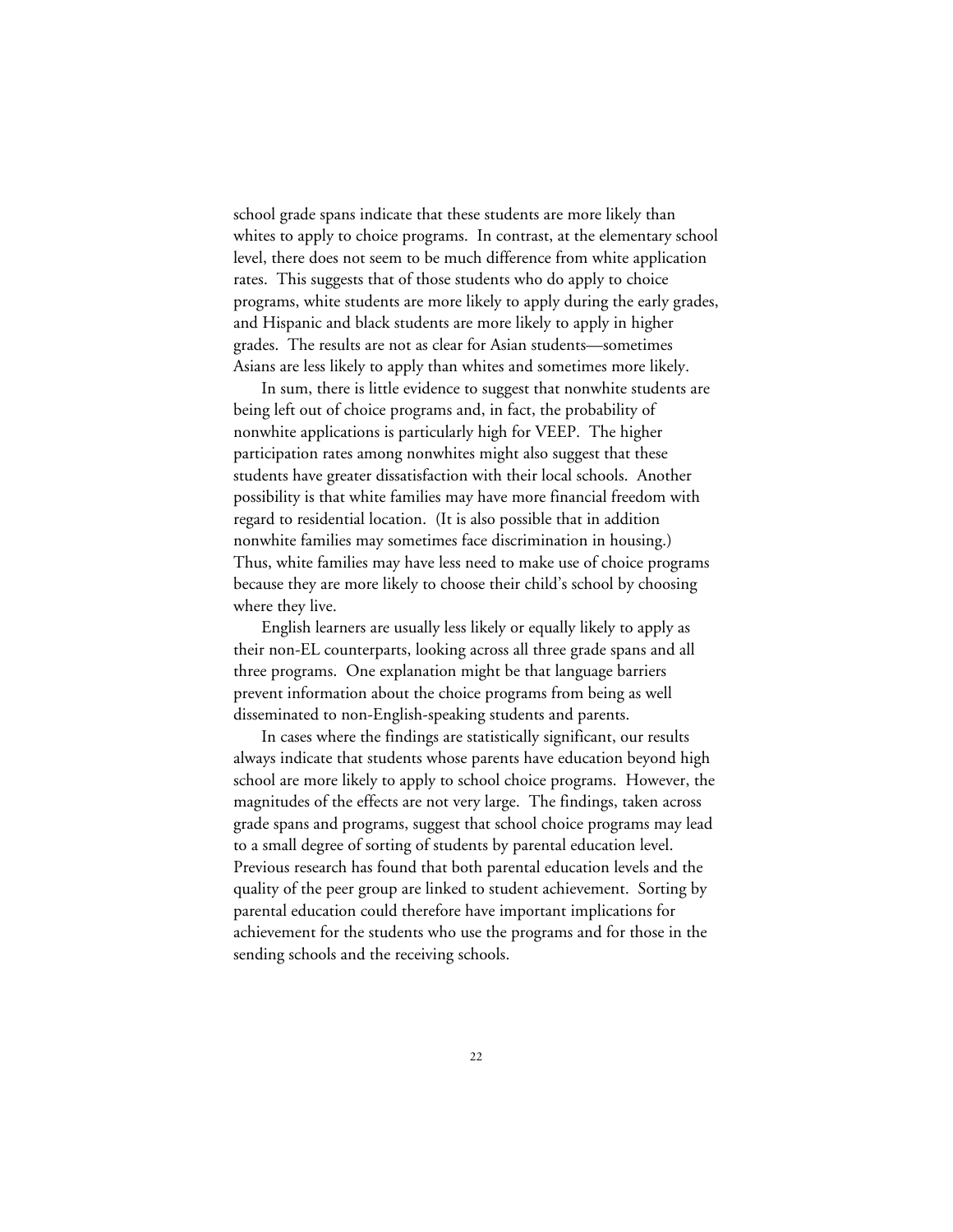Last (as shown in Appendix Tables A.1 through A.3), the higher the grade level, the less likely students are to apply for any of the three choice programs considered in this chapter, although this finding is weaker for VEEP. This general pattern makes sense because students who apply earlier have more years to benefit from switching schools and therefore have a stronger incentive for applying.

## **What Are Students Looking for in a School?**

In addition to the characteristics of the student, the characteristics of the student's local school and those of the schools to which the student is allowed to apply would be expected to affect the likelihood of applying. Figure 2.2 shows the effects of the local school characteristics, and Figure 2.3 shows the effects of the option school characteristics.

### *Proximity and Distance*

To calculate the effects of option school characteristics in a multivariate probit framework, we took an average of the characteristics across all the schools the student could choose from in a given program (VEEP, magnet, or open enrollment), weighting that average by the inverse of the distance-squared to each option school. This method gives more weight to schools closer to the student's home than to those farther away. (Models run using this method were found to perform as well or better than other methods of aggregation that were tested. See Appendix A for details.) We used the location of the local elementary school as a proxy for the student's residence. The elementary school catchment areas are usually one to two miles wide, so that we expect the typical student to live less than one mile from his or her local elementary school.

We tested whether distance to a school matters. Students might be less likely to apply to a school choice program if their local school is close. Conversely, students might be more likely to apply to a choice program if the option school is nearby.

There is some evidence that students are in fact more likely to apply to choice programs if their local school is not close and less likely to apply if the available option schools are distant. For the middle school grade span, Figure 2.2 indicates that students are more likely to apply to either the VEEP or magnet programs if their local school is far away. In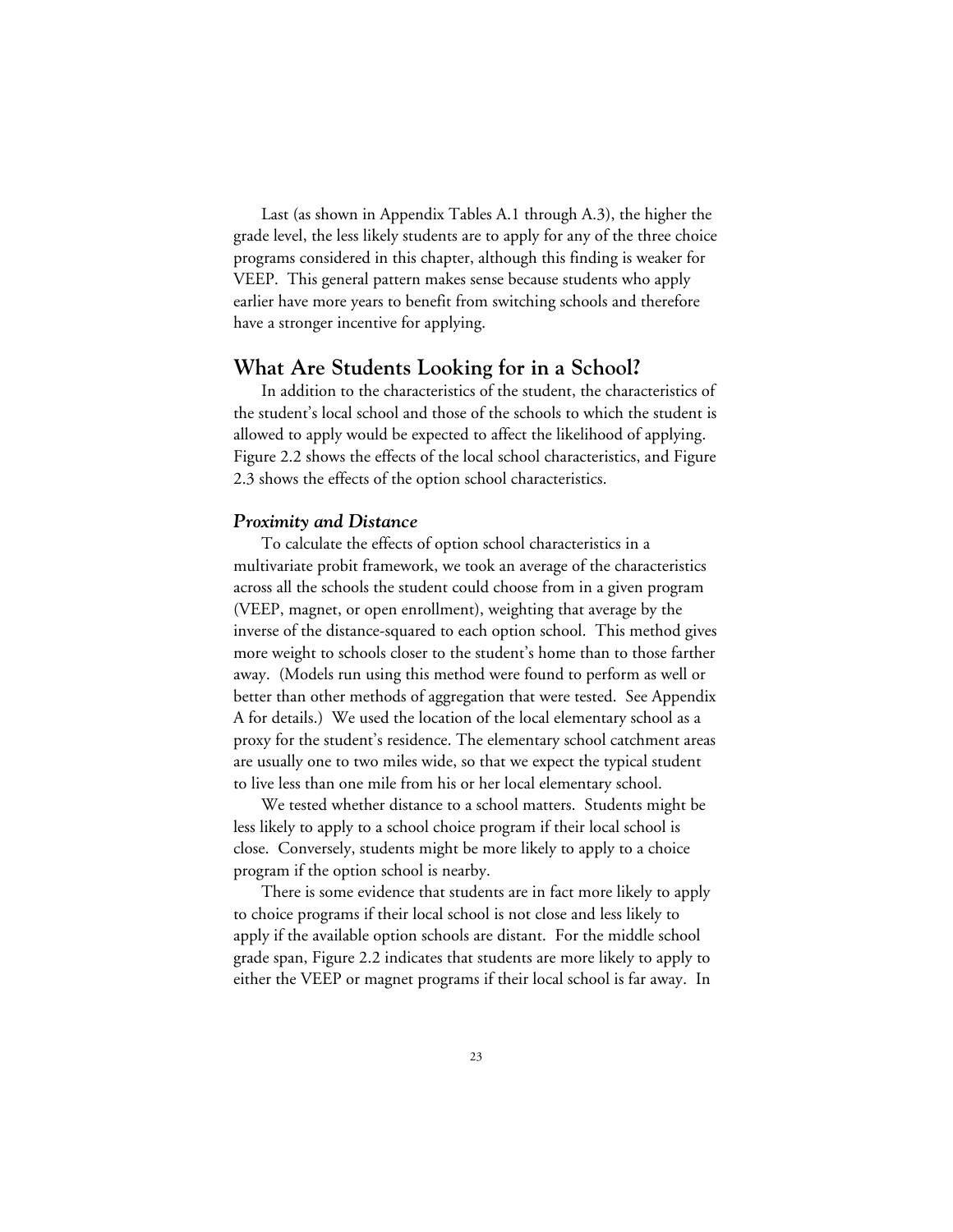the high school grade span, however, distance to the local school does not generally seem to matter much. (We were unable to investigate the effect of local school distance for the elementary school grade span, because we used the local school as a proxy for residence, and so all the students have a measured distance of zero to their local school.)

Figure 2.3 shows that the effect of distance to the option schools on the likelihood of applying to a choice program was found to be negative for the magnet and open-enrollment programs at the elementary school and high school grade spans. At the middle school level, distance seems to have no statistically significant effect on applying to any of the three programs. For the high school sample, there is a statistically significant effect of applying to VEEP but, unexpectedly, the effect is positive. This may be because more distant VEEP high schools also have attractive features not captured in our data and are therefore uncontrolled for. (For example, families may prefer schools that are farther from home if there are problems with drugs, crime, or gang activity in their local area.)

#### *Academic Performance Index*

The second school characteristic that we examined was the effect of the school's Academic Performance Index, which is based on the test scores of the students at the school. The API is our primary measure of the academic quality of the school. Information about the API is made available to the public each year by the state Department of Education, so families have access to this information when choosing schools.

Choice proponents have often argued that giving students more options will lead to greater academic achievement throughout a district, because schools improve when they must compete for students. However, if students are not choosing schools on the basis of academic quality, then market forces are unlikely to drive achievement upward. Thus, the influence of academic quality on application behavior becomes important to measure. Because API scores are highly positively correlated with parental education and other measures of socioeconomic status, it is not necessarily the case that a school with high API scores has unusually good teaching, which may be what parents are really seeking. However, the fact that we control for multiple measures of socioeconomic status of the student body at each school increases the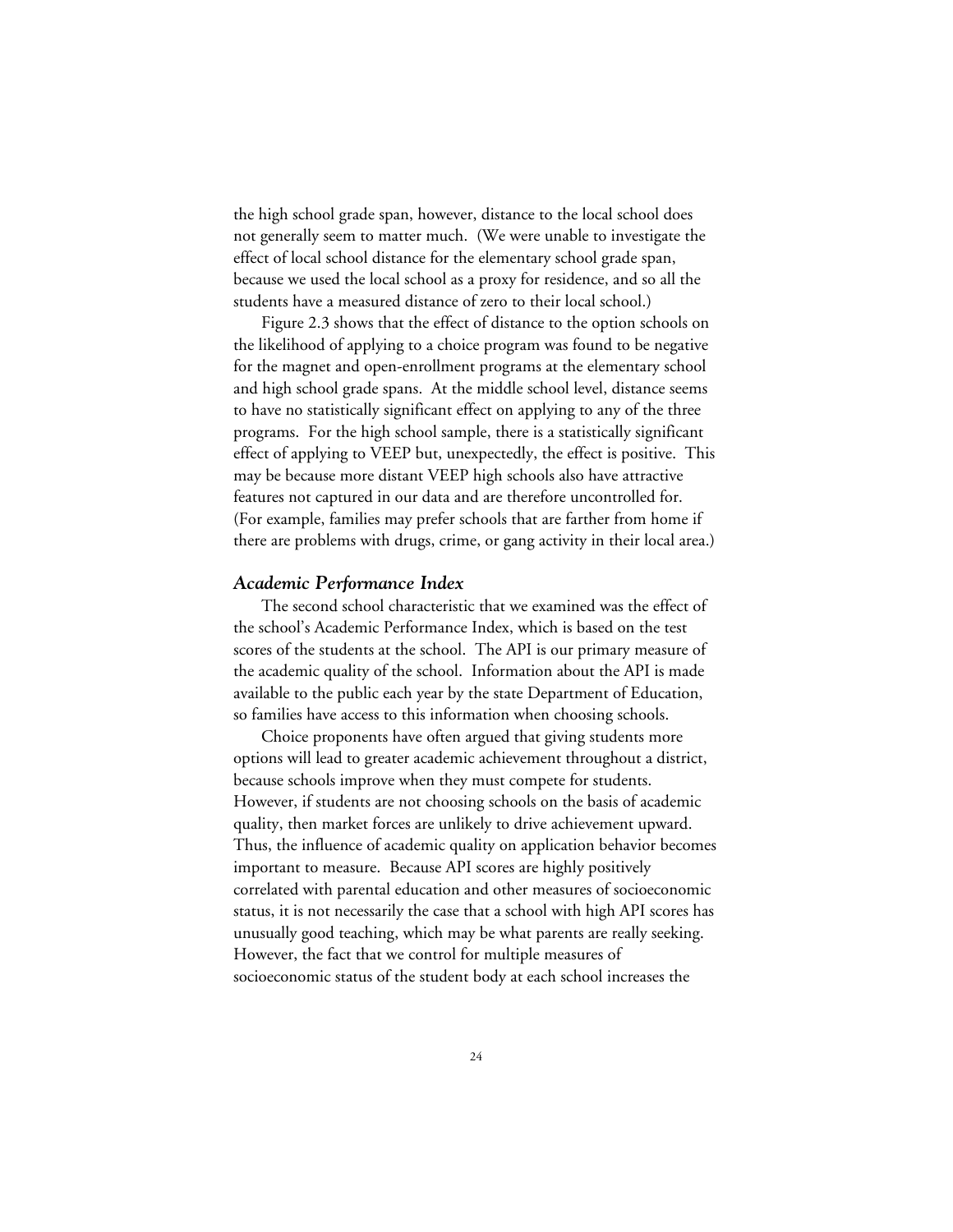probability that what we are measuring with the API is a fair approximation of "school quality."

One might expect that the better the test scores at a local school, the less likely it would be that a student would want to leave that school and apply for a choice option school. Figure 2.2 provides some evidence that supports this hypothesis, but the results are not overwhelming. In most cases, the effect of the local API is not found to be statistically significantly different from 0. However, wherever there is a statistically significant effect, the sign is negative—a higher API at the local school seems to reduce the incentive to apply to choice programs. These results appear primarily for the high school students, indicating that test scores seem to be more important to older students than to younger ones.

One might also expect that students would be more likely to apply to a choice program if the test scores provided through the program schools are higher.<sup>4</sup> Figure 2.3 shows some evidence of such a pattern, but the pattern appears mainly in the high school grade span, and even for high school students, the effect shows up for the VEEP and openenrollment programs only. The results are further weakened by the fact that elementary school students are actually *less* likely to apply to the open-enrollment program when the average API at the option school is higher than the API at the local school.

### *Other School Characteristics*

 $\overline{\phantom{a}}$ 

The probit models include several other local and option school characteristics: class size, percentage of English learners, percentage of black students, percentage of Asian and Pacific Islander students, percentage of Hispanic students, percentage of students whose parents have education beyond high school, and percentage of teachers holding full credentials.

Figure 2.2 demonstrates that students are generally equally likely or less likely to apply to a choice program when class sizes at their local school are large. This result is somewhat odd; it may arise because large

 ${}^{4}$ The "Option API dummy" is set equal to one if the average API for the option schools is higher than the API at the local school (see Appendix A for further details on the calculation of the Option API dummy).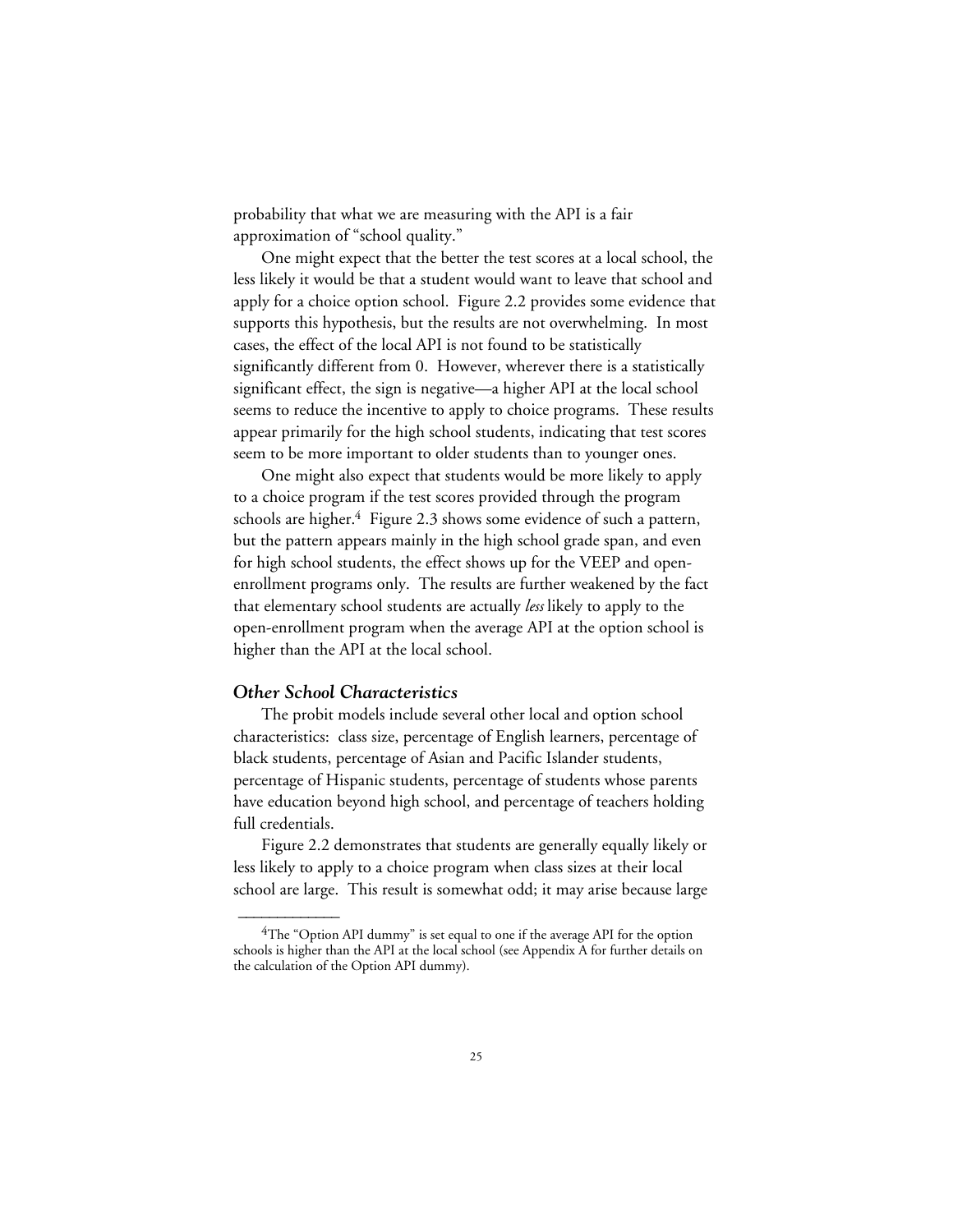class sizes could be negatively correlated with other, more positive school characteristics that we are not controlling for. Figure 2.3 shows quite mixed evidence regarding the effect of class size at option schools. In over half of cases, there is no significant effect, and the remaining four cases are evenly split between a positive and negative effect. In both Figure 2.2 and Figure 2.3, those cases where evidence indicates a preference for smaller class sizes occur at the elementary school level, suggesting that parents value small class sizes more for younger children than they do for older children. Overall, the estimated effects of class size at local and option schools, even when statistically significant, are quite small.

The results provide some evidence that students are less likely to apply for a school choice program when the percentage of English learners at their local school is high (Figure 2.2). This is particularly true for the high school sample, where the result is significant for all three programs. In the section above, on student characteristics, we found that English learners are less likely to apply. There may be a negative networking effect taking place—fewer students at these schools apply to go elsewhere because there are fewer families in the community who have had experience with choice programs, and so information about the programs does not circulate the way it does in the English-speaking community. Alternatively, the negative effect could simply be an artifact of a high degree of collinearity with other variables in the model (issues of collinearity are discussed in more detail in Appendix A). With respect to the effect of the percentage of English learners at the option school (as shown in Figure 2.3), there are no consistent patterns across programs or grade spans.5

Regarding the racial and ethnic composition of the student body, the results fail to demonstrate any particularly strong patterns. In general, the higher the percentages of nonwhites at the school (Figure 2.2), the

 $\overline{\phantom{a}}$ 

<sup>&</sup>lt;sup>5</sup>There are some fairly large effects in the middle school grade span, where students are more likely to apply to the magnet program when the magnet schools close to home have a high proportion of English learners; the opposite holds true for the Choice program. Interestingly, this pattern is the reverse of what is seen with respect to the proportion of students who are Hispanic, which is closely correlated with the proportion of students who are English learners.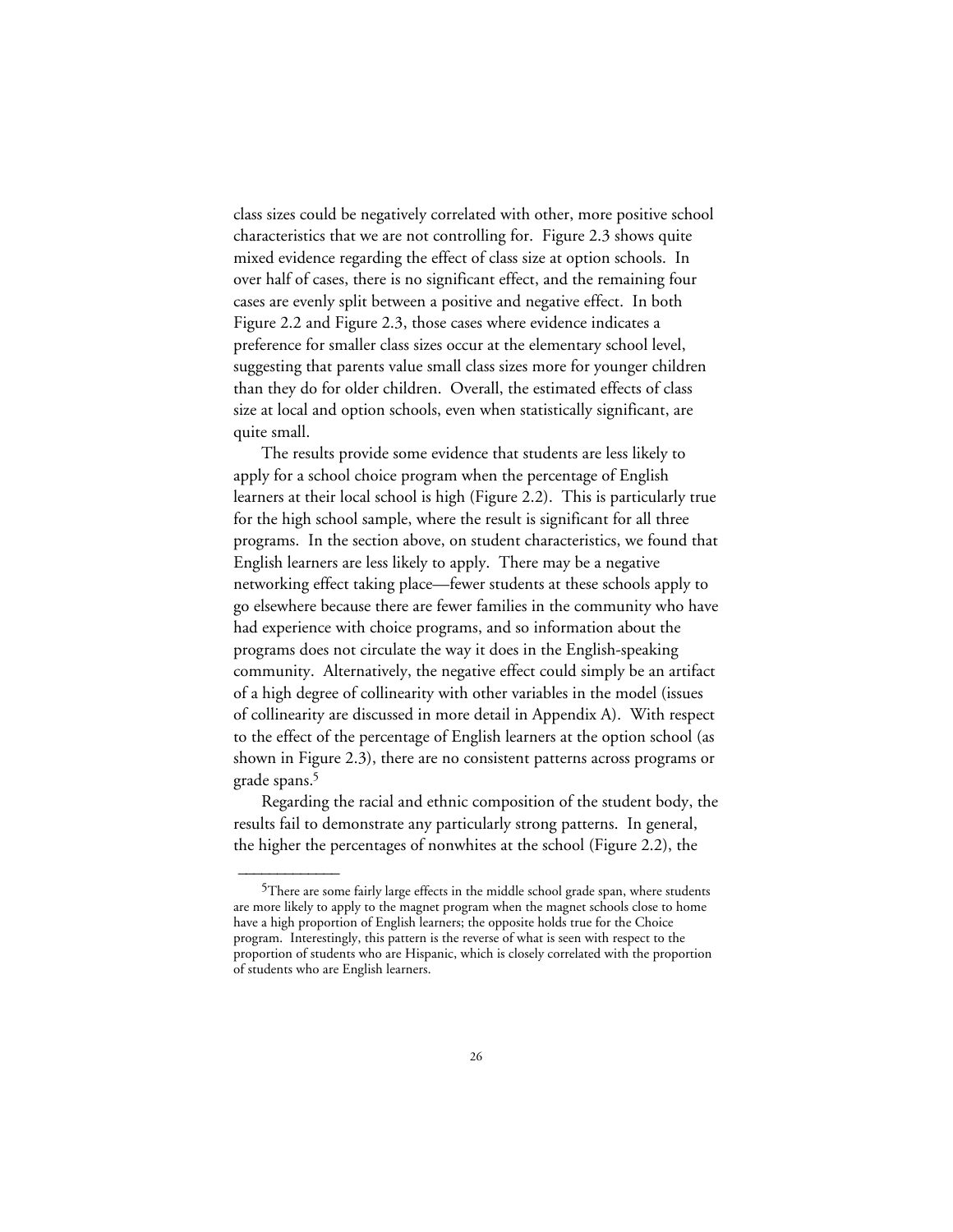more likely students appear to opt out of their local school. However, there are several exceptions to this at the high school level. The results are even muddier when it comes to the option school characteristics (Figure 2.3).

In general, students do not appear to have preferences regarding the percentage of their peers who have highly educated parents. The only exception is that parental education levels at the local school do seem to be important to high school students, who are more likely to apply to leave their local school if parental education levels are low.

Mixed results appear regarding the value that students placed on the percentage of fully credentialed teachers at their local school. The strongest result is that for high school students, the probability of applying to the open-enrollment program is less when the percentage of teachers at the option schools who hold full credentials is high (Figure 2.3). This is a counterintuitive result and it is unlikely that it represents the true preferences of the students with respect to credentialing. For one thing, Figure 2.2 shows that the higher the percentage of fully credentialed teachers at the *local* school, the less likely a student is to apply to the open-enrollment program, which would indicate a positive preference for fully credentialed teachers.

## **Conclusion**

The evidence on application patterns presented in this chapter suggests that the fears of school choice critics and the hopes of school choice enthusiasts may both be somewhat exaggerated. Regarding concerns about skimming, there is modest evidence that the school choice programs skim off students with high test scores, students with high grade point averages, students with high parental education levels, and students who are fluent in English. However, as often as not these factors are found to be statistically insignificant as determinants of application behavior.

In addition, the results regarding race may allay concerns that school choice programs are of more benefit to white students than to their nonwhite peers. In fact, the probability of applying is generally higher for nonwhites, with particularly strong effects for blacks. However, we cannot know for certain the effects of the application patterns on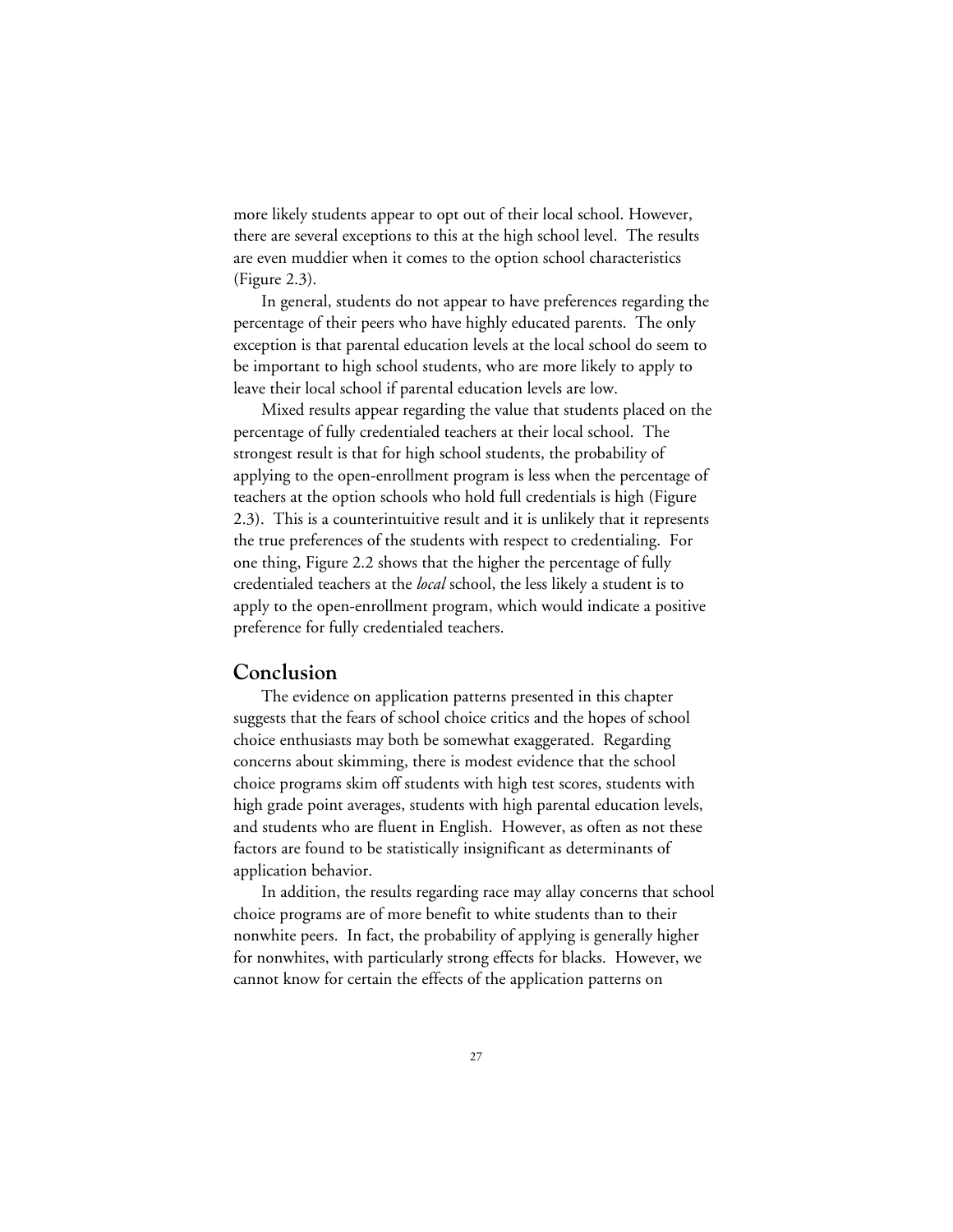integration across the district in terms of achievement, socioeconomic status, or race/ethnicity without comparing the student body composition at the sending and receiving schools. We directly consider the integration question in the next chapter.

Proponents of school choice who believe that increased competition among schools will lead to higher overall achievement levels will not find much support for that position in our analysis. The results indicate that academic criteria such as test scores do not seem to be extremely important to students as they choose schools, making it unlikely that school choice will lead to much competition among schools along this margin, although there are some modest effects seen at the high school level.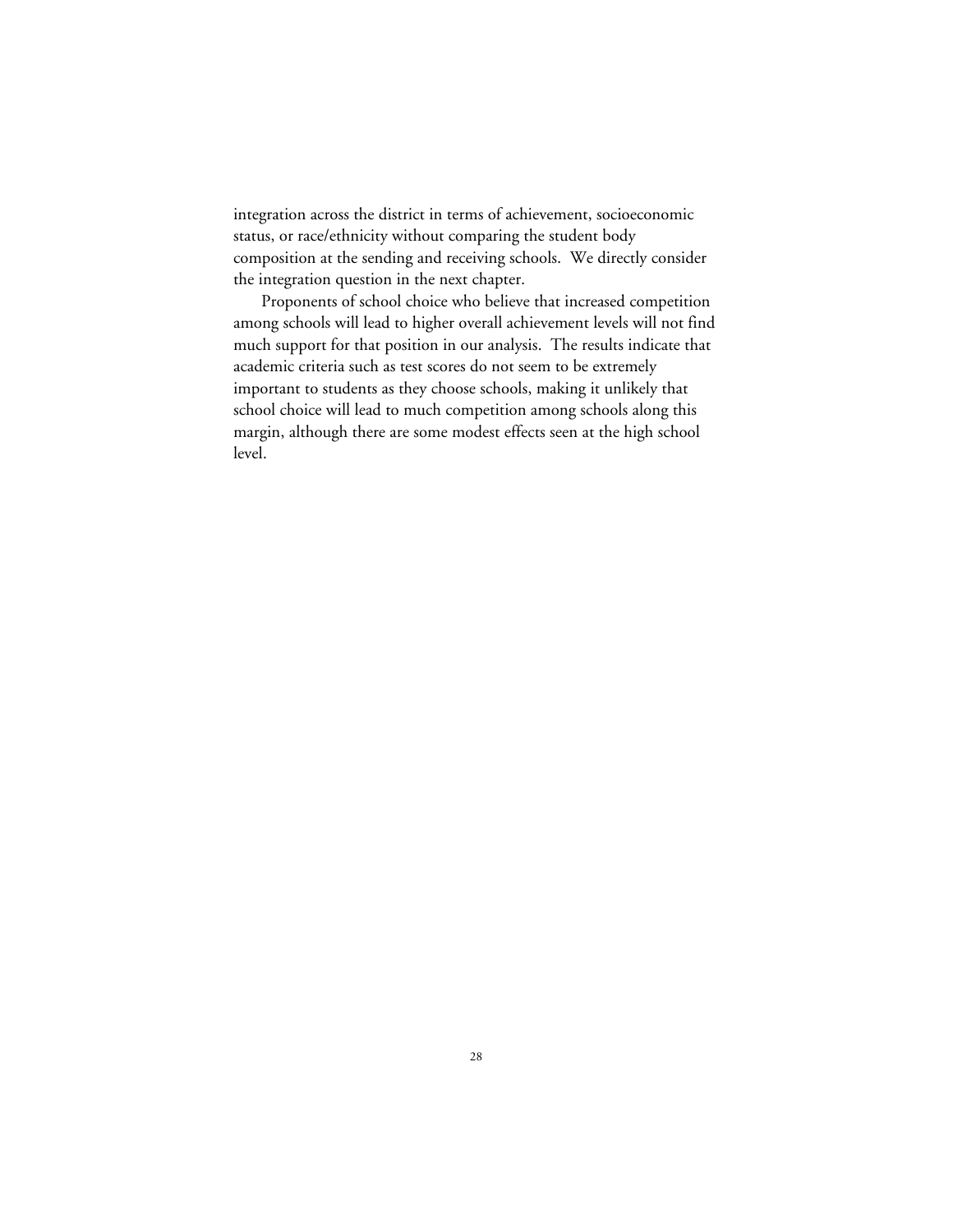# 3. School Choice and Integration

Both proponents and opponents of school choice in the United States have focused on the potential of school choice to integrate students within a district, not only by race but also by academic achievement levels, parental education levels, and other criteria. Opponents of school choice often argue that the most affluent and wellinformed families will take advantage of choice programs by using them to segregate themselves into relatively elite schools. This position stands in stark contrast to the motivating rationale of the civil rights movement of the 1960s and 1970s, which protested the "separate and unequal" nature of America's schools and promoted school choice as an integrative tool. Nationally, the rapid growth of magnet programs and both voluntary and mandatory busing programs in the 1970s resulted directly from court-ordered remedies in education civil rights cases.

San Diego followed this tradition of litigation closely, and today its wealth of school choice programs resembles those of many urban districts across the state and the entire nation. In the 1977 *Carlin v. Board of Education* decision, the California Supreme Court determined that 23 San Diego schools could be considered racially segregated and ordered the district to integrate them. As a result of *Carlin* and other litigation, San Diego implemented a broad range of measures designed to promote racial integration and to provide better opportunities to nonwhite students. Among these were VEEP and the magnet schools, both of which enabled students to choose schools outside their neighborhoods. It was hoped that the resulting transfers would create a balanced racial mix in the district's schools.

After California's passage in 1996 of Proposition 209, which prohibits the use of race as a factor in hiring practices, college admissions, and contracting, VEEP and magnet programs could no longer use a student's race as a factor in granting transfers. Now, any student can apply to attend any magnet school, although students from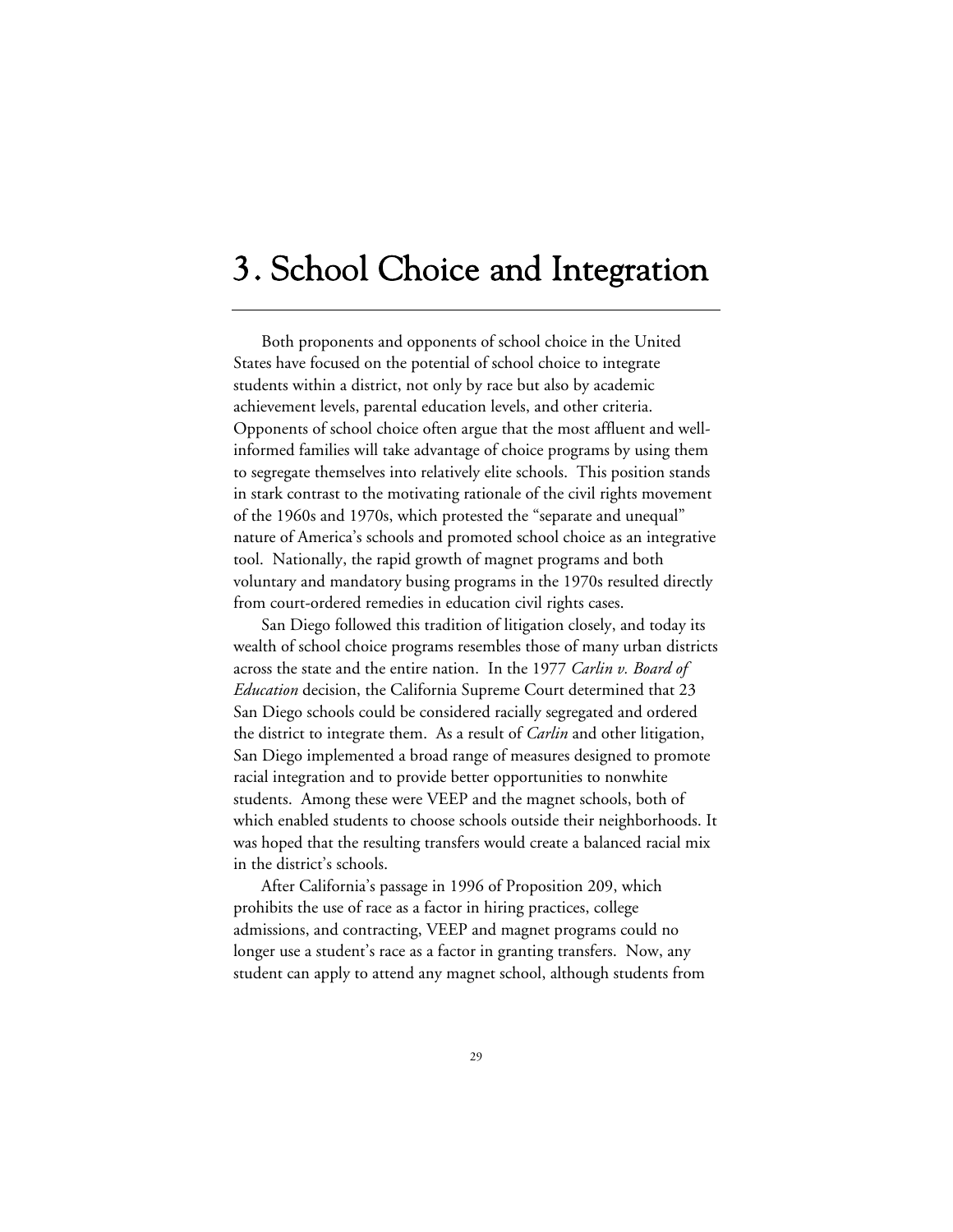certain geographic areas receive preference. Similarly, any student can apply to VEEP. As noted above, VEEP schools are grouped into allied patterns, and busing occurs between any pair of schools in the pattern for which the district receives a threshold number of applications. The design of these groupings suggests that typically, but not always, VEEP will continue to integrate the district racially.

In spite of the evolution of VEEP and magnet programs away from the explicit goal of desegregation, in practice these programs today might still act to integrate the district racially and ethnically. The programs provide busing, and both match groups of schools along both socioeconomic and racial/ethnic lines. VEEP does this by grouping together sending and receiving schools with quite different demographic profiles. The magnet program indirectly encourages integration by dividing the district into four clusters and then giving priority to students from the cluster that demographically least resembles the given magnet school over students from other clusters. Those forces are not present in the open-enrollment program. As mentioned above, the open-enrollment option does not provide busing, and so families with their own cars might disproportionately use this program to find better schools for their children. Nor does open enrollment build in preferences for students from certain neighborhoods.

In studying the effect of choice programs on integration, we adopt the approach of the previous chapter by studying applications to VEEP, magnet, and open-enrollment programs for fall 2001. As we hypothesized above, this method provides the clearest picture of the *demand* for school choice. However, in many schools and grades, the number of applications exceeded the school's supply of spaces available. In cases where a lottery was held, we examine how these supply limitations reduced the effect of school choice on integration. Similarly, not all lottery winners chose to leave their local schools, so we study how this further reduction in actual school switching affected integration.

We examine integration first by race/ethnicity, next by average student achievement, then by parental education, and finally by language status. We study how applications, winning applications, and changes in actual school enrollment affected each measure of integration. This analysis is performed overall for all grades and separately for elementary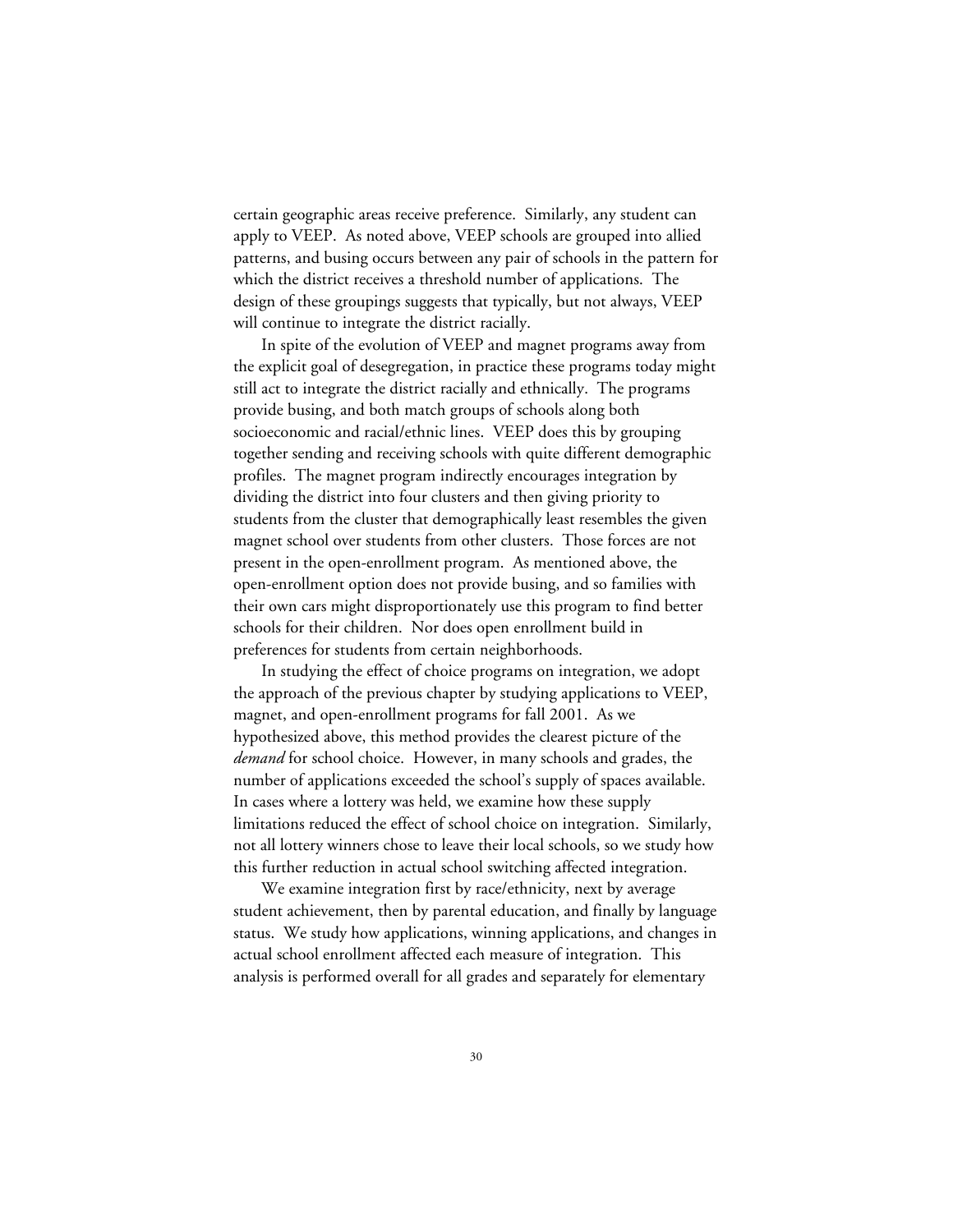school, middle school, and high school grade spans (for analysis separated by grade span, see Appendix B). We proceed in two stages, first examining how students in each group, whether defined by race/ethnicity, socioeconomic status, or other characteristics, seek to change their peer group by switching schools. This analysis cannot give a "bottom line" as to whether whites and nonwhites increase or decrease contact with each other because, in this case, both whites and nonwhites typically apply to schools with a higher percentage of whites than are attending their local schools. Therefore, the latter part of the chapter calculates the overall change in contact or exposure between the various groups resulting from school choice.

## **Integration by Race and Ethnicity**

 $\overline{\phantom{a}}$ 

Figure 3.1 illustrates the effects of the choice programs on integration between whites and nonwhites at SDUSD. It shows the average difference in the percentage of white students between the choice and local schools of applicants for each racial/ethnic group, based on applications, lottery outcomes, and actual enrollment decisions. (In cases in which a student applied to more than one school in a given program, we took a simple average of the characteristics of the schools applied to. School demographics are calculated from 2000–2001 information.)<sup>1</sup>

One finding shown in Figure 3.1 that applies to all three of the choice programs is that all applicants apply to schools that have a higher percentage of white students. This means that integration caused by nonwhites applying to choice schools with more white students is occurring, but this pattern is somewhat offset by whites who are also choosing to apply to schools with more white students. However, because nonwhites apply in greater numbers than whites, and in higher proportion than their share of the overall student population, on balance

 $^1$ Figure 3.1 is a graphical summary of a portion of the results displayed in Table 3.1, which provides a detailed analysis of the effects of all three choice programs on integration across all of the different racial/ethnic groups evaluated in this study. For example, the first bar in the top panel of Figure 3.1 corresponds to the first row and second column of the "Applicant Analysis" portion of Table 3.1. Similarly, the second bar corresponds to the first row and second column of the "Lottery Winner Analysis," and so on.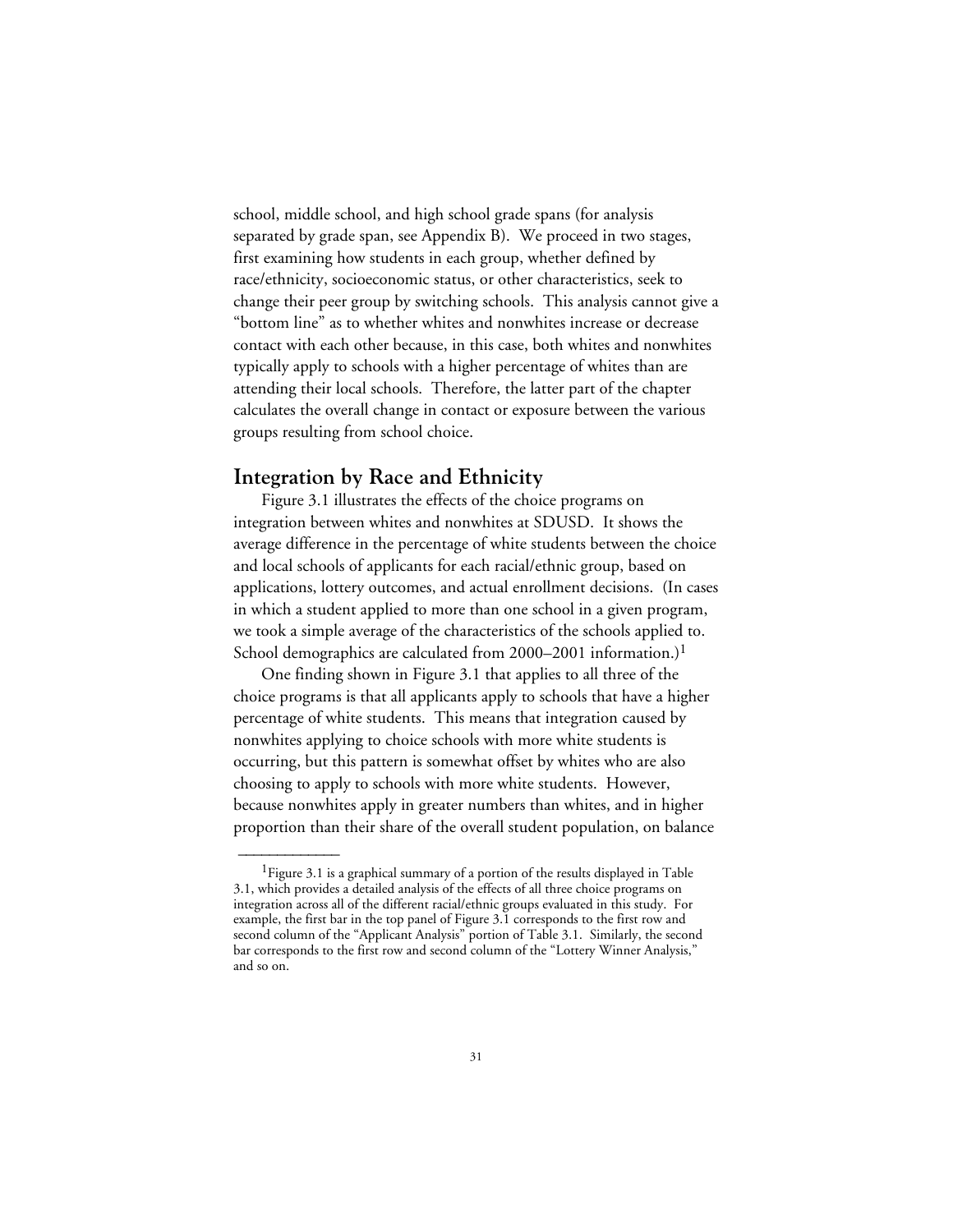

NOTES: The differences shown are those implied by applications, those implied by lottery results, and those based on actual enrollment. Data are aggregated to the district level. The Choice program in this figure refers to the open-enrollment program.

**Figure 3.1—Average Differences in the Percentage of White Students at Option and Local Schools of Program Participants, by Race and Program Type**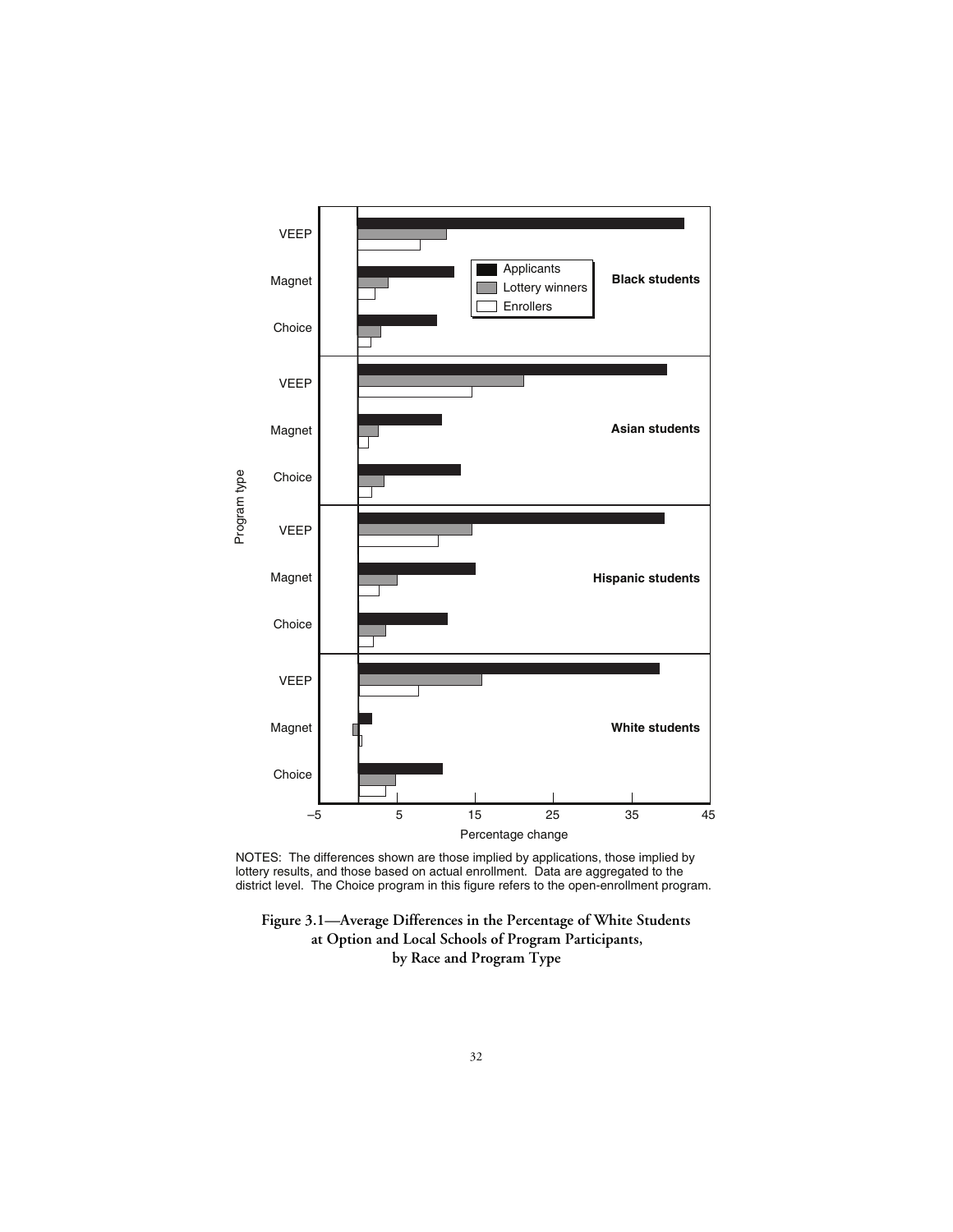| Average Percentage Differences in the Racial/Ethnic Makeup at Option and Local Schools, by Race and Program Type                                              |         |         |                                          |          |                         |        |                |                    |                         |                  |                  |                            |                    |                  |                  |
|---------------------------------------------------------------------------------------------------------------------------------------------------------------|---------|---------|------------------------------------------|----------|-------------------------|--------|----------------|--------------------|-------------------------|------------------|------------------|----------------------------|--------------------|------------------|------------------|
|                                                                                                                                                               |         |         | Student's Own Race<br>Applicant Analysis |          |                         |        |                | Student's Own Race | Lottery Winner Analysis |                  |                  | Actual Enrollment Analysis | Student's Own Race |                  |                  |
|                                                                                                                                                               | White   | Black   | Asian                                    | Hispanic | Other                   | White  | Black          | Asian              | Hispanic                | Other            | White            | Black                      |                    | Asian Hispanic   | Other            |
|                                                                                                                                                               |         |         |                                          |          |                         | VEEP   |                |                    |                         |                  |                  |                            |                    |                  |                  |
| % white difference                                                                                                                                            | 38.3    | 41.6    | 39.6                                     | 38.8     | 44.5                    | 15.6   | 11.3           | 21.2               | 14.6                    | 21.5             | 7.8              | 8.0                        | 14.7               | 10.3             | ₹                |
| % black difference                                                                                                                                            | $-12.2$ | $-19.4$ |                                          |          | $-4.1$                  | $-6.0$ | $-4.4$         | $-5.8$             | $-4.9$                  | $-9.0$           | $-3.7$           | $-3.4$                     | $-4.4$             | $-3.8$           | <b>N/A</b>       |
| % Asian/Pacific Islander                                                                                                                                      |         |         |                                          |          |                         |        |                |                    |                         |                  |                  |                            |                    |                  |                  |
| difference                                                                                                                                                    | $-5.9$  |         | $-12.3$                                  |          | $\overline{61}$         | $-2.0$ | $-2.7$         | $-10.5$            | $-0.4$                  | 2.0              |                  | $-2.7$                     | $-7.9$             |                  | $\sum_{i=1}^{n}$ |
| % Hispanic difference                                                                                                                                         | $-21.1$ | $-16.9$ | $-16.8$                                  | $-28.1$  | $-46.7$                 | $-8.2$ | $-4.3$         | $-5.4$             | $-9.6$                  | $-15.0$          | $-2.3$<br>$-2.1$ | $-2.0$                     | $-2.7$             | $-6.3$           | N/A              |
| No. of applications                                                                                                                                           | 149     | 710     | 347                                      | 1,696    | $\overline{10}$         | 45     | 154            | 141                | 544                     |                  | $\overline{c}$   |                            | 88                 | 309              | $\circ$          |
|                                                                                                                                                               |         |         |                                          |          |                         | Magnet |                |                    |                         |                  |                  |                            |                    |                  |                  |
| % white difference                                                                                                                                            |         | 12.4    | 10.9                                     | 14.8     |                         | $-9.9$ |                |                    |                         | 4.8              | 0.2              |                            |                    | 3.0              | 5.3              |
| % black difference                                                                                                                                            | 5.6     |         |                                          |          | $9.\overline{2}$<br>2.1 |        | $\overline{3}$ |                    |                         |                  | $_{0.9}$         |                            |                    |                  | $-2.2$           |
| % Asian/Pacific Islander                                                                                                                                      |         |         |                                          |          |                         |        |                |                    |                         |                  |                  |                            |                    |                  |                  |
| difference                                                                                                                                                    | $-3.8$  | $-3.9$  | $-6.4$                                   | $-2.4$   | $-4.6$                  | $-1.5$ |                | $-1.6$             |                         |                  | $-1.0$           | $-0.7$                     | $-9.8$             |                  | $-4.5$           |
| % Hispanic difference                                                                                                                                         | $-4.1$  | $-5.5$  | $-3.6$                                   | $-11.3$  | $-7.4$                  | $-0.6$ | $-0.5$<br>-1.5 | $0.\overline{3}$   | $-1.3$<br>$-3.0$        | $-3.7$<br>-0.1   | $-0.3$           | $-0.3$                     | 0.2                | $-1.0$<br>$-0.7$ | 1.0              |
| No. of applications                                                                                                                                           | 897     | 1,512   | 520                                      | 1,634    | 45                      | 379    | 482            | 212                | 590                     | $\geq$           | 148              | 189                        | 139                | 242              | $\overline{10}$  |
|                                                                                                                                                               |         |         |                                          |          |                         | Choice |                |                    |                         |                  |                  |                            |                    |                  |                  |
| % white difference                                                                                                                                            | 10.8    | 10.2    | 13.4                                     |          | 8.9                     |        | 2.8            | $\frac{1}{2}$      | 3.6                     | $\sim$           | 3.3              |                            |                    | 2.0              | $\overline{4.1}$ |
| % black difference                                                                                                                                            | $-3.0$  | $-5.4$  | $-2.9$                                   | $-3.0$   | $-3.2$                  | $-1.9$ |                |                    |                         | $-3.5$           | $-1.3$           | $-0.7$                     | $-0.8$             | $-1.0$           | $-2.8$           |
| % Asian/Pacific Islander                                                                                                                                      |         |         |                                          |          |                         |        |                |                    |                         |                  |                  |                            |                    |                  |                  |
| difference                                                                                                                                                    | $-1.6$  | -3.5    | $-4.8$                                   | $-2.9$   | $-0.3$                  | $-0.7$ | $-1.1$         | $-0.7$<br>-1.6     | $-1.3$                  | $\overline{0}$ . | $-0.3$           | $-0.6$                     | $-0.3$             | $-0.7$           | 0.0              |
| % Hispanic difference                                                                                                                                         | $-6.5$  | $-1.4$  | $-5.9$                                   | $-5.5$   | $-5.9$                  | $-2.1$ | $-0.2$         |                    |                         | $-2.2$           | $-1.7$           | $-0.3$                     | $-0.9$             |                  | $-1.7$           |
| No. of applications                                                                                                                                           | 1,486   | 881     | 620                                      | 1,355    | $\frac{46}{5}$          | 501    | 138            | 133                | 300                     | $\overline{1}$   | 323              | 85                         | $\overline{91}$    | 167              | 16               |
| NOTES: The differences shown are those implied by applications, lottery results, and actual enrollment. Data are aggregated to the district level. The Choice |         |         |                                          |          |                         |        |                |                    |                         |                  |                  |                            |                    |                  |                  |
| program in this table refers to the open-enrollment program                                                                                                   |         |         |                                          |          |                         |        |                |                    |                         |                  |                  |                            |                    |                  |                  |

**Table 3.1**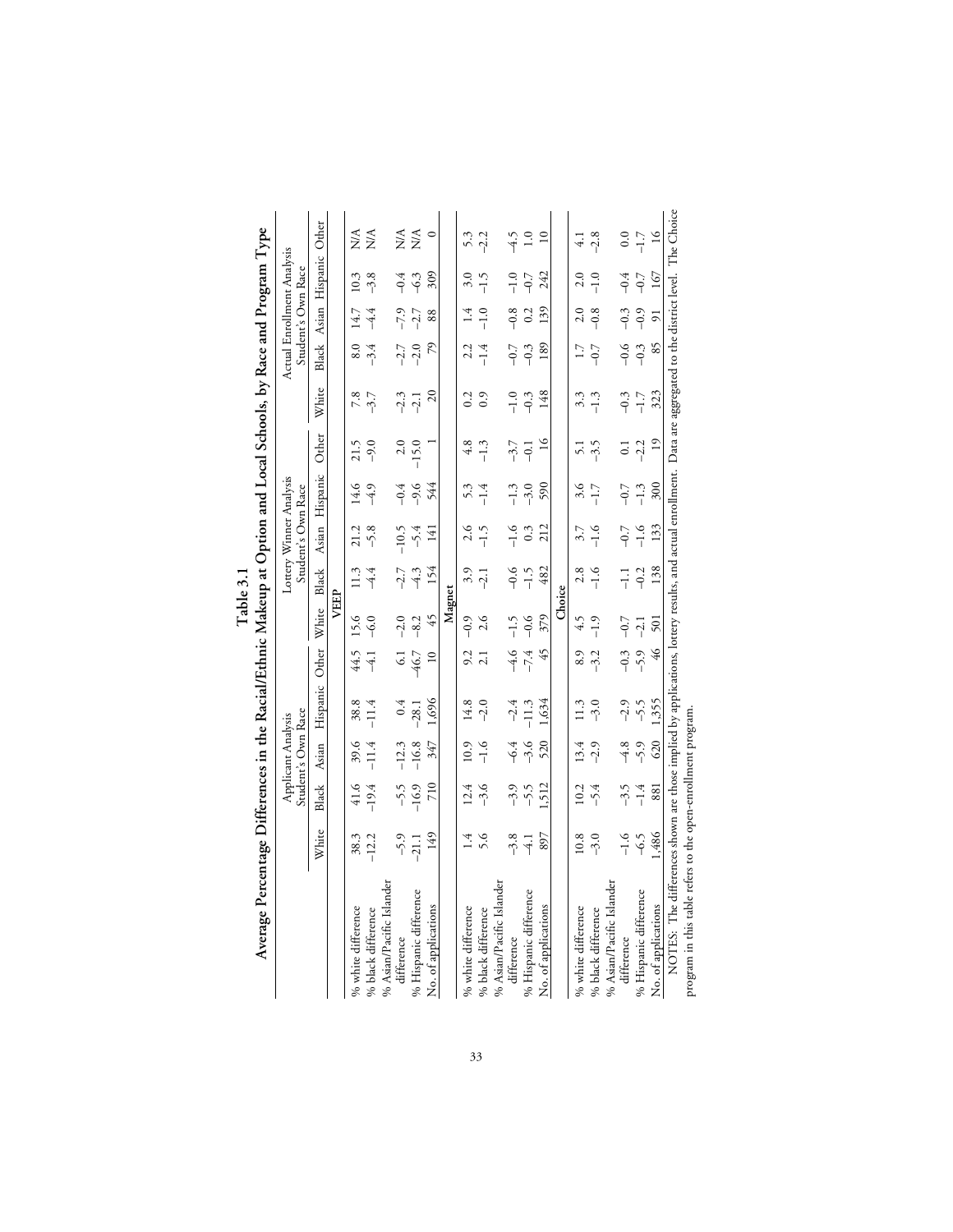all three of the choice programs are increasing integration between whites and nonwhites.

The percentage increase of white students from applicants' local schools to their choice schools is especially high for VEEP (for applicants of all races). Because of this, and because applicants to VEEP are mostly nonwhite, the analysis of applications to VEEP indicates that the program plays a large role in integrating whites and nonwhites in the district. Also noteworthy is the fact that within VEEP, elementary school applicants in particular apply to schools that are much more "white" than are their local schools (see Appendix Table B.1).

Of particular relevance for the debate on how deeply school choice might affect racial/ethnic integration is the open-enrollment program, because in this program any student can apply to any school in the district, except for magnet schools. Of the three programs, this in some sense is closest to an unregulated market. Across all racial/ethnic groups, there is a clear pattern showing that applicants are using the openenrollment Choice program to apply to schools with a higher percentage of white students than in their local school. Furthermore, the application patterns do not suggest that there will be increased mixing among *nonwhite* ethnicities. However, the fact that most applications are made by nonwhites, coupled with the fact that applications from all racial and ethnic groups tend to be made to schools with relatively high percentages of students who are white, suggests that, overall, the openenrollment program will increase racial/ethnic integration between whites and nonwhites.

The application data from the school choice programs at SDUSD show that students have used the programs in a bid to attend schools that are "more white." However, not all applications are accepted because in many cases the number of applications exceeds the number of spaces available. Figure 3.1 compares the changes in the percentage of white students in applicants' schools, assuming that all applicants win the lottery and actually switch schools, with the changes that are actually possible after adjusting for applications that "lost" in the district's random drawing process. To adjust our calculations for lottery outcomes, we include all students who apply to a given school choice program but set the change in the racial mix they would experience to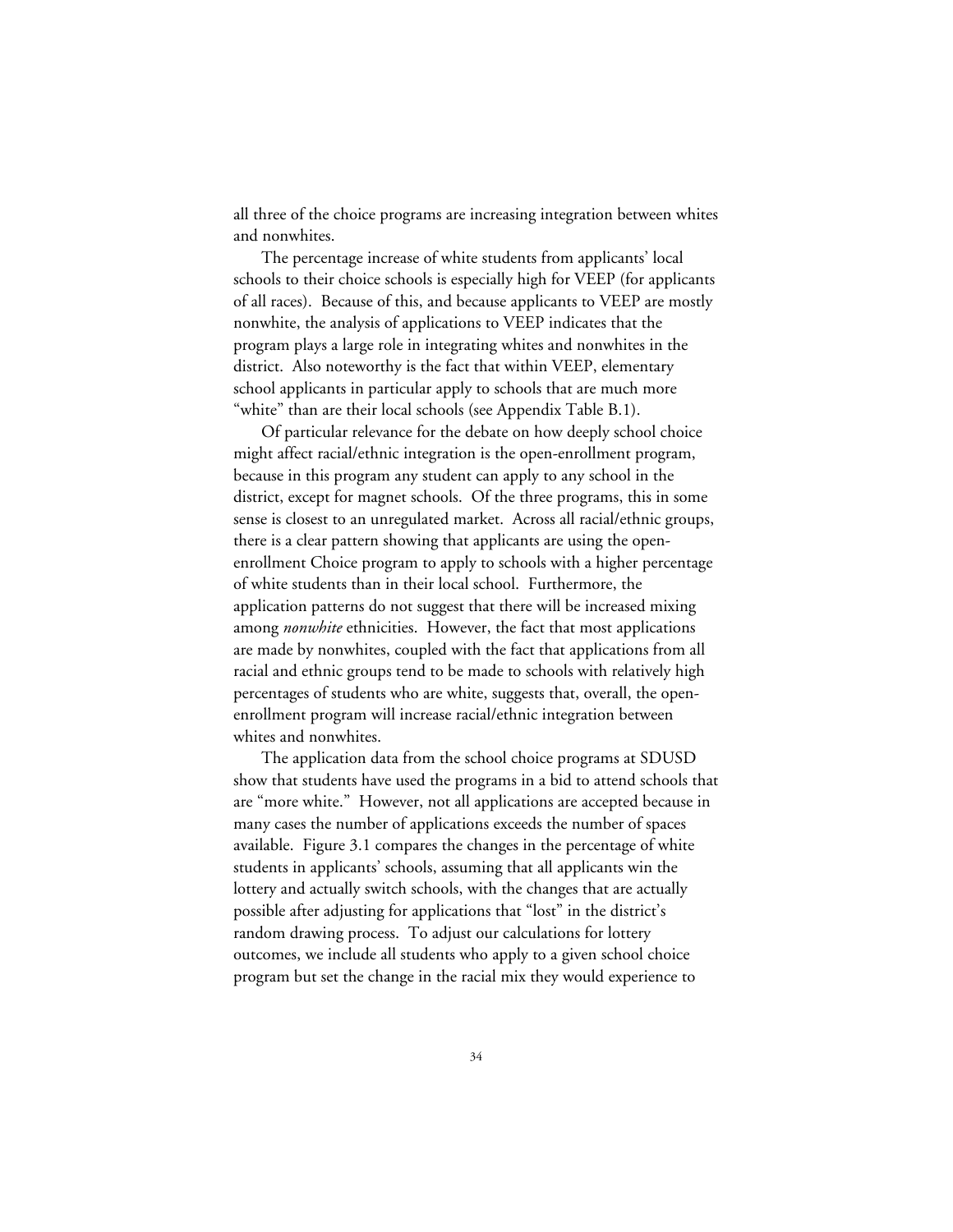zero in any cases where all of their applications to a given program (VEEP, magnet, or open enrollment) lost in the lottery process. Therefore, we expect to see smaller changes in the implied racial/ethnic mix because of the enforcement of these supply constraints.

In Figure 3.1, the first bar shows the changes that would result if all applicants won their lotteries. In fact, many applications are randomly rejected because of the limited number of spaces available in the most popular schools. The second bar in each trio of bars in Figure 3.1 shows the changes in racial/ethnic mixing that would occur if only winning applicants changed schools. It shows that supply constraints in the choice programs limit student mobility and decrease the implied average changes in the racial/ethnic mix experienced by the applicant group. For example, the upper panel of Figure 3.1 shows that, if all were accepted, black applicants to VEEP would experience an average change in the percentage of white students at their schools, should they actually switch schools, of 41.6 percent.<sup>2</sup> However, VEEP's actual supply constraint reduces the average implied change in the percentage of white students at the schools of these applicants by 30.3 percent, down to only 11.3 percent. Because many of the applications are rejected, the average outcome experienced by the original group of applicants differs sharply from what the application data alone would suggest.

In some cases, a focus on lottery winners rather than on all applications results in a directional change in the implied integrating effect of a given program. For example, white applicants to the magnet program appear, weakly, to apply to schools that are "more white." However, when we focus on lottery winners, we see that constraints based on program availability actually favor white students applying to schools that are "less white." Therefore, Figure 3.1 shows that white lottery winners tend to win placement into schools that marginally *reduce*

 $\overline{\phantom{a}}$ 

<sup>&</sup>lt;sup>2</sup>Implicitly, this reported counterfactual requires that the resident student populations at the choice schools would not respond to such an inflow of students. Indeed, it seems unlikely that if all applications were declared winners, the resident student populations would not react. Nationally, research suggests that resident students might indeed react. For example, Fairlie and Resch (2002) provide some evidence that white students tend to "flee" to private schools in areas with large numbers of disadvantaged nonwhite students in public schools.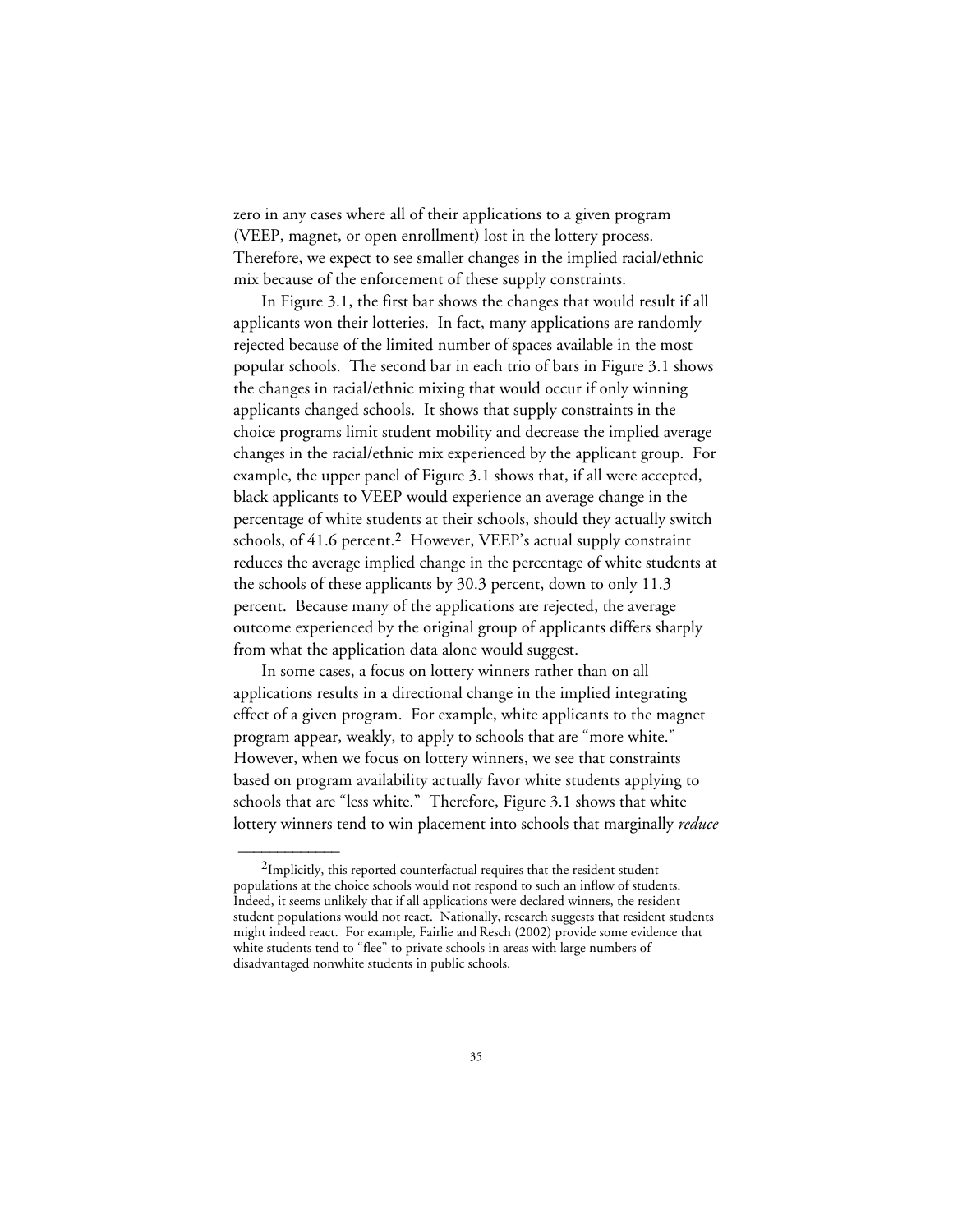their exposure to other white students, on average. In this specific case, then, competition for scarce slots actually reduces segregation between whites and nonwhites.

Finally, not all lottery winners accept their offer to switch schools. The third bar in each trio of bars in Figure 3.1 depicts *actual* changes in racial/ethnic integration that result from school-switching relative to the changes implied by application and lottery-winner data. In this case, we set the change in the racial mix experienced by applicants to zero in any cases where they did not enroll in a school for a given choice program, regardless of lottery success. Focusing on those who actually enroll should result in a reduction of the implied change in the racial/ethnic mix compared to the lottery winner analysis because not all lottery winners actually choose to attend.3 Indeed, Figure 3.1 shows that the integrating effects of the choice programs are lower than those implied by both the application data and the lottery-winner data when conditioning on students who actually enroll in the schools to which they applied.

## **Integration by Student Achievement**

 $\overline{\phantom{a}}$ 

Different schools in the San Diego district, like those in large districts all around the country, differ drastically in the achievement levels of their students. If families use school choice as a way to improve the environment of achievement of their children, then we should see clear signs of such improvement when we compare test scores at the sending and receiving schools of choice applicants.

To assess this hypothesis, we use test-score data from the Stanford 9 standardized test for the academic year 2000–2001.4 We standardize test scores within each grade so that the median student—that is, the student who ranks 50th out of 100, has a test score of zero. We compare

 ${}^{3}$ It is also possible that conditioning on enrollment would magnify the changes in racial/ethnic makeup implied by the lottery-winner conditional data. This would be the case if the students who choose not to enroll are those who win lotteries at schools where the racial/ethnic differences between their choice school and their local school are in the opposite direction of the group as a whole. However, in our analysis, this does not appear to be the case.

<sup>&</sup>lt;sup>4</sup>For this analysis, we focus only on applicants who have taken the Stanford 9 standardized test.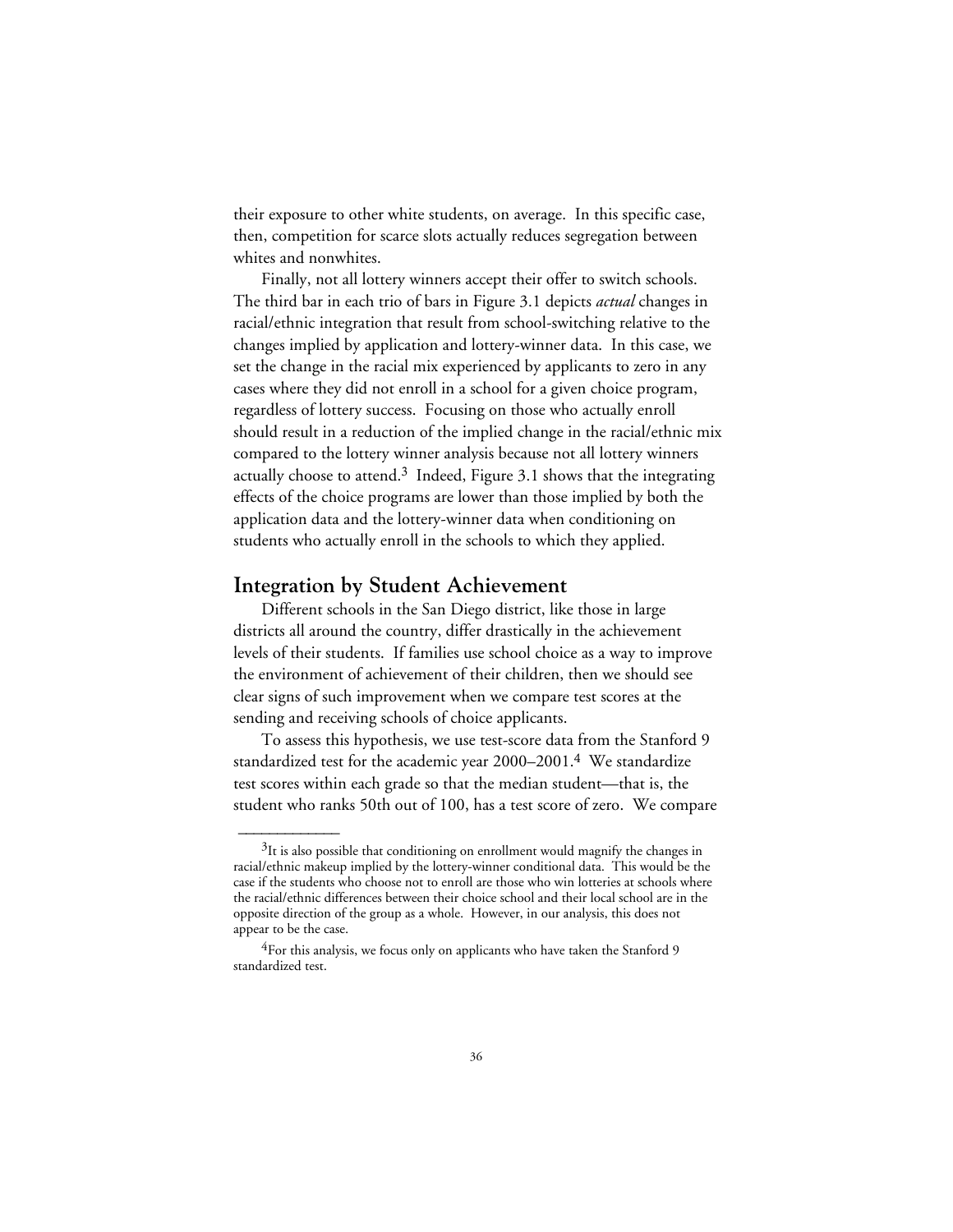the mean percentage difference in the number of students performing above the median at the local and option schools. Again, we extend our analysis to look at lottery winners and students who actually enroll.

Figure 3.2 shows the average difference in the percentage of students whose test scores are above the median between applicants' option and local schools based on applications, lottery outcomes, and actual enrollment. (Again, in cases where a student applied to more than one school in a given program, we took a simple average of the characteristics of the schools applied to.) Across all programs and looking at both above- and below-median performers, Figure 3.2 shows that students use the choice programs to apply to schools where there is a greater proportion of above-median performers. The differences between the



NOTES: See the notes to Figure 3.1.

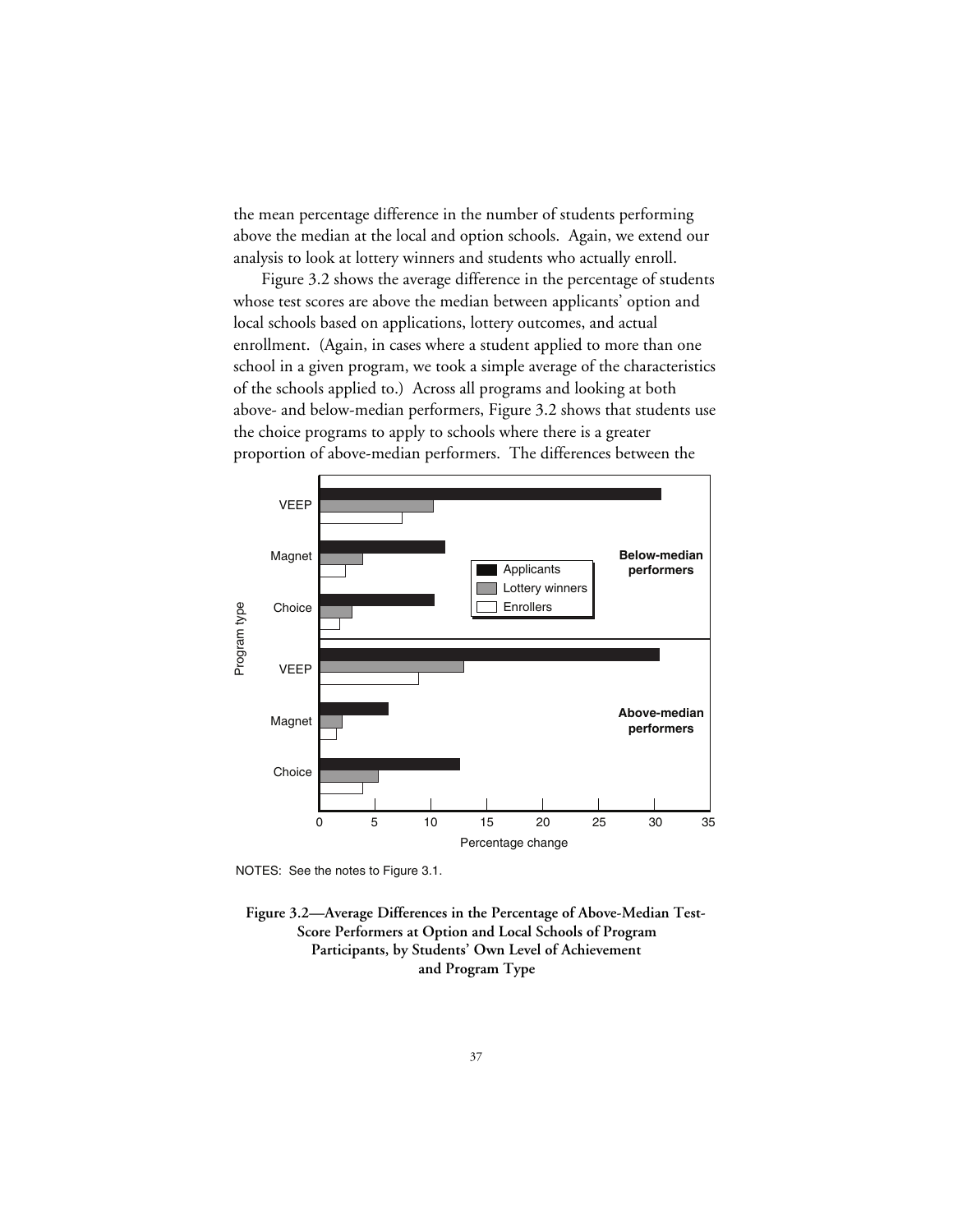option and local schools are the largest for both student types in VEEP. When we instead focus on lottery winners and then on those who actually change schools, the average magnitudes of the program effects decline, broadly mirroring the results presented for race and ethnicity. This change in magnitudes highlights the value of our methodology as a way to show the gap between the demand for school choice and the supply of slots in receiving schools.

Because we divided students into two groups based on median test scores, we can use the number of applications by student test-score group to determine whether low-scoring students are more or less likely to apply to a given program. For VEEP and magnet programs, the demand for choice appears to be strongest among students who are themselves below-median performers. With the open-enrollment program, the converse appears to be the case, with demand being strongest among students who are above-median performers. Aggregating across all programs and all grade spans, below-median performers constitute a larger portion of total applications to the choice programs. Coupled with the fact that applicants use the choice programs to apply to schools where there is a greater proportion of above-median performers, the application data imply that the net effect of the choice programs should be to increase integration based on student test-score performance. However, although below-median performers are more likely to apply to the choice programs, supply constraints are such that these same belowmedian performers are less likely to be chosen as lottery winners (see Appendix Table B.4). We return to this issue in the section below on districtwide exposure.

## **Integration by Parental Education**

Each year California schools report data on the parental education of each student. We use these data to examine the extent to which the school choice programs affect the degree of integration by designating three different levels of parental education to facilitate comparison. We will refer to students whose parents have not attended school beyond high school as having "low parental education" and students whose parents have attended at least some college as having "high parental education." Additionally, there is a sizable group of students in SDUSD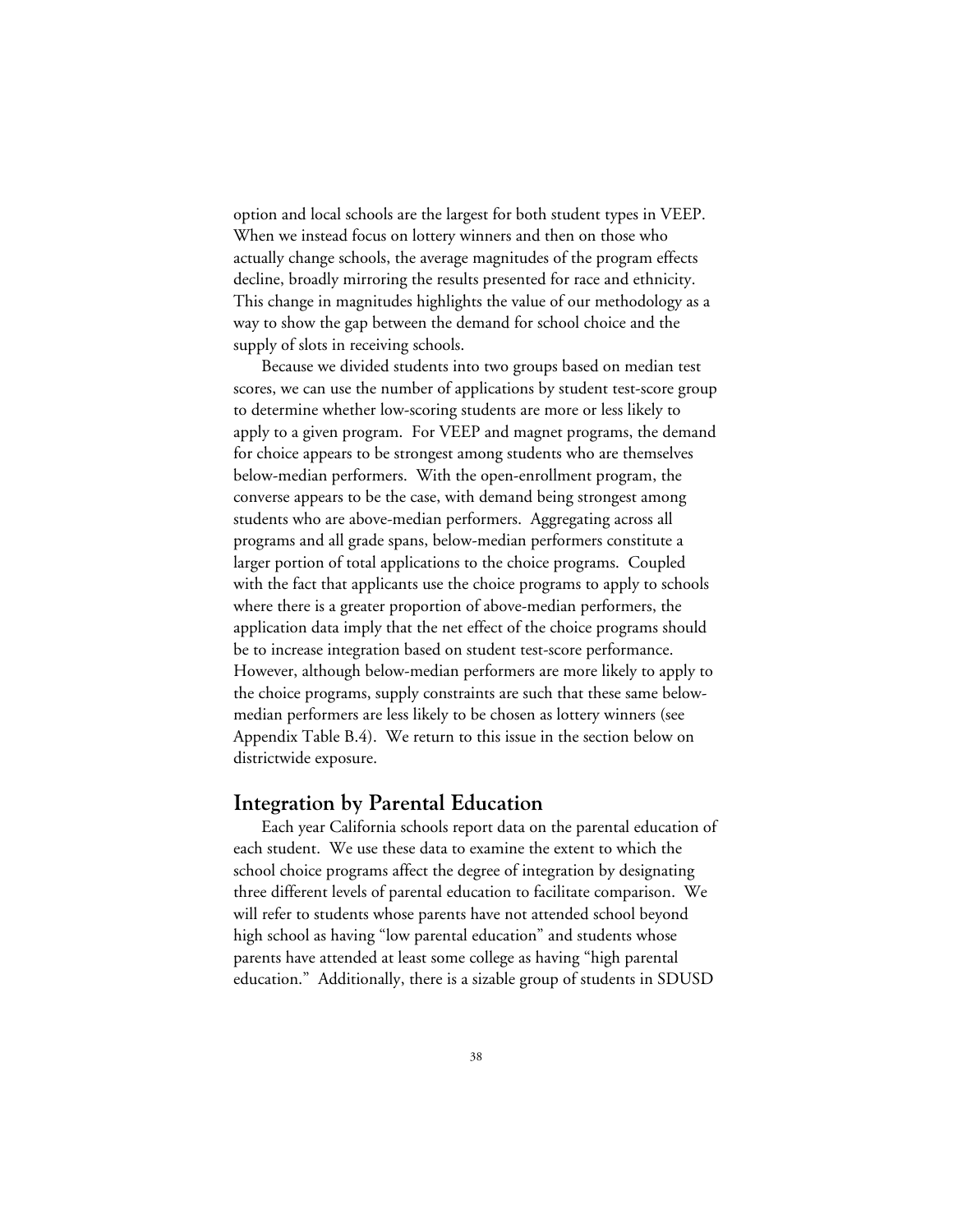for which we do not have parental education data. We classify these students as having "unknown parental education."<sup>5</sup>

Following the same methodology as the preceding analysis, Figure 3.3 shows the mean percentage difference in the level of parental education between the option and local schools of applicants, based on applications, lottery outcomes, and actual enrollment. In all programs, applicants apply to schools where a higher percentage of the students have more educated parents. VEEP again shows the largest implied changes for applicants of all parental education types.

The trend encountered previously in the racial/ethnic and test-score analyses is again present when we condition on lottery results and on actual enrollment—the effects of the choice programs implied by the application data alone are dampened considerably.<sup>6</sup>

## **Integration by Language Status**

 $\overline{\phantom{a}}$ 

Closely related to, but distinct from, our race/ethnicity and parental education measures is the percentage of students at a school who are known officially as English learners. In this section, we consider the role of the available choice programs in integrating students who are and are not fluent in English.

Figure 3.4 shows the mean percentage difference between the option and local schools of applicants in the number of students who are fluent in English, based on applications, lottery outcomes, and actual enrollment. In all cases, students apply to schools that have a lower

 $5A$ mong elementary school students, the "unknown parental education" group is particularly large because students do not participate in the districtwide testing system from which the parental education data are obtained until the second grade.

<sup>&</sup>lt;sup>6</sup>It is interesting to note that for high school students whose parents are designated as having high parental education, supply constraints in the magnet program create the only instance where lottery winners were in effect steered toward schools with lower socioeconomic status. That is, in this case applicants in the high parental education group who won the lottery were on average offered magnet schools that had lower percentages of students whose parents were designated as having high parental education than at the applicants' local schools (**s**ee Appendix Tables B.10 and B.11). This provides a rare instance of supply constraints working to integrate the schools, running against the more general finding throughout this chapter that supply constraints reduce the extent of integration.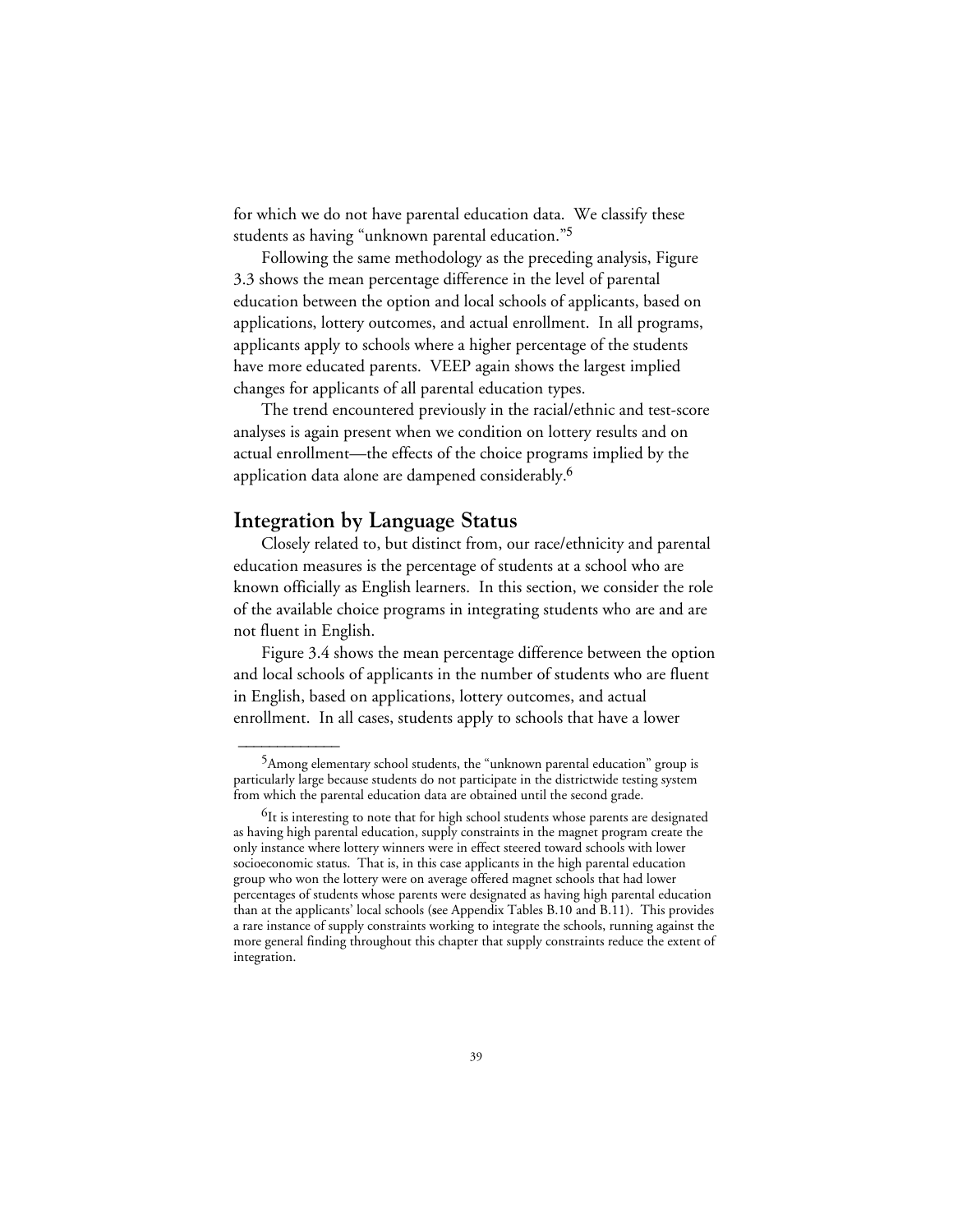

NOTES: See the notes to Figure 3.1.

### **Figure 3.3—Average Differences in the Percentage of Students from High Parental Education Families at Option and Local Schools of Program Participants, by Students' Own Parental Education Designation and Program Type**

proportion of English learners. The differences between the choice and local schools of applicants are again the largest in VEEP. Furthermore, the differences between the option and local schools are also larger for the magnet program than they are for the open-enrollment program. Of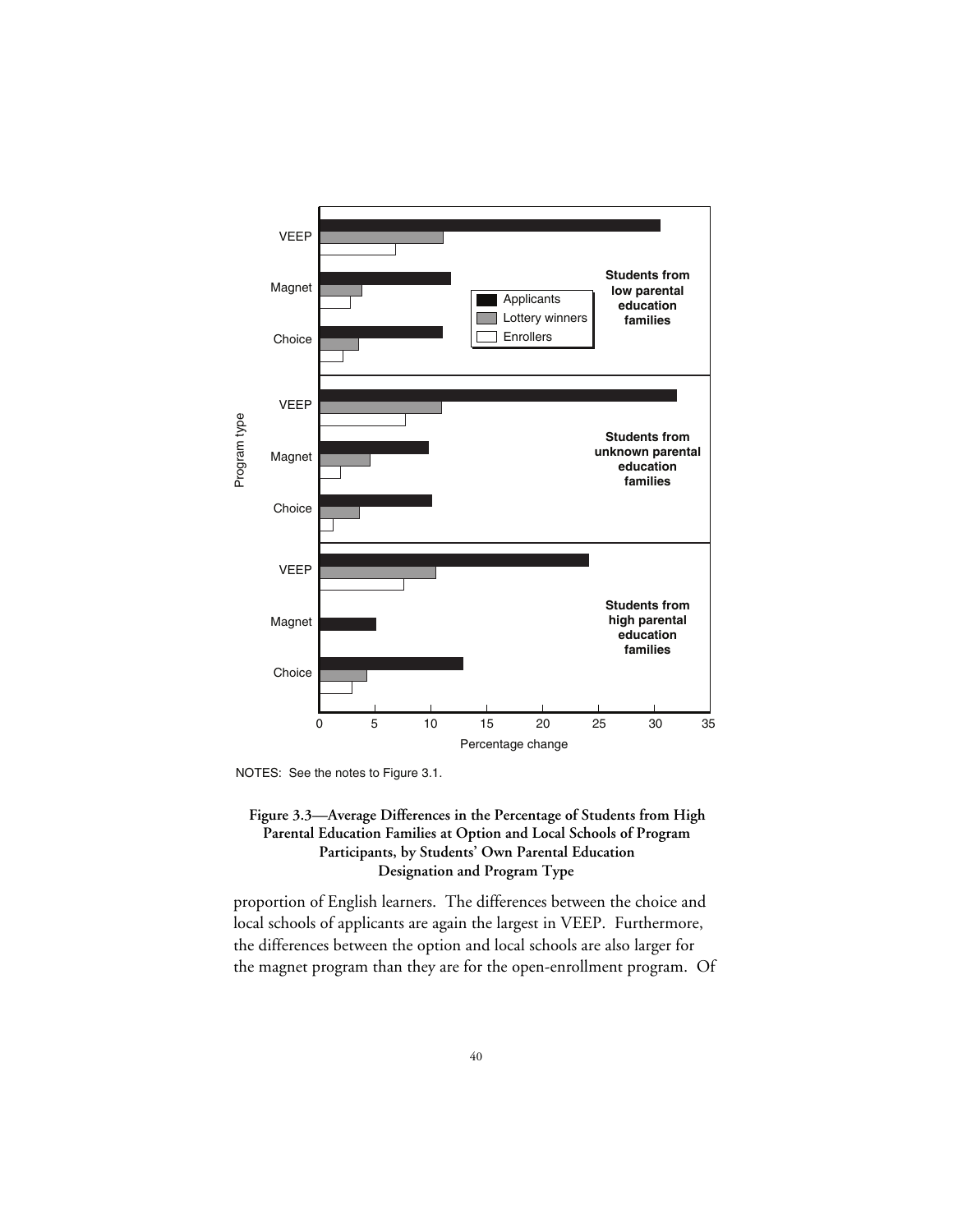

NOTES: See the notes to Figure 3.1.

#### **Figure 3.4—Average Differences in the Percentage of Non-English Learners at Option and Local Schools of Program Participants, by Students' Own English-Learner Status and Program Type**

note, the implied changes in the percentage of students who are English learners in the choice schools relative to applicants' local schools are particularly large at the elementary school level for both VEEP and magnet programs (see Appendix Table B.13).

Figure 3.4 shows the familiar reductions in the magnitudes of the effects implied by the application data after adjusting first for lottery outcomes and then for students who actually enroll. For all programs and for both English learners and English-fluent students, the mean percentage difference in the number of students who are not English learners between option and local schools is *always* positive. When conditioning on lottery winners and then on students who enroll, VEEP unambiguously generates the largest average difference between the choice and local schools of applicants. Furthermore, the magnet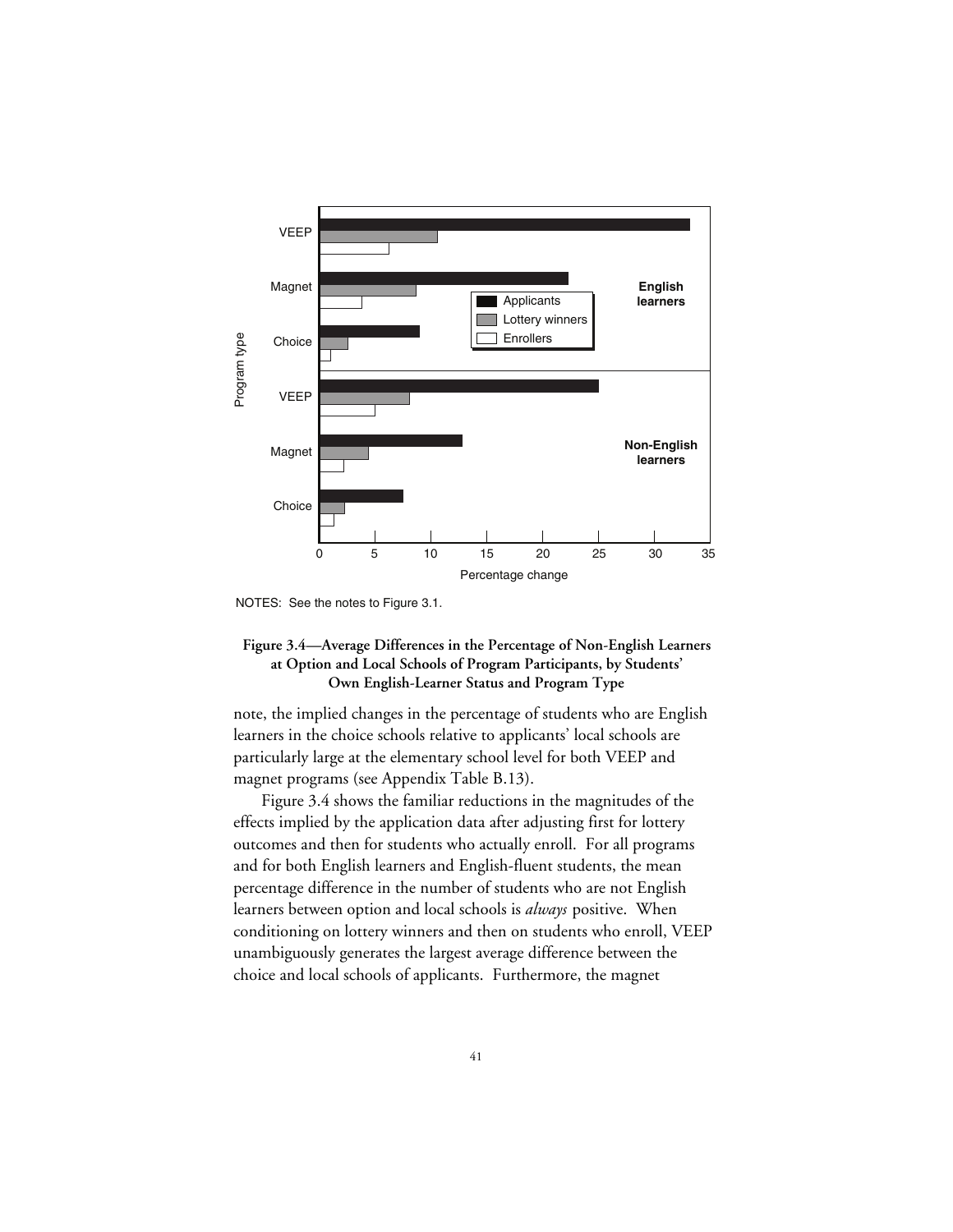program generates larger average differences than the open-enrollment program does.

# **Changes in Districtwide Exposure**

The detailed analysis above is informative but cannot by itself give information on whether school choice programs lead to greater or lesser integration districtwide. We therefore extend our analysis to the overall effect of the three choice programs on districtwide intergroup exposure in San Diego schools. To do this, we use what social scientists refer to as exposure indices. For example, we divide students into English learners and those who are fluent in English. For the typical fluent student in the district, we find the average proportion of EL students in his or her school and, conversely, for EL students, the average proportion of English-fluent students at their schools. These proportions are what exposure indices measure. The formula for such an index is provided in Appendix B.

Of course, we do not expect applications for a single year to change markedly the exposure of one group of students to another. It is the sum of many years of applications and subsequent school switches that determines how the overall mix of students changes. However, we use this snapshot of one year's worth of school moves because for this subset of school choice participants, we know exactly where they would have gone to school if they had not enrolled in any of the choice programs. This allows for the accurate calculation of the counterfactual.

Figure 3.5 shows districtwide changes in exposure for each of our four measures of integration. In each case, we show the net change in exposure resulting from the combination of all programs and the change in exposure attributable to each program individually. For clarity of exposition, Figure 3.5 shows our results for exposure to the group that is implicitly the most sought-after in each case. Data tables that provide information on all of our exposure-indices calculations are available in Appendix B (Appendix Tables B.16 through B.19).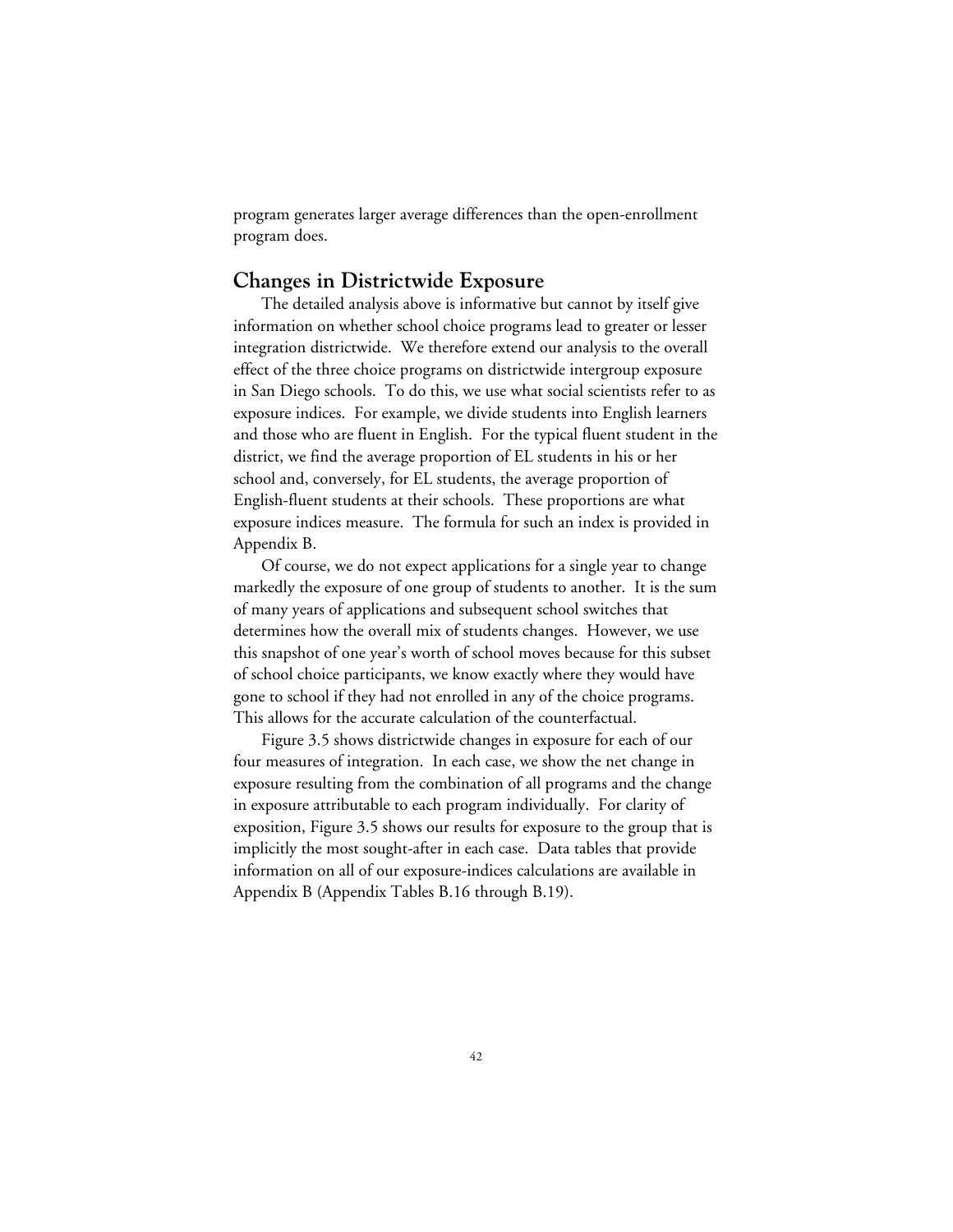

NOTE: The Choice program in this figure refers to the open-enrollment program.

**Figure 3.5—Changes in Actual Exposure Generated by the Choice Programs**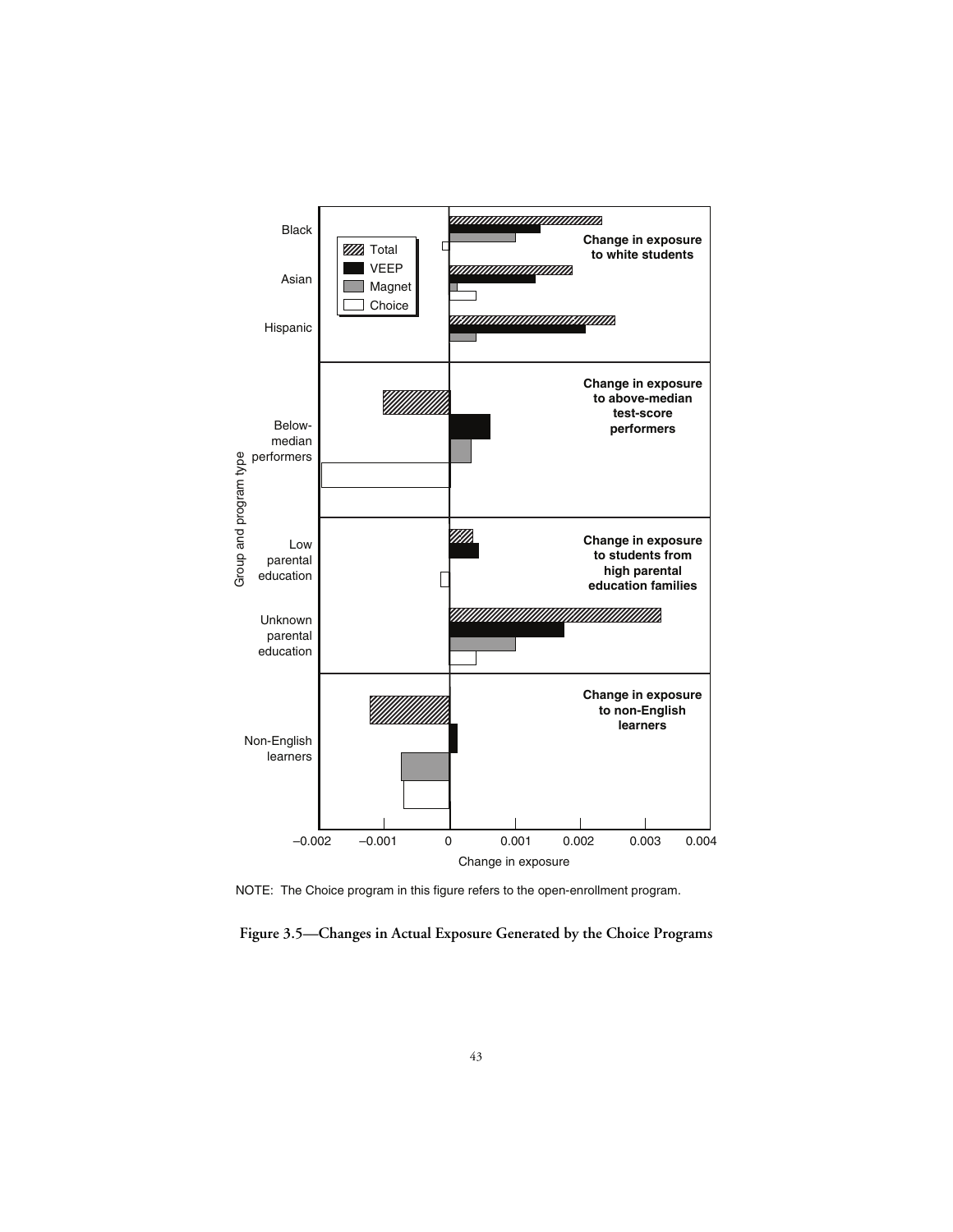Not surprisingly, the results from Figure 3.5 show that VEEP has the strongest integrating effects across all measures of diversity used in this study, followed by the magnet program (which integrates along all dimensions except language status). In contrast, the open-enrollment Choice program generally has a *segregating* effect, most notably in the student-achievement and language-status analyses.

Focusing on the top panel of Figure 3.5, we can see that racially, VEEP and magnet programs unambiguously increase the exposure of whites to nonwhites, and vice versa. (We can add the exposure of whites to each of the other groups to infer changes in exposure of whites to nonwhites.) The open-enrollment program increases the exposure of whites to Asians but decreases the exposure of whites to blacks and Hispanics. Of the three programs, VEEP by a wide margin exerts the strongest influence over changes in white to nonwhite exposure for all nonwhite groups. The overall effect of the choice programs is to integrate whites and nonwhites in the district.

Similarly, the net effect of the choice programs on the exposure of Hispanics to non-Hispanics is also positive (this result is largely driven by integration between Hispanics and whites). However, the net effects of the choice programs on the exposure of blacks to nonblacks and Asians to non-Asians are negative. Although the choice programs integrate whites and nonwhites, they have a net segregating effect on the exposure of nonwhite students to each other. In fact, the effect of each of the choice programs on the exposure of nonwhite students to each other is negative (see Appendix Table B.16).

The next panel of Figure 3.5 shows districtwide changes in exposure based on student achievement. It paints quite a different picture from the analysis based on race. Dominated by the negative effect of the open-enrollment Choice program, the overall consequence of choice programs on integration by student achievement is negative.

Next, the parental education exposure indices show that the choice programs in the district increase the exposure of students from low or unknown parental education families to those designated as being from high parental education families. However, this analysis is clouded by the ambiguity surrounding the "unknown parental education" group. As can be clearly seen in Figure 3.5, integration between parental-education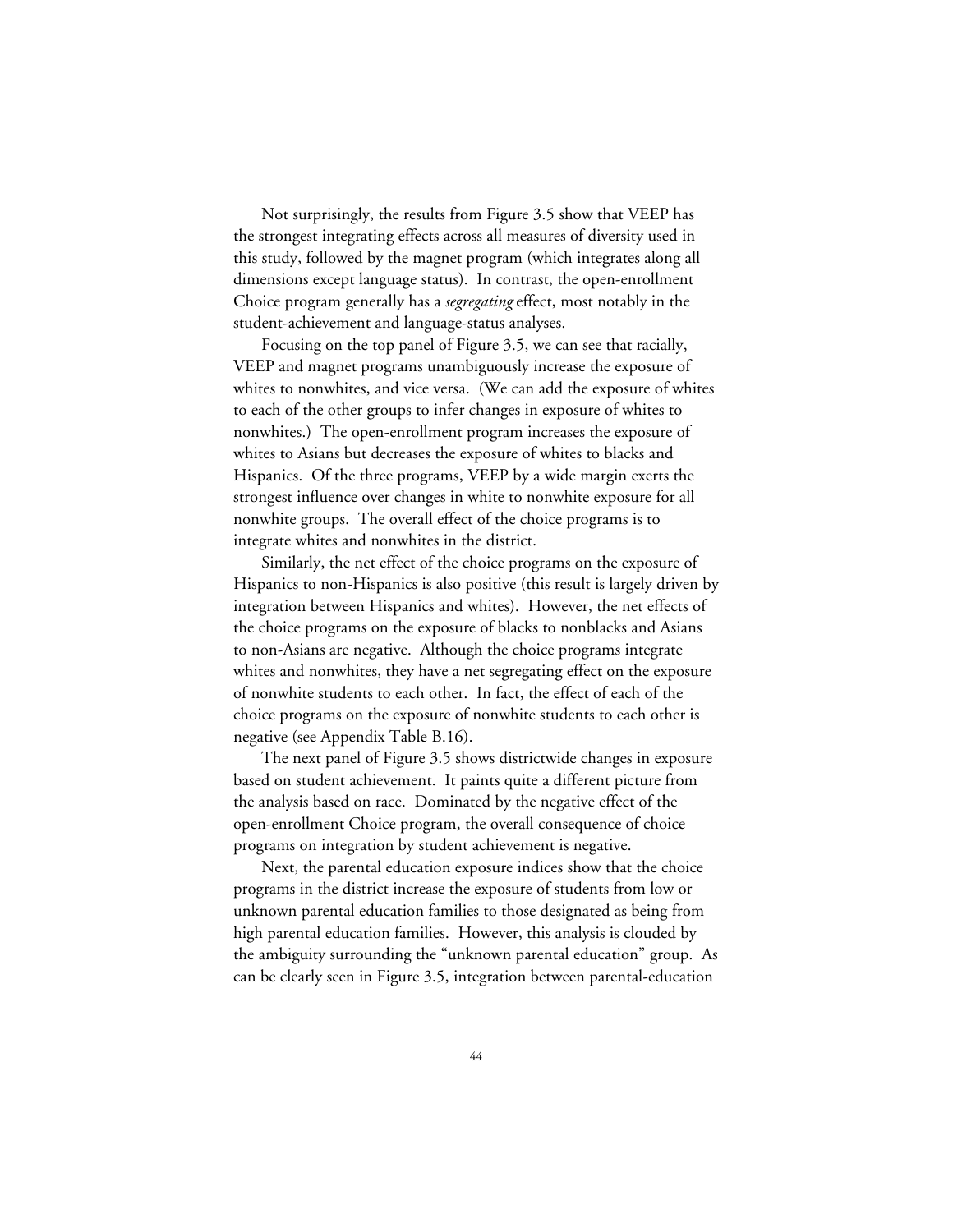groups consists mostly of integration between students designated as being from high parental education families and students whose parental education status is unknown. Looking specifically at the overall change in exposure between students from high and low parental education families, the effect of the choice programs seems quite mild.

Finally, our language-status exposure indices show that the net effect of the three choice programs (dominated by the magnet and openenrollment programs) is a clear decrease in the exposure of English learners to non-English learners. Again, VEEP still results in a small increase in EL to non-EL exposure when taken alone, but this effect is overcome by the negative changes in exposure created by the other two programs.

Part of the explanation for the negative effect on exposure between EL and non EL-students lies in the program participation rates of EL students. English learners in SDUSD in 2000–2001 made up 27.4 percent of the student population. Application data show that the only program in which EL applications exceeded the EL share of the student population in 2000–2001 was VEEP, which had a net positive effect on the exposure of EL and non-EL students to each other. In both the magnet and open-enrollment programs, EL students were largely underrepresented as applicants. Because all applicants use choice programs to reduce their exposure to English learners, it is not surprising that the lack of participation of EL students themselves in these programs reduces their exposure to non-EL students overall.

## **Conclusion**

Overall, students (and their families) use choice programs to improve the socioeconomic status of their school environment. With regard to race, this means that applicants use the choice programs as vehicles to attend schools that are "more white." This does not necessarily mean that families explicitly make decisions based on race, because race is correlated with many other closely entwined factors. For instance, applicants also appear to use these programs to attend schools that have a higher proportion of above-median test-score achievers, more students who have highly educated parents, and fewer students who are English learners.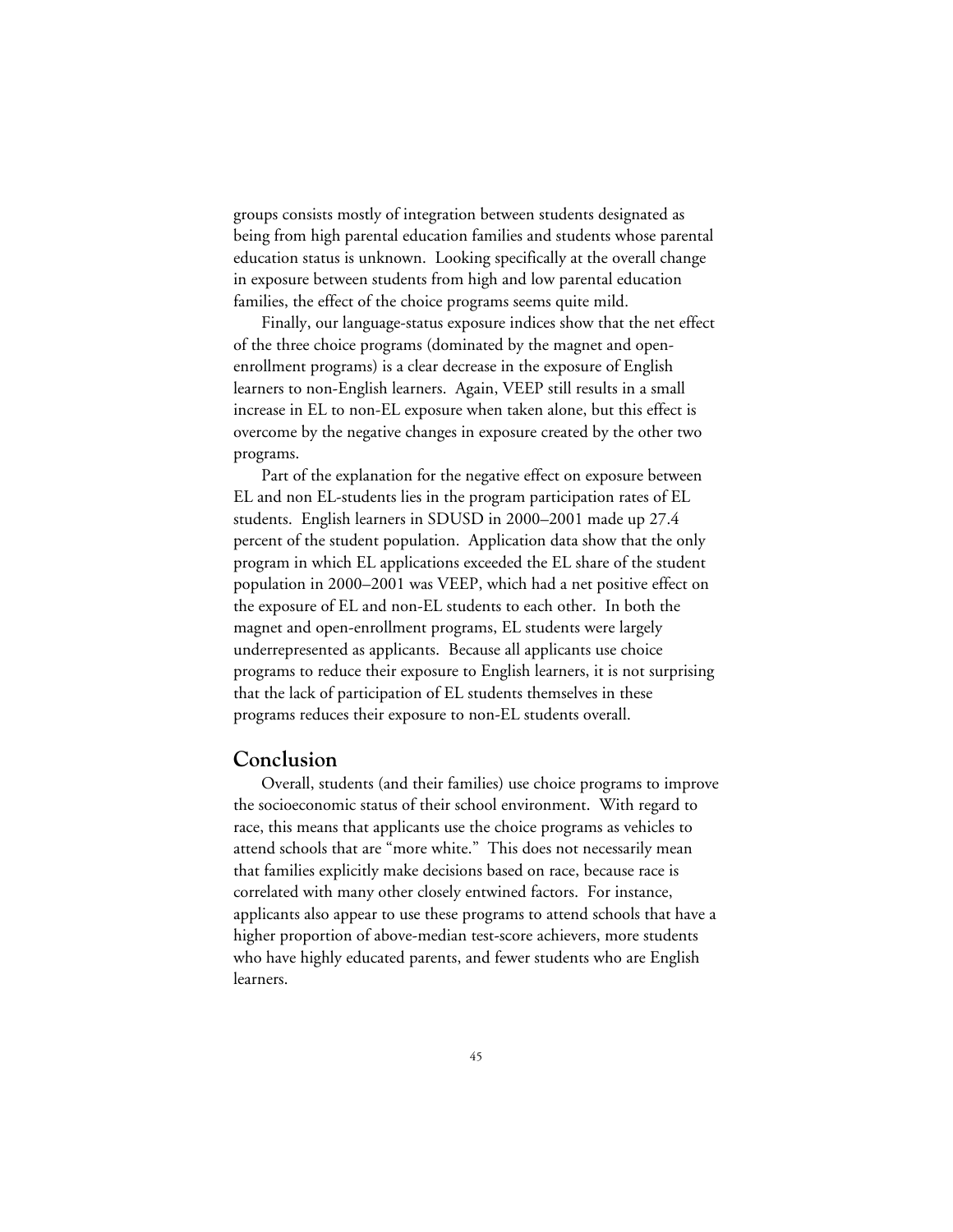Because the majority of applicants to the various choice programs are nonwhite, these programs tend to increase integration between whites and nonwhites within the district. As a by-product of applicants' attempts to attend schools that are "more white," the net effects of the choice programs on integration among nonwhite racial/ethnic groups are negative.

Across all of the choice programs and all grade spans in SDUSD, the demand for choice exceeds supply. Therefore, the extent to which students are able to use these programs to alter their school-level peer groups is limited by accessibility. By focusing on the original applicant group for each level of our analysis (race, student achievement, parental education, and English-learner status), we examined the extent to which supply-side constraints limit the intended changes in the school-level peers of applicants. In all cases, we find that supply-side constraints do indeed limit the average magnitude of the changes intended by applicants and in most cases these constraints have a rather large limiting effect.

In addition to the supply shortages created by the lottery process itself, lottery winners who choose not to change schools also limit the effect of changes in the socioeconomic environment at option schools. Although it is unclear exactly why not all lottery winners choose to attend their option school, some simply leave the district. It is interesting to note that among the lottery winners who do not attend their choice school the following year, just 4.2 percent of VEEP winners and 7.3 percent of magnet winners fail to do so because they have left the district. However, in the open-enrollment program, 21.0 percent of winners who did not accept the offer left the district. For the remaining groups, their motives for not attending their choice school are unknown.

To the extent that program applicants consist of students of low socioeconomic status attempting to integrate with students of high socioeconomic status, the limiting effects of the supply constraints ultimately reduce the level of integration achieved by the various programs. For example, along racial and ethnic lines, supply-side constraints do appear to limit the net level of integration within the district. However, this is not always the case. Our analysis of integration by English-learner status shows that supply-side constraints ultimately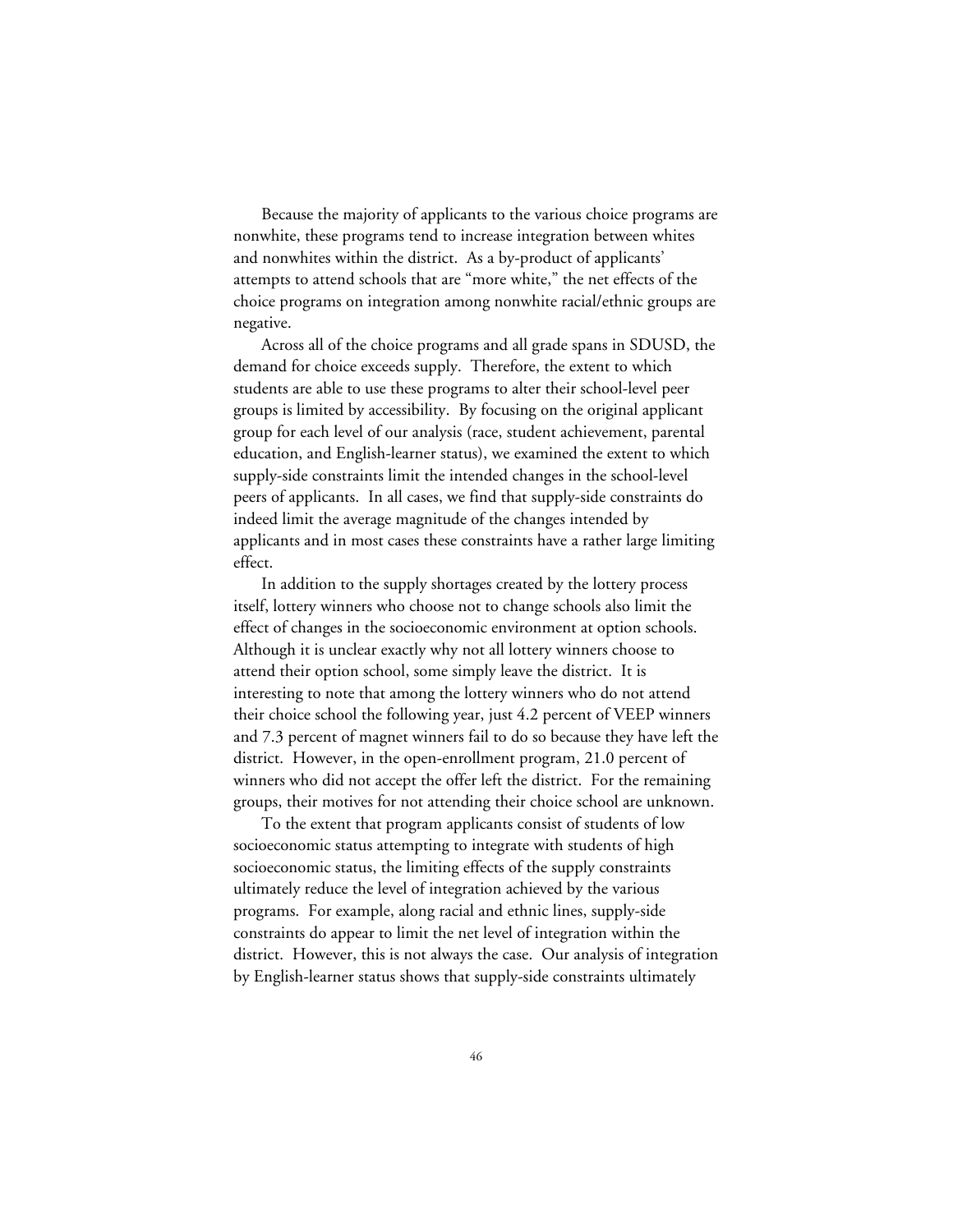serve to stave off attempts of non-EL students to further *segregate* themselves from EL students.

Finally, our analysis examines the extent to which the choice programs in the district affect actual districtwide integration, considering only applicants who actually enroll in the various programs. Our findings indicate that the choice programs ultimately increase the exposure of whites to nonwhites and decrease the exposure of nonwhites to other nonwhites. Similarly, the choice programs increase the exposure of students whose parents are relatively more educated to students whose parents are relatively less educated. The aggregate effects of the choice programs on EL to non-EL exposure and on exposure by studentachievement level are *negative*.

Overall, VEEP and magnet programs appear to increase integration at SDUSD. Furthermore, in most cases and along most dimensions, VEEP has the strongest integrating effect. The Choice open-enrollment program does the least to boost integration, and across some measures of diversity, it actually segregates the district's schools.

We see two explanations for the different effects of the openenrollment program. First is the lack of busing in that program, which may discourage applications from disadvantaged families. Second, both VEEP and magnet programs have features intended to give priority to exchanges between groups of schools that should increase integration along racial/ethnic and socioeconomic lines. Open enrollment does not give anyone higher priority.

Finally, it is worth noting that the actual moves made by students in fall 2001 to option schools changed the exposure of one type of student to another by quite small amounts. For instance, compare the actual percentage of students who are Hispanic in the average white student's school in fall 2001 to the counterfactual case in which no school switches had been permitted. We find that as a result of the lotteries for fall 2001, districtwide, the exposure of whites to Hispanics increased from 27.3 percent of peers to 27.6 percent of peers. It would be quite wrong to conclude, though, that the *cumulative* effect of school choice lotteries across many years is similarly small. On the contrary, these effects are additive over time and are meaningful.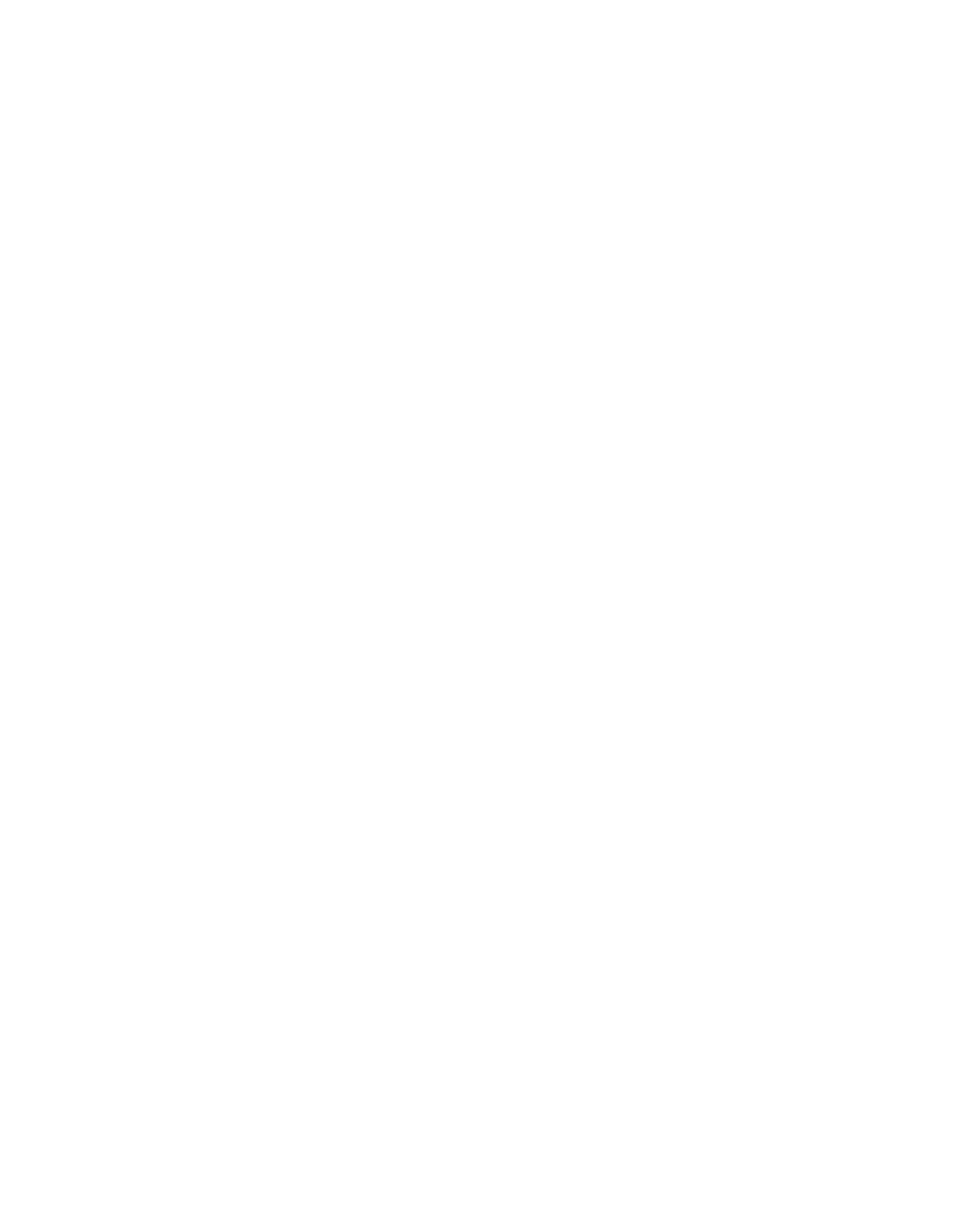# 4. Does School Choice Boost the Achievement of Those Who Win Lotteries?

The central issue for policymakers is whether switching schools through a choice program increases a student's achievement. Because of the use of lotteries in SDUSD, we are in an unusually good position to respond to this question. Traditionally, research on the effects of school choice on achievement has compared students who switch to students who stay behind at local schools or to students at the receiving schools who live in that school's local attendance area. But students in these comparison groups could differ in motivation and in many other ways from students who choose to switch. As outlined in Chapter 1, the great virtue of lotteries is that they produce a valid comparison group of students who lost in the lottery drawing. On average, students who win and lose a given lottery should be identical in terms of initial test scores, socioeconomic background, and unobservable characteristics such as motivation.1 We can then compare the test scores between these two groups, thereby providing an unbiased or "true" estimate of the effect on student achievement of winning a lottery. If school choice succeeds in the sense that it offers a better education to those who are offered a spot at an option school, we should be able to detect this. Because the district uses lotteries to draw students randomly into the winning and losing groups, our approach is an example of a quasi-experimental research method.

In analyzing the effect of winning a lottery, we have to consider some extremely important details. First, it cannot be assumed that all students

<sup>&</sup>lt;sup>1</sup>Throughout this report, we refer to the selection procedure as being a series of lotteries, and we also refer to lottery winners and losers. District administrators do not use any of these terms, instead referring to the randomization used to admit students. Technically, these are indeed lotteries and we use that language solely to convey in an understandable manner the procedure used for selecting students.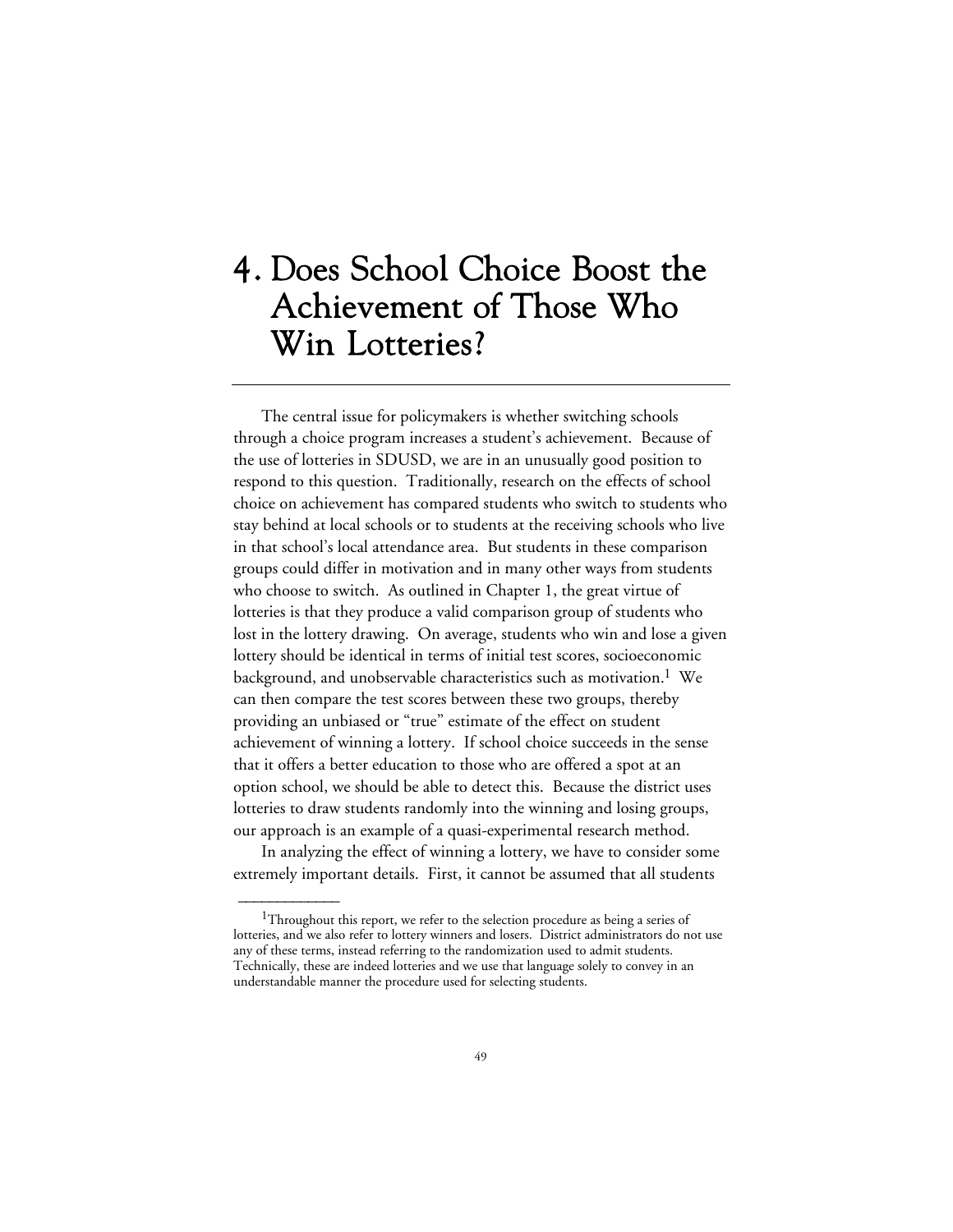who applied to a given school participated in the same lottery. Rather, within all three programs, separate lotteries are held by grade level at a given school and within a grade level, students are further subdivided into separate lotteries based on a student's priority status. The exact nature of these priority groups differs slightly across programs. We explain this in Appendix C.

After sorting applicants into the schools and grades they applied to and into their respective priority groups, we can thus identify the specific lottery they entered. We exclude some lotteries in which all applicants either lose or win, because these are not true lotteries at all. (In these cases demand for a given school is either very large or very small relative to the supply of slots.) Such situations defeat our goal of comparing lottery winners and losers who differ only in the luck of the draw. We therefore identify "true" lotteries, by which we mean lotteries in which not all students won and not all students lost.

It is one thing to know that a lottery is being conducted and another to verify that the lottery is "fair," in the sense that winners and losers in a given lottery on average had the same test scores in spring 2001, around the time of the lottery. (Test scores and all other personal characteristics should *on average* be the same between winners and losers in a given lottery because the only difference between the two groups is the random numbers they drew.) We examine this question using the entire sample of lottery applicants and find that there was no statistical difference between the two groups in terms of initial test scores. (Appendix C provides more details including a separate test of this proposition for every test-score model presented in this chapter as well as for the additional models in Appendix C itself.)

Our next step is to test whether lottery winners had greater achievement one, two, and three years after winning the lottery. We test this idea using a variety of reading and math tests administered to all students in relevant grades each spring. During the period under study, California required that districts administer two different types of tests to all of its students. The first, the California Standards Test (CST), is a "criterion-referenced" test designed to test students' mastery of the state's content standards in various subjects, grade by grade. The second type of test is a "norm-referenced" test. Rather than setting absolute standards of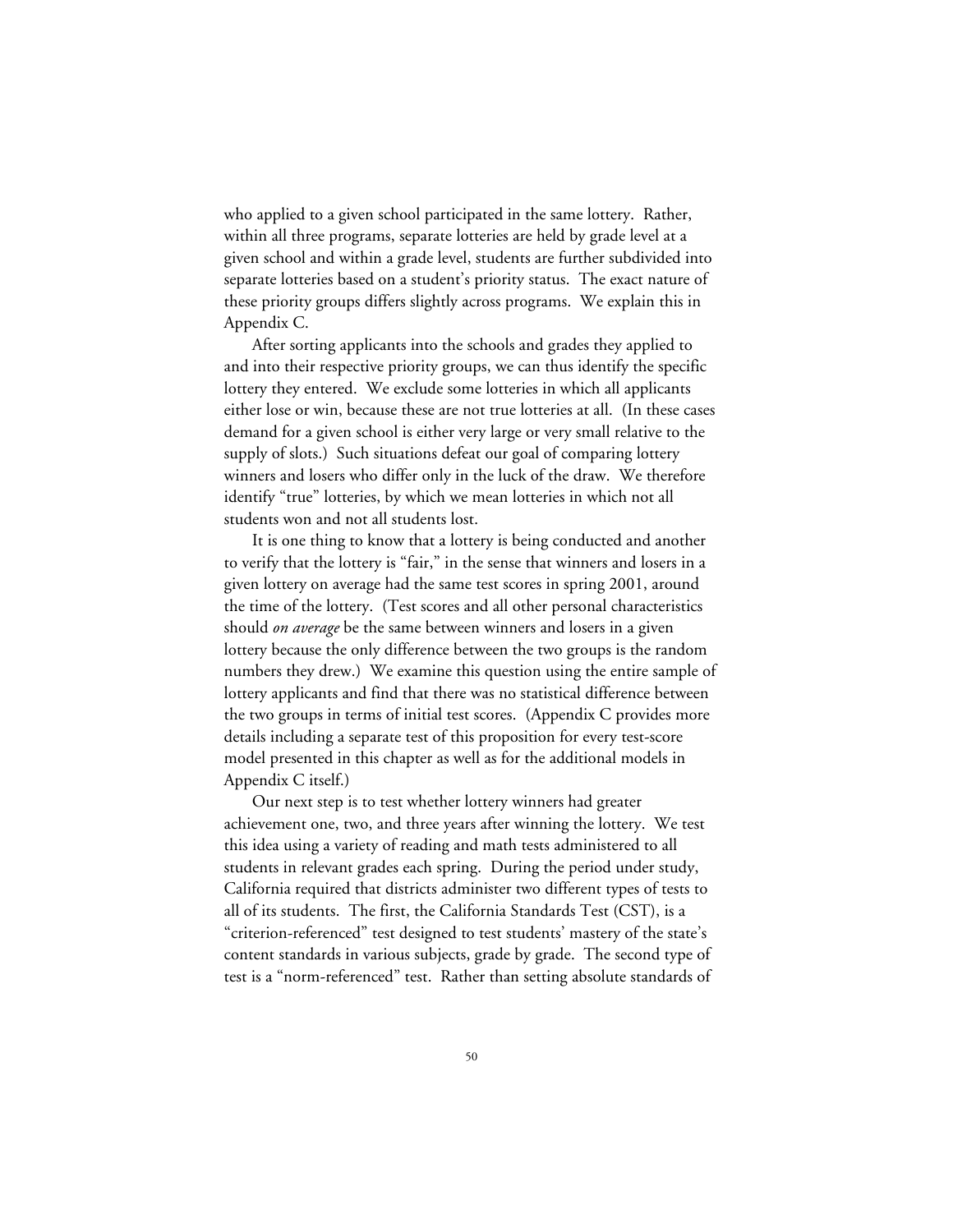what students should know, norm-referenced tests compare students to a nationally representative sample. In spring 2002, California used the Stanford 9 test for this purpose and in spring 2003 and 2004 switched to a similar test known as the CAT/6. For all of these tests, we study achievement in math and reading. In addition, the San Diego district administered another norm-referenced test, the Stanford Diagnostic Reading Test (SDRT), to students in grades 4 through 10 throughout our period of study. Overall, then, in most grades we have two measures of math achievement and three measures of reading achievement in each year.

To test whether students who won a lottery fared the same on these tests in years after the lottery as those who lost, we separately model the spring 2002 through spring 2004 test scores of students. In our simplest specification, specification (1), we model test scores as a function of a dummy variable to indicate whether a student had won the lottery, including a set of dummy variables for each lottery that we add to account for the fact that average achievement will differ among lotteries. If winning a lottery has no effect on achievement, then we should find that the coefficient on the dummy for lottery winners should be "statistically insignificant," that is, indistinguishable from zero.

We also estimate a series of more elaborate models:

 $\overline{\phantom{a}}$ 

In specification (2), we add the spring 2001 test score in the same or the most closely related test in the same subject (math or reading) to the 2002 to 2004 scores.2 Although on average there should be no difference between winners and losers of a given lottery, in practice there will almost always be some small, presumably random, differences. By controlling for the student's test score at the time of the application lottery, we can increase the precision or reliability of our estimates, because controlling

 ${}^{2}$ For CST, we use spring 2001 CST test scores, measuring the number of questions correct, as opposed to the scaled scores available in later years. We tested and found that this raw test score in 2001 was actually quite highly correlated with later scaled CST scores. For the Stanford 9 scores in spring 2002 and scores in the replacement for the Stanford 9, the CAT/6, in spring 2003 and 2004, we used spring 2001 Stanford 9 test scores. For the SDRT, we used spring 2001 SDRT scores.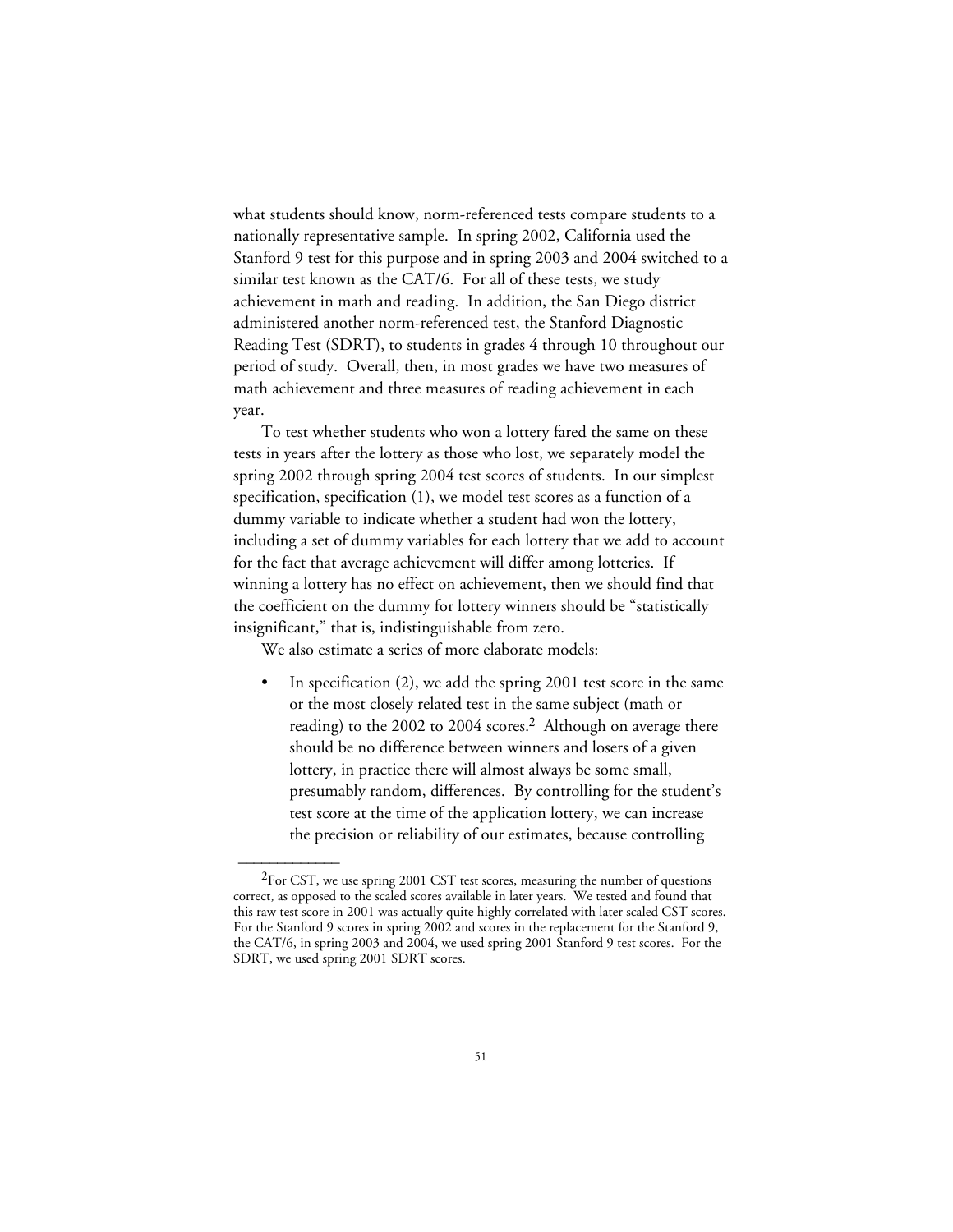removes any difference in achievement measured in spring 2001, around the time of the lottery.<sup>3</sup>

- In specification (3), we control for the same 2001 test score and also its square, to allow for nonlinear relations between currentyear and past test scores.
- In specification (4), we add a host of personal characteristics of each student.
- Finally, in specification (5), we add a fairly rich set of variables describing the student's class size, peer group test scores from the prior year, and teacher characteristics. This model is useful because it tests whether we can explain any effects of winning a lottery in terms of differences in school and classroom characteristics.

We focus mainly on the results of specification (2) below but present the results of all five specifications in Appendix C.

What follows is a list of the explanatory variables used to model reading and math achievement in the years after the 2001 lotteries. The numbers below refer to the specification, with each specification appending the variables in the prior specification:

- 1. Lottery winner, controls for each grade level, controls for each lottery. A lottery is categorized by the school, grade level, and priority code of each application.
- 2. Control for 2001 test scores in CST, Stanford 9, or SDRT in the same subject being modeled (reading or math).<sup>4</sup>
- 3. Control for 2001 test scores, squared values of 2001 test scores.

 $3$ The statistical result that controlling for prior achievement can increase statistical precision substantially in a randomized study has been documented by numerous authors (see, for example, Donner and Klar, 2000; Bloom, 2003).

<sup>&</sup>lt;sup>4</sup>All test scores used as a dependent or explanatory variable were standardized to a mean of zero and a standard deviation of 1. CLAD is an acronym for the Crosscultural, Language, and Academic Development credential, which prepares teachers to teach students who are English learners. BCLAD, the bilingual CLAD, is similar but prepares bilingual teachers to teach in a bilingual classroom. We include separate controls for alternative language certifications to the CLAD and BCLAD.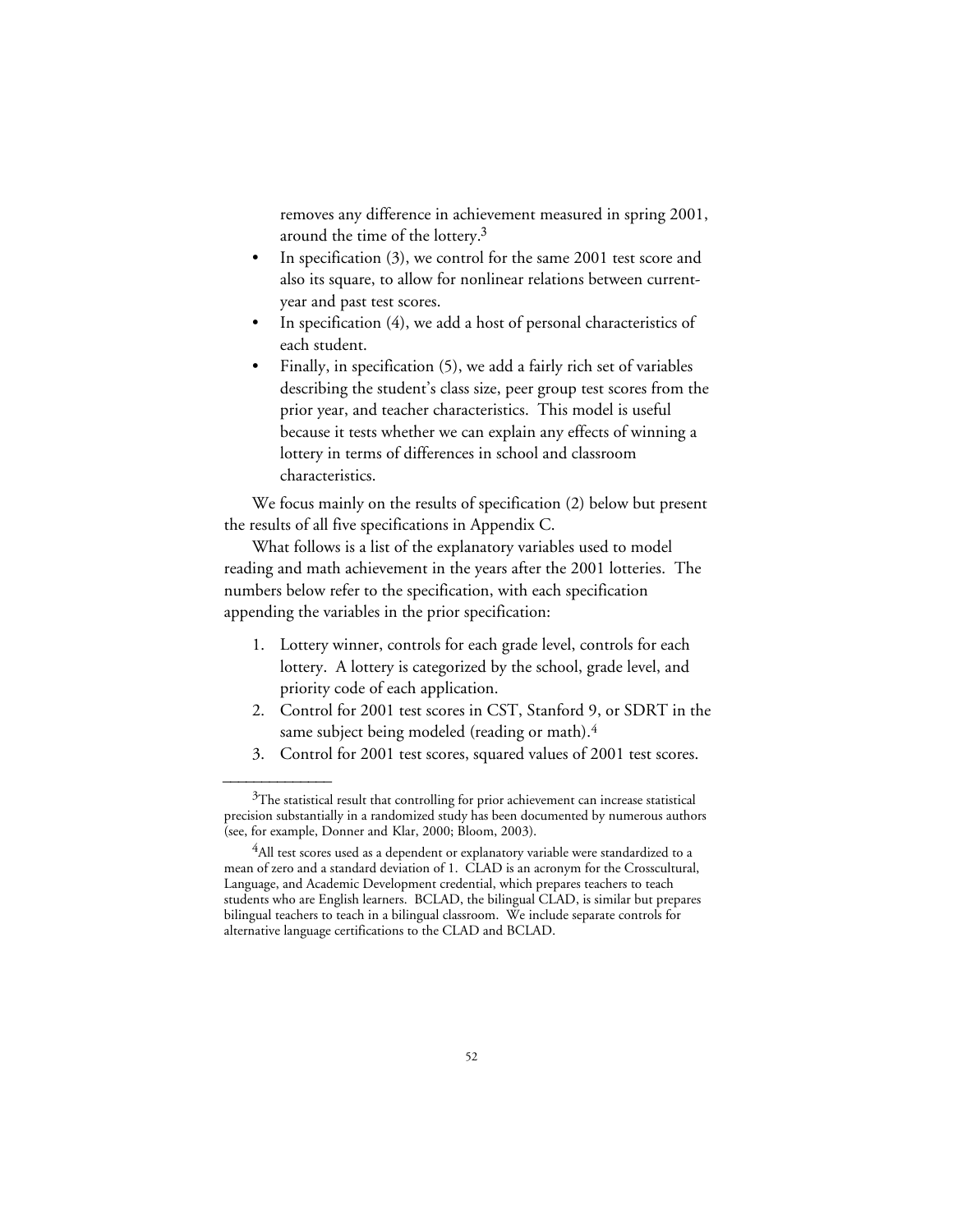- 4. English-learner status, English-fluent status, redesignation status for that particular year, parental education level, student ethnicity, and student gender.
- 5. Controls for classroom characteristics, such as class size and peer groups;5 controls for teacher characteristics, such as credential type, education level, and years of experience; controls for CLAD, BCLAD, CLAD alternative, and BCLAD alternative credential. For these variables of classroom and school traits, averages were taken over a three-year period.

It is worth saying more about why the initial test scores of lottery losers and winners in a given lottery could differ. Even if the original lottery is "fair," differences in initial test scores could appear in the 2002, 2003, or 2004 regression samples because of a systematic difference in who drops out of our samples by spring of these years, one, two, and three years after the lottery. This would be an example of selectivity bias. For each of the regressions shown in Tables 4.1 and 4.2, we test whether there is a statistically significant difference in prelottery test scores in the samples remaining by each of the three years. Only in about 8 percent of cases do we find evidence that these spring 2001 test scores are different at the 5 percent level of significance. Even if there were no true differences, we would expect about 5 percent of cases to show up as significant because of random variation. We are very close to this. (In over two-thirds of these rare cases, the prelottery scores of lottery winners were significantly lower than those for lottery losers; details appear in Appendix Table C.3.) In such instances, we place much greater confidence in specifications (2) and (3) because they do condition on the prelottery test score.

It seems quite likely that school choice could vary across elementary, middle, and high schools in effectiveness at boosting student achievement. The difference in quality of instruction, as well as the ability of students to sustain the daily travel necessitated by school choice, could differ by grade level and students' age. Thus, although we present results that pool all

<sup>5</sup>We did not have peer group information for 2001–2002 CST scores because we did not have standardized scores for the prior year. However, we did have peer group data for the 2003–2004 school year. We took the average over all the prior years, except for 2001–2002.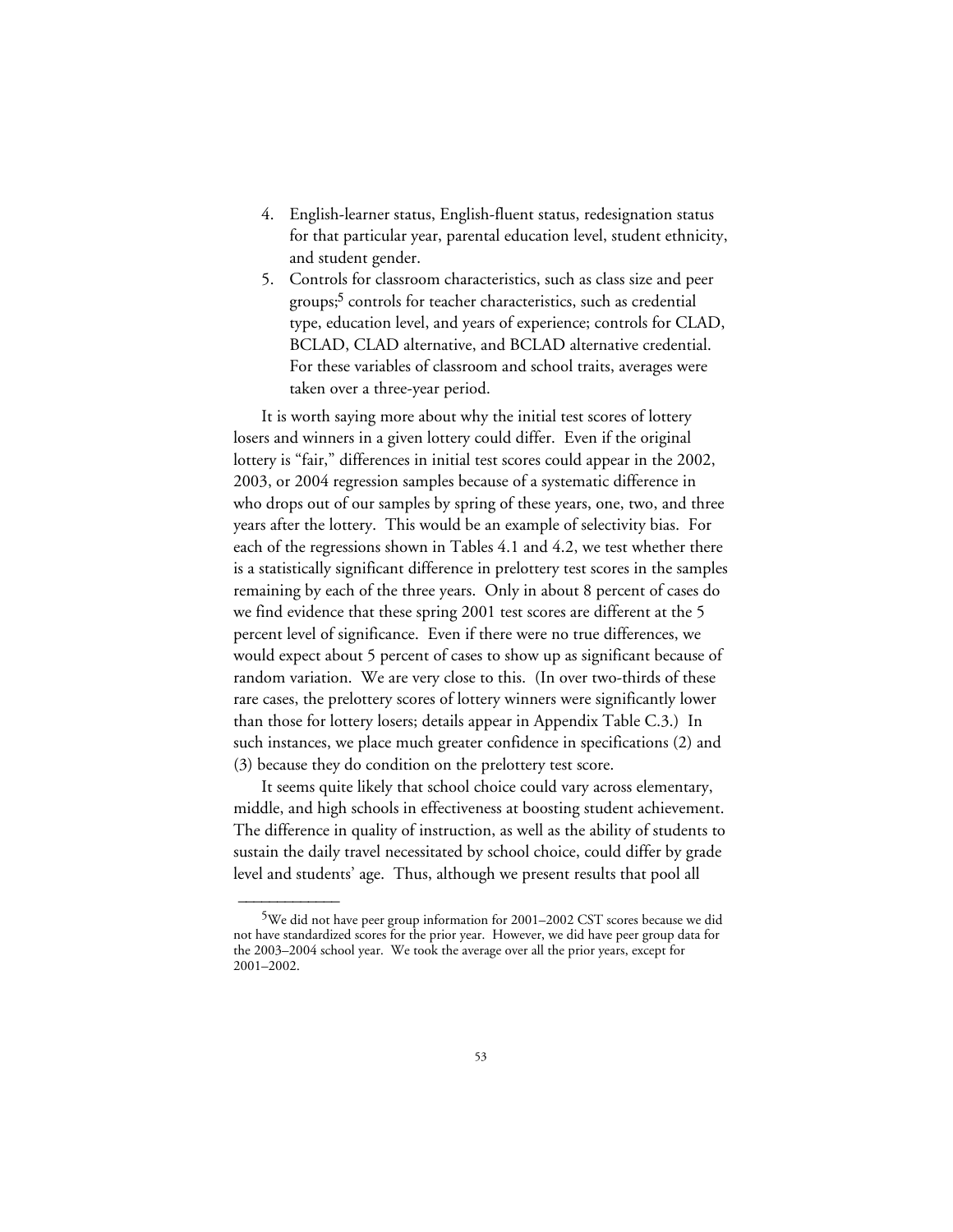## **Table 4.1**

## **Estimated Effect of Winning a VEEP, Magnet, or Choice Lottery on Various Measures of Reading Achievement, by Grade Span, Spring 2002 Through Spring 2004**

|            | Test Year | Test                      | <b>VEEP</b>              |                     | Choice                 |
|------------|-----------|---------------------------|--------------------------|---------------------|------------------------|
| Grade Span |           | <b>CST</b>                |                          | Magnet              |                        |
| All grades | 2002      |                           | $-0.0994**$              | 0.0497<br>$0.0753*$ | 0.0215                 |
|            |           | Stanford 9<br><b>SDRT</b> | $-0.0872*$<br>$-0.0839*$ | 0.0299              | $-0.0173$<br>$-0.0172$ |
|            |           |                           |                          |                     |                        |
|            | 2003      | <b>CST</b>                | $-0.0575$                | 0.0602              | 0.0294                 |
|            |           | CAT/6                     | $-0.0595$                | 0.0858              | $-0.0397$              |
|            |           | <b>SDRT</b>               | $-0.0490$                | 0.0492              | $-0.0098$              |
|            | 2004      | <b>CST</b>                | 0.0055                   | 0.0578              | $-0.0319$              |
|            |           | CAT/6                     | $-0.0065$                | 0.0031              | $-0.1036*$             |
|            |           | <b>SDRT</b>               | $-0.0898$                | 0.0295              | $-0.1915**$            |
| Elementary | 2002      | <b>CST</b>                | 0.0645                   | $-0.0259$           | 0.0406                 |
| school     |           | Stanford 9                | 0.1301                   | 0.1383              | $-0.0010$              |
|            |           | <b>SDRT</b>               |                          | 0.1417              | $-0.0924$              |
|            | 2003      | <b>CST</b>                | $-0.1617$                | 0.0107              | $-0.0231$              |
|            |           | CAT/6                     | $0.4441*$                | 0.1452              | $-0.1996$              |
|            |           | <b>SDRT</b>               |                          | $0.3170*$           | $-0.1318$              |
|            | 2004      | <b>CST</b>                | $0.5353*$                | $-0.0949$           | $-0.1639$              |
|            |           | CAT/6                     | 0.2512                   | $-0.0779$           | $-0.3013**$            |
|            |           | <b>SDRT</b>               |                          | 0.1088              | $-0.6047**$            |
| Middle     | 2002      | <b>CST</b>                | $-0.0868*$               | 0.0094              | $-0.0010$              |
| school     |           | Stanford 9                | $-0.0678$                | 0.0034              | $-0.0319$              |
|            |           | <b>SDRT</b>               | $-0.0980*$               | $-0.0305$           | $-0.0544$              |
|            | 2003      | <b>CST</b>                | $-0.0157$                | $-0.0173$           | $-0.0212$              |
|            |           | CAT/6                     | $-0.0628$                | $-0.0149$           | 0.0273                 |
|            |           | <b>SDRT</b>               | $-0.0605$                | $-0.0228$           | $-0.1042$              |
|            | 2004      | <b>CST</b>                | $-0.0222$                | 0.0399              | $-0.0521$              |
|            |           | CAT/6                     | $-0.0384$                | $-0.0612$           | 0.0012                 |
|            |           | <b>SDRT</b>               | $-0.0902$                | 0.0181              | $-0.1426*$             |
|            | 2002      | <b>CST</b>                |                          |                     |                        |
| High       |           |                           | $-0.1915*$               | 0.0893              | 0.0032                 |
| school     |           | Stanford 9<br><b>SDRT</b> | $-0.1839*$<br>0.0050     | 0.0683              | 0.0410                 |
|            |           |                           |                          | 0.0327              | 0.0851                 |
|            | 2003      | <b>CST</b>                | $-0.1081$                | 0.0978              | 0.0129                 |
|            |           | CAT/6                     | $-0.1262$                | 0.0854              | $-0.1075$              |
|            |           | <b>SDRT</b>               | $-0.1262$                | 0.0620              | $0.1459*$              |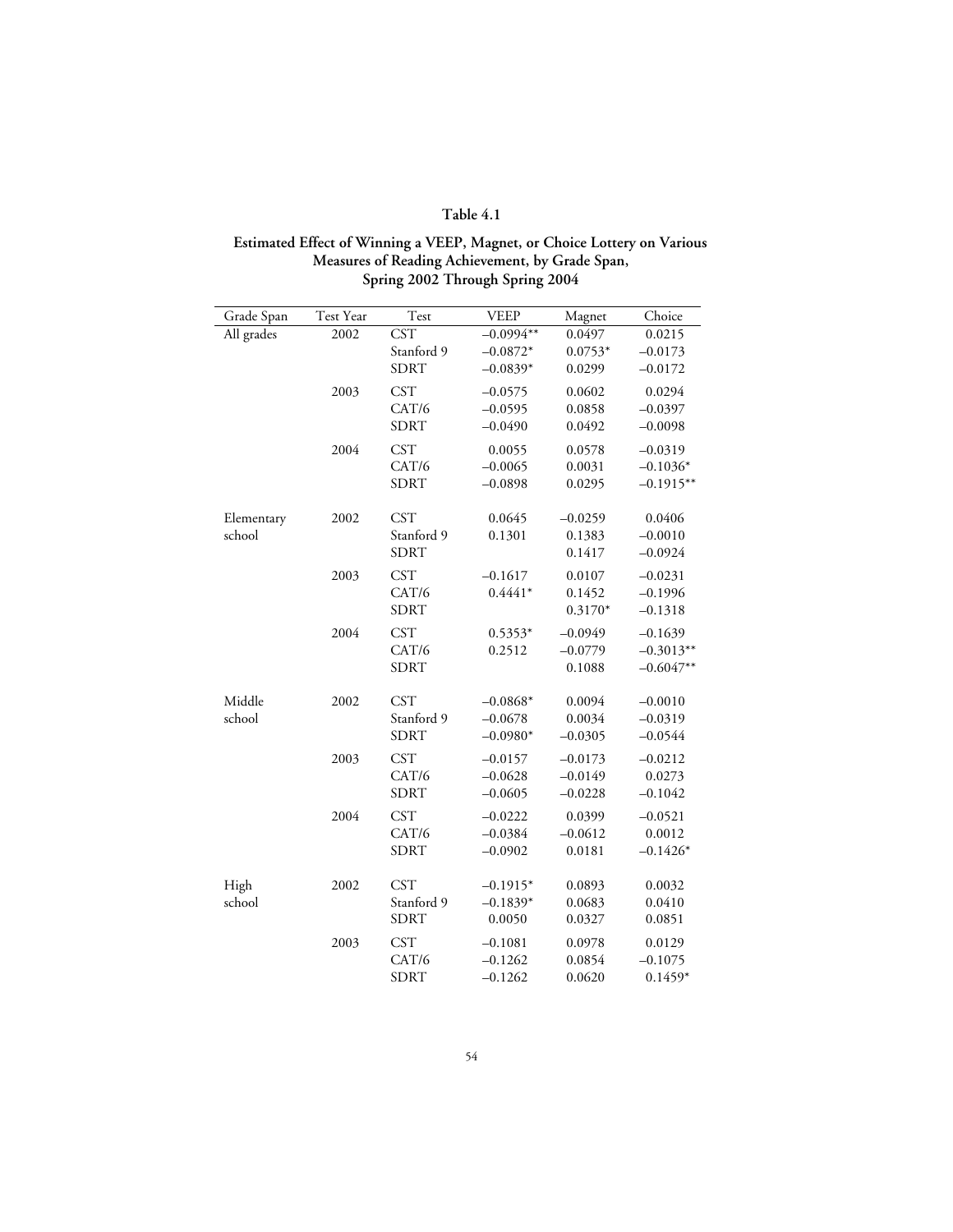**Table 4.1 (continued)**

| Grade Span | Test Year | Test        | VEEP   | Magnet | Choice    |  |
|------------|-----------|-------------|--------|--------|-----------|--|
|            | 2004      | CST         | 0.0844 | 0.0261 | 0.0370    |  |
|            |           | CAT/6       | 0.0043 | 0.0269 | $-0.1111$ |  |
|            |           | <b>SDRT</b> |        |        |           |  |

NOTES: Each cell refers to the coefficient for the dummy indicating that the student won the given lottery. Each regression models the test score (with mean zero and standard deviation 1 districtwide, for each grade and year) as a function of the dummy for having won a lottery, the student's 2001 test score, fixed effects for the specific lottery, and a random effect for the actual school attended. Appendix Tables C.4 through C.9 provide coefficients for this and four other specifications, and include the above models as specification (2). Also, a web appendix available at http://www.ppic.org/content/other/ 806JBR\_web\_only\_appendix.pdf provides full regression results.

\*Significantly different from zero at the 5 percent level.

\*\*Significantly different from zero at the 1 percent level.

available grades for a given test, we also show results estimated separately for the three grade spans.

## Results

To give the reader a bird's-eye view of the results, Figures 4.1 and 4.2 present results for the CST in reading and math, respectively, based on specification (2), which models test scores one, two, and three years after the spring 2001 lottery as a function of each student's grade level and initial test score in 2001. Each of these figures shows three separate graphs for VEEP, magnet, and open-enrollment Choice lotteries. The bars in each graph show the sample size available for the regression model; the sample size can be read off the left-hand axis of each graph. It is important to show this because in a few cases we have relatively small samples, in which case we are quite likely to find a "zero" effect even if, in reality, winning the given lottery increases or decreases the average winning student's subsequent achievement. The cross-shaped figures in each graph show the estimated effect of winning a lottery as well as the 95 percent confidence interval for this estimate. The horizontal line on the cross shows the estimated effect, and the vertical line shows the 95 percent confidence interval. The latter shows the possible range of the actual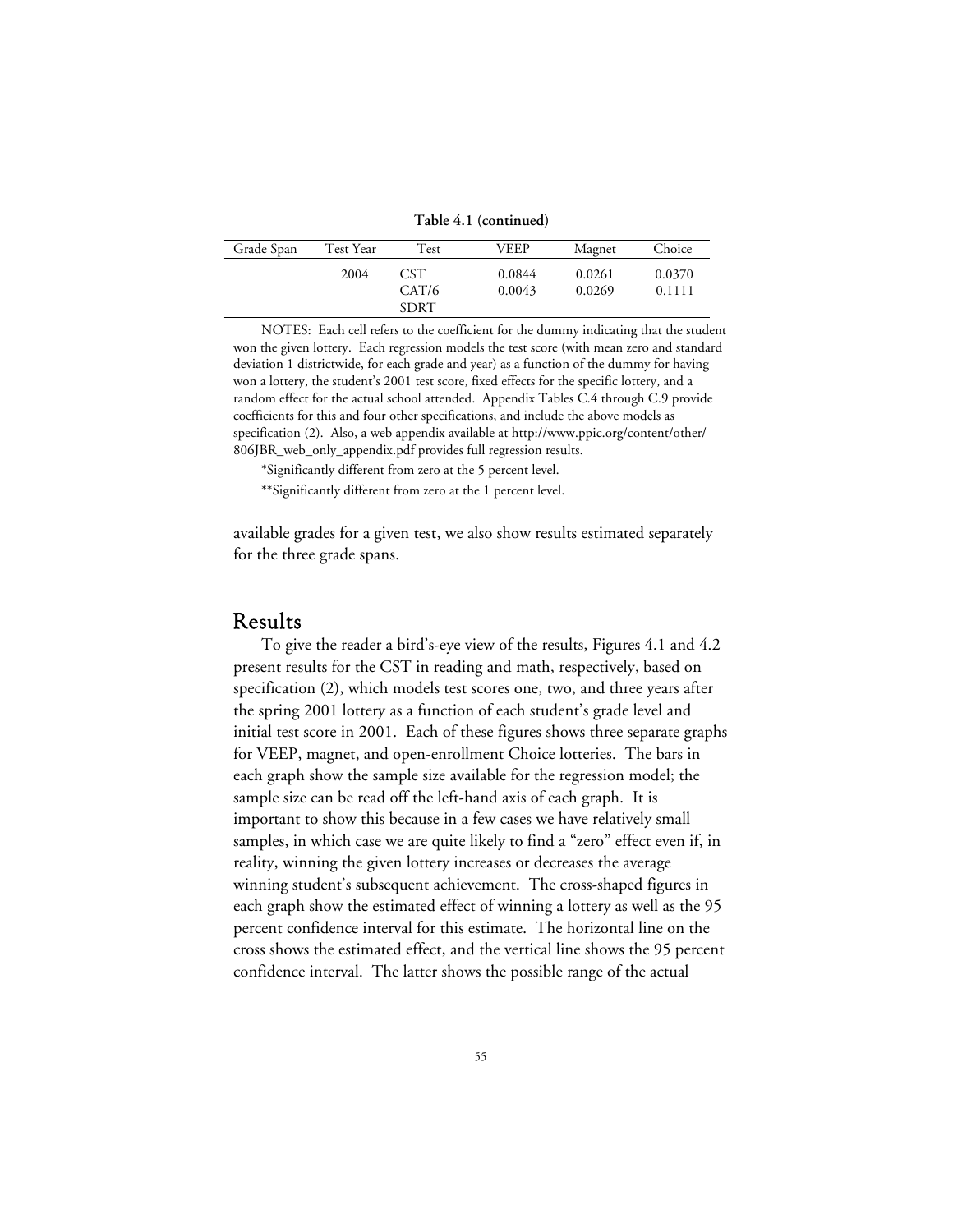

NOTES: In the graphs, the horizontal line on each "cross" shows the estimated effect of winning a school choice lottery, measured in standard deviations; the corresponding vertical line shows the 95 percent confidence interval. The bars show the sample sizes used in the underlying regression and the scale for this is found on the left-hand side of each graph.

**Figure 4.1—Models of the Effects of Winning School Choice Lotteries on CST Reading Achievement: Effect Sizes, Confidence Intervals, and Regression Sample Sizes**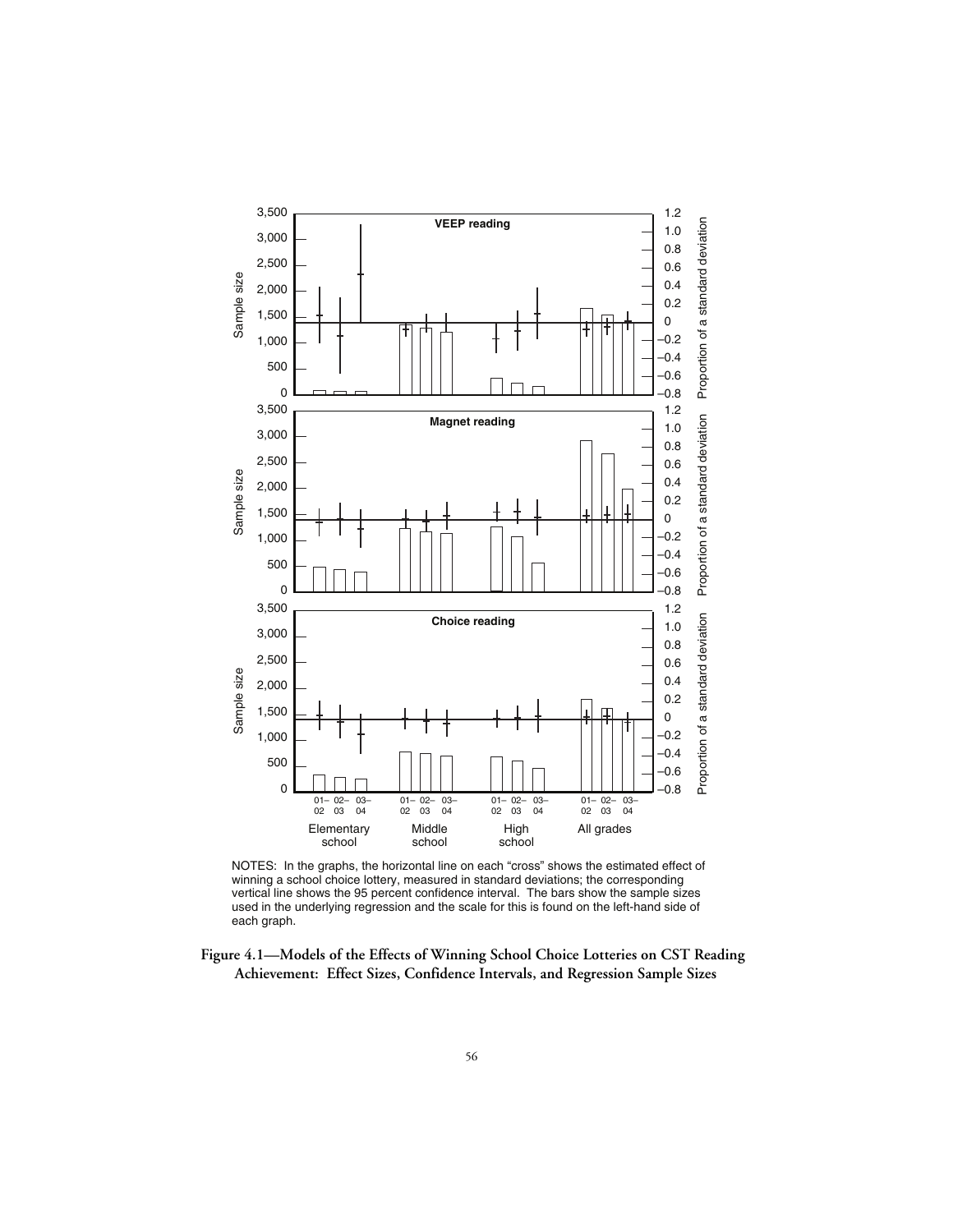

NOTE: See the notes to Figure 4.1.

**Figure 4.2—Models of the Effects of Winning School Choice Lotteries on CST Math Achievement: Effect Sizes, Confidence Intervals, and Regression Sample Sizes**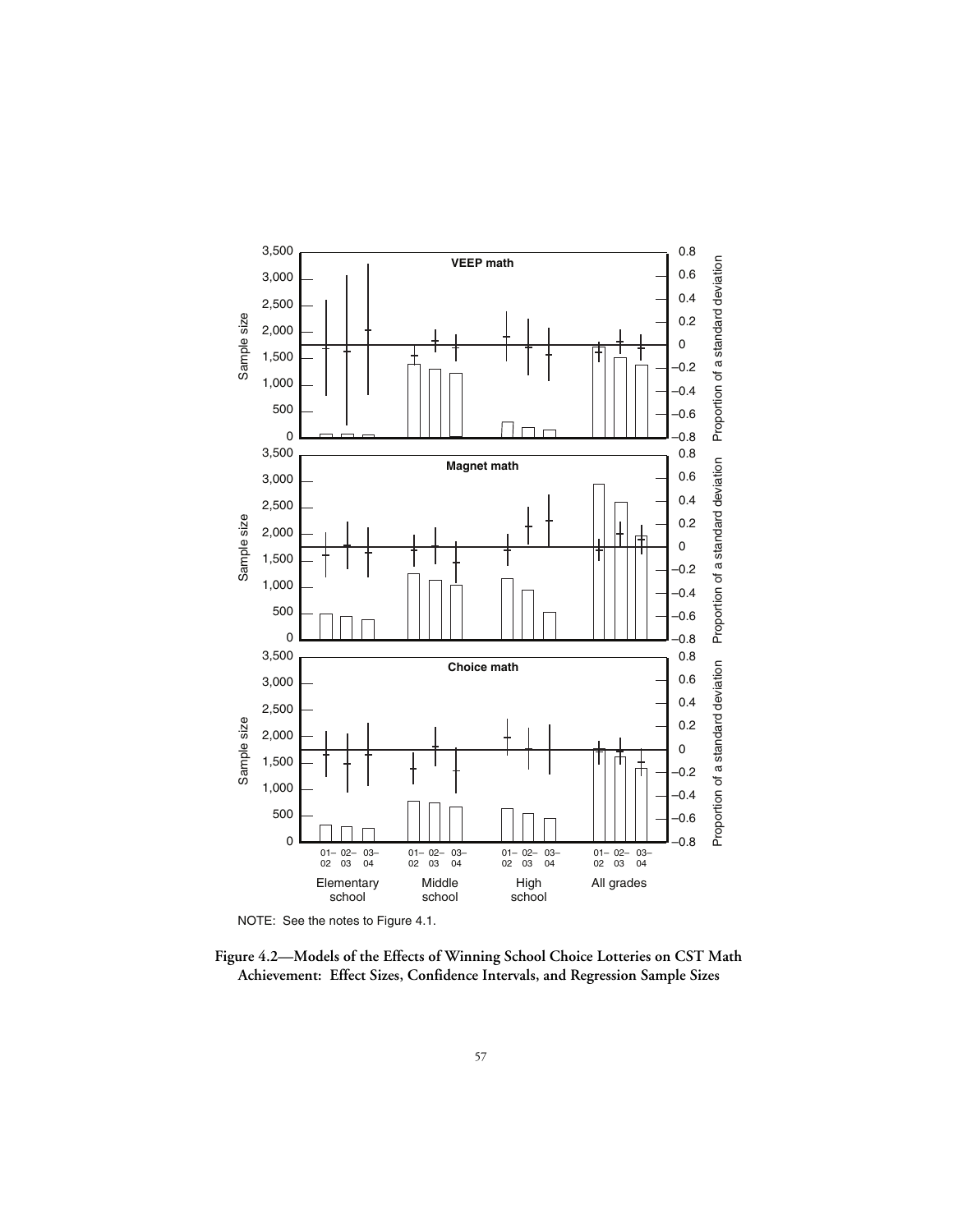effect of winning a lottery, with a 95 percent chance that the true value lies within this range.

Starting with the VEEP reading results in the top panel of Figure 4.1, we immediately see that we have more than1,000 observations for the middle school model, a few hundred observations for high schools, and only 45 observations for elementary schools. It is therefore not surprising that the confidence intervals are very small for the middle school estimates, somewhat larger at the high school, and really quite big at the elementary school level.

Turning next to the estimated effects of winning a VEEP lottery, from the right-hand scale we see that most of the estimated effects are somewhere between –0.1 and +0.1 of a standard deviation and usually are much smaller. Overall, these estimated effects are quite small. The exception is the elementary school estimates, which we already know are likely to be quite unreliable because of the small sample size.

The standard approach in statistics is to assume that the actual effect is zero and to reject this hypothesis only if the 95 percent confidence interval does not include zero. As shown in the top panel of Figure 4.1, there are only a few cases where this "confidence interval" does not include zero: spring 2002 test scores for middle school, high school, and all grades samples. In all three of these cases, the estimated effect is negative. Thus, we find little evidence that winning a VEEP lottery boosts reading achievement and that it may temporarily lower achievement. However, we must be careful about making conclusions of any sort regarding the effects of VEEP on elementary school students given the small sample size in that case.

The remaining two panels in Figure 4.1 show reading results for magnet and open-enrollment programs. Again, elementary school models have the fewest observations but sample sizes are always far larger than for the VEEP elementary school sample, ranging from 320 for the openenrollment elementary school sample to several thousand for the magnet all grades sample. The estimated effects of winning a magnet lottery on reading achievement are very small and they are never statistically significant. (Note that the 95 percent intervals always include the possibility of a zero effect.) Similarly, for the open-enrollment program, we again find small effects that are not significantly different from zero.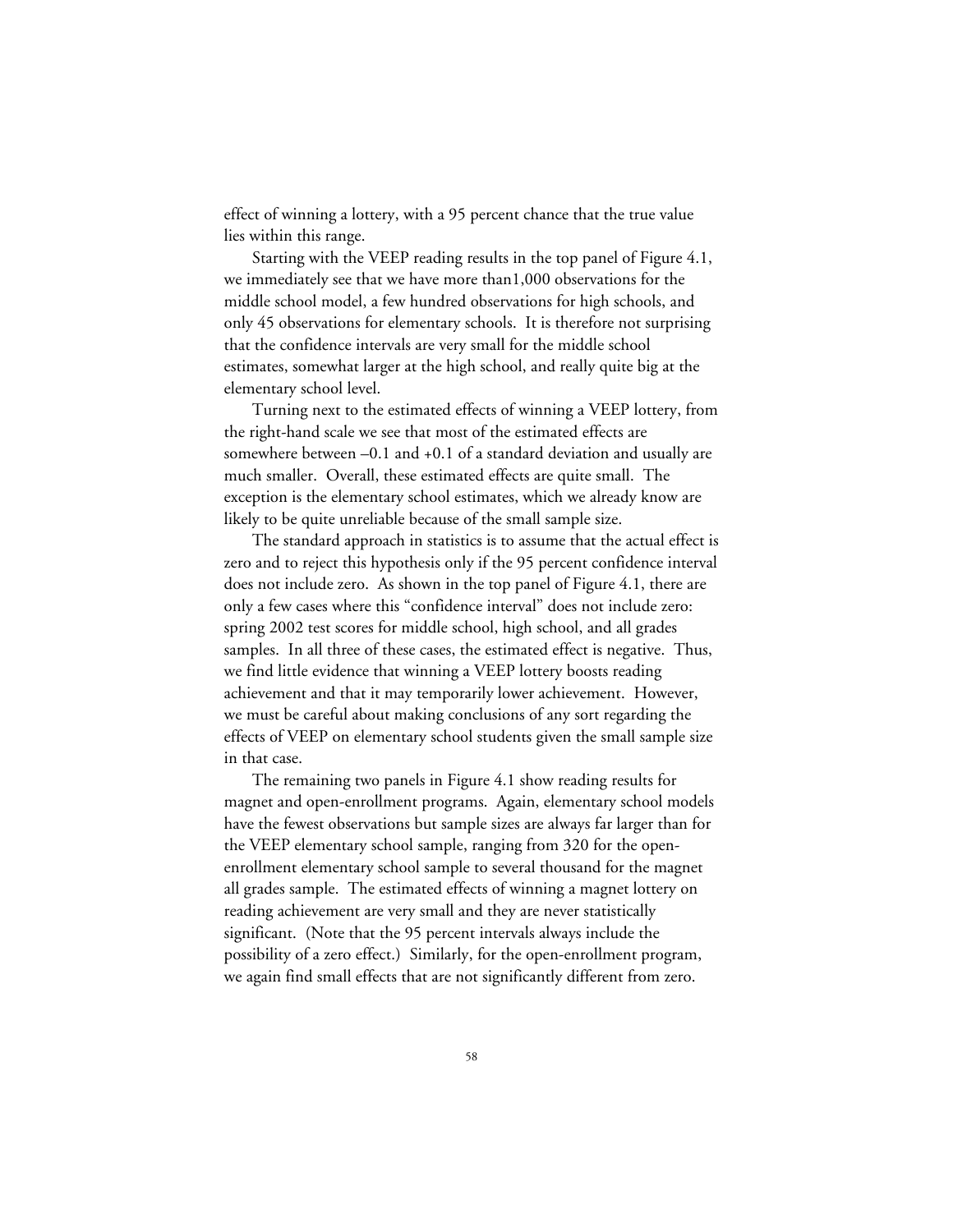The overall pattern continues to hold with regard to math results, as shown in Figure 4.2: Typically the effect of winning a lottery is not significantly different from zero. But there are some important exceptions. Perhaps most important for policy, the results suggest that winning a magnet lottery at the high school level is associated with positive gains in math achievement two and three years later. As shown in the middle panel of Figure 4.2, the size of the effects is meaningful in a policy sense, at roughly 0.2 of a standard deviation in test scores. Also, in middle schools, winning either the VEEP or open-enrollment lotteries is associated with slightly lower math achievement in 2001–2002, one year after the lottery. However, in later years the effect becomes insignificantly different from zero.

What about results for tests other than the CST? Tables 4.1 and 4.2 summarize results for each of the tests available to us.<sup>6</sup> Each entry shows the estimated effect of winning a lottery on student achievement. Because we standardized all of our test scores to have mean zero and standard deviation 1 within each grade, these coefficients can be interpreted as the number of standard deviations by which lottery winners move above or below lottery losers by the year stated. It is important to assess these coefficients in the context of statistically significant results, denoted by asterisks. Coefficients without an asterisk are not significantly different from zero, whereas there is a probability of only 5 percent and 1 percent, respectively, that coefficients with one or two asterisks are truly zero. Thus, the conservative way to read these tables is to treat only the significant coefficients as being different from zero.

Table 4.1 shows our estimates for reading. Each entry in this table shows the coefficient for lottery winners for a specific school choice program, grade span, year, type of reading test, and specification. For instance, the coefficient on the top line of the table refers to a regression for the VEEP sample that included all grades for the CST test in 2002. The coefficient is negative and statistically significant, and suggests that

 $6$ These tables, like Figures 4.1 and 4.2, use specification (2), which models test scores as a function of initial (spring 2001) test scores, lottery dummies, and the key variable indicating whether the person won the lottery. Appendix Tables C.4 through C.9 summarize our results for all specifications. There, each table shows the results for one of the three school choice programs and one of the two subject areas, math and reading.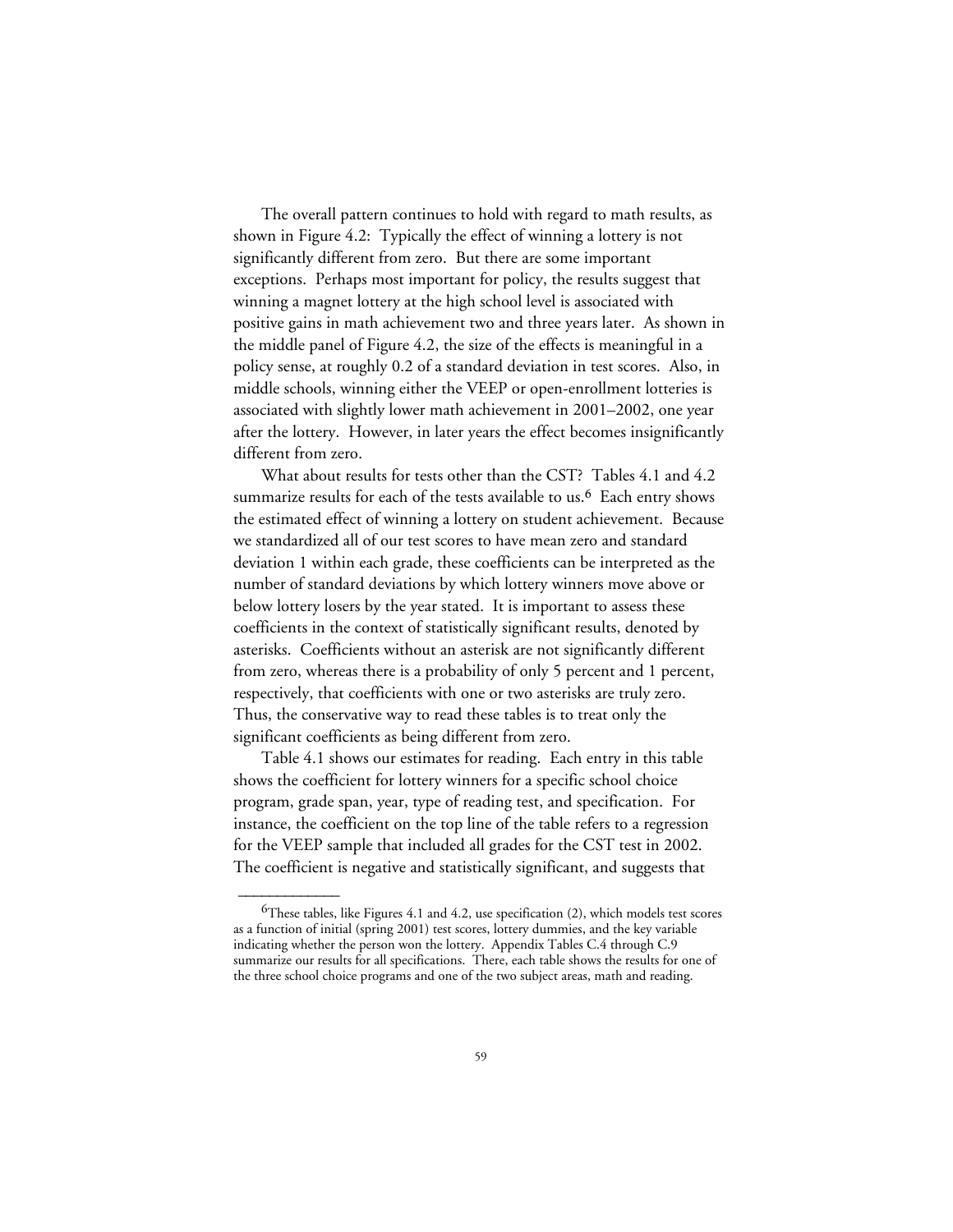one year after the lottery, winners had CST reading scores about 0.1 of a standard deviation below lottery losers.7 This coefficient corresponds to the results shown for VEEP in this case in Figure 4.1. Below this entry, we also show results for the Stanford 9 and SDRT reading tests.

The broad patterns in these results are as follows: There is some evidence that students who win a VEEP lottery have lower reading achievement than lottery losers one year after the lottery, with this effect limited mainly to middle schools and perhaps high schools. Two and three years after the lottery, we see differences in reading achievement that are almost always statistically insignificant.8 Table 4.1 shows that the CST results shown in Figure 4.1 are matched quite closely by models of the alternative measures of reading prowess, such as the Stanford 9.

One result suggests that CST reading scores for elementary school students who won a VEEP lottery become significantly higher by year 3. However, this is based on a very small sample and it should probably not be given a lot of weight.

In sum, VEEP lottery winners and losers typically fared about the same in reading. The main exception is that CST scores in 2002 may have been about 0.1 to 0.2 standard deviations lower for lottery winners in middle and high schools.

Table 4.2 shows corresponding VEEP results for math. Here, we find little evidence that VEEP lottery winners and losers achieved at different levels in math relative to each other in any of the three years. The only exception is CST math scores in middle school, where achievement is

<sup>7</sup>Appendix C reproduces all of these results and, for interested readers, shows in addition standard errors, sample sizes, the number and percentage of observations pertaining to lottery winners, and the number and percentage of observations representing lottery winners who actually transferred to the school to which they had applied or to a higher grade span school in the same feeder pattern as the school to which they had applied, by the given year.

<sup>8</sup>There are two exceptions. In spring 2003, two years after the lottery, middle school winners appear to be faring worse on the CAT/6 but only in specification (1), which does not condition on prelottery test scores. Conversely, elementary school winners seem to outperform losers on the CAT/6 in spring 2003. But this occurs in only one of the five specifications. Moreover, the elementary school sample is quite small and therefore we do not place much confidence in this finding.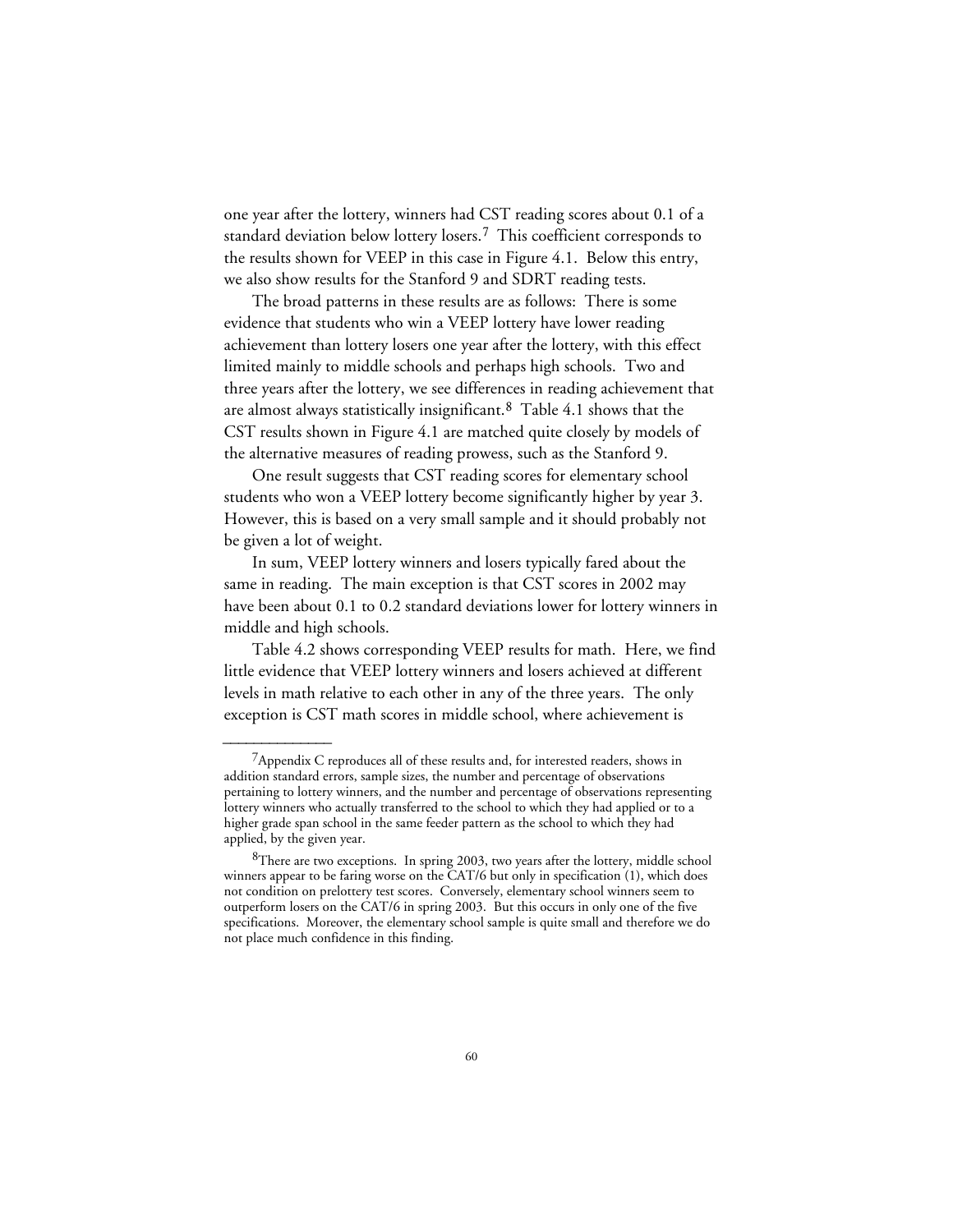### **Table 4.2**

### **Estimated Effect of Winning a VEEP, Magnet, or Choice Lottery on Various Measures of Math Achievement, by Grade Span, Spring 2002 Through Spring 2004**

| Grade Span | Test Year | Test       | <b>VEEP</b> | Magnet    | Choice      |
|------------|-----------|------------|-------------|-----------|-------------|
| All grades | 2002      | <b>CST</b> | $-0.0730$   | $-0.0192$ | $-0.0247$   |
|            |           | Stanford 9 | $-0.0257$   | $-0.0362$ | $-0.0438$   |
|            | 2003      | <b>CST</b> | 0.0197      | $0.1235*$ | $-0.0175$   |
|            |           | CAT/6      | $-0.0063$   | 0.0234    | $-0.0380$   |
|            | 2004      | <b>CST</b> | $-0.0304$   | 0.0661    | $-0.1078$   |
|            |           | CAT/6      | 0.0184      | 0.0990    | $-0.0516$   |
|            |           |            |             |           |             |
| Elementary | 2002      | <b>CST</b> | $-0.0378$   | $-0.0717$ | $-0.0472$   |
| school     |           | Stanford 9 | 0.0449      | $-0.1317$ | $-0.0126$   |
|            | 2003      | <b>CST</b> | $-0.0648$   | 0.0128    | $-0.1247$   |
|            |           | CAT/6      | 0.2194      | 0.0886    | $-0.0120$   |
|            | 2004      | <b>CST</b> | 0.1289      | $-0.0460$ | $-0.0522$   |
|            |           | CAT/6      | 0.1566      | $-0.0098$ | $-0.0542$   |
|            |           |            |             |           |             |
| Middle     | 2002      | <b>CST</b> | $-0.1035*$  | $-0.0270$ | $-0.1678**$ |
| school     |           | Stanford 9 | $-0.0327$   | $-0.0165$ | $-0.0694$   |
|            | 2003      | <b>CST</b> | 0.0247      | 0.0133    | 0.0208      |
|            |           | CAT/6      | $-0.0156$   | $-0.0652$ | $-0.0706$   |
|            | 2004      | <b>CST</b> | $-0.0336$   | $-0.1359$ | $-0.1864$   |
|            |           | CAT/6      | $-0.0073$   | 0.0353    | $-0.0730$   |
|            |           |            |             |           |             |
| High       | 2002      | <b>CST</b> | 0.0695      | $-0.0255$ | 0.1021      |
| school     |           | Stanford 9 | 0.0011      | $-0.0277$ | $-0.0014$   |
|            | 2003      | <b>CST</b> | $-0.0204$   | $0.1824*$ | 0.0033      |
|            |           | CAT/6      | $-0.0055$   | 0.0155    | $-0.0400$   |
|            | 2004      | <b>CST</b> | $-0.0296$   | $0.2308*$ | $-0.0110$   |
|            |           | CAT/6      | 0.1008      | 0.0849    | $-0.0696$   |

NOTE: See the notes to Table 4.1.

about 0.1 of a standard deviation lower for lottery winners than for lottery losers in 2002. However, this difference disappears in later years.

The Magnet column of Tables 4.1 and 4.2 shows our results from the magnet lotteries, for reading and math achievement, respectively.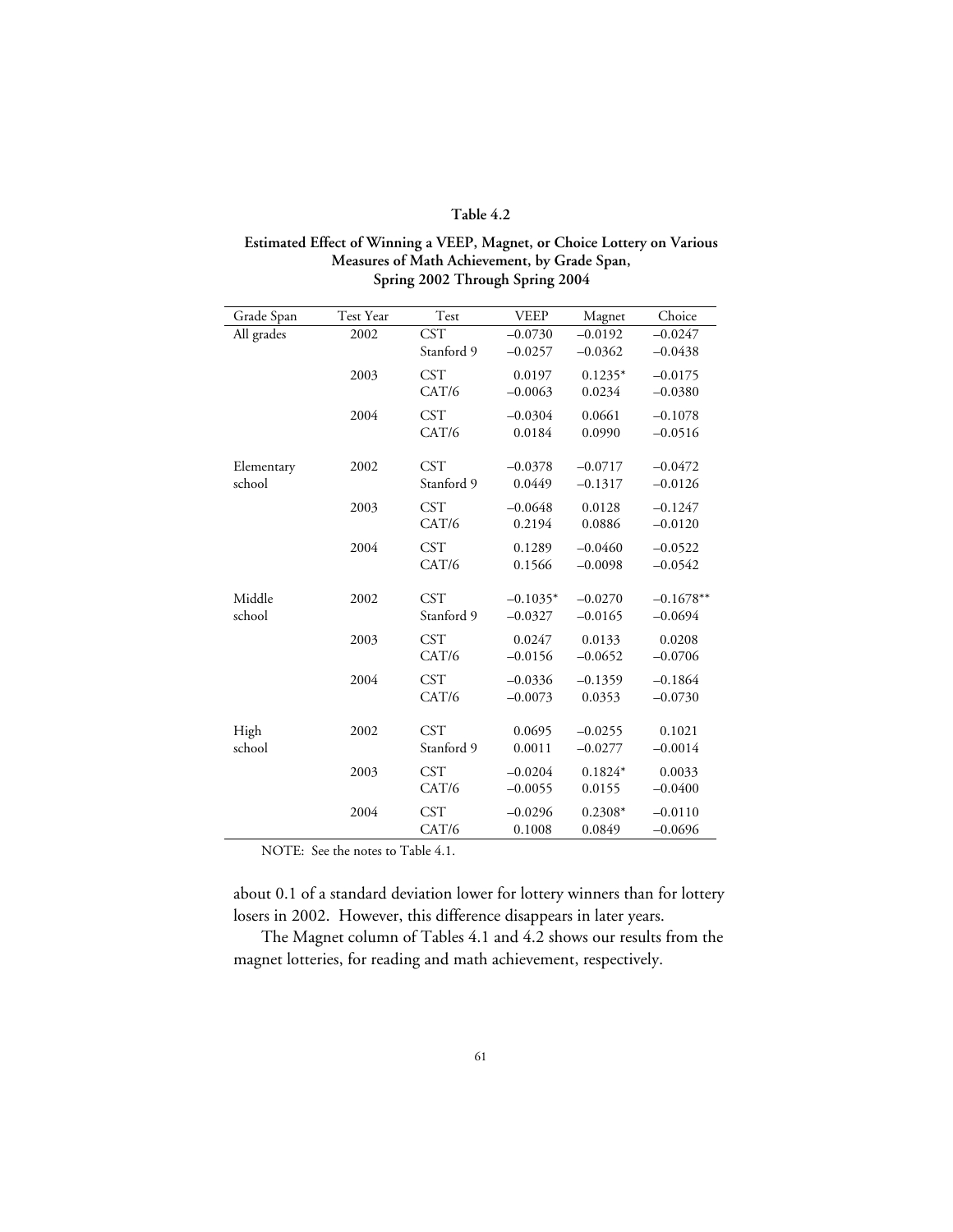Winners of magnet lotteries generally have reading scores that were statistically indistinguishable from the scores of those who lost the lotteries one to three years after the lottery was held. For math achievement, this general trend is repeated, except at the high school level.

In these high school regressions, we see perhaps the strongest regression results in this chapter. We find no significant differences in 2002, but in both 2003 and 2004, math CST scores are about 0.2 of a standard deviation higher for magnet lottery winners than for losers. The estimated effect is slightly larger in 2004 than in 2003. CAT/6 math scores show a positive gap as well, but these are not statistically significant.<sup>9</sup>

The final column of Tables 4.1 and 4.2 shows corresponding results for the open-enrollment Choice program. The first set of rows, which shows results that pool across all grades, suggests no effect from winning an open-enrollment lottery except that two different reading tests indicate that by 2004, three years later, lottery winners had reading scores 0.1 to 0.2 standard deviations below those of lottery losers. When we examine the separate results by grade span, we see that this negative result in 2004 appears to derive from both elementary and middle schools, with the former showing quite a large negative effect of –0.3 to –0.6 of a standard deviation. In contrast, we find some evidence of a positive effect of winning a lottery in high schools in 2003. However, as shown in Appendix Table C.8, this single positive result is not robust: The effect disappears when we include personal traits in specification (4).

The final column of Table 4.2 shows math results for openenrollment lottery participants. With one exception, we find no statistically significant effect of winning a lottery. In middle schools in 2002, lottery winners scored below lottery losers on the CST. However, even here, the test for identical prelottery test scores suggests that in this sample, prelottery test scores were lower for lottery winners. Further, in specification (4), where we add a host of personal characteristics, this effect disappears, as shown in Appendix Table C.9. This variation in results

<sup>&</sup>lt;sup>9</sup>It is possible that the CST, which is tied to California's quite rigorous high school content standards in math, does a better job of discerning mastery of this material than does the standardized CAT/6 test.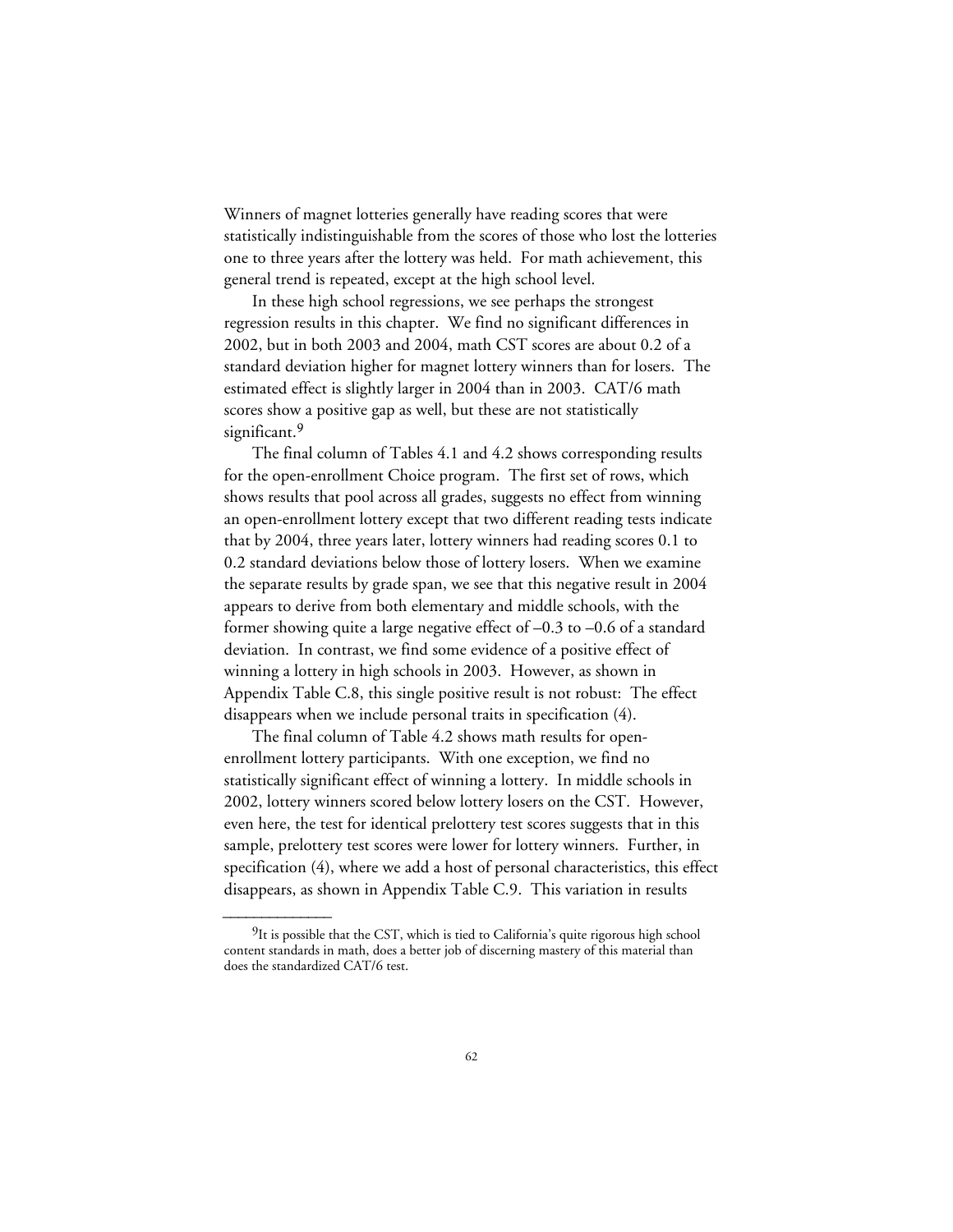suggests that personal differences between the lottery and winners could account for any differences in the test scores, rather than the program itself.

Overall reading results for the open-enrollment program suggest for the most part no effect from winning a lottery, except for some negative outcomes in 2004 in elementary school and, to a lesser extent, middle school. Similarly, the math results suggest that the most conservative and careful conclusion we can make about the Choice program is that overall there is no strong evidence that lottery winners performed better or worse in math than lottery losers in the three succeeding years.

Thus far, we have treated school choice as something of a black box, focusing on the overall effect of choice on achievement without inquiring into mechanisms. One general question we would like to ask about all forms of school choice is: If winning a lottery affects achievement, what is the reason? This question is largely moot given that most typically, we have found no significant effects to explain. But what about the isolated cases in which winning a lottery is associated with significantly different achievement in later years? For instance, can we explain the positive effect of winning a magnet school lottery on high school math scores in terms of class size or the qualifications of the student's math teacher? In Appendix C we present results for specification (5) to test whether any significant differences in outcomes between lottery winners and losers could be explained by factors such as class size, teacher qualifications, and other school and classroom characteristics.

In general we found that these variables had little explanatory power. This fact is perhaps best seen in the high school results for magnets. If these classroom and school factors account for the higher test scores of lottery winners in 2003 and 2004, then we should see the coefficient on lottery winners becoming smaller in specification (5) than in specification (4). However, the opposite result appears. This implies that whatever it was about the magnet program that appears to have boosted math achievement in high schools is not easily captured by the standard measures of school and classroom characteristics.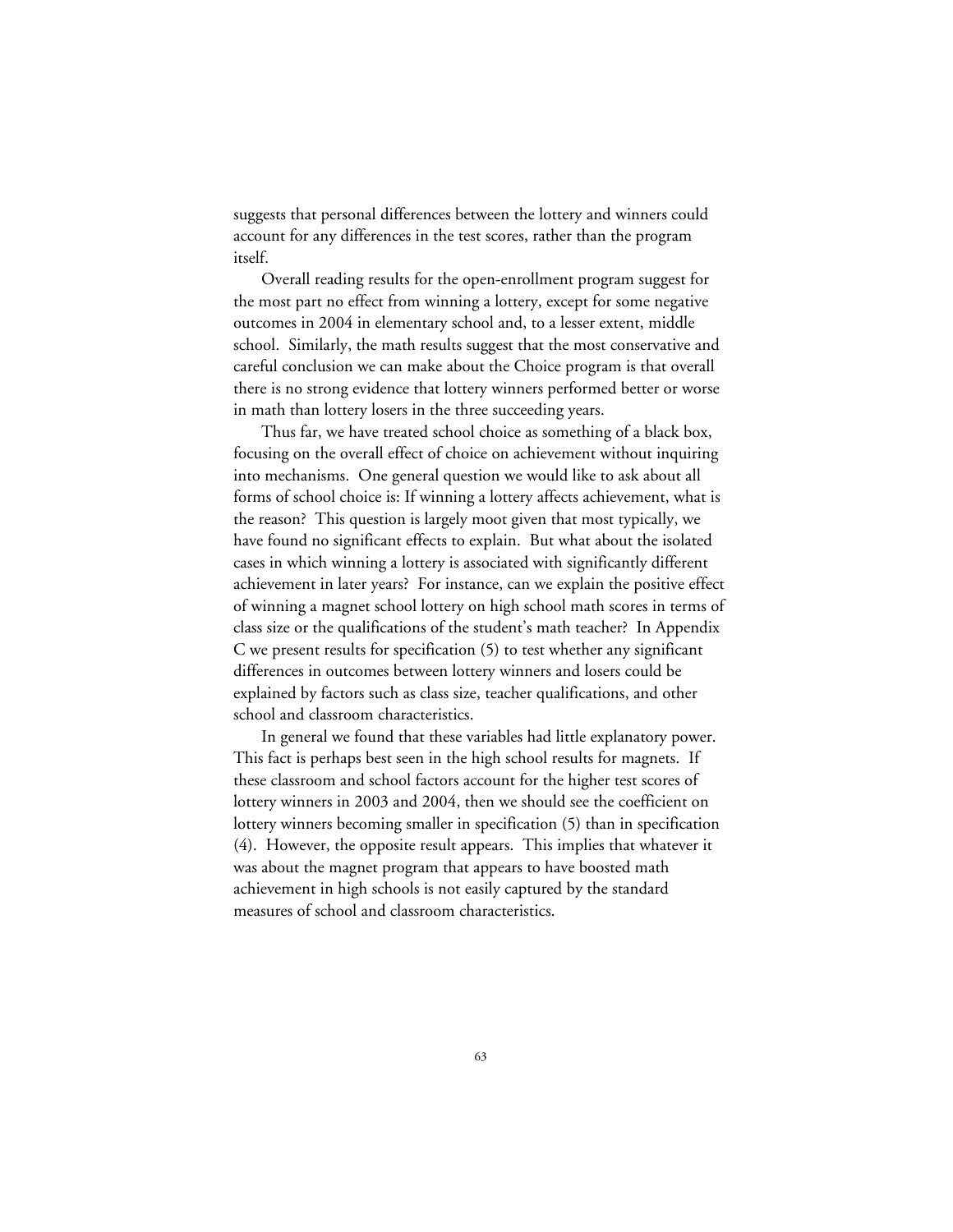# Conclusion

Our results are quite complex and subtle, but overall, lottery winners and lottery losers typically have no significant differences in math or reading achievement one, two, or three years after the lottery takes place. What are the main exceptions? First, high school magnet programs are associated with higher math achievement for lottery winners two and three years after the lottery. These differences are meaningful, at about 0.2 of a standard deviation in test scores. Second, we found scattered evidence for each of the three programs that one year after the lottery, winners sometimes had significantly lower test scores than losers. However, these differences appeared to be temporary in that they were no longer apparent two and three years after the lottery. This pattern suggests that switching schools can create temporary adjustment costs for students. As our next chapter on charter schools will discuss, the literature on charter schools has sometimes found similar effects.

In interpreting these results, it is important to clarify what our research design can and cannot accomplish. First, the lottery application basis provides a compelling framework by which to evaluate the overall effect of winning a lottery. Unlike traditional studies that compare students who choose to leave with those who stay in their local schools, we have a comparison group of students who, like the lottery winners, had the same motivation to leave their local schools. However, by the luck of the draw, they were not granted admission. Because this is the only difference between the lottery winners and losers, any differences in subsequent outcomes should be attributable to whether the student won or lost the given lottery. In practice, it is possible for small differences to emerge, because of either natural randomness or nonrandom attrition of students from the sample as the years pass by. We verified that in 92 percent of cases, our regression samples exhibited no difference in *average* 2001 (prelottery) test scores. For the remaining cases, we tend to prefer the models that control for prelottery achievement. In fact, it has long been established that controlling for initial achievement can greatly increase the precision of estimates, even in the absence of selectivity bias.

Also, note that we are estimating only the effect of winning a lottery—not the effect of winning and subsequently attending the school.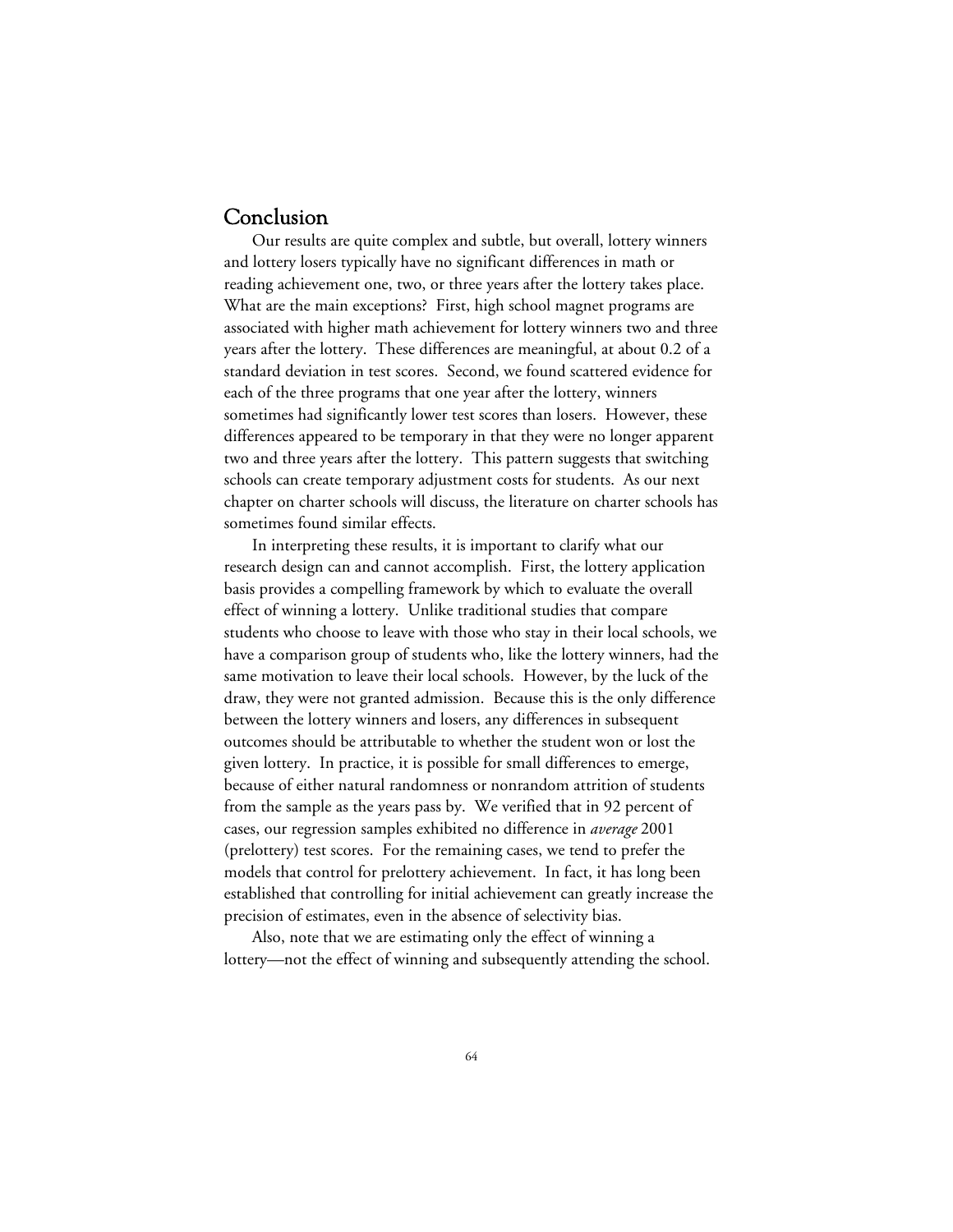The former question is of legitimate policy interest: If a superintendent orders that an additional 1,000 offers go out, what is the expected gain in student achievement districtwide? Our approach can help to answer that question. Appendix C discusses some of the technical reasons why we are hesitant to attempt to estimate the actual effect of winning a lottery and switching schools.

Although there are great strengths in this quasi-experimental design, it is important to consider how these results can and cannot be used. Because all of the students in our samples applied to leave their current schools, they likely differ in important ways from students who did not apply. Therefore, we cannot use these results to infer what would happen in a world in which *all* students were forced to exercise their right to choose a school. (There are additional problems with extrapolating to a world of universal choice: The number of "nonlocal" students at a given school would presumably be much higher, and this could alter many aspects of the school including curriculum scheduling, the mix of teachers who choose to teach at that school, and the nature of peer-group interactions among students. In particular, with more widespread school choice it is possible that many local students might flee from some receiving schools, that is, begin to attend school elsewhere, possibly in the private school system.)

On a related note, because we used only "true" lotteries in which some but not all students win the lottery, we exclude students who applied to the most and least popular lotteries. This might tilt our sample toward the most popular schools, although for the most part we found ourselves ignoring lotteries where everybody in the given priority group at a given school and grade was admitted, in favor of the priority group further down the list. In spite of these qualifications, our results suggest that, with the important exception of high school magnets, overall lottery winners progressed in math and reading at about the same rate as lottery losers. This result does not square easily with the evidence in earlier chapters that these choice programs are very popular: Each of the three programs attracts roughly 5 percent of students in the district, and available spaces serve only a fraction of the demand.

There are two possible explanations. The first is that parents are not fully informed about differences in the quality of education provided in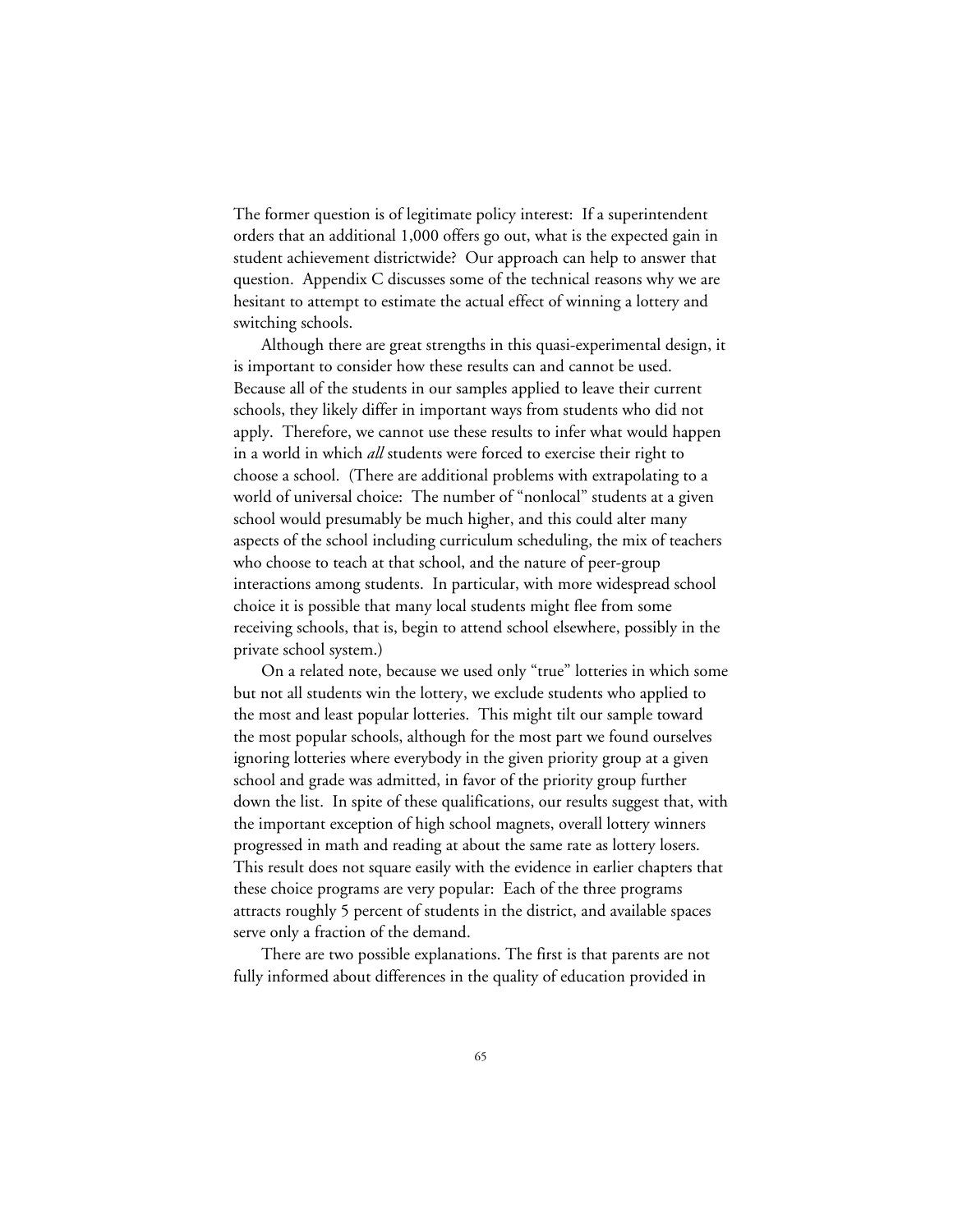different schools. The second is that even if parents value math and reading achievement, they place their children in nonlocal schools for reasons apart from achievement. This explanation seems particularly plausible for the magnet school program, which provides specialized programs in a range of areas, including creative and performing arts, language immersion, English, math, and science and technology. It is therefore somewhat intriguing that it is the magnet program, with its diverse goals, that appears to show the strongest evidence of boosting math achievement.

Do the mixed results in this chapter suggest that school choice is "not working" in San Diego? Although our results raise some important questions, it would be premature to make sweeping conclusions about public school choice based on outcomes for one set of students who entered lotteries to switch schools in fall 2001. Outcomes could have differed somewhat in other years. Also, even with the second largest school district in California, we do have a limited sample size—if we had had more data, then effects that are statistically insignificant in our results could conceivably have become statistically significant. This is especially the case for the VEEP elementary school regressions, where our sample size was quite small. At the same time, it is important to recognize that our estimated effects on achievement, even if typically insignificant in a statistical sense, are typically also small in a policy sense. For instance, in our pooled regressions across all grades, we typically find estimated effects of winning a lottery of around 0.05 or 0.1 of a standard deviation, even after allowing three years to pass before assessing outcomes for lottery winners and losers. These effects would appear meaningful if they were both statistically significant and had accrued in a single year; after three years, effects of this size are too small to do much to boost achievement in a way that would alter the test-score gap between high-achieving and lowachieving students.

Indeed, the apparently small effects of choice raise major questions about the reliance of the federal NCLB law on school choice as a primary way to eliminate the achievement gap. We return to this issue in the concluding chapter.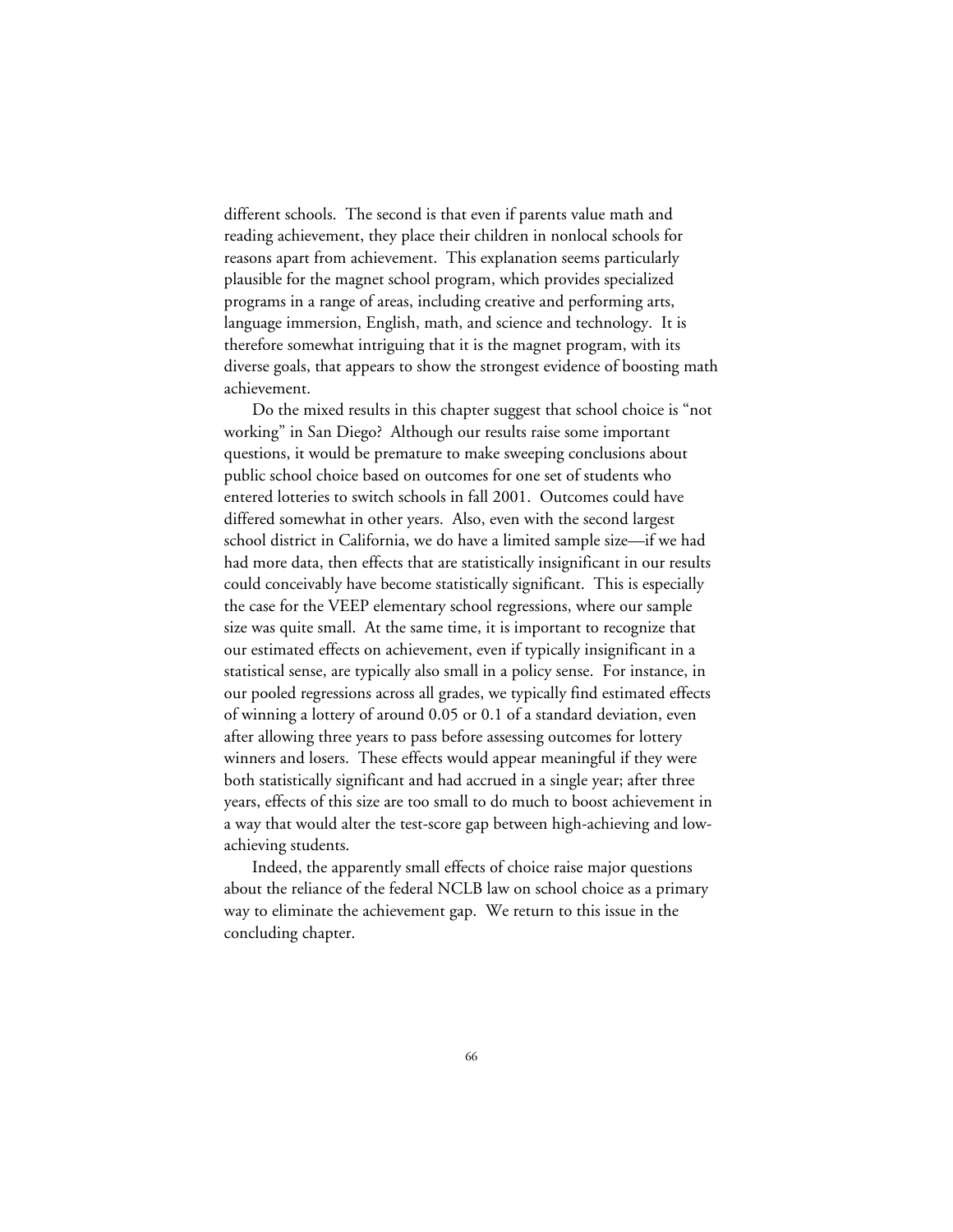# 5. A Portrait of Charter Schools and Their Effect on Student Achievement

Charter schools are publicly funded but free from many of the regulations governing traditional public schools. These schools represent a vital component of the overall choice program available to SDUSD students and are possibly the most emblematic features of the broad movement in education reform that emphasizes choice and competition. The underlying principle of this movement is that if parents and students are given opportunities to leave failing schools, all schools will be forced to improve to attract and retain students.

As shown in Figure 5.1, charter schools have increased their share of overall SDUSD enrollment steadily since 1997. They are divided into two types, conversion and startup. Conversion charter schools are standard public schools that change their relationship to the district, often retaining teachers and serving the same student population at the same school site but no longer bound by district regulations governing standard schools. Startup charter schools are entirely new. These schools secure facilities unaffiliated with the district and independently recruit new classes of students and teachers when they open.

Federal NCLB legislation requires that districts restructure schools that fail to attain state adequate yearly progress standards for six years. One possible way to restructure is to convert the school into a charter school. Many schools have already begun to do this. In San Diego in fall 2005, three large district schools were required to restructure, reopening as conversion charter schools. The federal law puts new pressure on districts nationwide to create conversion charters out of existing public schools, so public policymakers may wish to treat startups and conversions differently. We analyze their performance separately.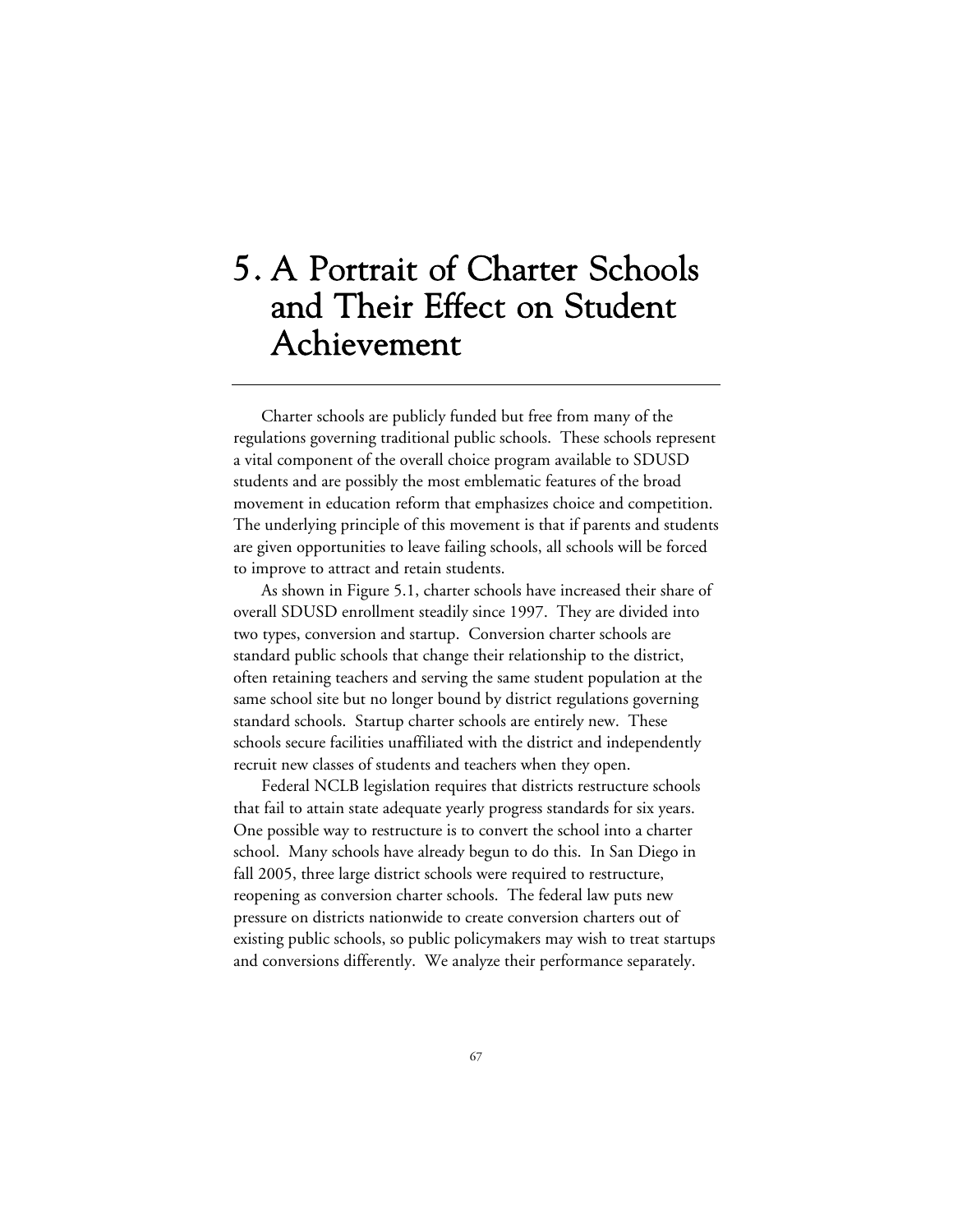

**Figure 5.1—Charter School Enrollment Growth in San Diego Unified School District Schools (% of district students enrolled in charter schools)**

## **Background**

Charter schools in San Diego date back to the 1993–1994 school year. The earliest charter schools tended to be conversion schools. Four of the five longest-operating charter schools in San Diego are conversion schools. The two elementary schools among these opened during a period in which there was overcrowding at several elementary schools in the district. During this period, a few individuals in the community were interested in creating new schools with educational programs and operating procedures different from those offered by the district. In part to alleviate the overcrowding pressures and in part to satisfy community demand for new alternatives, the district authorized two new schools to operate on two separate elementary school campuses that had previously been closed. One of these was already open before the state charter legislation passed and only afterward became classified as a charter school. The two conversion middle schools were both district middle schools with special curricula already in place before the passage of state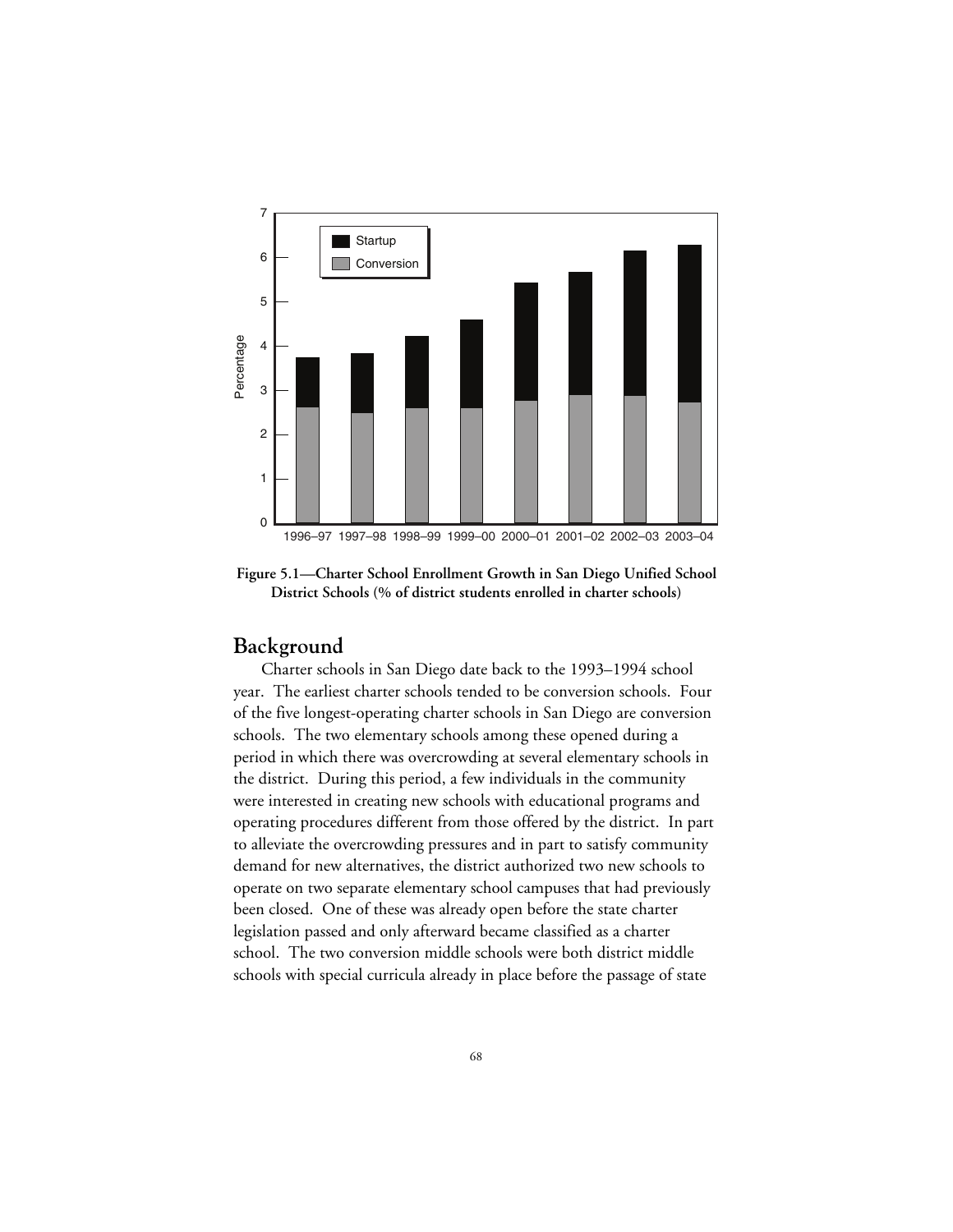charter legislation. After the passage of the legislation, both of these schools applied for charter status to gain more freedom from state and district regulations, becoming conversion charter schools. The remaining one of those five oldest schools, the Charter School of San Diego, is classified as a startup but originated as a district program serving middle and high school students determined to be at high risk of dropping out.

Most of the recent growth in San Diego's charter school enrollment has been in startup schools. Figure 5.1 shows that although conversion school enrollment has been relatively constant through 2004, the percentage of charter school students who attend startups has risen markedly. However, this trend is changing with the recent conversion of several schools, noted above, and may change further with the hiring of a new district superintendent and changes in school board membership in 2005.

Although SDUSD has clearly embraced the charter movement, as evidenced by the rapid increase in enrollment percentage, charter schools in San Diego have faced the same challenges as others in California and the nation. Foremost among these are financial. Charter schools appear to be less well funded than regular public schools. The reasons are complex, but two common problems relate to facilities and busing. Most charter schools lease space from nondistrict landlords, and these costs typically are paid from public funds based on each school's average daily attendance (ADA). Noncharter schools use these same ADA funds to pay staff and related costs. Betts, Goldhaber, and Rosenstock (2005) cite evidence that in California, the costs of renting private space could eat up 20 or even 30 percent of a charter school's revenues; charters that are able to lease unused district buildings typically pay something closer to 3 percent of revenues for rent. (Such discrepancies have resulted in litigation in San Diego. In December 2005, the California Charter School Association and two local charter schools sued the district because the two schools had been denied unused space in existing district school buildings. The lawsuit claimed that this practice was a contravention of state laws that guarantee charter schools access to unused space in existing district school buildings.)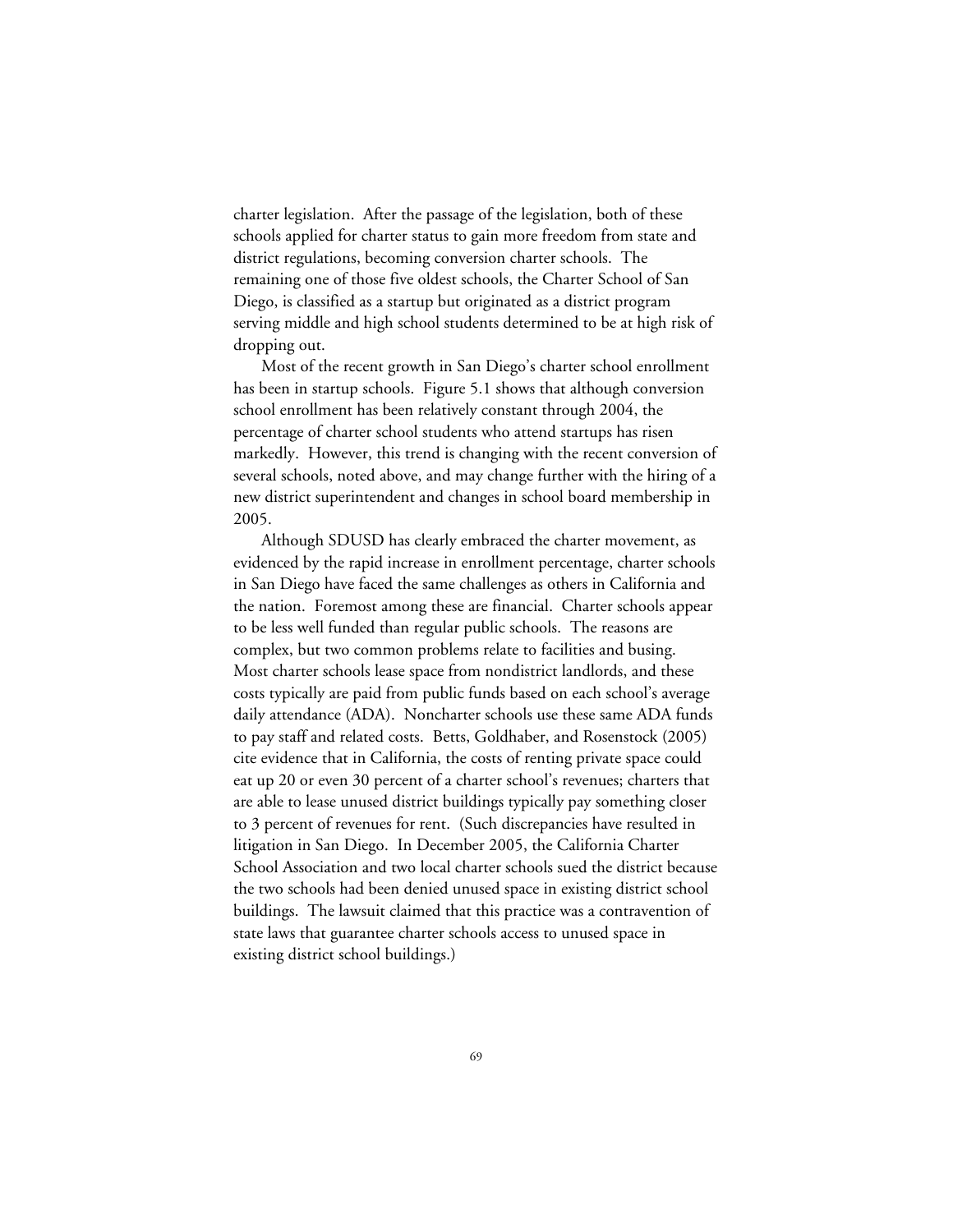Another major but less common problem (at least in San Diego) involves the cost of busing. Across the nation, some charters that draw from an unusually wide geographic area must pay for busing or subsidies for public transportation out of ADA funding. Regular public schools do not bear this cost. Again, the result is less funding per student available for the classroom.<sup>1</sup>

Unlike VEEP and open enrollment, charter schools are *school-based* rather than *student-based*. That is, the entire student population has elected to attend a given charter school, whereas at option schools participating in the three other types of school choice, only a small percentage of students has elected to attend. This distinction makes it important to study the overall characteristics of charter schools themselves.

We begin by comparing charters to regular public schools in terms of student demographics, teacher characteristics, and class sizes. We also summarize results from a survey of charter school senior administrators in San Diego. Although our assessment reveals that charter schools share many traits, such as a strong academic focus, the charter school program as a whole in San Diego is surprisingly diverse in its goals and teaching methods.

Second, we undertake a statistical analysis of the effect of attending a charter school on student achievement in reading and math. Because there is no centralized lottery for charter school applications, we compare the gains in achievement of individual students in years they attend charters to their gains in years they do not attend charters. This so-called student fixed-effect model eliminates the need to compare students at charters with those who do not attend charters. Such comparisons of

<sup>&</sup>lt;sup>1</sup>The Preuss School, a charter school on the University of California, San Diego (UCSD), campus that aims to prepare students from relatively disadvantaged backgrounds for college, provides a useful case in point. Virtually none of the students lives close to UCSD, and so the school's students depend heavily on busing. During the initial charter period, from 1999 through 2004, the district that granted the charter, SDUSD, agreed to pay for busing. But when SDUSD renewed the Preuss School's charter in 2004, it rescinded the busing subsidy. Fortunately, the Preuss School was able to lease school buses from the district, but it had to pay for this out of its regular funds. This new cost amounted to about 7 percent of its 2004 funding. By way of disclosure, we note that Julian Betts, coauthor of the present report, has served on the Board of Directors of the Preuss School since 1999 at the request of the university's chancellor.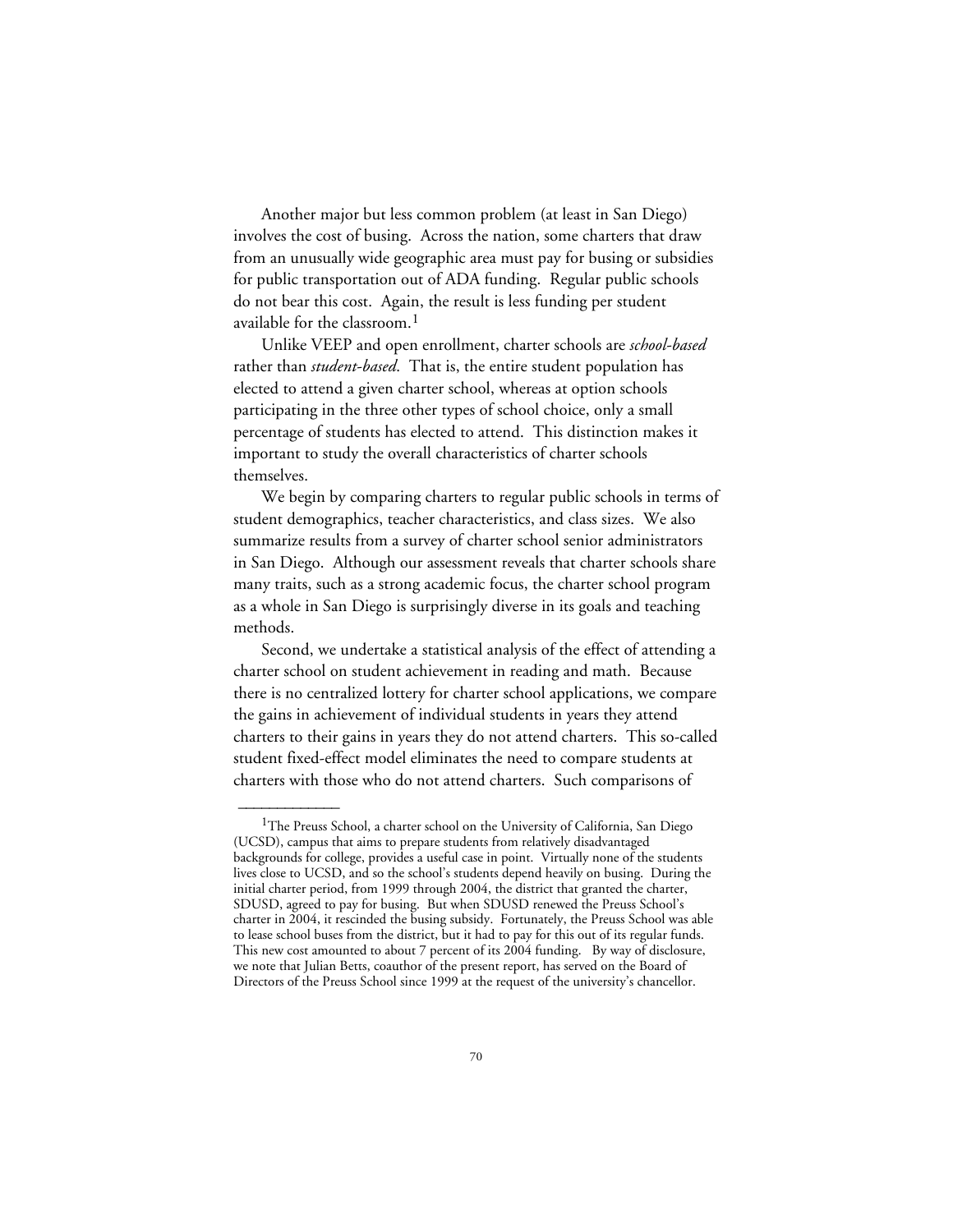different students could have proven unreliable if there were unobserved differences between students who choose charters and those who do not. Instead, by comparing each student's achievement gains when in and out of the charter program, we in effect use each student as his or her own comparison group.

Researchers employing this method have recently completed studies of charter schools in Texas, Arizona, Florida, and North Carolina. In Arizona, charter schools appear to improve student reading achievement, and student math performance is comparable to that in regular public schools (Solmon, Paark, and Garcia, 2001). Sass (2006) finds that in Florida after an initial startup phase where charter schools face difficulties, performance is on par with regular schools. This is a similar result to that of Hanushek et al. (2005) studying schools in Texas. However, charter school performance in North Carolina appears to be worse than regular public schools, even after the initial startup period (Bifulco and Ladd, 2006). These sometimes contradictory results highlight the need for more research into charter schools in various contexts and in more detail.

# **A Comparison of Students, Teachers, and Class Sizes**

Although for charter schools we lack the centralized application and lottery data that proved so helpful in Chapter 3, we can learn much about charter schools and racial/ethnic integration by comparing their student mix with that of regular public schools. Table 5.1 illustrates that charters and regular public schools have different racial mixes. Hispanic and black students constitute disproportionately more of the charter sector than they do of the district as a whole, whereas white and Asian students constitute disproportionately less. The overrepresentation of Hispanic students in the charter sector is even more striking in the conversion charter schools.

In the 2002–2003 school year, Hispanic students accounted for 41 percent of district enrollment, 48 percent of charter enrollment, and 62 percent of students in conversion charter schools. Notably, startup charter schools have a slightly smaller share of Hispanic students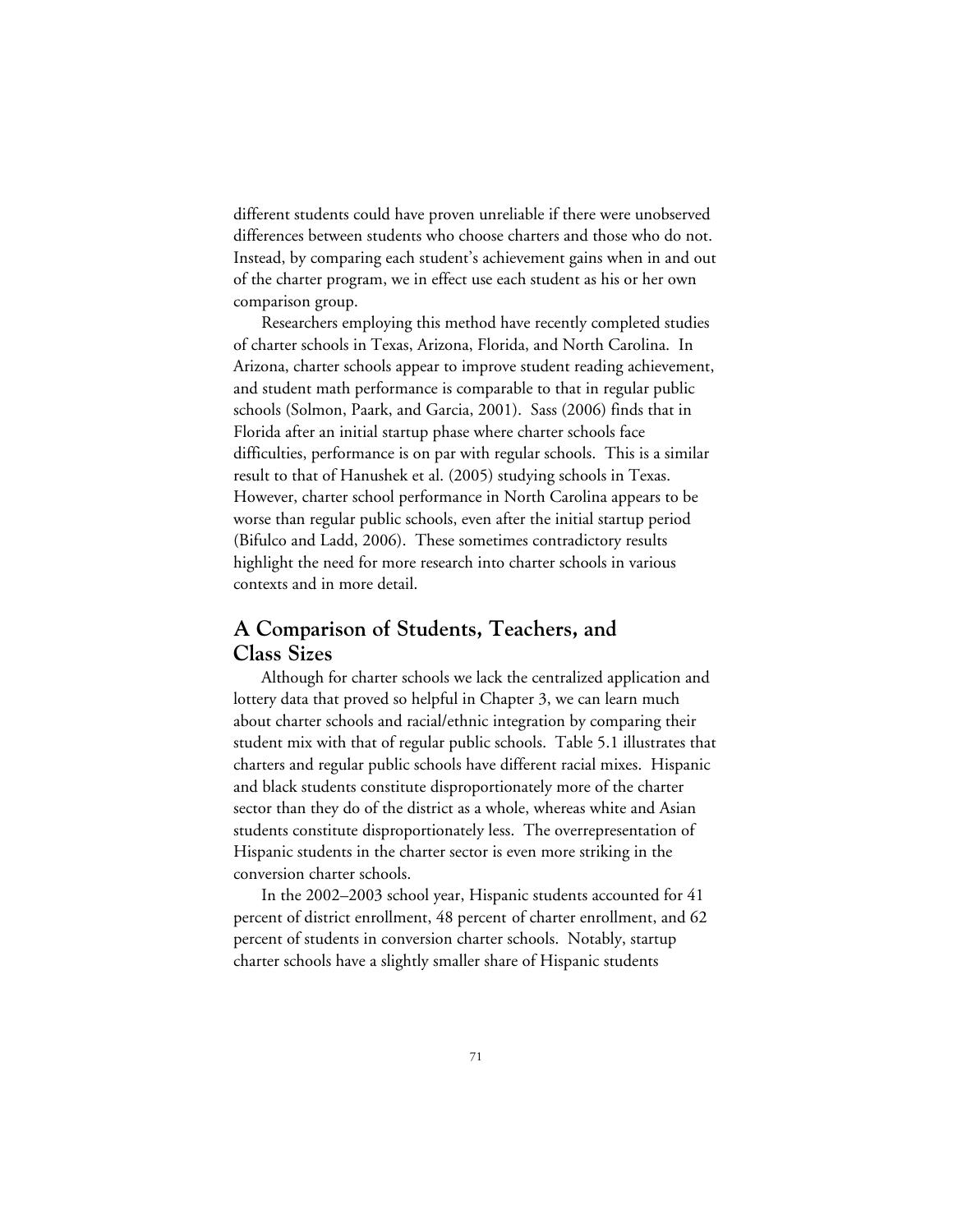#### **Table 5.1**

#### **Enrollment by Race and Meal Assistance Eligibility, San Diego Unified School District Schools, 2002–2003**

|                                 | Overall  | Regular |         |         | Charter    |  |
|---------------------------------|----------|---------|---------|---------|------------|--|
|                                 | District | Public  | Charter | Startup | Conversion |  |
| % Hispanic                      | 40.88    | 40.39   | 48.23   | 35.62   | 61.85      |  |
| % white                         | 26.16    | 26.77   | 17.19   | 28.14   | 5.38       |  |
| % Asian                         | 17.44    | 17.79   | 12.25   | 9.06    | 15.70      |  |
| % black                         | 15.00    | 14.53   | 21.89   | 26.64   | 16.77      |  |
| % American Indian/other         | 0.52     | 0.52    | 0.43    | 0.54    | 0.30       |  |
|                                 | 100      | 100     | 100     | 100     | 100        |  |
| Total number of students        | 140,753  | 131,865 | 8,888   | 4,613   | 4.275      |  |
| Number of schools               | 185      | 165     | 20      | 16      | 4          |  |
| % eligible for free meals       | 45.96    | 45.22   | 56.87   | 40.26   | 74.81      |  |
| % eligible for free or reduced- |          |         |         |         |            |  |
| price meals                     | 56.63    | 56.02   | 65.68   | 49.90   | 82.71      |  |

SOURCE: National Center for Education Statistics, 2002–2003.

NOTE: Numbers may not sum to 100 percent because of rounding.

than regular public schools do as a whole. In contrast, black students appear to be disproportionately attending startup charter schools. Nearly one-quarter of startup charter students are black, whereas blacks make up only 15 percent of the district as a whole. White students are underrepresented in conversion charters, and Asian students are underrepresented in startup charters. The table also reveals that students in charter schools tend to be more socioeconomically disadvantaged than their regular public school counterparts when measured by eligibility for free or reduced-price meals. This result is driven by conversion charter schools, where nearly three-quarters of students qualify for free meals. At startup schools, a slightly smaller percentage of students than in the district as a whole qualify for subsidized meals.

Another way to look at charters is through test scores. Table 5.2 shows average API scores for regular schools and charter schools by year. Charters have tended to lag behind but do catch up significantly over time. This later convergence may be related to the large growth in the number of startup charter schools, which tend to have higher API scores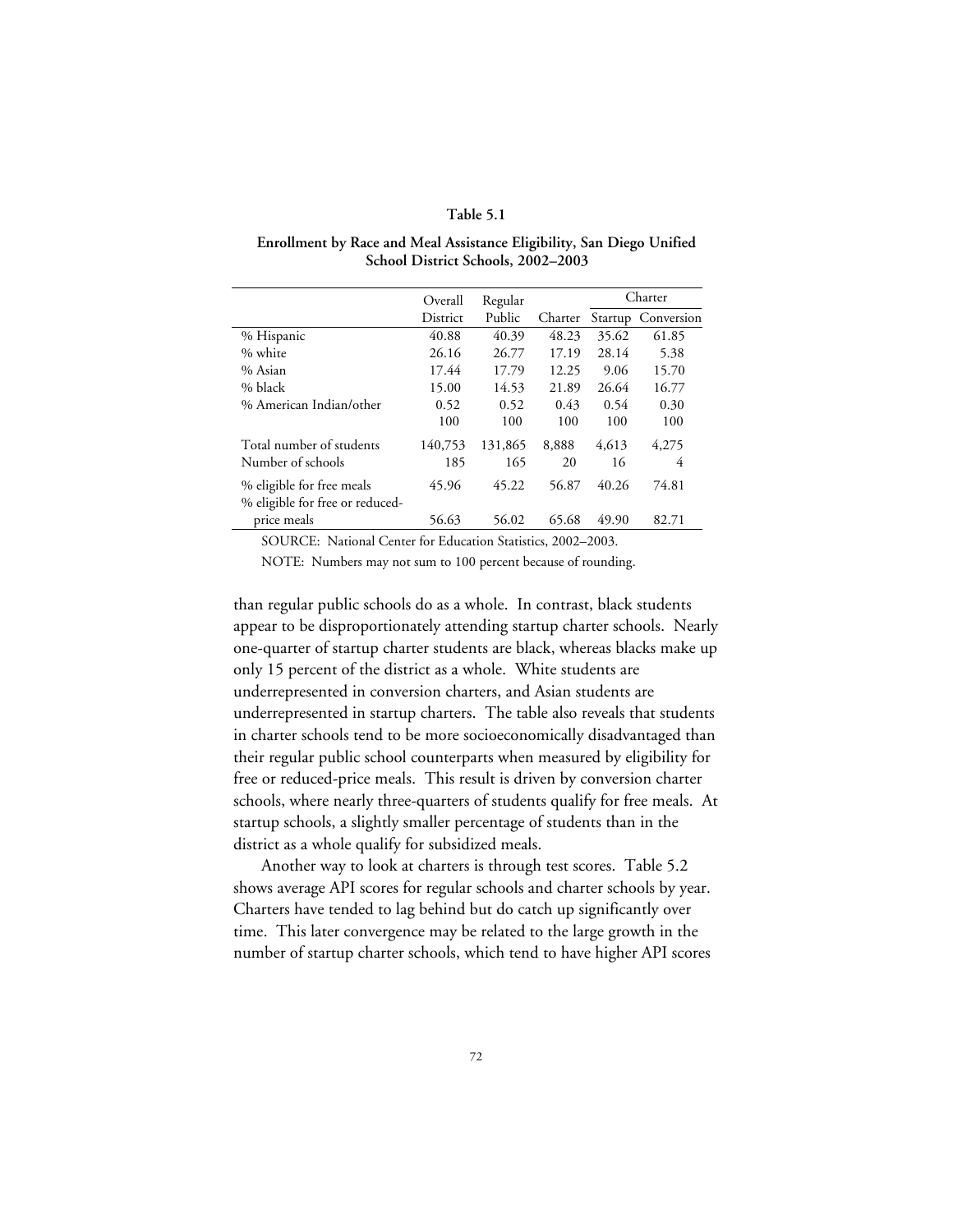#### **Table 5.2**

#### **Academic Performance Index Averages, 1999–2004**

|                          | 1999           | 2000 | 2001 | 2002 | 2003 | 2004 |
|--------------------------|----------------|------|------|------|------|------|
| Regular public schools   | 646            | 694  | 685  | 693  | 717  | 735  |
| Charter schools          | 558            | 630  | 646  | 648  | 691  | 718  |
| Startups                 | 531            | 646  | 685  | 672  | 718  | 740  |
| Conversions              | 571            | 599  | 568  | 527  | 629  | 659  |
| Difference               |                |      |      |      |      |      |
| Regular – charter        | 89             | 64   | 39   | 45   | 26   | 17   |
| Number of regular school |                |      |      |      |      |      |
| scores                   | 157            | 142  | 157  | 158  | 161  | 156  |
| Number of charter school |                |      |      |      |      |      |
| scores                   | 6              | 9    | 12   | 12   | 19   | 20   |
| Number of startup school |                |      |      |      |      |      |
| scores                   | $\mathfrak{D}$ | 6    | 8    | 10   | 15   | 16   |
| Number of conversion     |                |      |      |      |      |      |
| school scores            | 4              | 3    | 4    | 2    | 4    | 4    |

SOURCE: http://api.cde.ca.gov/datafiles.asp.

 $\overline{\phantom{a}}$ 

than conversion charters. The bottom lines in the table show the number of schools of each type in each year contributing to the averages displayed in the upper part of the table.<sup>2</sup> These average test scores tell us little about the relative quality of charter and regular schools, because students' initial academic achievement before coming to charter schools may be higher or lower than the districtwide average. The API scores provide only snapshots of average student performance that may not be related to school influence.

Tables 5.3 and 5.4 summarize the results for teacher characteristics and class size, comparing charters with regular public schools and conversion with startup charter schools, respectively. We first summarize the differences in observable teacher characteristics between charter and traditional public schools, and startup and conversion charter schools. Table 5.3 separately displays characteristics by grade span of schools so that we do not inadvertently attribute differences resulting from different

<sup>&</sup>lt;sup>2</sup>This is not the entire sample of district schools. A small number of schools do not have APIs in some years because of insufficient data or testing irregularities.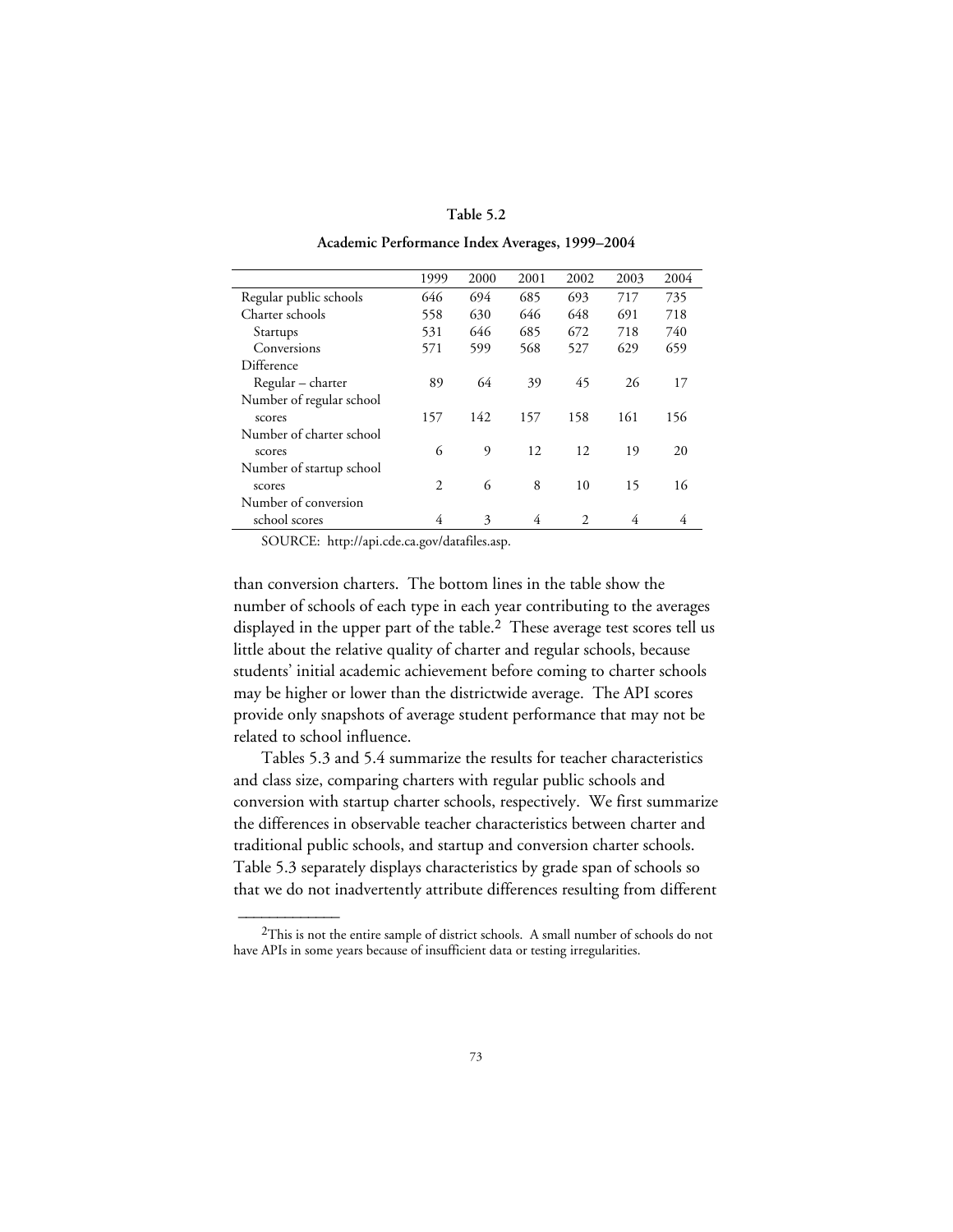# **Table 5.3**

# **Teacher Characteristics, 1997–1998 to 2003–2004**

|                                   | Noncharters                           | Charters           | Conversions | Startups  |  |  |  |  |
|-----------------------------------|---------------------------------------|--------------------|-------------|-----------|--|--|--|--|
| Overall                           |                                       |                    |             |           |  |  |  |  |
| Age                               | 43.700                                | 38.700**           | 39.800      | 35.500**  |  |  |  |  |
| Years of service                  | 14.600                                | $8.900**$          | 9.800       | $6.400**$ |  |  |  |  |
| Years of service in SDUSD         | 12.100                                | $6.000**$          | 6.700       | 3.700**   |  |  |  |  |
| Salary                            | 48,910                                | 42,536**           | 42,580      | 42,206    |  |  |  |  |
| Master's degree                   | 0.576                                 | $0.365***$         | 0.368       | $0.344*$  |  |  |  |  |
| Ph.D.                             | 0.009                                 | 0.013              | 0.009       | 0.034     |  |  |  |  |
| Full credential                   | 0.966                                 | $0.936**$<br>0.944 |             | $0.899**$ |  |  |  |  |
| Intern credential                 | 0.014                                 | 0.113<br>$0.013**$ |             | 0.101     |  |  |  |  |
| Emergency credential              | 0.031                                 | $0.114***$         | 0.096       | $0.193**$ |  |  |  |  |
|                                   | <b>Teachers in Elementary Schools</b> |                    |             |           |  |  |  |  |
| Age                               | 42.200                                | 38.500**           | 40.300      | 36.700**  |  |  |  |  |
| Years of service                  | 12.900                                | 7.400**            | 8.100       | $6.700**$ |  |  |  |  |
| Years of service in SDUSD         | 10.600                                | $4.500**$          | 5.400       | 3.700**   |  |  |  |  |
| Salary                            | 46,257                                | 38,803**           | 38,715      | 38,993    |  |  |  |  |
| Master's degree                   | 0.526                                 | $0.341**$          | 0.364       | 0.297     |  |  |  |  |
| Ph.D.                             | 0.004                                 | 0.000              | 0.000       | 0.000     |  |  |  |  |
| Full credential                   | 0.931                                 | $0.821**$          | 0.871       | $0.764**$ |  |  |  |  |
| Intern credential                 | 0.034                                 | 0.020              | 0.009       | 0.033     |  |  |  |  |
| Emergency credential              | 0.030                                 | $0.252**$          | 0.198       | $0.313**$ |  |  |  |  |
| <b>Teachers in Middle Schools</b> |                                       |                    |             |           |  |  |  |  |
| Age                               | 42.900                                | 39.600**           | 39.700      | 33.100**  |  |  |  |  |
| Years of service                  | 13.700                                | $9.700**$          | 9.900       | $4.000**$ |  |  |  |  |
| Years of service in SDUSD         | 11.100                                | 6.700**            | 6.800       | $2.300**$ |  |  |  |  |
| Salary                            | 48,243                                | 42,802**           |             |           |  |  |  |  |
| Master's degree                   | 0.547                                 | $0.368**$          | 0.369       | 0.000     |  |  |  |  |
| Ph.D.                             | 0.006                                 | 0.009              | 0.009       | 0.000     |  |  |  |  |
| Full credential                   | 0.980                                 | $0.947**$          | 0.948       | $0.711**$ |  |  |  |  |
| Intern credential                 | 0.008                                 | $0.013*$           | 0.013       | 0.000     |  |  |  |  |
| Emergency credential              | 0.037                                 | $0.092**$          | 0.090       | $0.289*$  |  |  |  |  |
| <b>Teachers in High Schools</b>   |                                       |                    |             |           |  |  |  |  |
| Age                               | 44.700                                | 35.300**           |             |           |  |  |  |  |
| Years of service                  | 15.600                                | $6.000**$          |             |           |  |  |  |  |
| Years of service in SDUSD         | 13.100                                | 3.500**            |             |           |  |  |  |  |
| Salary                            | 50,332                                | 41, 473**          |             |           |  |  |  |  |
| Master's degree                   | 0.605                                 | $0.352**$          |             |           |  |  |  |  |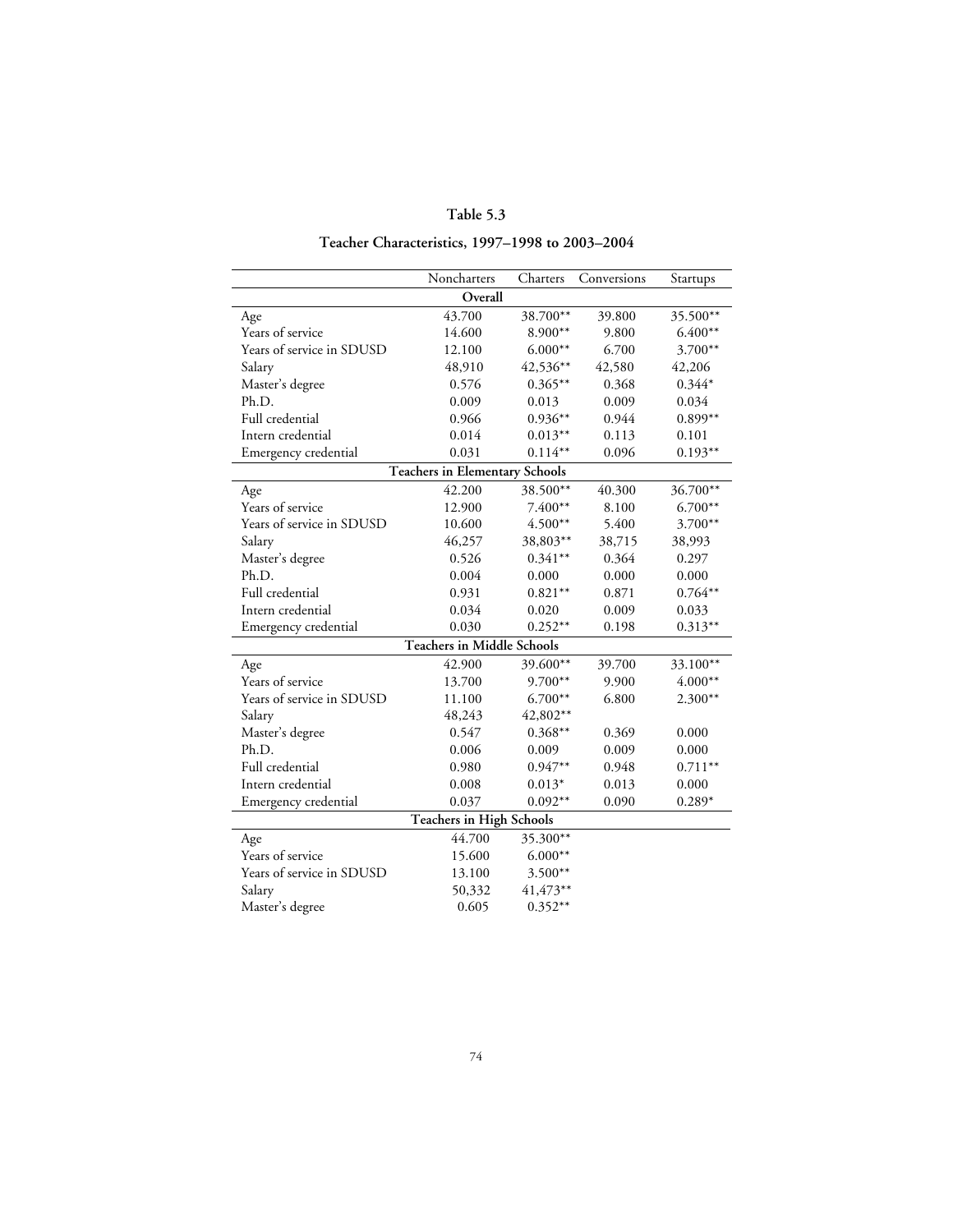**Table 5.3 (continued)**

|                      | Noncharters | Charters  | Conversions | Startups |
|----------------------|-------------|-----------|-------------|----------|
| Ph.D.                | 0.011       | 0.023     |             |          |
| Full credential      | 0.969       | $0.910**$ |             |          |
| Intern credential    | 0.011       | 0.006     |             |          |
| Emergency credential | 0.026       | $0.184**$ |             |          |

NOTES: No information is available on salaries for teachers in conversions and startups at the middle school level. There are no conversion schools in San Diego at the high school level.

\*Noncharters vs. charters, or conversions vs. startups, are statistically different at the 5 percent level.

\*\*Noncharters vs. charters, or conversions vs. startups, are statistically different at the 1 percent level.

grade spans served to differences in actual characteristics between the sectors.<sup>3</sup>

Charter school teachers are younger and less experienced, both in total years of service and in years with the school district, than traditional public school teachers. Because teacher salaries are determined in large part by experience, average charter school teacher salaries are also correspondingly lower. Fewer charter school teachers have master's degrees than do traditional public school teachers. Charter school teachers are less likely to hold full credentials and much more likely to hold emergency credentials.

The difference in teacher experience is even more startling when examining startup charter schools. Although the average charter school teacher has about six years of district experience, approximately half the average of 12 years of a noncharter teacher, the average startup school teacher has even less experience—less than one-third the district experience of the noncharter teacher. In the traditional public school sector, high school teachers tend to have more experience than elementary and middle school teachers, so the difference in experience between charters and noncharters is especially pronounced at this level. Charter school teachers at middle or high schools appear to be somewhat

 $3$ Teachers who teach in schools serving a combination of grade spans are included in each grade span, since we do not know which grades the teacher teaches.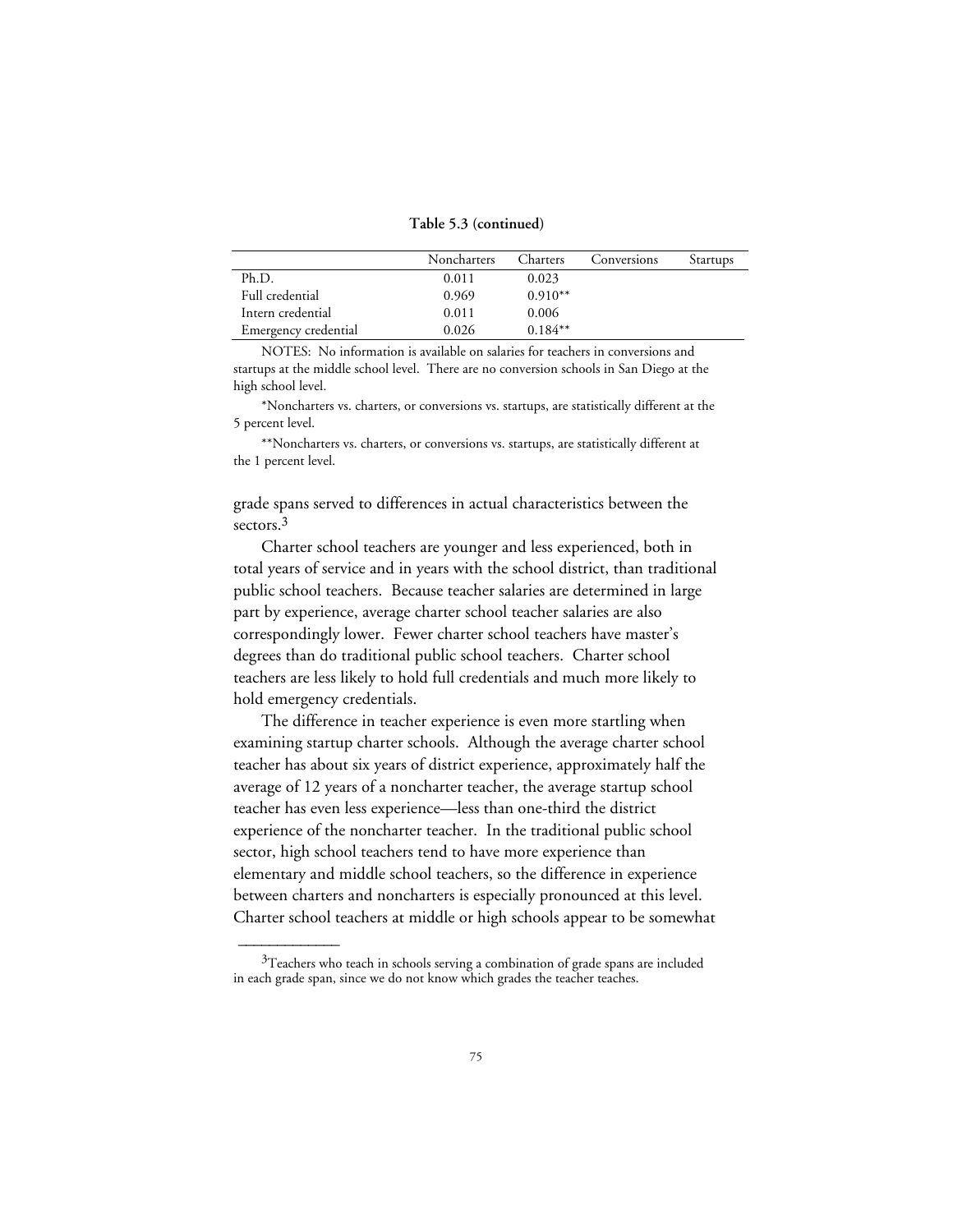| able |
|------|
|------|

| Class Sizes, 1997–1998 to 2003–2004 |  |  |
|-------------------------------------|--|--|
|-------------------------------------|--|--|

|                                       | Noncharters Charters      |            | Conversion Startup |          |  |  |  |  |
|---------------------------------------|---------------------------|------------|--------------------|----------|--|--|--|--|
| Overall                               |                           |            |                    |          |  |  |  |  |
| Overall (including special education) | 26.24                     | $27.48**$  | 27.13              | 28.58**  |  |  |  |  |
| Overall (excluding special education) | 27.78                     | 27.85      | 27.54              | 28.82**  |  |  |  |  |
| Overall (special education only)      | 10.08                     | $11.13*$   | 11.91              | $4.38**$ |  |  |  |  |
|                                       | <b>Elementary Schools</b> |            |                    |          |  |  |  |  |
| Overall                               | 20.62                     | 20.34      | 20.79              | $19.92*$ |  |  |  |  |
| Nonspecial education                  | 21.68                     | $20.73**$  | 21.21              | $20.28*$ |  |  |  |  |
| Special education                     | 9.03                      | $6.00*$    | 7.09               | 4.67     |  |  |  |  |
| Middle Schools                        |                           |            |                    |          |  |  |  |  |
| Overall                               | 28.63                     | $27.53**$  | 27.60              | 25.17**  |  |  |  |  |
| English classes                       | 27.11                     | $25.54**$  | 25.56              | 24.79    |  |  |  |  |
| Math classes                          | 29.02                     | 27.86**    | 27.89              | 26.79    |  |  |  |  |
| Other academic classes                | 30.00                     | 27.34**    | 27.40              | 25.60    |  |  |  |  |
| Nonacademic classes                   | 34.52                     | $31.06**$  | 31.32              | 23.57**  |  |  |  |  |
| Special education                     | 10.25                     | $12.32**$  |                    |          |  |  |  |  |
| <b>High Schools</b>                   |                           |            |                    |          |  |  |  |  |
| Overall                               | 27.65                     | 32.91**    |                    |          |  |  |  |  |
| English classes                       | 26.75                     | 27.58      |                    |          |  |  |  |  |
| Math classes                          | 29.34                     | $27.11***$ |                    |          |  |  |  |  |
| Other academic classes                | 30.38                     | 29.46      |                    |          |  |  |  |  |
| Nonacademic classes                   | 31.20                     | 38.79**    |                    |          |  |  |  |  |
| Special education                     | 10.60                     | $4.00*$    |                    |          |  |  |  |  |

NOTES: There are no conversion schools in San Diego at the high school level. Academic classes include foreign languages, science, and social sciences. Nonacademic classes include art, dance, drama/theater, health education, music, physical education, and Special Designated Subjects (e.g., driver education).

\*Noncharters vs. charters, or conversions vs. startups, are statistically different at the 5 percent level.

\*\*Noncharters vs. charters, or conversions vs. startups, are statistically different at the 1 percent level.

more likely than their regular school counterparts to have doctorates, although this difference is not statistically significant.

Table 5.4 shows that overall, charter schools have slightly larger class sizes than traditional schools. However, once special education classes are excluded, the difference becomes statistically insignificant because special education classes tend to be smaller and charter schools have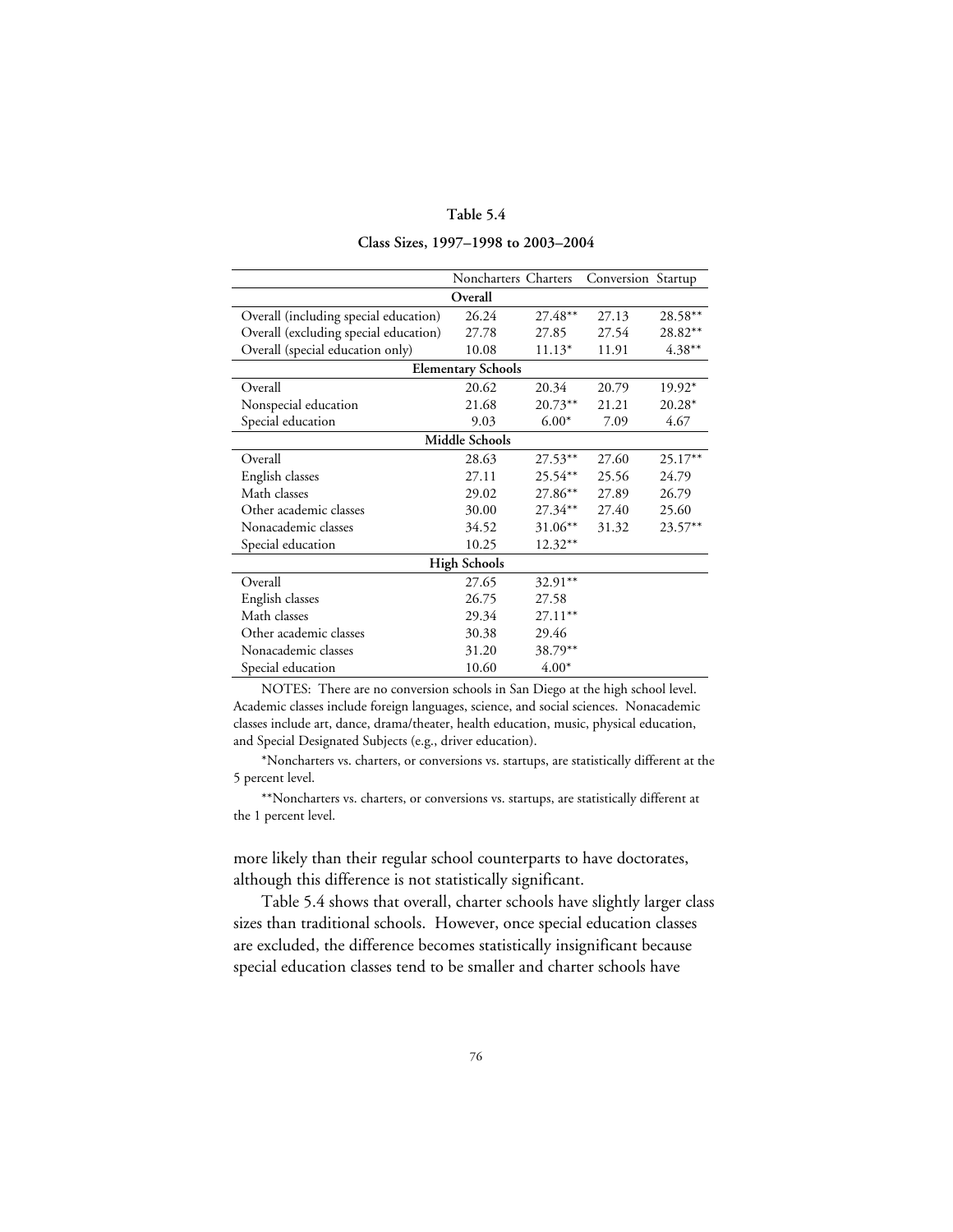fewer of them.4 At the elementary school level there is not much difference in class size between the types of schools. At the middle school level, charter schools seem to have somewhat smaller class sizes in every category except special education. Startup middle schools have especially small class sizes. At the high school level, charter classes appear larger overall, but this effect is driven by large nonacademic classes. High school charters actually have significantly smaller math classes statistically. All of these high school charters are startups; there are no conversion high schools in San Diego.

To summarize, teachers in charter schools tend to be younger, less experienced, and less likely to have master's degrees or full credentials. Charters and noncharters appear to have similar class sizes overall, although charter schools appear to have smaller academic class sizes. These differences between teacher and classroom characteristics are more evident when comparing startups to traditional schools than when comparing conversion charters to traditional schools, because conversion charters are qualitatively closer to traditional public schools.

Now that we have provided an initial comparison of charter and noncharter schools based on centrally collected administrative data, we explore differences within charter schools as revealed in survey data.

### **Survey-Based Evidence on San Diego's Charter Schools**

In June 2004, we distributed a survey to the 21 charter schools operating under the oversight of the district. Five schools declined to participate in the survey, leaving 16 responses.<sup>5</sup> The responses show a surprising amount of heterogeneity in charter school operations. Charter schools indeed appear to be exercising their freedom from rules

 $^{4}$ In 2000–2001, 3.07 percent of noncharter students and 0.56 percent of charter students were classified as special education.

<sup>&</sup>lt;sup>5</sup>The five charter schools that did not return the survey are from the lower end of the San Diego charter school distribution as measured by the API. This does not necessarily mean that the nonresponding schools offer a lower-quality education, although it does suggest that these schools likely serve underperforming students.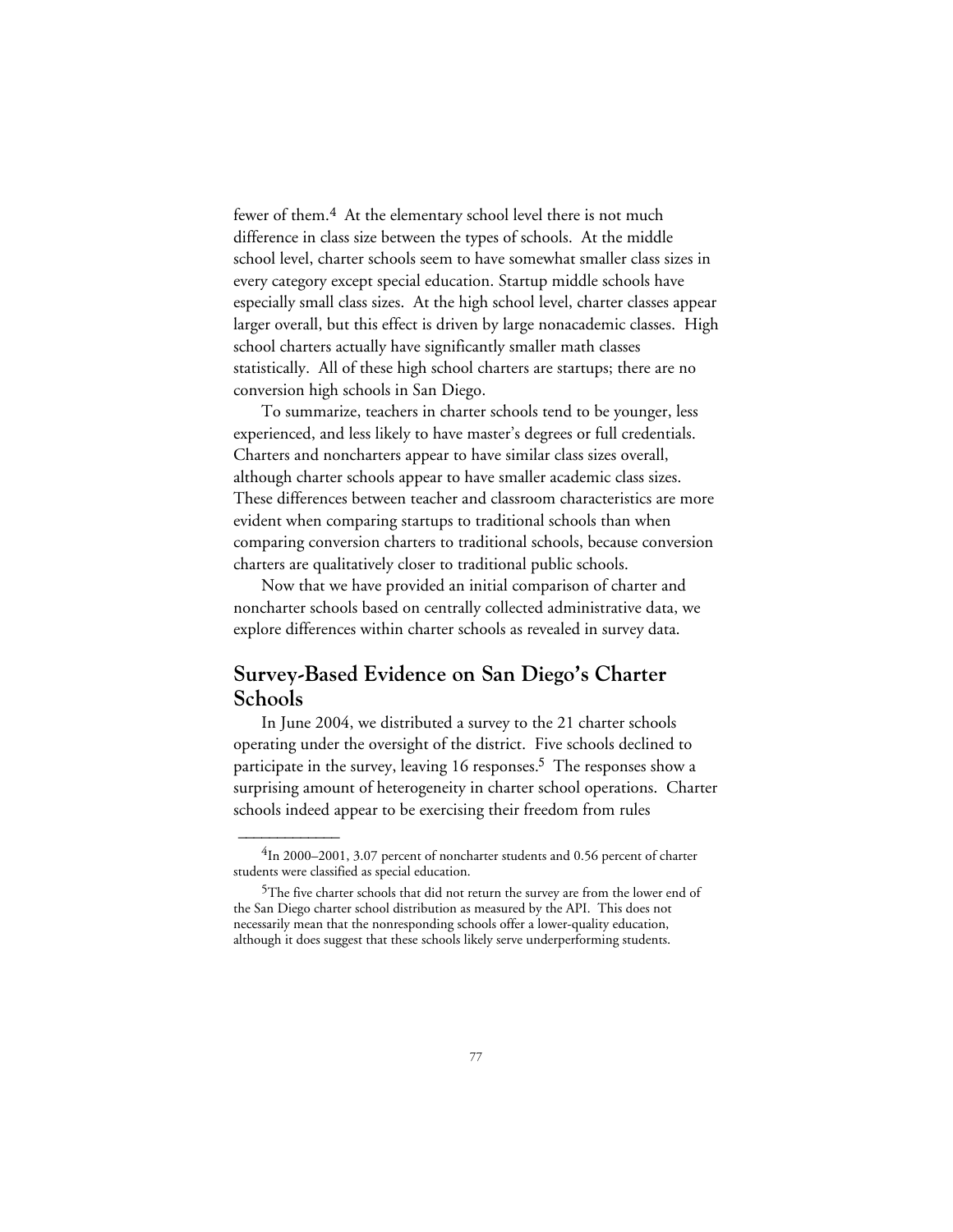governing traditional public schools and to be implementing policies different from those of traditional public schools and from each other.

Table 5.5 presents means and standard deviations for many of the survey responses. Although space constraints prevent us from running through every element in this table, we present main patterns below.

#### *Students Served*

Rather than focusing on just one of the traditional levels elementary, middle, or high school—we note that many charter schools offer a combination of the traditional levels—either elementary and middle, or middle and high. Around one-third of the schools in our sample serve a combination of levels, and these are about evenly split between grades K–8 and 6–12 or 7–12. Of the 14 schools that serve students at more traditional levels, eight are elementary schools, four are middle schools, and two are high schools. Conversion charter schools tend to have larger student populations than startups do. At the middle school level, the two conversions averaged 1,400 students and the startups averaged only 200. The difference is less dramatic at the elementary school level, where the two conversions average 400 students and the six startups average 200.

Charter schools differ greatly in the percentage of students residing in the local attendance area, with conversion schools typically reporting higher numbers. Notably, half of the responding schools (and threequarters of startups) report that less than 30 percent of their student population live in the local attendance area. This implies that many charter schools draw students from a broad area and that they therefore do not resemble traditional neighborhood schools along this one important dimension. Five schools do appear to be more like traditional public schools with more than 70 percent of their students coming from the local attendance area. At one of these schools, a conversion, all of the students reside in the local area. The three remaining schools report that between 41 and 60 percent of students reside in the local area, an almost even mix of neighborhood and nonneighborhood students.

Five of the schools target students living in a particular area within San Diego, but only one of these is located in that same area (with more than 70% of students living there). The four others are either located far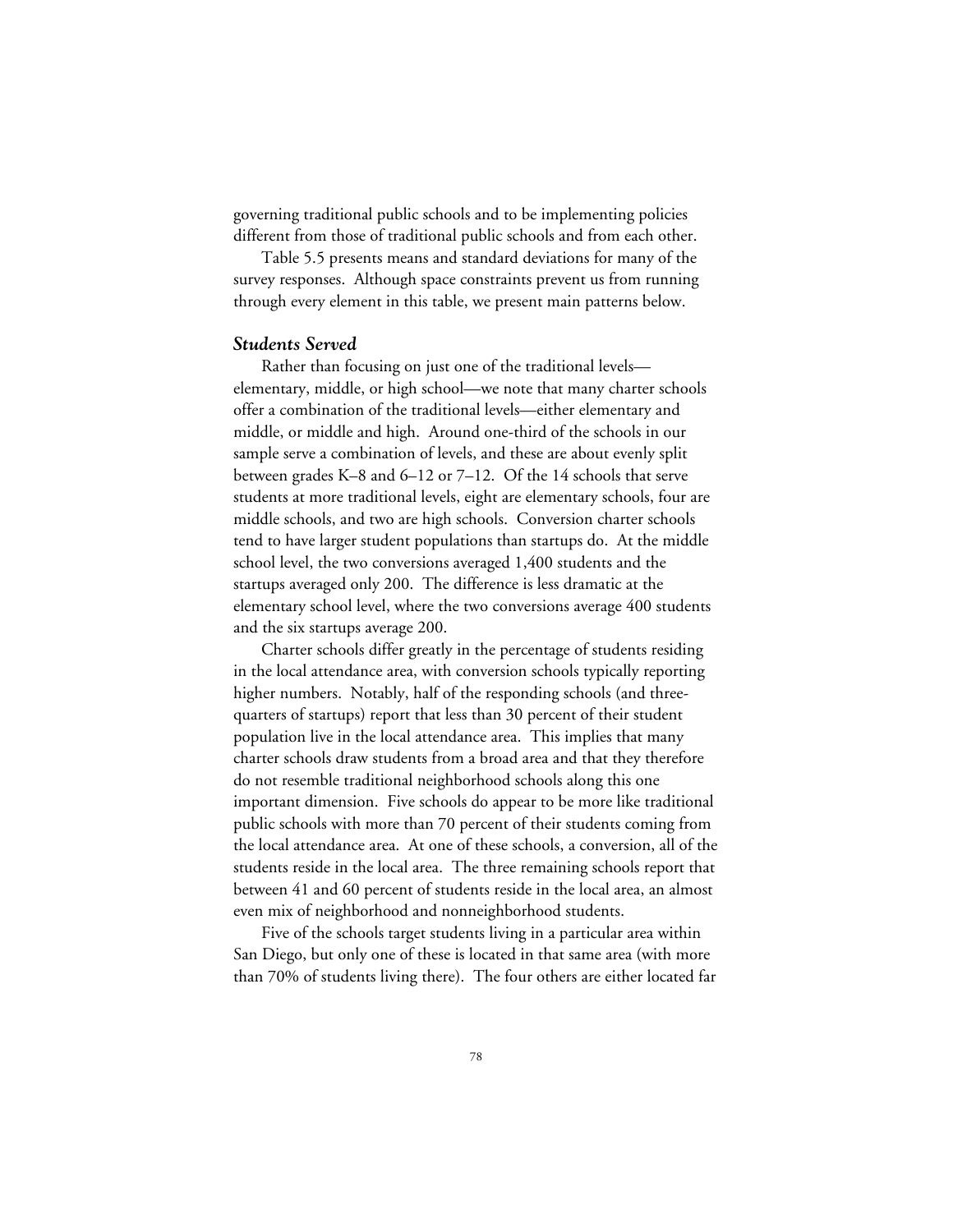#### **Table 5.5**

### **Summary Statistics of Responses to Charter School Survey, June 2004**

|                                 | All Charters       |                   | Conversions      |                  | Startups     |                  |  |
|---------------------------------|--------------------|-------------------|------------------|------------------|--------------|------------------|--|
|                                 | Std.<br>Std.       |                   |                  | Std.             |              |                  |  |
|                                 | Mean               | Dev.              | Mean             | Dev.             | Mean         | Dev.             |  |
| From Administrative Data        |                    |                   |                  |                  |              |                  |  |
| Average daily attendance        | 429.4              | 433.4             | 926.0 610.7      |                  | 263.9        | 186.8            |  |
| Year of operation               | 5.5                | 3.3               | 10.0             | 0.8              | 4.0          | 2.3              |  |
| Elementary school               | 0.625              | 0.500             | 0.50             | 0.577            | 0.667        | 0.492            |  |
| Middle school                   | 0.500              | 0.516             | 0.75             | 0.500            | 0.417        | 0.515            |  |
| High school                     | 0.125              | 0.342             | $\boldsymbol{0}$ |                  | 0.167        | 0.389            |  |
|                                 |                    | <b>Facilities</b> |                  |                  |              |                  |  |
| Operates in church/religious    |                    |                   |                  |                  |              |                  |  |
| building                        | 0.4375             | 0.512             | $\mathbf{0}$     | $\mathbf{0}$     | 0.583        | 0.515            |  |
| Operates in traditional school  |                    |                   |                  |                  |              |                  |  |
| building                        | 0.3125             | 0.479             | 1                | 0                | 0.083        | 0.289            |  |
| Operates in office space        | 0.250              | 0.447             | 0                | $\theta$         | 0.333        | 0.492            |  |
|                                 |                    | Students          |                  |                  |              |                  |  |
| Target students                 | 0.533              | 0.516             | 0                | $\boldsymbol{0}$ | 0.727        | 0.467            |  |
| Target particular area          | 0.313              | 0.479             | 0                | $\boldsymbol{0}$ | 0.417        | 0.515            |  |
| Target disadvantaged            | 0.500              | 0.516             | $\overline{0}$   | 0                | 0.667        | 0.492            |  |
| Target limited-English-         |                    |                   |                  |                  |              |                  |  |
| proficient                      | 0.313              | 0.479             | 0                | $\overline{0}$   | 0.417        | 0.515            |  |
| Target at-risk students         | 0.125              | 0.342             | 0                | $\mathbf{0}$     | 0.167        | 0.389            |  |
| Proportion of students residing |                    |                   |                  |                  |              |                  |  |
| in local attendance area        | 0.397              | 0.337             | 0.683            | 0.271            | 0.302        | 0.309            |  |
|                                 |                    | Operations        |                  |                  |              |                  |  |
| Longer school day               | 0.500              | 0.516             | $\mathbf{0}$     | $\boldsymbol{0}$ | 0.667        | 0.492            |  |
| Longer school year              | 0.250              | 0.447             | 0.25             | 0.5              | 0.250        | 0.452            |  |
| Number of instruction days      | 182.3              | 7.8               | 180              | 0                | 183.1        | 9.1              |  |
| School has a wait list          | 0.813              | 0.403             | 0.75             | 0.5              | 0.833        | 0.389            |  |
| School conducts random          |                    |                   |                  |                  |              |                  |  |
| lottery for admission           | 0.500              | 0.516             | $\mathbf{0}$     | $\theta$         | 0.667        | 0.492            |  |
| Teachers subject to collective  |                    |                   |                  |                  |              |                  |  |
| bargaining agreement            | 0.188              | 0.403             | 0.75             | 0.5              | $\mathbf{0}$ | $\boldsymbol{0}$ |  |
| Proportion of teachers from     |                    |                   |                  |                  |              |                  |  |
| the district                    | 0.224              | 0.259             |                  | 0.438 0.423      | 0.153        | 0.145            |  |
|                                 | Parent Involvement |                   |                  |                  |              |                  |  |
| Number of mandated              |                    |                   |                  |                  |              |                  |  |
| parent-teacher meetings         | 0.667              | 0.488             | 0.5              | 0.577            | 0.727        | 0.467            |  |
| Number of parent-teacher        |                    |                   |                  |                  |              |                  |  |
| meetings                        | 3.188              | 2.762             | 3.75             | 3.594            | 3            | 2.594            |  |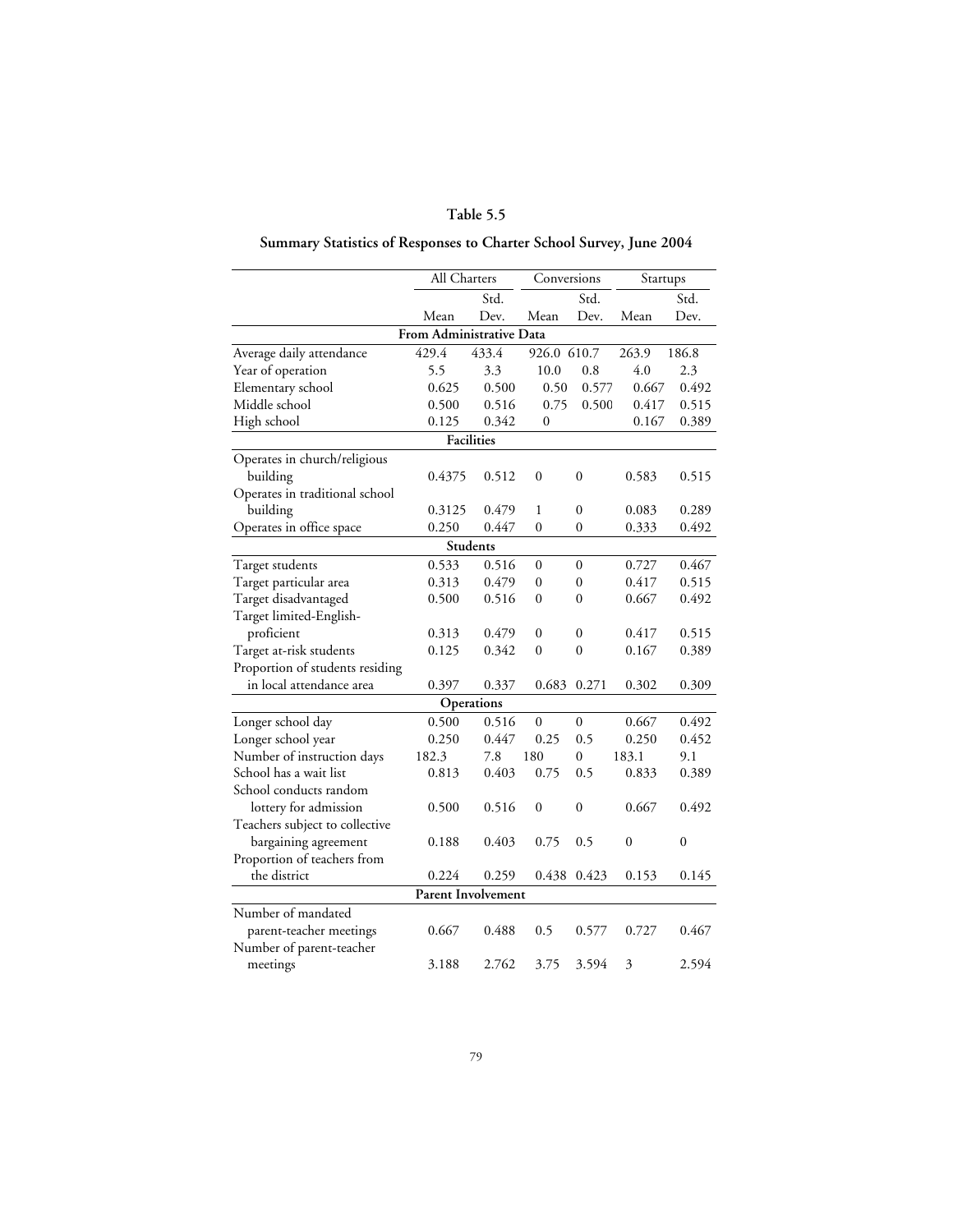**Table 5.5 (continued)**

|                            |                                           | Std.   |      | Std.         |        | Std.   |
|----------------------------|-------------------------------------------|--------|------|--------------|--------|--------|
|                            | Mean                                      | Dev.   | Mean | Dev.         | Mean   | Dev.   |
| Mandated parent volunteer  |                                           |        |      |              |        |        |
| hours                      | 13.500                                    | 24.478 |      | 6.667 11.547 | 15.364 | 27.101 |
| Parent volunteer hours     | 35.917                                    | 33.560 | 35.5 | 48.790       | 36     | 33.347 |
| Parents must sign learning |                                           |        |      |              |        |        |
| contract                   | 0.438                                     | 0.512  | 0.75 | 0.5          | 0.333  | 0.492  |
|                            | Challenges Facing the School <sup>a</sup> |        |      |              |        |        |
| Finances are a problem     | 2.813                                     | 0.403  | 2.75 | 0.5          | 2.833  | 0.389  |
| Facilities are a problem   | 2.750                                     | 0.447  | 2.75 | 0.5          | 2.75   | 0.452  |
| Parental involvement is a  |                                           |        |      |              |        |        |
| problem                    | 2.625                                     | 0.500  | 2.5  | 0.577        | 2.667  | 0.492  |

 $a_3$  = major problem; 2 = minor problem; 1 = not a problem.

away from most of their students or draw students from a broader area than they target.

Half of the schools in our sample report that they target disadvantaged students, and of those eight, five in particular target students classified as English learners. Among the eight schools targeting disadvantaged students, two explicitly seek students whose parents have not finished college.

Although nine of the schools answered yes to the question of whether there is an application process for admission to the school, only two responded with the particular criteria used to determine admission. One of these schools demands parental commitment to contribute 54 hours of volunteer work to the school a year; the other uses parent education and socioeconomic status along with past academic records and scores on tests administered by the state or district to determine eligibility for the admission lottery. It is important to note that these schools are looking for disadvantaged students who would be the first from their families to attend college. Seven schools conduct interviews and gather letters from teachers that describe students' progress, past academic records, or scores on tests administered by the state or district. In all but one of these schools, however, this information is used not for admission decisions but only to assess academic levels and to gain knowledge of the student body before the first day of school.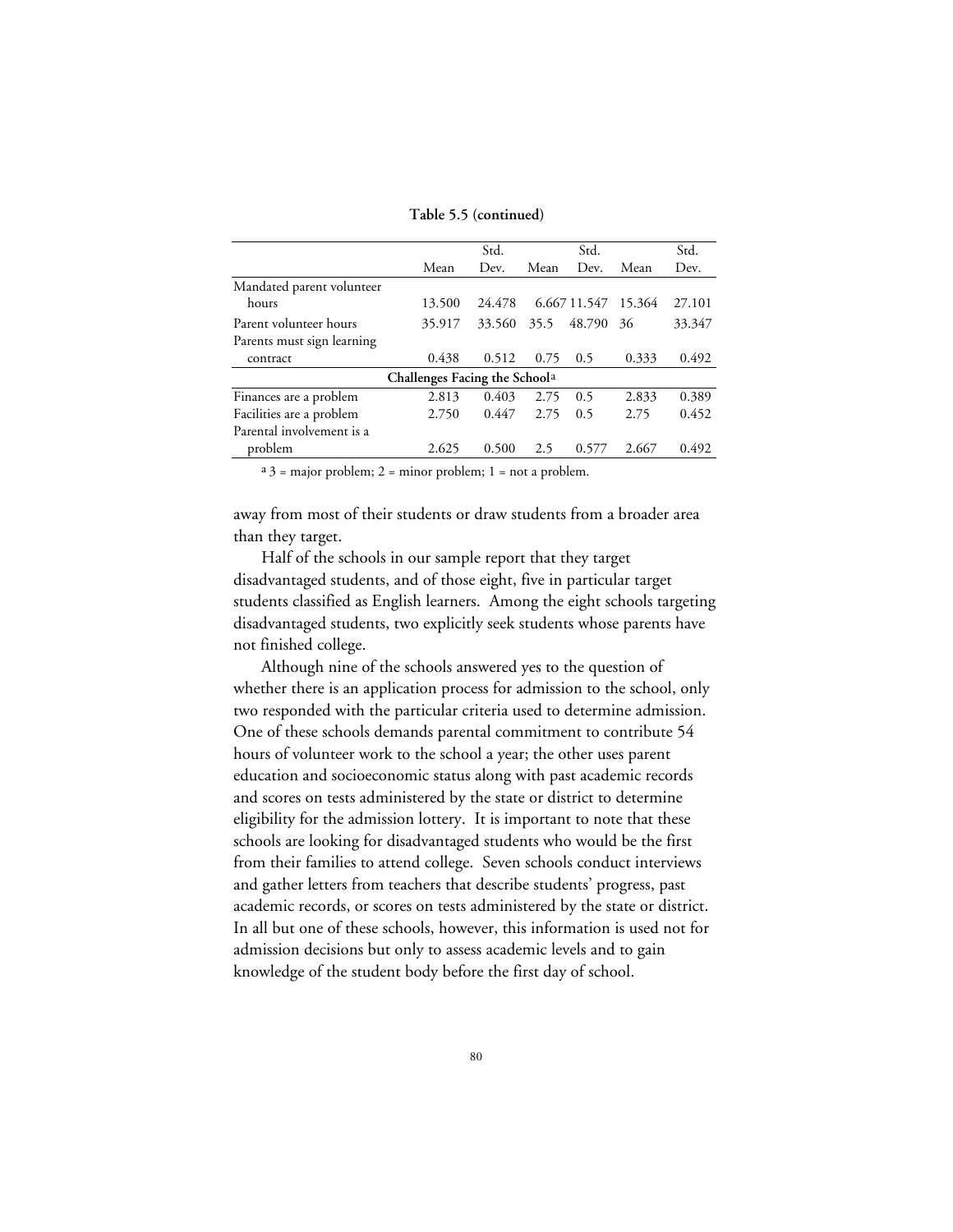The most popular student recruitment strategy appears to be wordof-mouth. Some schools post flyers in the neighborhood and advertise in community newspapers or newsletters. Other recruitment efforts include direct mailings to students or schools, public school visits, and special recruitment events. Charter schools appear to be quite popular. Only three of the schools returning the survey did not have a wait list. Of those three, one is not a typical public school—it serves only kindergartners and first graders in close association with Head Start, a preschool program. Another was surveyed in its first year of operation.

In the district as a whole, it appears that students and parents are quite interested in exploring the charter school option, regardless of the specific type of school.

#### *School Focus, Curriculum, and Operating Policies*

As described above, many of the schools target low-income and socioeconomically disadvantaged students. Five schools report that they target English learners, and another six offer an emphasis on a specific language or culture. The majority of these offer Spanish bilingual programs, but there are also schools emphasizing German, black history, and Harambee (school unity). Other characteristics described by principals as focuses of their schools include collaboration, interdisciplinary approaches, project-based learning, adult world connections and service-learning, lifelong learning, creative thinking, individual needs, focus on teachers, college-prep, arts, technology, and California's state educational standards that set guidelines on what students should know by each grade. Several schools also offer music or sports/physical education programs as special features.

In regard to specific policies, about half the charter schools offer a longer school day than traditional public schools do. Several of these start the school year earlier or eliminate the once-a-week half day often found in traditional schools. Three of the schools instruct students late into the day, educating students until 4 or 5 p.m. Whereas only four of the schools report a longer school year (one of these operates on a yearround calendar), the number of instructional days varies quite a bit, ranging from 175 to 200, with an average of 182.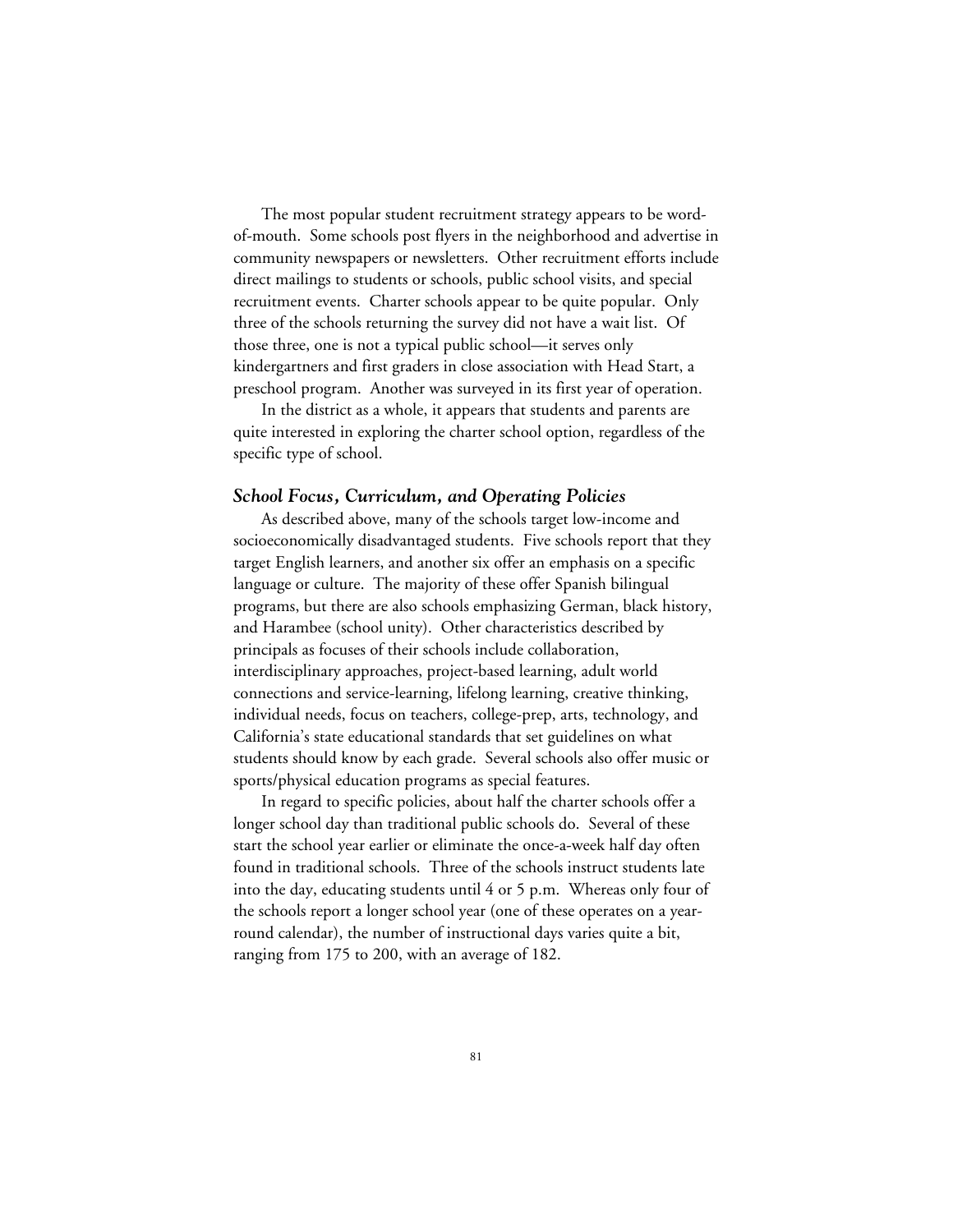We also asked charters what specific resources they make available for students identified as "below basic" on the California state achievement tests. Fourteen schools offer before/after-school tutoring for these students, and three schools offer Saturday classes. Four schools offer supplementary services under NCLB, one more than those that offer services under the state's Immediate Intervention/Underperforming Schools Program (II/USP)—an intervention program in which schools work with an outside consultant to improve student achievement. Two schools offer both programs. Other interventions noted were in-school day "safety nets," one-on-one tutoring in school, intersession and summer school sessions, and association with a private clinic for children with learning difficulties.

#### *Facilities and Financing*

 $\overline{\phantom{a}}$ 

Five (about 30%) of the schools operate in traditional school buildings. Four of these five are the conversion schools whose facilities are owned by the district; the remaining one is a college-prep middle and high school located on the campus of the University of California, San Diego, in a building constructed with privately donated funds. Seven schools lease or borrow space from a church or a synagogue, with the remaining four schools operating in unused government or office buildings. Although conversion charters are all located on district property, they do not share the same relationship to the district.<sup>6</sup>

Subsidized transportation for students is arranged for five of the schools—two of these are conversion elementary schools. The other three report that less than 20 percent of students reside in the local attendance area. Two of the schools offered district-paid and districtprovided busing in the past, but neither does now, because of the expiration of a federal grant in one case and in the other, a judgment by the district that it could no longer pay for busing. The latter school still offers busing but funds the busing internally and through donations.

<sup>&</sup>lt;sup>6</sup>Three of the conversion schools are declared as arm-of-the-district schools, with the remaining operating as a  $501(c)(3)$  nonprofit. The district's charter schools are about evenly split between those operating as nonprofits and those operating as arm-of-thedistrict charters. The former have greater autonomy.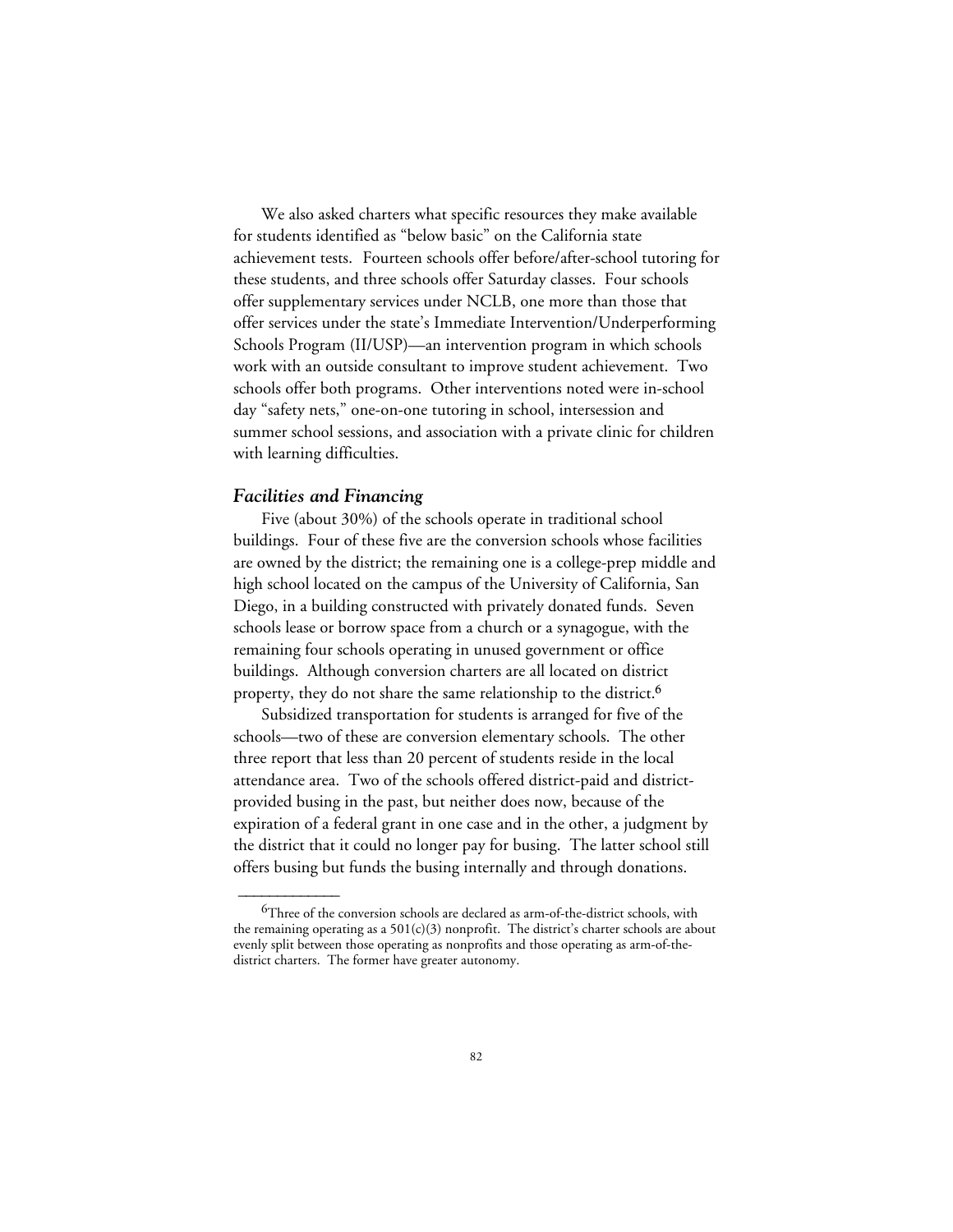We asked principals to rate the challenges facing the school. "Finances" is the category most schools seem to view as a "major problem." Ten schools cite this as a "major problem," and another four view it as a "minor problem." Even schools receiving relatively large onetime grants seem to view annual operating expenses as a problem. All schools received some outside grants, but the size of these grants differs enormously. We asked schools to approximate the amount of outside funding they received in previous years and in the most recent school year; the number reported ranges from \$17,000 to \$800,000. Schools appear to use very different funding sources. Five schools reported that private donations from parents are a primary source of funding, and nine received money from businesses or foundations. Eight schools use government grants, which are either competitive or created by State of California legislation aimed at charter schools in general. All schools have some formal partnerships with community organizations, businesses, learning centers, or local colleges and universities. The governing boards of the charter schools differ considerably, although most have a mixture of parents, teachers, and community members. The conversion middle schools have many more teachers on their boards than the other schools do.

#### *Teachers*

Only three of the schools (all of them conversions) report that their teachers are subject to the district's collective bargaining agreements, but an additional six report that wages for teachers are set according to or similarly to the district salary schedule. The percentage of teachers coming from the San Diego Unified School District ranges from 0 to 95 percent, with conversion schools typically having more teachers from a traditional public school in the district. When considering startup schools only, the maximum is only 50 percent. The average percentage of teachers coming directly from the district is 22 percent overall: 44 percent in conversion schools and 15 percent in startup schools.

#### *Parental Involvement*

Charter schools employ many different strategies to involve parents. Most schools have parent organizations, and the number of times a year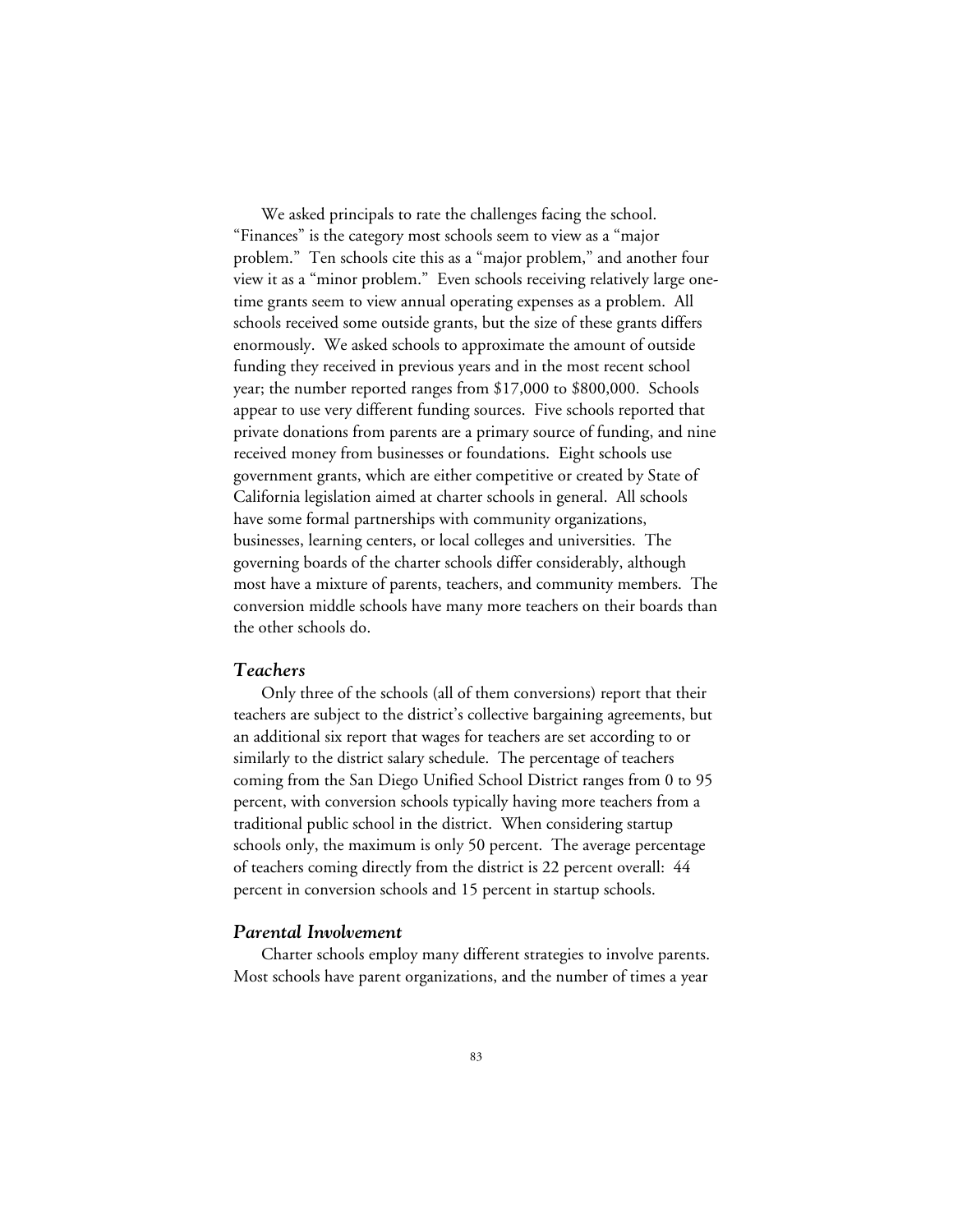the organization meets ranges from four to 18. Six schools require that parents volunteer their time and in these schools, the required amount of volunteer time ranges from 15 to 80 hours a year. The amount of time a parent of a typical student actually volunteers (including at schools in which it is not mandatory) ranges from one to 70 hours a year. Schools that formally required that parents volunteer for relatively more hours appear indeed to elicit more parent volunteer hours, although it is not possible to determine whether there is a causal relationship. Parents volunteer most at elementary schools.

There seems to be a significant range of activity in the forms and levels of parental involvement within charter schools. Six schools do not view lack of parental involvement as a problem at all, but four view it as a major problem and six as a minor problem. The conversion schools all report that lack of parental involvement is a problem. Ten schools make individual parent-teacher conferences mandatory. Most schools hold these individual meetings to discuss student progress between one and three times a year, but teachers at two schools meet individual parents more than eight times a year. Seven schools require that parents sign a learning contract. None of the schools that view parental involvement as a problem requires mandatory meetings between teachers and parents. It is important to note that this does not necessarily suggest that mandating meetings would increase parental involvement; it may be the case that the underlying lack of parental involvement renders mandatory meetings ineffective.

As noted above, the oldest charter schools in the district are conversion charters and these tend to be larger than startups. This fact may reflect the intent of startup schools to remain small or it may reflect capacity limits stemming from the challenge of securing large facilities. Startups tend to draw students from a broader area than conversion schools, have longer school days, and have teachers who are less likely to be subject to the district's collective bargaining agreement.

Appendix Table D.1 shows correlations between charter school characteristics. We note that in many cases the correlations are quite high, often on the order of 0.3 to 0.5 or higher in absolute magnitude.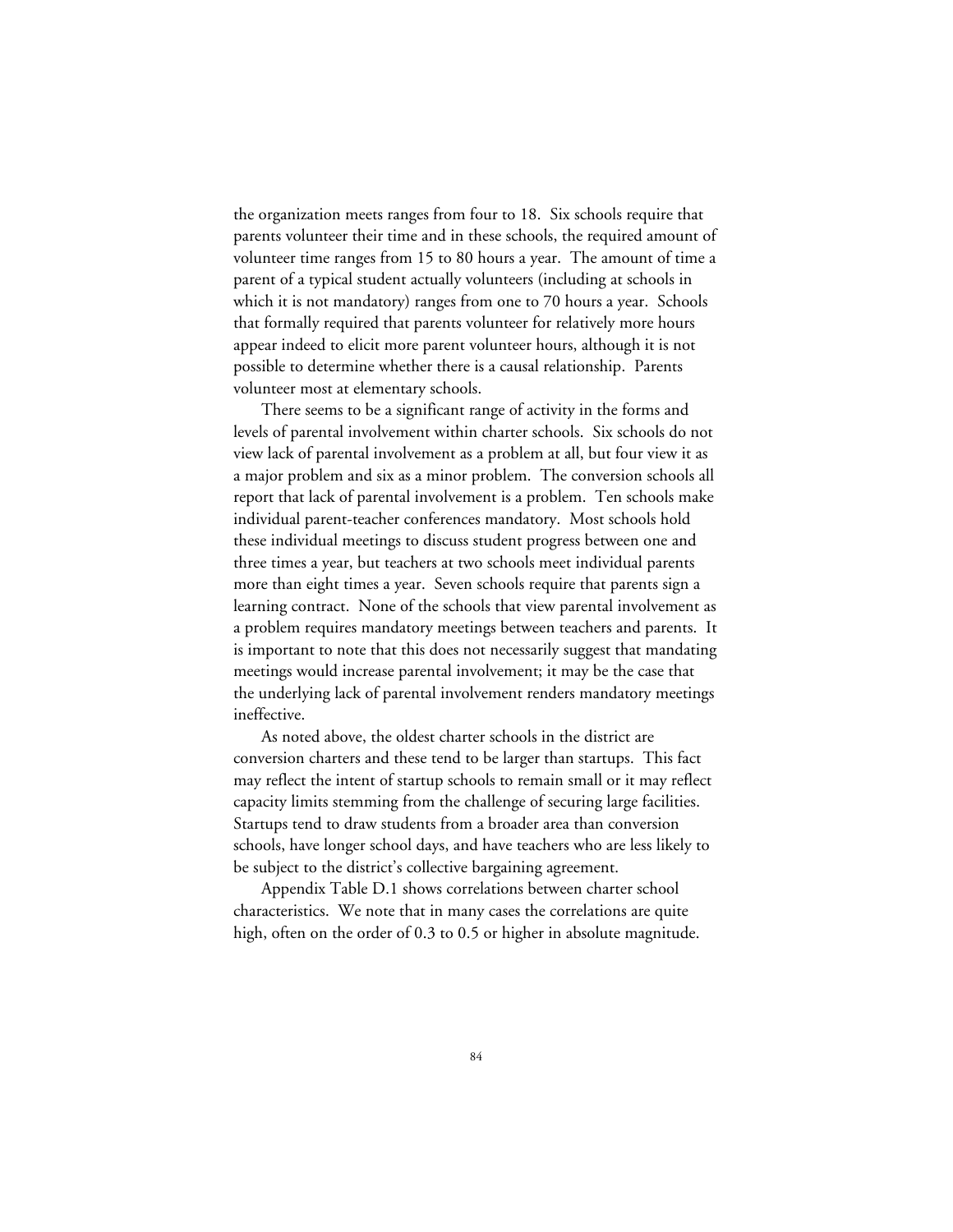## **The Effect of Attending a Charter School on Gains in Student Achievement**

This section summarizes our statistical analysis of the effect of charter schools on student gains in math and reading. As mentioned in the introduction to the chapter, we cannot use a lottery-based method of analysis as we do for the other school choice programs in San Diego, because the district does not centrally collect data on admissions lotteries. Our substitute methodology uses student fixed effects, controlling for any unobserved characteristic of students that does not change over the course of our data collection. So, for example, to the extent that charter school students differ in ability and motivation, and to the extent that these are fixed characteristics of each student, we completely remove any of these interstudent differences that do not change over time. Put differently, we estimate the average effect of a charter school on student achievement by comparing individual student's test-score trajectories during periods in which they attend and do not attend charter schools. This approach is generally much more useful than simple comparisons across students, which risk confounding the effect of charter schools with the effect of unobserved characteristics of students who are attracted to charter schools.

One word of caution is in order here. The previous section showed that charter schools share many common goals but also differ in important ways. That immediately begs the question: What does it mean to estimate the "average" effect of charter schools on student achievement? Although it seems clear that charter schools are indeed quite heterogeneous, from a policy perspective, we think that it is crucial to start with an analysis of the average effect of these schools. Indeed, this question has dominated the politics surrounding charter schools. At the same time, we would indeed like to go beyond this question to identify the types of charters that have been the most successful, at least in terms of boosting math and reading achievement. In this chapter, we make some efforts in that direction by distinguishing between startup and conversion charter schools. In theory, we could go beyond that and ask which of the school characteristics captured in our survey appear to have the greatest effect on achievement gains. We do not take this latter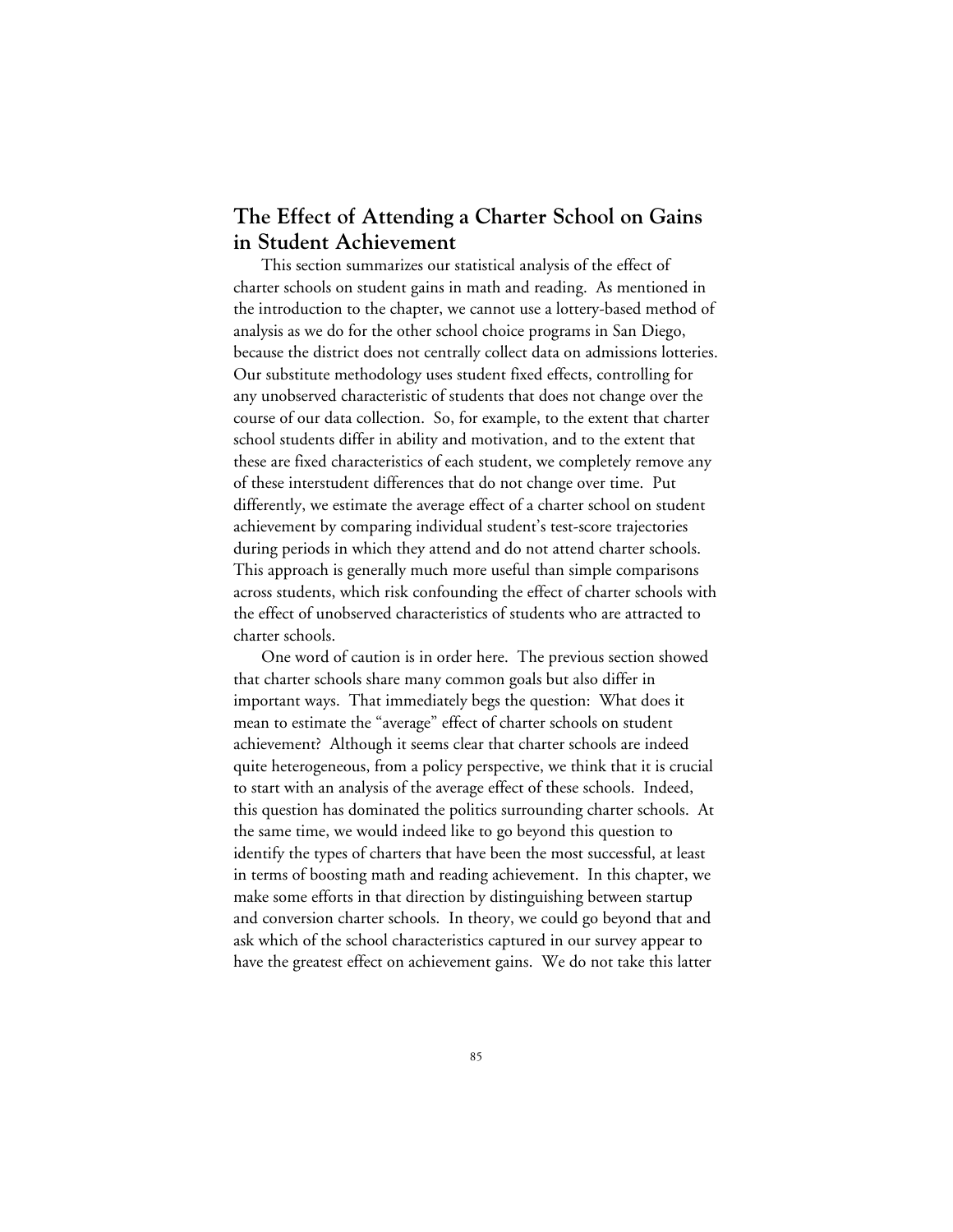route because, as the previous section showed, many of the survey variables are quite highly correlated with each other, so that it is unlikely that we could obtain reliable results. The issue here is simply a lack of variation in the data. In the future, as more student data accumulate, new charters open, and, perhaps, as some charters alter their academic focus in ways that we can identify through surveys, we may be able to answer this more subtle question.

Just as there may be no such thing as the completely "typical" charter school, there may be no such thing as a "typical" charter school student. Which types of students gain the most and least from the experience offered by San Diego's charter schools? Again, because we rely on the subsample of students who switch back and forth between charters and regular public schools, our sample size requires caution. However, after presenting our "average" results, we summarize some tentative conclusions about differential effects of charters by student race.

Our initial analyses simply model either test-score gains or levels of test scores as a function of fixed effects, as well as controls for grade level and year. We used two main specifications. The first of these models gains in scaled scores on the Stanford 9 test of math and reading achievement. The second models the level of a student's test score as a function of the previous year's test scores and the same set of additional regressors.7 We report results for both methods and typically the results are similar.

Figure 5.2 shows our calculated effect sizes from the first models (that is, the predicted effect measured as the percentage of a standard deviation of test scores in that grade span) of switching to a charter school in cases where there is a statistically significant effect. No bars, such as for high schools, indicate no statistically significant differences between charters and regular public schools for that subject in that grade span.

We find that switching to a charter school results in higher middle school math test-score gains but lower elementary math and middle

 $7B$ ecause adding a student fixed effect to a model with a lagged dependent variable (namely, lagged test scores) can lead to bias and inconsistency, we use the method of Anderson and Hsiao (1982) to estimate these latter models.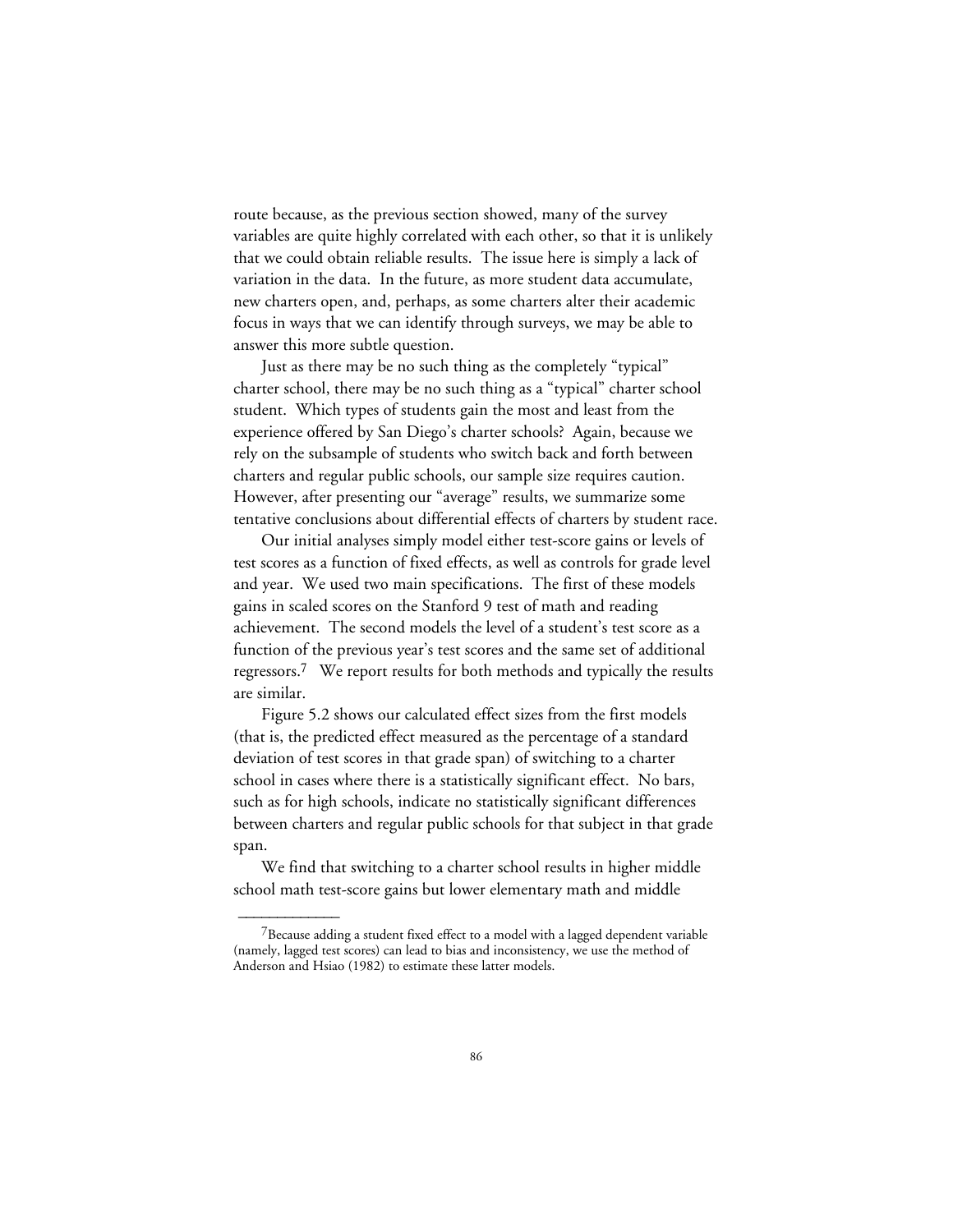

**Figure 5.2—Effect of Attending a Charter School on Stanford 9 Test-Score Gains**

school reading gains. The sizes of these effects are moderate, on the order of 6 to 18 percent of a standard deviation in score for that grade span and year. The estimates underlying these calculations are presented in Appendix Table D.2, along with regression estimates from the second model focusing on levels of test scores.

This same appendix table also reports the number of students included in each regression and the number of these who attend a charter. In our main specification depicted in Figure 5.2, the number of students entering our regressions ranges from about 47,000 students in the high school model to about 62,000 students in the elementary school model. Of these samples, the number of students who ever attended a charter school ranged from about 1,500 for the elementary school models up to about 5,800 for the middle school models. This suggests that although we have reasonably large numbers of charter school students, the elementary school sample will be the one least likely to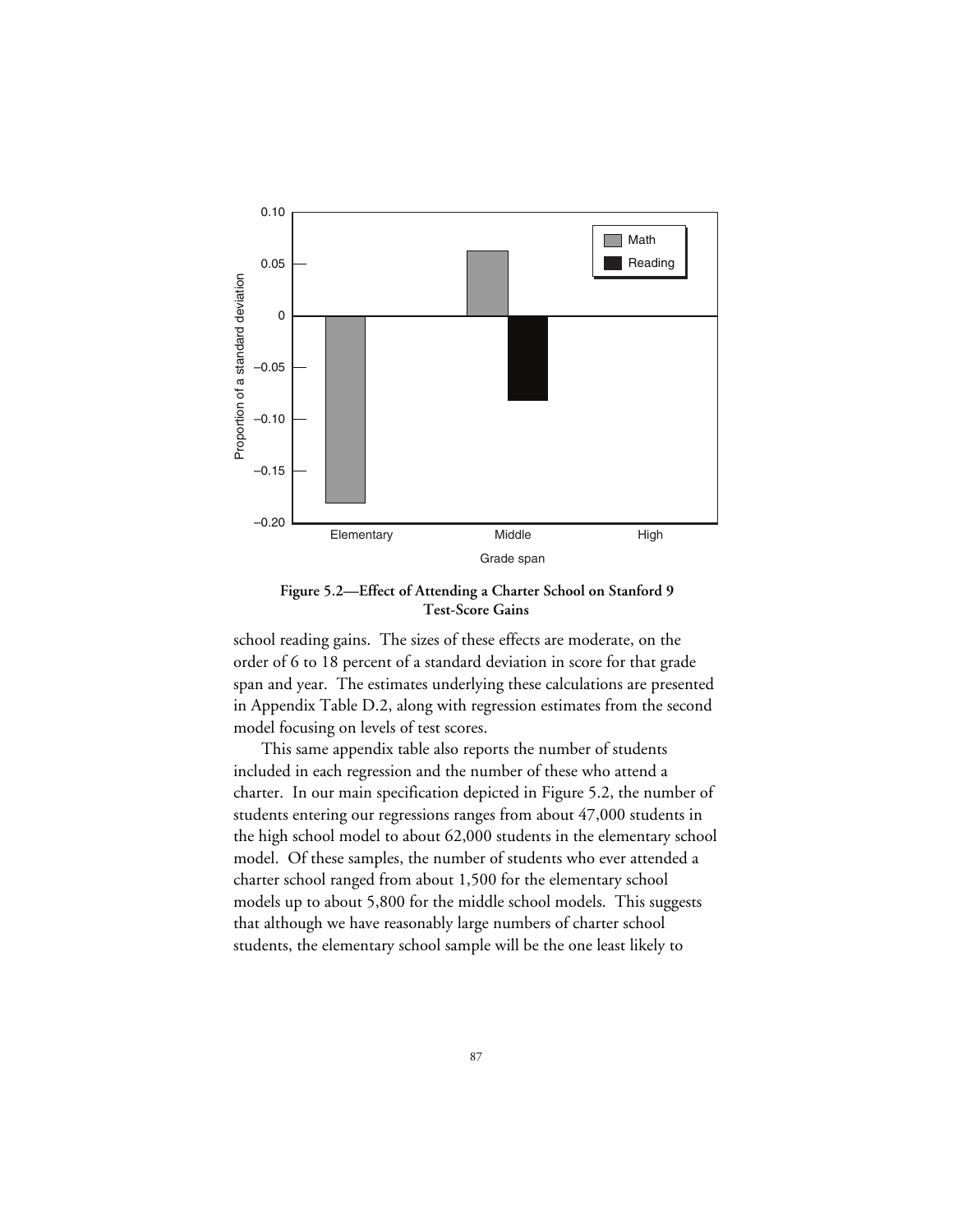reveal small (positive or negative) effects of charter schools on achievement, because of the relatively small sample size.

For a second reason we need to be cautious about sample size. To contribute to our estimate of the effect of attending a charter school, a student must attend a charter for at least one year and a regular public school for at least one year within a grade span, so that we can compare his or her test-score gains in the two types of schools. Most of our charter enrollees attend charter schools and stay in charter schools throughout the grade span. This was most prevalent in our middle school sample, where 90 percent of charter attendees are in charter schools throughout the sample period. In the elementary and high school samples, the percentages are 85 percent and 73 percent, respectively. These students did not contribute to our estimated effect of attending a charter school. This may be of special concern at the elementary school level, since there are fewer charter students overall at that level than at the middle and high school levels. Note also that the fixed-effect method should give a quite reliable estimate of the effect of attending a charter for switchers, but we cannot say for certain whether the same effect applies to students who, for instance, enroll in a charter in kindergarten and stay in charter schools throughout the sample period.

The most important implication for interpretation of our results is that when we find a zero effect of attending a charter school, we are more confident that the effect is truly zero in the middle and high school samples than in the smaller elementary school samples.

In Figure 5.3, we separately present effect sizes of switching to startup and conversion charter schools to explore whether there are performance differences between the types of schools. The figure reveals that at the elementary school level, both startups and conversions seem to produce lower test-score gains in math relative to regular public schools, but they produce identical gains in reading. At the middle school level, we can see that the conversion schools drive the overall result that charter schools are better at teaching math and worse at teaching reading.<sup>8</sup> Middle school startups appear to perform the same as regular middle

<sup>&</sup>lt;sup>8</sup>Two large conversion schools dominate the middle school charter school sample.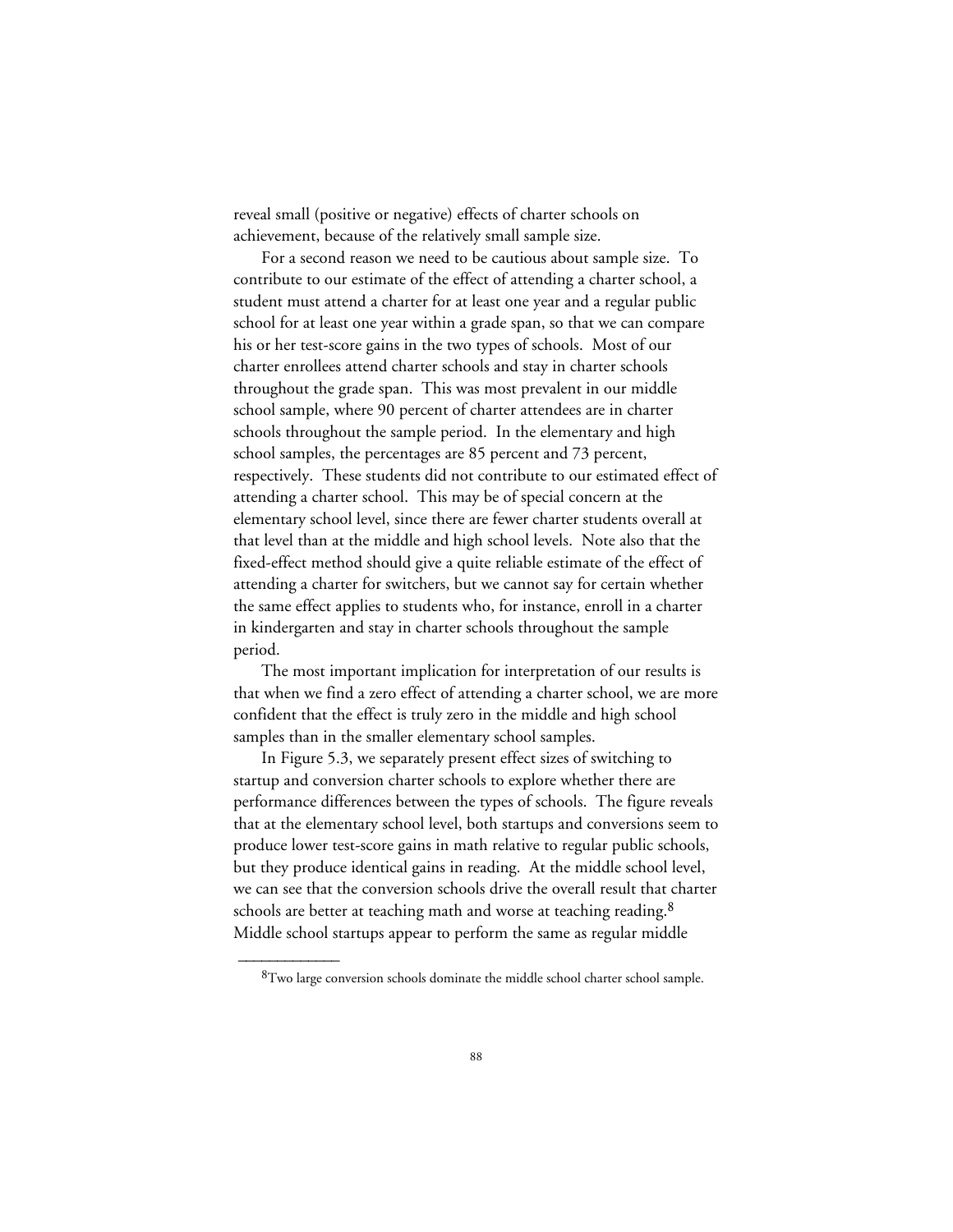

NOTE: There are no conversions at the high school level.

#### **Figure 5.3—Effect of Attending a Startup or Conversion Charter School on Stanford 9 Test-Score Gains**

schools in both subjects. We do not break down high school results by charter type, because all of the charter high schools in San Diego are startup schools. (Estimates underlying these calculations can be found in Appendix Table D.3.)

Given that we did find a few cases in which charter schools appeared to differ significantly from regular public schools in terms of gains in reading or math, it is natural to ask whether we can explain these differences in terms of observable characteristics of the classrooms. Accordingly, for the subsamples for which we had class size and detailed teacher qualifications (credential status, highest degree earned, and years of teaching experience), we reran our basic models and obtained very similar results on these subsamples. Next we reestimated these models after adding class size and controls for teacher qualifications. The idea here is that if the simpler model showed that charter schools were more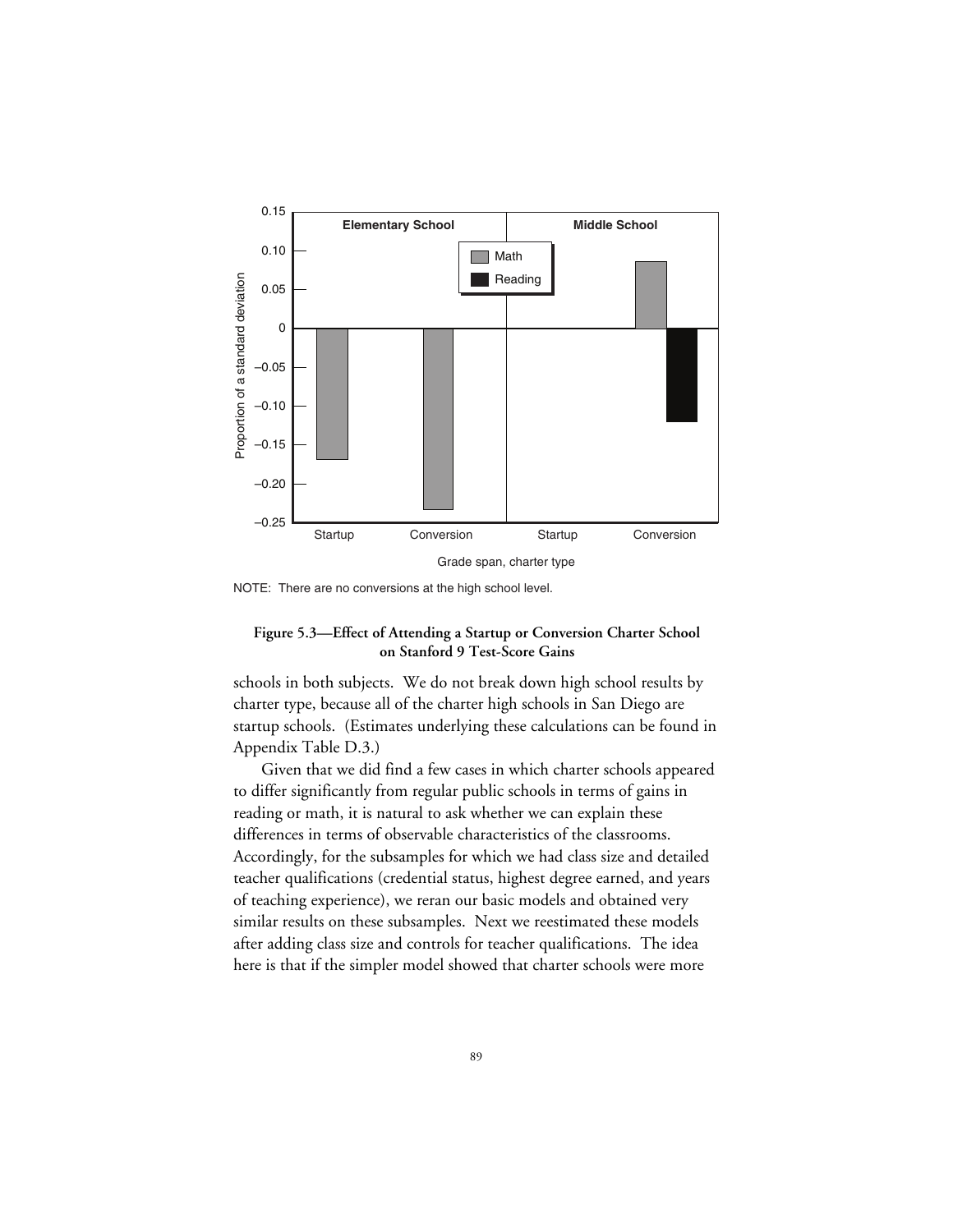effective, after we control for class size and teacher traits, the size of the charter school coefficient should fall toward zero, because we have (perhaps) explained why the charter school was more effective. Conversely, in cases of a negative charter school effect, after controlling for class size and teacher qualifications we should expect to see the charter school coefficient rise toward zero. In fact, adding these controls did not change the size of the charter coefficient markedly and in almost all cases the controls moved the charter dummy away from zero. In other words, the class size and teacher controls do not appear to explain any of the gaps in effectiveness between charters and regular public schools. Whatever explains the differences, it has to do with unobservable factors that are not related to class size or teacher qualifications.

We next examined whether San Diego's charter schools face startup problems and underperform in their first few years of operation, as is found in some studies of charter schools in other areas. To do this, we reran the basic student fixed-effect analysis, this time adding additional control variables indicating whether a school is in its first, second, or third year of operation.<sup>9</sup> Conversion schools are observed only four years or later after their conversion, so we are not able to test if conversions have difficulties in their first three years. Thus, our tests for startup problems quite literally apply only to charter schools that have started from scratch.

Our central finding changes the tenor of our earlier results on the relative performance of startups and regular public schools. Recall that as shown in Figure 5.3, startup schools performed the same as regular public schools except that they underperformed in math at the elementary school level. As shown in Table 5.6, by year four and later, startup charters show gains in reading and math that are statistically indistinguishable from gains in regular public schools. This applies to all three grade spans. Conversely, we find that elementary school startups in their initial years produce much lower test-score gains than do regular

 $9$ We also ran several alternative specifications where indicators were included for first, first two, or first three years of operation, as well as a specification assuming a linear effect of additional years of operation. These yielded qualitatively similar results. The estimates in Table 5.6 derive from the estimates in Appendix Table D.4.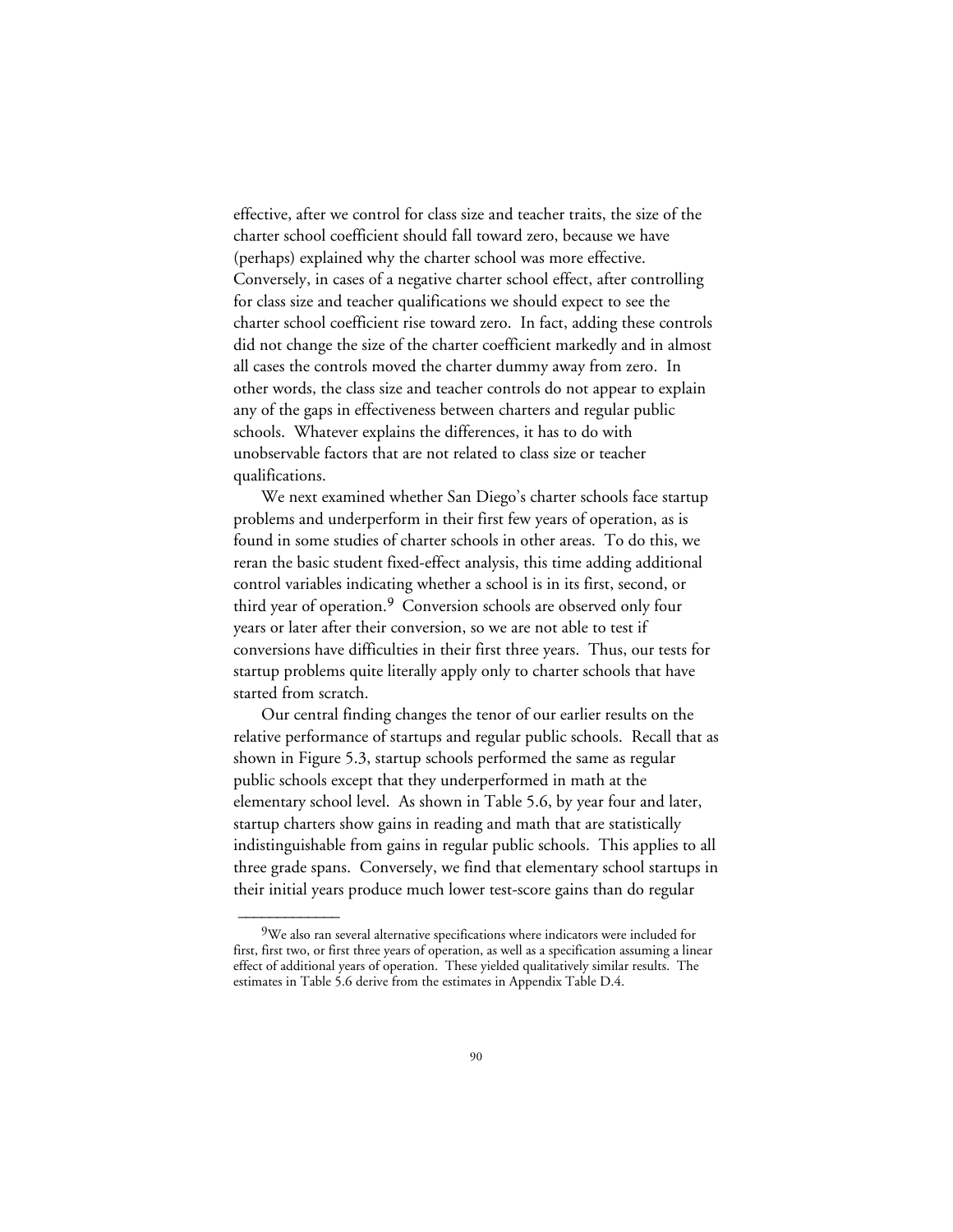#### **Table 5.6**

#### **Estimated Effect of Attending a New Startup Charter School Measured in Proportion of Stanford 9 Test-Score Standard Deviation Units**

|            |         |                     | Measure |
|------------|---------|---------------------|---------|
| Elementary | Math    | 1st year of startup | $-0.55$ |
| school     |         | 2nd year of startup |         |
|            |         | 3rd year of startup | $-0.29$ |
|            |         | 4th year or later   |         |
|            | Reading | 1st year of startup | $-0.20$ |
|            |         | 2nd year of startup |         |
|            |         | 3rd year of startup |         |
|            |         | 4th year or later   |         |
| Middle     | Math    | 1st year of startup |         |
| school     |         | 2nd year of startup | 0.19    |
|            |         | 3rd year of startup | 0.21    |
|            |         | 4th year or later   |         |
|            | Reading | 1st year of startup |         |
|            |         | 2nd year of startup |         |
|            |         | 3rd year of startup |         |
|            |         | 4th year or later   |         |

NOTES: Effects are calculated with student fixed effects, ordinary least squares specification, with conversion control. Blank entries indicate no statistically significant effects at the 5 percent level. There are no significant effects at the high school level.

public schools in both reading and math. Table 5.6 shows that the largest effects are found in math scores, where attending an elementary charter school in its first year of operation results in a test-score gain that is more than half a standard deviation below the average test-score gain at a noncharter school. We do not find significant year-in-operation effects for middle or high schools except in the case of middle school math, where it appears that schools in their second and third years of operation actually do *better* than those in their fourth or later year of operation.

The overall conclusion seems to be that startup charter schools in the elementary school grade span have often experienced quite serious teething pains in their first one to three years of operation, but after this point they perform at the same level as their regular school counterparts.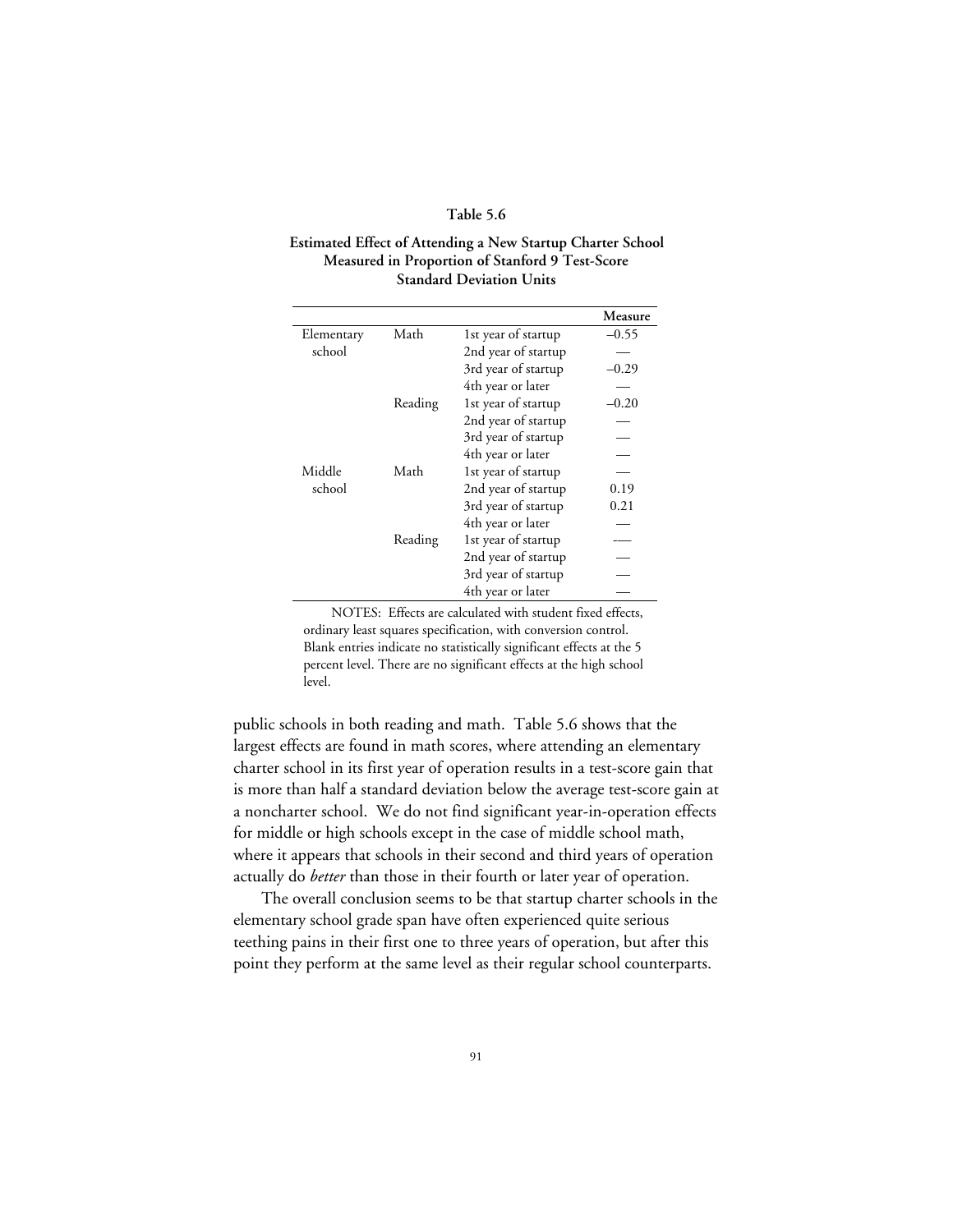Startup charters at the middle and high school levels seem to perform at least at the same level as regular public schools in all years of operation.

In contrast, the results we presented in Figure 5.3 for conversion charters apply to schools that had converted from regular to charter schools more than three years earlier, so in two cases (elementary school math and middle school reading), they underperform and in middle school math they outperform the regular public schools well into their histories.

Previous researchers have noted that students often appear to need time to fully adjust to a new school environment, having lower test-score gains in their first year at a new school. For example, Solmon, Paark, and Garcia (2001) find in Arizona that the first year a student attends a charter school his or her scores may drop but subsequently recover. We try to test whether these effects are apparent in our data and, if so, whether they are more or less pronounced at charter schools than at traditional schools. Appendix Table D.5 summarizes the results of these analyses, which show that students switching to new schools do tend to have lower test-score gains. (The comparison group here is students who have been in the given type of school for four years.) Students switching to either charter or noncharter schools appear to face difficulties in their first year at a new school in elementary school math and middle school reading. At the elementary school level, the negative effect of switching schools appears only in the student's first year at a school. Middle school math scores appear to be significantly lower in the first or second year that a student enters a regular public school after having attended a charter school. Problems with changing high schools seem to appear only in the second year at a new regular public school.

As shown above, several schools target at-risk or disadvantaged students, and several more offer special programs tailored to their students. Given this ability to tailor curricula for their student populations, it is natural to ask whether some students benefit disproportionately from attending charter schools. To answer this question, we investigate differential effects by student race by rerunning our basic specifications separately for each major racial subgroup. We can then see whether the estimated effects of charter schools differ by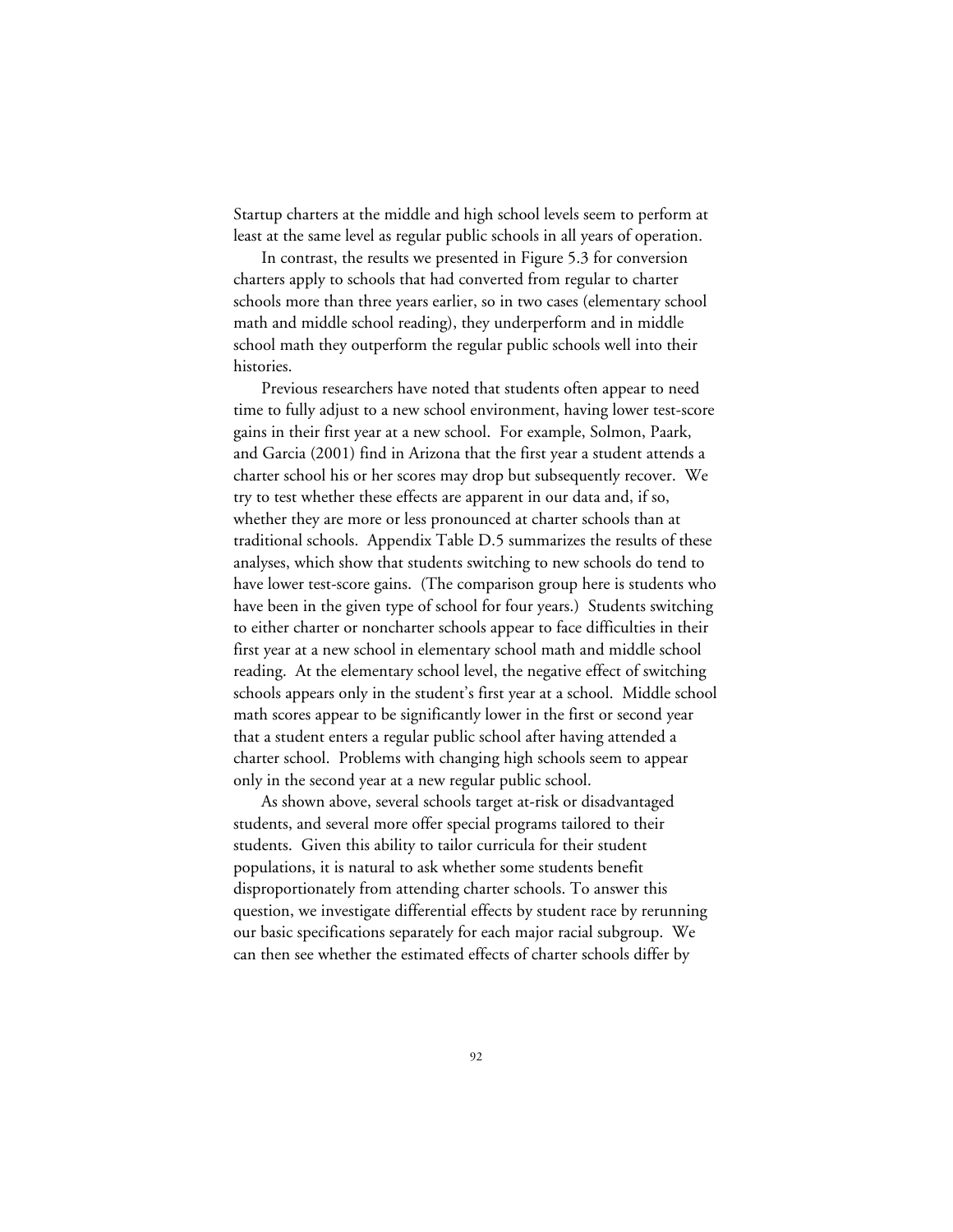race. (Appendix Table D.6 shows these charter school effects by race and ethnicity.)

Almost all the significant differences between charter and regular public schools arise in math. The largest of these effects are in elementary school math, where it appears that Hispanic students have smaller test-score gains, by more than one-third of a standard deviation, when switching to charter schools. This result is driven by the startup schools, in which Hispanic students have math test-score gains half a standard deviation smaller than when they do not switch to startup schools. Asian students in conversion charter schools also appear to have much lower math test-score gains. These results may drive the overall finding that elementary charter schools are not doing well in math.

At the middle school level, the results are not as clear. Hispanic middle school students have somewhat larger math test-score gains when they switch to charter schools, whereas Asian students have lower math gains. The larger math gains for Hispanics are driven by the conversion schools; in startup schools, they actually do slightly worse. Black middle school students have larger math gains only when they switch to startup schools. All of these effects are moderate in size.

At the high school level, the only difference for a specific race was for whites, who fared slightly worse in math in charter than in regular public schools.

The only significant overall charter reading effects apply to Hispanic students. Hispanic students appear to have slightly smaller reading gains when they switch to charter schools, particularly when switching to conversion charter schools. Although there is no overall charter effect for reading for middle school black students, these students do appear to do slightly better in startup schools. Startup charter schools appear to benefit middle school black students in both reading and math.

#### **Gains Measured by the California Standards Test**

Finally, we examine performance according to an alternative achievement measure. All of the previous analyses focused on student performance as measured by the norm-referenced standardized Stanford 9 test, which California used as a state test from spring 1998 through spring 2002. However, we also have available a criterion-referenced test,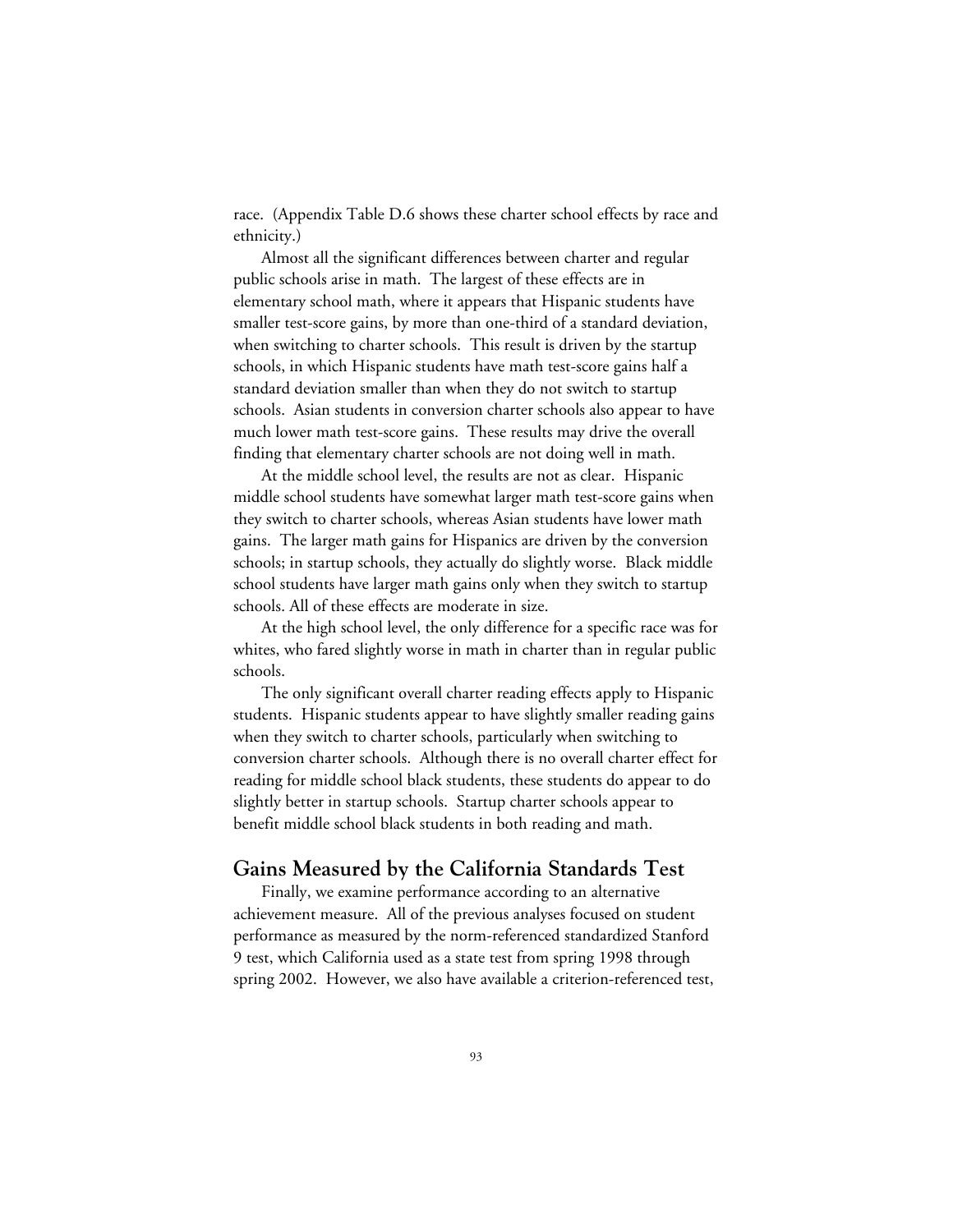designed to measure whether schools are meeting content standards developed by the California Department of Education, known as the California Standards Test. We have CST data from spring 2002 through spring 2004. Because the test is not vertically scaled and therefore scores between years are not easily used to construct measures of student achievement gains, we normalize the test scores so that in each grade and in each year the average score is 0 and the standard deviation is 1. Changes between years in these measures therefore capture students' change in *relative* standing.

The results in this section differ qualitatively somewhat from the results using Stanford 9 test scores. In part this might reflect a different time period (Stanford 9 data are available from 1998 through 2002). Also, in part it might reflect the fact that with a smaller number of years of CST availability, we lack enough observations to detect meaningful effects of charter schools. In the middle and high school grade spans, we have significantly fewer charter-school-student observations in the CST models than we do in the Stanford 9 models.

With these qualifications in mind, we see in Appendix Table D.7 that according to the criterion-based measure, charter school students appear to perform better than those in traditional public schools in math at the elementary school level. This is contrary to the Stanford 9 results in which elementary charter schools underperform in math and could result because the CST data, which were gathered later in time, reflect the improvements we have already documented with startups as they gain experience. As can be seen in Appendix Table D.8, the positive math result is driven by startup schools.

Charter schools underperform in both middle school math and middle school reading. Whereas the negative reading result echoes that of the Stanford 9, the math underperformance is contrary to the Stanford 9 results, which demonstrate a positive effect of charter schools. As can be seen in Appendix Table D.8, the negative overall middle school math effect is due to the large negative effects in the startup schools. Conversion middle schools actually generate math test-score gains that are indistinguishable from those in traditional public schools. Both startup and conversion charter schools appear to face challenges in teaching middle school reading. The coefficients can be read directly as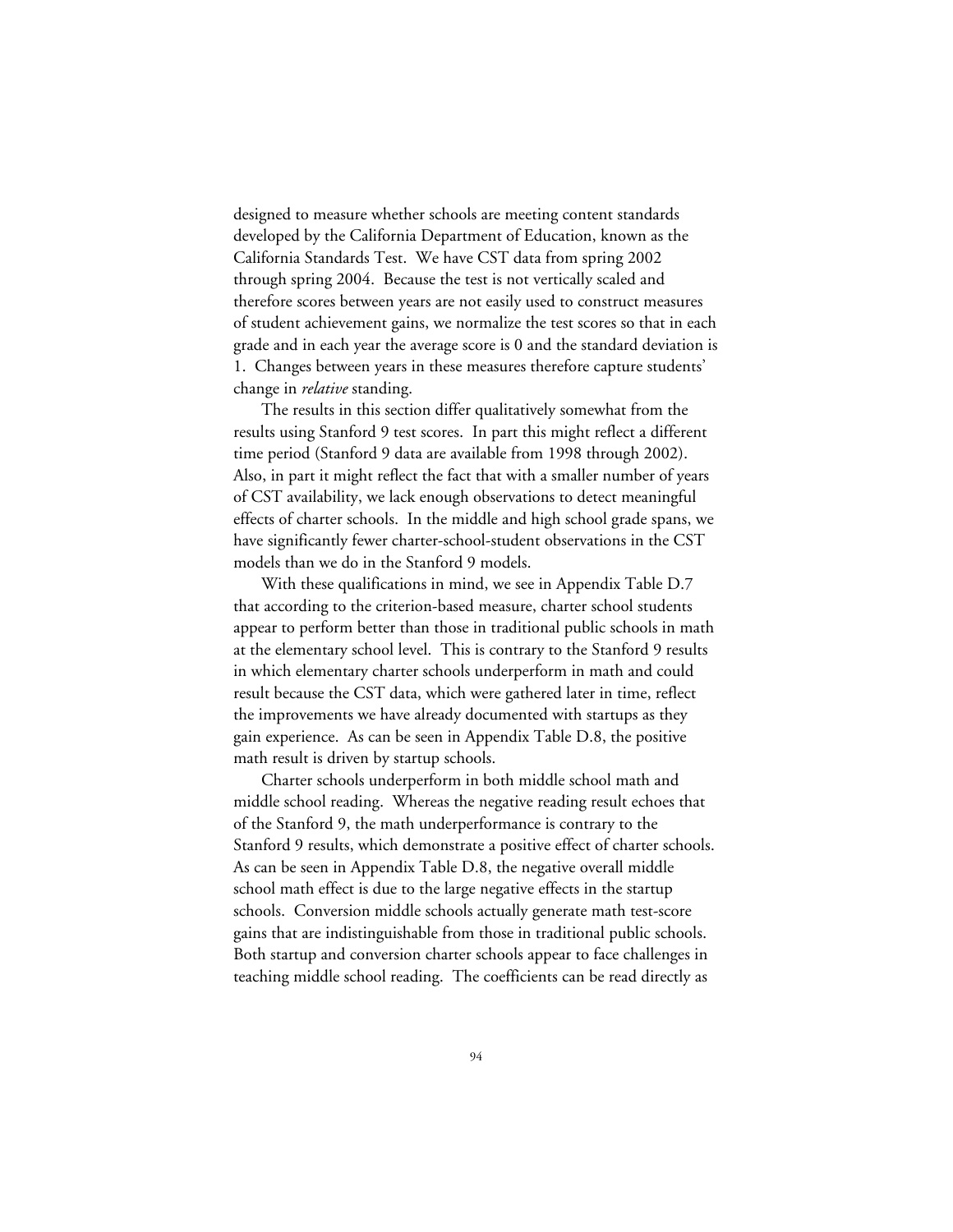changes in proportions of a standard deviation, and they do not appear to be very large. The exception is the case of startups for middle school math, where charter schools produce slightly more than one-quarter of a standard deviation smaller gains. The negative charter school effects at the middle school level on this criterion-based test may suggest that on average charter schools may be focusing somewhat less on statedeveloped content standards than regular public schools do.

#### **Conclusion**

San Diego's charter schools primarily enroll students who come from areas outside the local attendance area of the nearest regular public school. This pattern probably reflects both the unique curricular focus of many of the charter schools, which would be expected to draw students from a wide area, and also that half the schools we surveyed reported targeting disadvantaged students.

Our finding that half of the charter schools report that 30 percent or less of their students come from the local attendance area also has important implications for research on the effect of charter schools on student performance. One way to gauge the effect of charter schools is to compare students' test scores with those at nearby regular public schools. There are many benefits to this research approach, but if the patterns in San Diego play out nationally, it may not produce reliable results because the student populations served at charter schools and nearby regular public schools are often quite different.

On the whole, charter schools in San Diego serve a student population that is much more likely to be economically disadvantaged, black, or Hispanic than in regular public schools. Charter schools in San Diego enroll slightly fewer special education students than do regular public schools.

Our survey shows that although for the most part charter schools in San Diego share many things, such as a strong academic focus, they differ quite a lot in other ways. For instance, their curricular emphases, beyond the basics of math, reading, and writing, differ substantially, as do the ways they choose to intervene to help students who lag behind.

Regarding charter schools' effect on test scores in reading and math, we find that charter schools in San Diego appear on the whole to be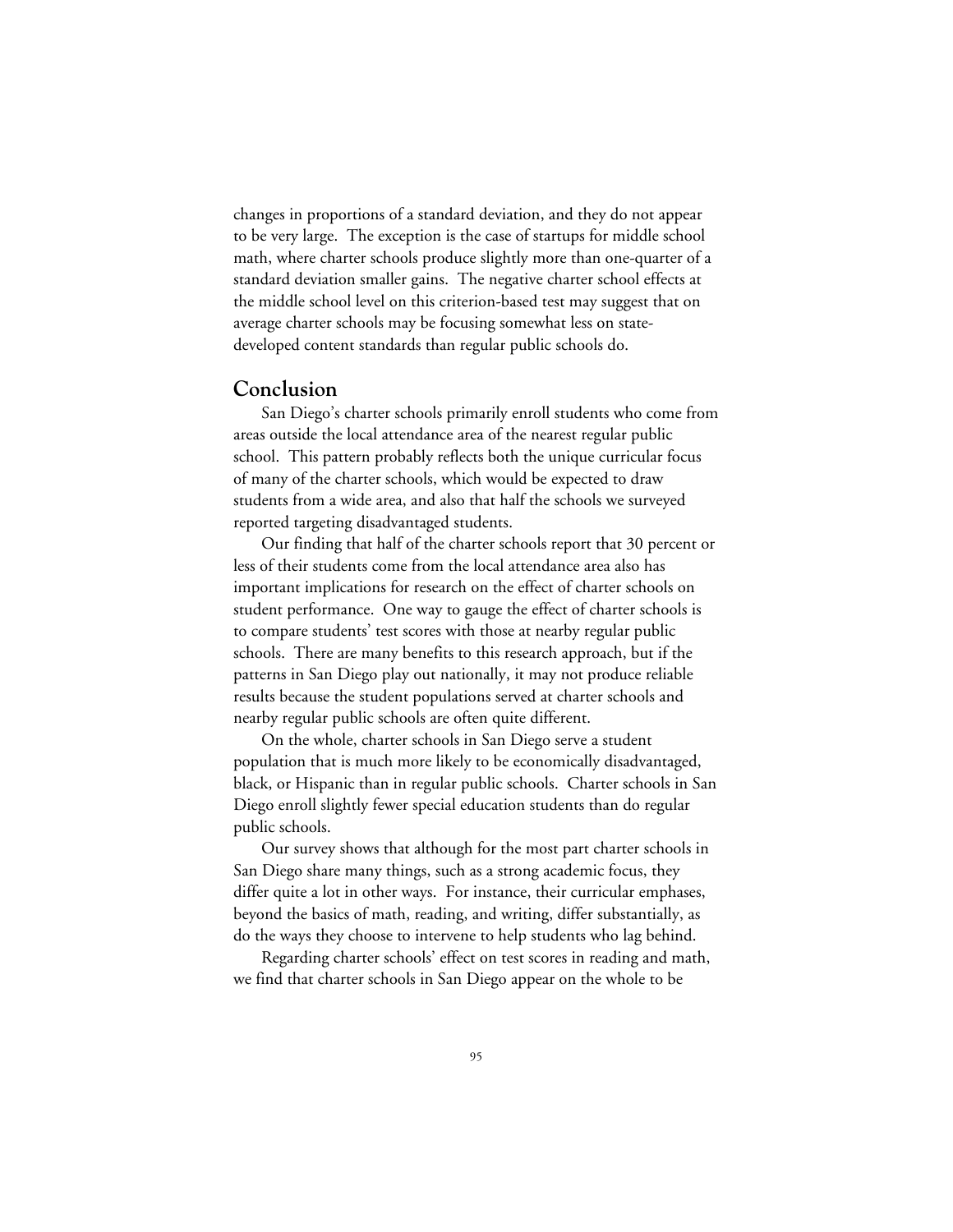performing about as well as regular public schools, with some important exceptions. Startups appear to perform equally as well as regular schools in both math and reading, at all grade spans, by their fourth year of operation and later, but in some cases they underperform considerably in their first few years. Conversion charters, all of which were in their fourth or later year of operation, underperformed regular schools in two cases—elementary school math and middle school reading—and outperformed them in another case—middle school math.

At a more detailed level, students at elementary charter schools appear to have lower math and reading test-score gains than those in regular elementary schools. The math results include startups in their first three years only and conversion charters. The difference in elementary school reading gains reflects startup charters only and, again, only in their first few years of operation. Reading gains in middle school also appear to suffer when students attend charter schools but only for conversion charters. It may be the case that only in middle school math are traditional public schools faltering in ways that can currently be improved on with innovations by charter schools. High school performance of charter and regular schools is statistically indistinguishable, regardless of the year of operation.<sup>10</sup>

Just as there may be no such thing as a typical charter school, there may be no such thing as a typical charter school student. In this study we have taken a first step toward testing for variations in the effect of charter schools on students based on race. We found some evidence that charter and regular schools differ in their effect on gains in achievement by race and ethnicity. In math, Hispanic students at middle school charters outperformed their Hispanic counterparts at regular schools. In

<sup>&</sup>lt;sup>10</sup>A quasi-experimental study of the Preuss School compares lottery winners and losers, just as we did for the VEEP, magnet, and Choice programs in the previous chapter (see McClure et al., 2005). This approach has been quite rare to date. Notably, the study finds fairly similar results to our own fixed-effect analysis of all charter schools in San Diego, with zero or small differences in test scores between Preuss attendees and students who had applied in the same year and grade but who lost the school's admissions lottery. In what may be a unique finding nationally, the authors report that graduates of the Preuss School are attending colleges in greater numbers than the comparison group. The sample sizes in this initial study are very small, but the report suggests that future research that extends beyond test scores toward longer-term outcomes could prove quite illuminating.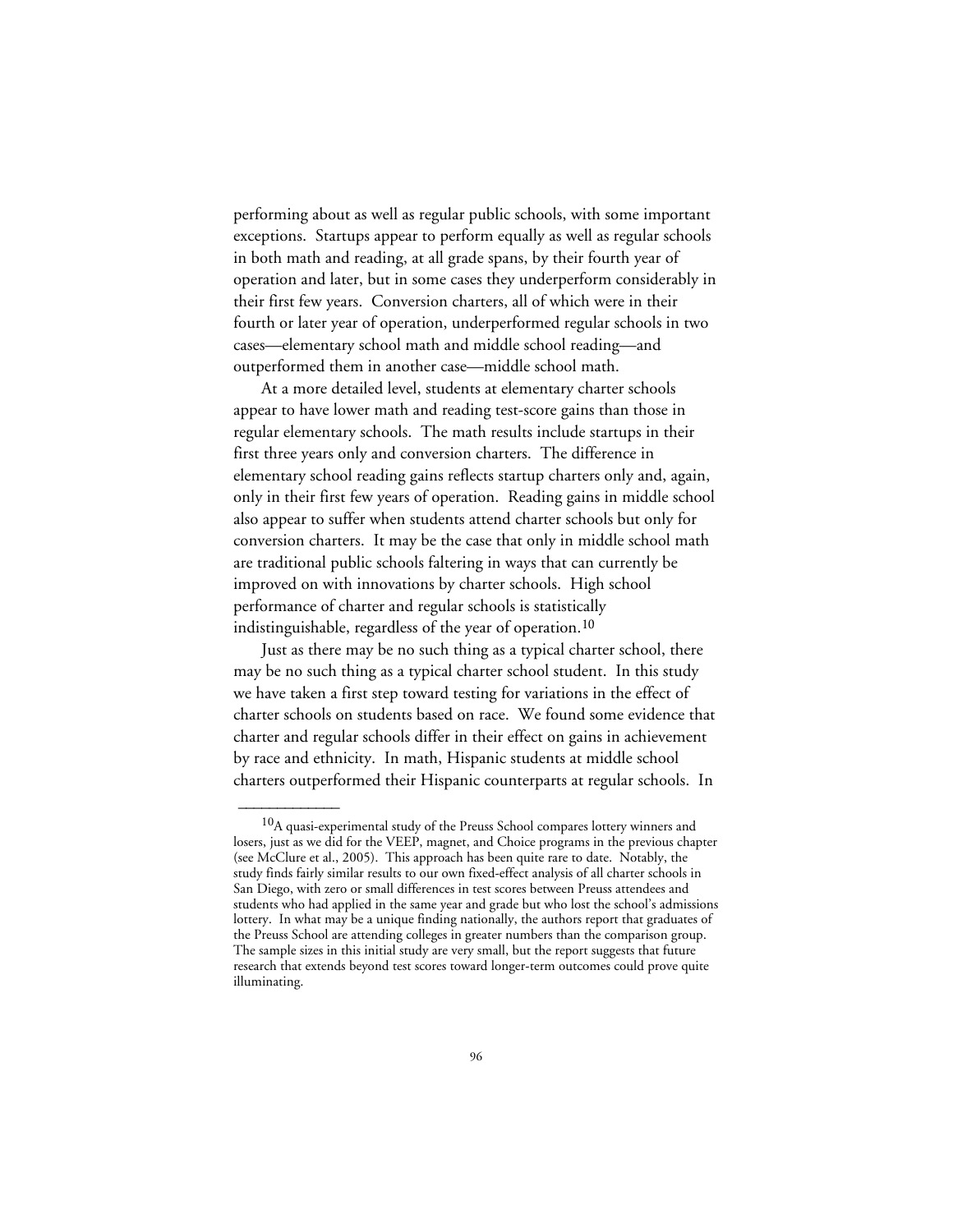the same sense, Asian students underperformed in math at charter schools. In reading, Hispanic students underperformed at middle school charters, with no significant differences for other races and ethnicities.

However, when results are broken down further by charter school type, we see that black students in middle school startups outperform black students at regular schools in reading. Black middle school students appear to do well in startup charter schools in both reading and math.

If charter schools are not faring dramatically worse, or dramatically better, than regular public schools in terms of boosting student achievement, it is natural to ask whether one type of school is more costeffective than the other. This chapter has not addressed the intricacies of charter school finance. Yet we note that charter schools appear to be less well funded than traditional schools. One of the main reasons for this is that charters often have to pay a portion of their building costs (often in the form of rent) from their general funds.<sup>11</sup> Teacher experience provides the clearest manifestation of this pattern of relative underfunding of charter schools, with the average charter school teacher having 8.9 years of teaching experience compared to 14.6 years for teachers in regular public schools. Similarly, 36.5 percent of charter school teachers hold a master's degree, compared to 57.6 percent of teachers in regular schools. Given these stark differences, it is indeed somewhat surprising that charter schools on the whole seem to boost student achievement at about the same rate as in regular public schools. We do note that any existing gaps in performance between the two types of schools could not be explained by variations in teacher qualifications or class size. This meshes with earlier results based on SDUSD data by Betts, Zau, and Rice (2003) that suggest that teacher qualifications play a limited role in explaining rates of student gain in achievement, especially in elementary schools.

It would have been much more dramatic to have found huge and consistent performance differences between charter and regular public schools, but what we have in fact discovered may be equally important: With some notable exceptions, we have found that charter schools are

<sup>&</sup>lt;sup>11</sup>For a discussion of this point, see Betts, Goldhaber, and Rosenstock (2005).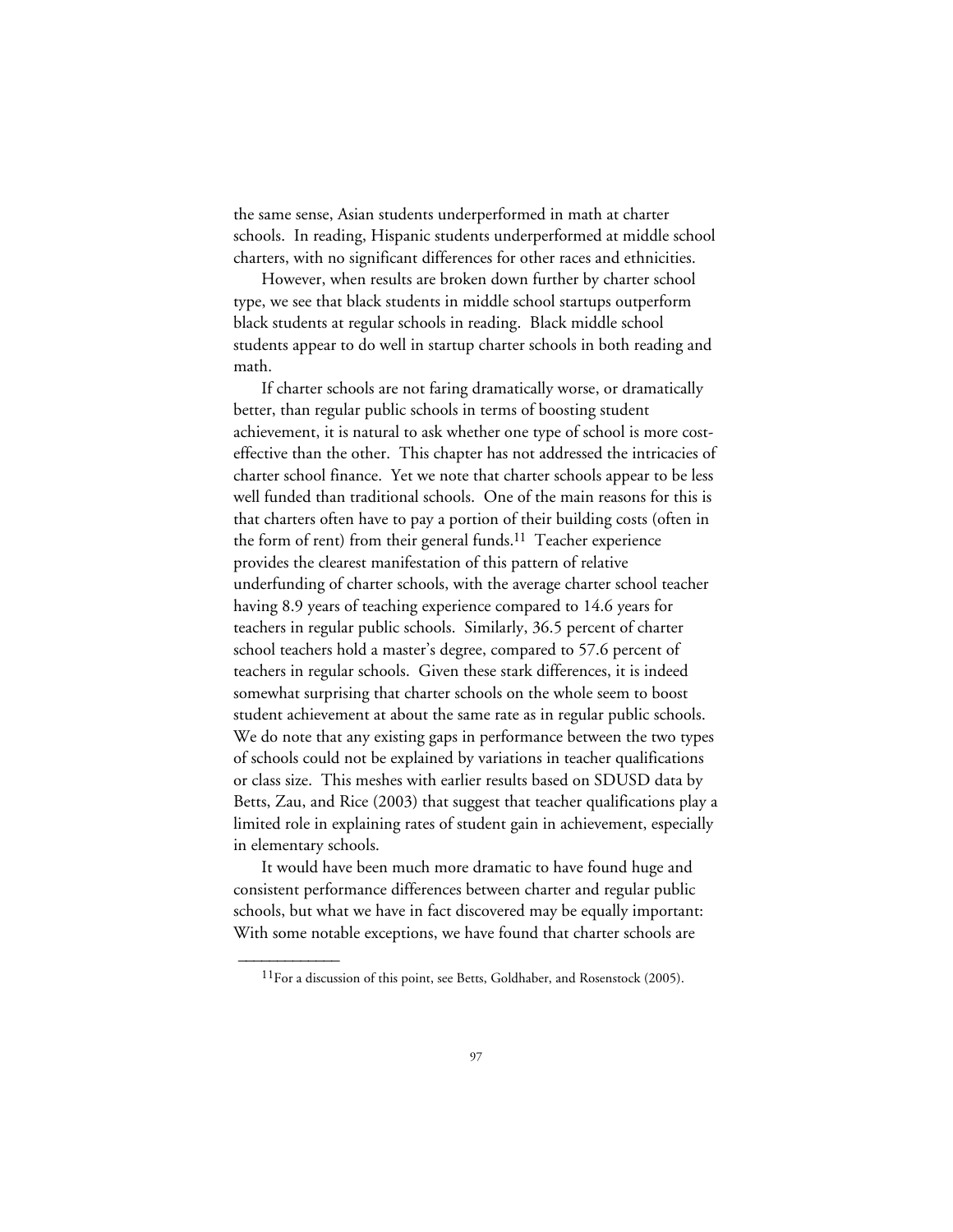faring about as well as regular public schools and are doing so with relatively less experienced teachers. This finding raises important questions about whether charter schools in San Diego may prove somewhat more cost-effective than regular public schools.

A natural question arises: Even if it is true today that charter schools tend to hire less experienced teachers than do regular public schools, does this represent a long-term pattern or merely teething pains?12 Nothing in our data can answer this question decisively. However, conversations that we have had with several charter school leaders in San Diego and other California cities suggest that this pattern will persist for the foreseeable future. The reason is simple: The funding pressures that charter schools face relative to regular public schools are endemic and apparently longterm. Given that salaries constitute the main cost of running a school, charter schools will have no alternative but to economize by hiring a relatively young and less experienced mix of teachers.

This study suggests promising avenues for future research. First, policymakers stand to gain a lot from a detailed comparative analysis of revenue streams and costs between charter schools and regular public schools. What are the exact mechanisms that drive charters to focus on hiring teachers who are relatively new to the profession? Is this apparent underfunding a matter of policy concern? Second, our finding that in some cases conversion and startup charter schools perform differently begs questions about other aspects of charter schools that matter for student performance. Our survey data hint at some important differences, but with only 16 snapshots of charter school operations at one point in time, this first survey cannot be relied on to explain all variations in charter school outcomes. Over time, as more charters enter the district and individual charters fine-tune their academic approaches, this might become possible. Third, we desperately need to learn more about the types of students who benefit the most from attending a charter school. Our analysis by race and ethnicity represents only a first step in this direction.

<sup>12</sup>We thank Mark Schneider for raising this point.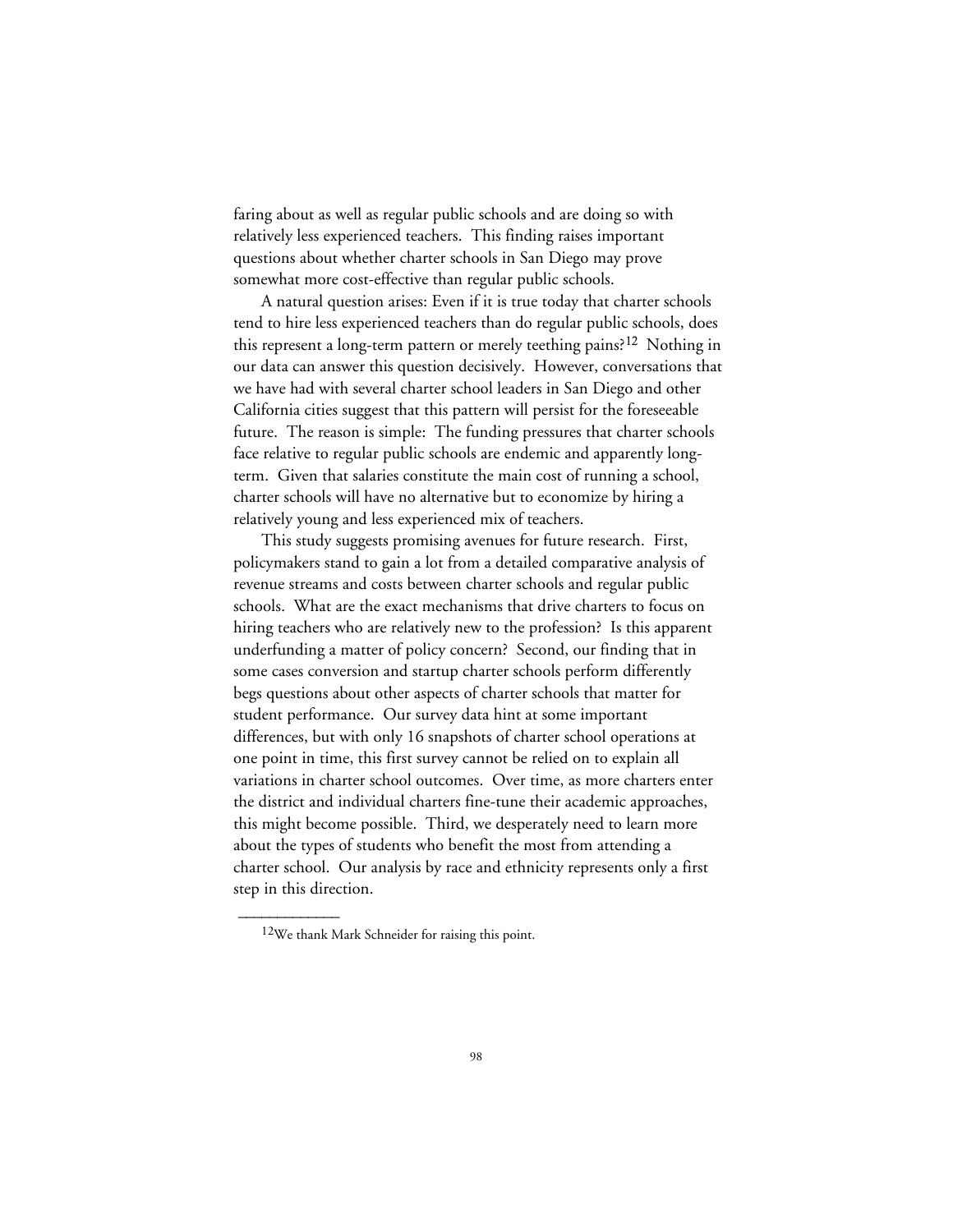# 6. Policy Implications and New Questions

Who chooses to leave their local schools and why? How do school choice and space constraints affect integration? For students who win a chance to attend a school of choice, how does it affect their achievement in math and reading? These are the three central questions that we have addressed in this report.

The first two questions are closely related. We studied integration using application data to the VEEP, magnet, and open-enrollment Choice programs. Our finding that students' own characteristics have much to do with who applies to leave their local school has direct implications for integration. For the most part, nonwhite students appear quite keen to apply to school choice programs. In spite of a shortage of spaces in option schools that necessitates admissions through a random drawing, the choice programs in San Diego clearly do increase racial and ethnic integration between white students and other students across schools. We found some evidence that choice programs integrate students of differing parental education levels. However, integration between high- and low-scoring students appears to have fallen, solely because the open-enrollment Choice program tended to segregate students in these two groups. Similarly, both the magnet and the Choice programs clearly appeared to be lowering integration between EL and non-EL students.

Among the three programs, the open-enrollment Choice program clearly has done the least to integrate students. It is alone among the programs in not providing busing. One possible interpretation of this correspondence is that the provision of busing is an important mechanism to level the school choice playing field. A second important distinction between open-enrollment and the magnet and VEEP programs is that the former places no restrictions on who may attend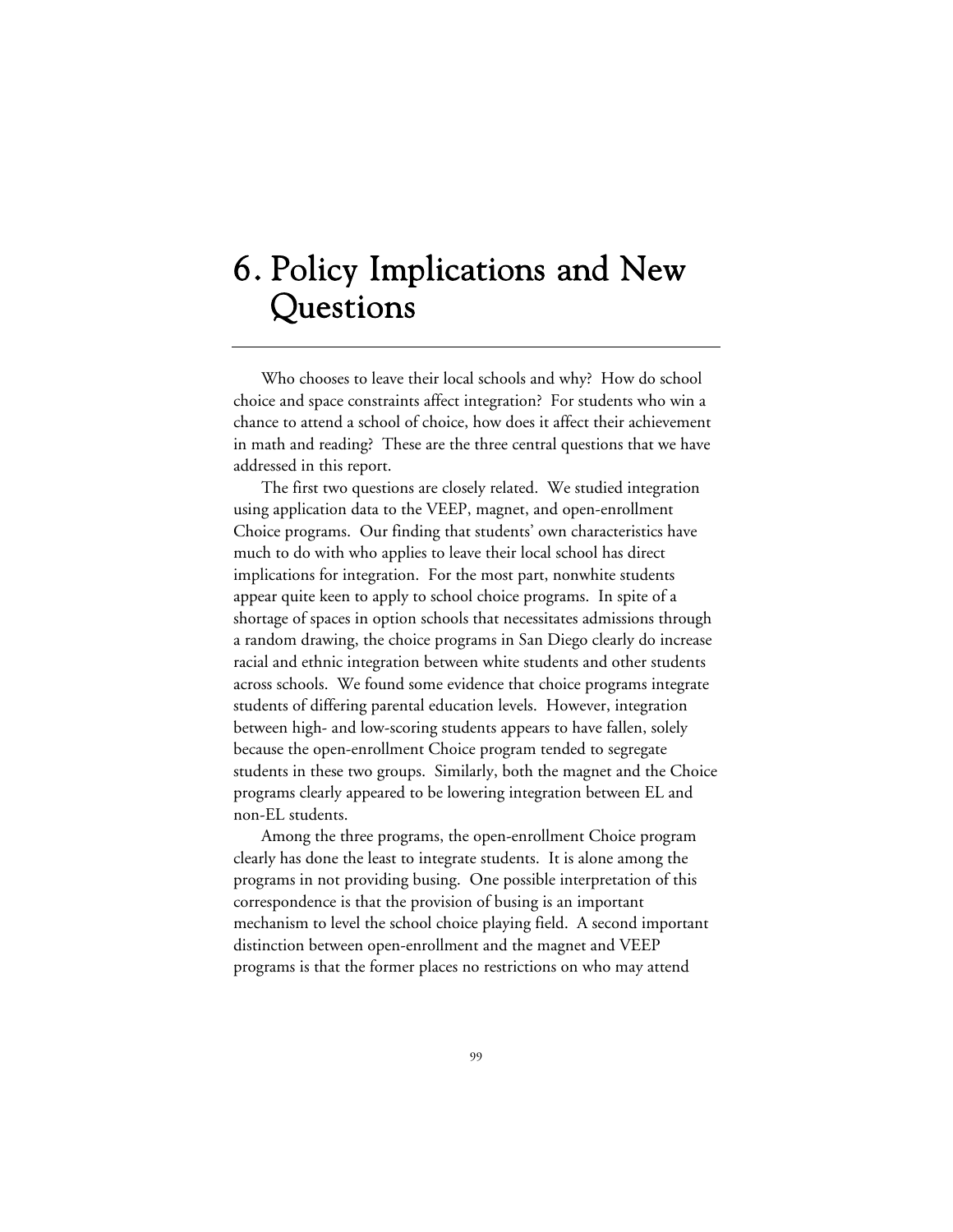where. The lesson here may be that school choice can either decrease or increase integration: Proactive policies, such as subsidies for busing and limits on choice, either by matching sending and receiving schools or by providing priority to applications from certain areas, may be necessary to ensure that integration increases.

Second, even in a district with unusually high participation in choice programs, such as San Diego, limitations in supply reduce the degree to which integration actually occurs. Application patterns show that nonwhite students, students whose parents have less education, and students with lower test scores strongly wish to move to nonlocal schools and that existing choice programs cannot meet this demand. This is a fairly remarkable finding given that by 2003–2004, 28 percent of district students were already in various choice programs. The implication is that much more could be done to integrate the district were more spaces available. However, it would be very difficult to predict how a large increase in openings for nonlocal students would play out, mainly because we cannot predict whether local families would themselves choose to send their children elsewhere if there were a large influx of students from outside the neighborhood.

Our second main question, and in many people's minds the most important policy question in school choice, is whether school choice alters applicants' math and reading achievement. The best summary seems to be that *in general* students who win lotteries to attend a school through one of the three choice programs, or who switch into charters, show no statistically significant difference in reading and math achievement.

There are two crucial exceptions that we believe to be most convincing and systematic in a statistical sense. First, magnet high schools seem to produce higher math achievement. Second, all of the programs, in at least some grades and subjects, provide hints that sometimes students switching into the programs suffer temporary, typically one-year, declines in achievement. This is quite consonant with the recent literature on charter schools in other states that points to similarly temporary transition costs. (Nor is this unique to schools that accept students from outside the local attendance area: We also found some evidence that students who leave charter schools experience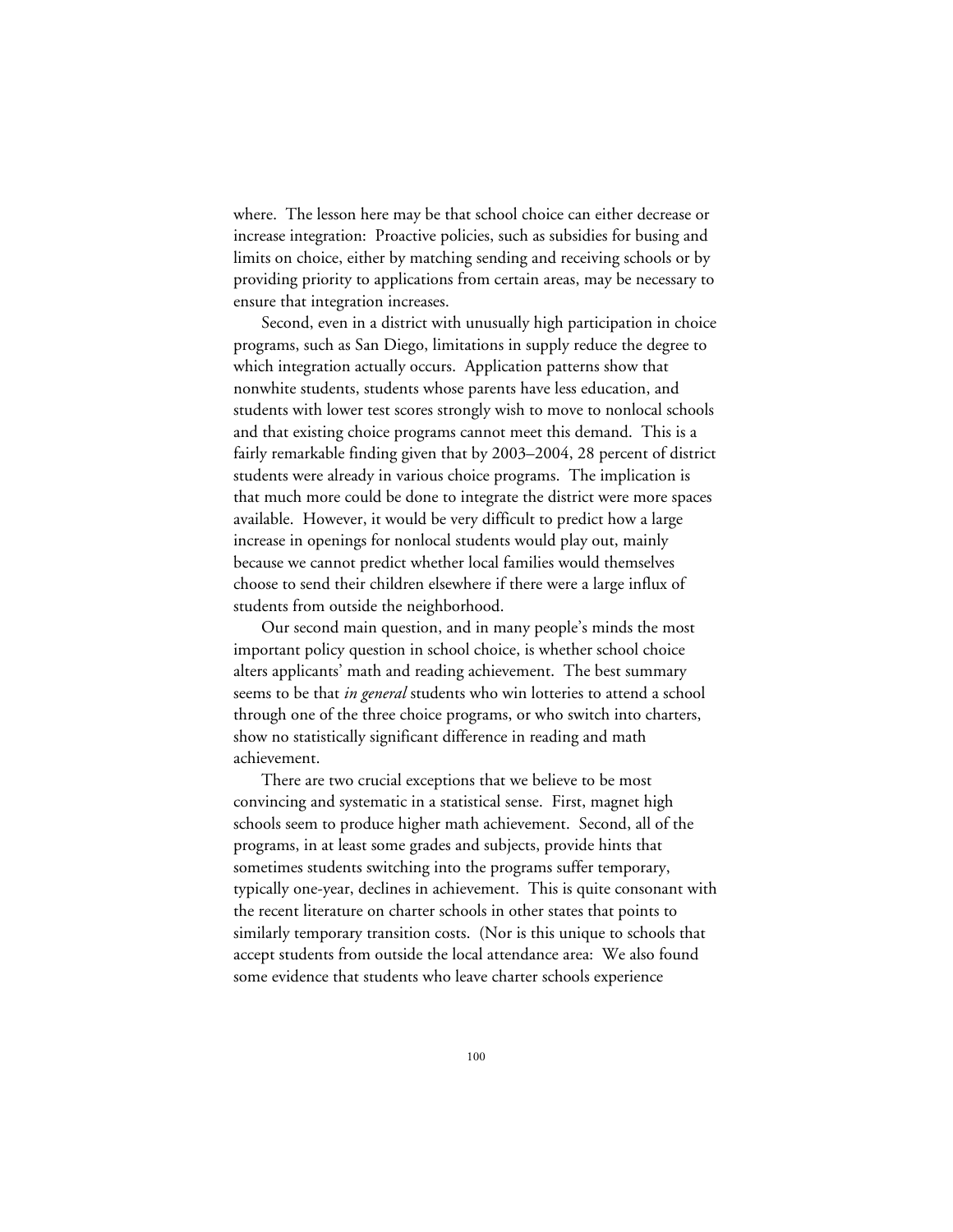temporary reductions in their achievement gains once back in regular public schools.)

We are left with a mystery. We see that over one-quarter of the district's students participate in choice programs, and a large number of applications are turned away for lack of space. So, how could it be that the four school choice programs are so popular when they seem to produce growth in math and reading achievement that is only roughly the same as that in regular public schools? What makes the programs so popular?

Two explanations come to mind, with quite different implications. The first, and clearly more disturbing theory, is that parents do not know much (and are too optimistic) about the academic gains that their children would enjoy should they enter a choice program. This seems quite plausible. The district's Enrollment Options Office puts together a detailed brochure, which every family receives annually. This brochure highlights characteristics of each school very effectively, but it does not contain any direct information on the elusive concept of "school quality." Although results on the state test are published in newspapers and on the web in great detail each year, and even though these results are broken down by school and race, the published test scores do not simultaneously take into account other factors outside the school that could affect student achievement, such as variations in parental education, financial resources, and student motivation. A crude but transparent way to rephrase this idea is that parents may mistakenly think that high-scoring schools with a large percentage of white students and highly educated parents are always "good" schools. In fact, the quality of teaching may not necessarily be better than at a local school with lower scores that happens to be in a less affluent neighborhood.

A second theory is that although parents may care about math and reading achievement, there are many other aspects of a school's environment that matter as well. Our findings on schools to which students apply as well as evidence in other studies show that parents care deeply about the socioeconomic status of their children's schoolmates. But we found only limited support for the idea that parents search for schools with the highest API (the state's overall measure of student achievement). Parents may view increasing the socioeconomic status of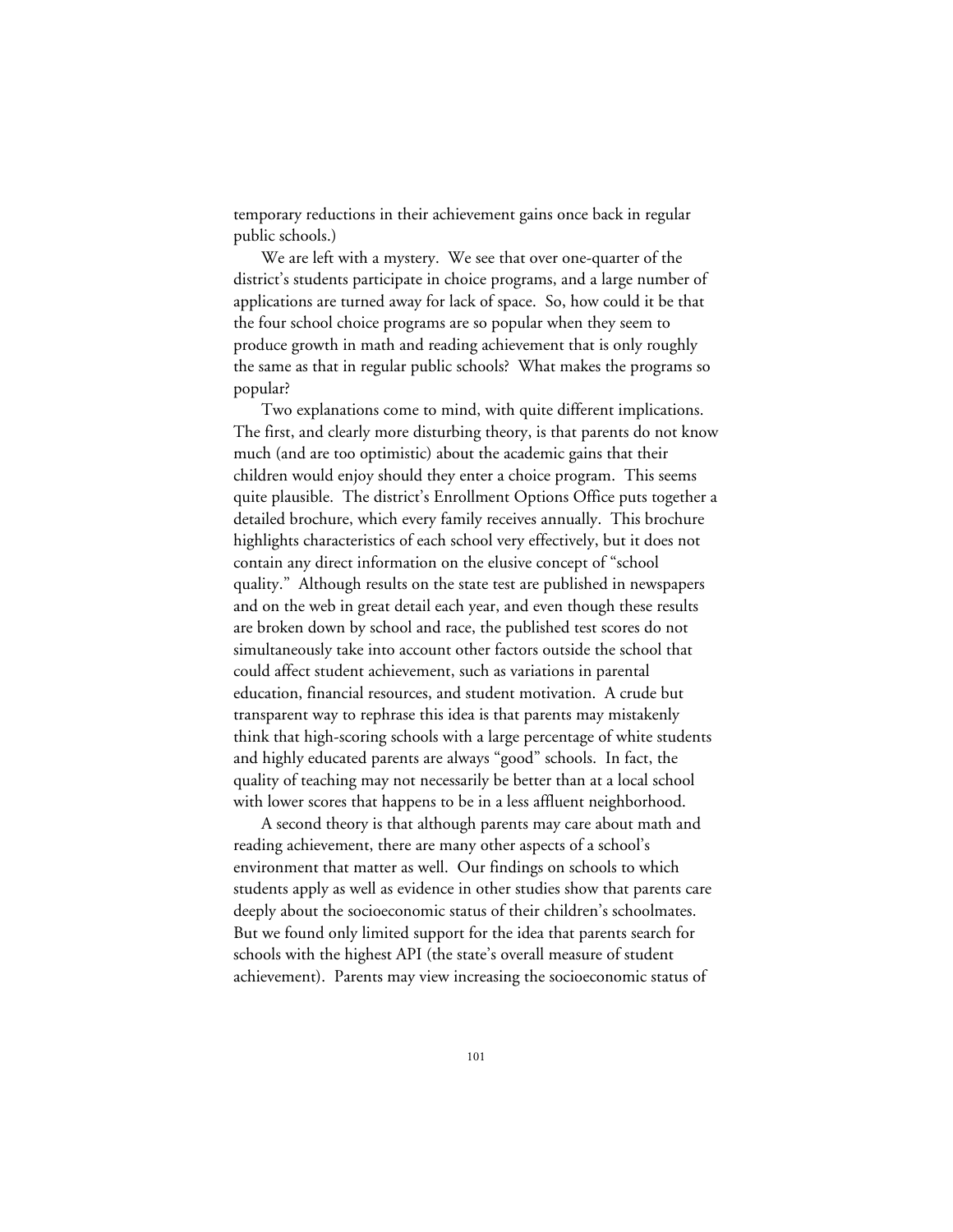their children's school peers as an end in itself or as a way to a better future for their children. Many mechanisms seem possible. Parents may believe that schools in more affluent areas are safer, or that these schools engender certain behaviors in children that will benefit them as adults, or that both they and their children will benefit by developing new social networks.

Future research could shed light on these questions by focusing greater attention on the types of information that parents gather, the information they have on the academic quality of various programs, and their preferences. In short, even though choice programs are holding their own academically in San Diego, we need to know more about parents' attitudes and actual knowledge. In this way, we could determine whether it is the case that parents do not know the relative quality of schools, that parents do not care about the relative quality of schools, that test scores do not fully capture students' understanding of subjects, or that researchers cannot quantify what it is that parents care about. As is so often the case, the truth may encompass all four of these scenarios.

Should SDUSD expand or contract its school choice offerings? We would argue, forcefully, that our findings do not tell us enough to make that determination. On the one hand, it is easy to show that the choice programs are very popular with parents. That alone may be enough to justify their existence. But if a policymaker were particularly focused on reading and math achievement, what then? On the whole, choice programs in San Diego are associated with roughly equal gains in math and reading achievement, with some exceptions that we have noted above. So can we justify the cost of continuing choice programs?

To answer this, we first need to state carefully that although we used quite robust statistical designs, it is possible that if we repeated this analysis five years later using a separate cohort of students and a slightly different mix of school choice options, the answers could differ somewhat.

In addition, some policymakers will question whether test scores are fully reliable measures of student achievement. It is hard to argue with an academic focus on the essential skills of reading and math, and this is why we focused on them. We argue further that our use of more than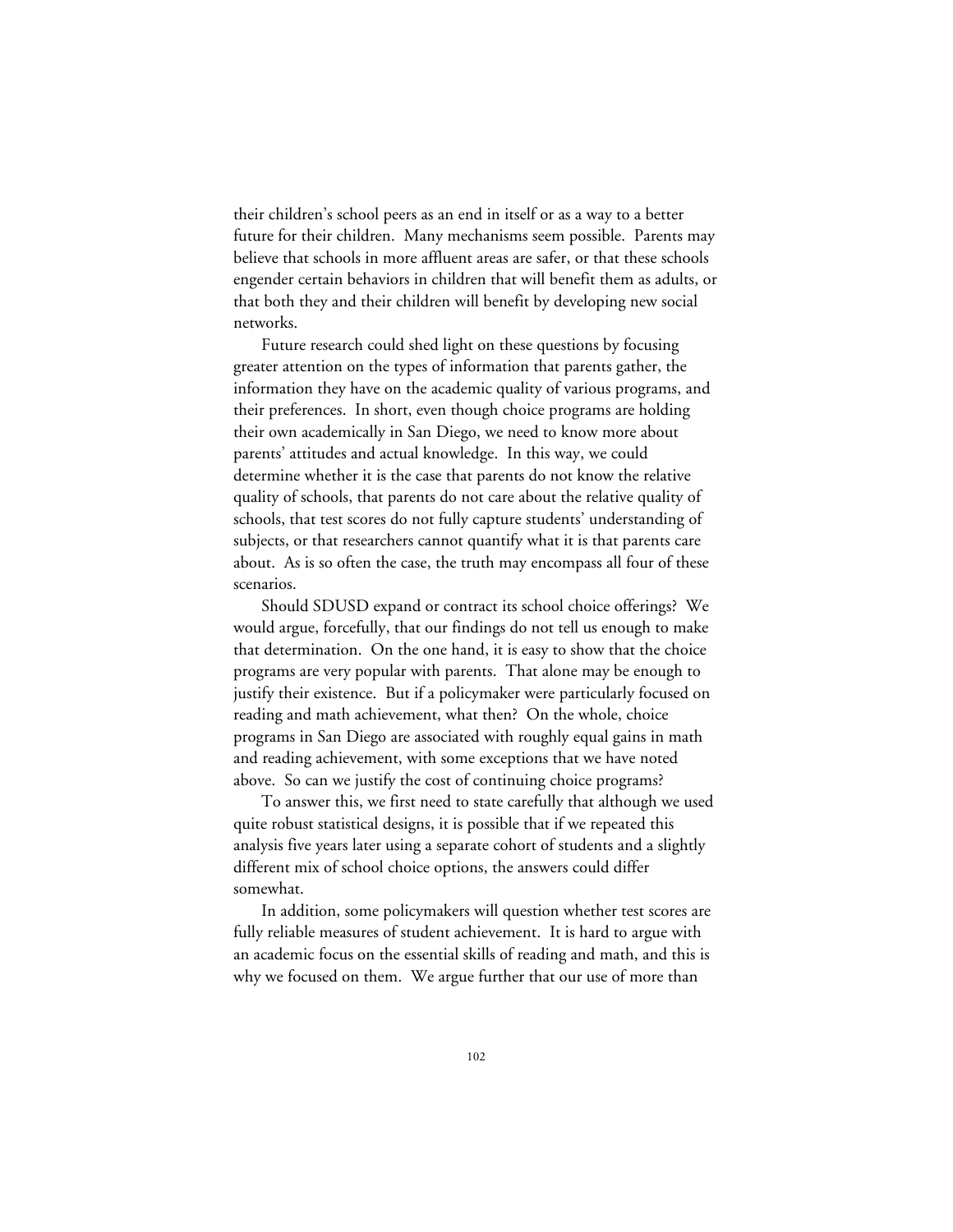one measure of reading and math achievement lessens concerns that an individual test does not reflect the subject matter being taught. But some questions obviously remain.

Third, the question of cost efficiency does not hinge solely on the issue of whether students who enter choice programs start to boost their achievement. This is especially true in the case of charter schools. Although we found a few grade spans, types of charter schools, and subject areas for which charters were associated with higher or lower achievement growth, perhaps the most important issue affecting the costeffectiveness of charter schools has to do with their generally lower levels of spending compared to regular public schools. If, on the whole, charter schools perform about as well as regular public schools but have lower budgets, the implication is that charter schools may be more costeffective than regular public schools. More research on this is needed.

For the open-enrollment program, Choice, the main additional cost is the private cost to families of transporting their student to a nonlocal school. So from the point of view of a policymaker, it may be moot as to whether our "equal rate of learning" result for Choice programs versus enrolling in the local school should be any cause for concern.

More difficult is the decision concerning the programs with districtpaid busing, VEEP, and magnets, because large public subsidies are at issue. Certainly, the strong pattern of positive results for high school magnets in math helps to build the case for magnets in the costeffectiveness calculation. For VEEP, the calculus is made more difficult by the lack of any systematic effect related to math and reading achievement. But here again, there could be other benefits to VEEP that are not captured by reading and math achievement. These benefits could include academic gains in other subject areas that are not regularly tested, social networking, and improved behavioral outcomes.

Although the importance of this study to children, parents, and school administrators in San Diego seems clear, it is worth reflecting upon how policymakers in Sacramento, in Washington, D.C., and in districts statewide and nationwide might use these results. What, then, are the more general implications of our results on the effects of school choice on integration and on academic achievement?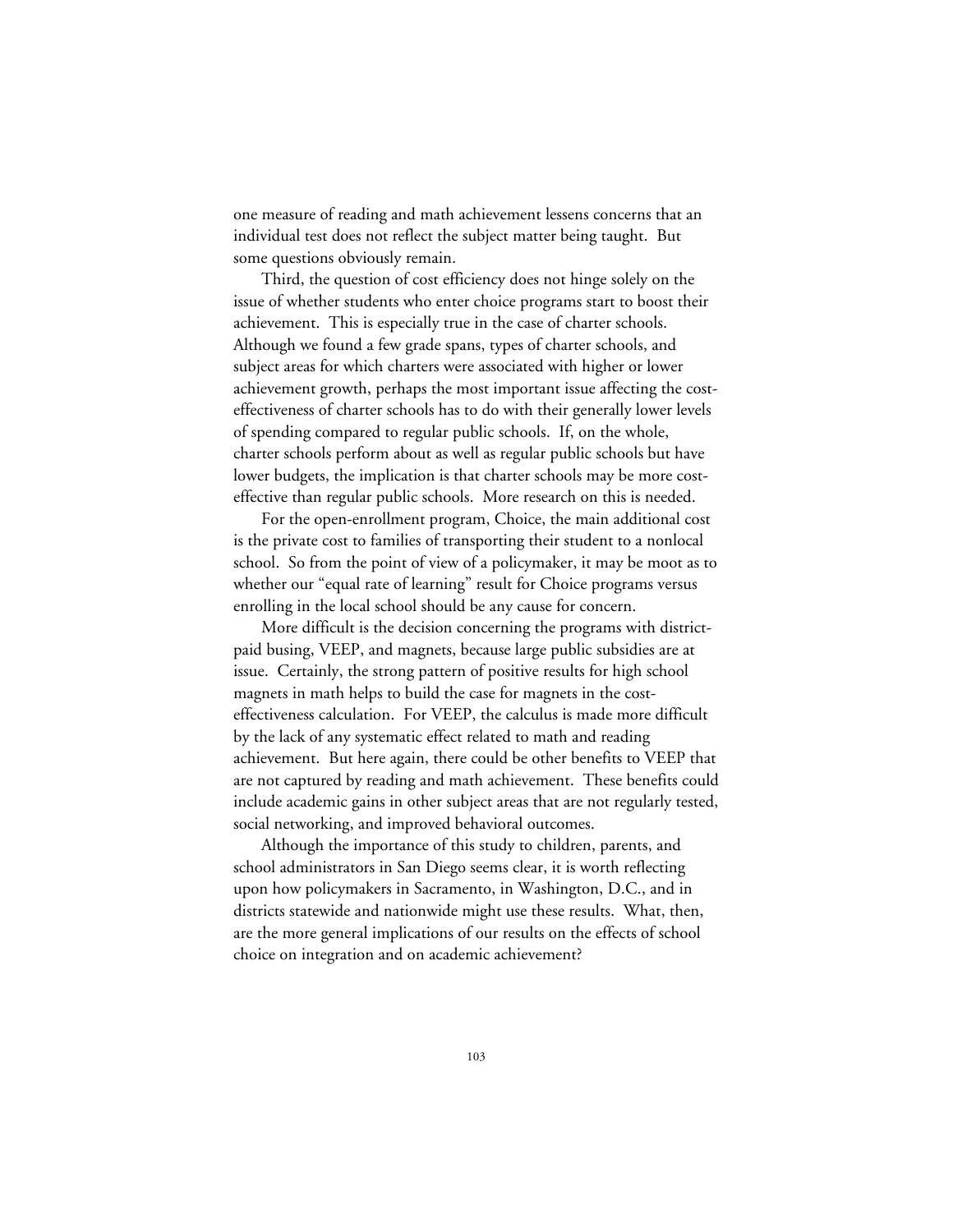Regarding the national debate on school choice and integration, do our results suggest that expanding parental choice will lead to greater integration, as proponents claim, or greater segregation, as critics fear? The answer depends very much on the design of the school choice program in question. The program that did the least to integrate and the most to segregate was the open-enrollment program. The VEEP and magnet programs did much better at integration, and they shared two differences from the open enrollment. First, they both provided free busing, which could be a very important factor in leveling the playing field between more and less affluent families. Only the former may have easy access to private transportation. Second, both the VEEP and magnet programs limited choice geographically, in ways designed to promote integration. These two factors, busing and geographic preferences, could prove similarly important in promoting integration in other locales.

Another lesson for policymakers outside San Diego is that it would be a mistake to interpret the actual use of school choice programs as a measure of the actual demand for them by parents. Even in San Diego, where more than one-quarter of students are already choosing nonlocal public schools, the new demand for slots in the year we examined considerably outstripped supply. This excess demand, it turns out, has important implications for integration. Because some of the most oversubscribed schools were in affluent areas, the actual amount of integration produced by the choice programs was far smaller in fall 2001 than it would have been had there been slots available to all.

Turning to the analysis of test scores, what do the generally insignificant effects of choice on achievement imply for state and national policy? Lawmakers in Sacramento should be interested to know that the two state-mandated choice programs, charter schools and the open-enrollment program, are producing gains in reading and math achievement very similar to those produced in regular public schools. These programs are highly popular with families and apparently with voters. At the national level, perhaps the most relevant issue concerns the mandate in the federal NCLB law that districts must devote some fraction of their Title I dollars to providing busing to students in certain failing schools, so these students can attend "nonfailing" schools. It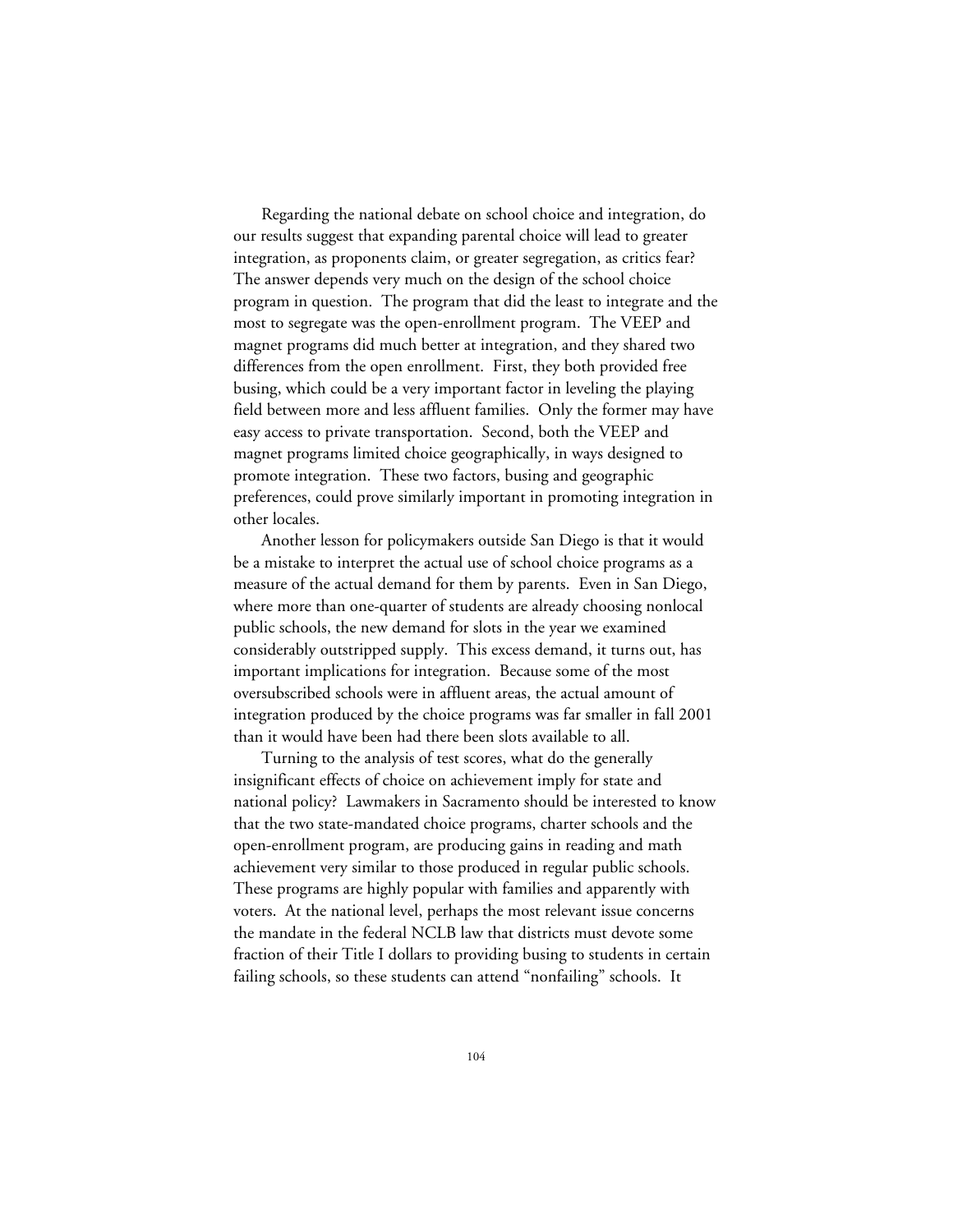seems likely that the outcomes for these NCLB-busing participants will resemble what we have found for VEEP. The key national policy question then becomes: If NCLB is concerned about boosting academic achievement in math, reading, and related core subjects, what will prove to be the more cost-effective way to help students in low-performing schools—busing or improved instruction in the low-performing schools? The answer at this point is not clear. This debate could well become one of the central education policy issues nationwide by the time NCLB is up for reauthorization in 2007.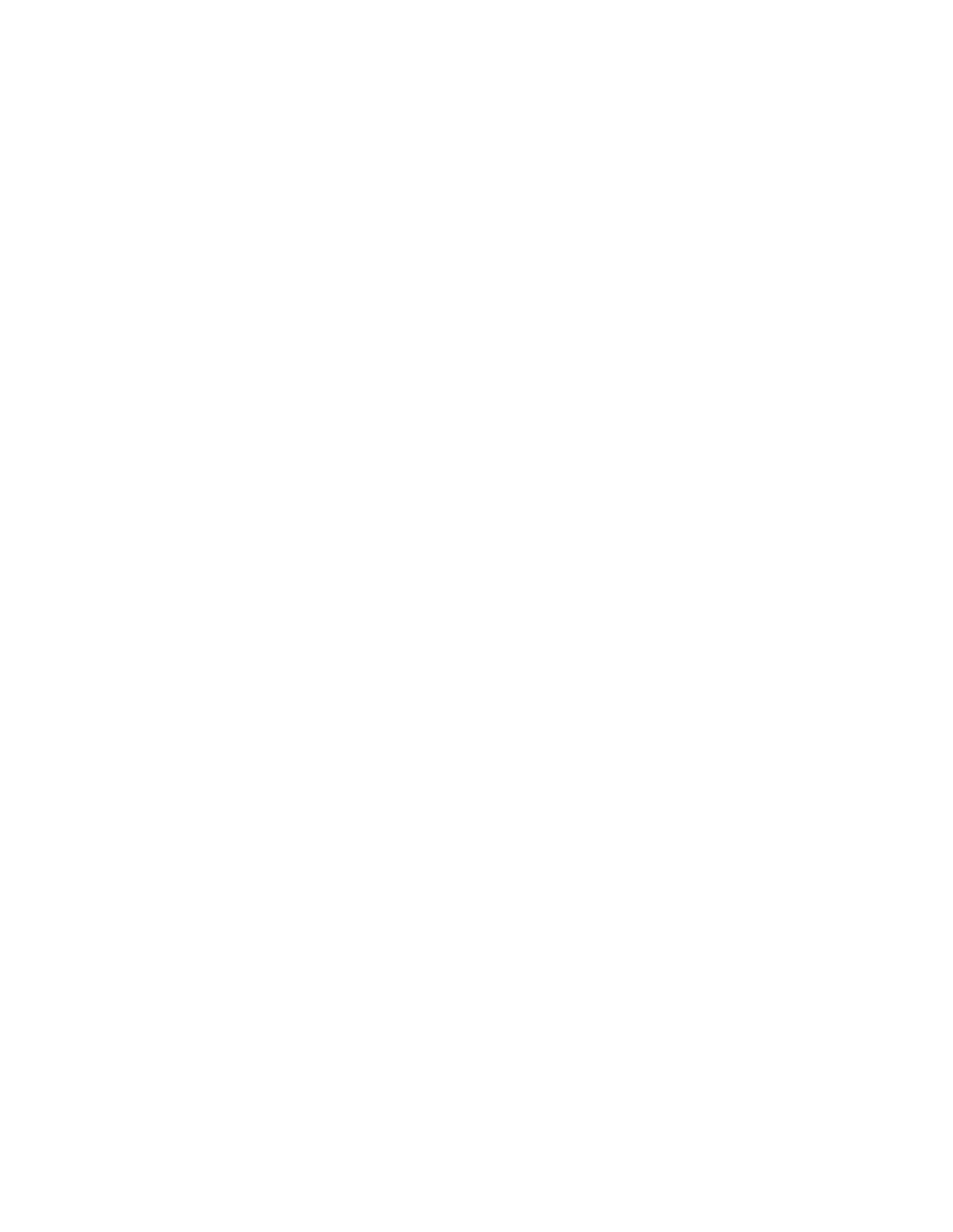## **Appendix A**

## Data, Methods, and Results for Chapter 2

This appendix describes the data, methods, and results for the analysis presented in Chapter 2. The analysis uses students' lottery application data to run probit models investigating the effect of student and school characteristics on the probability of applying to school choice programs.

#### **Data and Methods**

 $\overline{\phantom{a}}$ 

Chapter 2 uses SDUSD data on school choice applications for the VEEP, magnet, and open-enrollment programs for fall 2001. Data on student and school characteristics are from the 2000–2001 school year (the period when the students were applying for schools for fall 2001). Students do not have to reapply in subsequent years to continue to attend a choice school.<sup>1</sup>

Test score data come from the Stanford 9 standardized test. We have taken the mean of students' scores from the math and reading components and then standardized that to have a mean of zero and a standard deviation of 1 within each grade.

For Chapter 2, students are included in the elementary school grade span if they will be entering into third, fourth, or fifth grade in fall 2001. Students who will be in grade levels below third are excluded because there are no Stanford 9 test scores available for these younger students. Students who will be entering sixth grade are also excluded from the analysis because in San Diego, sixth graders, depending on location, enroll either in elementary or in middle school. The choice set for sixth

<sup>&</sup>lt;sup>1</sup>Technically, magnet program students do need to reapply, but these types of "continuity" applications are not counted as magnet applications for the purposes of this analysis.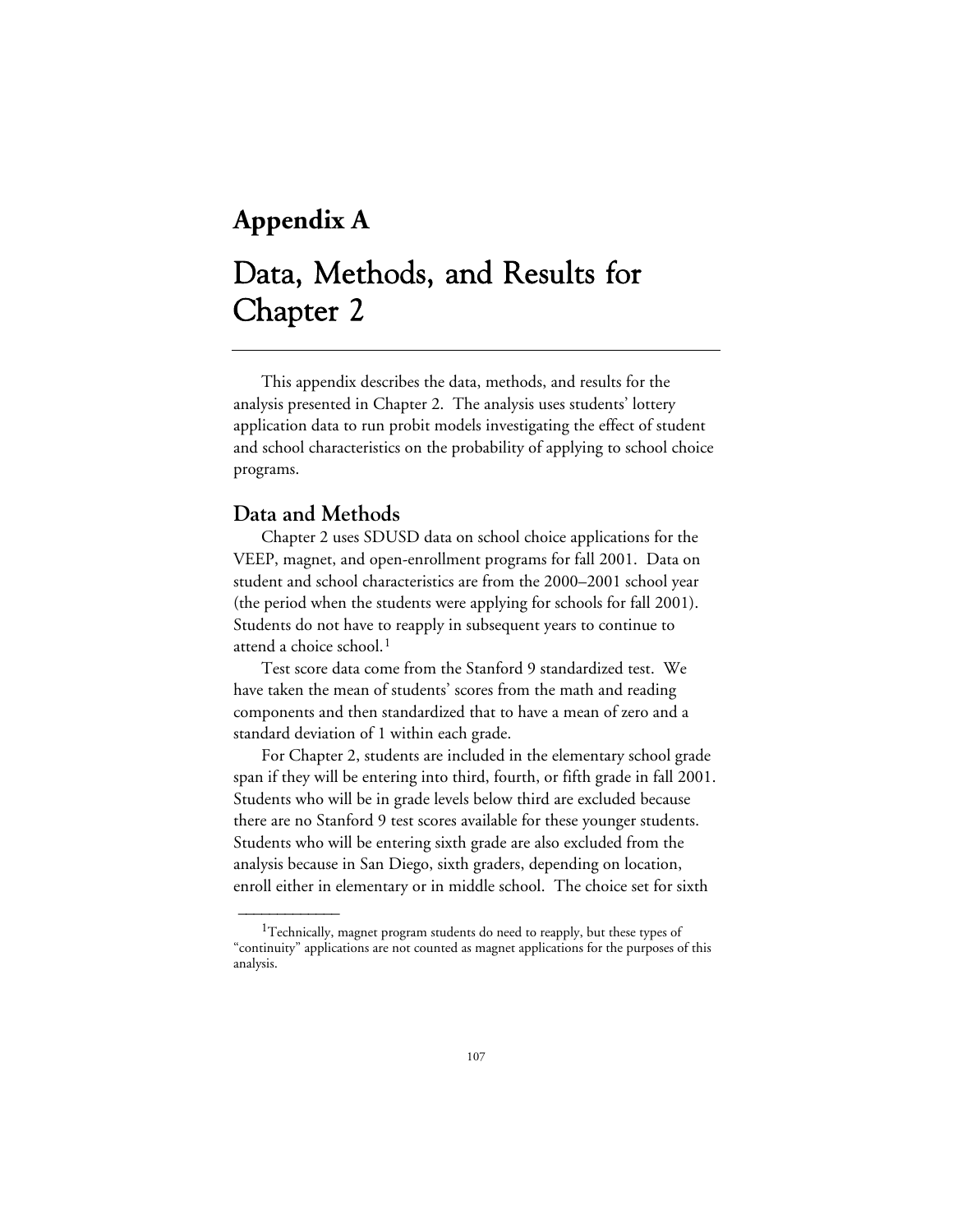graders is therefore extremely complicated and quite different from either the elementary or middle school grades. Seventh and eighth grades are included in the middle school analysis and the high school grade span includes ninth through twelfth grades.

Distance to the local or option school is measured using each student's local elementary school as a proxy for his or her residence. Usually, the student's residence is within one to two miles of his or her local elementary school.

Some students were excluded from the analysis because they live in areas where they are allowed to choose between two or more local schools, so that we were unable to assign them values for the characteristics of the local school. Overall, roughly 10 percent of the sample was excluded on these grounds, although the percentage differs between grade spans.

The sample for the VEEP analysis includes only those students who live in an attendance area (or minimal planning area) that has an active VEEP busing pattern. This includes roughly half the students in the district.

Various methods of aggregating the option school characteristics to the choice program level were tested using the high school data, including the following: (a) using the characteristics of the closest option school; (b) taking the average across the option schools in the choice set, weighting by one over the distance to the option school; and (c) taking the average, weighting by one over distance-squared (the method used for the results reported in Chapter 2). Goodness-of-fit measures were found to be extremely similar across all three methods of aggregation.<sup>2</sup>

For the Academic Performance Index variable included in the probits ("Option API dummy"), the actual variable used is a dummy defined to be equal to one if the weighted mean of the API for the

<sup>&</sup>lt;sup>2</sup>Specifically, we looked at the pseudo-R-squared (McFadden R-squared), the McKelvey-Zavoina R-squared, and the Akaike Information Criterion (AIC). The results regarding the characteristics of the student were completely robust to the method of aggregation used and the results regarding the characteristics of the local school changed only very slightly. Results for the characteristics of the option schools were more sensitive to the choice of aggregation mechanism, but the results highlighted in Chapter 2 are those that appeared to be most robust.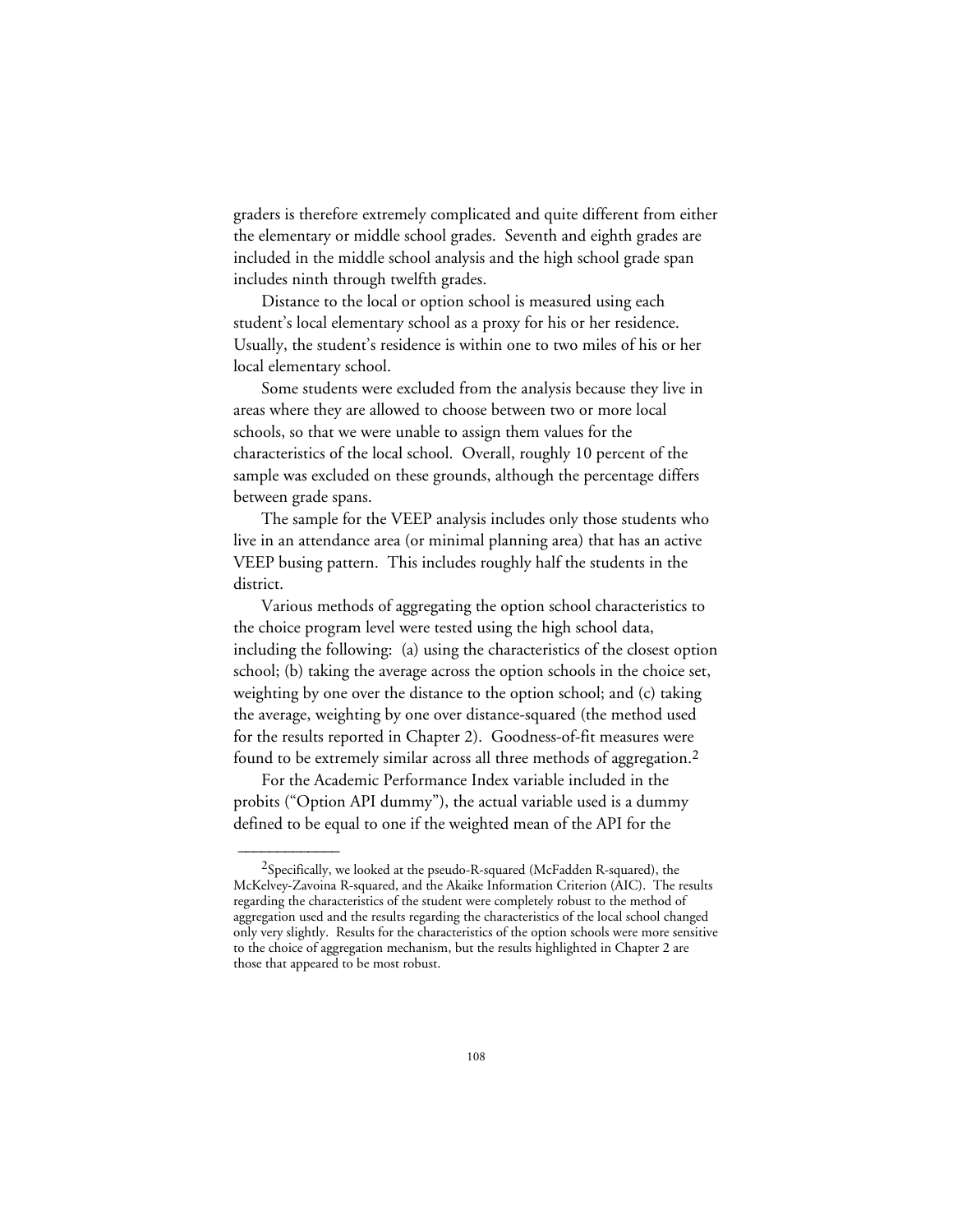option schools was greater than the API at the local school. (However, for the VEEP elementary school sample, none of the students had a mean option school API less than the API at the local school, so the dummy used for that sample was set equal to one if the mean option school API was more than 200 points higher than the local API.) This dummy variable measure was used because the raw data suggested a nonmonotonic tendency in the relationship between API and the probability of applying to a program. Specifically, students were more likely to apply to schools where the API was higher than that of their local school, but of those option schools where the API gap was positive, students were no more likely to apply to schools where the API gap was larger. We also ran models using the API itself, but goodness-of-fit criteria were generally better using the dummy variable approach.

All probits allow for clustering of the error terms by attendance area. (The district uses the term "minimal planning area," or MPA, for the attendance area.) The attendance area defines the choice set for the student—that is, each student in the same MPA has the same set of schools from which to choose. Using clustering of error terms in the probit models allows us to relax the assumption that students in the same MPA have error terms that are independent of one another.<sup>3</sup>

#### **Results**

 $\overline{\phantom{a}}$ 

The tables in this appendix display the results of the probit models, showing the coefficient, the standard error of the coefficient, and the marginal effect of the variable on the probability of applying (Appendix Tables A.1 through A.3). For continuous variables, the marginal effects were calculated as the change in probability of applying for a one-unit change in the explanatory variable, calculated at the mean of the explanatory variables. For the dichotomous variables, the marginal effects show the change in probability resulting from a discrete change of the explanatory variables from zero to one.

Interpreting the results for school characteristics should be done with care because of high levels of collinearity between variables, with correlation coefficients between school characteristics sometimes

 $3$ For further information on clustering, see Wooldridge (2003).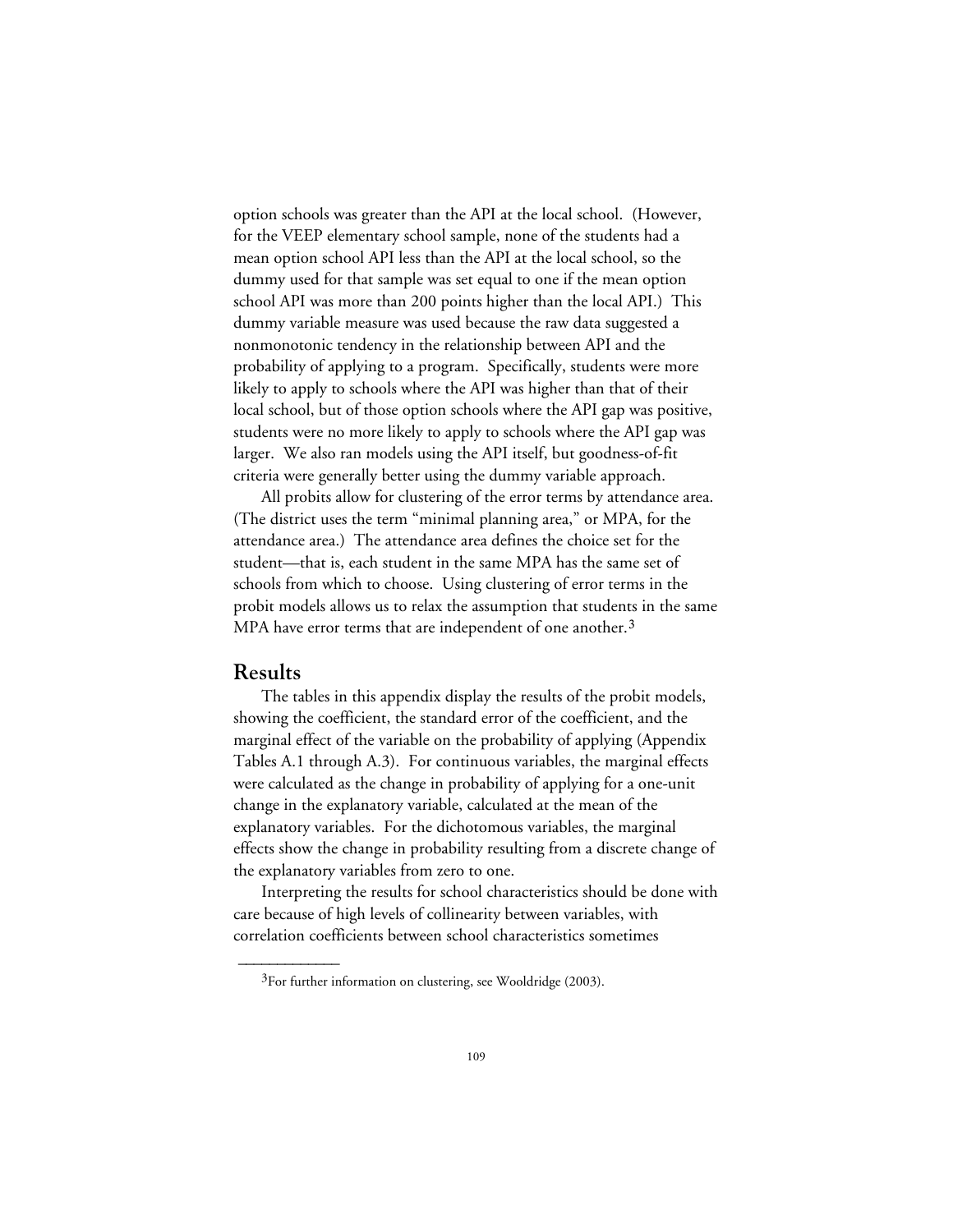attaining magnitudes as high as 0.8 or 0.9. In particular, the Academic Performance Index is highly correlated with many of the variables concerning the demographics of the student body. For example, for the high school sample, there are fairly high correlations between API and percentage Hispanic, percentage EL, percentage of students with high parental education, and distance.

One check on the effects of collinearity on the model is to run a simpler model that excludes many of the collinear variables. Therefore, in addition to the specification presented in Appendix Tables A.1 through A.3, we also tried a simpler specification that dropped all school characteristics except distance and API. In this simpler specification, the marginal effects on the student characteristics were very similar to the marginal effects reported in Appendix Tables A.1 through A.3. However, the results for distance and API were not as robust, and we note the main differences here.

At the elementary school level, the general patterns for distance and API hold true in the simple model, although it is not always the same choice program that exhibits significant results. For the middle school grade span, the simple model indicates that students prefer schools that are nearby, whereas there were no significant results regarding option school distance in the general model. Similarly, the simple model shows some weak evidence that students prefer schools with higher API, whereas the general model had no significant results for API at the middle school grade span.

At the high school level, the simple model arrives at a negative estimated effect of local school distance on the probability of applying to VEEP, suggesting that VEEP-eligible families would actually like their children to be farther away from home rather than closer, perhaps because of some neighborhood characteristic, such as high crime. (In the general model for VEEP, local school distance dropped out of the specification as a result of collinearity.) With respect to both option school distance and local and option school API, the simple model results for the high school sample are similar to those generated by the general model; however, there are a couple of differences regarding which school choice programs have a statistically significant effect for the API.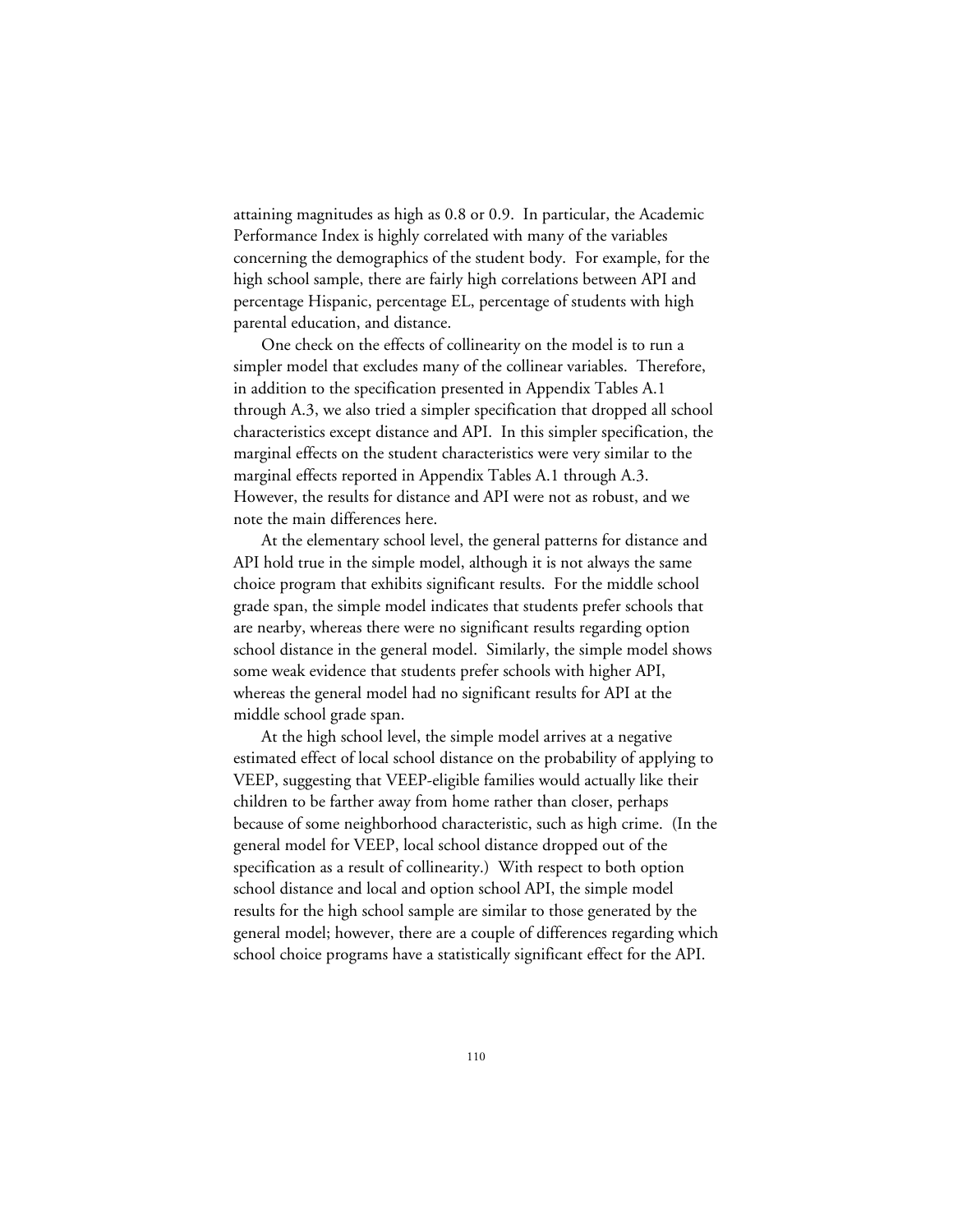The magnitude of the changes that are used to calculate the effect sizes shown in Figures 2.2 and 2.3 (and for GPA in Figure 2.1) is based loosely on the size of a one standard deviation change in each of the variables. For each variable, at each grade span and for each program, we calculated the standard deviation for that variable. We then chose integers that were fairly close to the magnitude of a one standard deviation change but that would allow comparisons across grade spans, choice programs, and similar variables. For example, for all variables that indicate the percentage of the student body exhibiting a certain characteristic (e.g., percentage EL or percentage black), the graphs show the effect of a standard 10 percentage point change in each of those variables.

One drawback of the analysis presented here is that we are treating residential location as given. In reality, many families choose schools by choosing where to live. This is likely to be less true for poor and nonwhite families, who may not have as much flexibility because of a lack of available funds or discrimination in the housing market. We know of no empirical research that simultaneously estimates how families make decisions about where to live and whether and how to make use of school choice programs.

Another shortcoming of the current analysis is that the probit structure implicitly assumes that the probability of applying to one choice program is unaffected by the options offered through another choice program. Future research may be able to address this shortcoming using a multinomial logit framework.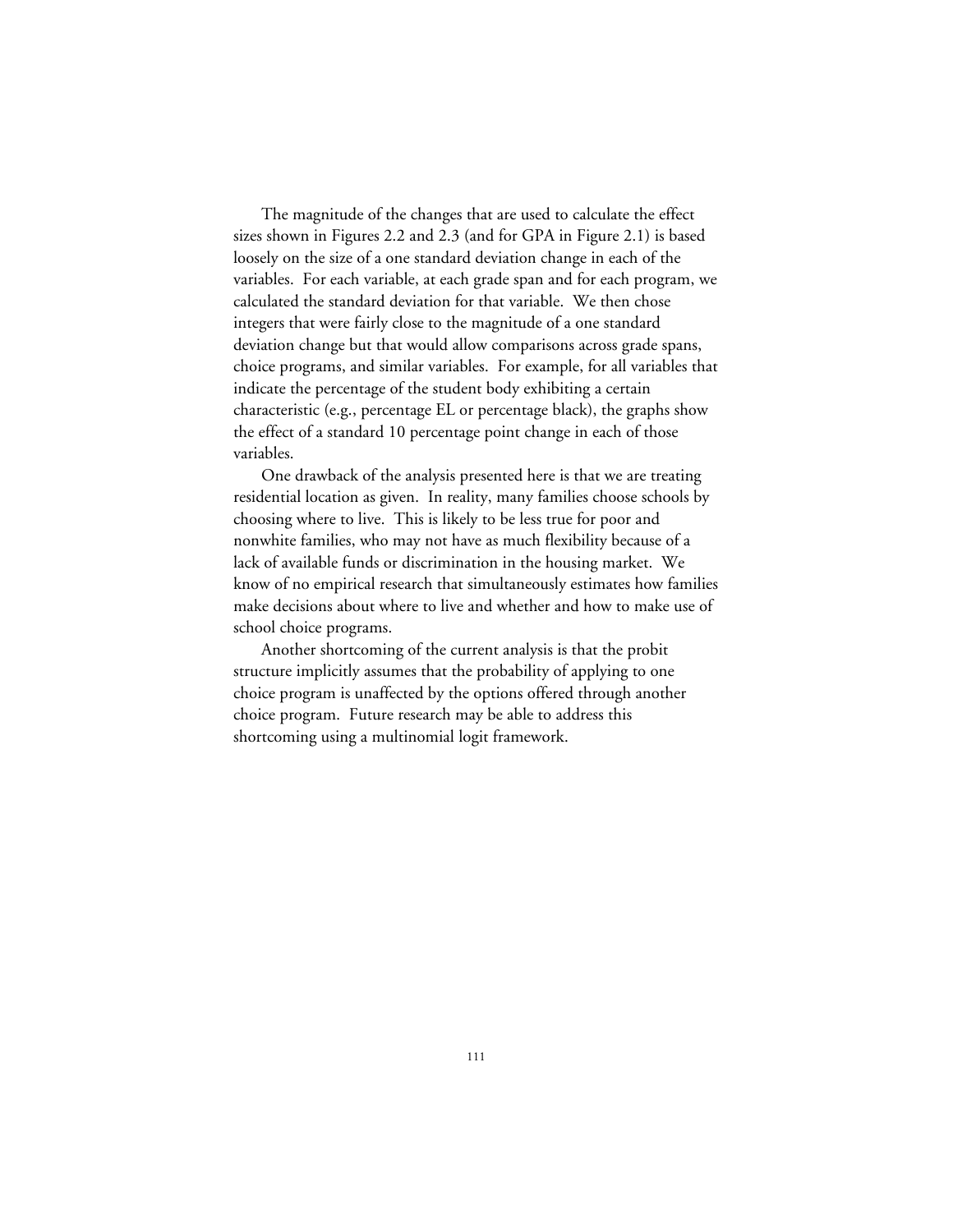## **Table A.1**

#### **Probits for Applications to the School Choice Programs: Elementary School Sample**

|                         | <b>VEEP</b>       | Magnet            | Choice            |
|-------------------------|-------------------|-------------------|-------------------|
|                         | Coefficient       | Coefficient       | Coefficient       |
|                         | (Std. Err.)       | (Std. Err.)       | (Std. Err.)       |
|                         | [Marginal Effect] | [Marginal Effect] | [Marginal Effect] |
| Entering grade 4        | $-0.08291$        | $-0.07133$        | $-0.06119$        |
|                         | (0.05137)         | (0.05104)         | (0.04588)         |
|                         | $[-0.00294]$      | $[-0.00222]$      | $[-0.00357]$      |
| Entering grade 5        | $-0.10678$        | $-0.08923*$       | $-0.09264**$      |
|                         | (0.08636)         | (0.04903)         | (0.04502)         |
|                         | $[-0.00375]$      | $[-0.00276]$      | $[-0.00534]$      |
| <b>GPA</b>              | 0.01663           | 0.03139           | 0.05147           |
|                         | (0.06329)         | (0.04003)         | (0.03573)         |
|                         | [0.00061]         | [0.00100]         | [0.00306]         |
| Normalized Stanford 9   | $0.11298**$       | $-0.00686$        | 0.02814           |
| score                   | (0.04649)         | (0.03250)         | (0.02814)         |
|                         | [0.00412]         | $[-0.00022]$      | [0.00168]         |
| Female                  | 0.01769           | 0.00579           | 0.01814           |
|                         | (0.04524)         | (0.04467)         | (0.03518)         |
|                         | [0.00064]         | [0.00019]         | [0.00108]         |
| Black                   | 0.12824           | 0.03762           | $0.14421**$       |
|                         | (0.21122)         | (0.07619)         | (0.06710)         |
|                         | [0.00512]         | [0.00124]         | [0.00951]         |
| Asian                   | 0.11199           | $-0.33585***$     | $-0.02942$        |
|                         | (0.16878)         | (0.09344)         | (0.05545)         |
|                         | [0.00441]         | $[-0.00863]$      | $[-0.00172]$      |
| Hispanic                | 0.20819           | $-0.06825$        | 0.02907           |
|                         | (0.16389)         | (0.07775)         | (0.05195)         |
|                         | [0.00741]         | $[-0.00214]$      | [0.00174]         |
| Other nonwhite race     | (a)               | $-0.00798$        | 0.17305           |
|                         |                   | (0.19868)         | (0.16840)         |
|                         |                   | $[-0.00025]$      | [0.01215]         |
| English learner         | 0.01583           | $-0.12427$        | $-0.18320***$     |
|                         | (0.05491)         | (0.07994)         | (0.06696)         |
|                         | [0.00058]         | $[-0.00376]$      | $[-0.01017]$      |
| High parental education | 0.00631           | $0.11374**$       | 0.01383           |
| (more than high         | (0.12535)         | (0.05328)         | (0.03970)         |
| school)                 | [0.00023]         | [0.00376]         | [0.00083]         |
| Currently in VEEP       | $-0.17842$        | 0.19152           | $-0.37720**$      |
|                         | (0.10990)         | (0.12302)         | (0.15293)         |
|                         | $[-0.00551]$      | [0.00750]         | $[-0.01600]$      |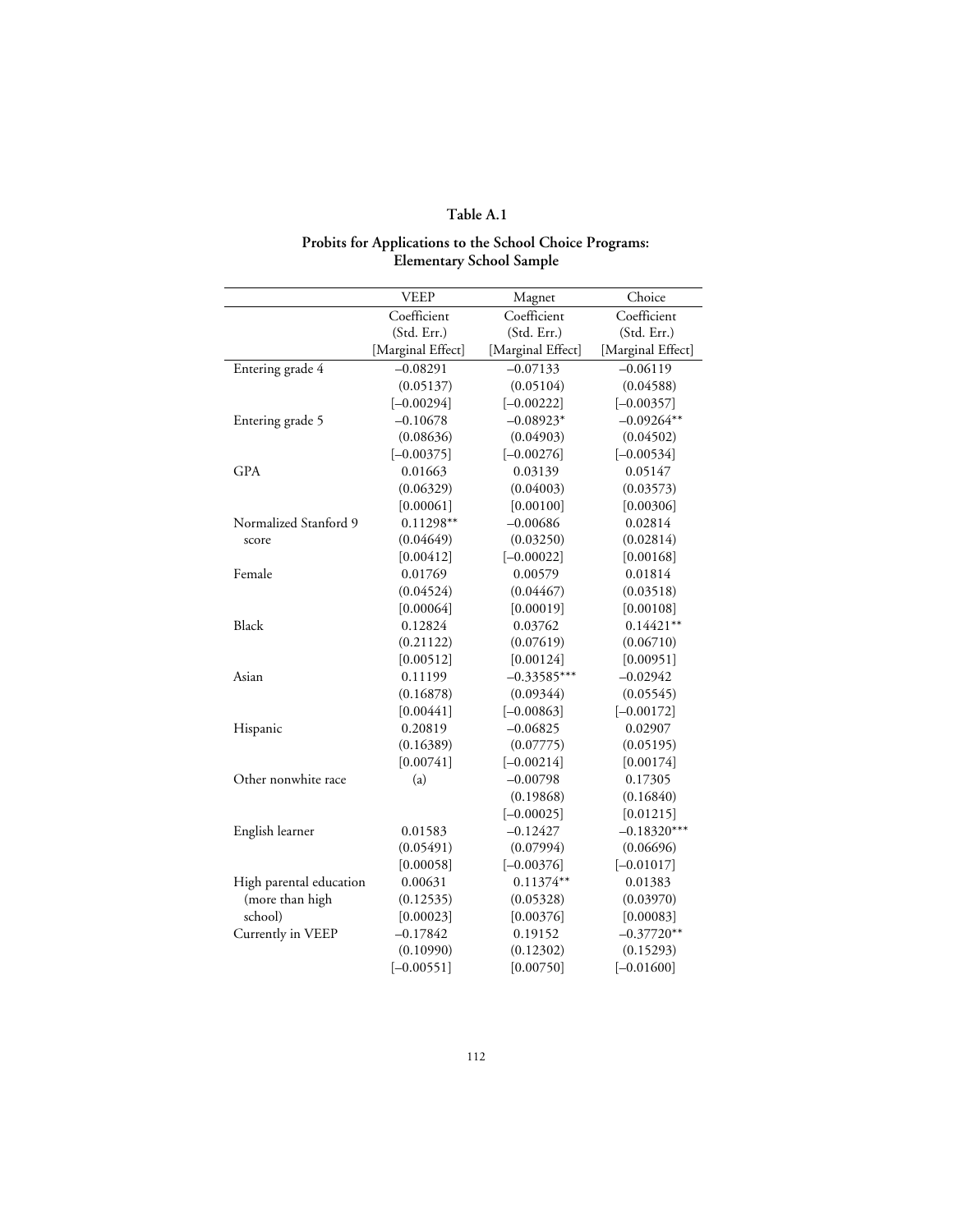|  |  | Table A.1 (continued) |
|--|--|-----------------------|
|--|--|-----------------------|

|                                                                                               | <b>VEEP</b>       | Magnet            | Choice            |
|-----------------------------------------------------------------------------------------------|-------------------|-------------------|-------------------|
|                                                                                               | Coefficient       | Coefficient       | Coefficient       |
|                                                                                               | (Std. Err.)       | (Std. Err.)       | (Std. Err.)       |
|                                                                                               | [Marginal Effect] | [Marginal Effect] | [Marginal Effect] |
| Currently in Choice                                                                           | $-0.01184$        | $-0.13054$        | $-0.12141$        |
|                                                                                               | (0.21595)         | (0.09655)         | (0.08539)         |
|                                                                                               | $[-0.00043]$      | $[-0.00368]$      | $[-0.00653]$      |
| Currently in magnet                                                                           | 0.05186           | $0.45305***$      | $-0.14230*$       |
|                                                                                               | (0.14758)         | (0.07383)         | (0.07550)         |
|                                                                                               | [0.00198]         | [0.02264]         | $[-0.00752]$      |
| Local school distance<br>(local distance is zero<br>for all elementary<br>school students and |                   |                   |                   |
| thus drops out)                                                                               |                   |                   |                   |
| Local school API                                                                              | 0.00294           | $-0.00052$        | $-0.00157*$       |
|                                                                                               | (0.00185)         | (0.00073)         | (0.00086)         |
|                                                                                               | [0.00011]         | $[-0.00002]$      | $[-0.00009]$      |
| Local school class size                                                                       | $0.07577***$      | $-0.01177$        | $-0.04194*$       |
|                                                                                               | (0.02112)         | (0.01296)         | (0.02185)         |
|                                                                                               | [0.00276]         | $[-0.00038]$      | $[-0.00250]$      |
| Local school % English                                                                        | $0.01090*$        | $-0.00945***$     | 0.00004           |
| learners                                                                                      | (0.00572)         | (0.00303)         | (0.00376)         |
|                                                                                               | [0.00040]         | $[-0.00030]$      | [0.00000]         |
| Local school % black                                                                          | $-0.00922$        | $0.01426***$      | 0.00677           |
|                                                                                               | (0.01211)         | (0.00367)         | (0.00516)         |
|                                                                                               | $[-0.00034]$      | [0.00046]         | [0.00040]         |
| Local school % Asian                                                                          | $-0.01111$        | $0.01739***$      | 0.00517           |
|                                                                                               | (0.01187)         | (0.00298)         | (0.00390)         |
|                                                                                               | $[-0.00040]$      | [0.00056]         | [0.00031]         |
| Local school %                                                                                | $-0.01005$        | $0.01508***$      | $0.00724*$        |
| Hispanic                                                                                      | (0.01358)         | (0.00336)         | (0.00439)         |
|                                                                                               | $[-0.00037]$      | [0.00048]         | [0.00043]         |
| Local school % high                                                                           | 0.10425           | 0.14248           | $-0.20653$        |
| parental education                                                                            | (0.64563)         | (0.22596)         | (0.25716)         |
|                                                                                               | [0.00380]         | [0.00456]         | $[-0.01229]$      |
| Local school % teachers                                                                       | $-0.01813**$      | 0.00128           | $0.01335*$        |
| with full credentials                                                                         | (0.00746)         | (0.00538)         | (0.00784)         |
|                                                                                               | $[-0.00066]$      | [0.00004]         | [0.00079]         |
| Mean option school                                                                            | $-0.01046$        | $-0.06037***$     | $-0.07774**$      |
| distance (unweighted)                                                                         | (0.02447)         | (0.01756)         | (0.03293)         |
|                                                                                               | $[-0.00038]$      | $[-0.00193]$      | $[-0.00463]$      |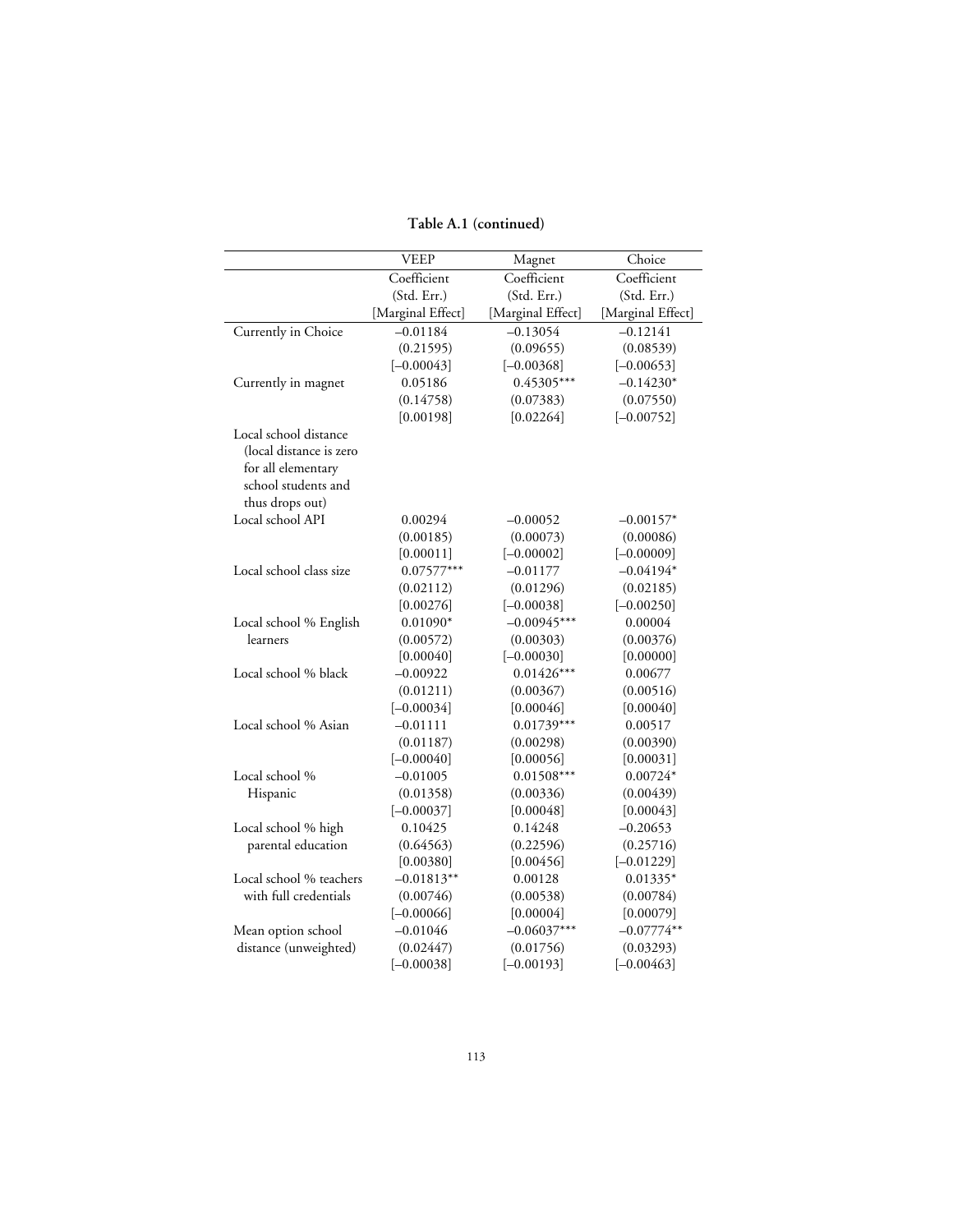**Table A.1 (continued)**

| Choice<br><b>VEEP</b><br>Magnet<br>Coefficient<br>Coefficient<br>Coefficient<br>(Std. Err.)<br>(Std. Err.)<br>(Std. Err.)<br>[Marginal Effect]<br>[Marginal Effect]<br>[Marginal Effect]<br>$-0.27182***$<br>Mean option school<br>$0.42637*$<br>0.08759<br>API (weighted by<br>(0.22970)<br>(0.08166)<br>(0.08905)<br>1/distance-squared) ><br>[0.01455]<br>[0.00285]<br>$[-0.01617]$<br>local school API<br>$(Yes = 1)^b$<br>Mean option school<br>$-0.18741*$<br>0.17164<br>$-0.21863***$<br>class size (weighted by<br>(0.13340)<br>(0.10528)<br>(0.07388)<br>$[-0.00683]$<br>[0.00549]<br>$[-0.01301]$<br>1/distance-squared)<br>$-0.02971***$<br>Mean option school %<br>$0.02752*$<br>$-0.01174$<br>(0.01670)<br>English learners<br>(0.00896)<br>(0.01053)<br>(weighted by<br>[0.00100]<br>$[-0.00038]$<br>$[-0.00177]$<br>1/distance-squared)<br>Mean option school %<br>$-0.04005***$<br>0.02495<br>$-0.01012$<br>black (weighted by<br>(0.02663)<br>(0.01038)<br>(0.01319)<br>1/distance-squared)<br>[0.00091]<br>$[-0.00032]$<br>$[-0.00238]$<br>Mean option school %<br>$-0.01211$<br>0.00099<br>$-0.02092$<br>Asian (weighted by<br>(0.01510)<br>(0.01163)<br>(0.00906)<br>$[-0.00076]$<br>$[-0.00039]$<br>[0.00006]<br>1/distance-squared)<br>Mean option school %<br>0.00140<br>0.01368<br>0.00756<br>Hispanic (weighted by<br>(0.01283)<br>(0.01786)<br>(0.01189)<br>[0.00005]<br>[0.00044]<br>[0.00045]<br>1/distance-squared)<br>$-0.48550$<br>Mean option school %<br>$-0.09868$<br>$-0.25082$ |  |
|--------------------------------------------------------------------------------------------------------------------------------------------------------------------------------------------------------------------------------------------------------------------------------------------------------------------------------------------------------------------------------------------------------------------------------------------------------------------------------------------------------------------------------------------------------------------------------------------------------------------------------------------------------------------------------------------------------------------------------------------------------------------------------------------------------------------------------------------------------------------------------------------------------------------------------------------------------------------------------------------------------------------------------------------------------------------------------------------------------------------------------------------------------------------------------------------------------------------------------------------------------------------------------------------------------------------------------------------------------------------------------------------------------------------------------------------------------------------------------------------------------------------|--|
|                                                                                                                                                                                                                                                                                                                                                                                                                                                                                                                                                                                                                                                                                                                                                                                                                                                                                                                                                                                                                                                                                                                                                                                                                                                                                                                                                                                                                                                                                                                    |  |
|                                                                                                                                                                                                                                                                                                                                                                                                                                                                                                                                                                                                                                                                                                                                                                                                                                                                                                                                                                                                                                                                                                                                                                                                                                                                                                                                                                                                                                                                                                                    |  |
|                                                                                                                                                                                                                                                                                                                                                                                                                                                                                                                                                                                                                                                                                                                                                                                                                                                                                                                                                                                                                                                                                                                                                                                                                                                                                                                                                                                                                                                                                                                    |  |
|                                                                                                                                                                                                                                                                                                                                                                                                                                                                                                                                                                                                                                                                                                                                                                                                                                                                                                                                                                                                                                                                                                                                                                                                                                                                                                                                                                                                                                                                                                                    |  |
|                                                                                                                                                                                                                                                                                                                                                                                                                                                                                                                                                                                                                                                                                                                                                                                                                                                                                                                                                                                                                                                                                                                                                                                                                                                                                                                                                                                                                                                                                                                    |  |
|                                                                                                                                                                                                                                                                                                                                                                                                                                                                                                                                                                                                                                                                                                                                                                                                                                                                                                                                                                                                                                                                                                                                                                                                                                                                                                                                                                                                                                                                                                                    |  |
|                                                                                                                                                                                                                                                                                                                                                                                                                                                                                                                                                                                                                                                                                                                                                                                                                                                                                                                                                                                                                                                                                                                                                                                                                                                                                                                                                                                                                                                                                                                    |  |
|                                                                                                                                                                                                                                                                                                                                                                                                                                                                                                                                                                                                                                                                                                                                                                                                                                                                                                                                                                                                                                                                                                                                                                                                                                                                                                                                                                                                                                                                                                                    |  |
|                                                                                                                                                                                                                                                                                                                                                                                                                                                                                                                                                                                                                                                                                                                                                                                                                                                                                                                                                                                                                                                                                                                                                                                                                                                                                                                                                                                                                                                                                                                    |  |
|                                                                                                                                                                                                                                                                                                                                                                                                                                                                                                                                                                                                                                                                                                                                                                                                                                                                                                                                                                                                                                                                                                                                                                                                                                                                                                                                                                                                                                                                                                                    |  |
|                                                                                                                                                                                                                                                                                                                                                                                                                                                                                                                                                                                                                                                                                                                                                                                                                                                                                                                                                                                                                                                                                                                                                                                                                                                                                                                                                                                                                                                                                                                    |  |
|                                                                                                                                                                                                                                                                                                                                                                                                                                                                                                                                                                                                                                                                                                                                                                                                                                                                                                                                                                                                                                                                                                                                                                                                                                                                                                                                                                                                                                                                                                                    |  |
|                                                                                                                                                                                                                                                                                                                                                                                                                                                                                                                                                                                                                                                                                                                                                                                                                                                                                                                                                                                                                                                                                                                                                                                                                                                                                                                                                                                                                                                                                                                    |  |
|                                                                                                                                                                                                                                                                                                                                                                                                                                                                                                                                                                                                                                                                                                                                                                                                                                                                                                                                                                                                                                                                                                                                                                                                                                                                                                                                                                                                                                                                                                                    |  |
|                                                                                                                                                                                                                                                                                                                                                                                                                                                                                                                                                                                                                                                                                                                                                                                                                                                                                                                                                                                                                                                                                                                                                                                                                                                                                                                                                                                                                                                                                                                    |  |
|                                                                                                                                                                                                                                                                                                                                                                                                                                                                                                                                                                                                                                                                                                                                                                                                                                                                                                                                                                                                                                                                                                                                                                                                                                                                                                                                                                                                                                                                                                                    |  |
|                                                                                                                                                                                                                                                                                                                                                                                                                                                                                                                                                                                                                                                                                                                                                                                                                                                                                                                                                                                                                                                                                                                                                                                                                                                                                                                                                                                                                                                                                                                    |  |
|                                                                                                                                                                                                                                                                                                                                                                                                                                                                                                                                                                                                                                                                                                                                                                                                                                                                                                                                                                                                                                                                                                                                                                                                                                                                                                                                                                                                                                                                                                                    |  |
|                                                                                                                                                                                                                                                                                                                                                                                                                                                                                                                                                                                                                                                                                                                                                                                                                                                                                                                                                                                                                                                                                                                                                                                                                                                                                                                                                                                                                                                                                                                    |  |
|                                                                                                                                                                                                                                                                                                                                                                                                                                                                                                                                                                                                                                                                                                                                                                                                                                                                                                                                                                                                                                                                                                                                                                                                                                                                                                                                                                                                                                                                                                                    |  |
|                                                                                                                                                                                                                                                                                                                                                                                                                                                                                                                                                                                                                                                                                                                                                                                                                                                                                                                                                                                                                                                                                                                                                                                                                                                                                                                                                                                                                                                                                                                    |  |
|                                                                                                                                                                                                                                                                                                                                                                                                                                                                                                                                                                                                                                                                                                                                                                                                                                                                                                                                                                                                                                                                                                                                                                                                                                                                                                                                                                                                                                                                                                                    |  |
|                                                                                                                                                                                                                                                                                                                                                                                                                                                                                                                                                                                                                                                                                                                                                                                                                                                                                                                                                                                                                                                                                                                                                                                                                                                                                                                                                                                                                                                                                                                    |  |
| (0.85923)<br>(1.09120)<br>high parental<br>(1.02455)                                                                                                                                                                                                                                                                                                                                                                                                                                                                                                                                                                                                                                                                                                                                                                                                                                                                                                                                                                                                                                                                                                                                                                                                                                                                                                                                                                                                                                                               |  |
| education (weighted<br>$[-0.01770]$<br>$[-0.00315]$<br>$[-0.01493]$<br>by 1/distance-squared)                                                                                                                                                                                                                                                                                                                                                                                                                                                                                                                                                                                                                                                                                                                                                                                                                                                                                                                                                                                                                                                                                                                                                                                                                                                                                                                                                                                                                      |  |
| Mean option school %<br>$-0.00676$<br>$-0.01049$<br>0.00860                                                                                                                                                                                                                                                                                                                                                                                                                                                                                                                                                                                                                                                                                                                                                                                                                                                                                                                                                                                                                                                                                                                                                                                                                                                                                                                                                                                                                                                        |  |
| teachers with full<br>(0.04018)<br>(0.00989)<br>(0.02183)                                                                                                                                                                                                                                                                                                                                                                                                                                                                                                                                                                                                                                                                                                                                                                                                                                                                                                                                                                                                                                                                                                                                                                                                                                                                                                                                                                                                                                                          |  |
| $[-0.00025]$<br>$[-0.00034]$<br>[0.00051]<br>credentials (weighted<br>by 1/distance-squared)                                                                                                                                                                                                                                                                                                                                                                                                                                                                                                                                                                                                                                                                                                                                                                                                                                                                                                                                                                                                                                                                                                                                                                                                                                                                                                                                                                                                                       |  |
| 0.77842<br>4.61884*<br>Constant<br>$-4.78531$                                                                                                                                                                                                                                                                                                                                                                                                                                                                                                                                                                                                                                                                                                                                                                                                                                                                                                                                                                                                                                                                                                                                                                                                                                                                                                                                                                                                                                                                      |  |
| (4.68699)<br>(3.23610)<br>(2.72023)                                                                                                                                                                                                                                                                                                                                                                                                                                                                                                                                                                                                                                                                                                                                                                                                                                                                                                                                                                                                                                                                                                                                                                                                                                                                                                                                                                                                                                                                                |  |
| Observations<br>14,339<br>23,800<br>23,963                                                                                                                                                                                                                                                                                                                                                                                                                                                                                                                                                                                                                                                                                                                                                                                                                                                                                                                                                                                                                                                                                                                                                                                                                                                                                                                                                                                                                                                                         |  |
| Log likelihood<br>$-1,311$<br>$-1,850$<br>$-3,120$                                                                                                                                                                                                                                                                                                                                                                                                                                                                                                                                                                                                                                                                                                                                                                                                                                                                                                                                                                                                                                                                                                                                                                                                                                                                                                                                                                                                                                                                 |  |
| LR Chi-squared<br>238<br>240<br>329                                                                                                                                                                                                                                                                                                                                                                                                                                                                                                                                                                                                                                                                                                                                                                                                                                                                                                                                                                                                                                                                                                                                                                                                                                                                                                                                                                                                                                                                                |  |
| Pseudo R-squared<br>0.0608<br>0.0500<br>0.0833                                                                                                                                                                                                                                                                                                                                                                                                                                                                                                                                                                                                                                                                                                                                                                                                                                                                                                                                                                                                                                                                                                                                                                                                                                                                                                                                                                                                                                                                     |  |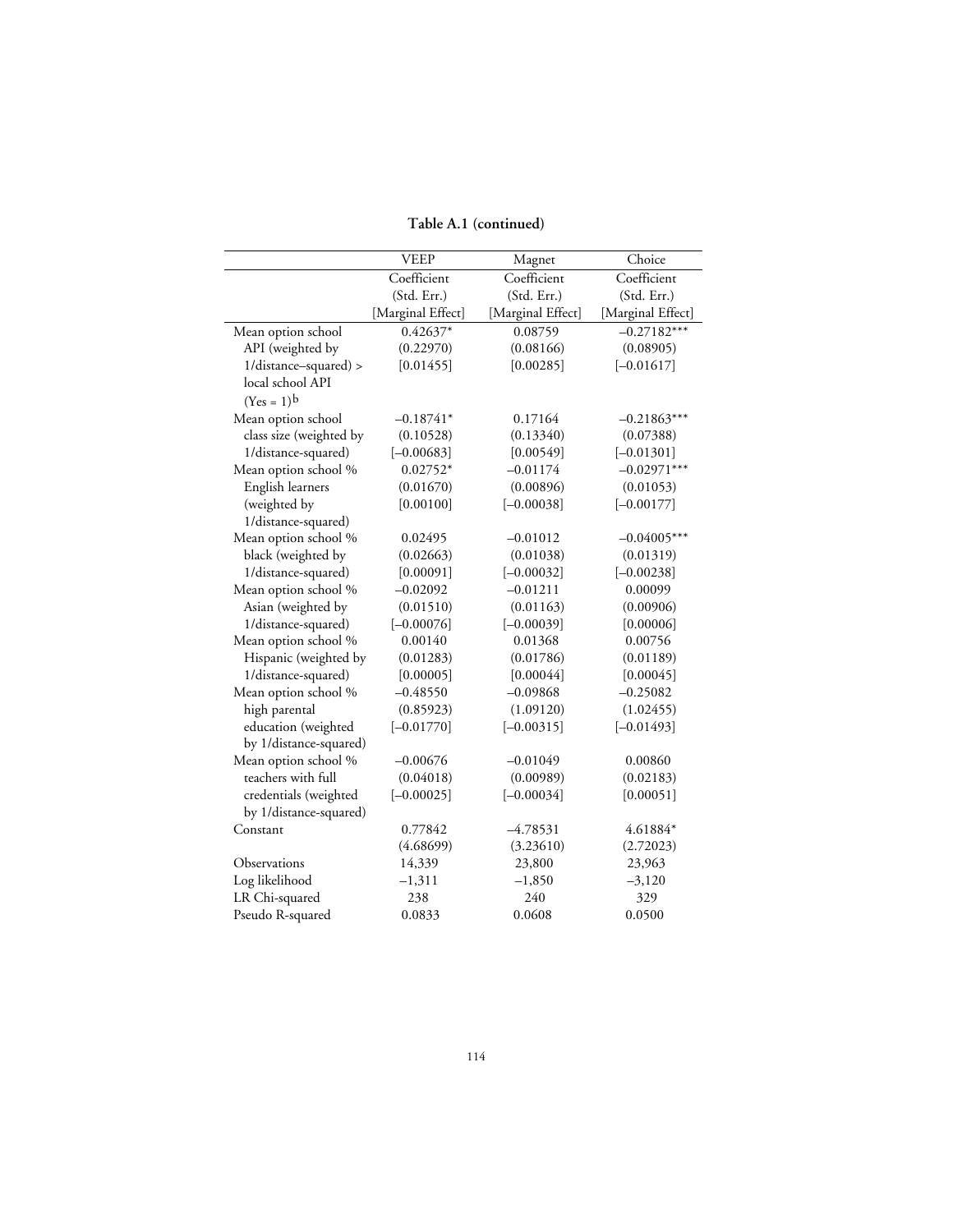#### **Table A.1 (continued)**

|                  | VEEP              | Magnet            | Choice            |
|------------------|-------------------|-------------------|-------------------|
|                  | Coefficient       | Coefficient       | Coefficient       |
|                  | (Std. Err.)       | (Std. Err.)       | (Std. Err.)       |
|                  | [Marginal Effect] | [Marginal Effect] | [Marginal Effect] |
| McKelvey-Zavoina | 0.1221            | 0.0915            | 0.0779            |
| R-squared        |                   |                   |                   |
| AIC              | 0.1871            | 0.1581            | 0.2631            |

NOTES: The option school characteristic variables are calculated by taking the mean of the characteristic across all the option schools available to that student, weighted by the inverse of the square of the distance to the option school. Standard errors are robust and allow for clustering by attendance area.

aDropped out because of collinearity.

bFor the VEEP sample, this dummy variable is set equal to one if the aggregated option school API is more than 200 points above the local school API. This change was made because, for the VEEP sample, the aggregated option school API is always greater than the local school API, so there was no variation in the dummy variable using the original measure.

\*Significant at the 10 percent level.

\*\*Significant at the 5 percent level.

\*\*\*Significant at the 1 percent level.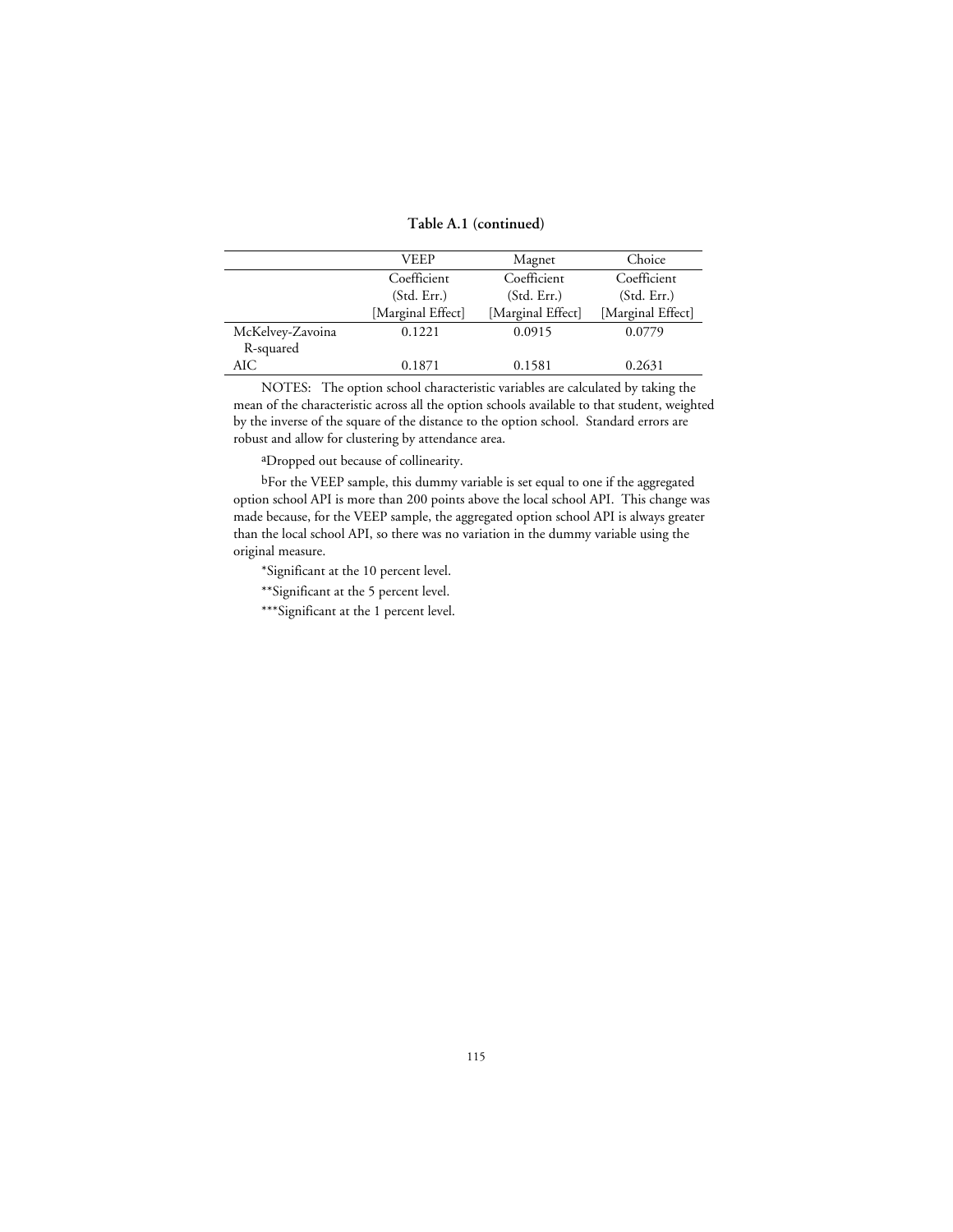### **Table A.2**

#### **Probits for Applications to the School Choice Programs: Middle School Sample**

|                               | <b>VEEP</b>   | Magnet        | Choice        |
|-------------------------------|---------------|---------------|---------------|
|                               | Coefficient   | Coefficient   | Coefficient   |
|                               | (Std. Err.)   | (Std. Err.)   | (Std. Err.)   |
|                               | [Marginal     | [Marginal     | [Marginal     |
|                               | Effect]       | Effect]       | Effect]       |
| Entering grade 8              | $-0.67395***$ | $-0.53517***$ | $-0.34595***$ |
|                               | (0.07228)     | (0.08335)     | (0.05170)     |
|                               | $[-0.05704]$  | $[-0.02722]$  | $[-0.01807]$  |
| <b>GPA</b>                    | 0.01879       | $-0.16838***$ | $-0.07934**$  |
|                               | (0.03732)     | (0.03936)     | (0.03504)     |
|                               | [0.00155]     | $[-0.00836]$  | $[-0.00411]$  |
| Normalized Stanford 9         | 0.04998       | $0.18589***$  | $0.12580***$  |
| score                         | (0.03957)     | (0.03928)     | (0.02716)     |
|                               | [0.00413]     | [0.00922]     | [0.00652]     |
| Female                        | 0.01837       | 0.06937*      | $-0.00020$    |
|                               | (0.03678)     | (0.03894)     | (0.03677)     |
|                               | [0.00152]     | [0.00345]     | $[-0.00001]$  |
| Black                         | 0.12524       | $0.16044**$   | 0.25794***    |
|                               | (0.09819)     | (0.06337)     | (0.07747)     |
|                               | [0.01102]     | [0.00890]     | [0.01599]     |
| Asian                         | $-0.16633$    | $-0.15009**$  | 0.02690       |
|                               | (0.11498)     | (0.07378)     | (0.07559)     |
|                               | $[-0.01256]$  | $[-0.00678]$  | [0.00142]     |
| Hispanic                      | $0.16643**$   | $-0.13496*$   | $-0.02900$    |
|                               | (0.08359)     | (0.07008)     | (0.06714)     |
|                               | [0.01375]     | $[-0.00646]$  | $[-0.00149]$  |
| Other nonwhite race           | $-0.17368$    | 0.27131       | $-0.04921$    |
|                               | (0.41625)     | (0.19827)     | (0.22868)     |
|                               | $[-0.01232]$  | [0.01767]     | $[-0.00243]$  |
| English learner               | $0.11883**$   | $-0.08739$    | $-0.01470$    |
|                               | (0.05412)     | (0.05326)     | (0.07091)     |
|                               | [0.01015]     | $[-0.00413]$  | $[-0.00076]$  |
| High parental education (more | 0.04141       | $0.11732***$  | $0.09303*$    |
| than high school)             | (0.05830)     | (0.04090)     | (0.05538)     |
|                               | [0.00350]     | [0.00599]     | [0.00493]     |
| Currently in VEEP             | $-0.74277***$ | $-0.51137***$ | $-0.30657***$ |
|                               | (0.16745)     | (0.11286)     | (0.11533)     |
|                               | $[-0.03966]$  | $[-0.01675]$  | $[-0.01235]$  |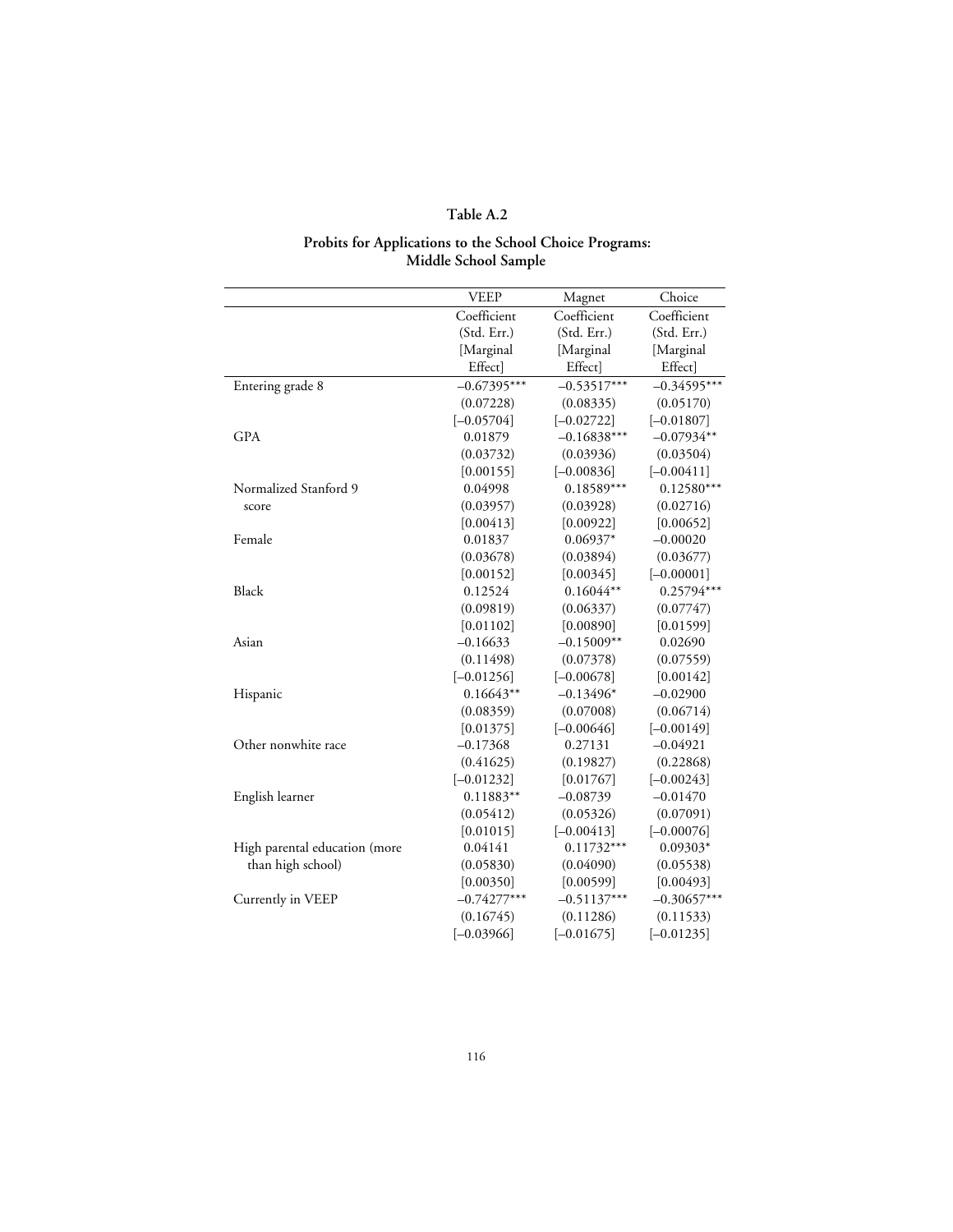|                                                                    | <b>VEEP</b>  | Magnet       | Choice        |
|--------------------------------------------------------------------|--------------|--------------|---------------|
|                                                                    | Coefficient  | Coefficient  | Coefficient   |
|                                                                    |              |              |               |
|                                                                    | (Std. Err.)  | (Std. Err.)  | (Std. Err.)   |
|                                                                    | [Marginal    | [Marginal    | [Marginal     |
|                                                                    | Effect]      | Effect]      | Effect]       |
| Currently in Choice                                                | $-0.15983$   | $-0.03767$   | 0.02514       |
|                                                                    | (0.10788)    | (0.09153)    | (0.10886)     |
|                                                                    | $[-0.01165]$ | $[-0.00181]$ | [0.00133]     |
| Currently in magnet                                                | $-0.10251$   | $0.23221**$  | 0.07549       |
|                                                                    | (0.12137)    | (0.10369)    | (0.09250)     |
|                                                                    | $[-0.00784]$ | [0.01427]    | [0.00419]     |
| Local school distance                                              | 0.71892***   | $0.19022***$ | 0.00438       |
|                                                                    | (0.20684)    | (0.07151)    | (0.04355)     |
|                                                                    | [0.05947]    | [0.00944]    | [0.00023]     |
| Local school API                                                   | 0.00123      | $-0.00244$   | $-0.00123$    |
|                                                                    | (0.00327)    | (0.00230)    | (0.00126)     |
|                                                                    | [0.00010]    | $[-0.00012]$ | $[-0.00006]$  |
| Local school class size                                            | $-0.08934**$ | $-0.00650$   | $-0.08533***$ |
|                                                                    | (0.04130)    | (0.01381)    | (0.01384)     |
|                                                                    | $[-0.00739]$ | $[-0.00032]$ | $[-0.00443]$  |
| Local school % English learners                                    | $-0.00143$   | 0.01204      | $-0.02611***$ |
|                                                                    | (0.00851)    | (0.00795)    | (0.00848)     |
|                                                                    | $[-0.00012]$ | [0.00060]    | $[-0.00135]$  |
| Local school % black                                               | 0.05838***   | $0.01944*$   | 0.01277       |
|                                                                    | (0.01901)    | (0.01112)    | (0.00976)     |
|                                                                    | [0.00483]    | [0.00096]    | [0.00066]     |
| Local school % Asian                                               | 0.00196      | 0.00413      | $0.00927**$   |
|                                                                    | (0.01325)    | (0.00599)    | (0.00372)     |
|                                                                    | [0.00016]    | [0.00020]    | [0.00048]     |
| Local school % Hispanic                                            | $0.03554**$  | 0.00519      | $0.03234***$  |
|                                                                    | (0.01697)    | (0.00899)    | (0.00880)     |
|                                                                    | [0.00294]    | [0.00026]    | [0.00168]     |
| Local school % high parental                                       | 0.00764      | 0.01284      | 0.00346       |
| education                                                          | (0.00925)    | (0.00829)    | (0.00717)     |
|                                                                    | [0.00063]    | [0.00064]    | [0.00018]     |
| Local school % teachers with full                                  | 0.01808      | 0.00079      | $0.04670***$  |
| credentials                                                        | (0.02000)    | (0.01389)    | (0.01586)     |
|                                                                    | [0.00150]    | [0.00004]    | [0.00242]     |
| Mean option school distance                                        | 0.06097      | $-0.02685$   | $-0.03474$    |
| (unweighted)                                                       | (0.04427)    | (0.02900)    | (0.02713)     |
|                                                                    | $[-0.00504]$ | $[-0.00133]$ | $[-0.00180]$  |
|                                                                    | $-0.19229$   | $-0.14052$   | 0.00152       |
| Mean option school API (weighted<br>by 1/distance-squared) > local | (0.38623)    | (0.12186)    | (0.13077)     |
|                                                                    |              |              |               |
| school API ( $yes = 1$ )                                           | $[-0.01875]$ | $[-0.00710]$ | [0.00008]     |

**Table A.2 (continued)**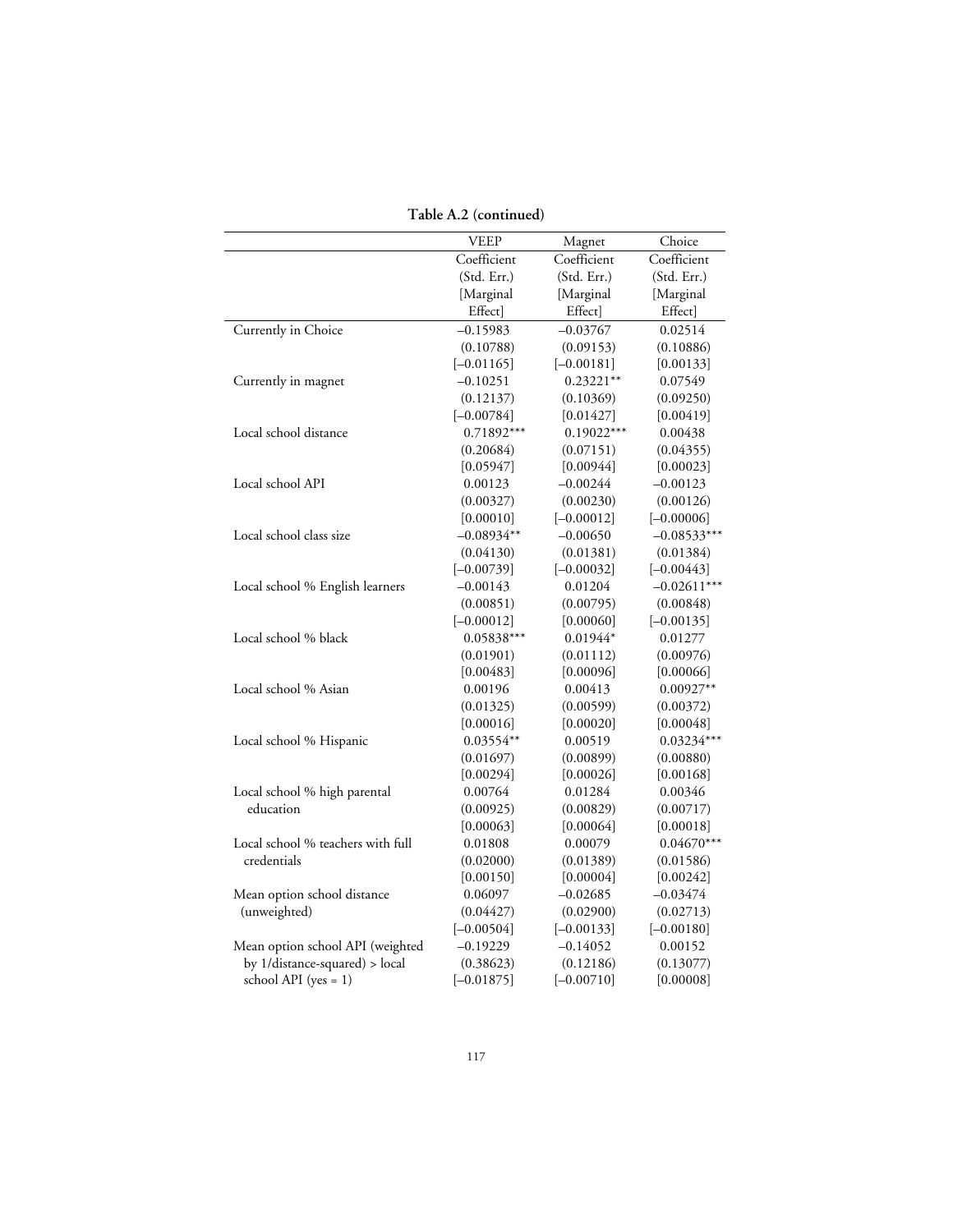**Table A.2 (continued)**

|                                    | <b>VEEP</b>  | Magnet       | Choice        |
|------------------------------------|--------------|--------------|---------------|
|                                    | Coefficient  | Coefficient  | Coefficient   |
|                                    | (Std. Err.)  | (Std. Err.)  | (Std. Err.)   |
|                                    | [Marginal    | [Marginal    | [Marginal     |
|                                    | Effect]      | Effect]      | Effect]       |
| Mean option school class size      | 0.02399      | $0.10811*$   | 0.01035       |
| (weighted by 1/distance-squared)   | (0.05004)    | (0.05960)    | (0.05990)     |
|                                    | [0.00198]    | [0.00536]    | [0.00054]     |
| Mean option school % English       | 0.01908      | $0.12164***$ | $-0.08563***$ |
| learners (weighted by 1/distance-  | (0.04821)    | (0.04171)    | (0.03047)     |
| squared)                           | [0.00158]    | [0.00604]    | $[-0.00444]$  |
| Mean option school % black         | $-0.06162$   | $0.03532**$  | $-0.04239**$  |
| (weighted by 1/distance-squared)   | (0.04397)    | (0.01652)    | (0.01659)     |
|                                    | $[-0.00510]$ | [0.00175]    | $[-0.00220]$  |
| Mean option school % Asian         | 0.03284      | $-0.03557**$ | $0.05250***$  |
| (weighted by 1/distance-squared)   | (0.03326)    | (0.01451)    | (0.02022)     |
|                                    | $[-0.00272]$ | $[-0.00176]$ | [0.00272]     |
| Mean option school % Hispanic      | $-0.02465$   | $-0.12404**$ | 0.06758*      |
| (weighted by 1/distance-squared)   | (0.05266)    | (0.05384)    | (0.03735)     |
|                                    | $[-0.00204]$ | $[-0.00616]$ | [0.00350]     |
| Mean option school % high          | $-0.02594$   | $-0.02590$   | $-0.02378$    |
| parental education (weighted by    | (0.04011)    | (0.03026)    | (0.01790)     |
| 1/distance-squared)                | $[-0.00215]$ | $[-0.00129]$ | $[-0.00123]$  |
| Mean option school % teachers      | $-0.07222$   | $0.03314**$  | $-0.03415***$ |
| with full credentials (weighted by | (0.07383)    | (0.01459)    | (0.01097)     |
| 1/distance-squared)                | $[-0.00597]$ | [0.00164]    | $[-0.00177]$  |
| Constant                           | 4.57209      | $-3.63325$   | $-0.52040$    |
|                                    | (11.65182)   | (3.88490)    | (3.40988)     |
| Observations                       | 10,392       | 18,036       | 18,036        |
| Log likelihood                     | $-2,119$     | $-2,495$     | $-2,244$      |
| LR Chi-squared                     | 891          | 1,110        | 524           |
| Pseudo R-squared                   | 0.1737       | 0.1819       | 0.1045        |
| McKelvey-Zavoina R-squared         | 0.2913       | 0.2506       | 0.1389        |
| <b>AIC</b>                         | 0.4139       | 0.2802       | 0.2524        |

NOTES: The option school characteristic variables are calculated by taking the mean of the characteristic across all the option schools available to that student, weighted by the inverse of the square of the distance to the option school. Standard errors are robust and allow for clustering by attendance area.

\*Significant at the 10 percent level.

\*\*Significant at the 5 percent level.

\*\*\*Significant at the 1 percent level.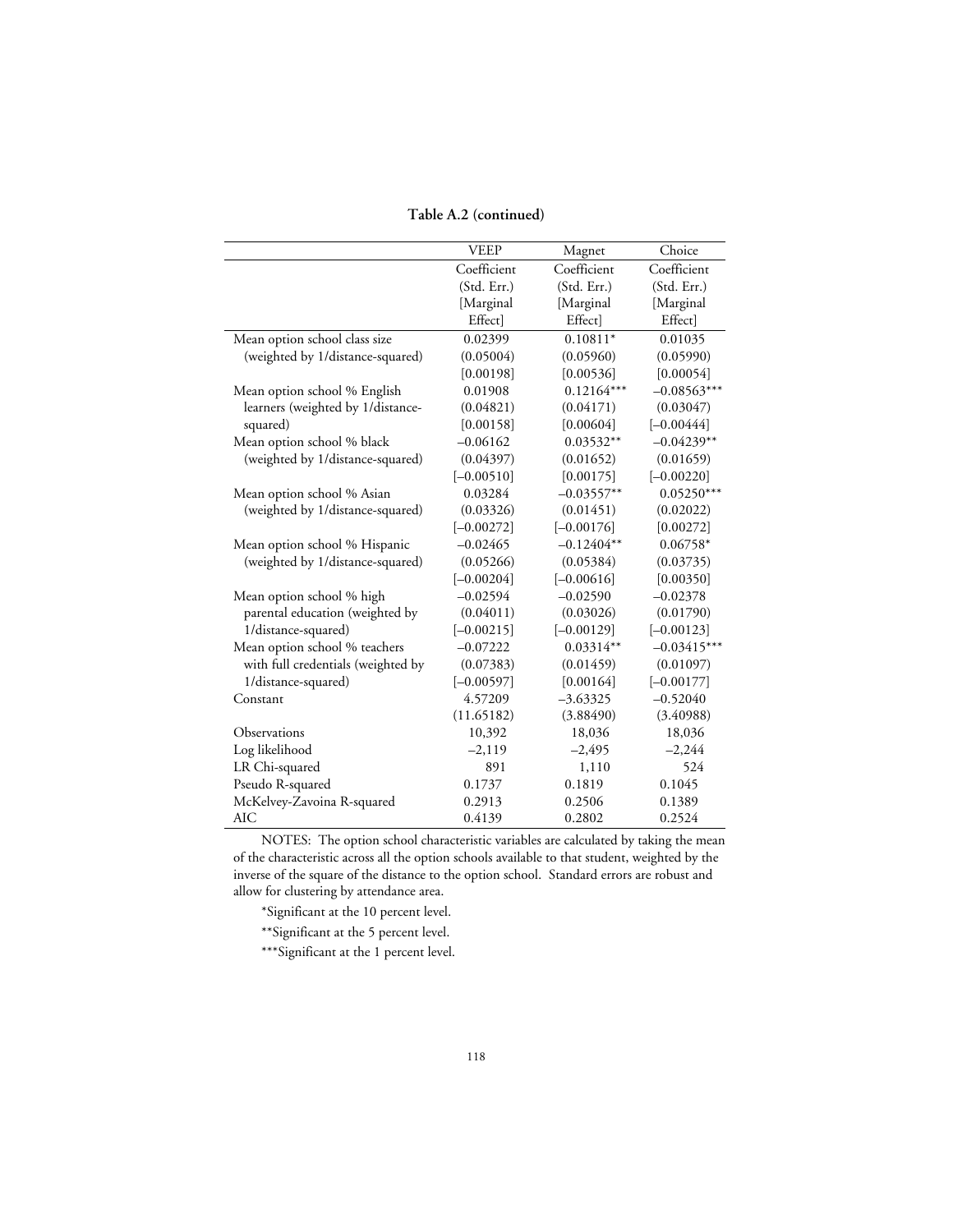## **Table A.3**

## **Probits for Applications to the School Choice Programs: High School Sample**

|                       | <b>VEEP</b>   | Magnet        | Choice        |
|-----------------------|---------------|---------------|---------------|
|                       | Coefficient   | Coefficient   | Coefficient   |
|                       | (Std. Err.)   | (Std. Err.)   | (Std. Err.)   |
|                       | [Marginal     | [Marginal     | [Marginal     |
|                       | Effect]       | Effect]       | Effect]       |
| Entering grade 10     | $-0.40158***$ | $-0.49710***$ | $-0.54710***$ |
|                       | (0.09705)     | (0.09429)     | (0.05194)     |
|                       | $[-0.01353]$  | $[-0.01577]$  | $[-0.02381]$  |
| Entering grade 11     | $-1.10396***$ | $-0.80200***$ | $-0.67449***$ |
|                       | (0.12646)     | (0.10795)     | (0.04135)     |
|                       | $[-0.02770]$  | $[-0.02193]$  | $[-0.02691]$  |
| Entering grade 12     | $-1.50474***$ | $-1.23187***$ | $-0.76853***$ |
|                       | (0.17075)     | (0.11233)     | (0.06113)     |
|                       | $[-0.03345]$  | $[-0.02884]$  | $[-0.02879]$  |
| <b>GPA</b>            | $0.08203**$   | $0.08871***$  | $0.08189***$  |
|                       | (0.03702)     | (0.02802)     | (0.02186)     |
|                       | [0.00325]     | [0.00345]     | [0.00440]     |
| Normalized Stanford 9 | $-0.02767$    | 0.00268       | 0.01660       |
| score                 | (0.03241)     | (0.02549)     | (0.02187)     |
|                       | $[-0.00110]$  | [0.00010]     | [0.00089]     |
| Female                | $0.10814**$   | $0.09160***$  | $0.05118*$    |
|                       | (0.05013)     | (0.03472)     | (0.02647)     |
|                       | [0.00430]     | [0.00358]     | [0.00275]     |
| Black                 | $0.52421***$  | 0.25884***    | $0.25376***$  |
|                       | (0.10682)     | (0.06555)     | (0.05860)     |
|                       | [0.03017]     | [0.01242]     | [0.01646]     |
| Asian                 | 0.47564***    | $-0.04035$    | $-0.03941$    |
|                       | (0.13625)     | (0.07775)     | (0.06211)     |
|                       | [0.02519]     | $[-0.00153]$  | $[-0.00207]$  |
| Hispanic              | $0.51840***$  | $0.10018*$    | 0.03766       |
|                       | (0.12861)     | (0.05489)     | (0.05614)     |
|                       | [0.02180]     | [0.00406]     | [0.00205]     |
| Other nonwhite race   | 0.45156       | 0.23180       | $0.40149**$   |
|                       | (0.33457)     | (0.18650)     | (0.16426)     |
|                       | [0.02887]     | [0.01154]     | [0.03185]     |
| English learner       | $-0.14052**$  | $-0.16375***$ | $-0.05790$    |
|                       | (0.06283)     | (0.04472)     | (0.04822)     |
|                       | $[-0.00527]$  | $[-0.00571]$  | $[-0.00300]$  |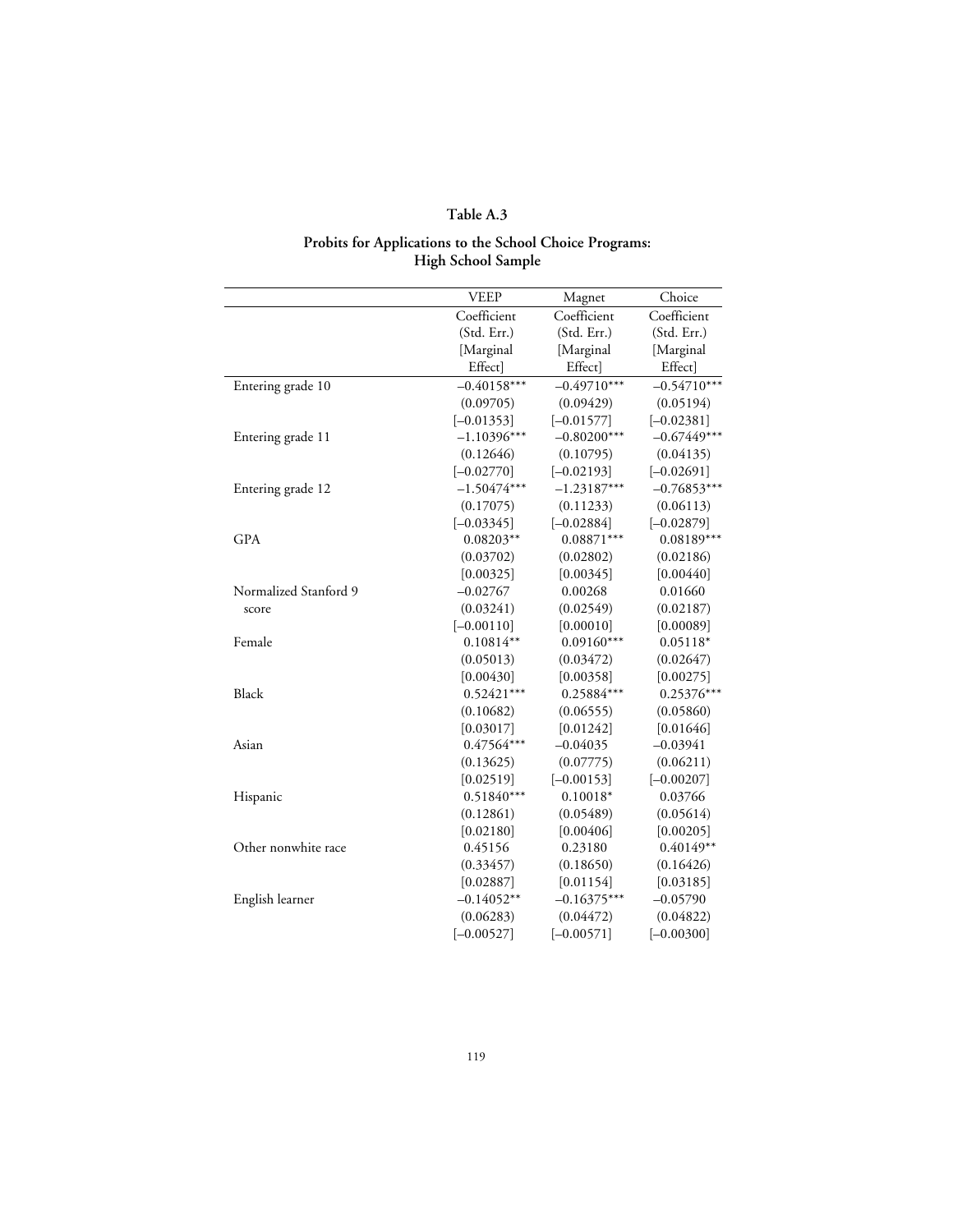|                                   | <b>VEEP</b>   | Magnet        | Choice        |
|-----------------------------------|---------------|---------------|---------------|
|                                   | Coefficient   | Coefficient   | Coefficient   |
|                                   | (Std. Err.)   | (Std. Err.)   | (Std. Err.)   |
|                                   | [Marginal     | [Marginal     | [Marginal     |
|                                   | Effect]       | Effect]       | Effect]       |
| High parental education (more     | 0.02377       | $0.07487*$    | $0.07188**$   |
| than high school)                 | (0.05081)     | (0.04068)     | (0.02930)     |
|                                   | [0.00095]     | [0.00295]     | [0.00390]     |
| Currently in VEEP                 | $-0.31634***$ | $-0.30212***$ | $-0.14952*$   |
|                                   | (0.07764)     | (0.07659)     | (0.08386)     |
|                                   | $[-0.00998]$  | $[-0.00900]$  | $[-0.00708]$  |
| Currently in Choice               | 0.04385       | 0.03707       | $-0.01426$    |
|                                   | (0.12521)     | (0.05707)     | (0.07896)     |
|                                   | [0.00181]     | [0.00149]     | $[-0.00076]$  |
| Currently in magnet               | $-0.15021$    | $0.25259***$  | $-0.04009$    |
|                                   | (0.14422)     | (0.07248)     | (0.08246)     |
|                                   | $[-0.00526]$  | [0.01246]     | $[-0.00208]$  |
| Local school distance             | (a)           | 0.03825       | $-0.00728$    |
|                                   |               | (0.08221)     | (0.04778)     |
|                                   |               | [0.00149]     | $[-0.00039]$  |
| Local school API                  | $-0.01461***$ | $-0.00488**$  | $-0.00635***$ |
|                                   | (0.00360)     | (0.00232)     | (0.00161)     |
|                                   | $[-0.00058]$  | $[-0.00019]$  | $[-0.00034]$  |
| Local school class size           | $-0.18864***$ | $-0.00621$    | $-0.01450$    |
|                                   | (0.06396)     | (0.01524)     | (0.01804)     |
|                                   | $[-0.00748]$  | $[-0.00024]$  | $[-0.00078]$  |
| Local school % English learners   | $-0.08831***$ | $-0.01875*$   | $-0.03820***$ |
|                                   | (0.02247)     | (0.01004)     | (0.01068)     |
|                                   | $[-0.00350]$  | $[-0.00073]$  | $[-0.00205]$  |
| Local school % black              | $-0.00596$    | 0.00672       | $-0.04087***$ |
|                                   | (0.01643)     | (0.01188)     | (0.00709)     |
|                                   | $[-0.00024]$  | [0.00026]     | $[-0.00219]$  |
| Local school % Asian              | $0.07481***$  | 0.00247       | $0.01078**$   |
|                                   | (0.02577)     | (0.00463)     | (0.00498)     |
|                                   | [0.00297]     | [0.00010]     | [0.00058]     |
| Local school % Hispanic           | $0.04693**$   | $-0.00732$    | $-0.02309***$ |
|                                   | (0.02312)     | (0.00957)     | (0.00770)     |
|                                   | [0.00186]     | $[-0.00028]$  | $[-0.00124]$  |
| Local school % high parental      | $-0.04496***$ | $-0.01097*$   | $-0.01770***$ |
| education                         | (0.01242)     | (0.00570)     | (0.00648)     |
|                                   | $[-0.00178]$  | $[-0.00043]$  | $[-0.00095]$  |
| Local school % teachers with full | 0.02379       | $-0.04761*$   | $-0.09594***$ |
| credentials                       | (0.05342)     | (0.02852)     | (0.03318)     |
|                                   | [0.00094]     | $[-0.00185]$  | $[-0.00515]$  |

**Table A.3 (continued)**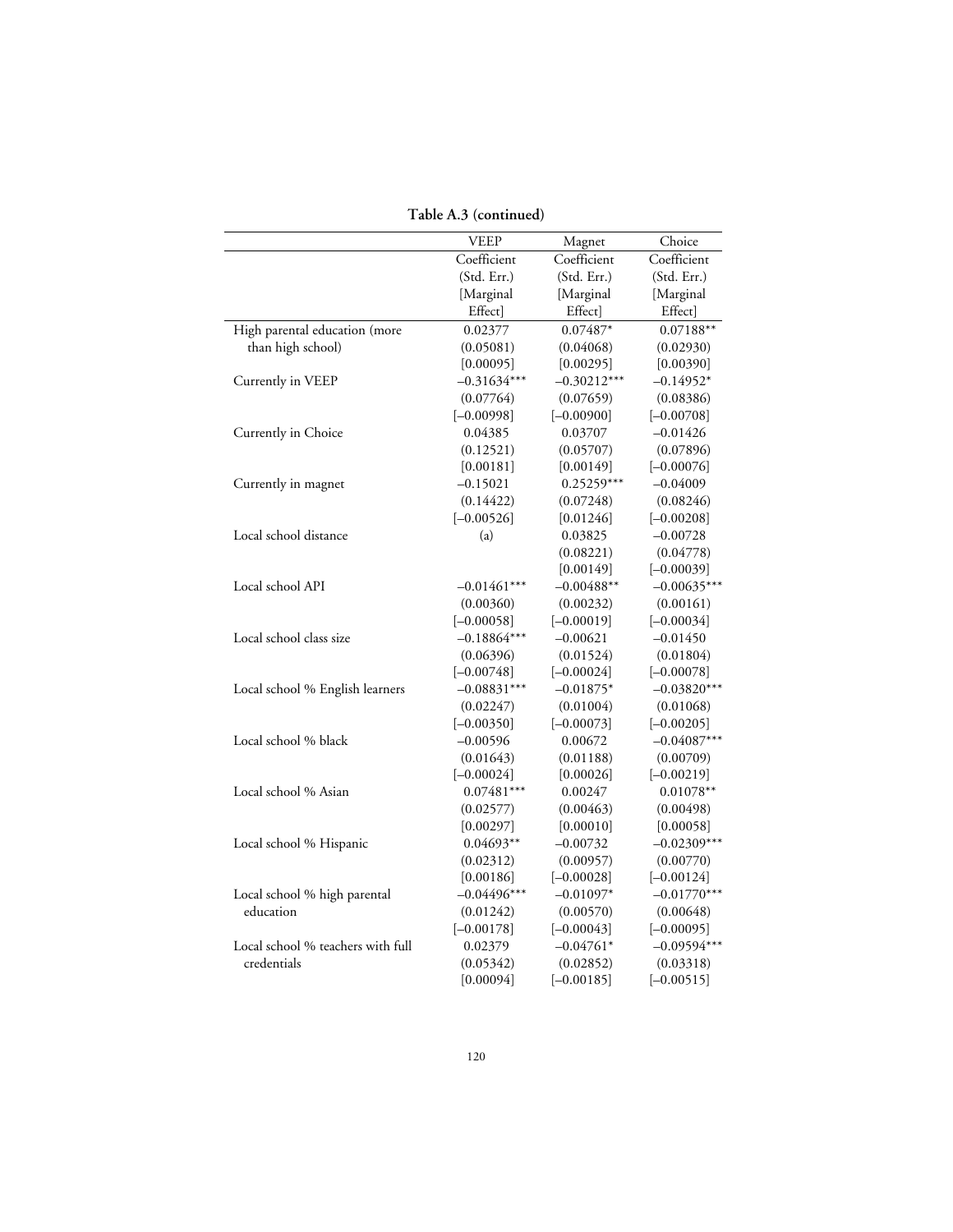**Table A.3 (continued)**

|                                    | <b>VEEP</b>  | Magnet       | Choice        |
|------------------------------------|--------------|--------------|---------------|
|                                    | Coefficient  | Coefficient  | Coefficient   |
|                                    | (Std. Err.)  | (Std. Err.)  | (Std. Err.)   |
|                                    | [Marginal    | [Marginal    | [Marginal     |
|                                    | Effect]      | Effect]      | Effect]       |
| Mean option school distance        | $0.07648***$ | $-0.04779**$ | $-0.06771***$ |
| (unweighted)                       | (0.02881)    | (0.02130)    | (0.02328)     |
|                                    | [0.00303]    | $[-0.00186]$ | $[-0.00363]$  |
| Mean option school API (weighted   | $0.86941***$ | $-0.04717$   | $0.47378***$  |
| by 1/distance-squared) > local     | (0.22966)    | (0.11792)    | (0.15448)     |
| school API (yes = 1)               | [0.01653]    | $[-0.00186]$ | [0.03058]     |
| Mean option school class size      | $-0.08421$   | $-0.15776$   | 0.08906*      |
| (weighted by 1/distance-squared)   | (0.06945)    | (0.12187)    | (0.04668)     |
|                                    | $[-0.00334]$ | $[-0.00614]$ | [0.00478]     |
| Mean option school % English       | $-0.00778$   | $-0.01531$   | $-0.07194$    |
| learners (weighted by 1/distance-  | (0.01904)    | (0.05738)    | (0.04717)     |
| squared)                           | $[-0.00031]$ | $[-0.00060]$ | $[-0.00386]$  |
| Mean option school % black         | $0.09599***$ | $-0.05814*$  | $-0.00438$    |
| (weighted by 1/distance-squared)   | (0.03488)    | (0.03051)    | (0.00920)     |
|                                    | [0.00381]    | $[-0.00226]$ | $[-0.00024]$  |
| Mean option school % Asian         | $-0.01822$   | $-0.01516$   | 0.00633       |
| (weighted by 1/distance-squared)   | (0.02367)    | (0.01633)    | (0.01843)     |
|                                    | $[-0.00072]$ | $[-0.00059]$ | [0.00034]     |
| Mean option school % Hispanic      | 0.03841      | $-0.04396$   | $0.03808*$    |
| (weighted by 1/distance-squared)   | (0.02824)    | (0.05758)    | (0.02293)     |
|                                    | [0.00152]    | $[-0.00171]$ | [0.00204]     |
| Mean option school % high          | 0.02849      | $-0.02303$   | $-0.06814$    |
| parental education (weighted by    | (0.02037)    | (0.02440)    | (0.04435)     |
| 1/distance-squared)                | [0.00113]    | $[-0.00090]$ | $[-0.00366]$  |
| Mean option school % teachers      | $-0.01194$   | $-0.10185$   | $-0.21646***$ |
| with full credentials (weighted by | (0.03726)    | (0.11640)    | (0.07070)     |
| 1/distance-squared)                | $[-0.00047]$ | $[-0.00396]$ | $[-0.01162]$  |
| Constant                           | 7.51750      | 25.60160*    | 37.77611***   |
|                                    | (7.70253)    | (14.94680)   | (10.19064)    |
| Observations                       | 15,297       | 29,040       | 29,040        |
| Log likelihood                     | $-1,945$     | $-3,553$     | $-3,882$      |
| LR Chi-squared                     | 670          | 1,374        | 1,018         |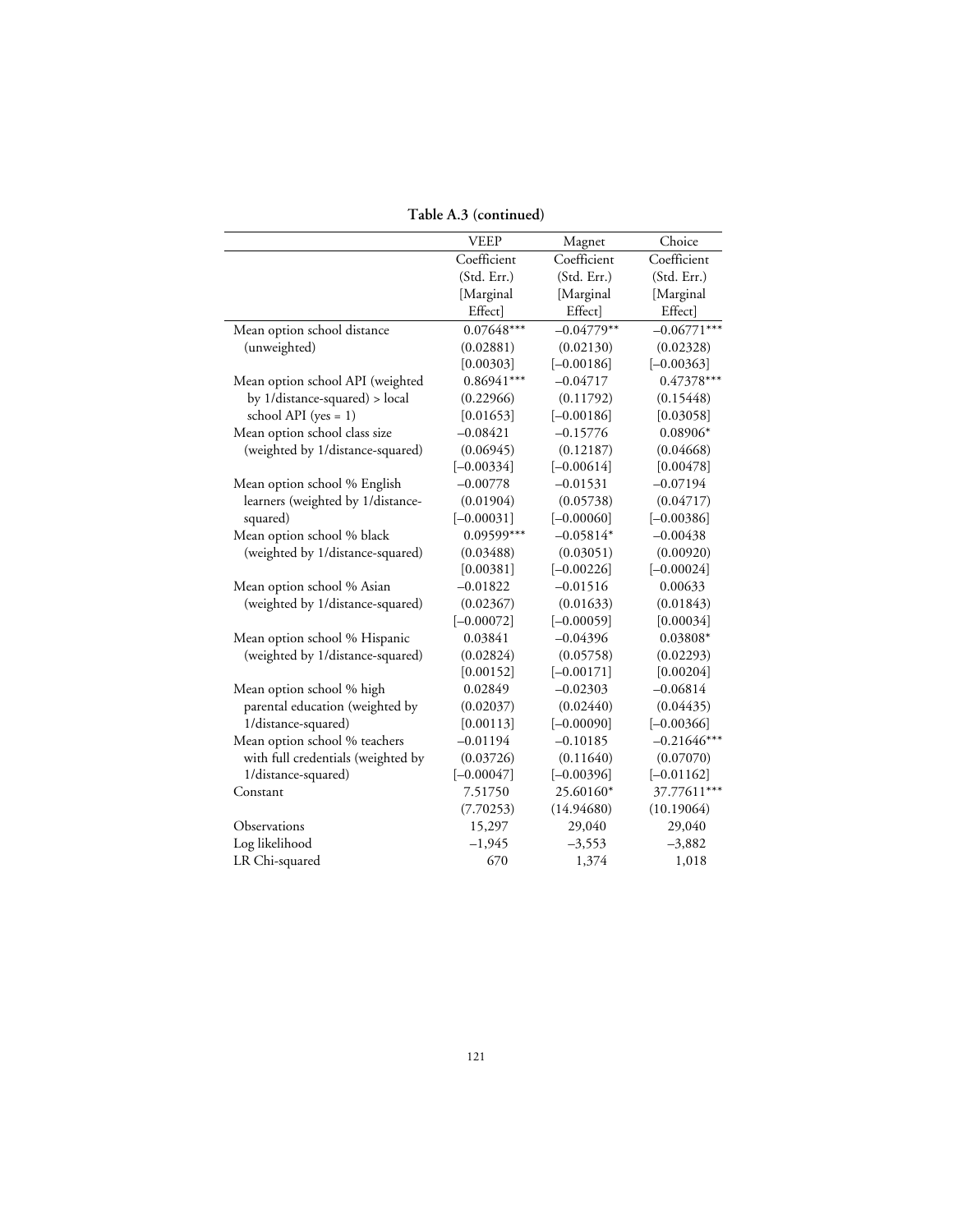**Table A.3 (continued)**

|                            | <b>VEEP</b> | Magnet      | Choice      |
|----------------------------|-------------|-------------|-------------|
|                            | Coefficient | Coefficient | Coefficient |
|                            | (Std. Err.) | (Std. Err.) | (Std. Err.) |
|                            | [Marginal   | [Marginal   | [Marginal   |
|                            | Effect]     | Effect]     | Effect]     |
| Pseudo R-squared           | 0.1469      | 0.1621      | 0.1159      |
| McKelvey-Zavoina R-squared | 0.2944      | 0.2809      | 0.1700      |
| AIC                        | 0.2586      | 0.2471      | 0.2697      |

NOTES: The option school characteristic variables are calculated by taking the mean of the characteristic across all the option schools available to that student, weighted by the inverse of the square of the distance to the option school. Standard errors are robust and allow for clustering by attendance area.

aDropped because of collinearity.

\*Significant at the 10 percent level.

\*\*Significant at the 5 percent level.

\*\*\*Significant at the 1 percent level.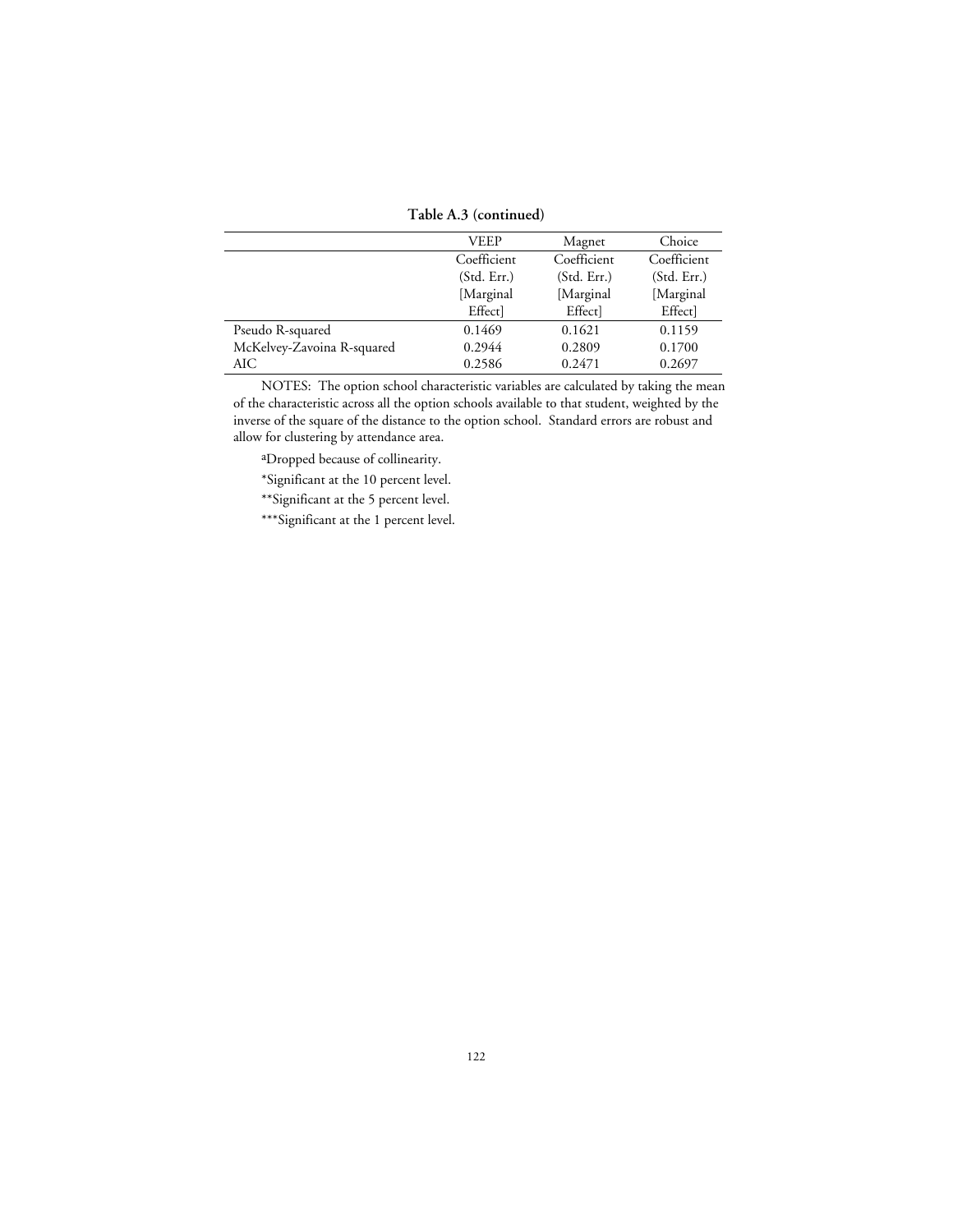# **Appendix B** Detailed Results on Integration

## **Calculation of Exposure Indices**

As a simple example, suppose we wanted to calculate, for the typical English learner student, his or her "exposure" to English-fluent students in terms of the school population. This is simply the proportion of students at his or her school who are fluent. We can calculate the exposure of EL students to fluent students as

$$
\sum \left( \frac{x_i}{X} \frac{y_i}{t_i} \right)
$$

where

 $x_i$  = the number of EL students at school i,

 $X =$  total number of EL students in the district,

 $y_i$  = number of English-fluent students at school i, and

 $t_i$  = total population of school i.

Thus, the exposure index above is simply a weighted average of the proportion of students who are English-fluent at each school, with schools' shares of the overall EL population serving as the weights.

## **Applicant, Lottery Winner, and Enrollment, Appendix Tables B.1 Through B.15**

This portion of the appendix shows average percentage differences in racial and other forms of school composition between applicants' choice and local schools based on applications, lottery outcomes, and actual enrollment decisions. Appendix Tables B.4, B.8, and B.12 are the analogs to Table 3.1 in the text and show the district-level results displayed in Figures 3.2 through 3.4. The remaining tables break down,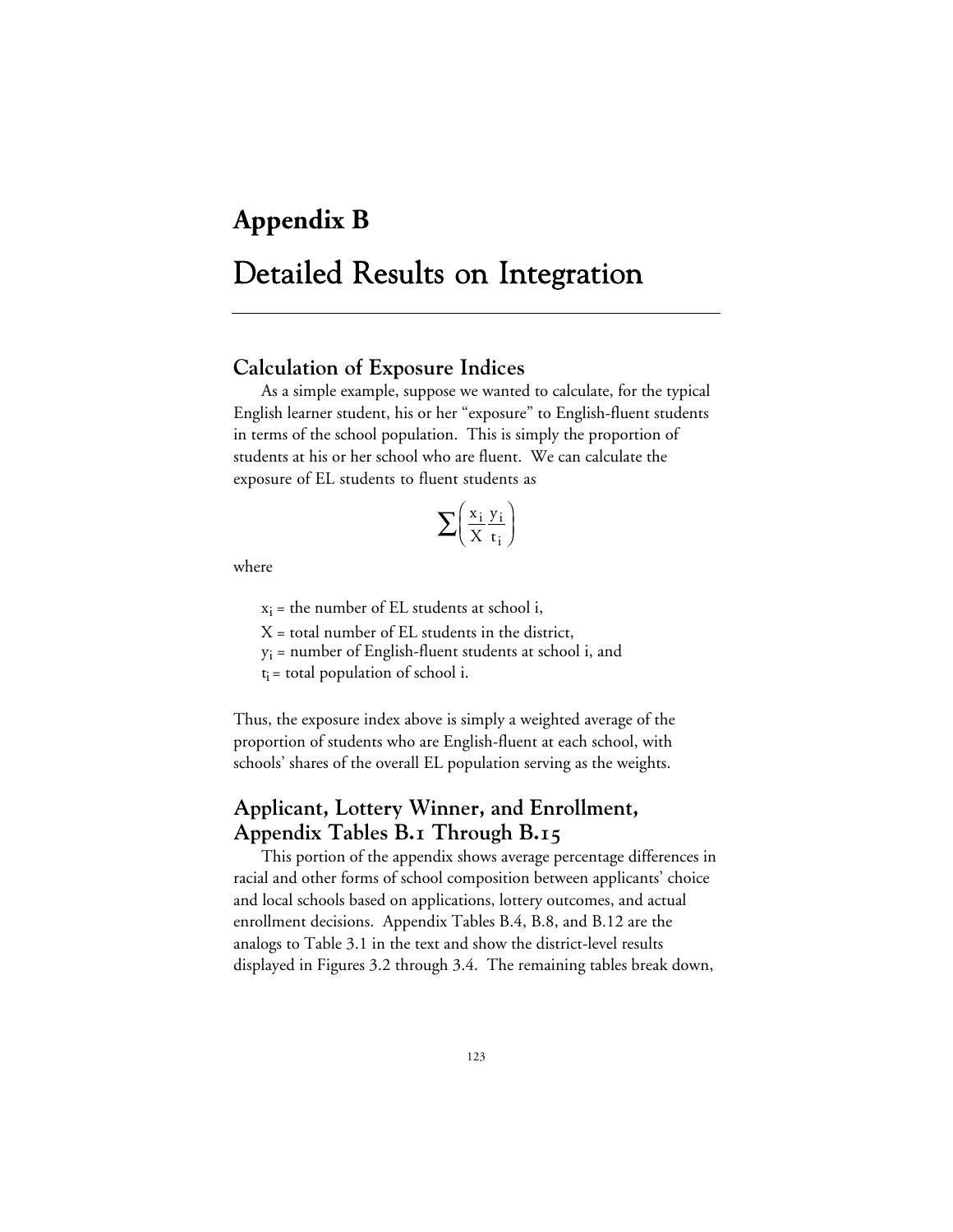for interested readers, the district-level statistics by grade span, program type, and integrating criteria. For example, Appendix Tables B.1 through B.3 are used to create Table 3.1, Appendix Tables B.5 through B.7 are used to create the summary table, Appendix Table B.4, and so on.

Recall that to calculate the average differences experienced by students after adjusting for lottery outcomes (as in Appendix Tables B.2, B.6, B.10 and B.14), we include all students who apply to a given school choice program but set to zero the change in the school composition that they would experience in any cases where all of their applications to a given program (VEEP, magnet, or Choice) lost in the lottery process. Similarly, to calculate these average differences after adjusting based on those who actually enroll, we set to zero the change in composition experienced by all applicants who do not enroll.

## **Exposure Indices Calculation, Appendix Tables B.16 Through B.19**

This portion of the appendix presents exposure indices for all student groups examined in this study. Appendix Tables B.16 through B.19 are the basis for Figure 3.5 in the text. Refer to the beginning of this appendix for an example of how we calculate districtwide changes in exposure.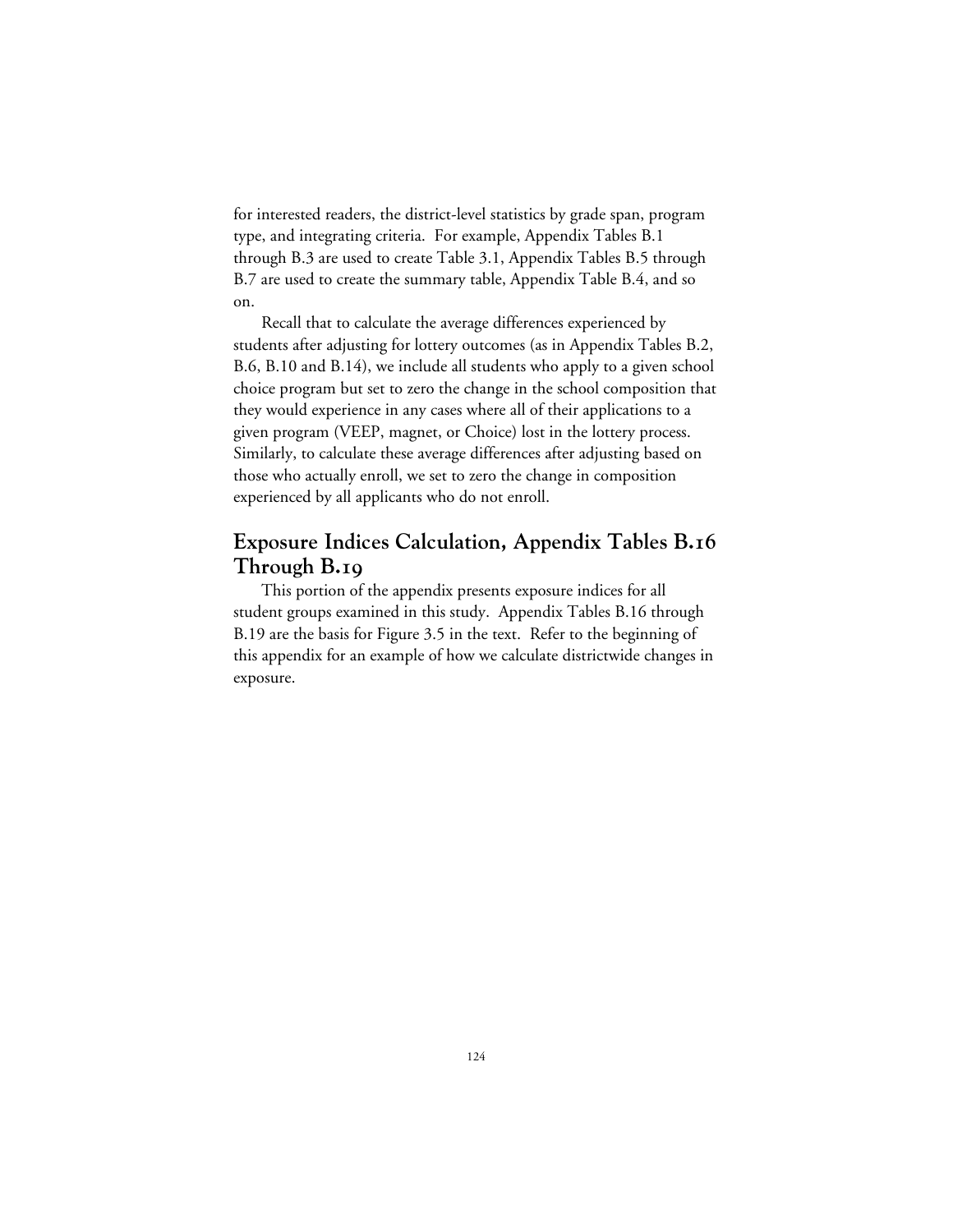Average Percentage Differences in the Racial/Ethnic Makeup at Option and Local Schools of Applicants for All Applications,<br>by Applicant's Race, Grade Span, and Program Type **Average Percentage Differences in the Racial/Ethnic Makeup at Option and Local Schools of Applicants for All Applications, by Applicant's Race, Grade Span, and Program Type**

|                          |                |                 |                    |                            |         |         | i<br>H         |                                              | b                    | $\frac{1}{2}$    |               |                  |                                            |                      |                 |
|--------------------------|----------------|-----------------|--------------------|----------------------------|---------|---------|----------------|----------------------------------------------|----------------------|------------------|---------------|------------------|--------------------------------------------|----------------------|-----------------|
|                          |                |                 | Student's Own Race | Elementary School Analysis |         |         |                | Middle School Analysis<br>Student's Own Race |                      |                  |               |                  | High School Analysis<br>Student's Own Race |                      |                 |
|                          | White          |                 | Black Asian        | Hispanic Other             |         | White   | Black          |                                              | Asian Hispanic Other |                  | White         | Black            |                                            | Asian Hispanic Other |                 |
|                          |                |                 |                    |                            |         | VEEP    |                |                                              |                      |                  |               |                  |                                            |                      |                 |
| % white difference       | 42.5           | 48.2            | 39.9               | 45.6                       |         | 34.7    | 37.0           | 39.7                                         | 32.4                 | 37.0             | 37.7          | 39.7             | 39.5                                       | 37.2                 | 25.0            |
| % black difference       | $-8.3$         | $-14.2$         | $-5.4$             | $-7.0$                     | $-0.7$  | $-14.8$ | $-17.9$        | $-13.6 - 13.1$                               |                      | $-19.0$          | $-14.4$       | $-27.0$          | $-13.2 - 16.9$                             |                      | $-8.5$          |
| % Asian/Pacific Islander |                |                 |                    |                            |         |         |                |                                              |                      |                  |               |                  |                                            |                      |                 |
| difference               | 0.5            | 1.5             | $\overline{0}$ .   | 3.0                        |         | $-7.2$  | $-8.3$         | $-12.9$                                      | $-0.4$               | 5.0              | $-17.5$       | $-10.0$          | $-17.6$                                    | $-3.1$               | 10.0            |
| % Hispanic difference    | $-35.5$        | $-36.2$         | $-35.4$            | $-42.3$                    | $-56.0$ | $-13.6$ | $-11.4$        | $-13.7 -19.2$                                |                      | $-23.0$          | $-6.4$        | $-2.2$           | $-9.6 - 17.1$                              |                      | $-26.0$         |
| Number of applications   | 59             | 238             | 85                 | 687                        | L       | 65      | 258            | 73                                           | 653                  |                  | 25            | 214              | 189                                        | 356                  |                 |
|                          |                |                 |                    |                            |         | Magnet  |                |                                              |                      |                  |               |                  |                                            |                      |                 |
| % white difference       | $\zeta$        | 8.2             | 13.2               | 13.9                       |         | 1.7     | 11.0           | 3.8                                          | 8.8                  | ∞                | 2.5           | 18.4             | 14.7                                       | 19.2                 | 12.1            |
| % black difference       | 7.5            |                 | $6.7\,$            | 4.6                        | 6.2     | 7.8     | $-0.9$         | 0.4                                          | $-9.5$               |                  | 0.7           | $-15.5$          | $-8.1$                                     | $-10.0$              | $-1.8$          |
| % Asian/Pacific Islander |                |                 |                    |                            |         |         |                |                                              |                      |                  |               |                  |                                            |                      |                 |
| difference               | $-1.8$         | $-1.3$          | $-6.0$             | 0.6                        | $-6.4$  | $-2.5$  | $-1.8$         | $-1.9$                                       | 3.6                  |                  |               |                  | $-9.8$                                     | $-9.1$               | $-2.6$          |
| % Hispanic difference    | $-7.0$         | $-12.2$         | $-14.6$            | $-20.0$                    | $-5.4$  | $-7.8$  | $-9.2$         | $-2.5 -12.6$                                 |                      | $-7.8$<br>$-9.0$ | $-8.3$<br>3.8 | $-8.6$<br>5.4    | 2.2                                        | $-1.0$               | $-8.3$          |
| Number of applications   | 441            | 575             | 135                | 667                        | 15      | 197     | 438            | 161                                          | 353                  | $\circ$          | 259           | 499              | 224                                        | 614                  | 24              |
|                          |                |                 |                    |                            |         | Choice  |                |                                              |                      |                  |               |                  |                                            |                      |                 |
| % white difference       | $\overline{5}$ | 6.8             | 9.8                |                            | 4.4     | 11.5    | 14.0           | 12.8                                         | 17.1                 | 12.0             | 14.0          | 13.3             | 17.8                                       | 15.6                 | 13.8            |
| % black difference       | $-2.4$         | $-5.2$          | $-1.0$             | $-2.6$                     | $-0.2$  | $-4.6$  | $-5.6$         | $-4.3$                                       | $-5.8$               | $-3.3$           | $-3.0$        | $-5.5$           | $-4.5$                                     | $-2.2$               | $-6.9$          |
| % Asian/Pacific Islander |                |                 |                    |                            |         |         |                |                                              |                      |                  |               |                  |                                            |                      |                 |
| difference               |                | $0.2$<br>$-2.1$ |                    |                            | $-3.0$  | $-0.9$  | $-7.8$<br>-0.6 |                                              | $-2.9$               | 9.0              | $-4.9$        | $-7.0$<br>$-0.6$ |                                            | $-7.3$<br>-6.4       | 0.9             |
| % Hispanic difference    | 9.5<br>9.9     |                 | $-3.4$             | $-9.7$                     | $-1.5$  | $-5.8$  |                | $-2.8$<br>$-5.6$                             | $-8.5$               | $-18.0$          | $-6.8$        |                  | $-7.3$<br>-6.5                             |                      | $-8.7$          |
| Number of applications   | 828            | 443             | 274                | 764                        | 23      | 270     | 162            | 107                                          | $\overline{211}$     |                  | 388           | 276              | 239                                        | 380                  | $\overline{19}$ |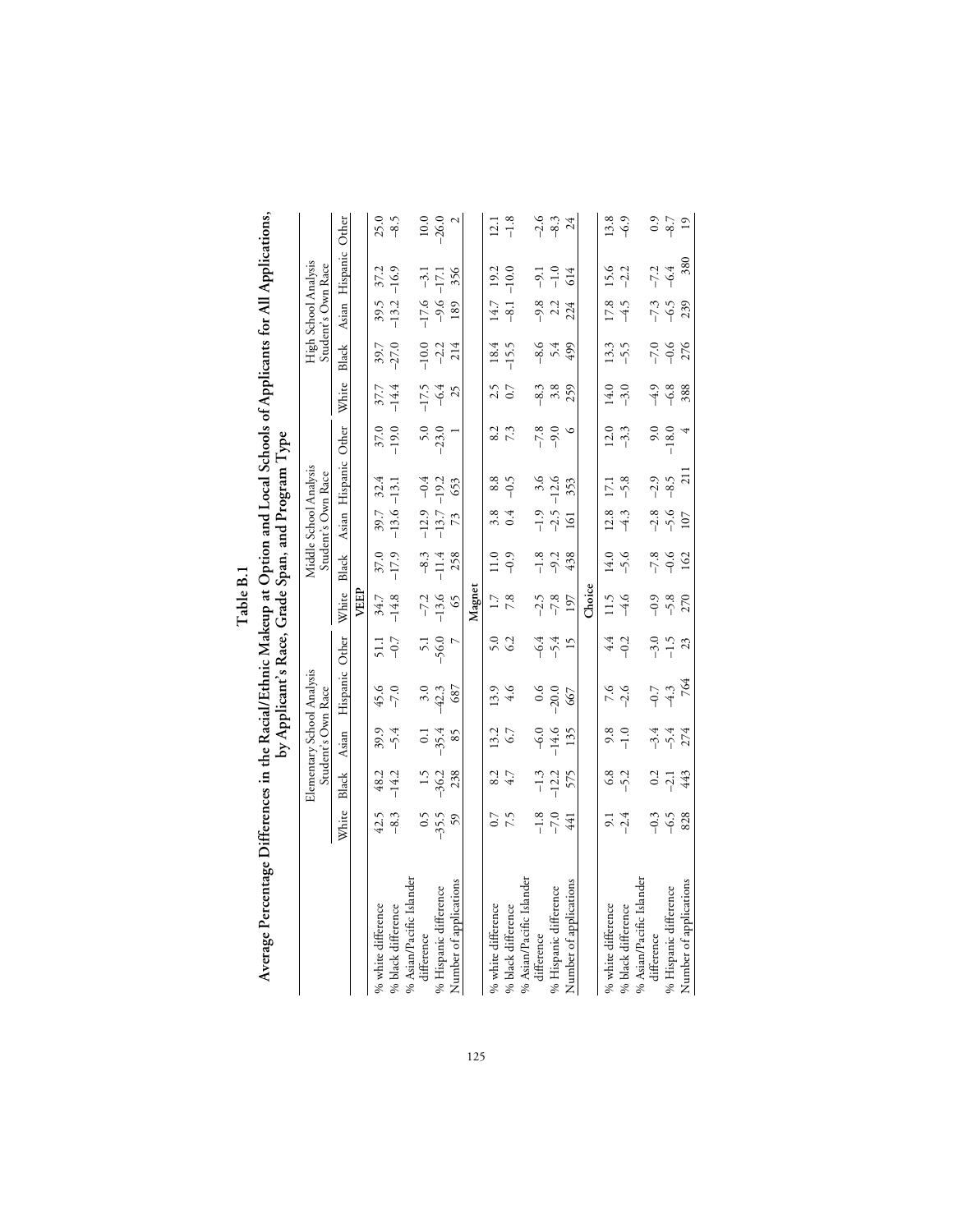| Average Percentage                                           |         |                  |                    | Differences in the Racial/Ethnic Makeup at Option and Local Schools of Applicants, Adjusted for Lottery<br>Results, by Applicant's Race, Grade Span, and Program Type |                  | Lable b.2        |                    |                                              |                  |                  |        |                 |                                            |                  |               |
|--------------------------------------------------------------|---------|------------------|--------------------|-----------------------------------------------------------------------------------------------------------------------------------------------------------------------|------------------|------------------|--------------------|----------------------------------------------|------------------|------------------|--------|-----------------|--------------------------------------------|------------------|---------------|
|                                                              |         |                  | Student's Own Race | Elementary School Analysis                                                                                                                                            |                  |                  |                    | Middle School Analysis<br>Student's Own Race |                  |                  |        |                 | High School Analysis<br>Student's Own Race |                  |               |
|                                                              | White   | Black            | Asian              | Hispanic                                                                                                                                                              | Other            | White            | <b>Black</b>       | Asian                                        | Hispanic         | Other            | White  | Black           | Asian                                      | Hispanic         | Other         |
|                                                              |         |                  |                    |                                                                                                                                                                       |                  |                  | VEEP               |                                              |                  |                  |        |                 |                                            |                  |               |
| % white difference                                           | 12.2    | 10.9             | 12.5               | 13.0                                                                                                                                                                  | $\frac{1}{2}$    | 17.3             | 10.3               | 10.0                                         | 15.3             | $\frac{1}{2}$    | 13.1   | 12.8            | 25.1                                       | 15.1             | 21.5          |
| % black difference                                           | $-2.4$  | $-2.2$           | $-0.8$             | $-2.4$                                                                                                                                                                | $\frac{1}{2}$    | $-7.8$           | $-5.4$             | $-2.6$                                       | $-5.7$           | $\sum_{i=1}^{n}$ | $-3.0$ | $-5.8$          | $-7.4$                                     | $-5.9$           | $-9.0$        |
| % Asian/Pacific Islander<br>difference                       |         |                  |                    |                                                                                                                                                                       |                  |                  |                    |                                              |                  |                  |        |                 |                                            |                  |               |
|                                                              | 0.3     | 0.4              | 0.0                | 6.5                                                                                                                                                                   | XX<br>XX         | $-1.2$           | $-2.1$             | $-9.3$                                       | 0.4              | $\sum_{i=1}^{n}$ | $-8.1$ | 9.9             | $-14.6$                                    | $-3.5$<br>$-5.8$ | 2.0           |
| % Hispanic difference                                        | $-10.2$ | $-9.2$           | $-11.8$            | $-11.4$                                                                                                                                                               |                  | $-9.0$           | $-3.0$             | $-7.3$                                       | $-10.1$          | $\sum_{i=1}^{n}$ | $-2.4$ | $-9.6$          | $-3.7$                                     |                  | $-15.0$       |
| Number of winners                                            | $\circ$ | 53               | $\overline{c}$     | 145                                                                                                                                                                   | $\circ$          | 29               | 50                 | $^{19}$                                      | 288              | $\circ$          |        | $\overline{51}$ | 101                                        | Ξ                |               |
|                                                              |         |                  |                    |                                                                                                                                                                       |                  | Magnet           |                    |                                              |                  |                  |        |                 |                                            |                  |               |
| % white difference                                           | $-0.9$  | 3.9              | 2.0                | 5.5                                                                                                                                                                   | 4.3              | $-1.8$           | 0.8                | $-9.6$                                       | 0.8              |                  | $-0.2$ | 6.8             | 6.3                                        | 7.4              | 6.8           |
| % black difference<br>% Asian/Pacific Islander<br>difference | 4.0     | 2.0              | 2.3                | 1.5                                                                                                                                                                   | $-1.5$           | 5.4              | $\overline{11}$    | $-0.3$                                       | $-0.5$           | 2.2              | $-1.5$ | $-7.3$          | $-4.3$                                     | 4.8              | $-2.3$        |
|                                                              |         |                  |                    |                                                                                                                                                                       |                  |                  |                    |                                              |                  |                  |        |                 |                                            |                  |               |
|                                                              | $-1.6$  | $\overline{0}$ . | $-3.8$             | $-9.3$<br>$-7.2$                                                                                                                                                      | $-7.1$           | C.0              | 2.2                | ی و.<br>م                                    | $2.9$<br>$-3.4$  | $1.5 - 2.7$      | $-3.2$ | $-3.8$          | $-5.0$                                     | 4.4              | 4.2           |
| % Hispanic difference                                        | $-1.9$  | $-6.3$           |                    |                                                                                                                                                                       | $\overline{4.1}$ | $-4.5$           | $-2.2$             |                                              |                  |                  | 4.3    | 4.0             |                                            | 1.3              |               |
| Number of winners                                            | 160     | 168              | 34                 | 237                                                                                                                                                                   | ç                | 98               | 15 <sub>1</sub>    | 93                                           | 117              | E                | 121    | 163             | 85                                         | 236              | 10            |
|                                                              |         |                  |                    |                                                                                                                                                                       |                  | Choice           |                    |                                              |                  |                  |        |                 |                                            |                  |               |
| % white difference                                           | 3.8     | 2.4              |                    |                                                                                                                                                                       | 4.8              | 4.8              | $\ddot{\delta}$    |                                              |                  | $\lesssim$       | 5.6    | 3.0             | $\overline{51}$                            | 5.6              | 5.4           |
| % black difference                                           | $-1.0$  | $-1.0$           | $\frac{21}{9}$     | $2.7$<br>-1.4                                                                                                                                                         | $-2.4$           | $-4.0$           | $-1.9$             | 3.2<br>-2.3                                  | 3.5<br>-2.3      | $\sum_{i=1}^{n}$ | $-2.0$ | $-2.5$          | $-2.0$                                     | $-1.9$           | $-4.5$        |
| % Asian/Pacific Islander                                     |         |                  |                    |                                                                                                                                                                       |                  |                  |                    |                                              |                  |                  |        |                 |                                            |                  |               |
| difference                                                   | $-0.5$  | $-0.8$           | $-0.6$<br>$-1.0$   | $-0.4$<br>$-1.0$                                                                                                                                                      | $-1.8$           | $-0.9$           | $\frac{-2.1}{0.3}$ | $\overline{P}$                               | $-1.3$           | $\frac{1}{2}$    | $-0.9$ | $-9.7$          | $-1.1$<br>$-2.3$                           | $\frac{0}{1}$    | $0.8$<br>-2.5 |
| % Hispanic difference                                        | $-2.3$  | $-0.6$           |                    |                                                                                                                                                                       |                  | $\overline{0}$ . |                    | $\frac{1}{1}$                                | $\overline{0}$ . | $\sum_{i=1}^{n}$ | $-3.2$ | 0.2             |                                            | $-2.8$           |               |
| Number of winners                                            | 253     | 74               | $\overline{44}$    | 168                                                                                                                                                                   | $\circ$          | 57               | $\delta$           | 33                                           | 52               | $\circ$          | 151    | 34              | 56                                         | 80               | 10            |
|                                                              |         |                  |                    |                                                                                                                                                                       |                  |                  |                    |                                              |                  |                  |        |                 |                                            |                  |               |

| Table B.2 | s. Adiusted for Lottery<br>ze Differences in the Racial/Ethnic Makeup at Option and Local Schools of Applicants<br>Results by Applicant's Race Crade Span, and Drocram Type<br>verage l'ercenta |  |
|-----------|-------------------------------------------------------------------------------------------------------------------------------------------------------------------------------------------------|--|
|           |                                                                                                                                                                                                 |  |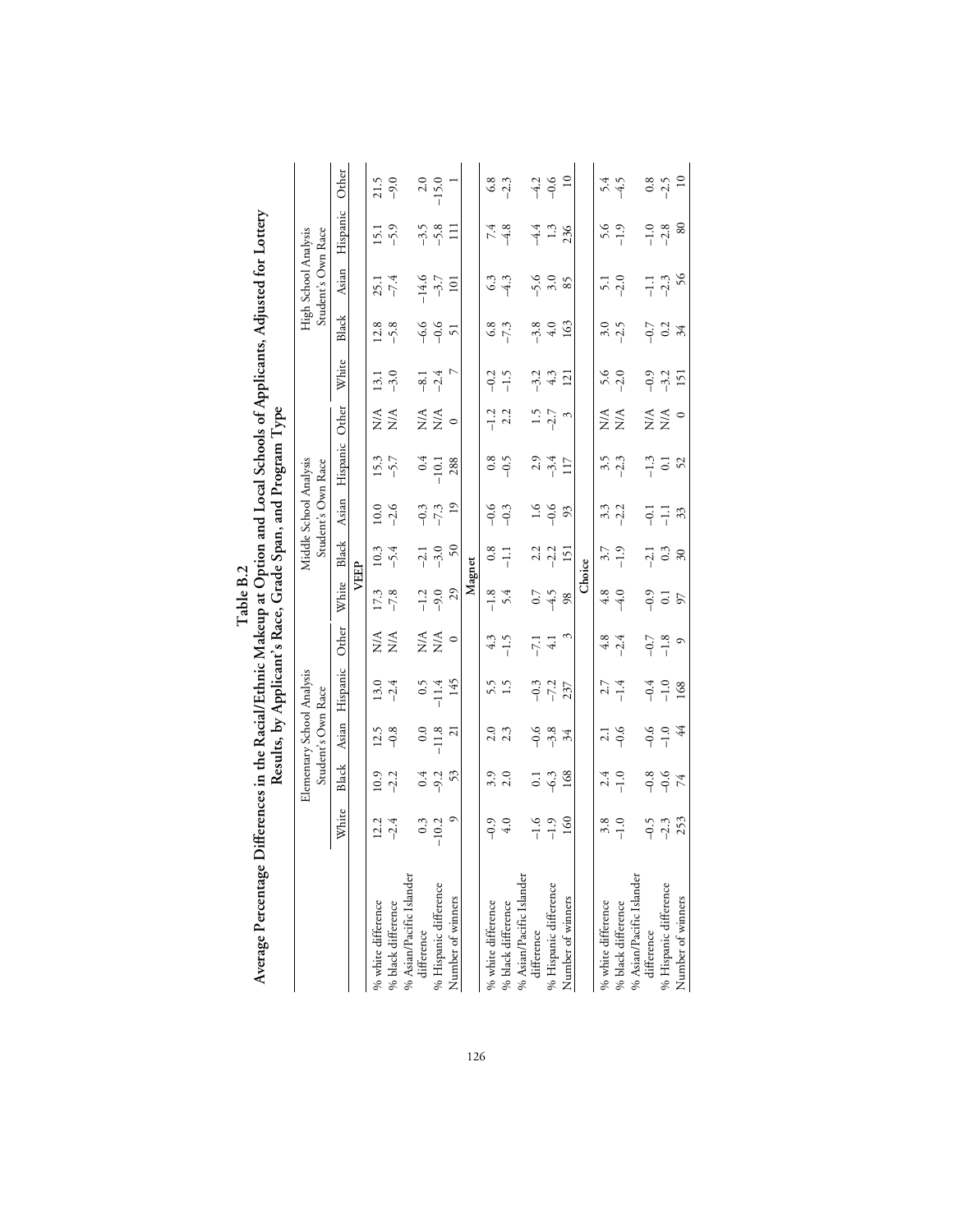| ۴ |  |
|---|--|
| ≃ |  |
| Φ |  |
| a |  |
| ۴ |  |
|   |  |

Average Percentage Differences in the Racial/Ethnic Makeup at Option and Local Schools of Applicants, Adjusted for<br>Actual Enrollment, by Applicant's Race, Grade Span, and Program Type **Average Percentage Differences in the Racial/Ethnic Makeup at Option and Local Schools of Applicants, Adjusted for Actual Enrollment, by Applicant's Race, Grade Span, and Program Type**

|                          |                  |                 | Student's Own Race | Elementary School Analysis |                  |                 |        | Student's Own Race | Middle School Analysis |                  |               |                            | High School Analysis<br>Student's Own Race |               |                           |
|--------------------------|------------------|-----------------|--------------------|----------------------------|------------------|-----------------|--------|--------------------|------------------------|------------------|---------------|----------------------------|--------------------------------------------|---------------|---------------------------|
|                          | White            | Black           |                    | Asian Hispanic Other       |                  | White           |        |                    | Black Asian Hispanic   | Other            | White         |                            | Black Asian                                | Hispanic      | Other                     |
|                          |                  |                 |                    |                            |                  |                 | VEEP   |                    |                        |                  |               |                            |                                            |               |                           |
| % white difference       | 3.8              | 9.9             |                    | 6.9                        | $\frac{1}{2}$    | 8.8             | 7.8    | 9.2                | 11.8                   | $\frac{1}{2}$    | 7.5           | 8.8                        |                                            | 8.9           | NA                        |
| % black difference       | $-0.4$           | $-1.4$          | $-9.4$             |                            | N/A              | $-5.0$          |        |                    | $-4.5$                 | $\sum_{i=1}^{n}$ |               |                            | $-5.4$                                     | ミヤ            | NA                        |
| % Asian/Pacific Islander |                  |                 |                    |                            |                  |                 |        |                    |                        |                  |               |                            |                                            |               |                           |
| difference               | 0.0              | 0.2             | 0.2                | 0.4                        | $\sum_{i=1}^{n}$ | $-1.8$          | $-1.8$ |                    | $\overline{0}$         | $\sum_{i=1}^{n}$ | $-5.4$        | $\hat{\ddot{\mathcal{F}}}$ | $-10.4$                                    | $-2.8$        | $\sum_{i=1}^{n}$          |
| % Hispanic difference    | $-3.5$           | $-5.5$          | $-1$               | $-6.2$                     | $\frac{1}{2}$    | $-2.2$          | $-2.1$ | $-7.\overline{3}$  | $-7.6$                 | N/A              | $-0.5$        | $-9.3$                     | $-1.6$                                     | $-2.1$        | $\stackrel{\Delta}{\geq}$ |
| Number enrolled          | $\mathfrak{g}$   | 15              | $\overline{C}$     | 59                         | $\circ$          | 13              | 32     | 14                 | 190                    | $\circ$          |               | 32                         | $\sqrt{6}$                                 | $\mathcal{S}$ | $\circ$                   |
|                          |                  |                 |                    |                            |                  |                 | Magnet |                    |                        |                  |               |                            |                                            |               |                           |
| % white difference       | $-9.5$           |                 | 1.5                | 2.1                        | 4.3              | $-0.2$          | 0.2    | ٦,                 | 0.7                    | 4.5              | 0.9           | A.                         | 3.9                                        | 4.6           | 6.2                       |
| % black difference       | 2.6              |                 | 1.2                | Ξ                          | $-1.5$           | 2.6             | ခို    | $-0.2$             | $-1.0$                 | 0.2              |               |                            | $-2.7$                                     | $-3.2$        | $-3.5$                    |
| % Asian/Pacific Islander |                  |                 |                    |                            |                  |                 |        |                    |                        |                  |               |                            |                                            |               |                           |
| difference               | $\overline{0}$ . | 0.2             | $-0.4$             | 0.1                        | $-7.1$           | $-9.2$          | 1.5    | 0.6                |                        | $-5.7$           |               | $-3.0$                     | $-3.0$                                     |               |                           |
| % Hispanic difference    | $-2.2$           | $-3.1$          | $-2.4$             | $-3.4$                     | 4.1              | $-2.5$          | $-1.5$ | $-0.3$             | $-2.0$                 | 0.8              | $-2.3$<br>2.4 | 2.8                        | 1.4                                        | $-3.2$<br>1.5 | $-2.4$<br>$-0.7$          |
| Number enrolled          | 40               | 56              | $^{\circ}$         | 65                         | 3                | $\overline{44}$ | 58     | $\overline{8}$     | $\odot$                |                  | 64            | 75                         | 50                                         | 117           |                           |
|                          |                  |                 |                    |                            |                  |                 | Choice |                    |                        |                  |               |                            |                                            |               |                           |
| % white difference       | 2.6              | 0.8             | 1.5                | $\Box$                     | 1.5              | 3.9             | 2.7    | $\overline{c}$     | 2.8                    | $\frac{1}{2}$    | 3.9           | 2.0                        | 2.4                                        | 3.2           | $\overline{61}$           |
| % black difference       | $-0.6$           | 0.2             | $-9.6$             | $-0.7$                     |                  | $-3.0$          |        |                    | $-1.5$                 | $\sum_{i=1}^{n}$ |               |                            |                                            |               | $-4.2$                    |
| % Asian/Pacific Islander |                  |                 |                    |                            |                  |                 |        |                    |                        |                  |               |                            |                                            |               |                           |
| difference               | $\overline{0}$ : | 0.0             | $-6.3$             | 0.0                        |                  | $-1.5$          | $-1.6$ | $-9.3$             | $-1.1$                 | $\sum_{i=1}^{n}$ | $-0.2$        | 7.<br>م                    |                                            |               | $\ddot{0}$ .              |
| % Hispanic difference    | $-2.1$           | $\overline{11}$ | $-9.7$             | $-9.5$                     | 0.6              | 0.7             | 0.2    | $-9.5$             | $-0.2$                 | $\sum_{i=1}^{n}$ | $-2.9$        | 0.5                        | $-1.4$                                     | $-1.4$        | $-3.5$                    |
| Number enrolled          | 147              | 38              | 36                 | 89                         |                  |                 | 23     | 22                 | 28                     | $\circ$          | 105           | 24                         | 33                                         | 50            |                           |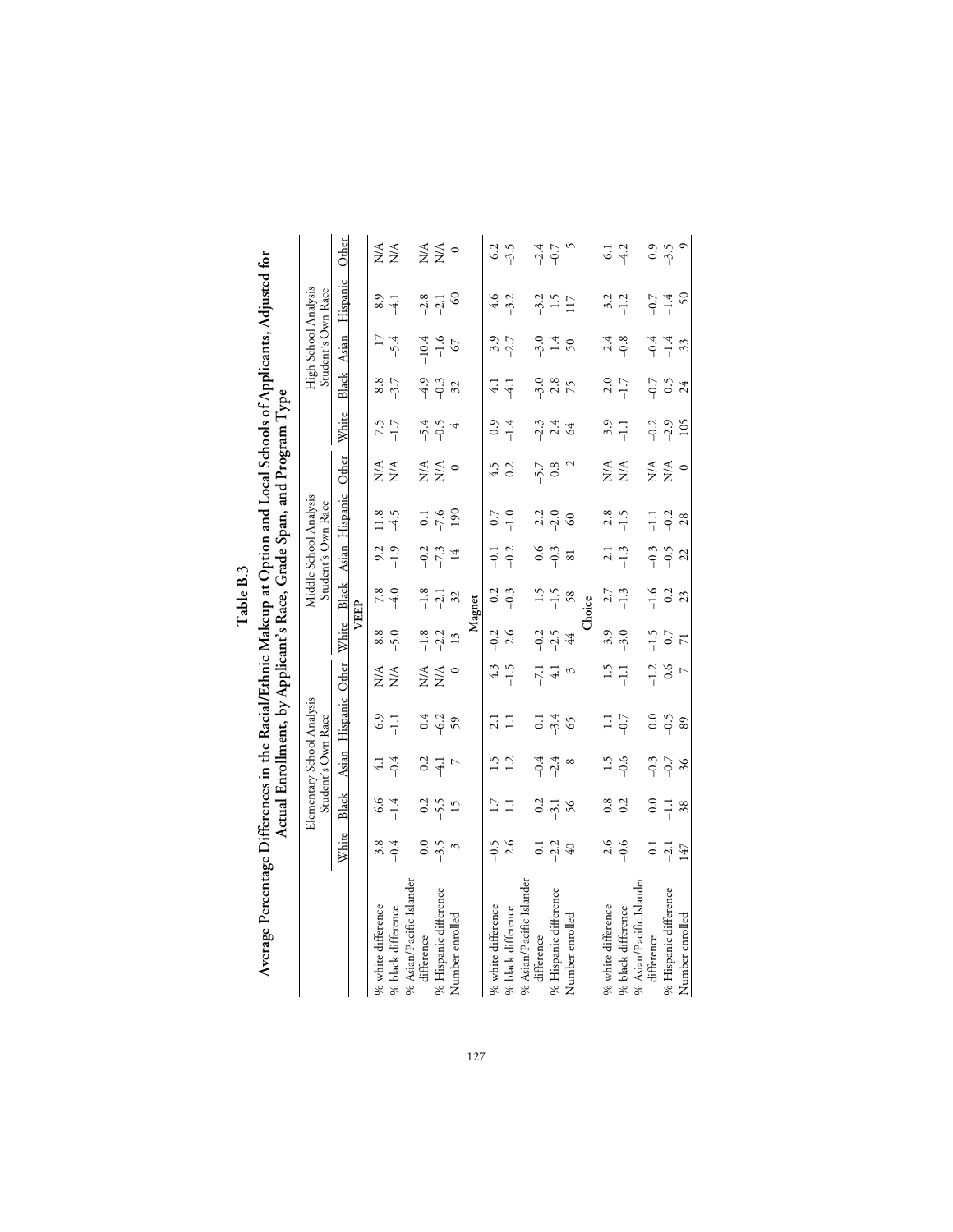| י<br>יורדי<br>evre<br>-hool- |
|------------------------------|
|------------------------------|

|                                   |                                    | Student's Achievement Level<br>Applicant Analysis            |                                       |                          | Lottery Winner Analysis<br>Student's Achievement Level |                      |                    | Student's Achievement Level<br>Actual Enrollment Analysis |                   |
|-----------------------------------|------------------------------------|--------------------------------------------------------------|---------------------------------------|--------------------------|--------------------------------------------------------|----------------------|--------------------|-----------------------------------------------------------|-------------------|
|                                   |                                    |                                                              |                                       | Above                    |                                                        |                      |                    |                                                           |                   |
|                                   | Above<br>Median                    | Below<br>Median                                              | $\overline{AB}$                       | Median                   | Below<br>Median                                        | ㅋ                    | Above<br>Median    | Below<br>Median                                           | $\overline{A}$    |
|                                   |                                    |                                                              | VEEP                                  |                          |                                                        |                      |                    |                                                           |                   |
| % above median math difference    |                                    |                                                              |                                       |                          |                                                        | $\Xi$                |                    |                                                           |                   |
| % above median reading difference | 30.3<br>34.3<br>33.3               | 30.0<br>34.33.75<br>25.75                                    | $30.7$<br>$34.0$<br>$33.9$<br>$2.408$ | $3.311$<br>$3.413$       | $10.3$<br>$11.3$<br>$467$                              | 12.1<br>12.1         | 833472<br>859572   | 7.3<br>0.0<br>279                                         | 7.3<br>8.3<br>451 |
| % above median total difference   |                                    |                                                              |                                       |                          |                                                        |                      |                    |                                                           |                   |
| Number of applications            |                                    |                                                              |                                       |                          |                                                        |                      |                    |                                                           |                   |
|                                   |                                    |                                                              | Magnet                                |                          |                                                        |                      |                    |                                                           |                   |
| % above median math difference    |                                    | Ξ                                                            |                                       |                          |                                                        |                      | 1.4                |                                                           |                   |
| % above median reading difference | $\frac{1}{6}$ 3.5<br>$\frac{5}{6}$ | $\frac{13.7}{12.8}$<br>1,951                                 | $\frac{8.7}{11.1}$<br>10.2<br>3,681   | 0<br>0.01<br>0.01<br>706 | 21446<br>2446                                          | $23.312$<br>$-3.312$ | $\frac{75}{21}$    | 4 7 7 8<br>2 2 2 2 2                                      | 0<br>2223<br>243  |
| % above median total difference   |                                    |                                                              |                                       |                          |                                                        |                      |                    |                                                           |                   |
| Number of applications            |                                    |                                                              |                                       |                          |                                                        |                      |                    |                                                           |                   |
|                                   |                                    |                                                              | $_{\rm choice}$                       |                          |                                                        |                      |                    |                                                           |                   |
| % above median math difference    |                                    |                                                              | 11.6                                  |                          |                                                        |                      |                    |                                                           |                   |
| % above median reading difference | 12.9<br>12.957<br>13.957           | $\begin{array}{c} 10.3 \\ 10.7 \\ 1.11 \\ 1.421 \end{array}$ | $\frac{11.8}{12.3}$<br>3,318          | s<br>2014<br>2015        | 2.7<br>2.9<br>2.8                                      | 4 2 4 8<br>4 2 4 8   | 3.9<br>3.9<br>3.77 | $2.500$<br>$1.500$                                        | 3.0<br>3.0<br>539 |
| % above median total difference   |                                    |                                                              |                                       |                          |                                                        |                      |                    |                                                           |                   |
| Number of applications            |                                    |                                                              |                                       |                          |                                                        |                      |                    |                                                           |                   |
|                                   |                                    |                                                              |                                       |                          |                                                        |                      |                    |                                                           |                   |

| TARTING OF approaching |                                                                   | $\sim$                | ں ⊥ردر در سند∎د 1 | $\frac{1}{2}$ | $\frac{7}{4}$ | 3 | 21/2                                                                         | בע<br>ב |
|------------------------|-------------------------------------------------------------------|-----------------------|-------------------|---------------|---------------|---|------------------------------------------------------------------------------|---------|
|                        | $\sim$<br>. The different $\Gamma$ of $\Gamma$<br>$-10.1$ $-10.1$ | The case is a control |                   |               | $\frac{1}{2}$ |   | white fire have need to the section<br>id traced access to the contract into |         |
| I<br>enro men          | ֖֧֖֧֖֧֢֝֟֝֝׆֧֛֧ <sup>֓</sup> ׇ֧֧֧֧֦֧֧֧֓֓֜<br>֧֪֛֩֩                |                       |                   |               |               |   |                                                                              |         |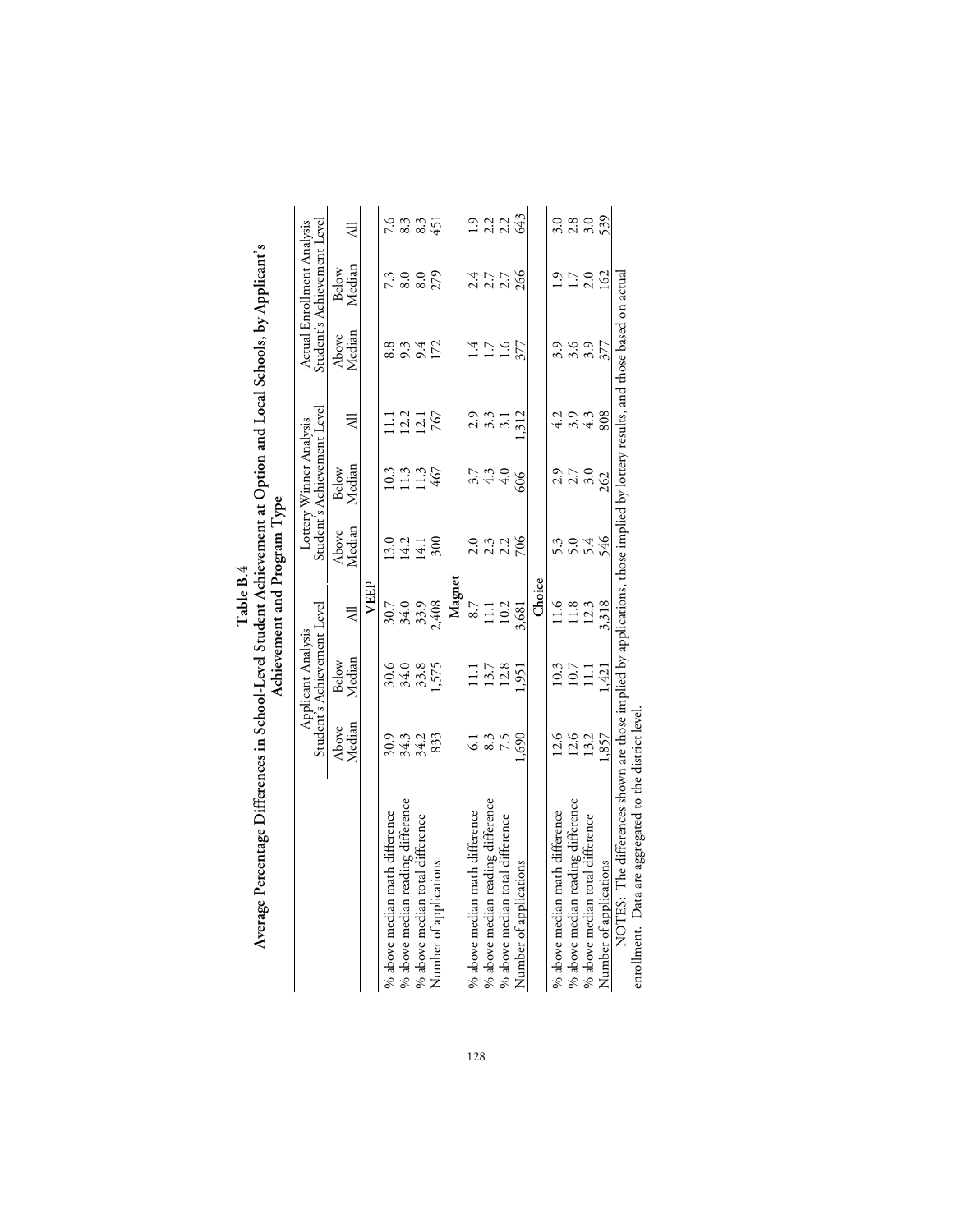**Table B.5**

Average Percentage Differences in School-Level Student Achievement at Option and Local Schools of Applicants<br>for All Applications, by Applicant's Achievement Level, Grade Span, and Program Type **Average Percentage Differences in School-Level Student Achievement at Option and Local Schools of Applicants for All Applications, by Applicant's Achievement Level, Grade Span, and Program Type**

|                                   |         | Elementary School Analysis  |                  |                  | Middle School Analysis      |              |              | High School Analysis        |              |
|-----------------------------------|---------|-----------------------------|------------------|------------------|-----------------------------|--------------|--------------|-----------------------------|--------------|
|                                   |         | Student's Achievement Level |                  |                  | Student's Achievement Level |              |              | Student's Achievement Level |              |
|                                   | Above   | Below                       |                  | Above            | <b>Below</b>                |              | Above        | Below                       |              |
|                                   | Median  | Median                      | 티                | Median           | Median                      | ₹            | Median       | Median                      | ₹            |
|                                   |         |                             | VEEP             |                  |                             |              |              |                             |              |
| % above median math difference    | 38.1    | 36.8                        | 37.2             | 29.2             | 29.7                        | 29.6         | 26.5         | 26.7                        | 26.5         |
| % above median reading difference | 44.0    | 42.2                        | 42.7             | 33.0             | 33.1                        | 33.1         | 27.2         | 28.4                        | 27.9<br>28.8 |
| % above median total difference   | 42.9    | 41.3                        | 41.8             | 32.5             | 32.8                        | 32.7         | 28.3         | 29.0                        |              |
| Number of applications            | 243     | 394                         | 637              | 322              | 703                         | 1,025        | 268          | 478                         | 746          |
|                                   |         |                             | Magnet           |                  |                             |              |              |                             |              |
| % above median math difference    |         | 10.1                        | 8.7              | 3.7              | 5                           | 6.2          | 7.5          | 12.8                        | 10.5         |
| % above median reading difference | 9.9     | 13.0                        | 11.5             | $\overline{6.1}$ | 12.5                        | $9.2$<br>8.2 | $9.1$<br>8.5 | 14.7                        | 12.3         |
| % above median total difference   | $8.7\,$ | 11.7                        | 10.3             | 5.4              | 11.5                        |              |              | 14.2                        | $11.7\,$     |
| Number of applications            | 454     | 486                         | 940              | 569              | 546                         | 1,155        | 667          | 919                         | 1,586        |
|                                   |         |                             | $_{\rm{choice}}$ |                  |                             |              |              |                             |              |
| % above median math difference    | 8.3     | 8.4                         | 8.3              | 14.2             | 15.0                        | 14.5         | 16.1         | 9.8                         | 13.1         |
| % above median reading difference | 8.8     | 8.2                         | 8.5              | 14.4             | 15.4                        | 14.8         | 15.5         | 10.6                        | 13.2         |
| % above median total difference   | 8.8     | 8.6                         | 8.7              | 14.9             | 15.9                        | 15.3         | 16.9         | $\Xi$                       | 14.1         |
| Number of applications            | 730     | 537                         | 1,267            | 461              | 288                         | 749          | 666          | 596                         | 1,302        |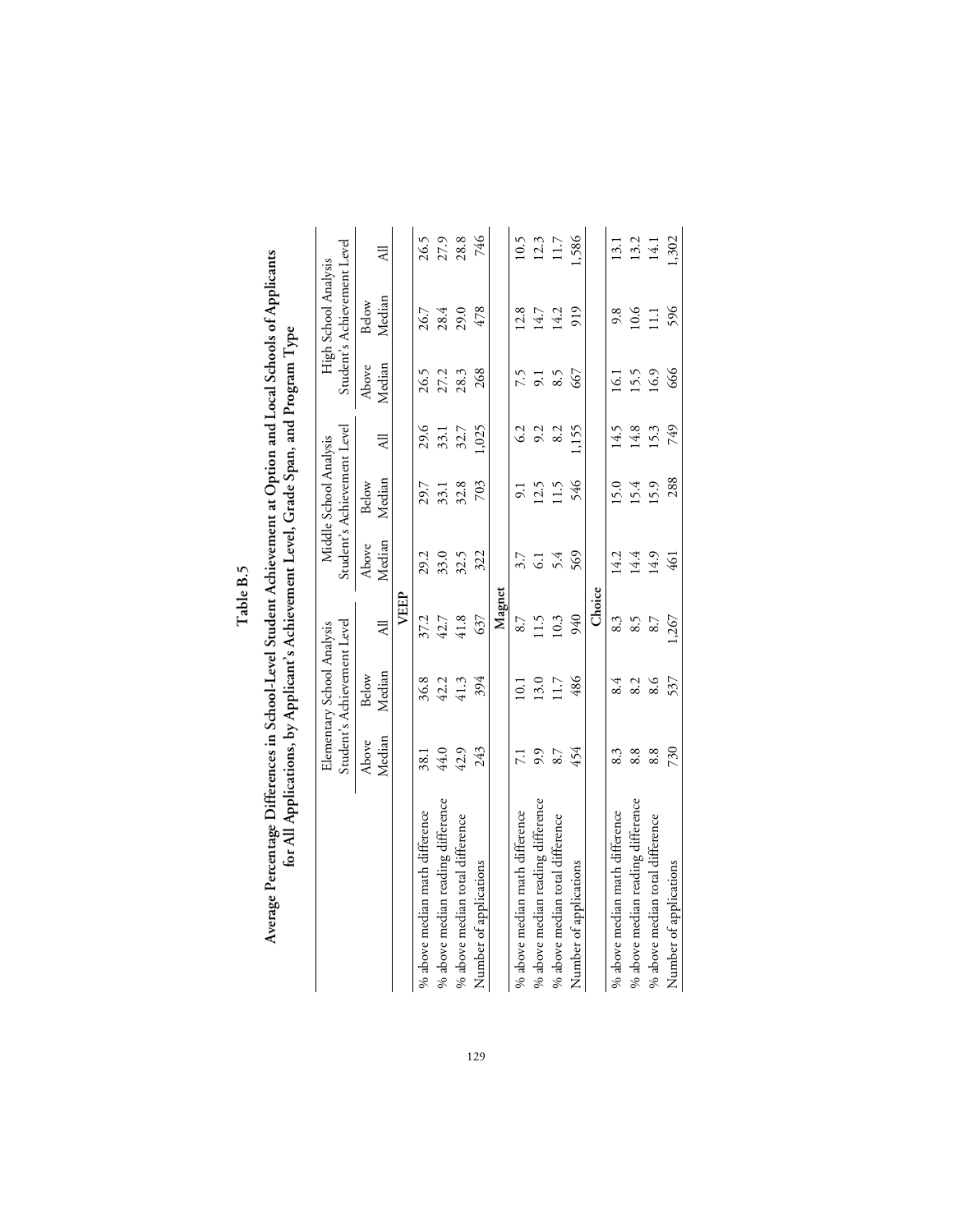Table B.6 **Table B.6**

Average Percentage Differences in School-Level Student Achievement at Option and Local Schools of Applicants, Adjusted for<br>Lottery Results, by Applicant's Achievement Level, Grade Span, and Program Type **Average Percentage Differences in School-Level Student Achievement at Option and Local Schools of Applicants, Adjusted for Lottery Results, by Applicant's Achievement Level, Grade Span, and Program Type**

|                                   | The contract of the property of the property of the contract of the contract of the contract of the contract of the contract of the contract of the contract of the contract of the contract of the contract of the contract o |                             |        |                  |                             |      |                 |                             |          |
|-----------------------------------|--------------------------------------------------------------------------------------------------------------------------------------------------------------------------------------------------------------------------------|-----------------------------|--------|------------------|-----------------------------|------|-----------------|-----------------------------|----------|
|                                   |                                                                                                                                                                                                                                | Elementary School Analysis  |        |                  | Middle School Analysis      |      |                 | High School Analysis        |          |
|                                   |                                                                                                                                                                                                                                | Student's Achievement Level |        |                  | Student's Achievement Level |      |                 | Student's Achievement Level |          |
|                                   | Above                                                                                                                                                                                                                          | Below                       |        | Above            | <b>Below</b>                |      | Above           | Below                       |          |
|                                   | Median                                                                                                                                                                                                                         | Median                      | ₹      | Median           | Median                      | ₹    | Median          | Median                      | ₹        |
|                                   |                                                                                                                                                                                                                                |                             | VEEP   |                  |                             |      |                 |                             |          |
| % above median math difference    | $\frac{5}{110}$                                                                                                                                                                                                                | 9.2                         | 10.0   | 12.8             | 1.5                         | 1.9  | 13.7            | 8.7                         | 10.6     |
| % above median reading difference | 13.5                                                                                                                                                                                                                           | 10.5                        | 11.5   | 14.9             | 12.8                        | 13.4 | 13.8            | 9.0                         | $10.8\,$ |
| % above median total difference   | 13.0                                                                                                                                                                                                                           | 10.3                        | 11.2   | 14.4             | 12.7                        | 13.2 | 14.3            | 9.2                         | 11.1     |
| Number of winners                 | $50\,$                                                                                                                                                                                                                         | 86                          | 136    | 120              | 253                         | 373  | 130             | 128                         | 258      |
|                                   |                                                                                                                                                                                                                                |                             | Magnet |                  |                             |      |                 |                             |          |
| % above median math difference    | $\frac{8}{1}$                                                                                                                                                                                                                  | 3.3                         | 2.6    | $0.\overline{3}$ | 2.4                         | l.3  | 3.5             | 4.7                         | 4.2      |
| % above median reading difference | 2.1                                                                                                                                                                                                                            | 4.0                         | 3.2    | 0.9              | 3.2                         | 1.9  | 3.7             | 5.0                         | 4.4      |
| % above median total difference   | 1.8                                                                                                                                                                                                                            | 3.5                         | 2.7    | 0.8              | 3.0                         | 1.8  | 3.6             | 4.9                         | 4.3      |
| Number of winners                 | 134                                                                                                                                                                                                                            | 144                         | 278    | 270              | 172                         | 442  | 302             | 290                         | 592      |
|                                   |                                                                                                                                                                                                                                |                             | Choice |                  |                             |      |                 |                             |          |
| % above median math difference    | 2.9                                                                                                                                                                                                                            | $\overline{1}$              | 2.3    |                  | 3.2                         | 4.9  | 6.8             | $\frac{1}{4}$               | 5.5      |
| % above median reading difference | 3.0                                                                                                                                                                                                                            | 1.4                         | 2.3    | 5.7              | 2.8                         | 4.5  | $\overline{61}$ | 3.7                         | 5.0      |
| % above median total difference   | 3.0                                                                                                                                                                                                                            | 1.5                         | 2.4    | 6.3              | 3.2                         | 5.0  | 6.9             | 4.1                         | 5.6      |
| Number of winners                 | 183                                                                                                                                                                                                                            | 96                          | 279    | 150              | 57                          | 207  | 213             | 109                         | 322      |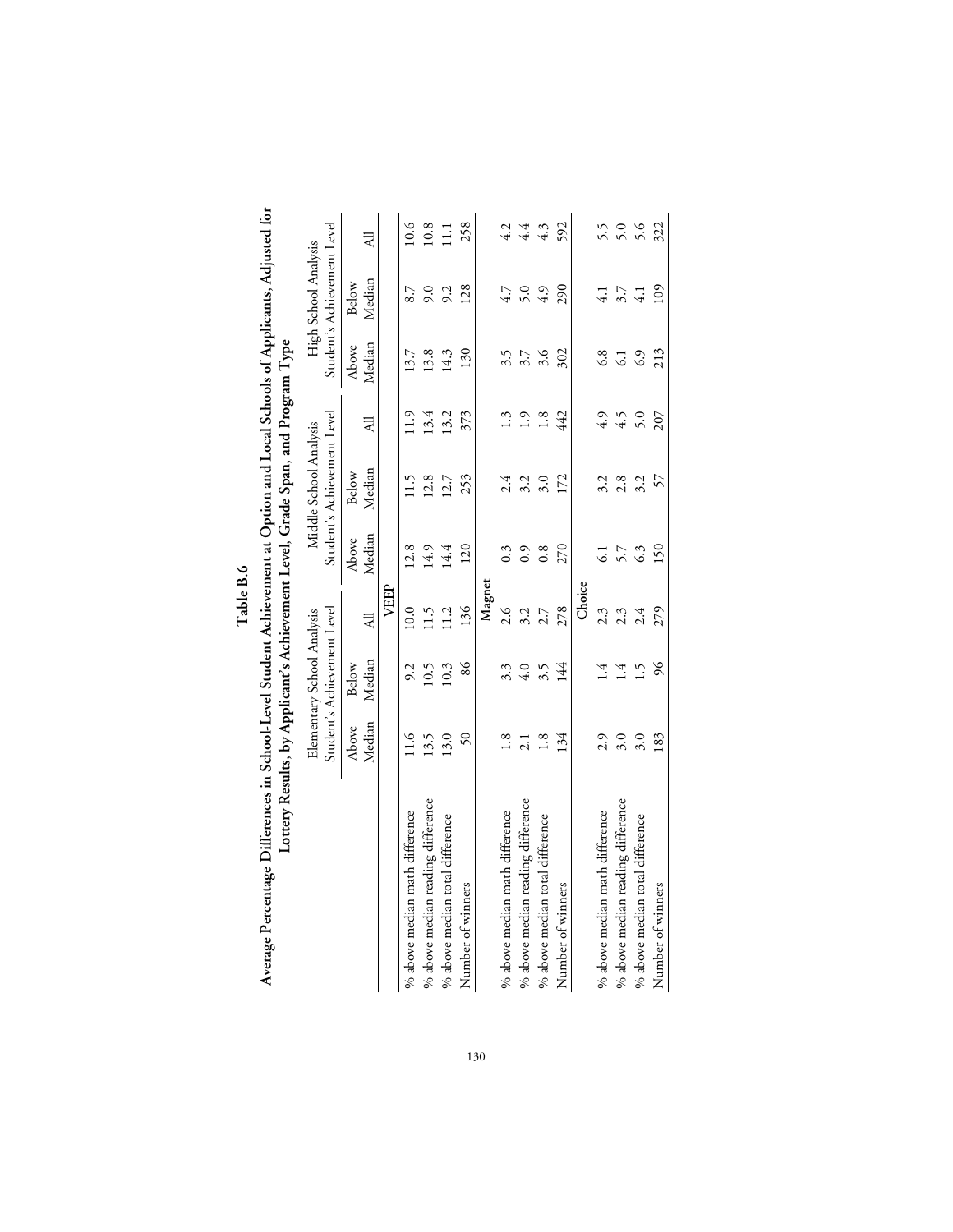| с<br>г.<br>1. |
|---------------|
| ٦             |
|               |

|                                   |                  | יים די יידי<br>יי           |                  |        |                             | $\frac{1}{2}$    |                | $\mathbf{1}$                |                   |
|-----------------------------------|------------------|-----------------------------|------------------|--------|-----------------------------|------------------|----------------|-----------------------------|-------------------|
|                                   |                  | Elementary School Analysis  |                  |        | Middle School Analysis      |                  |                | High School Analysis        |                   |
|                                   |                  | Student's Achievement Level |                  |        | Student's Achievement Level |                  |                | Student's Achievement Level |                   |
|                                   | Above            | <b>Below</b>                |                  | Above  | <b>Below</b>                |                  | Above          | <b>Below</b>                |                   |
|                                   | Median           | Median                      | 티                | Median | Median                      | E                | Median         | Median                      | ₹                 |
|                                   |                  |                             | VEEP             |        |                             |                  |                |                             |                   |
| % above median math difference    |                  | 5.0                         | 5.2              | 9.3    | 8.7                         | 8.8              | 8.9            |                             |                   |
| % above median reading difference | 6.8              | 5.5                         | 5.9              | 10.6   | 9.7                         | 9.9              | $8.7\,$        | 5.3                         | 6<br>6 6 9<br>6 9 |
| % above median total difference   | 6.5              |                             | 5.8              | 10.3   | 9.6                         | 9.8              | 9.2            | 5.5                         |                   |
| Number enrolled                   | $\overline{17}$  | 33                          | 50               | 73     | 168                         | 241              | 82             | 78                          | 160               |
|                                   |                  |                             | Magnet           |        |                             |                  |                |                             |                   |
| % above median math difference    | $0.\overline{8}$ | 1.3                         | $\Xi$            | 0.4    |                             | $\bar{0}$        | 2.5            | 3.2                         | 2.9               |
| % above median reading difference | 1.5              | $\frac{8}{1}$               | $\frac{6}{1}$    | 0.8    | 2.0                         | 1.3              |                | 3.4                         | $3.1$ $\,$        |
| % above median total difference   | 1.2              | $\ddot{.}$                  | $\overline{14}$  | 0.7    | 2.0                         | $1.\overline{3}$ | $2.7$<br>$2.7$ | 3.4                         |                   |
| Number enrolled                   | 44               | 48                          | 92               | 167    | 76                          | 243              | 166            | 142                         | 308               |
|                                   |                  |                             | Choice           |        |                             |                  |                |                             |                   |
| % above median math difference    | 2.1              | Ξ                           | $\overline{1}$ . | 4.5    | 1.8                         | 3.4              | 4.8            | 2.6                         | 3.7               |
| % above median reading difference | 2.2              | $\Xi$                       | 1.8              | 4.2    | 1.7                         | 3.2              | 4.3            | 2.3                         | 3.3               |
| % above median total difference   | 2.2              | 1.2                         | 1.8              | 4.6    | 1.9                         | 3.5              | 4.8            | 2.6                         | 3.7               |
| Number enrolled                   | 120              | $\mathcal{S}$               | 180              | 112    | $\delta$ 0                  | 142              | 145            | 72                          | 217               |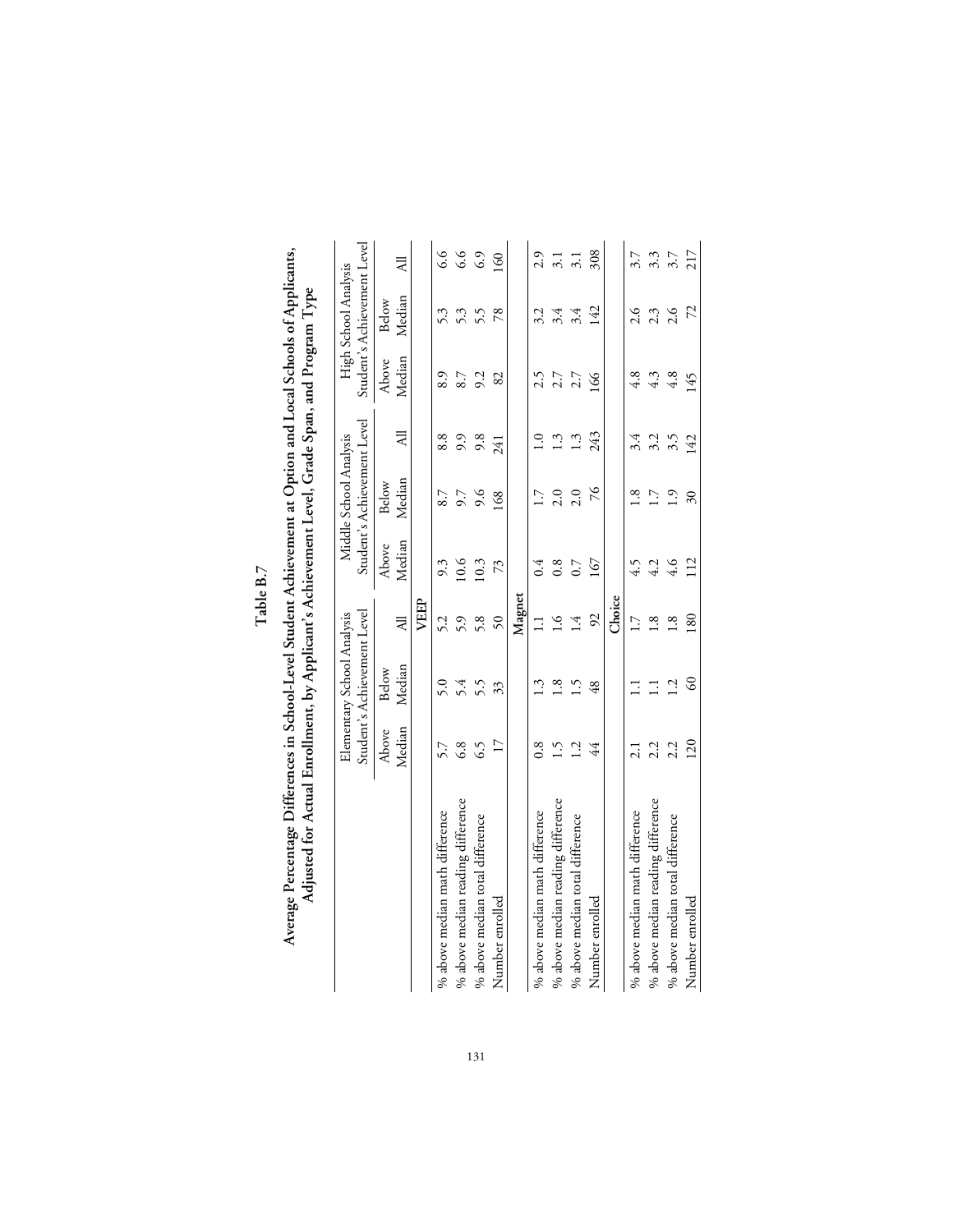|                                                                                                                                                                |         |                                    | Parental Education Level and Program Type |        |                                    |         |              |                                    |         |
|----------------------------------------------------------------------------------------------------------------------------------------------------------------|---------|------------------------------------|-------------------------------------------|--------|------------------------------------|---------|--------------|------------------------------------|---------|
|                                                                                                                                                                |         | Applicant Analysis                 |                                           |        | Lottery Winner Analysis            |         |              | Actual Enrollment Analysis         |         |
|                                                                                                                                                                |         | Student's Parental Education Level |                                           |        | Student's Parental Education Level |         |              | Student's Parental Education Level |         |
|                                                                                                                                                                | High    | Low                                | Unknown                                   | High   | Low                                | Unknown | High         | Low                                | Unknown |
|                                                                                                                                                                |         |                                    |                                           | VEEP   |                                    |         |              |                                    |         |
| % high parental education difference                                                                                                                           | 24.1    | 30.4                               | 31.8                                      | 10.5   |                                    | 10.9    | 7.5          | 6.8                                | 7.7     |
| % low parental education difference                                                                                                                            | $-14.1$ | $-19.6$                            | $-18.3$                                   | $-5.4$ | $-5.3$                             | -47     | $-3.7$       | $-3.3$                             | $-3.0$  |
| % unknown parental education                                                                                                                                   |         |                                    |                                           |        |                                    |         |              |                                    |         |
| difference                                                                                                                                                     | $-10.0$ | $-10.7$                            | $-13.4$                                   | $-5.2$ | $-5.6$                             | $-6.1$  | $-3.8$       | $-3.4$                             | $-4.7$  |
| Number of applications                                                                                                                                         | 532     | 717                                | 1,663                                     | 203    | 209                                | 473     | 131          | 112                                | 253     |
|                                                                                                                                                                |         |                                    |                                           | Magnet |                                    |         |              |                                    |         |
| % high parental education difference                                                                                                                           |         | 11.7                               | 9.8                                       | 0.0    | 3.8                                | 4.4     | $\rm ^{0.0}$ | 2.8                                | 2.0     |
| % low parental education difference                                                                                                                            | $-9.6$  | $-12.2$                            | $-14.9$                                   | $-2.7$ | $\ddot{ }$                         | $-6.4$  | $-1.7$       | $-1.7$                             | $-2.0$  |
| % unknown parental education                                                                                                                                   |         |                                    |                                           |        |                                    |         |              |                                    |         |
| difference                                                                                                                                                     | 4.4     | $\zeta$ :0                         | 5.2                                       | 2.7    | 0.3                                | 2.1     | 1.7          | $\Xi$                              | 0.0     |
| Number of applications                                                                                                                                         | 324     | 731                                | 2,553                                     | 529    | 268                                | 882     | 291          | 129                                | 308     |
|                                                                                                                                                                |         |                                    |                                           | Choice |                                    |         |              |                                    |         |
| % high parental education difference                                                                                                                           | 12.7    | 10.9                               | 10.0                                      | 4.3    | 3.5                                | 3.6     | 2.9          | 21                                 | 1.4     |
| % low parental education difference                                                                                                                            | $-7.6$  | $-7.7$                             | $-5.1$                                    | $-2.2$ | $-2.1$                             | $-2.0$  | $-1.5$       | $-1.3$                             | $-0.9$  |
| % unknown parental education                                                                                                                                   |         |                                    |                                           |        |                                    |         |              |                                    |         |
| difference                                                                                                                                                     | $-5.1$  | $-3.3$                             | $-4.9$                                    | $-2.0$ | $-1.4$                             | $-1.6$  | $-1.3$       | $-0.8$                             | $-9.5$  |
| Number of applications                                                                                                                                         | 1,386   | 602                                | 2,400                                     | 410    | 126                                | 555     | 287          | 51                                 | 304     |
| NOTES: The differences shown are those implied by applications, those implied by lottery results, and those based on actual enrollment. Data are aggregated to |         |                                    |                                           |        |                                    |         |              |                                    |         |

Average Percentage Differences in Parental Education Levels at Option and Local Schools of Applicants, by Applicant's **Average Percentage Differences in Parental Education Levels at Option and Local Schools of Applicants, by Applicant's**  ${\rm Table\ 8.8}$ **Table B.8**

the district level. the district level. -1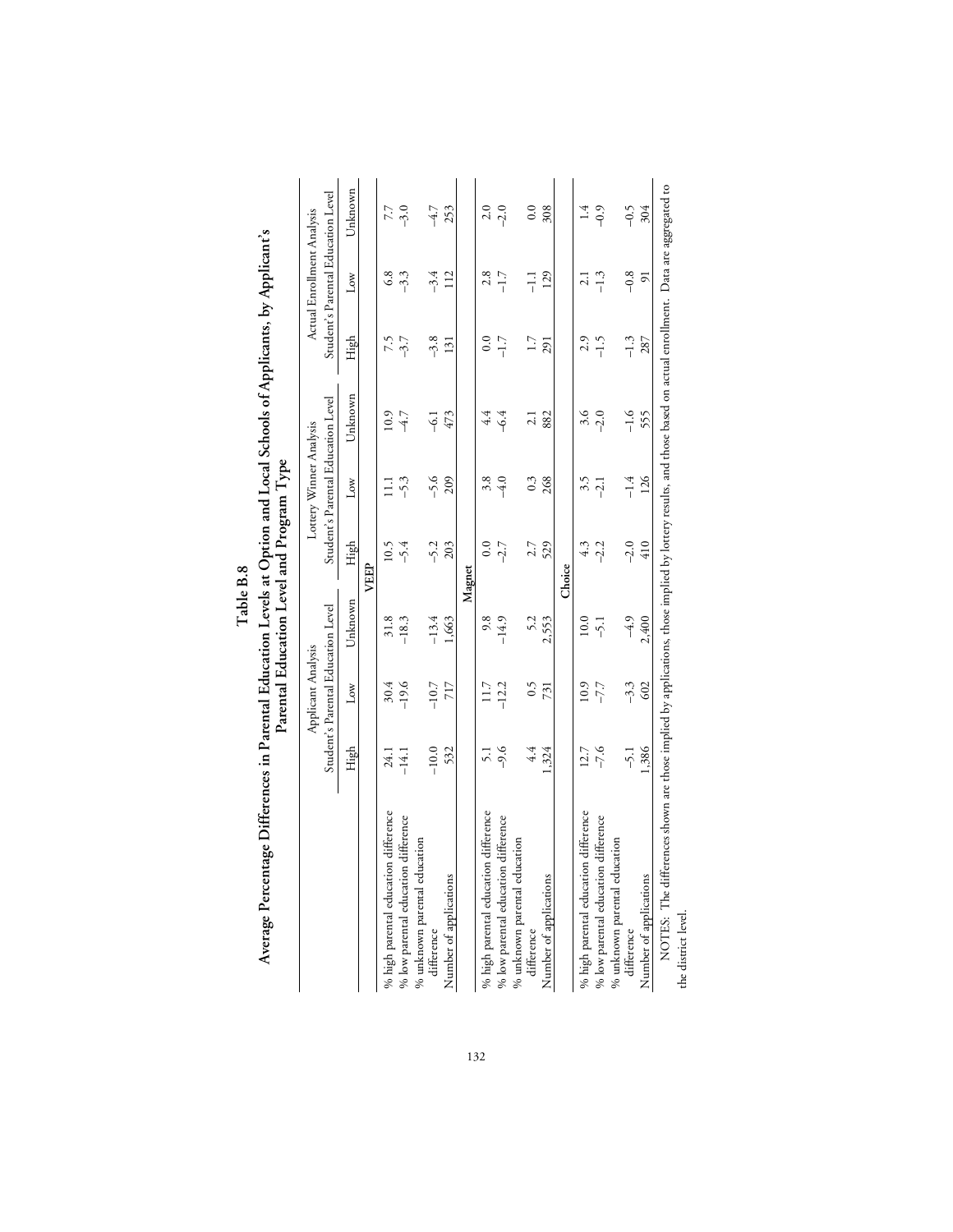|                                      |         |                                                                  |         |         |                        | by Applicant's Parental Education Level, Grade Span, and Program Type |                  |                                                            |         |
|--------------------------------------|---------|------------------------------------------------------------------|---------|---------|------------------------|-----------------------------------------------------------------------|------------------|------------------------------------------------------------|---------|
|                                      |         | Student's Parental Education Level<br>Elementary School Analysis |         |         | Middle School Analysis | Student's Parental Education Level                                    |                  | Student's Parental Education Level<br>High School Analysis |         |
|                                      | High    | Low                                                              | Unknown | High    | Low                    | Unknown                                                               | High             | Low                                                        | Unknown |
|                                      |         |                                                                  |         | VEEP    |                        |                                                                       |                  |                                                            |         |
| % high parental education difference | 32.7    | 37.1                                                             | 37.6    | 23.1    | 24.6                   | 28.4                                                                  | 21.4             | 29.0                                                       | 25.4    |
| % low parental education difference  | $-25.8$ | $-30.0$                                                          | $-26.3$ | $-15.0$ | $-13.4$                | $-12.9$                                                               | $-8.8$           | $-13.9$                                                    | $-10.9$ |
| % unknown parental education         |         |                                                                  |         |         |                        |                                                                       |                  |                                                            |         |
| difference                           | $-6.9$  | $-7.1$                                                           | $-11.4$ | အု      | $-10.7$                | $-15.1$                                                               | $-12.7$          | $-15.3$                                                    | $-14.6$ |
| Number of applications               | $\%$    | 262                                                              | 718     | 195     | 248                    | 607                                                                   | 241              | 207                                                        | 338     |
|                                      |         |                                                                  | Magnet  |         |                        |                                                                       |                  |                                                            |         |
| % high parental education difference | 8.4     | 14.0                                                             | 10.6    | 8.5     | 11.4                   | 13.7                                                                  | $\overline{1.0}$ | 10.7                                                       | 4.4     |
| % low parental education difference  | $-18.3$ | $-27.3$                                                          | $-20.4$ | .<br>P  | $-10.2$                | $-12.4$                                                               | Ģ                | $-5.9$                                                     | $-5.6$  |
| % unknown parental education         |         |                                                                  |         |         |                        |                                                                       |                  |                                                            |         |
| difference                           | 9.9     | 13.3                                                             | 9.9     | $-0.4$  | $-1.0$                 | $\overline{11}$                                                       | 4.8              | $-5.0$                                                     | 0.9     |
| Number of applications               | 312     | 184                                                              | 1,337   | 410     | 162                    | 583                                                                   | 602              | 385                                                        | 633     |
|                                      |         |                                                                  |         | Choice  |                        |                                                                       |                  |                                                            |         |
| % high parental education difference | 10.3    | 5.7                                                              | 9.2     | 12.1    | 12.9                   | 11.6                                                                  | 15.1             | 14.2                                                       | 11.8    |
| % low parental education difference  | $-61$   | $-7.8$                                                           | $-4.8$  | $-5.9$  | $-7.7$                 | $-5.2$                                                                | $-9.8$           | $-7.6$                                                     | $-61$   |
| % unknown parental education         |         |                                                                  |         |         |                        |                                                                       |                  |                                                            |         |
| difference                           | $-4.2$  | 2.1                                                              | $\div$  | $-5.9$  | $-5.0$                 | Ş                                                                     | $-5.5$           | $-6.9$                                                     | $-6.0$  |
| Number of applications               | 488     | 220                                                              | 1,624   | 330     | 109                    | 315                                                                   | 568              | 273                                                        | 461     |
|                                      |         |                                                                  |         |         |                        |                                                                       |                  |                                                            |         |

Average Percentage Differences in Parental Education Levels at Option and Local Schools of Applicants for All Applications, **Average Percentage Differences in Parental Education Levels at Option and Local Schools of Applicants for All Applications,**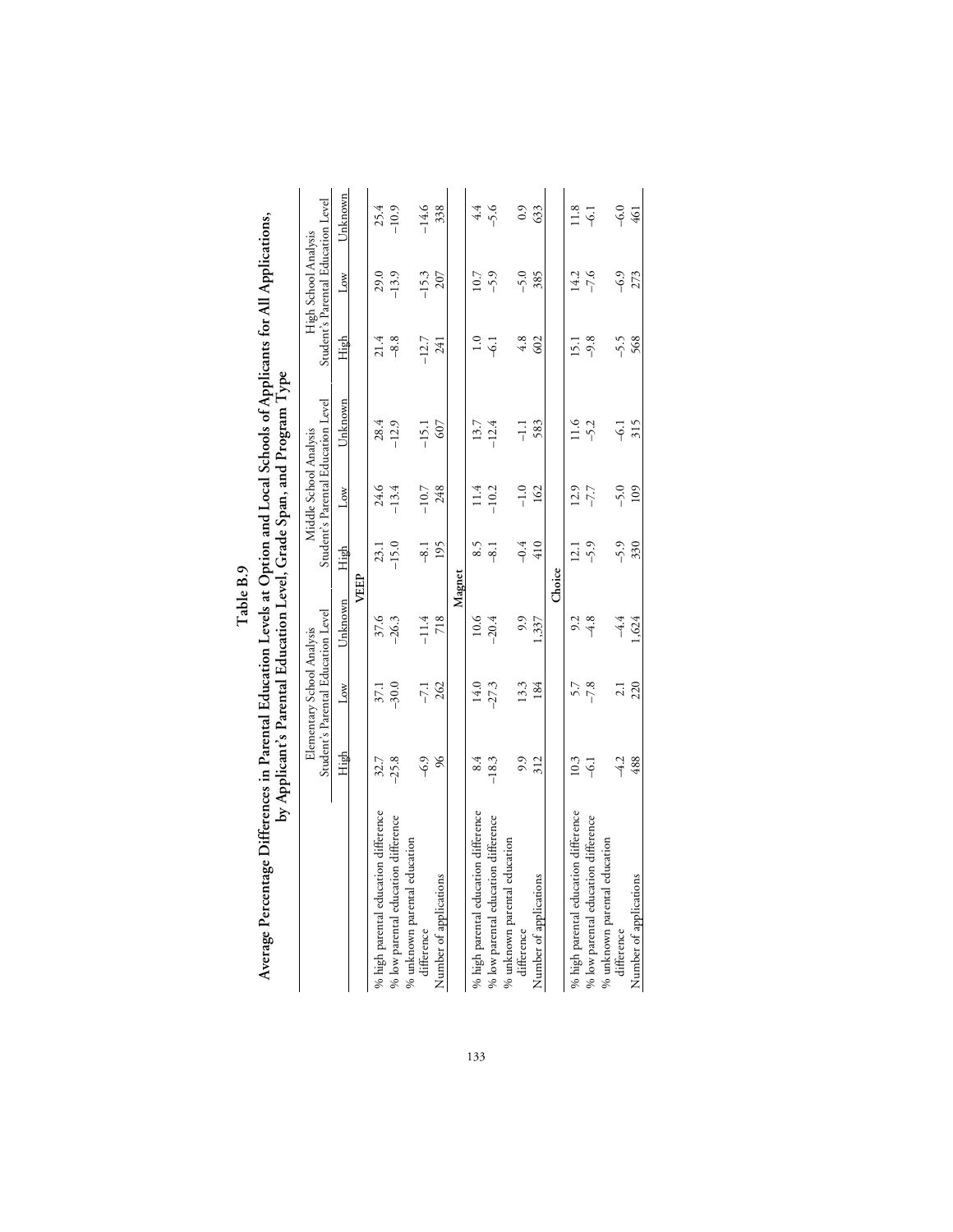| 0 |   |
|---|---|
| ≏ | Ï |
| Φ |   |
| 日 |   |
| 户 |   |

Average Percentage Differences in Parental Education Levels at Option and Local Schools of Applicants,<br>Adiusted for Lottery Results, by Applicant's Parental Education Level, Grade Span, and Program Type **Average Percentage Differences in Parental Education Levels at Option and Local Schools of Applicants, Adjusted for Lottery Results, by Applicant's Parental Education Level, Grade Span, and Program Type**

| which is the property presence of the product of the property of the property of the property of the property of $\mathbf{r}$ |                       |                            |                                    |               |                        |                                    |        |                      |                                    |
|-------------------------------------------------------------------------------------------------------------------------------|-----------------------|----------------------------|------------------------------------|---------------|------------------------|------------------------------------|--------|----------------------|------------------------------------|
|                                                                                                                               |                       | Elementary School Analysis |                                    |               | Middle School Analysis |                                    |        | High School Analysis |                                    |
|                                                                                                                               |                       |                            | Student's Parental Education Level |               |                        | Student's Parental Education Level |        |                      | Student's Parental Education Level |
|                                                                                                                               | High                  | Low                        | Unknown                            | High          | Low                    | Unknown                            | High   | Low                  | Unknown                            |
|                                                                                                                               |                       |                            |                                    | VEEP          |                        |                                    |        |                      |                                    |
| % high parental education difference                                                                                          | $\overline{\text{S}}$ | ∞                          | 10.5                               | 11.0          | 12.2                   | 12.9                               | 10.3   | 10.9                 | 7.2                                |
| % low parental education difference                                                                                           | $-8.3$                | $-7.4$                     | $-7.2$                             | $-6.9$        | $-5.2$                 | $-3.8$                             | $-3.9$ | $-4.0$               | $-2.6$                             |
| % unknown parental education                                                                                                  |                       |                            |                                    |               |                        |                                    |        |                      |                                    |
| difference                                                                                                                    | $-1.8$                | $-1.3$                     | $-3.3$                             | $-4.0$        | $-6.7$                 | $-8.8$                             | $-6.5$ | $-7.1$               | $-4.7$                             |
| Number of winners                                                                                                             | $\overline{21}$       | 46                         | 161                                | $\mathcal{S}$ | 104                    | 213                                | 113    | 59                   | 99                                 |
|                                                                                                                               |                       |                            |                                    | Magnet        |                        |                                    |        |                      |                                    |
| % high parental education difference                                                                                          |                       |                            |                                    | 2.9           | 3.9                    | 4.7                                | $-3.5$ | 3.4                  | 2.4                                |
| % low parental education difference                                                                                           | $-5.9$                | $-9.5$                     | $-9.6$                             | $-2.3$        | $-3.0$                 | $\ddot{ }$                         | $-1.7$ | $-2.7$               | $-1.9$                             |
| % unknown parental education                                                                                                  |                       |                            |                                    |               |                        |                                    |        |                      |                                    |
| difference                                                                                                                    | 2.9                   | 4.4                        | 4.4                                | $-0.5$        | $-0.7$                 | $-9.5$                             | 5.1    | $-0.7$               | $-0.5$                             |
| Number of winners                                                                                                             | 93                    | 50                         | 459                                | 193           | 58                     | 211                                | 243    | 160                  | 212                                |
|                                                                                                                               |                       |                            |                                    | Choice        |                        |                                    |        |                      |                                    |
| % high parental education difference                                                                                          | 2.3                   | 2.3                        | 3.8                                | 3.4           | 3.2                    | 2.9                                | 5      | 4.8                  | 3.6                                |
| % low parental education difference                                                                                           | $-1.7$                | $-2.1$                     | $-2.6$                             | $-0.3$        | $-1.3$                 | 0.0                                | $-3.6$ | $-2.6$               | $-1.6$                             |
| % unknown parental education                                                                                                  |                       |                            |                                    |               |                        |                                    |        |                      |                                    |
| difference                                                                                                                    | $-0.6$                | $-0.2$                     | $-1.2$                             | $-2.8$        | $-1.7$                 | $-2.7$                             | $-2.6$ | $-2.3$               | $-2.1$                             |
| Number of winners                                                                                                             | 125                   | 47                         | 376                                | 99            | 27                     | 86                                 | 186    | 52                   | 93                                 |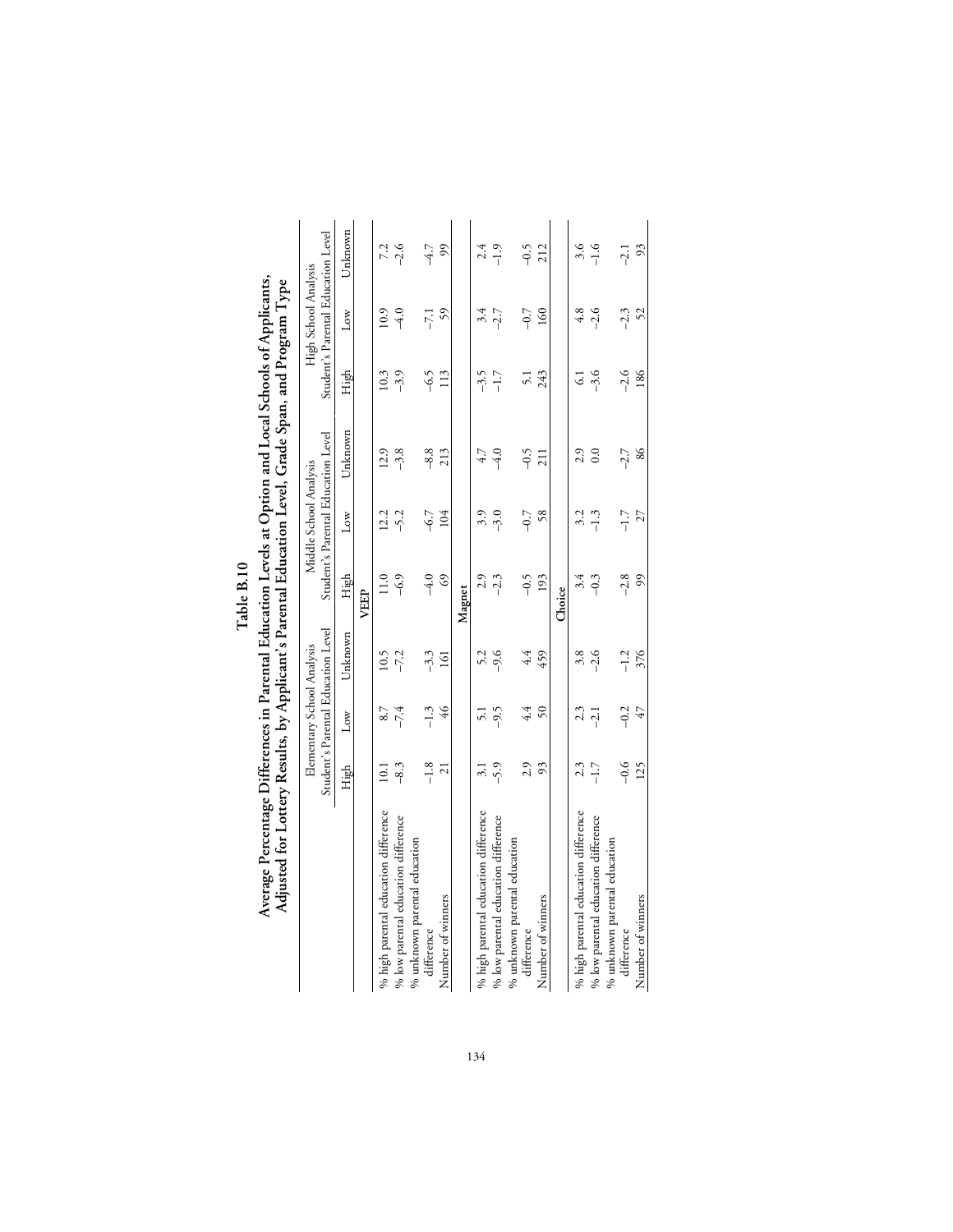| Average Percentage Differences in Parental Education Levels at Option and Local Schools of Applicants, Adjusted for Actual |                          |                            |                                    |        |                        | Enrollment, by Applicant's Parental Education Level, Grade Span, and Program Type |          |                      |                                    |
|----------------------------------------------------------------------------------------------------------------------------|--------------------------|----------------------------|------------------------------------|--------|------------------------|-----------------------------------------------------------------------------------|----------|----------------------|------------------------------------|
|                                                                                                                            |                          | Elementary School Analysis | Student's Parental Education Level |        | Middle School Analysis | Student's Parental Education Level                                                |          | High School Analysis | Student's Parental Education Level |
|                                                                                                                            | High                     | Low                        | Unknown                            | High   | Low                    | Unknown                                                                           | High     | $_{\text{Low}}$      | Unknown                            |
|                                                                                                                            |                          |                            |                                    | VEEP   |                        |                                                                                   |          |                      |                                    |
| % high parental education difference                                                                                       | 5.3                      | 4.4                        | 4.9                                | 7.8    | 8.5                    | 9.9                                                                               |          | 4.3                  | 4.6                                |
| % low parental education difference                                                                                        | $-5.7$                   | $-3.5$                     | $-3.4$                             | $-4.9$ | $-4.2$                 | $-3.2$                                                                            | $-2.8$   | $-1.0$               | $-1.9$                             |
| % unknown parental education                                                                                               |                          |                            |                                    |        |                        |                                                                                   |          |                      |                                    |
| difference                                                                                                                 | 0.4                      | $-0.9$                     | $-1.5$                             | $-2.9$ | $-4.1$                 | $-6.6$                                                                            | $-5.0$   | $-3.4$               | $-2.8$                             |
| Number enrolled                                                                                                            | 13                       | $\overline{17}$            | 54                                 | 40     | $\delta$               | 143                                                                               | 78       | 29                   | 56                                 |
|                                                                                                                            |                          |                            |                                    | Magnet |                        |                                                                                   |          |                      |                                    |
| % high parental education difference                                                                                       | 3.3                      | 1.7                        | 2.7                                | 1.8    | 2.9                    | 2.5                                                                               | $-2.3$   | 3.0                  | $\zeta$ :0                         |
| % low parental education difference                                                                                        | $-3.6$                   | $-2.1$                     | $-3.6$                             | $-1.6$ | $-2.0$                 | $-1.8$                                                                            | $-1.2$   | $-1.5$               | 0.0                                |
| % unknown parental education                                                                                               |                          |                            |                                    |        |                        |                                                                                   |          |                      |                                    |
| difference                                                                                                                 | $0.\overline{3}$         | 0.4                        | 0.9                                | $-0.1$ | $-0.7$                 | $-0.6$                                                                            | 3.5      | $-1.6$               | $-0.6$                             |
| Number enrolled                                                                                                            | $\overline{\mathcal{E}}$ | 13                         | 122                                | 113    | $\mathfrak{Z}$         | 95                                                                                | 141      | 79                   | $\overline{5}$                     |
|                                                                                                                            |                          |                            |                                    | Choice |                        |                                                                                   |          |                      |                                    |
| % high parental education difference                                                                                       | $\frac{8}{1}$            | $\frac{5}{1}$              | $\ddot{0}$ .                       | 2.4    | $\frac{1}{2}$          | 2.4                                                                               | $^{4.0}$ | 2.8                  | 2.3                                |
| % low parental education difference                                                                                        | $-1.3$                   | $-1.4$                     |                                    | $-0.1$ | $-0.8$                 | $-1$                                                                              | $-2.5$   | $-1.5$               | $-1.0$                             |
| % unknown parental education                                                                                               |                          |                            |                                    |        |                        |                                                                                   |          |                      |                                    |
| difference                                                                                                                 | $-0.4$                   | $-0.1$                     | 0.2                                | $-2.1$ | $-1.0$                 | $-2.1$                                                                            | $-1.5$   | $-1.3$               | $-1.3$                             |
| Number enrolled                                                                                                            | 83                       | 36                         | 198                                | 75     | 20                     | 49                                                                                | 129      | 35                   | 57                                 |

Table B.11 **Table B.11**

135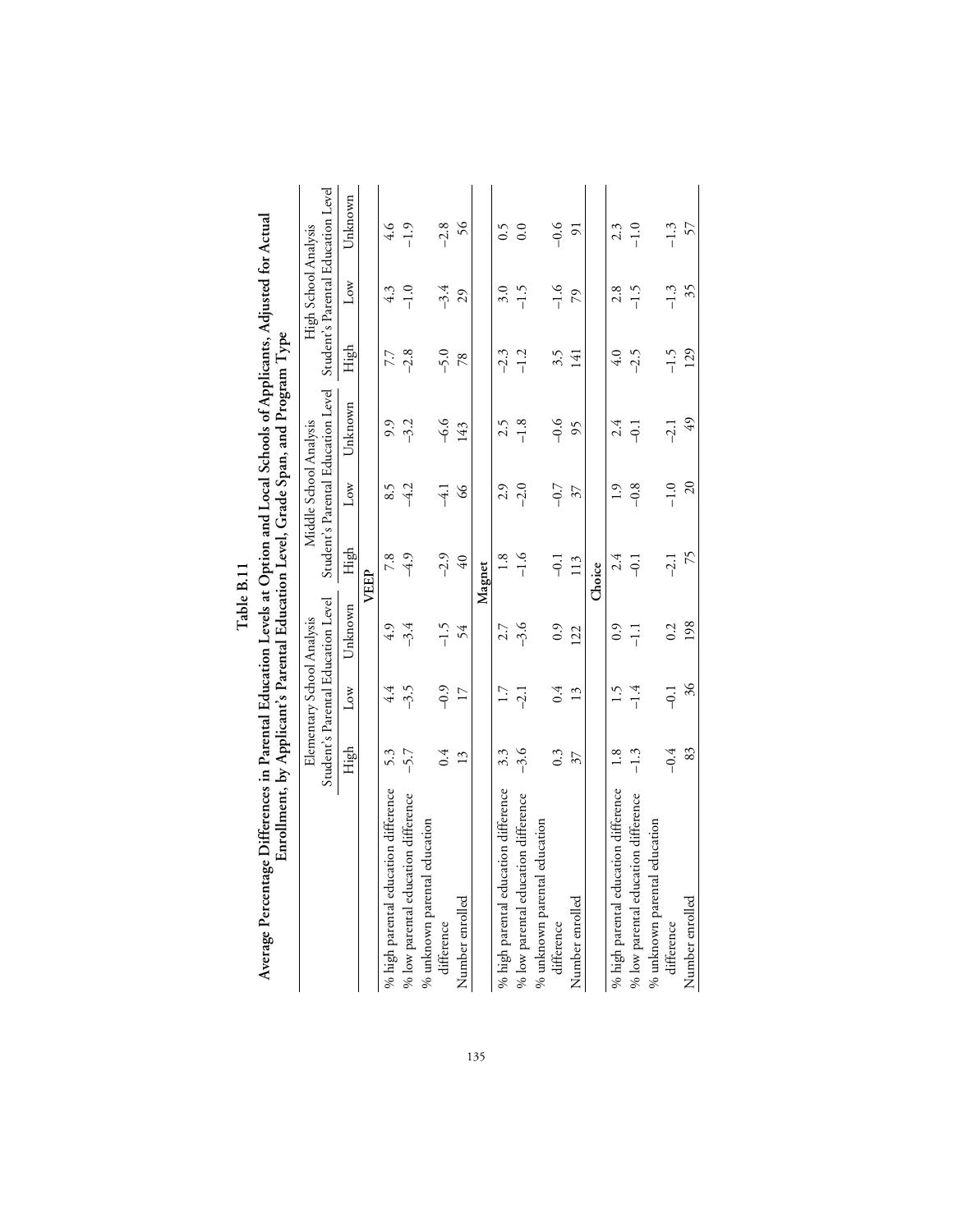|   | J      |
|---|--------|
|   |        |
| ٥ | с      |
|   | ¢<br>J |
|   | Ē      |
|   |        |
|   |        |

|                                                                                                                             | $\overline{\phantom{0}}$ | D                                       |         | $\ddot{\phantom{0}}$<br>J                    |        |                                                 |
|-----------------------------------------------------------------------------------------------------------------------------|--------------------------|-----------------------------------------|---------|----------------------------------------------|--------|-------------------------------------------------|
|                                                                                                                             |                          | Applicant Analysis<br>Student EL Status |         | Lottery Winner Analysis<br>Student EL Status |        | Actual Enrollment Analysis<br>Student EL Status |
|                                                                                                                             | 님                        | Non-EL                                  | $\Xi$   | Non-EL                                       | 님      | Non-EL                                          |
|                                                                                                                             |                          |                                         | VEEP    |                                              |        |                                                 |
| % EL difference                                                                                                             | $-33.0$                  | $-25.2$                                 | $-10.6$ | $-8.1$                                       | $-6.3$ | $-4.9$                                          |
| Number of applications                                                                                                      | 1,199                    | 1,713                                   | 362     | 523                                          | 196    | 300                                             |
|                                                                                                                             |                          |                                         | Magnet  |                                              |        |                                                 |
| % EL difference                                                                                                             | $-22.3$                  | $-12.6$                                 | $-8.6$  | $-4.2$                                       | $-3.6$ | $-2.2$                                          |
| Number of applications                                                                                                      | 900                      | 3,708                                   | 304     | 1,375                                        | 115    | 613                                             |
|                                                                                                                             |                          |                                         | Choice  |                                              |        |                                                 |
| % EL difference                                                                                                             | $-8.8$                   | $-7.4$                                  | $-2.5$  | $-2.1$                                       | $-0.8$ | $-1.4$                                          |
| Number of applications                                                                                                      | 774                      | 3,614                                   | 152     | 939                                          | 86     | 596                                             |
| NOTES: The differences shown are those implied by applications, those implied by lottery results, and those based on actual |                          |                                         |         |                                              |        |                                                 |

NOTES: The differences shown are those implied by applications, those implied by lottery results, and those based on actual  $\cdot$ ÷. nd<br>tr AND IN THE MANUS SHOW AT A LOOK MILL AND THE ANGLE OF A LOOKING THE SEPARATE OF THE ALL AND THE ALL AND THE ALL AND THE ALL AND THE ALL AND THE ALL AND THE ALL AND THE ALL AND THE ALL AND THE ALL AND THE ALL AND THE ALL AN enrollment. Data are aggregated to the district level.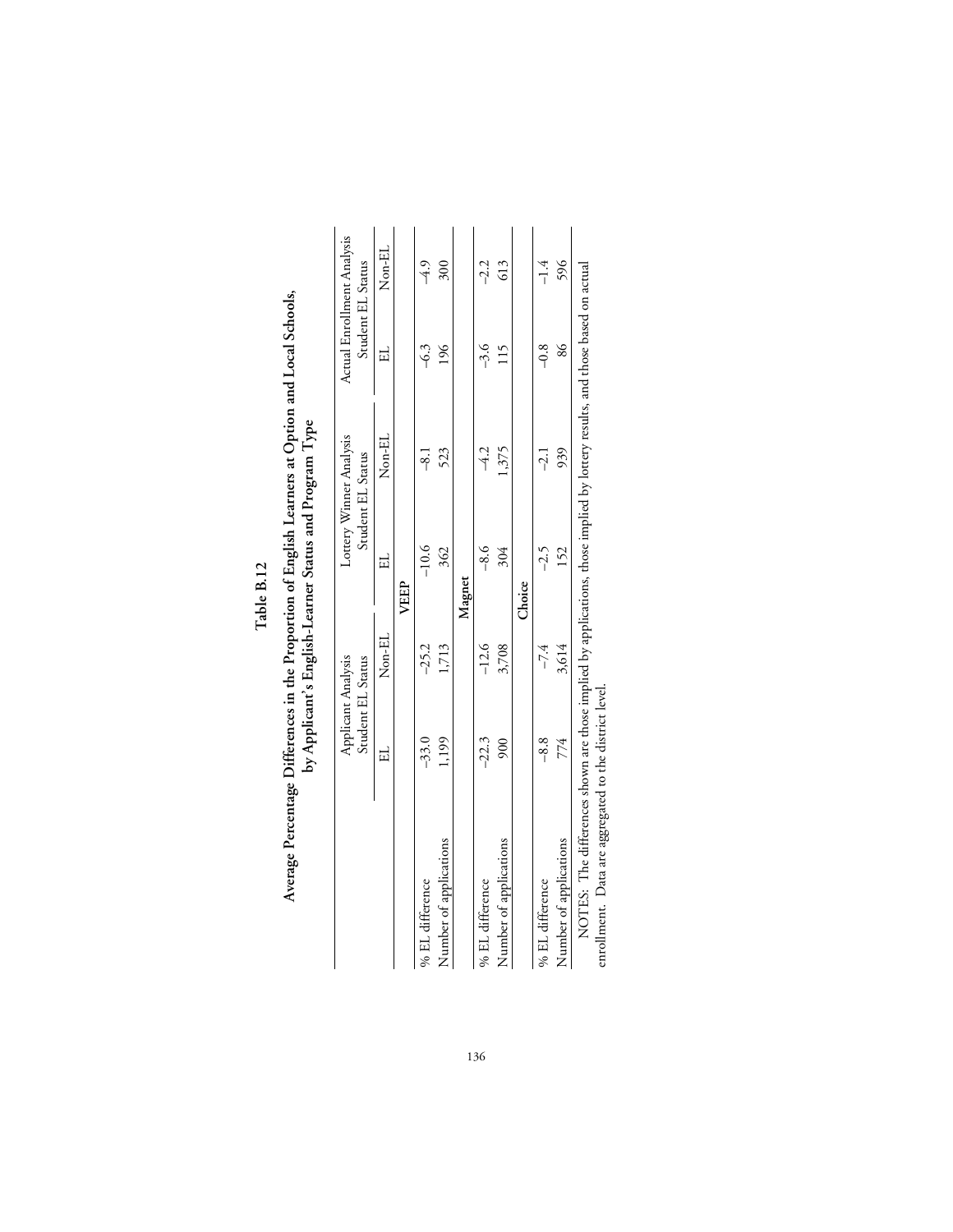| Average Percentage Differences in the Proportion of English Learners at Option and Local Schools of Applicants |                   | for All Applications, by Applicant's English-Learner Status, Grade Span, and Program Type |         |                                             |         |                                           |
|----------------------------------------------------------------------------------------------------------------|-------------------|-------------------------------------------------------------------------------------------|---------|---------------------------------------------|---------|-------------------------------------------|
|                                                                                                                | Student EL Status | Elementary School Analysis                                                                |         | Middle School Analysis<br>Student EL Status |         | High School Analysis<br>Student EL Status |
|                                                                                                                | 니                 | $Non-EL$                                                                                  | $\Xi$   | Non-EL                                      | 님       | Non-EL                                    |
|                                                                                                                |                   | VEEP                                                                                      |         |                                             |         |                                           |
| % EL difference                                                                                                | $-47.5$           | $-40.7$                                                                                   | $-20.8$ | $-18.7$                                     | $-24.9$ | $-16.4$                                   |
| Number of applications                                                                                         | 515               | 561                                                                                       | 459     | 591                                         | 225     | 561                                       |
|                                                                                                                |                   | Magnet                                                                                    |         |                                             |         |                                           |
| % EL difference                                                                                                | $-30.6$           | $-17.2$                                                                                   | $-16.9$ | $-12.3$                                     | $-14.5$ | $-7.7$                                    |
| Number of applications                                                                                         | 405               | 1,428                                                                                     | 191     | 964                                         | 304     | 1,316                                     |
|                                                                                                                |                   | Choice                                                                                    |         |                                             |         |                                           |
| % EL difference                                                                                                | $-7.9$            | $-6.2$                                                                                    | $-12.3$ | $-7.1$                                      | $-9.0$  | $-9.8$                                    |
| Number of applications                                                                                         | 442               | 1,890                                                                                     |         | 643                                         | 221     | 1,081                                     |

Table B.13<br>ortion of English I  $\epsilon$ **Table B.13**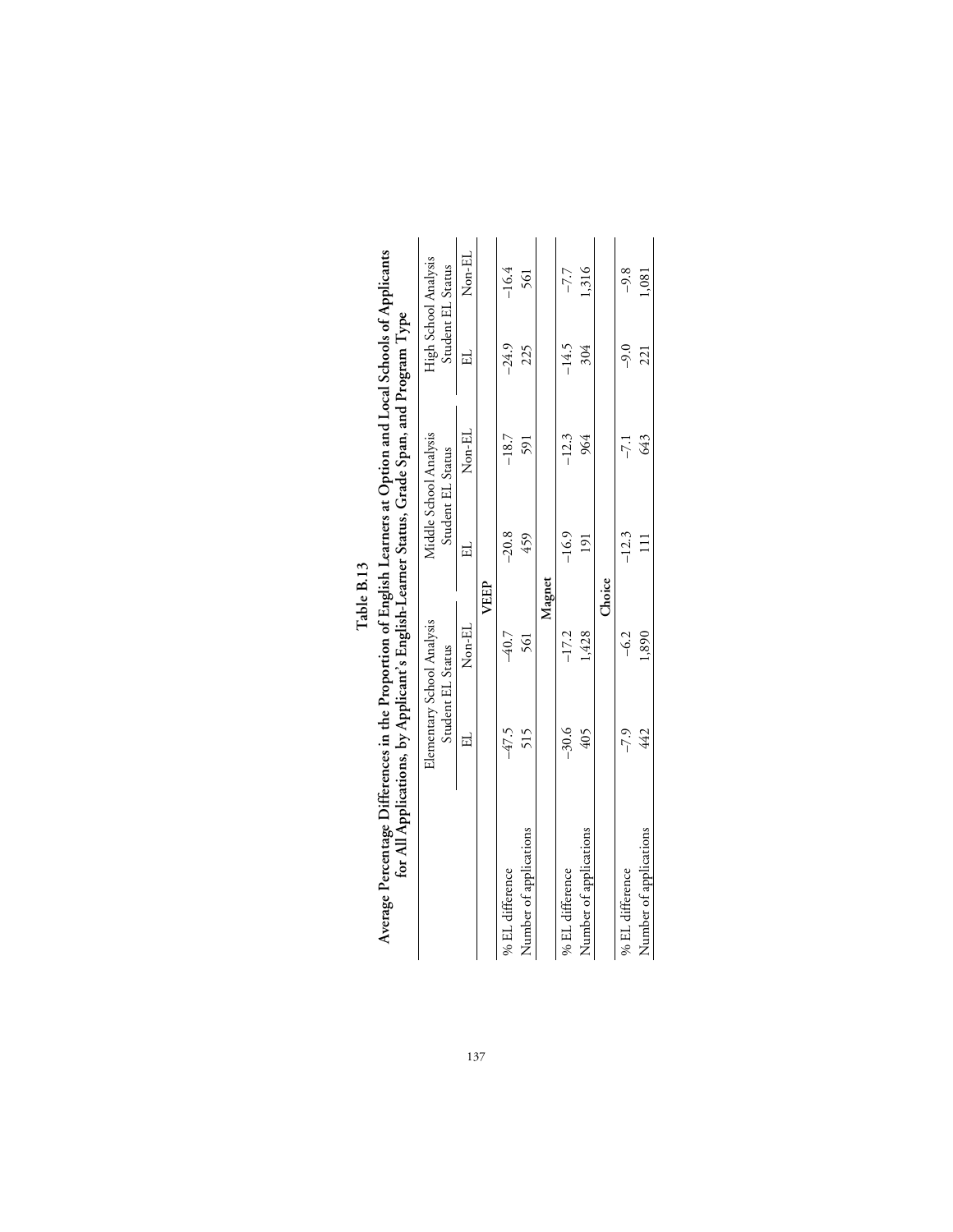| . The commutation is a commutation of the commutation of the commutation of the commutation of $\sim$<br>Adjusted for Lottery Results, by Applicant's English-Learner Status, Grade Span, and Program Type |         |                            |        |                        |                |                      |
|------------------------------------------------------------------------------------------------------------------------------------------------------------------------------------------------------------|---------|----------------------------|--------|------------------------|----------------|----------------------|
|                                                                                                                                                                                                            |         | Elementary School Analysis |        | Middle School Analysis |                | High School Analysis |
|                                                                                                                                                                                                            |         | Student EL Status          |        | Student EL Status      |                | Student EL Status    |
|                                                                                                                                                                                                            | $\Xi$   | Non-EL                     | 보      | Non-EL                 | $\Xi$          | Non-EL               |
|                                                                                                                                                                                                            |         |                            | VEEP   |                        |                |                      |
| % EL difference                                                                                                                                                                                            | $-13.8$ | $-11.0$                    | $-9.0$ | $-8.9$                 | $-9.3$         | $-5.8$               |
| Number of winners                                                                                                                                                                                          | 117     | $\Xi$                      | 184    | 202                    | 5              | 210                  |
|                                                                                                                                                                                                            |         |                            | Magnet |                        |                |                      |
| % EL difference                                                                                                                                                                                            | ミニ      | $-7.0$                     | $-7.0$ | $-3.4$                 | -6.5           | $-2.3$               |
| Number of winners                                                                                                                                                                                          | 133     | 469                        | $\Im$  | 398                    | 107            | 508                  |
|                                                                                                                                                                                                            |         |                            | Choice |                        |                |                      |
| % EL difference                                                                                                                                                                                            | $-2.2$  | $-2.1$                     | $-2.0$ | $-1.2$                 | $-3.3$         | $-2.6$               |
| Number of winners                                                                                                                                                                                          | 89      | 459                        | ಸ      | $\overline{191}$       | $\overline{c}$ | 289                  |
|                                                                                                                                                                                                            |         |                            |        |                        |                |                      |

Table B.14<br>Average Percentage Differences in the Proportion of English Learners at Option and Local Schools of Applicants, **Average Percentage Differences in the Proportion of English Learners at Option and Local Schools of Applicants,**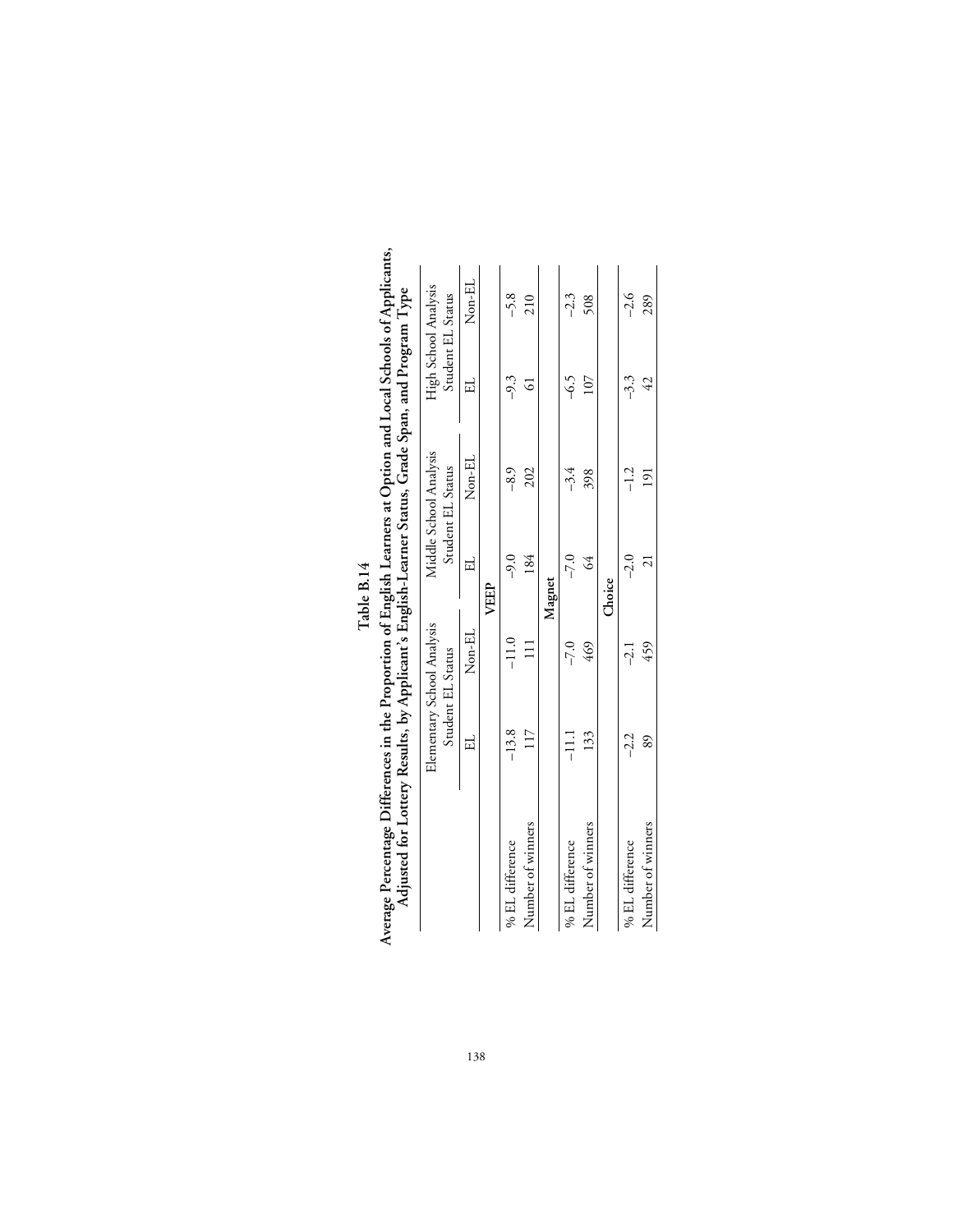| Table B.15 | Average Percentage Differences in the Proportion of English Learners at Option and Local Schools of Applicants,<br>Adjusted for Actual Enrollment, by Applicant's English-Learner Status, Grade Span, and Program Type | High School Analysis<br>Student EL Status<br>Middle School Analysis<br>Student EL Status<br>Elementary School Analysis<br>Student EL Status | Non-EL<br>님<br>$\rm N$ on-EI<br>닌<br>$\text{Non-EL}$<br>모 | VEEP | $-3.1$<br>$-3.9$<br>$-6.4$<br>$-6.8$<br>$-5.8$<br>$-6.5$ | 131<br>32<br>129<br>120<br>$\overline{6}$<br>44 | Magnet | $-1.7$<br>$-3.7$<br>$-2.1$<br>$-3.0$<br>$-3.2$<br>$-4.0$ | 261<br>$\delta$<br>217<br>28<br>135<br>37 | Choice | $-1.6$<br>$-1.7$<br>$-0.8$<br>$-1.2$<br>$-1.5$<br>$-0.3$ | 195<br>26<br>132<br>$\overline{2}$<br>269<br>48 |
|------------|------------------------------------------------------------------------------------------------------------------------------------------------------------------------------------------------------------------------|---------------------------------------------------------------------------------------------------------------------------------------------|-----------------------------------------------------------|------|----------------------------------------------------------|-------------------------------------------------|--------|----------------------------------------------------------|-------------------------------------------|--------|----------------------------------------------------------|-------------------------------------------------|
|            |                                                                                                                                                                                                                        |                                                                                                                                             |                                                           |      |                                                          |                                                 |        |                                                          |                                           |        |                                                          |                                                 |
|            |                                                                                                                                                                                                                        |                                                                                                                                             |                                                           |      | % EL difference                                          | Number enrolled                                 |        | % EL difference                                          | Number enrolled                           |        | % EL difference                                          | Number enrolled                                 |

**Table B.15**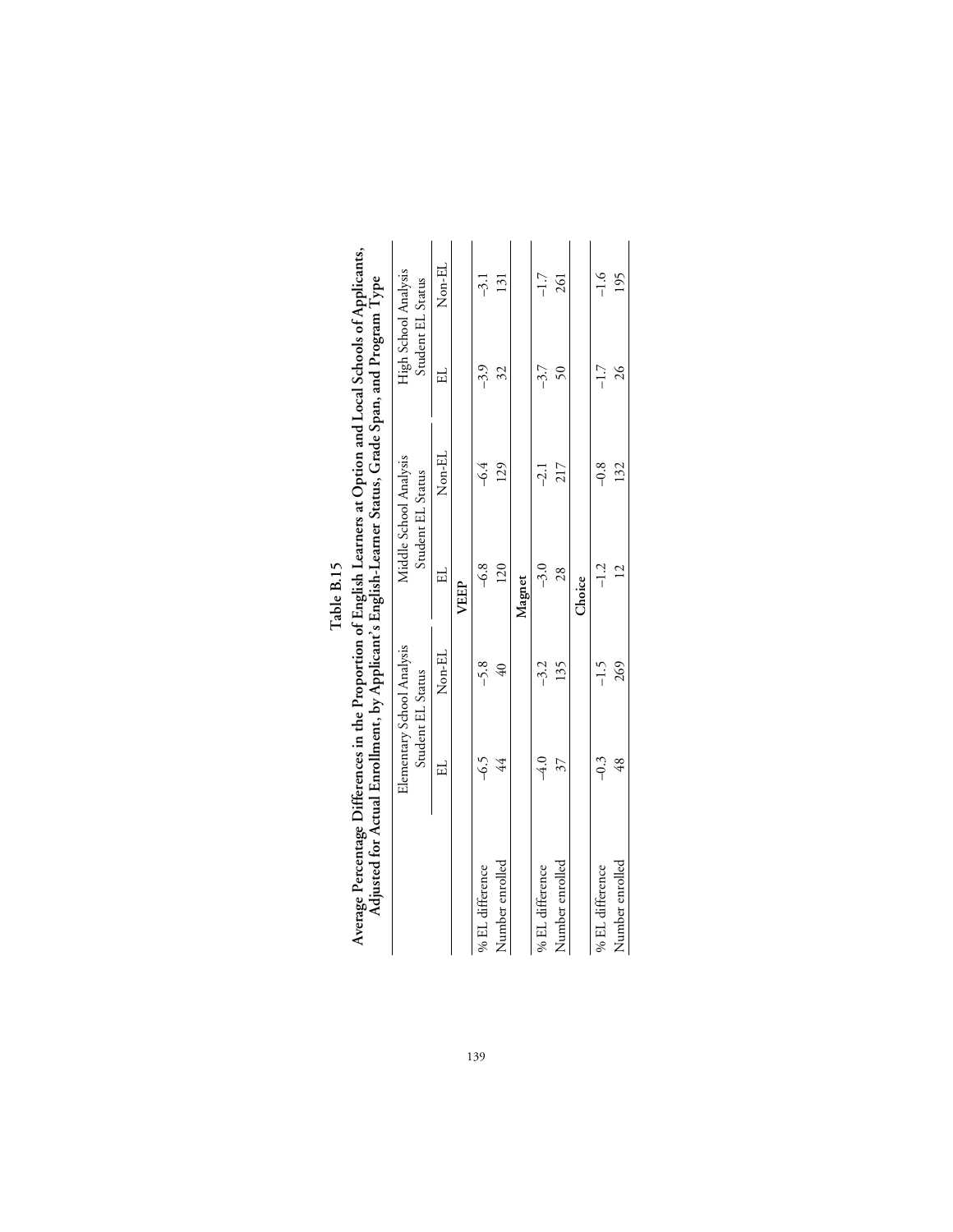|  | Table B.16 |  |  |
|--|------------|--|--|
|--|------------|--|--|

## **Districtwide Exposure Indices, by Race**

|                                                |               | White Exposure |                  |
|------------------------------------------------|---------------|----------------|------------------|
|                                                | To            | Tο             | To               |
| Exposure                                       | <b>Blacks</b> | Asians         | <b>Hispanics</b> |
| Actual exposure index in the district          | 0.11364       | 0.16964        | 0.27614          |
| Counterfactual exposure index if those who     |               |                |                  |
| entered into option schools through any choice |               |                |                  |
| program had remained at their local school     | 0.11228       | 0.16835        | 0.27252          |
| Net effect on exposure index of all choice     |               |                |                  |
| programs                                       | 0.00136       | 0.00130        | 0.00362          |
| Net effect on exposure index of all choice     |               |                |                  |
| programs $(\% )$                               | 1.21430       | 0.77092        | 1.32924          |
| Net effect of VEEP program                     | 0.00081       | 0.00089        | 0.00299          |
| Net effect of VEEP program (%)                 | 0.72415       | 0.52920        | 1.09661          |
| Net effect of magnet program                   | 0.00061       | 0.00009        | 0.00060          |
| Net effect of magnet program (%)               | 0.54080       | 0.05139        | 0.21930          |
| Net effect of choice program                   | $-0.00007$    | 0.00028        | $-0.00001$       |
| Net effect of choice program (%)               | $-0.06555$    | 0.16672        | $-0.00481$       |

|                                                |            | <b>Black Exposure</b> |                  |
|------------------------------------------------|------------|-----------------------|------------------|
|                                                | To         | To                    | To               |
| Exposure                                       | Whites     | Asians                | <b>Hispanics</b> |
| Actual exposure index in the district          | 0.19598    | 0.18199               | 0.37314          |
| Counterfactual exposure index if those who     |            |                       |                  |
| entered into option schools through any choice |            |                       |                  |
| program had remained at their local school     | 0.19363    | 0.18342               | 0.37618          |
| Net effect on exposure index of all choice     |            |                       |                  |
| programs                                       | 0.00235    | $-0.00143$            | $-0.00304$       |
| Net effect on exposure index of all choice     |            |                       |                  |
| programs $(\% )$                               | 1.21430    | $-0.77716$            | $-0.80773$       |
| Net effect of VEEP program                     | 0.00140    | $-0.00078$            | $-0.00203$       |
| Net effect of VEEP program (%)                 | 0.72415    | $-0.42263$            | $-0.53886$       |
| Net effect of magnet program                   | 0.00105    | $-0.00036$            | $-0.00053$       |
| Net effect of magnet program (%)               | 0.54080    | $-0.19831$            | $-0.13967$       |
| Net effect of choice program                   | $-0.00013$ | 0.00032               | $-0.00055$       |
| Net effect of choice program (%)               | $-0.06555$ | $-0.17260$            | $-0.14683$       |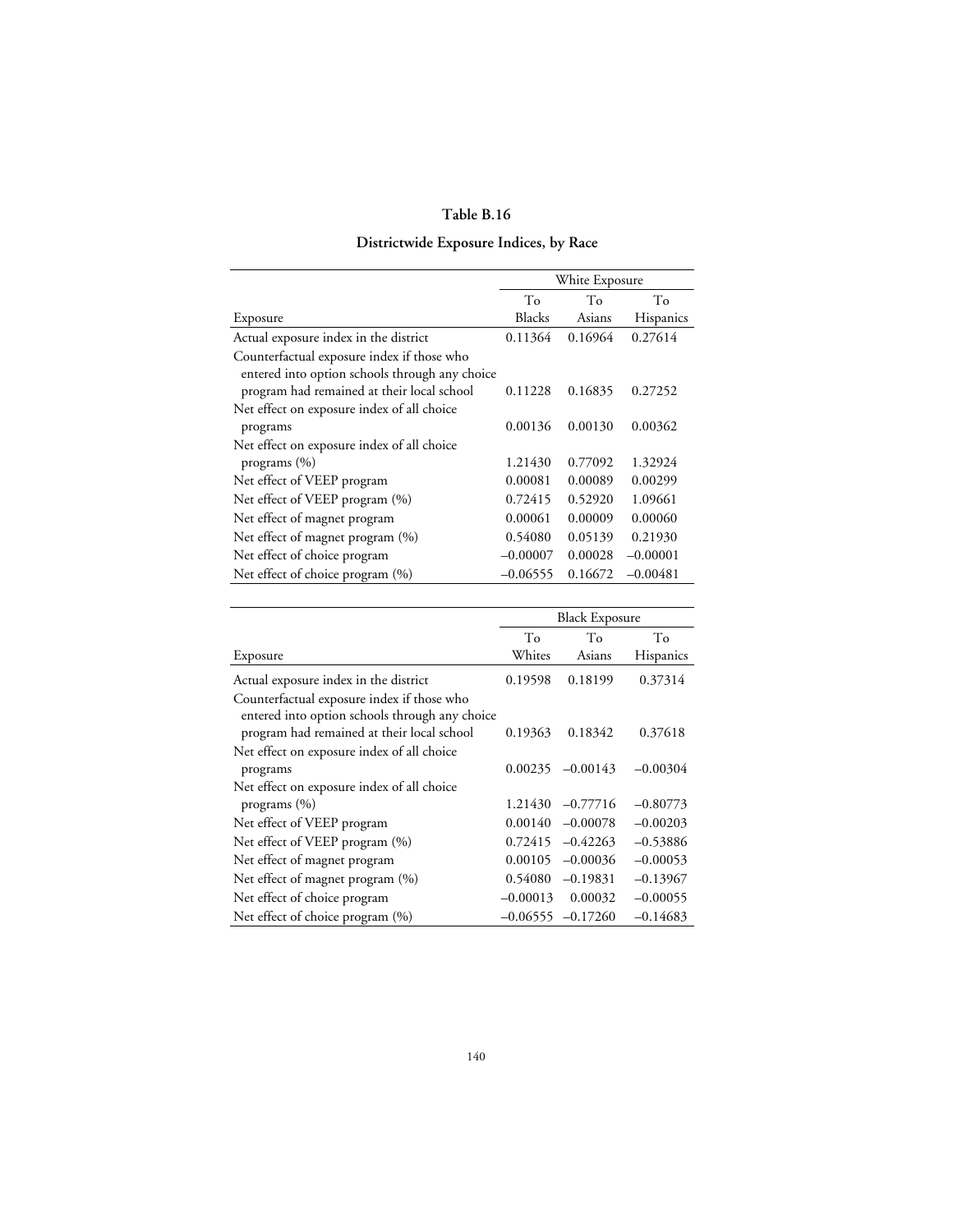|  | Table B.16 (continued) |
|--|------------------------|
|--|------------------------|

|                                                |         | Asian Exposure              |                       |
|------------------------------------------------|---------|-----------------------------|-----------------------|
|                                                | To      | To                          | To                    |
| Exposure                                       | Whites  | <b>Blacks</b>               | <b>Hispanics</b>      |
| Actual exposure index in the district          | 0.24914 | 0.15498                     | 0.27442               |
| Counterfactual exposure index if those who     |         |                             |                       |
| entered into option schools through any choice |         |                             |                       |
| program had remained at their local school     | 0.24724 | 0.15619                     | 0.27529               |
| Net effect on exposure index of all choice     |         |                             |                       |
| programs                                       | 0.00191 | $-0.00121$                  | $-0.00087$            |
| Net effect on exposure index of all choice     |         |                             |                       |
| programs $(\% )$                               |         | $0.77092 -0.77716 -0.31437$ |                       |
| Net effect of VEEP program                     | 0.00131 |                             | $-0.00066$ $-0.00030$ |
| Net effect of VEEP program (%)                 | 0.52920 | $-0.42263$                  | $-0.10734$            |
| Net effect of magnet program                   |         | $0.00013 - 0.00031$         | $-0.00035$            |
| Net effect of magnet program (%)               |         | $0.05139 -0.19831$          | $-0.12678$            |
| Net effect of choice program                   | 0.00041 | $-0.00027$ $-0.00028$       |                       |
| Net effect of choice program (%)               |         | $0.16672 -0.17260$          | $-0.10040$            |

|                                                |            | Hispanic Exposure           |                       |
|------------------------------------------------|------------|-----------------------------|-----------------------|
|                                                | To         | To                          | To                    |
| Exposure                                       | Whites     | <b>Blacks</b>               | Asians                |
| Actual exposure index in the district          | 0.19432    | 0.15226                     | 0.13149               |
| Counterfactual exposure index if those who     |            |                             |                       |
| entered into option schools through any choice |            |                             |                       |
| program had remained at their local school     | 0.19177    | 0.15350                     | 0.13191               |
| Net effect on exposure index of all choice     |            |                             |                       |
| programs                                       |            | $0.00255 -0.00124 -0.00041$ |                       |
| Net effect on exposure index of all choice     |            |                             |                       |
| programs $(\% )$                               |            | $1.32924 -0.80773 -0.31437$ |                       |
| Net effect of VEEP program                     | 0.00210    | $-0.00083$                  | $-0.00014$            |
| Net effect of VEEP program (%)                 | 1.09661    |                             | $-0.53886$ $-0.10734$ |
| Net effect of magnet program                   | 0.00042    | $-0.00021$                  | $-0.00017$            |
| Net effect of magnet program (%)               | 0.21930    | $-0.13967$                  | $-0.12678$            |
| Net effect of choice program                   | $-0.00001$ | $-0.00023$                  | $-0.00013$            |
| Net effect of choice program (%)               | $-0.00481$ |                             | $-0.14682$ $-0.10040$ |
|                                                |            |                             |                       |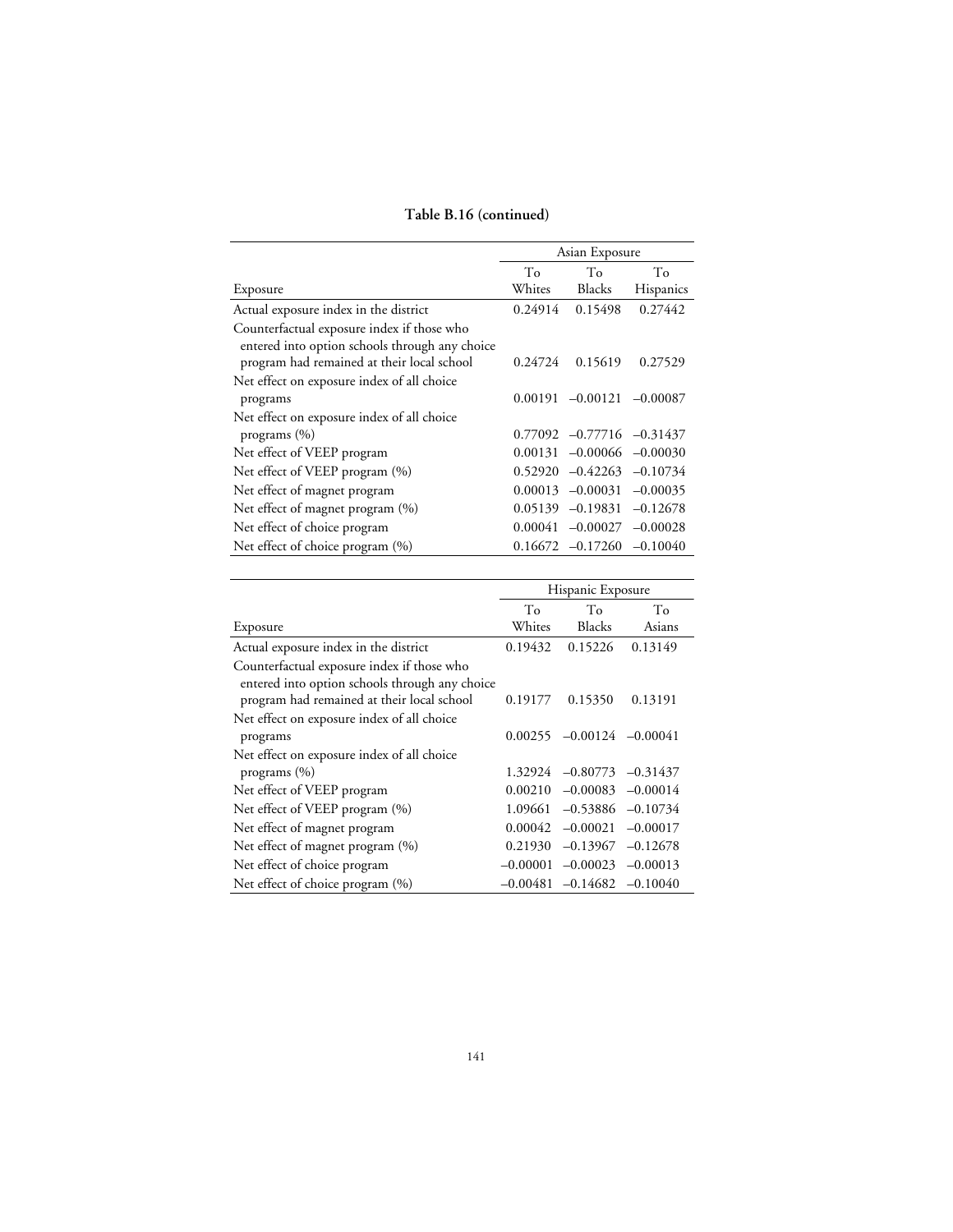#### **Districtwide Exposure Indices, by Student Achievement, Based on the Average of Math and Reading Performance**

|                                                                                                          | <b>Below-Median Performers</b><br>to Above-Median |
|----------------------------------------------------------------------------------------------------------|---------------------------------------------------|
| Exposure                                                                                                 | Performers                                        |
| Actual exposure index in the district                                                                    | 0.41656                                           |
| Counterfactual exposure index if those who entered into<br>option schools through any choice program had |                                                   |
| remained at their local school                                                                           | 0.41758                                           |
| Net effect on exposure index of all choice programs                                                      | $-0.00102$                                        |
| Net effect on exposure index of all choice programs (%)                                                  | $-0.24427$                                        |
| Net effect of VEEP                                                                                       | 0.00062                                           |
| Net effect of VEEP $(\% )$                                                                               | 0.14848                                           |
| Net effect of magnet                                                                                     | 0.00035                                           |
| Net effect of magnet (%)                                                                                 | 0.08382                                           |
| Net effect of Choice                                                                                     | $-0.00195$                                        |
| Net effect of Choice (%)                                                                                 | $-0.46673$                                        |

NOTE: Because above- and below-median performers are represented equally in the district (by construction), the exposure of below-median performers to abovemedian performers equals the exposure of above-median performers to below-median performers.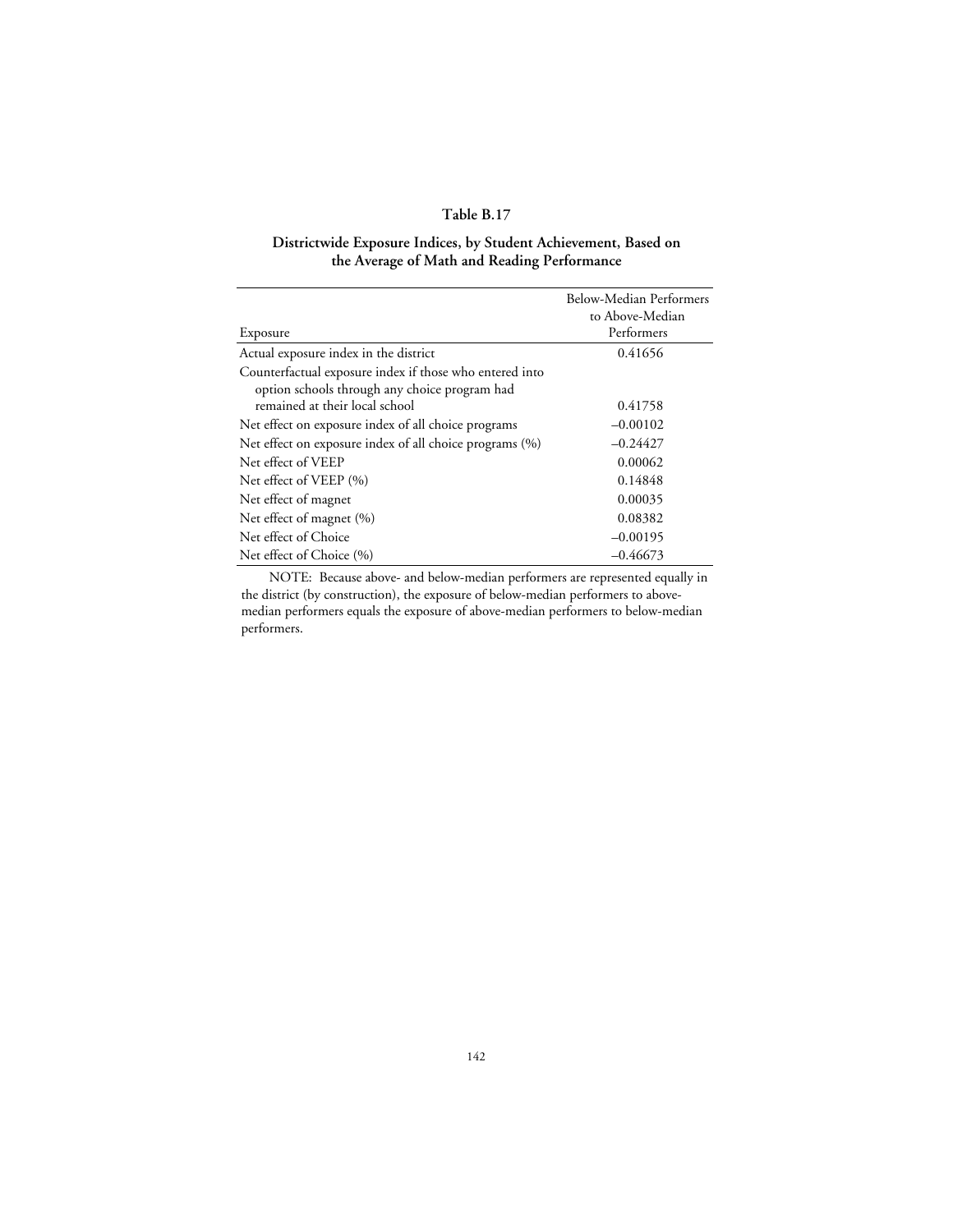| ∞ |
|---|
|   |
| α |
| J |
| ۹ |
|   |
|   |

| I                         |
|---------------------------|
| ;<br>;<br><b>--------</b> |
| ;                         |
|                           |
|                           |
| <b>SPJ1</b>               |
| į                         |
|                           |
|                           |

|                                              |            | High Parental Education |            | Low Parental Education |           | Unknown Parental Education |
|----------------------------------------------|------------|-------------------------|------------|------------------------|-----------|----------------------------|
|                                              | To Low     | To Unknown              | To High    | To Unknown             | To High   | To Low                     |
|                                              | Parental   | Parental                | Parental   | Parental               | Parental  | Parental                   |
| Exposure                                     | Education  | Education               | Education  | Education              | Education | Education                  |
| Actual exposure indices in the district      | 0.23631    | 0.21599                 | 0.34645    | 0.24021                | 0.34410   | 0.26102                    |
| Counterfactual exposure indices if those who |            |                         |            |                        |           |                            |
| entered into option schools through any      |            |                         |            |                        |           |                            |
| choice program had remained at their local   |            |                         |            |                        |           |                            |
| school                                       | 0.23605    | 0.21394                 | 0.34607    | 0.24254                | 0.34083   | 0.26355                    |
| Net effect on exposure indices of all choice |            |                         |            |                        |           |                            |
| programs                                     | 0.00026    | 0.00205                 | 0.00038    | $-0.00233$             | 0.00327   | $-0.00253$                 |
| Net effect on exposure indices of all choice |            |                         |            |                        |           |                            |
| programs (%)                                 | 0.11054    | 0.95832                 | 11054      | $-0.95964$             | 1.95832   | $-0.95964$                 |
| Net effect of VEEP                           | 0.00031    | 0.00109                 | 0.00046    | $-0.00098$             | 1.00174   | $-0.00106$                 |
| Net effect of VEEP (%)                       | 1.13282    | 0.51136                 | 0.13282    | $-0.40229$             | 0.51136   | $-0.40229$                 |
| Net effect of magnet                         | 0.00001    | 0.00064                 | 0.00002    | $-0.00091$             | 0.00103   | $-0.00099$                 |
| Net effect of magnet (%)                     | 0.00477    | 0.30079                 | 0.00477    | $-0.37494$             | 0.30079   | $-0.37494$                 |
| Net effect of choice                         | $-0.00009$ | 0.00026                 | $-0.00014$ | $-0.00048$             | 1.00042   | $-0.00053$                 |
| Net effect of choice (%)                     | $-0.03940$ | 0.12316                 | $-0.03940$ | $-0.19968$             | 1.12316   | $-0.19968$                 |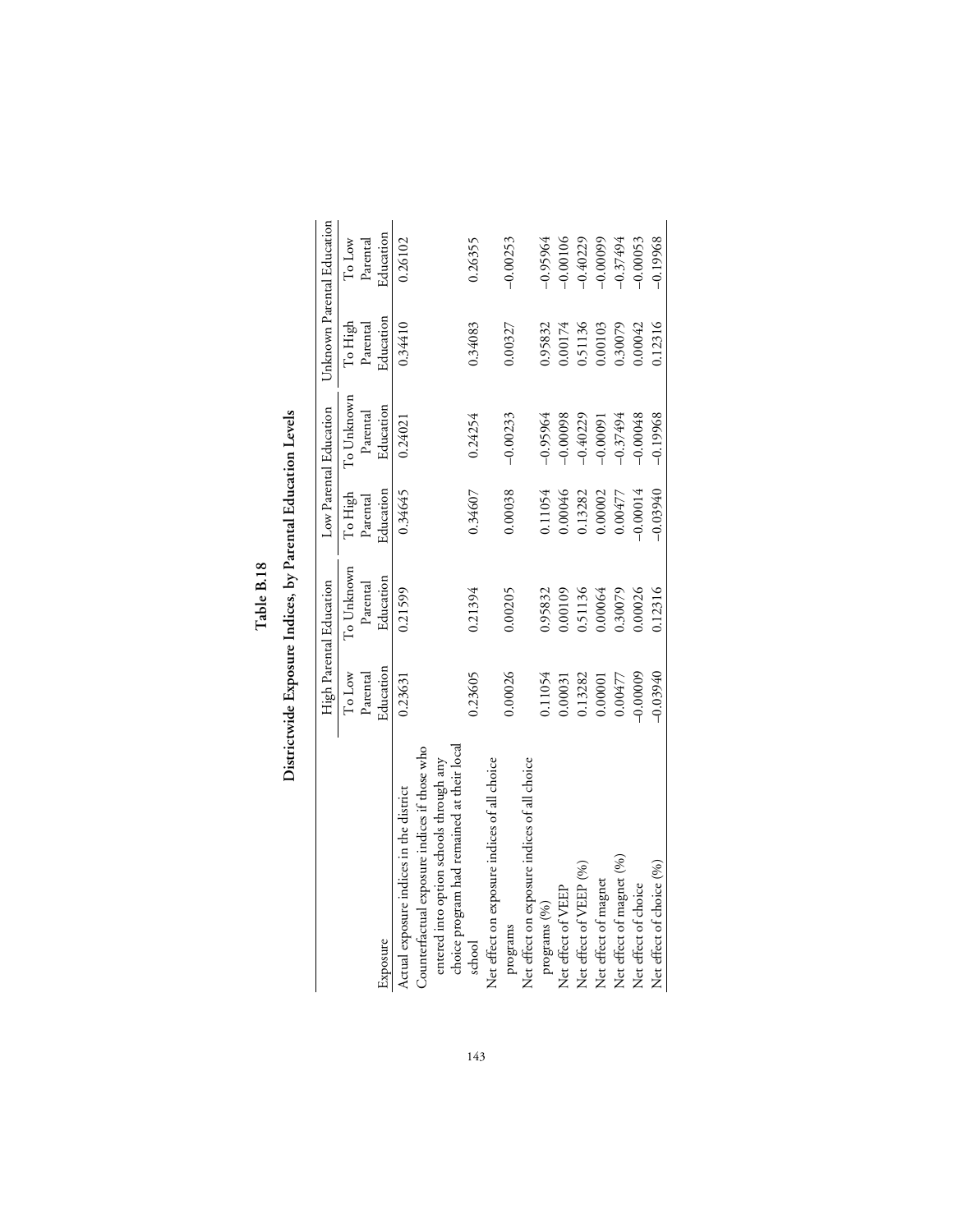## **Districtwide Exposure Indices, by English-Learner Status**

| Exposure                                                  | EL to Non- Non-EL<br>EL. | to EL      |
|-----------------------------------------------------------|--------------------------|------------|
| Actual exposure indices in the district                   | 0.54736                  | 0.21915    |
| Counterfactual exposure indices if those who entered      |                          |            |
| into option schools through any choice program had        |                          |            |
| remained at their local school                            | 0.54860                  | 0.21964    |
| Net effect on exposure indices of all choice programs     | $-0.00124$               | $-0.00050$ |
| Net effect on exposure indices of all choice programs (%) | $-0.22602$               | $-0.22602$ |
| Net effect of VEEP                                        | 0.00012                  | 0.00005    |
| Net effect of VEEP (%)                                    | 0.02244                  | 0.02244    |
| Net effect of magnet                                      | $-0.00073$               | $-0.00029$ |
| Net effect of magnet (%)                                  | $-0.13317$               | $-0.13317$ |
| Net effect of Choice                                      | $-0.00070$               | $-0.00028$ |
| Net effect of Choice (%)                                  | $-0.12837 -0.12837$      |            |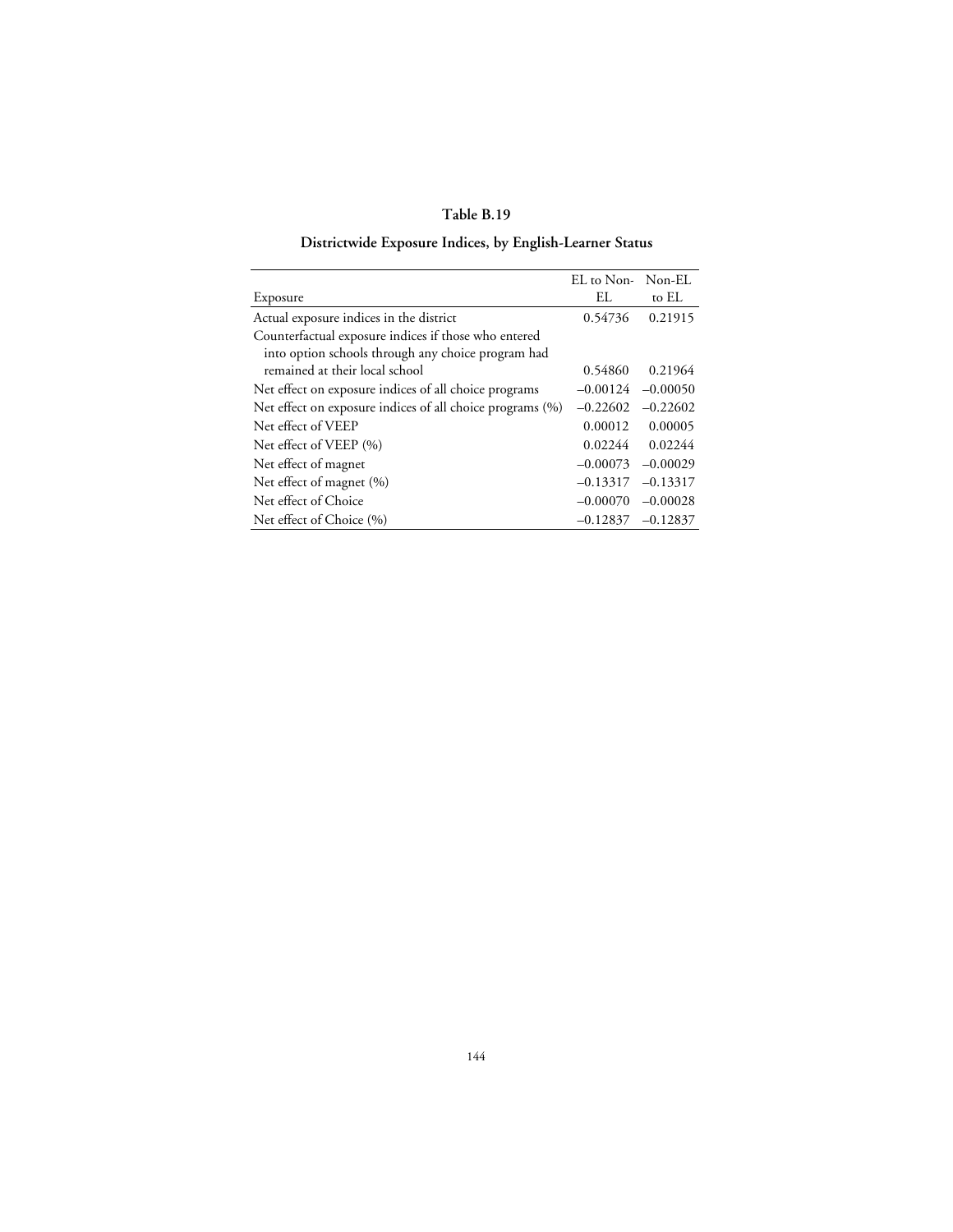## **Appendix C**

 $\overline{\phantom{a}}$ 

## Methodology and Detailed Results on the Effect of Choice Programs on Outcomes

## **Definition of Lottery Groups, True Lotteries, and Fair Lotteries**

For each of the VEEP, magnet, and open enrollment Choice programs, we had to separate applications into respective lotteries. These lotteries are defined by the school being applied to, the grade level, and the student's priority group. Roughly speaking, all three programs give top priority to students who already have a sibling in the school, followed by students who applied by or before March 1999 (before then, students were admitted on a first-come first-served basis), followed by students from SDUSD who applied during the 2000–2001 school year but before March 15.<sup>1</sup> Students who applied after March 15, 2001, were given the lowest priority and in addition were admitted on a firstcome first-served basis. We therefore do not include this last group, because these students were not admitted by lottery. Siblings of current students, who themselves lived out of the district, followed by all other applicants from outside the district, constituted the final two lottery groups.

In addition, the magnet program separated students within each priority group into four clusters based on geographically contiguous

<sup>&</sup>lt;sup>1</sup>Applications made after March 1999 but before the 2000–2001 school year were handled in the following way. The district had used a first-come first-served approach up until March 1999, in which applications that "lost" were held over for the next year. Beginning in the 1999–2000 school year, the district moved to a lottery system in which students who did not gain admission to their preferred school would have to apply again in the following year.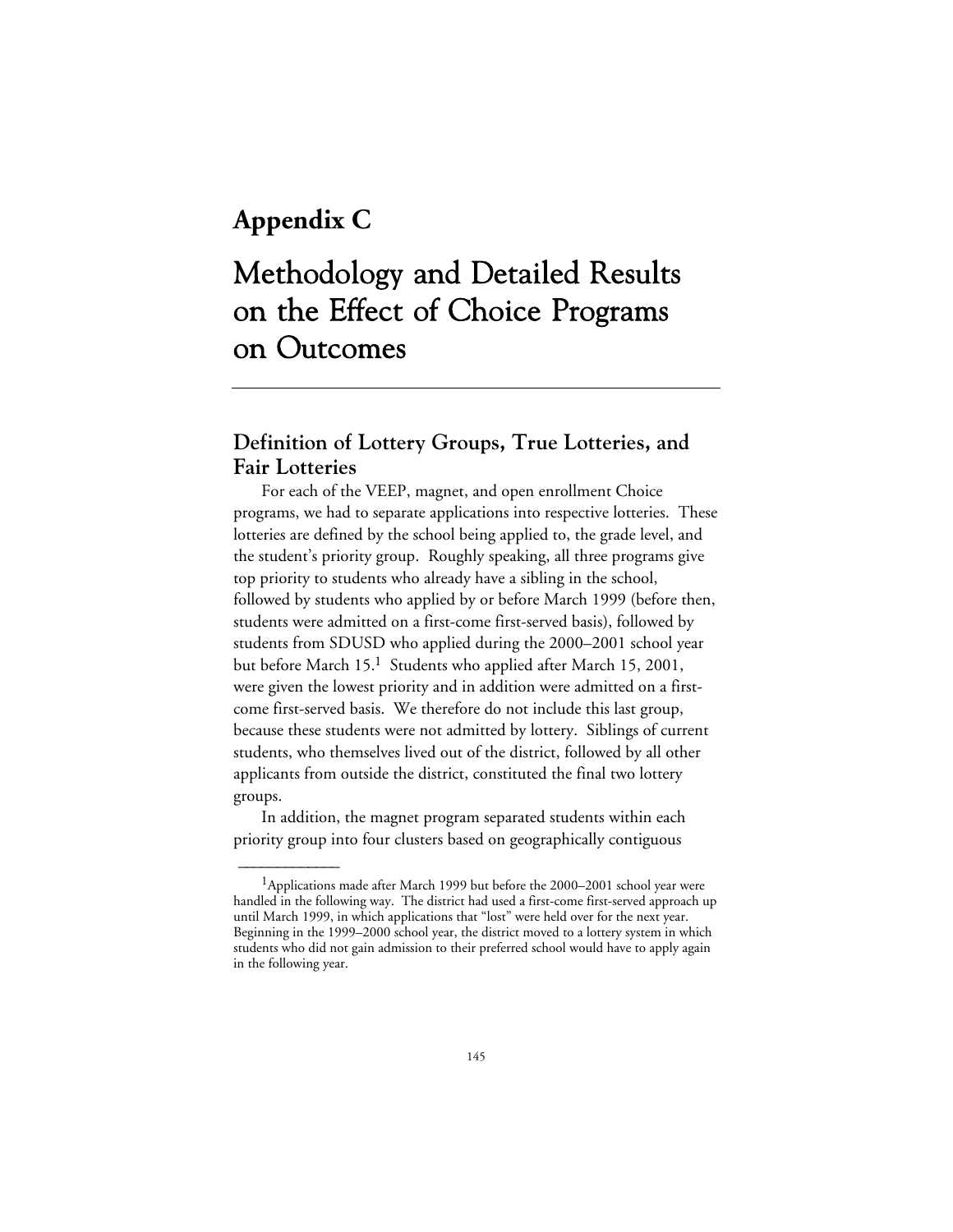areas. The four clusters differ strongly in the racial/ethnic and socioeconomic makeup of resident students. These clusters were assigned a ranking for a given magnet from 1 to 4, such that the cluster with top priority least resembled the given magnet in racial/ethnic and socioeconomic characteristics and vice versa for the cluster with the lowest priority. For some magnet schools, applications were processed in strict order from cluster 1 to 4 or vice versa. For other magnets, fixed percentages of admittees had to be accepted from a given cluster. Within each cluster, priority groups were processed in order. On average, movements of students to magnets is thus expected to decrease racial/ethnic segregation at both the sending school and the magnet.<sup>2</sup>

The above description gives a concise summary of how lotteries were determined but is not entirely accurate for any of the three choice programs. There are a number of additional priority groups, such as "continuity," which refers to applications from magnet students to advance to a similar magnet in the next higher grade span and applications from students who are out of district. Appendix Table C.1 shows these priority groups, in descending priority order, for each program.

After sorting applicants into the schools and grades they applied to and the priority groups, we could thus identify the specific lottery into which they had been entered. We then identified true lotteries, by which we mean lotteries in which not all students won and not all students lost. It is essential that we focus only on these true lotteries because we need both winners and losers to populate our treatment and control groups, respectively. Although well over half of applications were to schools and grades that were oversubscribed, the subdivision of all these applications into various priority groups meant that quite often either all or none of the applications in a given group would be accepted, with only some priority groups admitting some but not all students. Table C.2 compares the number of lotteries to the number of true lotteries; the last

 $\overline{\phantom{a}}$ 

<sup>&</sup>lt;sup>2</sup>Note, however, that within a school, all applicants to another school were treated equally regardless of race or ethnicity. Rather, the use of geographic clusters gives preference to *any* student at a school that is quite different in its racial/ethnic mix from the magnet school in question, relative to students at other schools that more closely resemble the magnet school in racial/ethnic terms.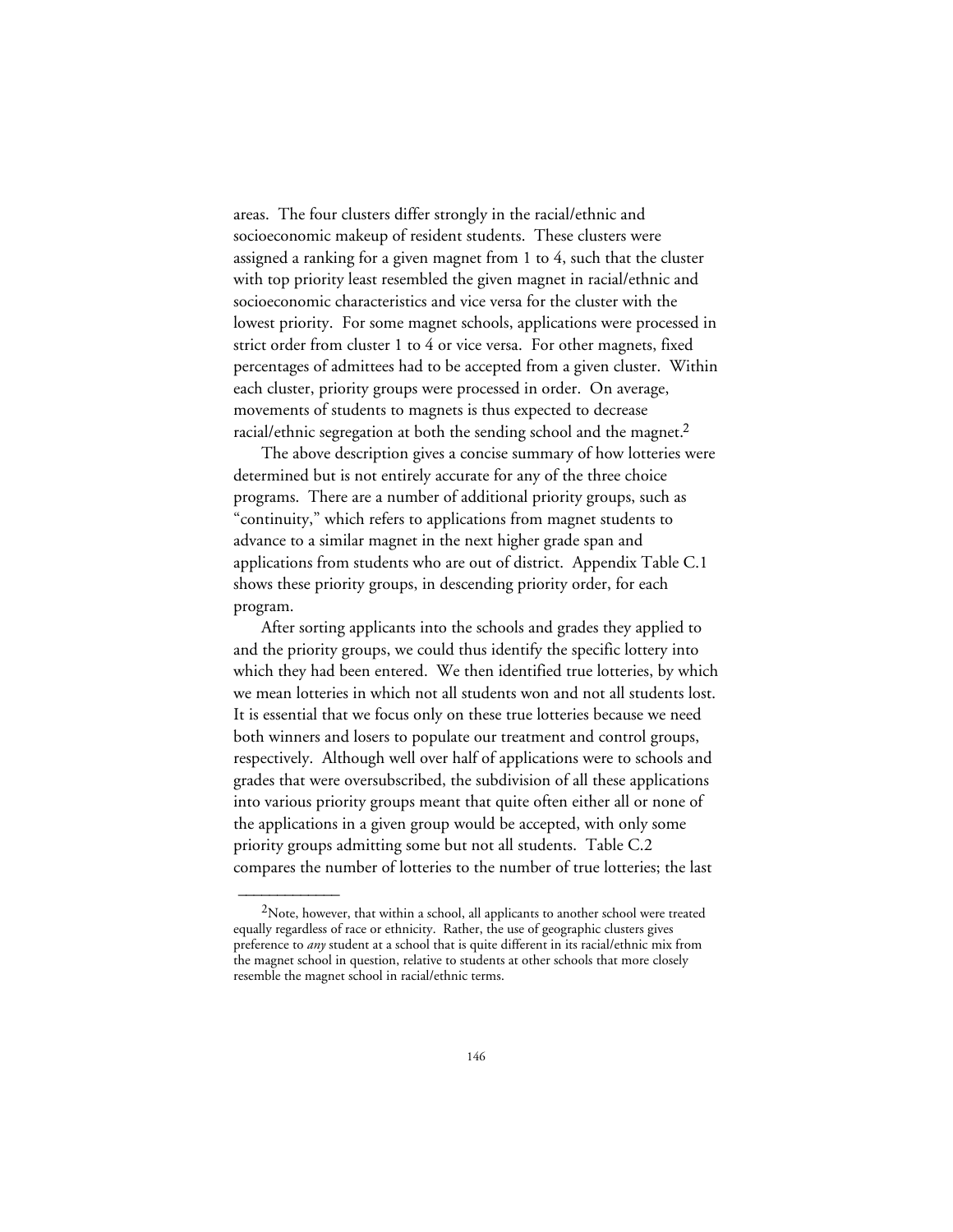#### **Priority Groups and Number of Applications for Admission from Each Group, Fall 2001**

| Priority Group                             | 2001-2002 |  |  |  |  |  |
|--------------------------------------------|-----------|--|--|--|--|--|
| <b>VEEP</b>                                |           |  |  |  |  |  |
| $(1)$ Sibling                              | 164       |  |  |  |  |  |
| (2) Before 9/3/99, from previous lists     | 1,231     |  |  |  |  |  |
| (3) Received before 3/15 (in district)     | 3,037     |  |  |  |  |  |
| $(4)$ Received after $3/15$ (in district)  | 3,662     |  |  |  |  |  |
| (5) Out of district, received before 3/15  | 1         |  |  |  |  |  |
| (6) Out of district, received after 3/15   | 4         |  |  |  |  |  |
| Magnet                                     |           |  |  |  |  |  |
| (1) Sibling with continuity                | 56        |  |  |  |  |  |
| (2) Continuity                             | 360       |  |  |  |  |  |
| (3) Sibling, received before 9/3/99        | 150       |  |  |  |  |  |
| (4) Sibling                                | 221       |  |  |  |  |  |
| $(5)$ Received before $9/3/99$             | 6,552     |  |  |  |  |  |
| $(6)$ Received before $3/15$               | 5,657     |  |  |  |  |  |
| (7) Received after 3/15                    | 4,055     |  |  |  |  |  |
| (8) Out of district, before 9/3/99         | 198       |  |  |  |  |  |
| (9) Out of district, received before 3/15  | 187       |  |  |  |  |  |
| (10) Out of district, received after 3/15  | 185       |  |  |  |  |  |
| Choice                                     |           |  |  |  |  |  |
| $(1)$ Sibling                              | 306       |  |  |  |  |  |
| (2) Calendar change (no longer valid)      | 1,361     |  |  |  |  |  |
| (3) Specialized course                     | 117       |  |  |  |  |  |
| $(4)$ Received before $3/15$ (in district) | 5,303     |  |  |  |  |  |
| $(5)$ Received after $3/15$ (in district)  | 4,778     |  |  |  |  |  |
| (6) Out of district, received before 3/15  | 222       |  |  |  |  |  |
| (7) Out of district, received after 3/15   | 618       |  |  |  |  |  |

NOTE: As indicated in the text, lotteries for magnets were further divided by students' geographic cluster.

column reduces the set of viable lotteries by dropping those in which test scores were missing in spring 2001, a year after the lottery, for all of the students who won, the students who lost, or both.<sup>3</sup>

 $\overline{\phantom{a}}$ 

<sup>3</sup>As expected there are generally no real lotteries with valid test scores for students entering kindergarten (grade 0) or grade 1, because the CST is first given to students in grade 2. There were a few minor exceptions and these were related mainly to students who skipped a grade or more after the lottery.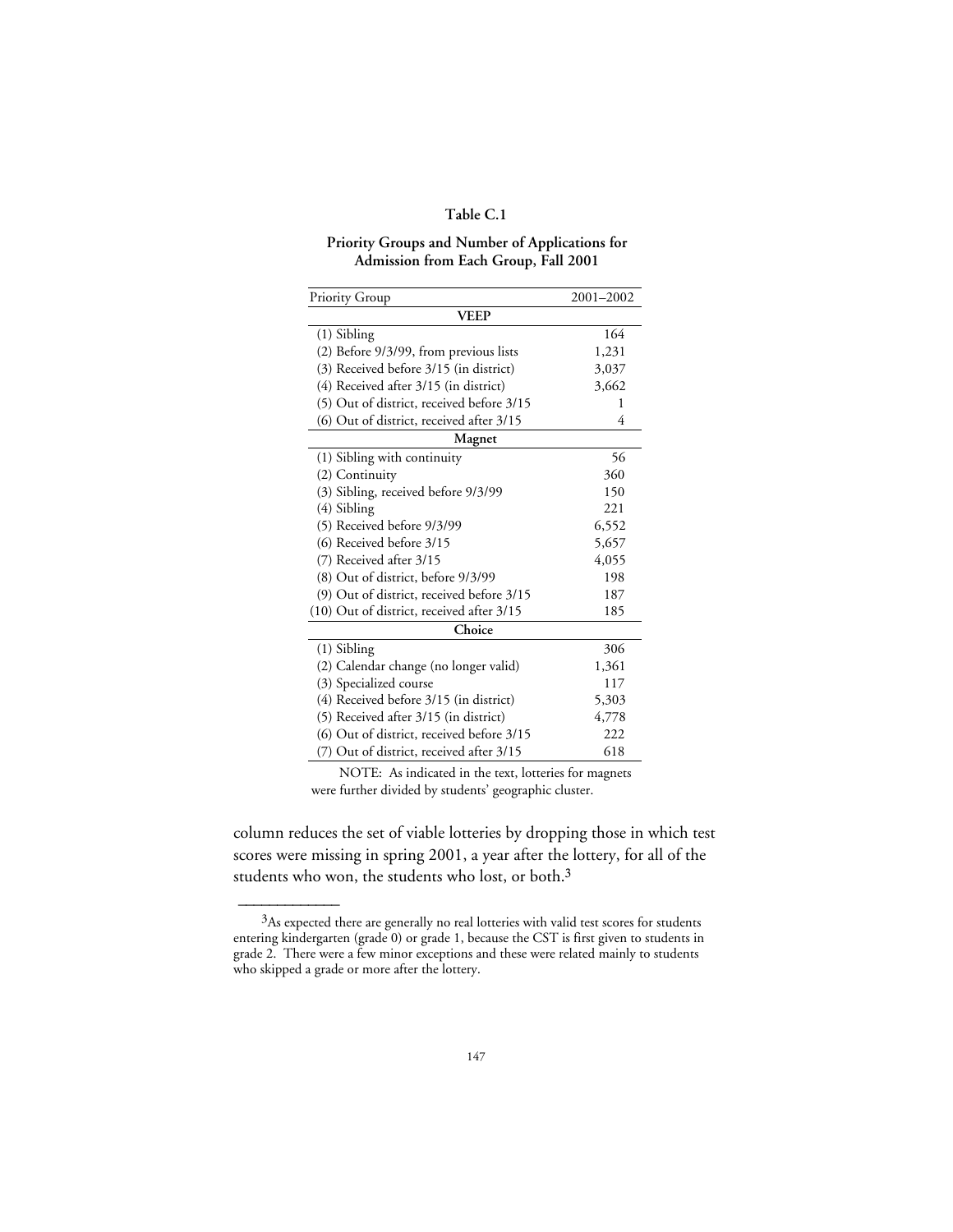|                         |           |                | Number with        |  |  |  |  |
|-------------------------|-----------|----------------|--------------------|--|--|--|--|
|                         | Number of | Number of      | <b>CST</b> Reading |  |  |  |  |
| Grade                   | Lotteries | True Lotteries | Scores             |  |  |  |  |
|                         |           | <b>VEEP</b>    |                    |  |  |  |  |
| $\boldsymbol{0}$        | 60        | $\mathfrak{2}$ | $\overline{0}$     |  |  |  |  |
| $\,1\,$                 | 38        | $\mathbf 1$    | $\boldsymbol{0}$   |  |  |  |  |
| $\overline{c}$          | 42        | $\overline{4}$ | $\overline{4}$     |  |  |  |  |
| $\overline{\mathbf{3}}$ | 46        | 5              | 5                  |  |  |  |  |
| $\overline{4}$          | 48        | 6              | 5                  |  |  |  |  |
| 5                       | 44        | $\mathbf{1}$   | $\,1$              |  |  |  |  |
| 6                       | 34        | 11             | 11                 |  |  |  |  |
| 7                       | 25        | 13             | 13                 |  |  |  |  |
| 8                       | 24        | 10             | 10                 |  |  |  |  |
| 9                       | 22        | 10             | 10                 |  |  |  |  |
| 10                      | 20        | 5              | 5                  |  |  |  |  |
| 11                      | 20        | $\overline{4}$ | $\overline{4}$     |  |  |  |  |
| 12                      | 17        | $\overline{4}$ | $\overline{c}$     |  |  |  |  |
| Total                   | 440       | 76             | 70                 |  |  |  |  |
| Magnet                  |           |                |                    |  |  |  |  |
| $\boldsymbol{0}$        | 160       | 23             | $\boldsymbol{0}$   |  |  |  |  |
| $\,1$                   | 115       | 24             | $\sqrt{2}$         |  |  |  |  |
| $\overline{c}$          | 121       | 24             | 24                 |  |  |  |  |
| $\overline{\mathbf{3}}$ | 106       | 23             | 22                 |  |  |  |  |
| $\overline{4}$          | 98        | 19             | 19                 |  |  |  |  |
| 5                       | 101       | 16             | 15                 |  |  |  |  |
| 6                       | 101       | 13             | 13                 |  |  |  |  |
| 7                       | 67        | 11             | 11                 |  |  |  |  |
| 8                       | 51        | 10             | 10                 |  |  |  |  |
| 9                       | 85        | 21             | 21                 |  |  |  |  |
| $10\,$                  | 63        | 17             | 15                 |  |  |  |  |
| 11                      | 48        | 7              | 7                  |  |  |  |  |
| 12                      | 36        | 5              | $\overline{c}$     |  |  |  |  |
| Total                   | 1,152     | 213            | 161                |  |  |  |  |
|                         |           | Choice         |                    |  |  |  |  |
| $\boldsymbol{0}$        | 226       | 33             | $\mathbf{1}$       |  |  |  |  |
| $\,1\,$                 | 155       | 17             | $\boldsymbol{0}$   |  |  |  |  |
| $\overline{c}$          | 164       | 24             | 24                 |  |  |  |  |
| $\overline{\mathbf{3}}$ | 149       | 16             | 16                 |  |  |  |  |
| $\overline{4}$          | 120       | 14             | 14                 |  |  |  |  |
| 5                       | 125       | 16             | 16                 |  |  |  |  |
| $\overline{6}$          | 92        | 15             | 15                 |  |  |  |  |
|                         |           |                |                    |  |  |  |  |

| <b>Table C</b> |  |
|----------------|--|
|----------------|--|

# **Lottery Counts for Unique Lotteries**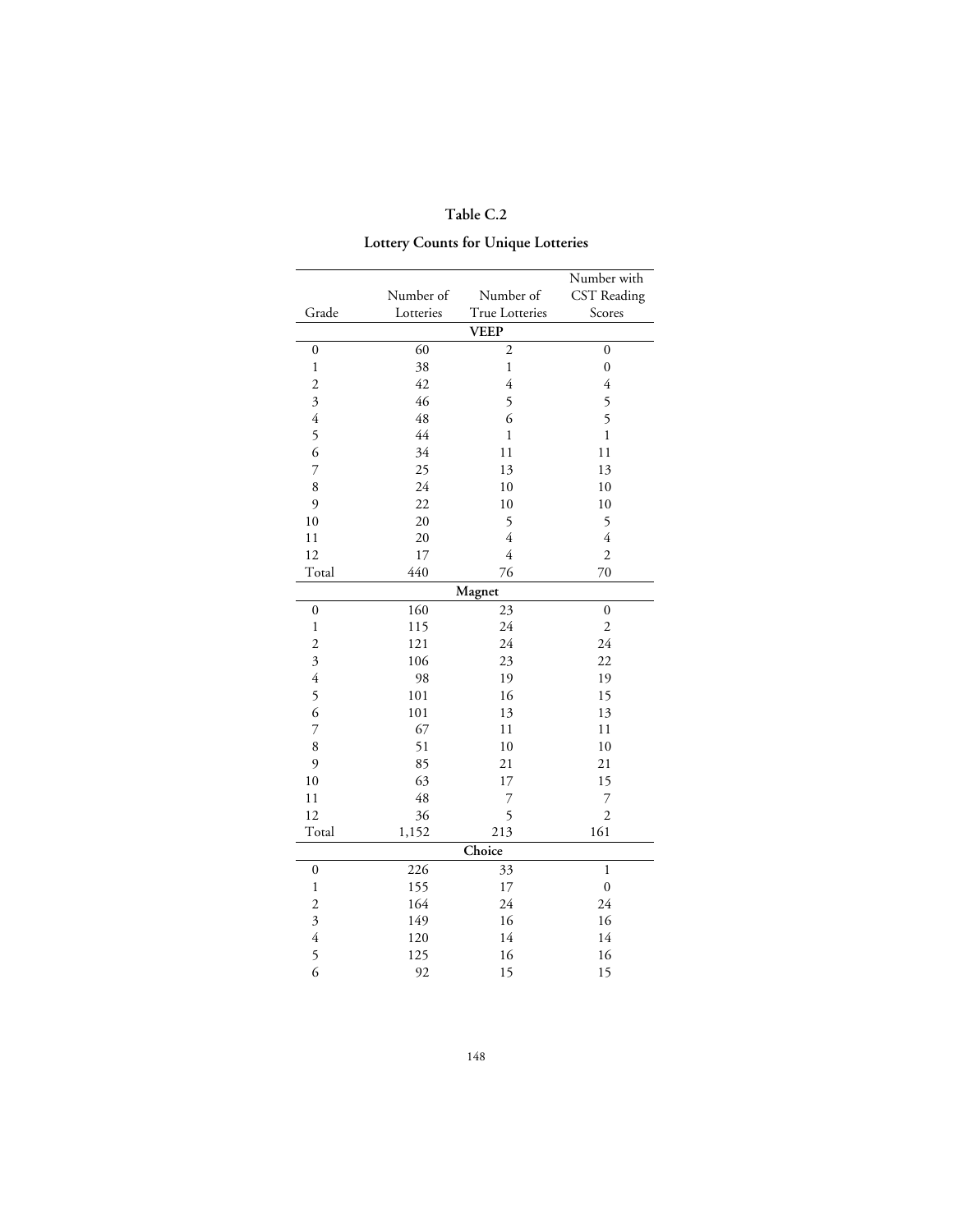|       |           |                       | Number with |
|-------|-----------|-----------------------|-------------|
|       | Number of | Number of             | CST Reading |
| Grade | Lotteries | <b>True Lotteries</b> | Scores      |
|       | 55        | 17                    | 17          |
| 8     | 39        | 10                    | 10          |
| 9     | 44        | 16                    | 16          |
| 10    | 26        | 10                    | 10          |
| 11    | 29        | 8                     | 8           |
| 12    | 26        | 3                     |             |
| Total | 1,250     | 199                   | 147         |

**Table C.2 (continued)**

Our next question was whether the true lotteries, which had both winners and losers, were fair in the sense that initial test scores of winners and losers were statistically indistinguishable. Although we report on an overall test of this in Chapter 4, we also felt that it was important to test this hypothesis for every regression reported in the text. After all, through attrition, the sample of students changes slightly each year. So, for example, suppose that within three years of the lottery, students with high achievement who lost the lottery were more likely to leave the district than were high-achieving students who won the lottery. This would bias our results in favor of the finding that school choice causally boosted test scores.

Table C.3 shows the results of these tests. For each corresponding regression of a test score in spring 2002, 2003, or 2004, we took the regression sample and regressed these students' spring 2001 test score in the corresponding test, from around the time of the lottery, on a set of lottery dummies (to allow for the fact that the average achievement of students applying to one school and grade was likely to differ from that of students in other lotteries), plus a dummy to indicate lottery winners. The hypothesis that the remaining subsample was balanced was checked by testing whether the coefficient on the dummy variable for lottery winners was zero.

Recall that all test scores were rescaled to have a mean of zero and a standard deviation of one within each grade in the district. Typically, the coefficients on the dummy for lottery winners is small and insignificant. In 15 cases out of 178 regressions, the lottery winner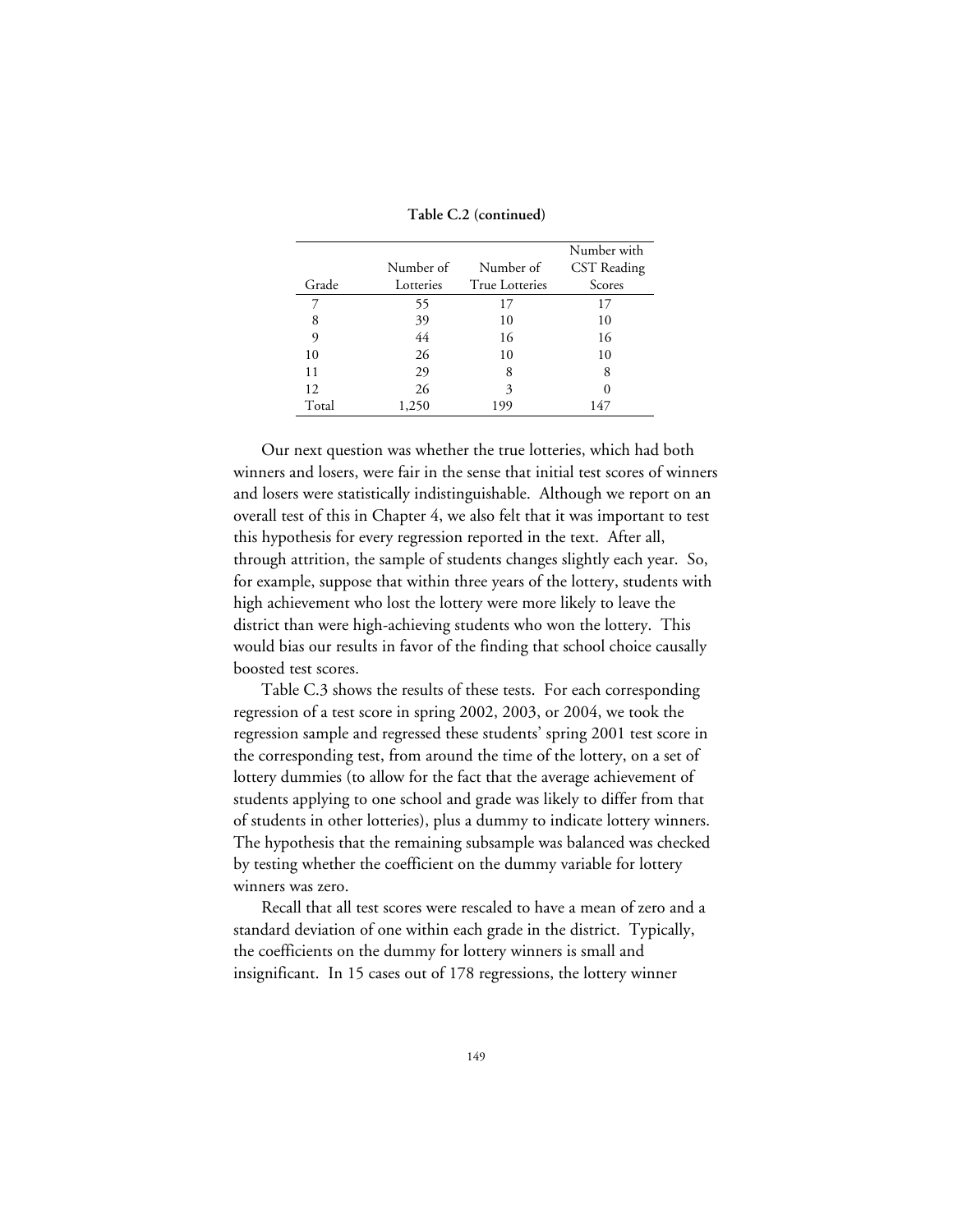# **Tests for Identical Prelottery Test Scores Between Lottery Winners and Losers, for Each Regression Sample and Year**

| Test |             |             | Reading   |                                      |             | Math       |            |
|------|-------------|-------------|-----------|--------------------------------------|-------------|------------|------------|
| Year | Test        | <b>VEEP</b> | Magnet    | Choice                               | <b>VEEP</b> | Magnet     | Choice     |
|      |             |             |           | All Grade Spans                      |             |            |            |
| 2002 | <b>CST</b>  | $-0.0759$   | 0.0148    | $-0.0621$                            | $-0.0520$   | $-0.0141$  | $-0.0443$  |
|      | Stanford 9  | $-0.1013$   | $-0.0054$ | $-0.0468$                            | $-0.0698$   | 0.0078     | 0.0063     |
|      | <b>SDRT</b> | $-0.0479$   | 0.0333    | $-0.0551$                            |             |            |            |
| 2003 | <b>CST</b>  | $-0.0992$   | 0.0148    | $-0.0626$                            | $-0.0874$   | $-0.0311$  | $-0.0080$  |
|      | CAT/6       | $-0.1226*$  | $-0.0054$ | $-0.0285$                            | $-0.1014$   | $-0.0135$  | 0.0343     |
|      | <b>SDRT</b> | $-0.0457$   | 0.0333    | $-0.0774$                            |             |            |            |
| 2004 | <b>CST</b>  | $-0.0987$   | 0.0173    | $-0.0757$                            | $-0.0553$   | $-0.0577$  | $-0.0105$  |
|      | CAT/6       | $-0.1337*$  | $-0.0194$ | $-0.0480$                            | $-0.1006$   | $-0.0287$  | 0.0275     |
|      | <b>SDRT</b> | $-0.0752$   | $-0.0246$ | $-0.1285$                            |             |            |            |
|      |             |             |           | <b>Elementary School Grade Spans</b> |             |            |            |
| 2002 | <b>CST</b>  | $-0.1306$   | $-0.0633$ | $-0.0704$                            | $-0.5259$   | $-0.0968$  | $-0.0539$  |
|      | Stanford 9  | $-0.1808$   | $-0.1230$ | 0.0104                               | $-0.4710$   | $-0.0939$  | 0.0170     |
|      | <b>SDRT</b> | 0.2705      | 0.0849    | $-0.1401$                            |             |            |            |
| 2003 | <b>CST</b>  | $-0.0542$   | $-0.1725$ | 0.0094                               | $-0.5222$   | $-0.2635$  | 0.0533     |
|      | CAT/6       | $-0.2033$   | $-0.2203$ | 0.1648                               | $-0.6075$   | $-0.2692*$ | 0.1074     |
|      | <b>SDRT</b> | 0.1027      | 0.0857    | $-0.1311$                            |             |            |            |
| 2004 | <b>CST</b>  | $-0.4422$   | $-0.0668$ | 0.0110                               | $-0.7122$   | $-0.2909*$ | 0.0026     |
|      | CAT/6       | $-0.4019$   | $-0.1830$ | 0.1891                               | $-0.7154$   | $-0.2753$  | 0.0869     |
|      | <b>SDRT</b> | 0.1534      | $-0.0907$ | 0.0626                               |             |            |            |
|      |             |             |           | Middle School Grade Spans            |             |            |            |
| 2002 | <b>CST</b>  | $-0.0992$   | 0.0794    | $-0.1523$                            | $-0.0671$   | 0.1000     | $-0.1940*$ |
|      | Stanford 9  | $-0.1360*$  | 0.0926    | $-0.1595*$                           | $-0.1156$   | 0.0673     | $-0.2014*$ |
|      | <b>SDRT</b> | $-0.0478$   | $-0.0046$ | $-0.1426$                            |             |            |            |
| 2003 | <b>CST</b>  | $-0.1149$   | 0.0814    | $-0.1195$                            | $-0.0958$   | 0.1357     | $-0.1798$  |
|      | CAT/6       | $-0.1381*$  | 0.1087    | $-0.1374$                            | $-0.1290*$  | 0.0965     | $-0.1568$  |
|      | <b>SDRT</b> | $-0.0379$   | 0.0327    | $-0.1403$                            |             |            |            |
| 2004 | <b>CST</b>  | $-0.1139$   | 0.0721    | $-0.1460$                            | $-0.0675$   | 0.0630     | $-0.1653$  |
|      | CAT/6       | $-0.1532*$  | 0.0722    | $-0.1653$                            | $-0.1204$   | 0.0621     | $-0.1666$  |
|      | <b>SDRT</b> | $-0.0740$   | $-0.0140$ | $-0.1544$                            |             |            |            |
|      |             |             |           | High School Grade Spans              |             |            |            |
| 2002 | <b>CST</b>  | 0.1114      | $-0.0155$ | 0.0874                               | 0.1885      | $-0.0670$  | 0.1615     |
|      | Stanford 9  | 0.1086      | $-0.0426$ | 0.0977                               | 0.2212      | $-0.0268$  | $0.2634**$ |
|      | <b>SDRT</b> | 0.0097      | 0.1315    | 0.0761                               |             |            |            |
| 2003 | <b>CST</b>  | 0.0327      | 0.0165    | 0.0246                               | 0.1243      | $-0.0723$  | 0.2041     |
|      | CAT/6       | 0.0043      | $-0.0068$ | 0.0841                               | 0.1283      | $-0.0064$  | $0.2830*$  |
|      | <b>SDRT</b> | $-0.0082$   | $-0.0252$ | 0.0321                               |             |            |            |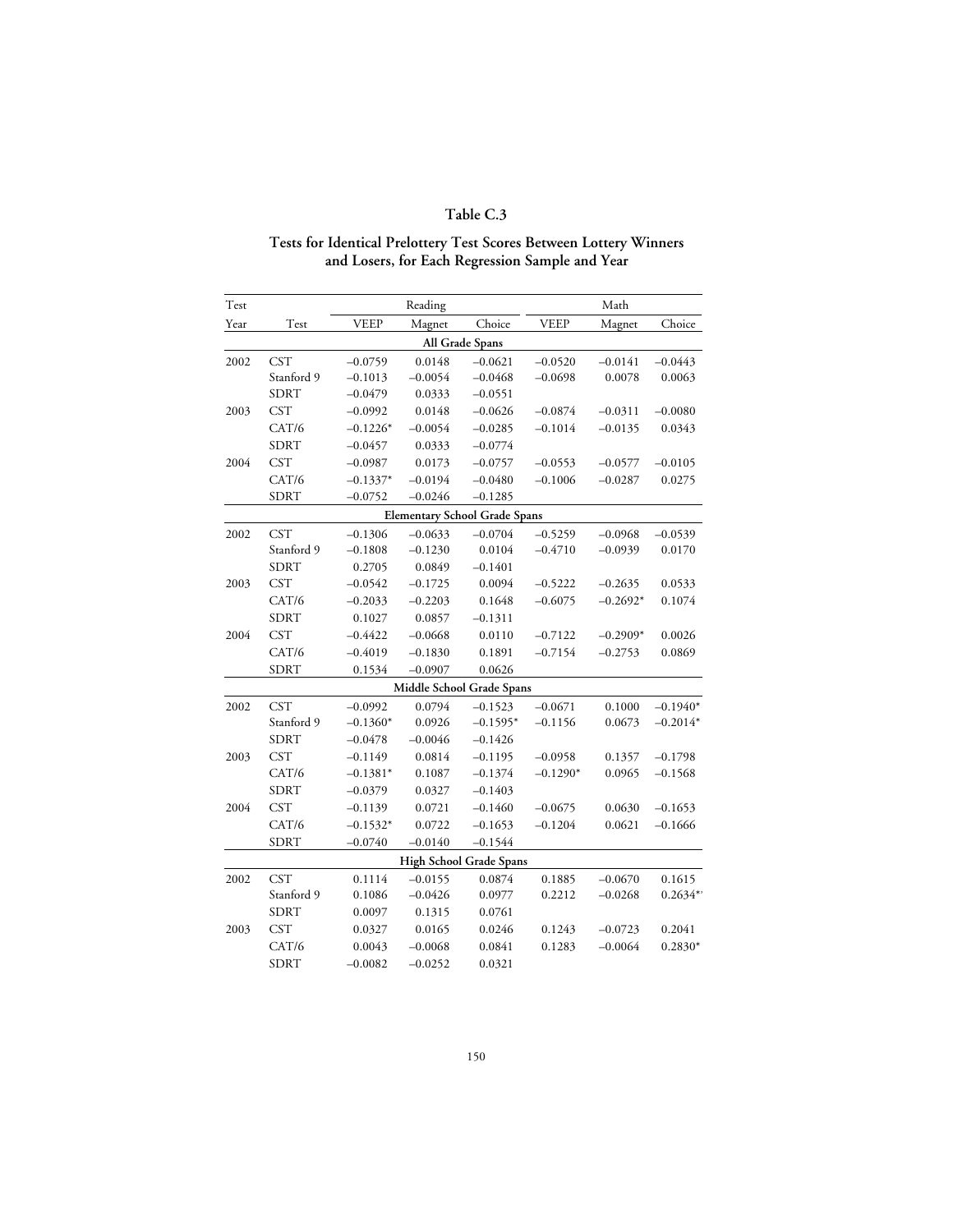#### **Table C.3 (continued)**

| Test |            |        | Reading   |        |        | Math      |           |
|------|------------|--------|-----------|--------|--------|-----------|-----------|
| Year | Test       | VEEP   | Magnet    | Choice | VEEP   | Magnet    | Choice    |
| 2004 | <b>CST</b> | 0.1845 | $-0.0443$ | 0.0407 | 0.3418 | $-0.1376$ | $0.2784*$ |
|      | CAT/6      | 0.1452 | $-0.0392$ | 0.0705 | 0.2124 | $-0.0685$ | $0.3134*$ |
|      | SDRT       |        | 0.6403    |        |        |           |           |

NOTES: Each cell refers to the coefficient for the dummy indicating whether the student won the given lottery. Each regression models the test score (with mean zero and standard deviation one districtwide, for each grade and year) in spring 2001, before lottery results were announced, as a function of the dummy for having won a lottery. All models contain fixed effects for the specific lottery and a random effect for the actual school attended in 2000–2001. The regression sample is from specification (1) of the corresponding models in Appendix Tables C.4 through C.9. However, when we model spring 2001 achievement, the sample sizes drop somewhat below specification (1) to the sample sizes seen for models (2) and higher in Chapter 4, because not all students had spring 2001 test scores available. For the math samples, we model spring 2001 math test scores, and for the reading samples we model the 2001 reading scores.

\*Significantly different from zero at the 5 percent level.

\*\*Significantly different from zero at the 1 percent level.

variable was significant at 5 percent or less, and in only one case was it significant at 1 percent or less. To put this in perspective, if lottery winners and losers in each of the samples truly had the same underlying 2001 achievement level, we would still find 5 percent of the coefficients significant at the 5 percent level and 1 percent at the 1 percent level. We find something quite close to this, with 8.4 percent and 0.6 percent significant at these levels, respectively.

Thus, although these results suggest that there was no significant selectivity bias in the samples of winners and losers, we should take care in the cases in which we did find at least a mildly significant coefficient. These tended to be in middle school and high school and more often in math than in reading. In these cases, it suggests that a close comparison of specifications (1) and (2) are in order in the test-score models: If the samples were slightly unequal in initial achievement, then the addition of a lagged test score in specifications (2) and higher could potentially make some statistically significant coefficients on lottery winners fall back into insignificance.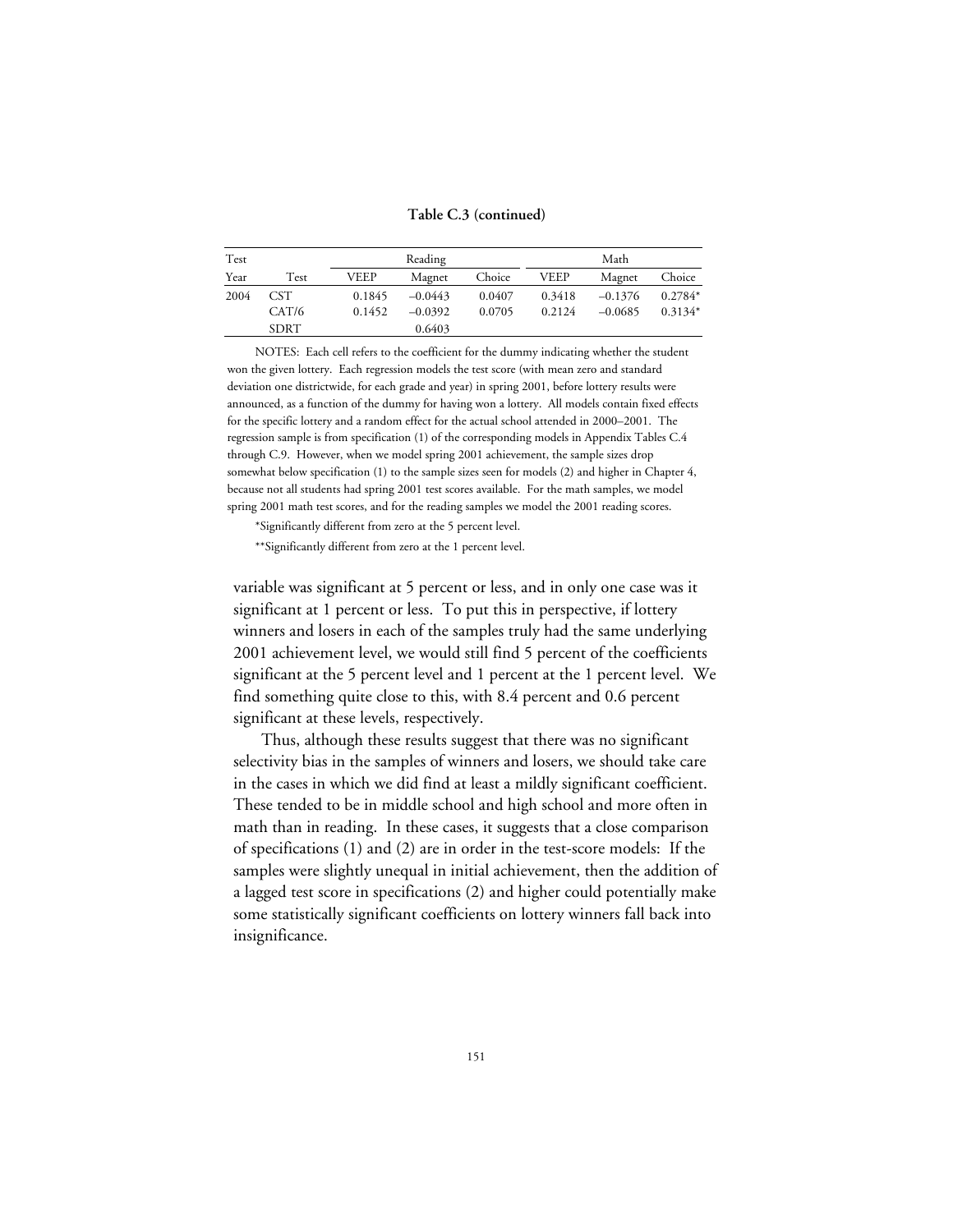# **Econometric Specification and Interpretation**

Consider how we test for the effect of winning a lottery for any one of the three choice programs—VEEP, magnet, or Choice. We identify lotteries that are "true" in the sense that not all applicants win and not all lose. Assume that there are J of these lotteries. We will model the test score for student i in year t, where t is one of the postlottery years 2002, 2003, or 2004. This student applies to lottery j, and in year t attends school s, so his score is denoted by  $S<sub>list</sub>$ . We model this test score as a function of a set of dummy variables  $\alpha_i$  for the lottery applied to, a dummy variable WIN<sub>iit</sub> and corresponding coefficient  $\beta$  indicating whether the student i, whose test score is modeled in year t, won lottery j, and a composite error term in parentheses consisting of an error component for school s in year t,  $\eta_{st}$ , and a white noise error term  $\varepsilon_{iist}$ :

$$
S_{ijst} = \sum_{j=1}^{J} \alpha_j + WIN_{ijt} + \left( \begin{array}{cc} 0 & \text{if } t & \text{if } t \\ 0 & \text{if } t \end{array} \right).
$$

We estimate this as a random effect model to account for grouping of students in school s in the given year t.

We actually estimate five main specifications, in addition to specification (1) listed above. In specifications (2) and (3), we add the spring 2001 test score in the same subject. This can often improve the precision of the estimates because, although a lottery may be fair, this is not the same as saying that in the actual sample initial test scores are exactly identical (Donner and Klar, 2000; Bloom, 2003). In any finite sample, this will almost never be the case. The addition of a lagged test score, squared, in specification (3) is likely to be more important in the models that use the CST, because as a criterion-referenced test, it is not vertically scaled. The quadratic in initial 2001 achievement allows for a nonlinear relation between 2001 and later test scores. In specification (4), we control for additional personal characteristics. One can think of this as an additional test showing that random variations in student characteristics between the lottery winners and lottery losers are not driving results. Finally, in specification (5), we add controls for school and classroom characteristics, such as class size and teacher qualifications. In cases where lottery winners appear to have higher test scores after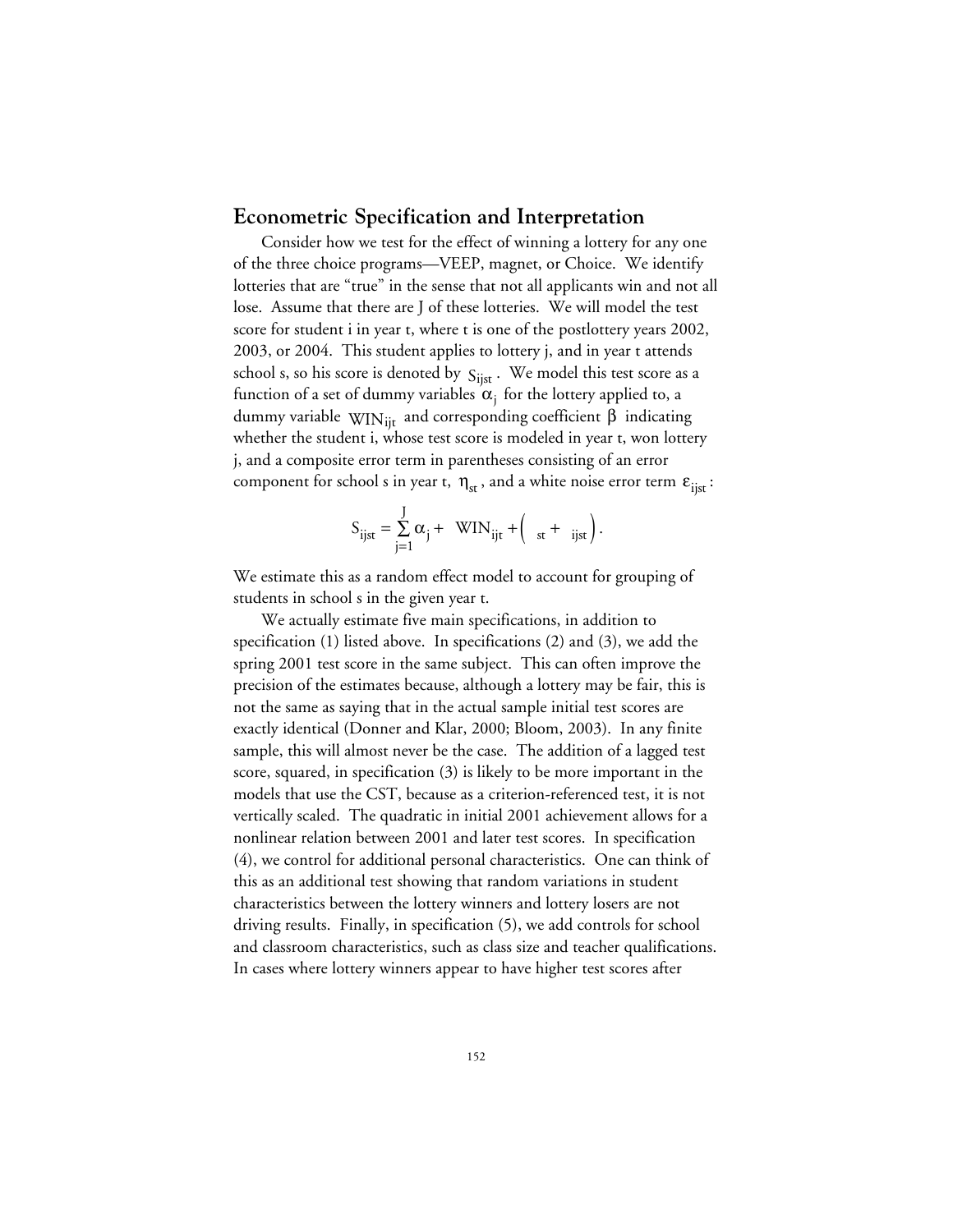winning the lottery, it is interesting to see if this difference can be explained by differences in the school and classroom environments of lottery winners and losers.

It is important to distinguish between two closely related hypotheses. What the randomization allows us to do convincingly is to estimate the effect of winning a lottery. Social scientists refer to this as the "effect of the offer to treat" or more simply the effect of the "intent to treat." But winning a lottery to attend a certain school is not the same as winning a lottery to attend that school, accepting the offer, and actually attending. The overall effect on winners who switch is known as the effect of "treatment on the treated." It is far more difficult to estimate the latter, because those winners who choose to attend the school are likely to be a self-selected group of students with a higher-than-average desire to leave their current school. Compared to lottery winners who ultimately decide to decline the offer, they may be either more or less likely to have high test scores in subsequent years. For instance, those who accept the offer may be more motivated than average, so that they would have higher test-score gains. Conversely, those families that accept may be particularly desperate to improve the rate of learning of the student in question, so that on average those who accept the offer might have lower test-score gains. The implication is that if we restricted the analysis to winners who actually left, we might severely overestimate or underestimate the actual causal effect of winning the lottery. This same concern remains if we, for instance, model the effect of winning a lottery and switching schools on test scores after using instrumental variables to predict the probability that winners switch, using the proportion of applicants who won the lottery as an instrument. We are in the early stages of studying whether it will be feasible to estimate accurately the effect of treatment. Results throughout the literature on experimental evaluation of training programs suggest that this will prove difficult (see, for instance, Heckman, 1997, and section 5 of Heckman, Lalonde, and Smith, 1999, for a detailed discussion of the technical issues).

# **Regression Results for All Specifications**

Below we present six tables that show the regression coefficients underlying Tables 4.2 and 4.3 in Chapter 4. These tables are more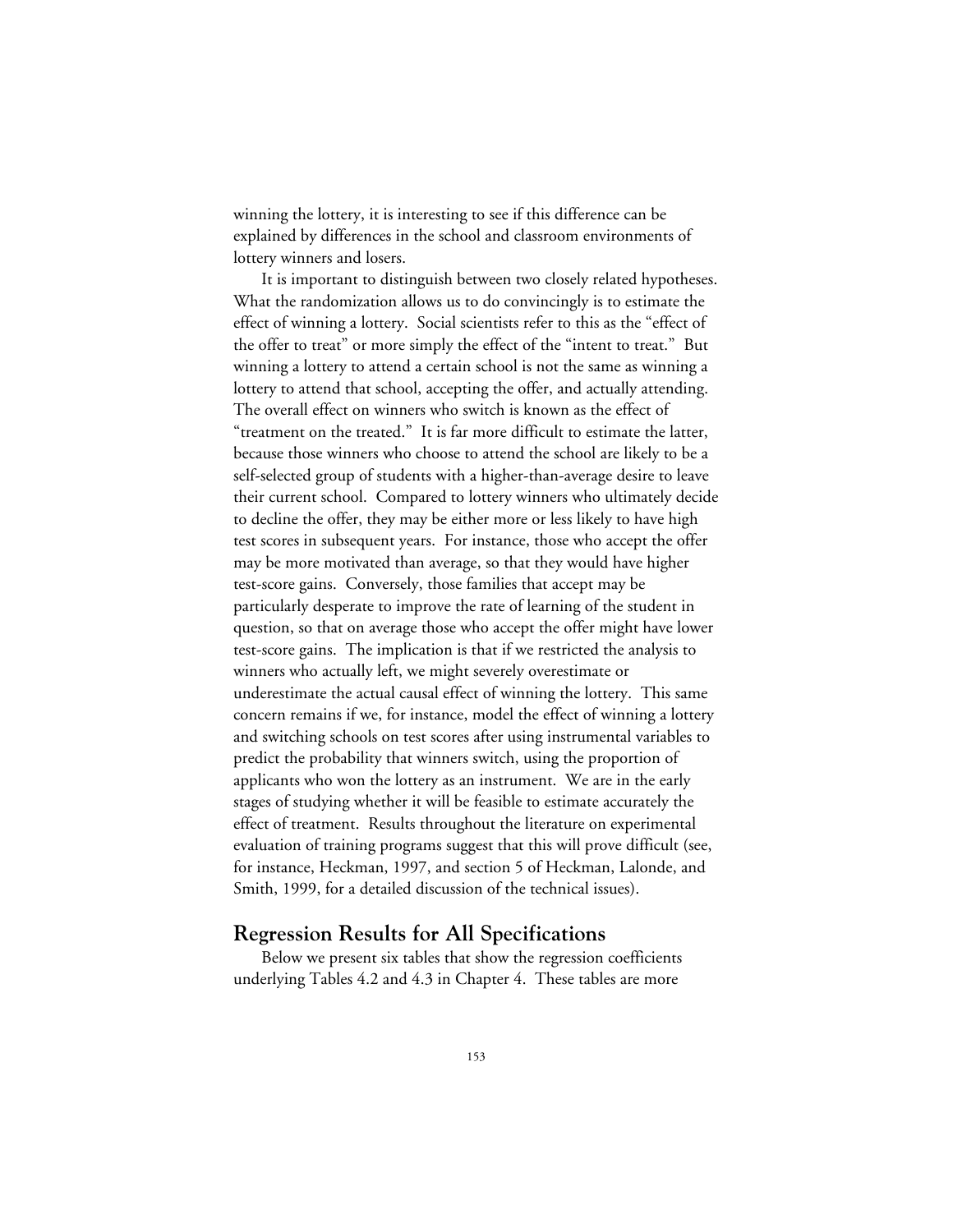detailed than those in Chapter 4 because they show all of the specifications for each test, running from the simplest model that conditions only on dummies for the specific lottery up to the most complex model that conditions current-year test score on lottery dummies, a quadratic in initial test scores, as well as personal characteristics and characteristics of the student's classroom.<sup>4</sup>

Some of the results in these tables, and in particular variations across specifications, deserve mention. For example, specification (1), which does not control for initial test scores, sometimes produces results suggesting that winning a given lottery was associated with higher or lower subsequent achievement. For example, in Appendix Table C.4, three out of six versions of specification (1) for VEEP middle school reading show significant negative effects of winning a lottery. But these negative effects in middle school reading in year 1 are less robust than might appear. The tests for equal prelottery test scores in Appendix Table C.3 indeed show that for the middle school results for Stanford 9 in 2002 and CAT/6 in 2003 the initial (prelottery) test scores of lottery winners were significantly lower. This probably explains why the apparently negative effects of VEEP from specification (1) in both cases become insignificant in specification (2).

Similarly, in Appendix Table C.6, at the high school level for magnet applicants, none of the models of reading achievement shows a significant coefficient for lottery winners, except for CST reading scores in 2003, which, according to specification (1), are about 0.2 of a standard deviation higher for lottery winners. However, the more complex models that condition on prelottery reading scores do not show such an effect.

 $\overline{\phantom{a}}$ 

<sup>&</sup>lt;sup>4</sup>We also present summary statistics on our data and full regression results in tables available in Appendix E, a web-only appendix available at http://www.ppic.org/content/ other/806JBR\_web\_only\_appendix.pdf. That web appendix contains 30 detailed tables. The first six show summary statistics and the final 24 show regression results in more detail. The ordering of the latter tables follows that of Chapter 4 loosely, with four sets of tables showing results for the all grade spans sample, followed by the elementary, middle, and high school samples. Within each of these sets, we show results for VEEP reading and math in two tables, followed by four other tables in the same order of reading and math, for magnets and Choice.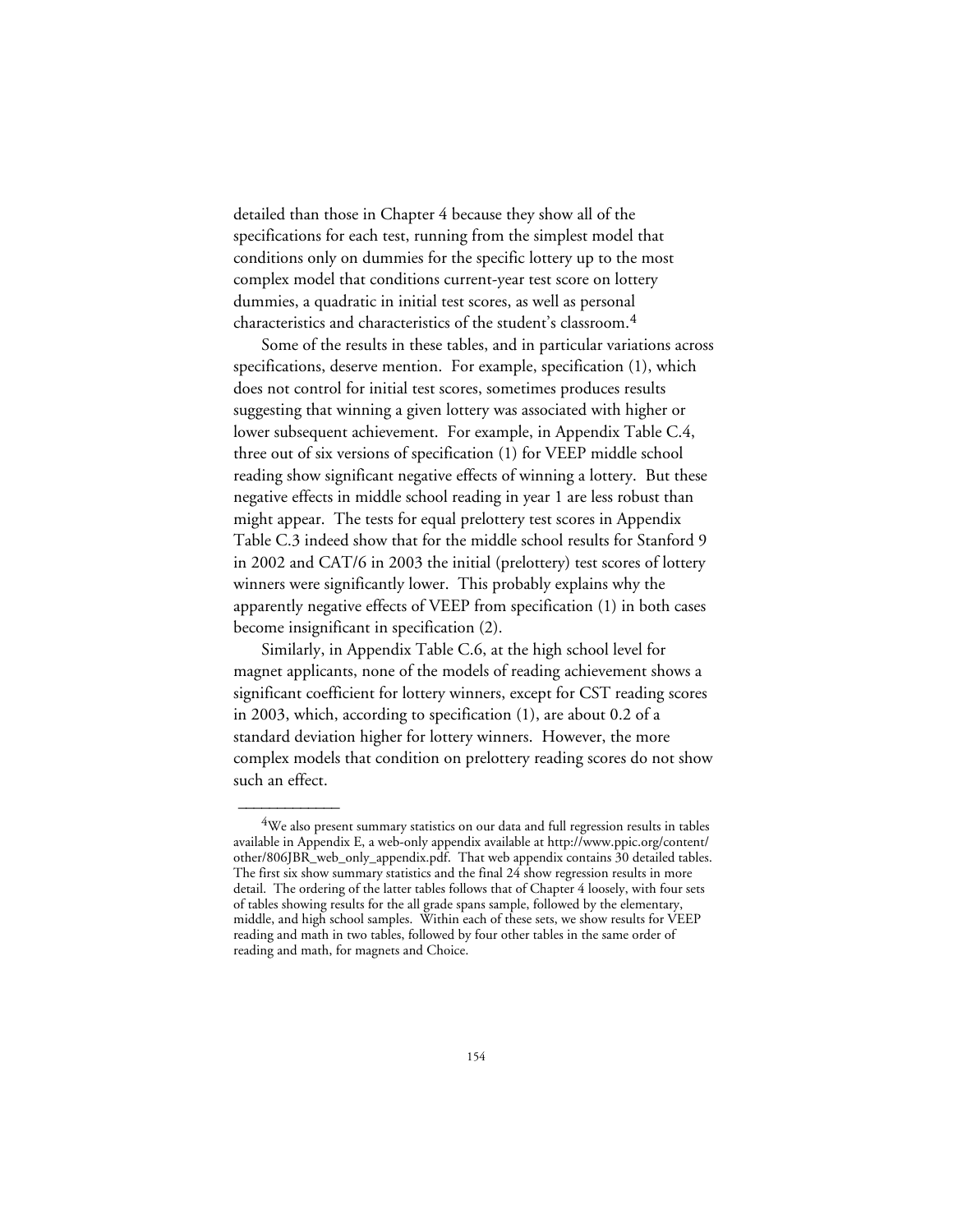Again, in the math results for the Choice program, we sometimes find that adding control variables for initial test scores or personal characteristics makes significant results either become smaller or become insignificant altogether. Appendix Table C.9 shows the relevant results. In many cases, apparently significant results in specification (1) are not robust. As mentioned in Chapter 4, in middle schools in 2002, lottery winners scored below lottery losers on the CST. However, even here, the test for identical prelottery test scores suggested that in this sample, prelottery test scores were lower for lottery winners. Indeed, specifications (2) and (3), which condition on this prelottery test score, show smaller but still significant effects. Also, in specification (4), where we add a host of personal characteristics, this effect disappears, which suggests that other differences between the lottery and winners could account for any differences, rather than the Choice program itself. Similarly, another negative result for middle school lottery winners, this time in 2004 CAT/6 results, disappears after controlling for prelottery test scores. For high schools, we find numerous models suggesting that lottery winners had higher test scores, but as shown in Appendix Table C.3 above, many of these models had samples for which lottery winners had significantly higher *prelottery* test scores. It is thus unsurprising that in specifiction (2) and later, which condition on prelottery achievement, there is no significant difference between lottery winners' and losers' math achievement in later years.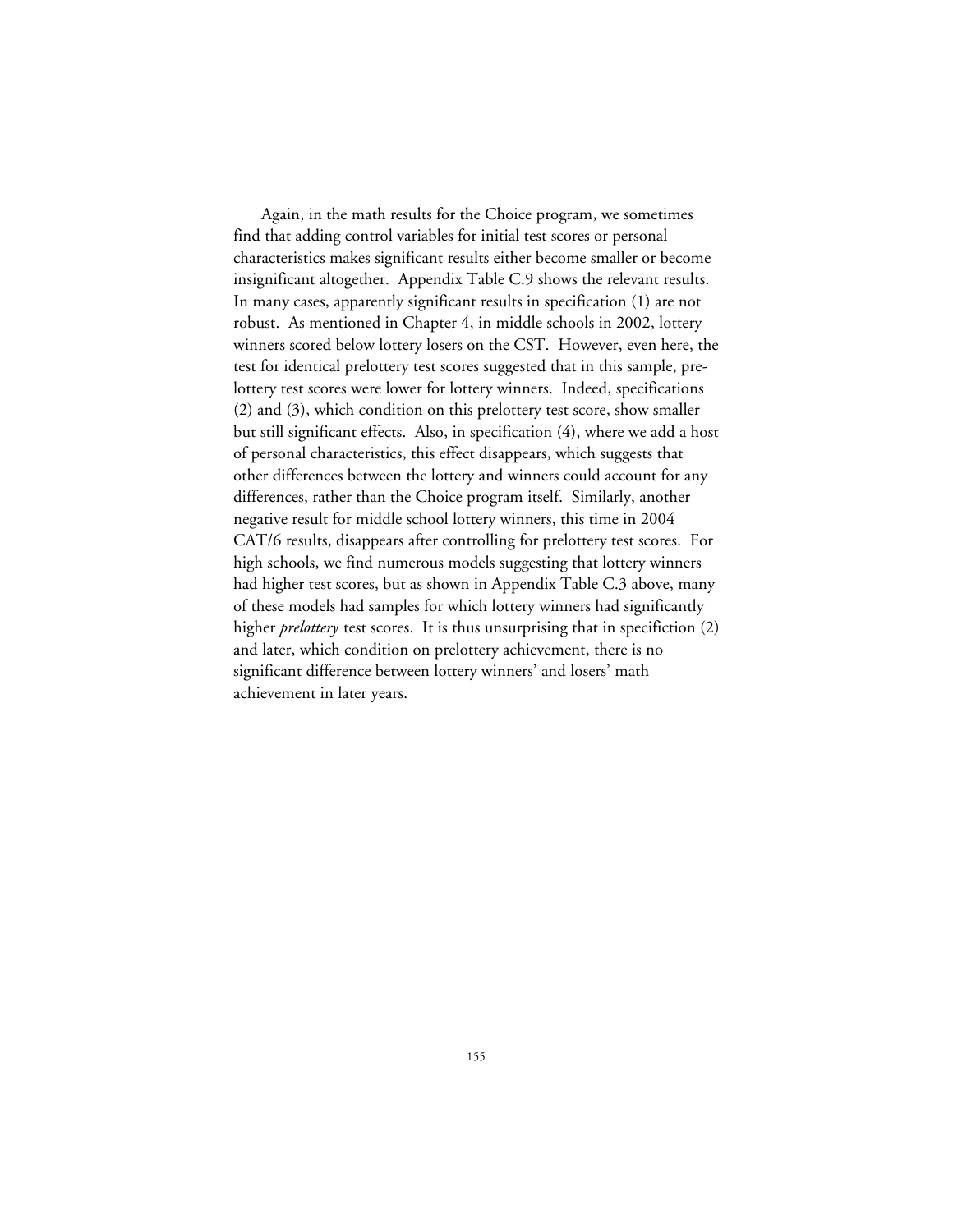**Estimated Effects of Winning a VEEP Lottery on Reading Scores on Various Measures of Reading Achievement, and for Various Specifications, Spring 2002 Through Spring 2004**

| Test |             | Specification    |                                      |                  |                  |           |
|------|-------------|------------------|--------------------------------------|------------------|------------------|-----------|
| Year | Test        | $\overline{(1)}$ | $\overline{(2)}$                     | $\overline{(3)}$ | $\overline{(4)}$ | (5)       |
|      |             |                  | All Grade Spans                      |                  |                  |           |
| 2002 | <b>CST</b>  | $-0.1227*$       | $-0.0994**$                          | $-0.0979**$      | $-0.1002**$      | $-0.0933$ |
|      | Stanford 9  | $-0.1420*$       | $-0.0872*$                           | $-0.0870*$       | $-0.0865*$       | $-0.0903$ |
|      | <b>SDRT</b> | $-0.0542$        | $-0.0839*$                           | $-0.0804*$       | $-0.0860*$       | $-0.0476$ |
| 2003 | <b>CST</b>  | $-0.0987$        | $-0.0575$                            | $-0.0624$        | $-0.0649$        | $-0.0821$ |
|      | CAT/6       | $-0.1022$        | $-0.0595$                            | $-0.0600$        | $-0.0842$        | $-0.0862$ |
|      | <b>SDRT</b> | $-0.0887$        | $-0.0490$                            | $-0.0424$        | $-0.0559$        | $-0.0866$ |
| 2004 | <b>CST</b>  | $-0.0539$        | 0.0055                               | 0.0003           | $-0.0086$        | $-0.0188$ |
|      | CAT/6       | $-0.0622$        | $-0.0065$                            | $-0.0064$        | $-0.0345$        | $-0.0580$ |
|      | <b>SDRT</b> | $-0.1233$        | $-0.0898$                            | $-0.0853$        | $-0.0959$        | $-0.1173$ |
|      |             |                  | <b>Elementary School Grade Spans</b> |                  |                  |           |
| 2002 | <b>CST</b>  | 0.0069           | 0.0645                               | 0.0429           | $-0.0219$        |           |
|      | Stanford 9  | $-0.0911$        | 0.1301                               | 0.1103           | $-0.0543$        |           |
|      | <b>SDRT</b> | 0.2705           |                                      |                  |                  |           |
| 2003 | <b>CST</b>  | $-0.2024$        | $-0.1617$                            | $-0.2104$        |                  |           |
|      | CAT/6       | 0.3723           | $0.4441*$                            | 0.3854           |                  |           |
|      | <b>SDRT</b> | 0.1027           |                                      |                  |                  |           |
| 2004 | <b>CST</b>  | 0.2357           | $0.5353*$                            | $0.5316*$        |                  |           |
|      | CAT/6       | 0.0153           | 0.2512                               | 0.2462           |                  |           |
|      | <b>SDRT</b> | 0.1534           |                                      |                  |                  |           |
|      |             |                  | Middle School Grade Spans            |                  |                  |           |
| 2002 | <b>CST</b>  | $-0.1375*$       | $-0.0868*$                           | $-0.0848*$       | $-0.0868*$       | $-0.0780$ |
|      | Stanford 9  | $-0.1453*$       | $-0.0678$                            | $-0.0685$        | $-0.0756$        | $-0.0631$ |
|      | <b>SDRT</b> | $-0.0896$        | $-0.0980*$                           | $-0.0940*$       | $-0.0986*$       | $-0.0498$ |
| 2003 | <b>CST</b>  | $-0.0829$        | $-0.0157$                            | $-0.0151$        | $-0.0454$        | $-0.0679$ |
|      | CAT/6       | $-0.1391*$       | $-0.0628$                            | $-0.0637$        | $-0.0925$        | $-0.1011$ |
|      | <b>SDRT</b> | $-0.0825$        | $-0.0605$                            | $-0.0582$        | $-0.0588$        | $-0.0981$ |
| 2004 | <b>CST</b>  | $-0.1040$        | $-0.0222$                            | $-0.0215$        | $-0.0405$        | $-0.0711$ |
|      | CAT/6       | $-0.1165$        | $-0.0384$                            | $-0.0370$        | $-0.0503$        | $-0.0943$ |
|      | <b>SDRT</b> | $-0.1314$        | $-0.0902$                            | $-0.0855$        | $-0.0958$        | $-0.1174$ |
|      |             |                  | High School Grade Spans              |                  |                  |           |
| 2002 | <b>CST</b>  | $-0.1524$        | $-0.1915*$                           | $-0.1921*$       | $-0.1720*$       | $-0.1969$ |
|      | Stanford 9  | $-0.1275$        | $-0.1839*$                           | $-0.1955**$      | $-0.1825*$       | $-0.2087$ |
|      | <b>SDRT</b> | 0.0055           | 0.0050                               | $-0.0008$        | 0.0236           | $-0.0008$ |
| 2003 | <b>CST</b>  | $-0.0885$        | $-0.1081$                            | $-0.1140$        | $-0.0916$        | $-0.0750$ |
|      | CAT/6       | $-0.1028$        | $-0.1262$                            | $-0.1242$        | $-0.1412$        | $-0.1418$ |
|      | <b>SDRT</b> | $-0.1028$        | $-0.1262$                            | $-0.1242$        | $-0.1412$        | 0.1799    |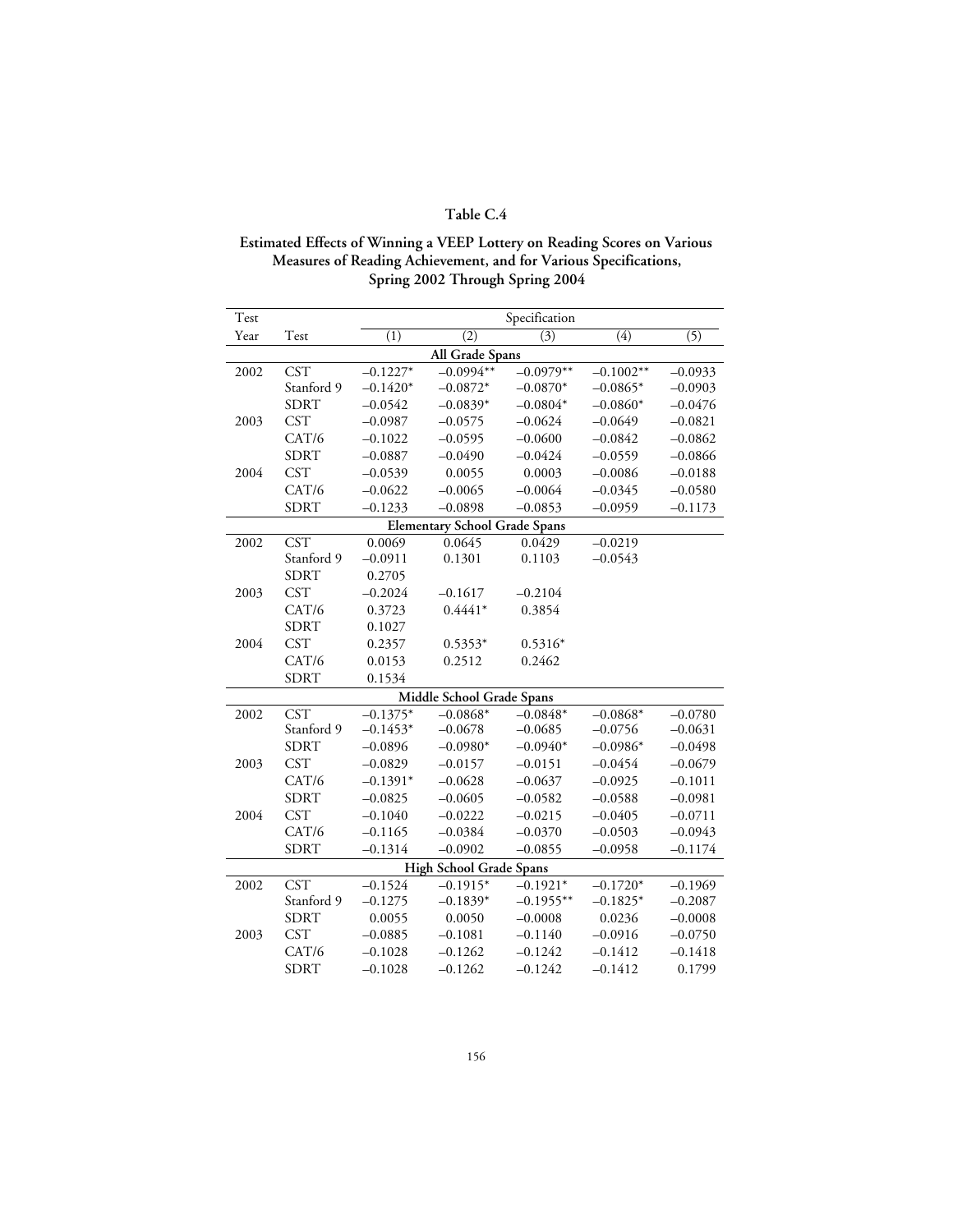| Test |                         | Specification |        |           |        |        |  |  |
|------|-------------------------|---------------|--------|-----------|--------|--------|--|--|
| Year | Test                    | (1)           | (2)    | (3)       | (4)    | (5)    |  |  |
| 2004 | <b>CST</b>              | 0.1668        | 0.0844 | 0.0810    | 0.1201 | 0.1184 |  |  |
|      | CAT/6                   | 0.1855        | 0.0043 | $-0.0180$ | 0.1233 | 0.1894 |  |  |
|      | <b>SDRT</b>             |               |        |           |        |        |  |  |
|      | Other Regressors        |               |        |           |        |        |  |  |
|      | Grade dummies           | Yes           | Yes    | Yes       | Yes    | Yes    |  |  |
|      | 2001 rest score         |               | Yes    | Yes       | Yes    | Yes    |  |  |
|      | 2001 test score squared |               |        | Yes       | Yes    | Yes    |  |  |
|      | Personal controls       |               |        |           | Yes    | Yes    |  |  |
|      | Classroom controls      |               |        |           |        | Yes    |  |  |

NOTES: Each cell refers to the coefficient for the dummy indicating whether the student won the given lottery. Each regression models the test score (with mean zero and standard deviation one districtwide, for each grade and year) as a function of the dummy for having won a lottery. All models contain fixed effects for the specific lottery and a random effect for the actual school attended.

\*Significantly different from zero at the 5 percent level.

\*\*Significantly different from zero at the 1 percent level.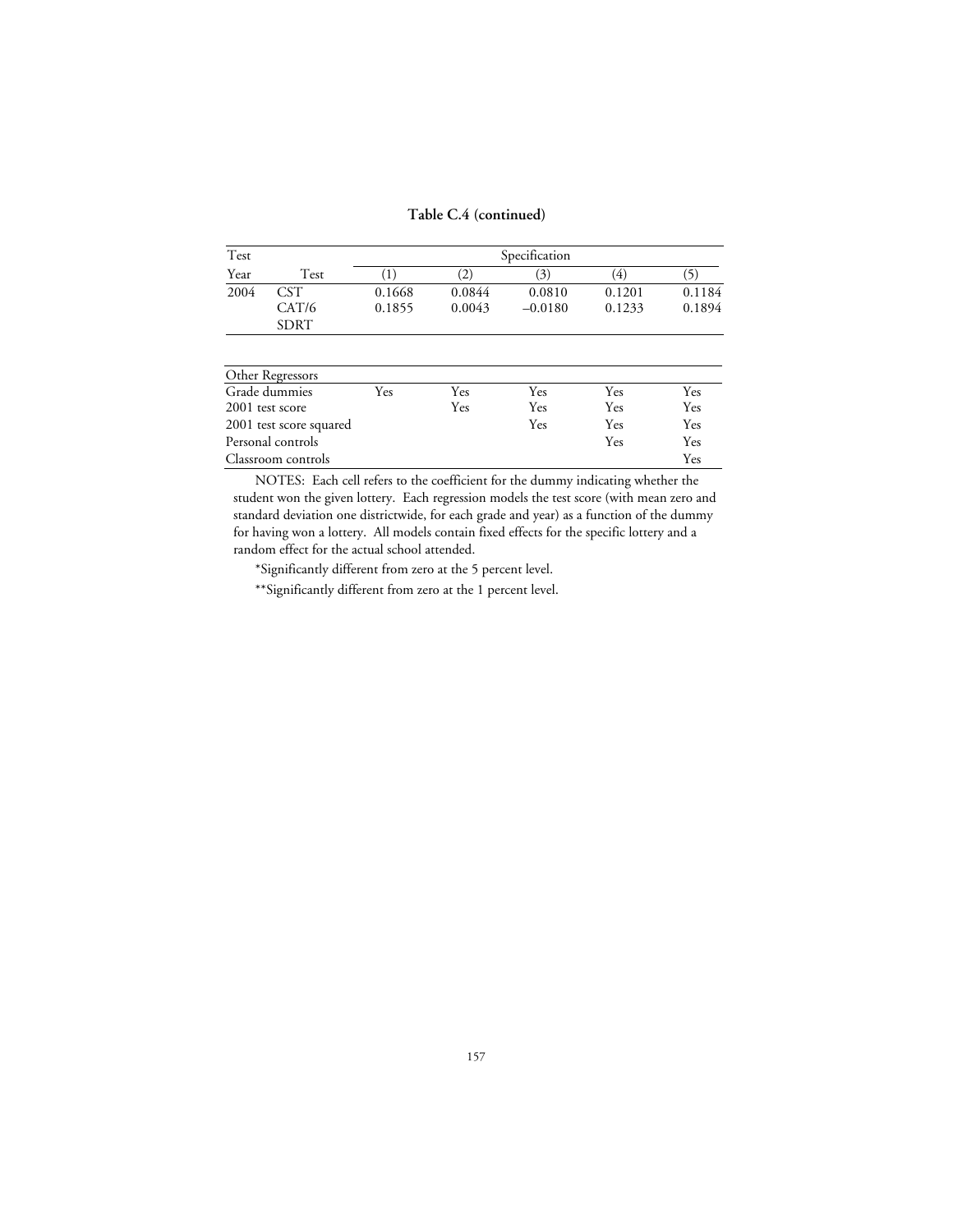**Estimated Effects of Winning a VEEP Lottery on Math Scores on Various Measures of Math Achievement, by Grade Span and for Various Specifications, Spring 2002 Through Spring 2004**

| Test              |                         | Specification |                                      |            |            |           |
|-------------------|-------------------------|---------------|--------------------------------------|------------|------------|-----------|
| Year              | Test                    | (1)           | (2)                                  | (3)        | (4)        | (5)       |
|                   |                         |               | All Grade Spans                      |            |            |           |
| 2002              | <b>CST</b>              | $-0.0909$     | $-0.0730$                            | $-0.0802*$ | $-0.0733$  | $-0.0716$ |
|                   | Stanford 9              | $-0.0673$     | $-0.0257$                            | $-0.0248$  | $-0.0229$  | $-0.0387$ |
| 2003              | <b>CST</b>              | $-0.0186$     | 0.0197                               | 0.0060     | $-0.0104$  | $-0.0278$ |
|                   | CAT/6                   | $-0.0846$     | $-0.0063$                            | $-0.0068$  | $-0.0083$  | $-0.0252$ |
| 2004              | <b>CST</b>              | $-0.0127$     | $-0.0304$                            | $-0.0325$  | $-0.0388$  | $-0.0631$ |
|                   | CAT/6                   | $-0.0217$     | 0.0184                               | 0.0087     | 0.0049     | $-0.0330$ |
|                   |                         |               | <b>Elementary School Grade Spans</b> |            |            |           |
| 2002              | <b>CST</b>              | $-0.3364$     | $-0.0378$                            | 0.0098     | $-0.4348*$ |           |
|                   | Stanford 9              | $-0.3266$     | 0.0449                               | 0.0402     | $-0.3385$  |           |
| 2003              | <b>CST</b>              | $-0.3471$     | $-0.0648$                            | $-0.0185$  |            |           |
|                   | CAT/6                   | $-0.2962$     | 0.2194                               | 0.2116     |            |           |
| 2004              | <b>CST</b>              | $-0.1076$     | 0.1289                               | 0.3889     |            |           |
|                   | CAT/6                   | $-0.0447$     | 0.1566                               | 0.0506     |            |           |
|                   |                         |               | Middle School Grade Spans            |            |            |           |
| 2002              | <b>CST</b>              | $-0.1077$     | $-0.1035*$                           | $-0.1114*$ | $-0.0970*$ | $-0.0974$ |
|                   | Stanford 9              | $-0.0833$     | $-0.0327$                            | $-0.0317$  | $-0.0281$  | $-0.0331$ |
| 2003              | <b>CST</b>              | $-0.0178$     | 0.0247                               | 0.0179     | $-0.0052$  | 0.0092    |
|                   | CAT/6                   | $-0.0857$     | $-0.0156$                            | $-0.0181$  | $-0.0236$  | $-0.0421$ |
| 2004              | <b>CST</b>              | $-0.0432$     | $-0.0336$                            | $-0.0405$  | $-0.0363$  | $-0.0591$ |
|                   | CAT/6                   | $-0.0558$     | $-0.0073$                            | $-0.0091$  | $-0.0150$  | $-0.0562$ |
|                   |                         |               | <b>High School Grade Spans</b>       |            |            |           |
| 2002              | <b>CST</b>              | 0.2098        | 0.0695                               | 0.0644     | 0.0483     | 0.0154    |
|                   | Stanford 9              | 0.1699        | 0.0011                               | $-0.0144$  | $-0.0484$  | $-0.0733$ |
| 2003              | <b>CST</b>              | 0.0449        | $-0.0204$                            | $-0.0336$  | $-0.0484$  | $-0.0985$ |
|                   | CAT/6                   | 0.1790        | $-0.0055$                            | $-0.0098$  | 0.0247     | 0.0383    |
| 2004              | <b>CST</b>              | 0.0747        | $-0.0296$                            | $-0.0020$  | $-0.0130$  | $-0.1118$ |
|                   | CAT/6                   | 0.3450        | 0.1008                               | 0.0745     | 0.0425     | 0.1951    |
|                   |                         |               |                                      |            |            |           |
|                   |                         |               |                                      |            |            |           |
| Other Regressors  |                         |               |                                      |            |            |           |
| Grade dummies     |                         | Yes           | Yes                                  | Yes        | Yes        | Yes       |
| 2001 test score   |                         |               | Yes                                  | Yes        | Yes        | Yes       |
|                   | 2001 test score squared |               |                                      | Yes        | Yes        | Yes       |
| Personal controls |                         |               |                                      |            | Yes        | Yes       |
|                   | Classroom controls      |               |                                      |            |            | Yes       |

NOTE: See the notes to Table C.4.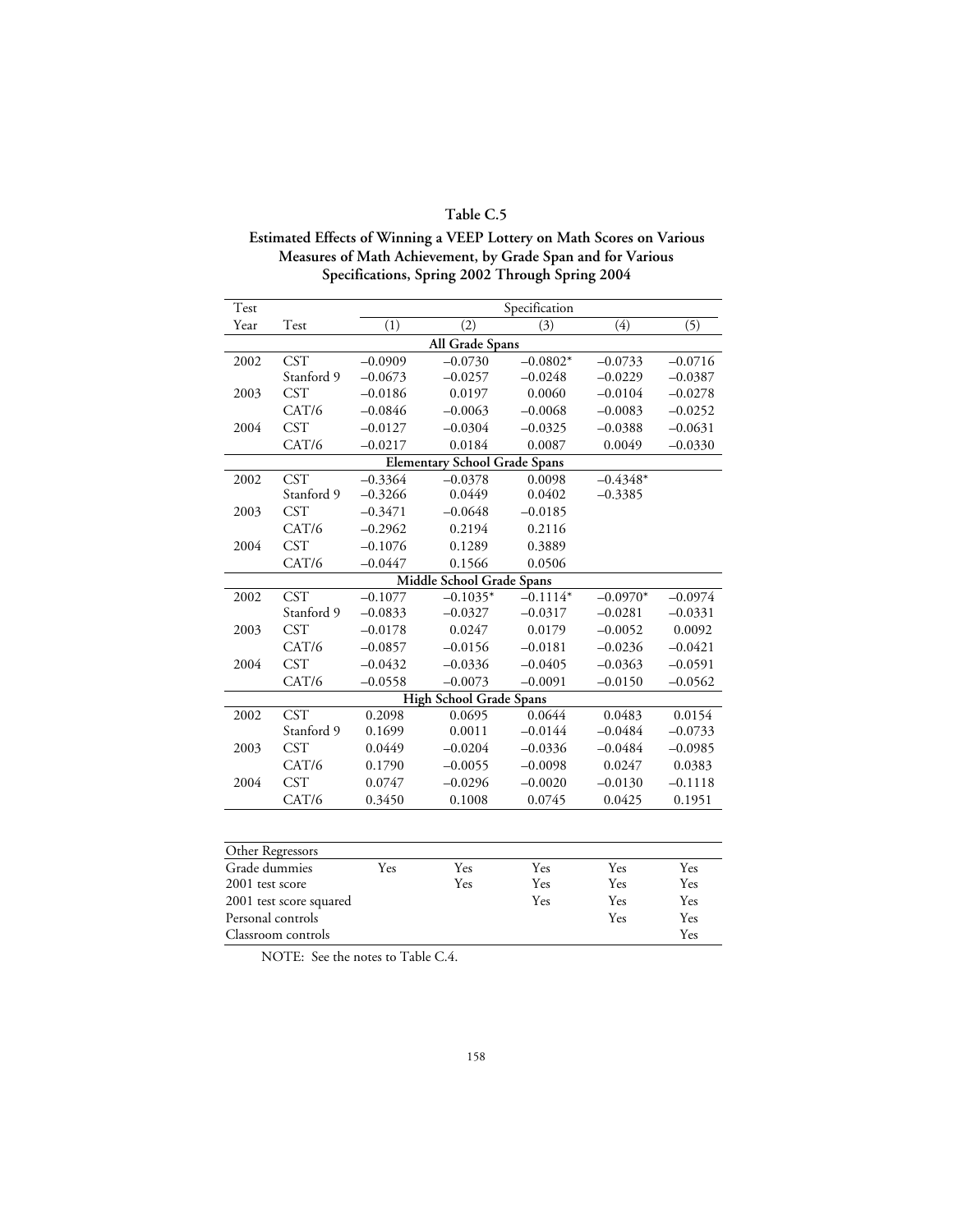**Estimated Effects of Winning a Magnet Lottery on Reading Scores on Various Measures of Reading Achievement, by Grade Span and for Various Specifications, Spring 2002 Through Spring 2004**

| Test |             | Specification |                                      |           |            |           |  |
|------|-------------|---------------|--------------------------------------|-----------|------------|-----------|--|
| Year | Test        | (1)           | (2)                                  | (3)       | (4)        | (5)       |  |
|      |             |               | All Grade Spans                      |           |            |           |  |
| 2002 | <b>CST</b>  | 0.0181        | 0.0497                               | 0.0467    | 0.0481     | 0.0451    |  |
|      | Stanford 9  | $-0.0127$     | $0.0753*$                            | $0.0746*$ | $0.0743*$  | 0.0469    |  |
|      | <b>SDRT</b> | $-0.0331$     | 0.0299                               | 0.0302    | 0.0257     | 0.0204    |  |
| 2003 | <b>CST</b>  | $-0.0231$     | 0.0602                               | 0.0567    | 0.0359     | 0.0122    |  |
|      | CAT/6       | 0.0245        | 0.0858                               | 0.0830    | 0.0563     | 0.0375    |  |
|      | <b>SDRT</b> | $-0.0139$     | 0.0492                               | 0.0492    | 0.0544     | 0.0079    |  |
| 2004 | <b>CST</b>  | $-0.0592$     | 0.0578                               | 0.0522    | 0.0160     | $-0.0201$ |  |
|      | CAT/6       | $-0.0650$     | 0.0031                               | 0.0028    | $-0.0274$  | $-0.0879$ |  |
|      | <b>SDRT</b> | $-0.1519$     | 0.0295                               | 0.0295    | $-0.0015$  | 0.0170    |  |
|      |             |               | <b>Elementary School Grade Spans</b> |           |            |           |  |
| 2002 | <b>CST</b>  | $-0.0576$     | $-0.0259$                            | $-0.0318$ | $-0.0069$  | $-0.0106$ |  |
|      | Stanford 9  | $-0.0613$     | 0.1383                               | 0.1404    | 0.1095     | 0.0289    |  |
|      | <b>SDRT</b> | $-0.0433$     | 0.1417                               | 0.1755    | $0.2105*$  | 0.2211    |  |
| 2003 | <b>CST</b>  | $-0.1596$     | 0.0107                               | 0.0023    | 0.0439     | 0.0253    |  |
|      | CAT/6       | $-0.0565$     | 0.1452                               | 0.1355    | 0.1688     | 0.2087    |  |
|      | <b>SDRT</b> | 0.0346        | $0.3170*$                            | $0.3093*$ | $0.3700**$ |           |  |
| 2004 | <b>CST</b>  | $-0.1934**$   | $-0.0949$                            | $-0.0906$ | $-0.0936$  | $-0.0705$ |  |
|      | CAT/6       | $-0.1647*$    | $-0.0779$                            | $-0.0798$ | $-0.0903$  | $-0.0903$ |  |
|      | <b>SDRT</b> | $-0.2770*$    | 0.1088                               | 0.0793    | 0.0746     |           |  |
|      |             |               | Middle School Grade Spans            |           |            |           |  |
| 2002 | <b>CST</b>  | $-0.0105$     | 0.0094                               | 0.0083    | $-0.0023$  | 0.0097    |  |
|      | Stanford 9  | $-0.0347$     | 0.0034                               | $-0.0057$ | $-0.0110$  | $-0.0402$ |  |
|      | <b>SDRT</b> | $-0.1341$     | $-0.0305$                            | $-0.0310$ | $-0.0427$  | $-0.0227$ |  |
| 2003 | <b>CST</b>  | 0.0067        | $-0.0173$                            | $-0.0213$ | $-0.0208$  | $-0.0409$ |  |
|      | CAT/6       | $-0.0038$     | $-0.0149$                            | $-0.0218$ | $-0.0168$  | $-0.0170$ |  |
|      | <b>SDRT</b> | $-0.0228$     | $-0.0228$                            | $-0.0235$ | $-0.0533$  | $-0.0756$ |  |
| 2004 | <b>CST</b>  | 0.0547        | 0.0399                               | 0.0313    | $-0.0213$  | 0.0216    |  |
|      | CAT/6       | $-0.0665$     | $-0.0612$                            | $-0.0714$ | $-0.0871$  | $-0.1292$ |  |
|      | <b>SDRT</b> | $-0.0631$     | 0.0181                               | 0.0185    | $-0.0050$  | $-0.0051$ |  |
|      |             |               | High School Grade Spans              |           |            |           |  |
| 2002 | <b>CST</b>  | 0.1793        | 0.0893                               | 0.0795    | 0.0704     | 0.0687    |  |
|      | Stanford 9  | 0.1133        | 0.0683                               | 0.0640    | 0.0649     | 0.0272    |  |
|      | <b>SDRT</b> | 0.1095        | 0.0327                               | 0.0328    | 0.0418     | 0.0134    |  |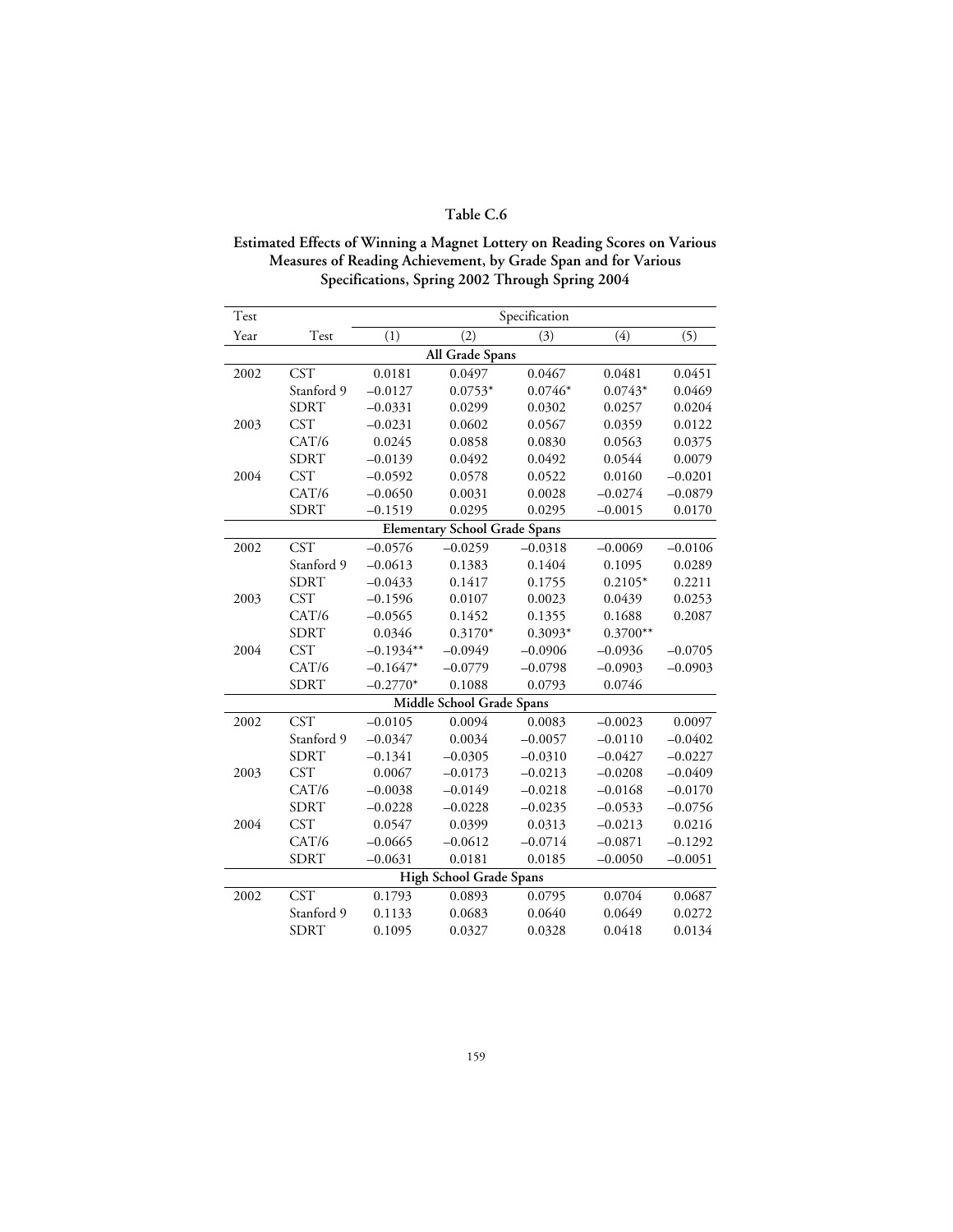|                         | Specification |            |            |           |           |  |  |
|-------------------------|---------------|------------|------------|-----------|-----------|--|--|
| Test                    | (1)           | (2)        | (3)        | (4)       | (5)       |  |  |
| <b>CST</b>              | $0.2247*$     | 0.0978     | 0.0905     | 0.0945    | 0.1186    |  |  |
| CAT/6                   | 0.1870        | 0.0854     | 0.0845     | 0.0468    | 0.0419    |  |  |
| <b>SDRT</b>             | 0.0386        | 0.0620     | 0.0611     | 0.1109    | 0.0548    |  |  |
| <b>CST</b>              | 0.0895        | 0.0261     | 0.0059     | $-0.0055$ | 0.0066    |  |  |
| CAT/6                   | 0.1373        | 0.0269     | $-0.0019$  | $-0.0629$ | $-0.0547$ |  |  |
| <b>SDRT</b>             | 0.6403        |            |            |           |           |  |  |
|                         |               |            |            |           |           |  |  |
| Other Regressors        |               |            |            |           |           |  |  |
| Grade dummies           | Yes           | <b>Yes</b> | <b>Yes</b> | Yes       | Yes       |  |  |
| 2001 test score         |               | Yes        | Yes        | Yes       | Yes       |  |  |
| 2001 test score squared |               |            | Yes        | Yes       | Yes       |  |  |
| Personal controls       |               |            |            | Yes       | Yes       |  |  |
| Classroom controls      |               |            |            |           | Yes       |  |  |
|                         |               |            |            |           |           |  |  |

# **Table C.6 (continued)**

NOTE: See the notes to Table C.4.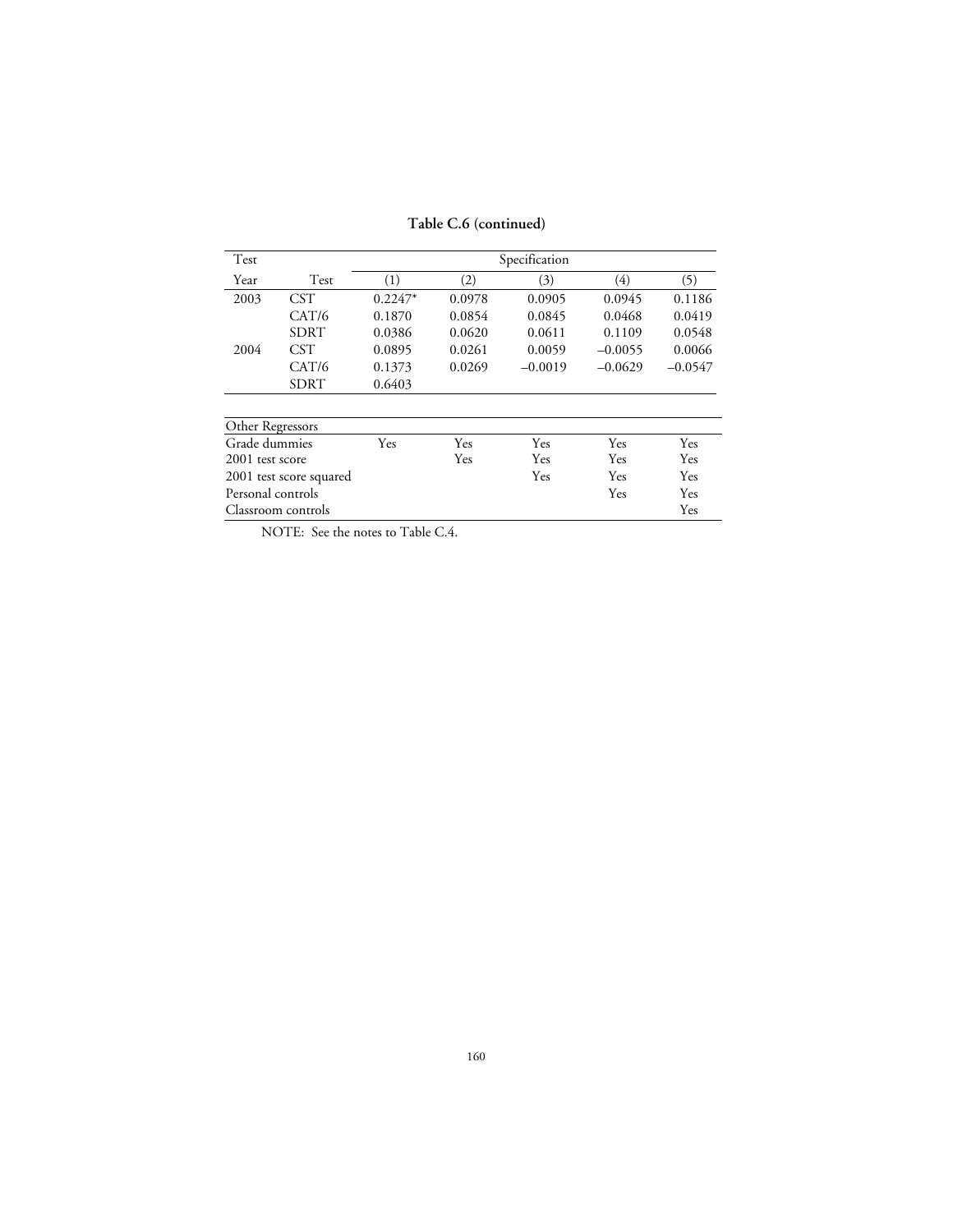**Estimated Effects of Winning a Magnet Lottery on Math Scores on Various Measures of Math Achievement, by Grade Span and for Various Specifications, Spring 2002 Through Spring 2004**

| Test               |                         |           |                                      | Specification |           |           |
|--------------------|-------------------------|-----------|--------------------------------------|---------------|-----------|-----------|
| Year               | Test                    | (1)       | (2)                                  | (3)           | (4)       | (5)       |
|                    |                         |           | All Grade Spans                      |               |           |           |
| 2002               | <b>CST</b>              | $-0.0402$ | $-0.0192$                            | $-0.0174$     | $-0.0155$ | $-0.0036$ |
|                    | Stanford 9              | $-0.0698$ | $-0.0362$                            | $-0.0363$     | $-0.0385$ | $-0.0399$ |
| 2003               | <b>CST</b>              | 0.0162    | $0.1235*$                            | $0.1248**$    | $0.1172*$ | 0.1118    |
|                    | CAT/6                   | 0.0063    | 0.0234                               | 0.0256        | 0.0305    | 0.0771    |
| 2004               | <b>CST</b>              | $-0.0682$ | 0.0661                               | 0.0577        | 0.0459    | 0.0414    |
|                    | CAT/6                   | $-0.0262$ | 0.0990                               | 0.1020        | 0.0944    | 0.0278    |
|                    |                         |           | <b>Elementary School Grade Spans</b> |               |           |           |
| 2002               | <b>CST</b>              | $-0.1149$ | $-0.0717$                            | $-0.0644$     | $-0.0586$ | $-0.0404$ |
|                    | Stanford 9              | $-0.1847$ | $-0.1317$                            | $-0.1277$     | $-0.1202$ | $-0.1147$ |
| 2003               | <b>CST</b>              | $-0.1385$ | 0.0128                               | 0.0218        | 0.0399    | 0.0889    |
|                    | CAT/6                   | $-0.1083$ | 0.0886                               | 0.0769        | 0.0936    | 0.1168    |
| 2004               | <b>CST</b>              | $-0.0962$ | $-0.0460$                            | $-0.0554$     | $-0.0595$ | 0.1018    |
|                    | CAT/6                   | $-0.1011$ | $-0.0098$                            | $-0.0039$     | 0.0251    | 0.0078    |
|                    |                         |           | Middle School Grade Spans            |               |           |           |
| 2002               | <b>CST</b>              | $-0.0058$ | $-0.0270$                            | $-0.0263$     | $-0.0337$ | $-0.0202$ |
|                    | Stanford 9              | $-0.0210$ | $-0.0165$                            | $-0.0187$     | $-0.0439$ | $-0.0343$ |
| 2003               | <b>CST</b>              | 0.0202    | 0.0133                               | 0.0187        | 0.0228    | $-0.0598$ |
|                    | CAT/6                   | $-0.0339$ | $-0.0652$                            | $-0.0550$     | $-0.0667$ | $-0.0236$ |
| 2004               | <b>CST</b>              | $-0.1483$ | $-0.1359$                            | $-0.1376$     | $-0.1295$ | $-0.0680$ |
|                    | CAT/6                   | 0.0558    | 0.0353                               | 0.0419        | $-0.0364$ | 0.0234    |
|                    |                         |           | High School Grade Spans              |               |           |           |
| 2002               | <b>CST</b>              | 0.0252    | $-0.0255$                            | $-0.0225$     | $-0.0091$ | 0.0131    |
|                    | Stanford 9              | 0.0228    | $-0.0277$                            | $-0.0267$     | $-0.0185$ | $-0.0230$ |
| 2003               | <b>CST</b>              | 0.1688    | $0.1824*$                            | $0.1835*$     | $0.2284*$ | 0.2657    |
|                    | CAT/6                   | 0.0739    | 0.0155                               | 0.0185        | 0.0471    | 0.0545    |
| 2004               | <b>CST</b>              | 0.2374    | 0.2308*                              | $0.2261*$     | 0.1748    | 0.2725    |
|                    | CAT/6                   | 0.1113    | 0.0849                               | 0.0949        | 0.1264    | 0.1118    |
|                    |                         |           |                                      |               |           |           |
| Other Regressors   |                         |           |                                      |               |           |           |
| Grade dummies      |                         | Yes       | Yes                                  | Yes           | Yes       | Yes       |
| 2001 test score    |                         |           | Yes                                  | Yes           | Yes       | Yes       |
|                    | 2001 test score squared |           |                                      | Yes           | Yes       | Yes       |
| Personal controls  |                         |           |                                      |               | Yes       | Yes       |
| Classroom controls |                         |           |                                      |               |           | Yes       |

NOTE: See the notes to Table C.4.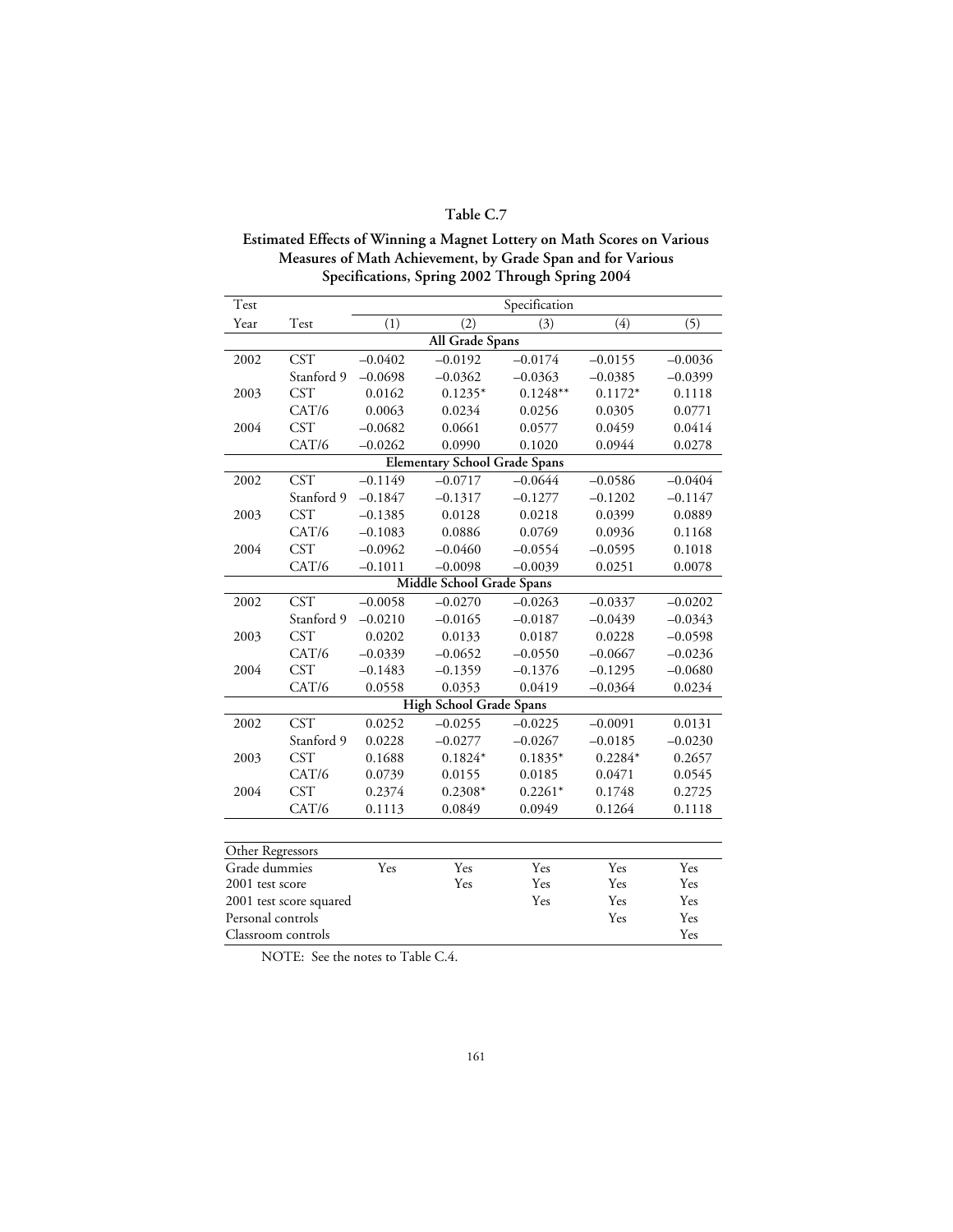**Estimated Effects of Winning a Choice Lottery on Reading Scores on Various Measures of Reading Achievement, by Grade Span and for Various Specifications, Spring 2002 Through Spring 2004**

| Test |             |            |                                      | Specification |             |           |
|------|-------------|------------|--------------------------------------|---------------|-------------|-----------|
| Year | Test        | (1)        | (2)                                  | (3)           | (4)         | (5)       |
|      |             |            | All Grade Spans                      |               |             |           |
| 2002 | <b>CST</b>  | $-0.0394$  | 0.0215                               | 0.0189        | 0.0252      | 0.0341    |
|      | Stanford 9  | $-0.0290$  | $-0.0173$                            | $-0.0134$     | $-0.0061$   | $-0.0050$ |
|      | <b>SDRT</b> | $-0.0368$  | $-0.0172$                            | $-0.0131$     | 0.0034      | 0.0063    |
| 2003 | <b>CST</b>  | $-0.0457$  | 0.0294                               | 0.0223        | 0.0290      | $-0.0480$ |
|      | CAT/6       | $-0.0416$  | $-0.0397$                            | $-0.0306$     | $-0.0198$   | $-0.0469$ |
|      | <b>SDRT</b> | $-0.0404$  | $-0.0098$                            | $-0.0217$     | $-0.0424$   | $-0.0489$ |
| 2004 | <b>CST</b>  | $-0.0386$  | $-0.0319$                            | $-0.0370$     | $-0.0251$   | $-0.0493$ |
|      | CAT/6       | $-0.0135$  | $-0.1036*$                           | $-0.1049*$    | $-0.0922$   | $-0.1049$ |
|      | <b>SDRT</b> | $-0.1286$  | $-0.1915**$                          | $-0.1878**$   | $-0.1476*$  | $-0.1412$ |
|      |             |            | <b>Elementary School Grade Spans</b> |               |             |           |
| 2002 | <b>CST</b>  | 0.1250     | 0.0406                               | 0.0124        | 0.0062      | $-0.0006$ |
|      | Stanford 9  | 0.1505     | $-0.0010$                            | 0.0211        | 0.0084      | $-0.0590$ |
|      | <b>SDRT</b> | 0.1025     | $-0.0924$                            | $-0.0661$     | 0.0472      |           |
| 2003 | <b>CST</b>  | $-0.0184$  | $-0.0231$                            | $-0.0423$     | $-0.0818$   | $-0.1268$ |
|      | CAT/6       | $-0.0352$  | $-0.1996$                            | $-0.1675$     | $-0.1812$   | $-0.1224$ |
|      | <b>SDRT</b> | 0.0515     | $-0.1318$                            | $-0.1553$     | $-0.0354$   |           |
| 2004 | <b>CST</b>  | 0.0775     | $-0.1639$                            | $-0.1931$     | $-0.0251$   | $-0.3124$ |
|      | CAT/6       | 0.0844     | $-0.3013**$                          | $-0.3065**$   | $-0.3113**$ | $-0.3339$ |
|      | <b>SDRT</b> | 0.0970     | $-0.6047**$                          | $-0.6305**$   | $-0.6509**$ |           |
|      |             |            | Middle School Grade Spans            |               |             |           |
| 2002 | <b>CST</b>  | $-0.1715$  | $-0.0010$                            | 0.0025        | 0.0037      | 0.0029    |
|      | Stanford 9  | $-0.1713$  | $-0.0319$                            | $-0.0345$     | $-0.0357$   | $-0.0250$ |
|      | <b>SDRT</b> | $-0.1178$  | $-0.0544$                            | $-0.0504$     | $-0.0505$   | $-0.0408$ |
| 2003 | <b>CST</b>  | $-0.1684$  | $-0.0212$                            | $-0.0116$     | $-0.0850$   | $-0.0397$ |
|      | CAT/6       | $-0.1381$  | 0.0273                               | 0.0174        | 0.0180      | 0.0182    |
|      | <b>SDRT</b> | $-0.1509$  | $-0.1042$                            | $-0.1216*$    | $-0.1377**$ | $-0.1477$ |
| 2004 | <b>CST</b>  | 0.2374     | $0.2308*$                            | $0.2261*$     | 0.1748      | 0.2725    |
|      | CAT/6       | 0.1113     | 0.0849                               | 0.0949        | 0.1264      | 0.1118    |
|      | <b>SDRT</b> | $-0.2696*$ | $-0.1426*$                           | $-0.1380$     | $-0.1200*$  | $-0.1190$ |
|      |             |            | High School Grade Spans              |               |             |           |
| 2002 | <b>CST</b>  | 0.1183     | 0.0032                               | $-0.0050$     | $-0.0148$   | $-0.0191$ |
|      | Stanford 9  | 0.1631     | 0.040                                | 0.0367        | 0.0210      | 0.0150    |
|      | <b>SDRT</b> | 0.1466     | 0.0851                               | 0.0977        | 0.0792      | 0.0602    |
| 2003 | <b>CST</b>  | 0.1519     | 0.0129                               | $-0.0033$     | $-0.0253$   | 0.0605    |
|      | CAT/6       | 0.1003     | $-0.1075$                            | $-0.1155$     | $-0.0952$   | $-0.0103$ |
|      | <b>SDRT</b> | 0.0887     | $0.1459*$                            | $0.1628**$    | 0.169       | 0.1194    |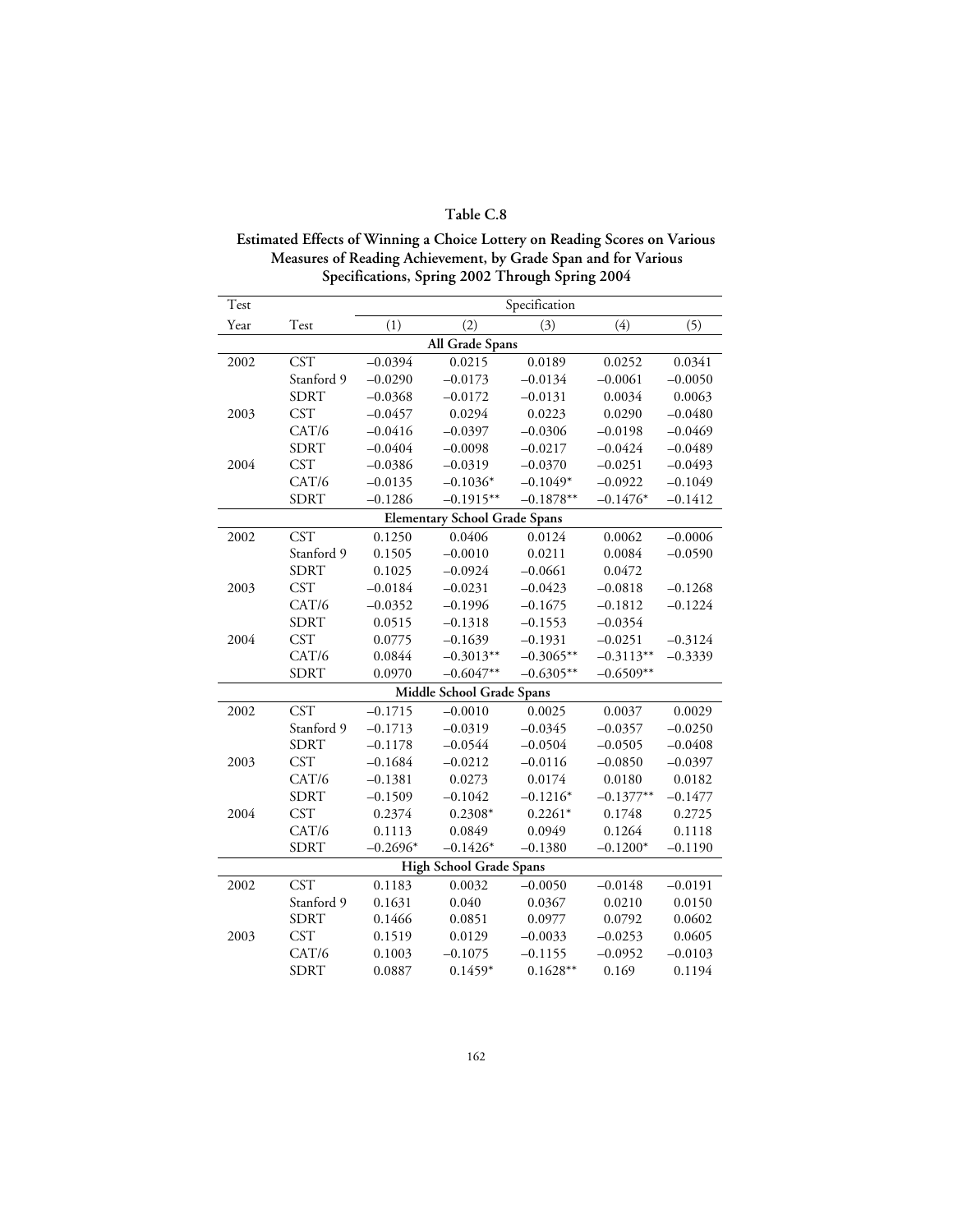# **Table C.8 (continued)**

| Test                              |                         |           |           | Specification |           |           |
|-----------------------------------|-------------------------|-----------|-----------|---------------|-----------|-----------|
| Year                              | <b>Test</b>             | (1)       | (2)       | (3)           | (4)       | (5)       |
| 2004                              | <b>CST</b>              | $-0.0350$ | 0.0370    | 0.0101        | $-0.0251$ | $-0.0099$ |
|                                   | CAT/6                   | $-0.0772$ | $-0.1111$ | $-0.1256$     | $-0.1450$ | $-0.0720$ |
|                                   | <b>SDRT</b>             |           |           |               |           |           |
| Other Regressors<br>Grade dummies |                         | Yes       | Yes       | Yes           | Yes       | Yes       |
|                                   |                         |           |           |               |           |           |
| 2001 rest score                   |                         |           | Yes       | Yes           | Yes       | Yes       |
|                                   | 2001 test score squared |           |           | Yes           | Yes       | Yes       |
| Personal controls                 |                         |           |           |               | Yes       | Yes       |

NOTE: See the notes to Table C.4.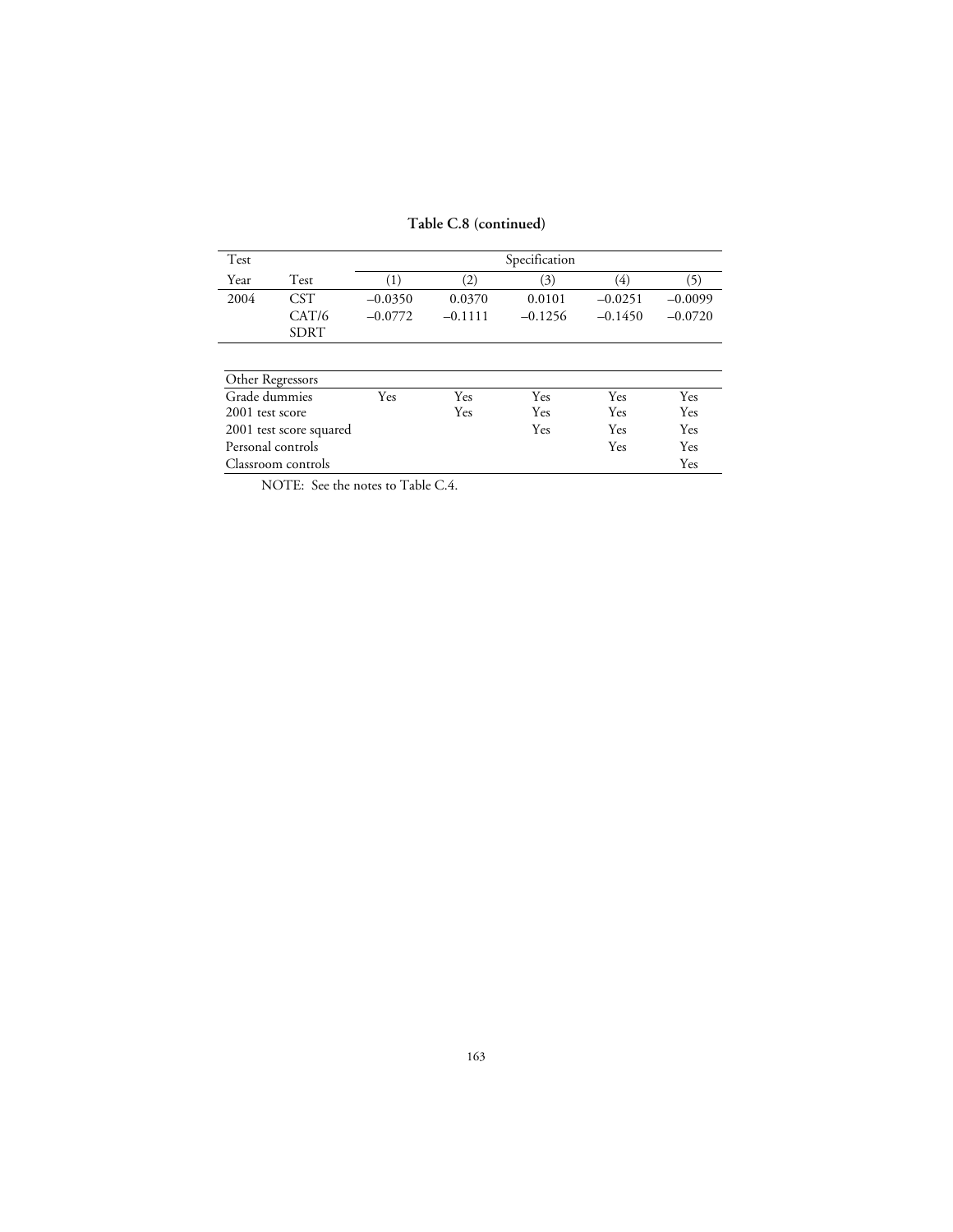**Estimated Effects of Winning a Choice Lottery on Math Scores on Various Measures of Math Achievement, by Grade Span and for Various Specifications, Spring 2002 Through Spring 2004**

| Test                    |                         |             |                                      | Specification    |           |           |
|-------------------------|-------------------------|-------------|--------------------------------------|------------------|-----------|-----------|
| Year                    | Test                    | (1)         | (2)                                  | $\overline{(3)}$ | (4)       | (5)       |
|                         |                         |             | All Grade Spans                      |                  |           |           |
| 2002                    | <b>CST</b>              | $-0.0451$   | $-0.0247$                            | $-0.0228$        | $-0.0161$ | $-0.0060$ |
|                         | Stanford 9              | 0.0136      | $-0.0438$                            | $-0.0436$        | $-0.0315$ | $-0.0231$ |
| 2003                    | <b>CST</b>              | 0.0042      | $-0.0175$                            | $-0.0150$        | $-0.0031$ | 0.0072    |
|                         | CAT/6                   | $-0.0449$   | $-0.0380$                            | $-0.0342$        | $-0.0242$ | $-0.0500$ |
| 2004                    | <b>CST</b>              | $-0.0174$   | $-0.1078$                            | $-0.1133$        | $-0.1131$ | $-0.1321$ |
|                         | CAT/6                   | $-0.0562$   | $-0.0516$                            | $-0.0444$        | $-0.0300$ | $-0.0392$ |
|                         |                         |             | <b>Elementary School Grade Spans</b> |                  |           |           |
| 2002                    | <b>CST</b>              | 0.0057      | $-0.0472$                            | $-0.0658$        | $-0.0428$ | 0.0122    |
|                         | Stanford 9              | 0.1127      | $-0.0126$                            | $-0.0042$        | $-0.0009$ | 0.0247    |
| 2003                    | <b>CST</b>              | $-0.0609$   | $-0.1247$                            | $-0.1358$        | $-0.1679$ | $-0.1327$ |
|                         | CAT/6                   | $-0.0206$   | $-0.0120$                            | $-0.0022$        | $-0.0156$ | $-0.0994$ |
| 2004                    | <b>CST</b>              | 0.1015      | $-0.0522$                            | $-0.1229$        | $-0.1596$ | $-0.3200$ |
|                         | CAT/6                   | $-0.0278$   | $-0.0542$                            | $-0.0606$        | $-0.0819$ | $-0.0953$ |
|                         |                         |             | Middle School Grade Spans            |                  |           |           |
| 2002                    | <b>CST</b>              | $-0.2662**$ | $-0.1678**$                          | $-0.1699**$      | $-0.0826$ | $-0.1002$ |
|                         | Stanford 9              | $-0.1518$   | $-0.0694$                            | $-0.0696$        | $-0.0394$ | $-0.0356$ |
| 2003                    | <b>CST</b>              | $-0.0387$   | 0.0208                               | 0.0242           | 0.0366    | 0.0699    |
|                         | CAT/6                   | $-0.1390$   | $-0.0706$                            | $-0.0699$        | $-0.0878$ | $-0.0946$ |
| 2004                    | <b>CST</b>              | $-0.2420*$  | $-0.1864$                            | $-0.1735$        | $-0.1188$ | $-0.0935$ |
|                         | CAT/6                   | $-0.2055$   | $-0.0730$                            | $-0.0172$        | $-0.0166$ | $-0.0214$ |
| High School Grade Spans |                         |             |                                      |                  |           |           |
| 2002                    | <b>CST</b>              | $0.2458**$  | 0.1021                               | 0.0975           | 0.0854    | 0.0705    |
|                         | Stanford 9              | $0.2397*$   | $-0.0014$                            | $-0.0042$        | $-0.0081$ | 0.0039    |
| 2003                    | <b>CST</b>              | $0.2656*$   | 0.0033                               | $-0.0311$        | $-0.0254$ | 0.0606    |
|                         | CAT/6                   | $0.2176*$   | $-0.0400$                            | $-0.0240$        | $-0.0317$ | 0.0112    |
| 2004                    | <b>CST</b>              | 0.0854      | $-0.0110$                            | $-0.0309$        | $-0.1010$ | $-0.1678$ |
|                         | CAT/6                   | 0.0856      | $-0.0696$                            | $-0.0772$        | $-0.0951$ | $-0.0663$ |
|                         |                         |             |                                      |                  |           |           |
|                         |                         |             |                                      |                  |           |           |
| Other Regressors        |                         |             |                                      |                  |           |           |
| Grade dummies           |                         | Yes         | Yes                                  | Yes              | Yes       | Yes       |
| 2001 test score         |                         |             | Yes                                  | Yes              | Yes       | Yes       |
|                         | 2001 test score squared |             |                                      | Yes              | Yes       | Yes       |
| Personal controls       |                         |             |                                      |                  | Yes       | Yes       |
| Classroom controls      |                         |             |                                      |                  |           | Yes       |

NOTE: See the notes to Table C.4.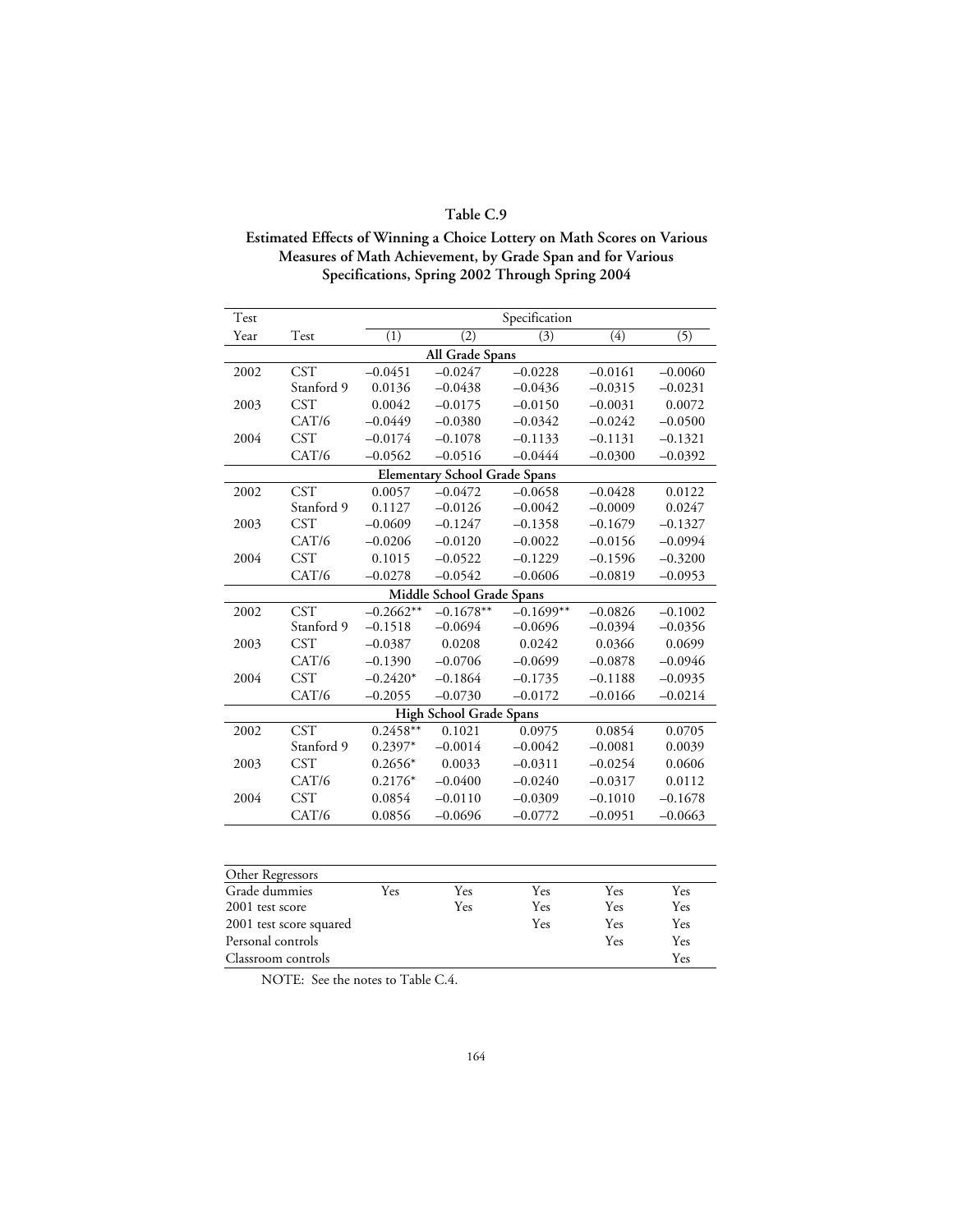**Appendix D**

Supplementary Information Related to Charter Schools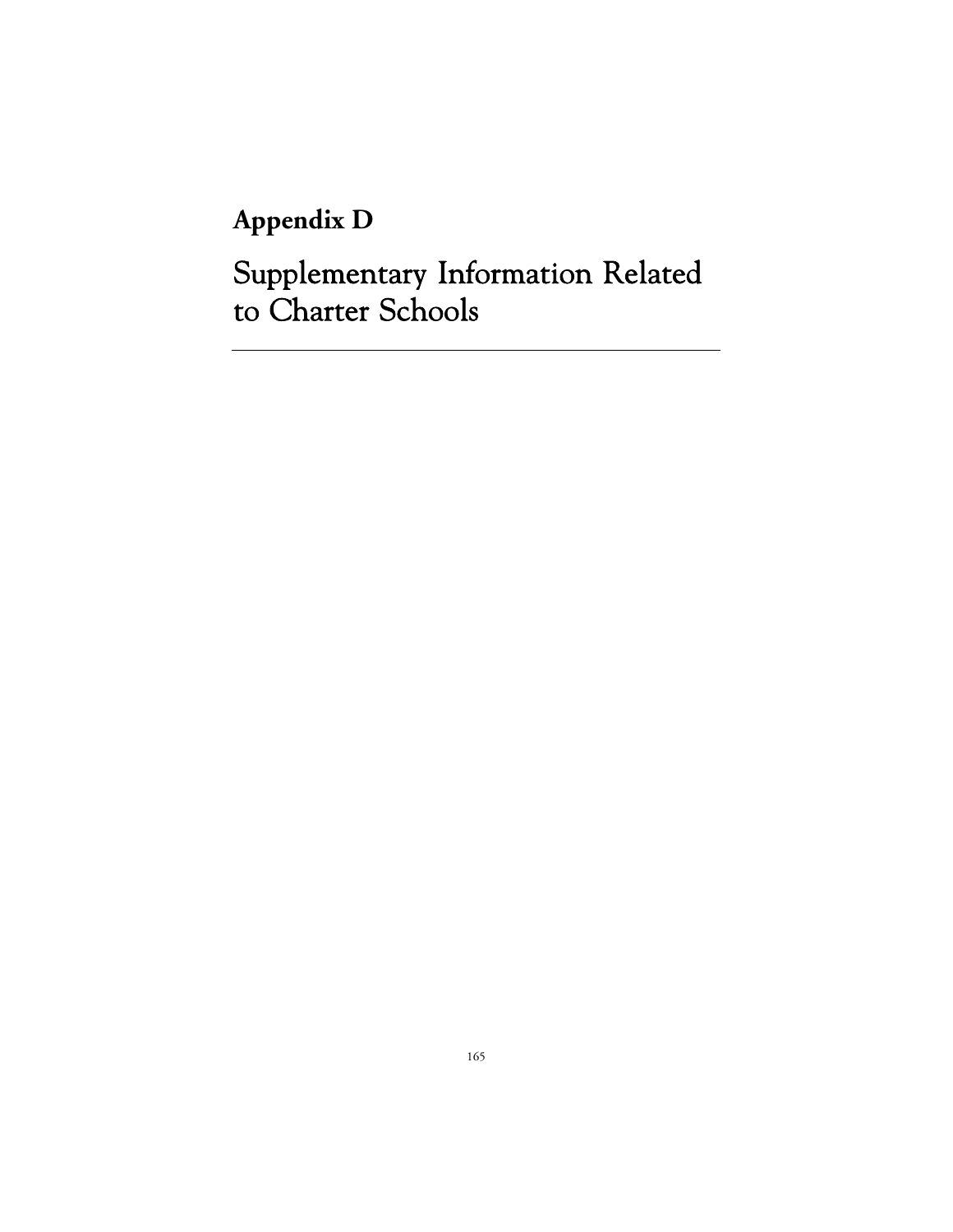|                                        |                              |                                       | Table D.1                     |                                      |                    |               |            |                                   |
|----------------------------------------|------------------------------|---------------------------------------|-------------------------------|--------------------------------------|--------------------|---------------|------------|-----------------------------------|
|                                        |                              | Correlation Table of Survey Responses |                               |                                      |                    |               |            |                                   |
|                                        | Average                      |                                       |                               | School Operates in a                 |                    |               |            | Major Challenge Facing the School |
|                                        | Daily                        | Year in                               |                               | Traditional                          |                    |               |            | Lack of                           |
|                                        | 2003-2004<br>Attendance,     | 2003-2004<br>Operation,               | Church                        | Building<br>School                   | Building<br>Office | Finances      | Facilities | Involvement<br>Parental           |
| Average daily attendance,<br>2003-2004 |                              |                                       |                               |                                      |                    |               |            |                                   |
| Year of operation, 2003-2004           | 0.52                         |                                       |                               |                                      |                    |               |            |                                   |
| School operates in a                   |                              |                                       |                               |                                      |                    |               |            |                                   |
| Church                                 | $-0.49$                      |                                       |                               |                                      |                    |               |            |                                   |
| Traditional school building            | $0.73$<br>$-0.23$<br>$-0.24$ | $-0.73$<br>$-0.62$<br>$-0.37$         | $-0.59$                       |                                      |                    |               |            |                                   |
| Office building                        |                              |                                       | $-0.51$<br>$-0.22$<br>$-0.07$ |                                      |                    |               |            |                                   |
| Finances are a problem                 |                              |                                       |                               | $-0.39$<br>$-0.02$                   | 0.28               |               |            |                                   |
| Facilities are a problem               |                              |                                       |                               | $-0.23$                              | 0.33               | $-0.28$       |            |                                   |
| Lack of parental involvement is        |                              |                                       |                               |                                      |                    |               |            |                                   |
| a problem                              | $-0.07$                      | 0.16                                  | 0.42                          | $-0.03$                              | $-0.45$            | 0.29          | $-0.45$    |                                   |
|                                        |                              |                                       |                               |                                      |                    |               |            |                                   |
|                                        |                              | Target                                |                               | School Actively Targets According to |                    |               |            |                                   |
|                                        |                              | Students                              | Area                          | <b>LEP Status</b>                    |                    | Disadvantaged | At-Risk    | % Local                           |
| Target students                        |                              |                                       |                               |                                      |                    |               |            |                                   |
| Students living in particular area     |                              |                                       |                               |                                      |                    |               |            |                                   |
| Limited English-proficient students    |                              | 0.38                                  |                               |                                      |                    |               |            |                                   |
| Disadvantaged students                 |                              |                                       |                               | 0.66                                 |                    |               |            |                                   |
| At-risk students                       |                              | 0.37                                  | $\frac{0.7}{0.38}$            | 0.55                                 |                    | 0.37          |            |                                   |
| % of students from local attendance    |                              |                                       |                               |                                      |                    |               |            |                                   |
| area                                   |                              | $-0.59$                               | $-0.4$                        | $-0.31$                              |                    | $-0.59$       | $-0.43$    |                                   |
|                                        |                              |                                       |                               |                                      |                    |               |            |                                   |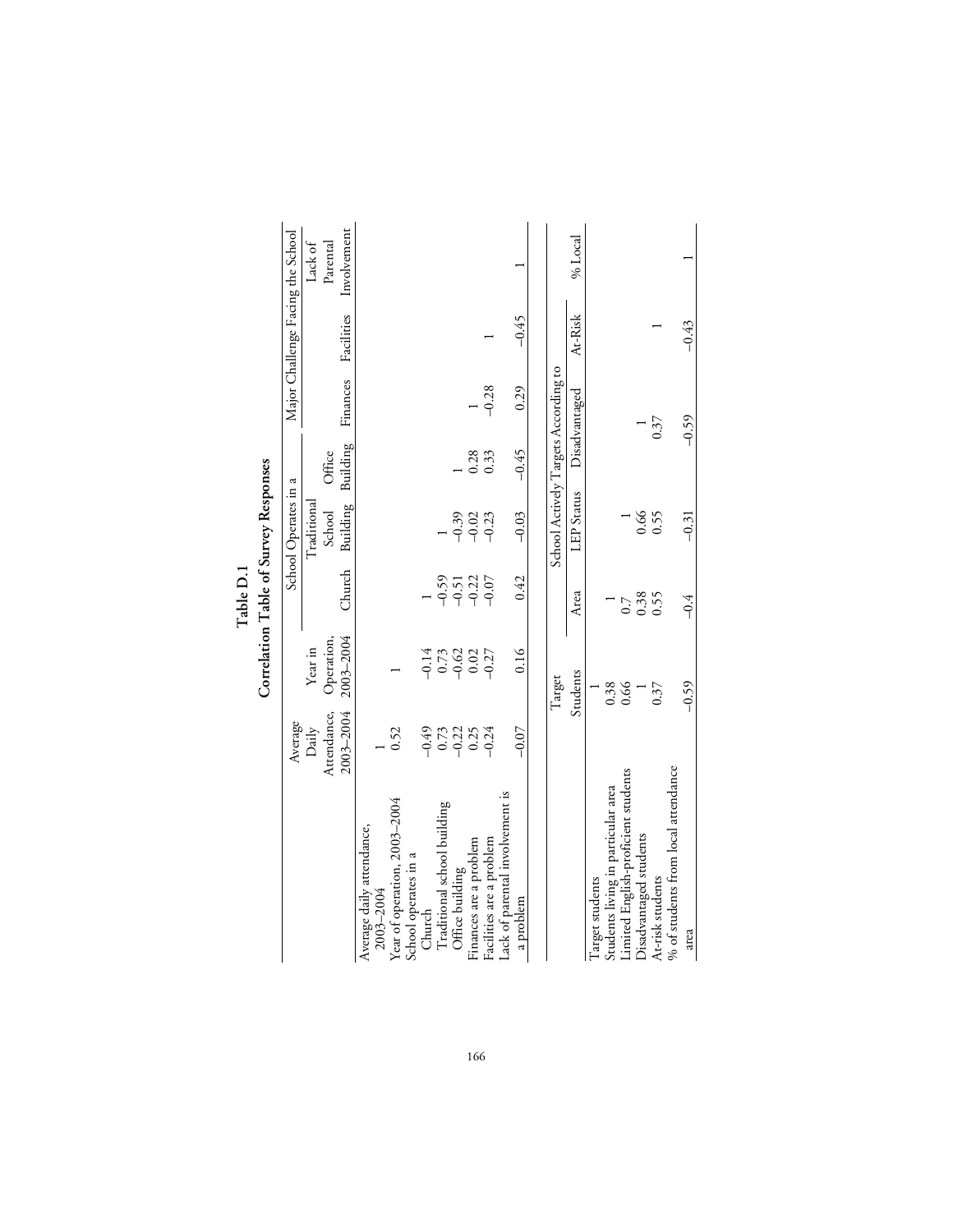|                                                                                                                                                                                                                  |                                         |                                 | Table D.1 (continued)                    |                                        |                              |                                      |                                     |
|------------------------------------------------------------------------------------------------------------------------------------------------------------------------------------------------------------------|-----------------------------------------|---------------------------------|------------------------------------------|----------------------------------------|------------------------------|--------------------------------------|-------------------------------------|
|                                                                                                                                                                                                                  | Longer<br>$\mathbf{Day}$                | Longer<br>Year                  | Instruction<br>Days                      | Waitlist                               | Random<br>Lottery            | Union                                | Teachers<br>CSUCE<br>% of<br>from   |
| Teachers are subject to collective<br>School holds a random lottery<br>% of teachers from district<br>bargaining agreement<br>Longer school year<br>School has waitlist<br>Longer school day<br>Instruction days | $-0.53$<br>$0.33$<br>$0.33$<br>$0.34$   | $-0.45$<br>0.04<br>0.13<br>0.08 | $-0.45$<br>$-0.18$<br>$-0.15$<br>$-0.31$ | $-0.17$<br>$-0.18$<br>0.47             | $-0.12$<br>$-0.47$           | 0.31                                 |                                     |
|                                                                                                                                                                                                                  | Number of                               |                                 |                                          |                                        |                              |                                      |                                     |
|                                                                                                                                                                                                                  | Parent-Teacher<br>Mandatory<br>Meetings |                                 | Parent-Teacher<br>Number of<br>Meetings  | Parent Hours<br>Number of<br>Mandatory | Number of<br>Parent<br>Hours | Parents Sign<br>Learning<br>Contract | Involvement<br>Is Problem<br>Parent |
| Number of parent-teacher meetings<br>Number of mandatory parent<br>Number of parent-teacher<br>mandatory meetings                                                                                                | 0.22                                    |                                 |                                          |                                        |                              |                                      |                                     |
| Number of hours parents volunteer<br>Parents sign learning contract<br>service hours<br>a year                                                                                                                   | $0.32$<br>$0.53$<br>0.31                |                                 | $-0.26$<br>0.4<br>0.04                   | $0.33$<br>$-0.32$                      | $-0.25$                      |                                      |                                     |
| Parent involvement is a problem                                                                                                                                                                                  | 0.22                                    |                                 | $0.\overline{3}$                         | $-0.46$                                | $-0.19$                      | 0.41                                 |                                     |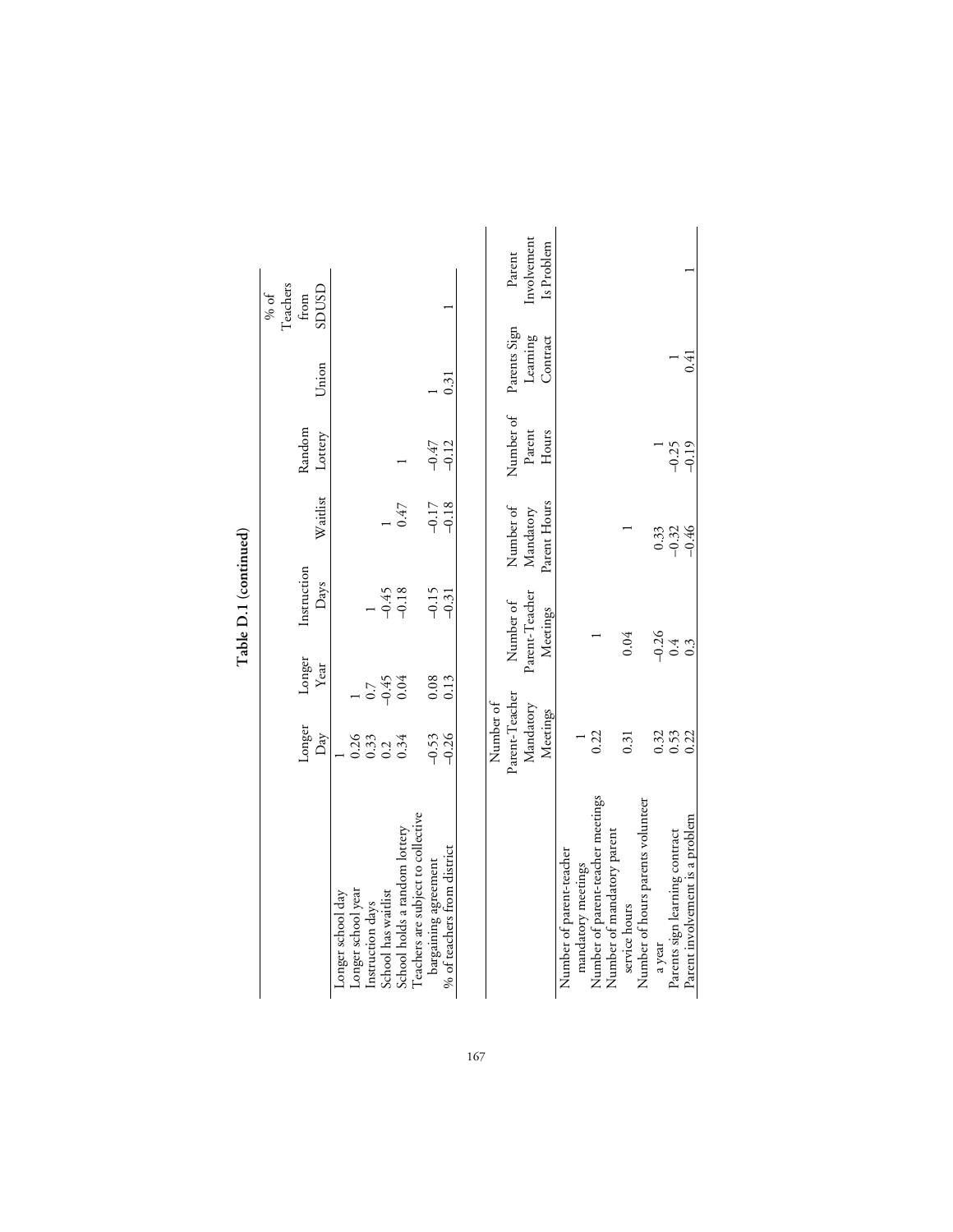| I            |  |
|--------------|--|
|              |  |
| ę<br>í<br>ì. |  |
|              |  |

| $\begin{array}{c} \text{C} \\ \text{C} \end{array}$ | Č<br>$\overline{\phantom{a}}$<br>í<br>.<br>ر<br>ì<br>֚֓<br>Ć<br>Į |
|-----------------------------------------------------|-------------------------------------------------------------------|
|-----------------------------------------------------|-------------------------------------------------------------------|

|         |                 | Sample Sizes                                                                                                                             |                  |               | Sample Sizes       |                  |
|---------|-----------------|------------------------------------------------------------------------------------------------------------------------------------------|------------------|---------------|--------------------|------------------|
|         | Student Fixed   | Number of Students                                                                                                                       |                  |               | Number of Students |                  |
|         | Effects         | Number of                                                                                                                                | Number of        | Anderson-     | Number of          | Number of        |
|         | STO             | Observations                                                                                                                             | Charter Students | $Hsiao$ IV    | Observations       | Charter Students |
|         |                 |                                                                                                                                          | Elementary Schoo |               |                    |                  |
| Math    | -7.6837         | 62,795                                                                                                                                   | 1,524            | $-6.4625$     | 34,023             | 768              |
|         | $(2.2194)$ **   | [11, 313]                                                                                                                                |                  | $(1.4783)$ ** | [48, 484]          |                  |
| Reading | $-3.567$        | 61,036                                                                                                                                   | 1,489            | $-3.4854$     | 32,702             | 737              |
|         | (2.0000)        | 107, 116                                                                                                                                 |                  | $(1.6841)^*$  | 46,048             |                  |
|         |                 |                                                                                                                                          | Middle School    |               |                    |                  |
| Math    | 2.47            | 56,172                                                                                                                                   | 5,898            | 1.4758        | 41,050             | 4,329            |
|         | $(0.7303)$ **   | [100, 211]                                                                                                                               |                  | $(0.3816)$ ** | [67, 680]          |                  |
| Reading | $-3.0934$       | 55,793                                                                                                                                   | 5,810            | $-2.5034$     | 40,181             | 4,181            |
|         | $(0.7173)^{**}$ | [98,882]                                                                                                                                 |                  | $(0.4074)$ ** | 65,706             |                  |
|         |                 |                                                                                                                                          | High Schoo       |               |                    |                  |
| Math    | $-0.3107$       | 47,674                                                                                                                                   | 3,176            | $-3.3482$     | 34,459             | 1,947            |
|         | (0.9234)        | [84, 101]                                                                                                                                |                  | $(0.4391)$ ** | [56, 134]          |                  |
| Reading | 1.1219          | 47,304                                                                                                                                   | 3,135            | 0.4856        | 34,112             | 1,896            |
|         | (0.7989)        | 83,169]                                                                                                                                  |                  | (0.3778)      | [55, 459]          |                  |
|         |                 | NOTES: All estimates include year and grade fixed effects. Standard errors are in parentheses. The dependent variable is Stanford 9 test |                  |               |                    |                  |

score gain.<br>\*Significant at the 5 percent level.<br>\*\*Significant at the 1 percent level. \*Significant at the 5 percent level.

\*\*Significant at the 1 percent level.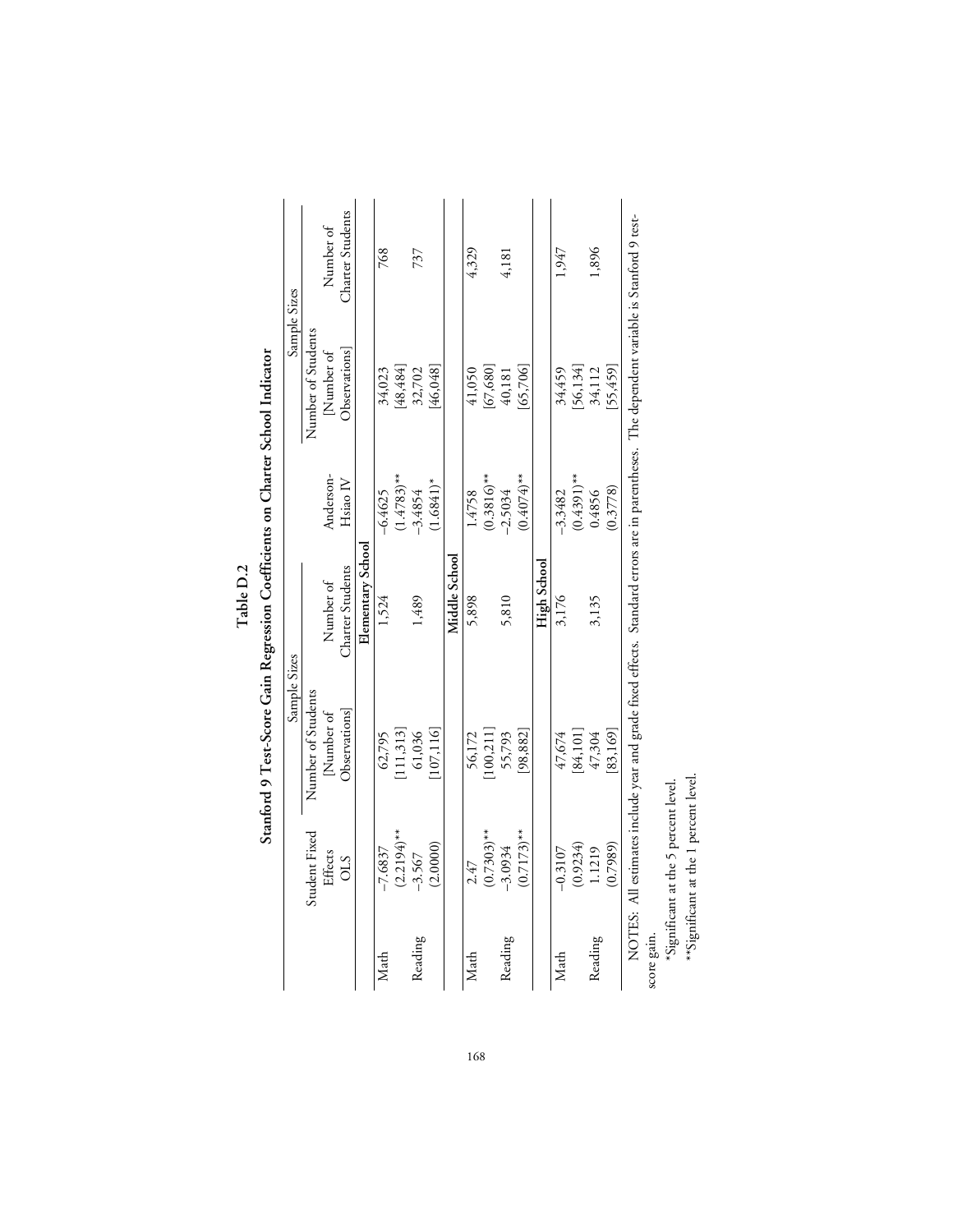#### **Table D.3**

#### **Stanford 9 Test-Score Gain Regression Coefficients on Charter School Type Indicators**

|         |                                | Student        |               |
|---------|--------------------------------|----------------|---------------|
|         |                                | Fixed          | Anderson-     |
|         |                                | Effects        | Hsiao         |
|         |                                | O <sub>L</sub> | IV            |
|         | <b>Elementary School</b>       |                |               |
| Math    | Charter                        | $-6.8158$      | $-7.0437$     |
|         |                                | $(2.6970)^*$   | $(1.7899)$ ** |
|         | Conversion charter             | $-2.6216$      | 1.7796        |
|         |                                | (4.6285)       | (3.0904)      |
|         | p-value (charter + conversion) | 0.0132         | 0.0392        |
| Reading | Charter                        | $-2.4397$      | $-3.1629$     |
|         |                                | (2.4087)       | (2.0186)      |
|         | Conversion charter             | $-3.5305$      | $-1.0292$     |
|         |                                | (4.2034)       | (3.5527)      |
|         | p-value (charter + conversion) | 0.0872         | 0.1573        |
|         | Middle School                  |                |               |
| Math    | Charter                        | $-0.6462$      | 0.4117        |
|         |                                | (1.4033)       | (0.7236)      |
|         | Conversion charter             | 4.0915         | 1.422         |
|         |                                | $(1.5734)$ **  | (0.8224)      |
|         | p-value (charter + conversion) | 0.0000         | 0.0000        |
| Reading | Charter                        | 1.2482         | 0.0013        |
|         |                                | (1.3623)       | (0.7675)      |
|         | Conversion charter             | $-5.7536$      | $-3.3758$     |
|         |                                | $(1.5349)$ **  | $(0.8761)$ ** |
|         | p-value (charter + conversion) | 0.0000         | 0.0000        |

NOTES: All estimates include year and grade fixed effects. Because there are no conversion high schools, the results in Appendix Table D.2 fully capture results for startup charter high schools. The p-value provides the level of significance for a test that the charter and conversion variables both equal zero. This provides a test of whether conversions are identical to regular public schools. Standard errors are in parentheses.

\*Significant at the 5 percent level.

\*\*Significant at the 1 percent level.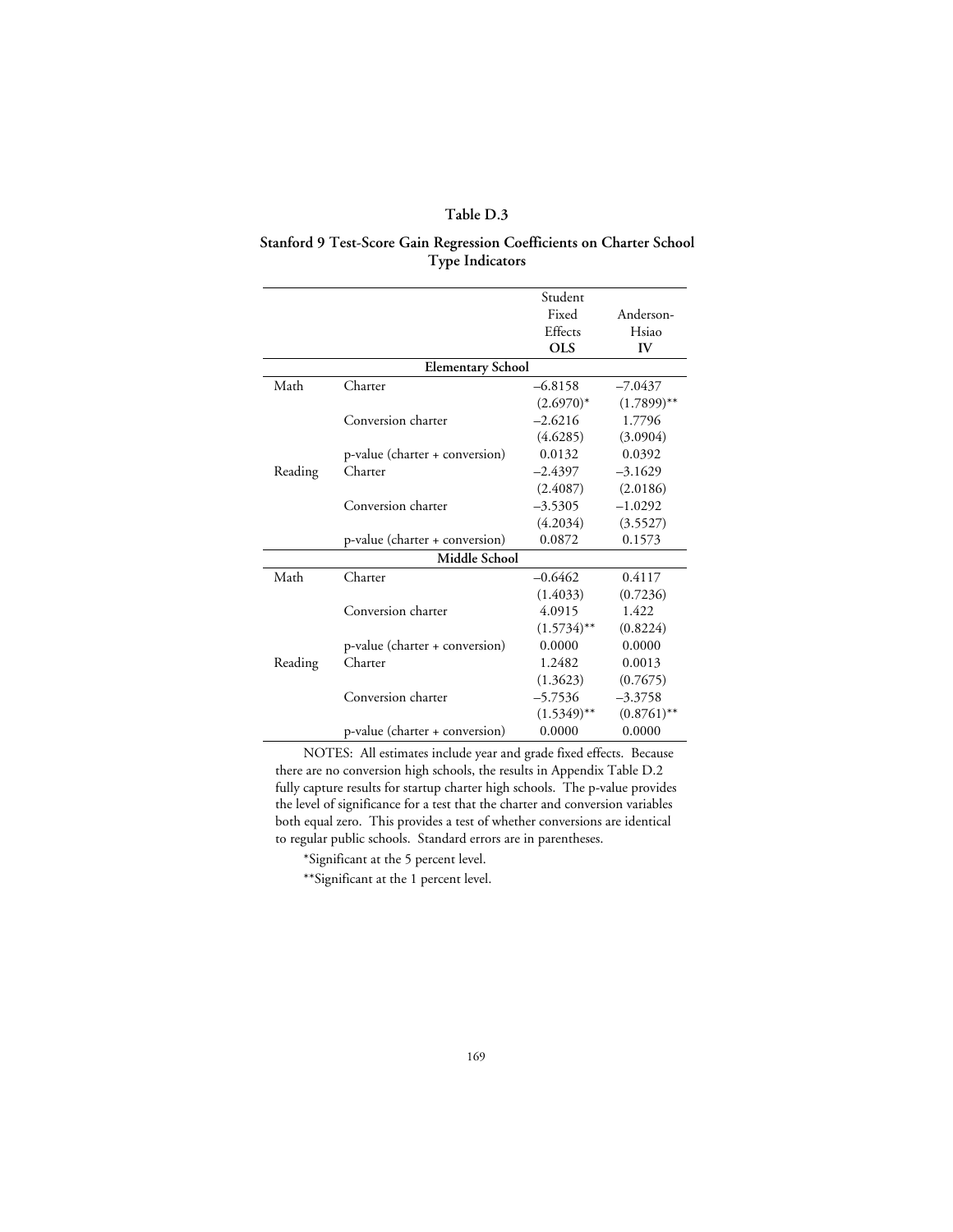# **Table D.4**

# **Stanford 9 Test-Score Gain Regression Coefficients, Year in Operation**

|         |            | Calculated with              |                 |
|---------|------------|------------------------------|-----------------|
|         |            | <b>Student Fixed Effects</b> | p-value         |
|         |            | <b>OLS</b>                   | $(charter + X)$ |
|         |            | <b>Elementary School</b>     |                 |
| Math    | Charter    | 3.4104                       |                 |
|         |            | (3.5330)                     |                 |
|         | Conversion | $-12.9473$                   | 0.0123          |
|         |            | $(5.1660)^*$                 |                 |
|         | 1st year   | $-25.7978$                   | 0.0000          |
|         |            | $(5.4819)$ **                |                 |
|         | 2nd year   | $-6.8796$                    | 0.3293          |
|         |            | (3.7982)                     |                 |
|         | 3rd year   | $-15.055$                    | 0.002           |
|         |            | $(3.6034)$ **                |                 |
| Reading | Charter    | 4.0684                       |                 |
|         |            | (3.1585)                     |                 |
|         | Conversion | $-10.1279$                   | 0.0826          |
|         |            | $(4.6799)^*$                 |                 |
|         | 1st year   | $-12.6611$                   | 0.0378          |
|         |            | $(4.8728)$ **                |                 |
|         | 2nd year   | $-7.5121$                    | 0.2772          |
|         |            | $(3.3719)^*$                 |                 |
|         | 3rd year   | $-9.6153$                    | 0.0972          |
|         |            | $(3.2443)$ **                |                 |
|         |            | Middle School                |                 |
| Math    | Charter    | $-2.4711$                    |                 |
|         |            | (1.5486)                     |                 |
|         | Conversion | 5.9541                       | 0.0000          |
|         |            | $(1.7091)$ **                |                 |
|         | 1st year   | $-7.0906$                    | 0.0831          |
|         |            | (5.6752)                     |                 |
|         | 2nd year   | 9.9954                       | 0.009           |
|         |            | $(2.9752)$ **                |                 |
|         | 3rd year   | 10.6459                      | 0.007           |
|         |            | $(3.1536)$ **                |                 |
| Reading | Charter    | 1.9183                       |                 |
|         |            | (1.4934)                     |                 |
|         | Conversion | $-6.4402$                    | 0.0000          |
|         |            | $(1.6570)$ **                |                 |
|         | 1st year   | $-1.6537$                    | 0.9639          |
|         |            | (5.8281)                     |                 |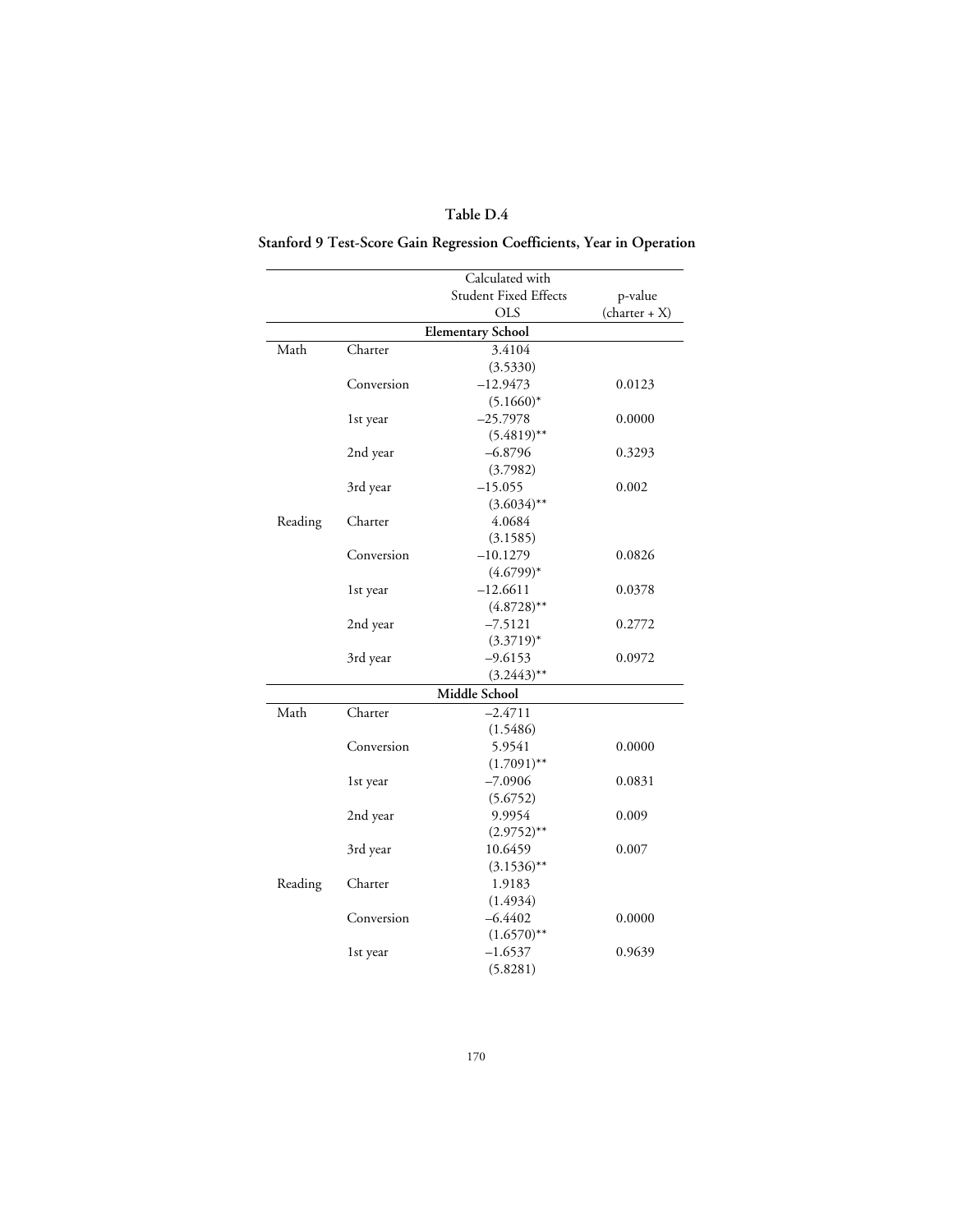|          | Calculated with              |                 |
|----------|------------------------------|-----------------|
|          | <b>Student Fixed Effects</b> | p-value         |
|          | OLS                          | $(charter + X)$ |
| 2nd year | $-1.3295$                    | 0.8336          |
|          | (2.9006)                     |                 |
| 3rd year | $-4.491$                     | 0.3829          |
|          | (3.0743)                     |                 |

NOTES: There are no significant high school effects. All estimates include year and grade fixed effects. Standard errors are in parentheses.

\*Significant at the 5 percent level.

\*\*Significant at the 1 percent level.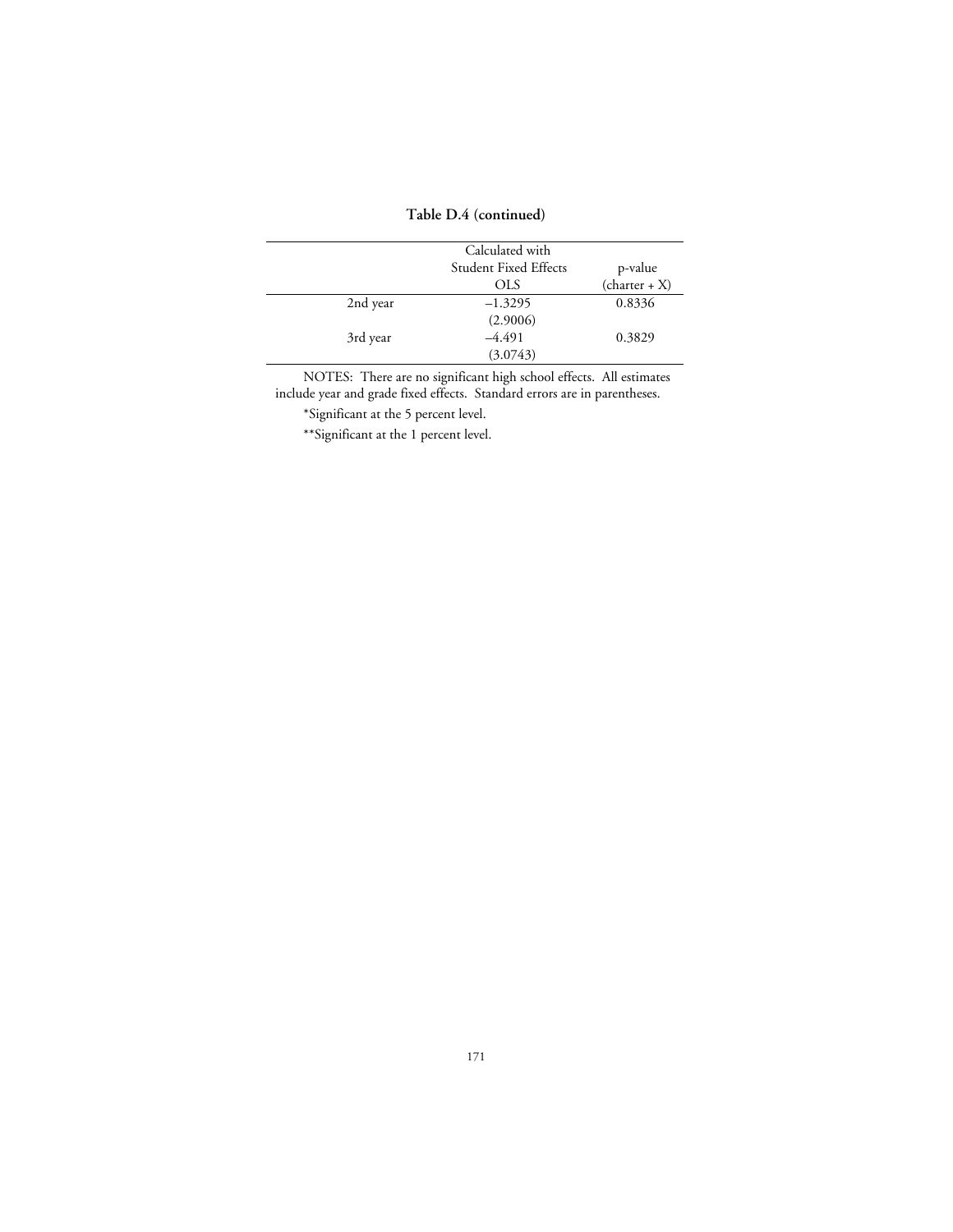# **Table D.5**

## **Stanford 9 Test-Score Gain Regression Coefficients, Student Switching Behavior**

|         |                     | Calculated               |                 |                      |                 |
|---------|---------------------|--------------------------|-----------------|----------------------|-----------------|
|         |                     | with Student             |                 | Calculated           |                 |
|         |                     | <b>Fixed Effects</b>     |                 | with Student         |                 |
|         |                     | OLS                      |                 | <b>Fixed Effects</b> |                 |
|         |                     | Specification            |                 | <b>OLS</b>           |                 |
|         |                     | (N <sub>0</sub> )        |                 | Specification        |                 |
|         |                     | Conversion               | p-value         | (Conversion          | p-value         |
|         |                     | Control)                 | $(charter + X)$ | Control)             | $(charter + X)$ |
|         |                     | <b>Elementary School</b> |                 |                      |                 |
| Math    | Charter             | $-3.0976$                |                 | $-4.6281$            |                 |
|         |                     | (4.6123)                 |                 | (5.2239)             |                 |
|         | Conversion          |                          |                 | 3.9633               | 0.9124          |
|         |                     |                          |                 | (6.3512)             |                 |
|         | Switchercharter1    | $-6.8698$                | 0.0190          | $-6.5181$            | 0.0165          |
|         |                     | (3.7732)                 |                 | (3.8151)             |                 |
|         | Switchercharter2    | 2.1893                   | 0.8229          | 2.3367               | 0.6202          |
|         |                     | (3.0114)                 |                 | (3.0207)             |                 |
|         | Switchernoncharter1 | $-1.2182$                |                 | $-1.2163$            |                 |
|         |                     | $(0.6184)^*$             |                 | $(0.6184)^*$         |                 |
|         | Switchernoncharter2 | $-0.2829$                |                 | $-0.2709$            |                 |
|         |                     | (0.5912)                 |                 | (0.5915)             |                 |
|         |                     | Middle School            |                 |                      |                 |
| Math    | Charter             | 0.4388                   |                 | $-3.1165$            |                 |
|         |                     | (1.5347)                 |                 | (2.1615)             |                 |
|         | Conversion          |                          |                 | 4.684                | 0.3300          |
|         |                     |                          |                 | $(2.0054)^*$         |                 |
|         | Switchercharter1    | $-0.329$                 | 0.9426          | $-0.3842$            | 0.1069          |
|         |                     | (0.8204)                 |                 | (0.8207)             |                 |
|         | Switchercharter2    | $-0.6863$                | 0.8270          | $-0.8009$            | 0.0431          |
|         |                     | (1.2128)                 |                 | (1.2137)             |                 |
|         | Switchernoncharter1 | $-5.2124$                |                 | $-5.2334$            |                 |
|         |                     | $(0.3150)$ **            |                 | $(0.3151)$ **        |                 |
|         | Switchernoncharter2 | $-2.1316$                |                 | $-2.1193$            |                 |
|         |                     | $(0.3970)$ **            |                 | $(0.3970)$ **        |                 |
| Reading | Charter             | $-1.8495$                |                 | 2.357                |                 |
|         |                     | (1.5250)                 |                 | (2.1347)             |                 |
|         | Conversion          |                          |                 | $-5.5714$            | 0.0446          |
|         |                     |                          |                 | $(1.9786)$ **        |                 |
|         | Switchercharter1    | $-4.6756$                | 0.0000          | $-4.6053$            | 0.2941          |
|         |                     | $(0.8173)$ **            |                 | $(0.8175)$ **        |                 |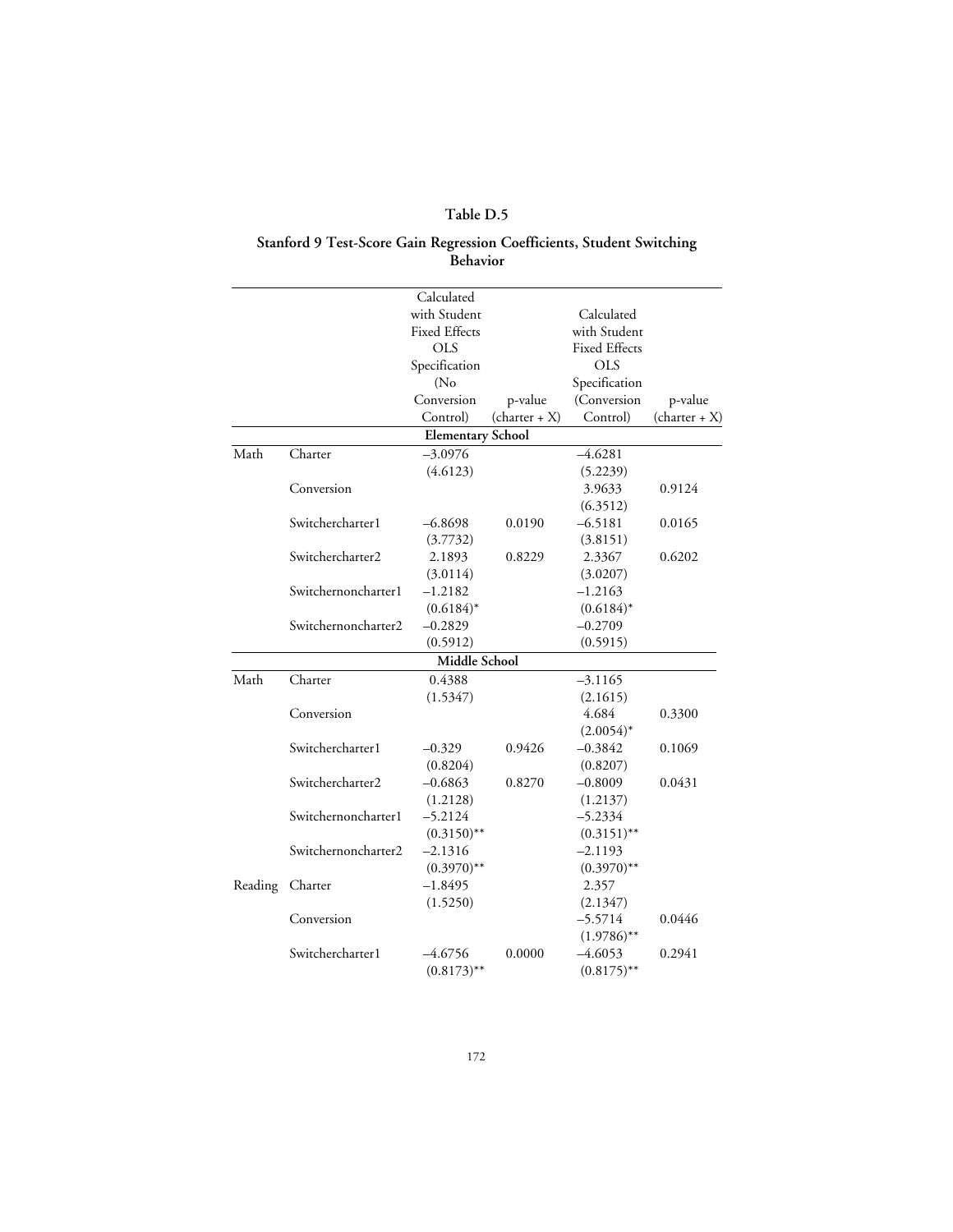|      |                     | Calculated           |               |                      |               |
|------|---------------------|----------------------|---------------|----------------------|---------------|
|      |                     | with Student         |               | Calculated           |               |
|      |                     | <b>Fixed Effects</b> |               | with Student         |               |
|      |                     | <b>OLS</b>           |               | <b>Fixed Effects</b> |               |
|      |                     | Specification        |               | <b>OLS</b>           |               |
|      |                     | (N <sub>0</sub> )    |               | Specification        |               |
|      |                     | Conversion           | p-value       | (Conversion          | p-value       |
|      |                     | Control)             | (charter + X) | Control)             | (charter + X) |
|      | Switchercharter2    | 0.446                | 0.2113        | 0.5813               | 0.1234        |
|      |                     | (1.2055)             |               | (1.2063)             |               |
|      | Switchernoncharter1 | $-3.5393$            |               | $-3.5144$            |               |
|      |                     | $(0.3116)$ **        |               | $(0.3117)$ **        |               |
|      | Switchernoncharter2 | $-0.3409$            |               | $-0.3536$            |               |
|      |                     | (0.3922)             |               | (0.3922)             |               |
|      |                     | High School          |               |                      |               |
| Math | Charter             | $-1.5699$            |               |                      |               |
|      |                     | (2.0460)             |               |                      |               |
|      | Conversion          |                      |               |                      |               |
|      | Switchercharter1    | $-0.9854$            | 0.2836        |                      |               |
|      |                     | (1.6925)             |               |                      |               |
|      | Switchercharter2    | $-0.6127$            | 0.2431        |                      |               |
|      |                     | (2.2262)             |               |                      |               |
|      | Switchernoncharter1 | 0.1904               |               |                      |               |
|      |                     | (0.4600)             |               |                      |               |
|      | Switchernoncharter2 | $-1.2305$            |               |                      |               |
|      |                     | $(0.5908)*$          |               |                      |               |

**Table D.5 (continued)**

NOTES: There are no significant elementary or high school reading effects. All estimates include year and grade fixed effects. Standard errors are in parentheses. There are no conversions at the high school level.

switchercharter1/switchernoncharter1: Student is at a different school than last year and the new school is a charter/noncharter.

switchercharter2/switchernoncharter2: Student is at a different school than two years ago and the new school is a charter/noncharter.

\*Significant at the 5 percent level.

\*\*Significant at the 1 percent level.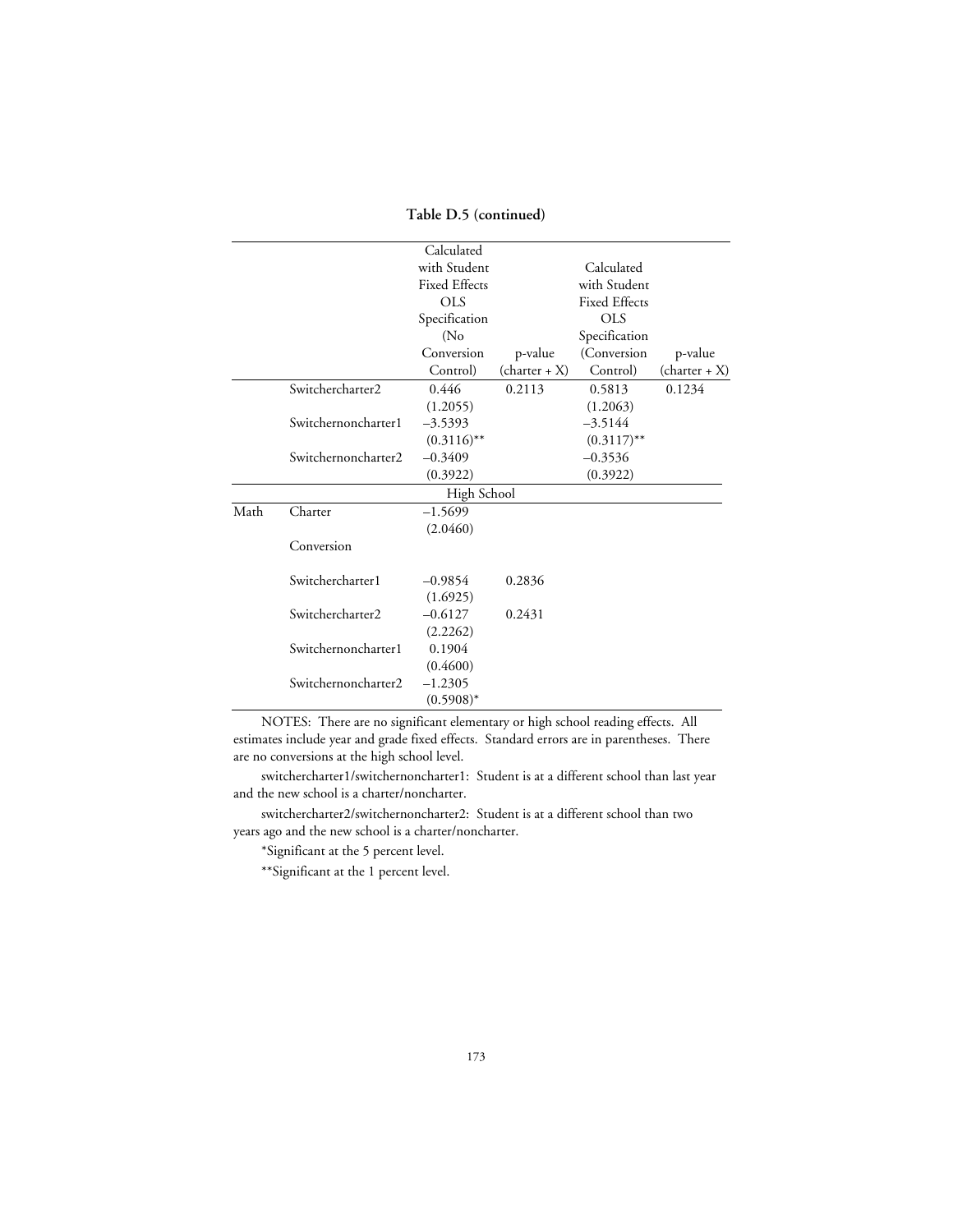#### **Table D.6**

|              |         |                               | Elementary | Middle  | High                     |
|--------------|---------|-------------------------------|------------|---------|--------------------------|
|              |         | <b>Overall Charter Effect</b> |            |         |                          |
| Hispanic     | Math    |                               | $-0.35$    | 0.07    |                          |
|              | Reading |                               |            | $-0.07$ |                          |
|              |         |                               |            |         |                          |
| White        | Math    |                               |            |         | $-0.12$                  |
|              | Reading |                               |            |         |                          |
|              |         |                               |            |         |                          |
| <b>Black</b> | Math    |                               |            |         |                          |
|              | Reading |                               |            |         |                          |
|              |         |                               |            |         |                          |
| Asian        | Math    |                               |            | $-0.16$ |                          |
|              | Reading |                               |            |         |                          |
|              |         | <b>Effect by Charter Type</b> |            |         |                          |
| Hispanic     | Math    | Startup                       | $-0.50$    | $-0.13$ |                          |
|              |         | Conversion                    |            | 0.10    |                          |
|              | Reading | Startup                       |            |         |                          |
|              |         | Conversion                    |            | $-0.08$ | ÷                        |
| White        | Math    | Startup                       |            |         |                          |
|              |         | Conversion                    |            |         |                          |
|              | Reading | Startup                       |            |         |                          |
|              |         | Conversion                    |            |         | $\overline{\phantom{a}}$ |
| <b>Black</b> | Math    | Startup                       |            | 0.16    |                          |
|              |         | Conversion                    |            |         |                          |
|              | Reading | Startup                       |            | 0.14    | $\overline{\phantom{a}}$ |
|              |         | Conversion                    |            |         |                          |
| Asian        | Math    | Startup                       |            |         |                          |
|              |         | Conversion                    | $-0.52$    |         |                          |
|              | Reading | Startup                       |            |         |                          |
|              |         | Conversion                    |            |         |                          |

**Estimated One-Year Effects of Switching to a Charter School, Measured in Proportion of Stanford 9 Test-Score Standard Deviation Units, by Race**

NOTES: Blank entries indicate no statistically significant effects at the 5 percent level. The exception is the high school column, where separate estimates for conversion schools are not estimated because there are no conversions at the high school level.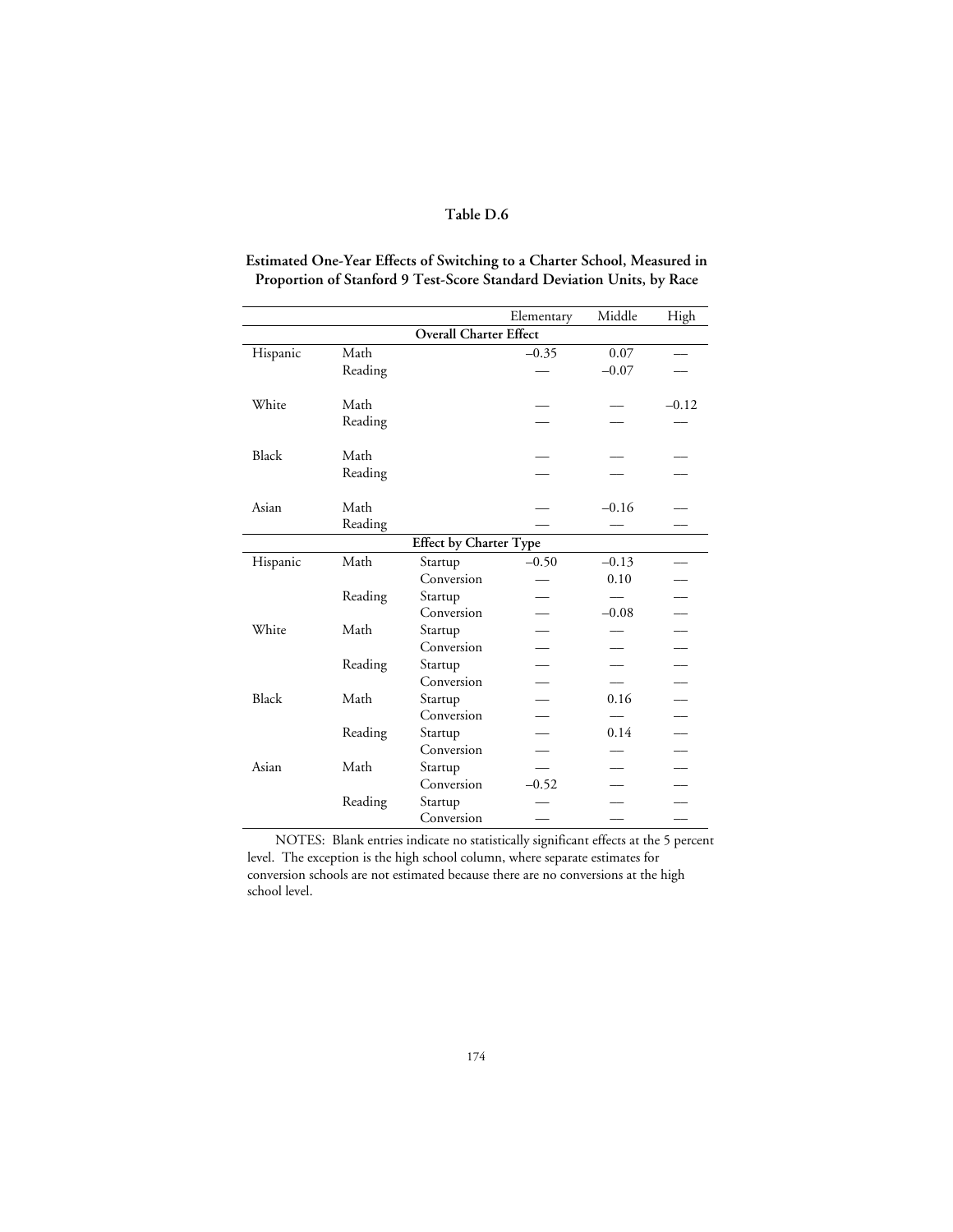| r. |
|----|
| ι  |
| ٩  |
| ý  |

Estimated Effects of Attending a Charter School on California Standards Test Score: Score Normalized **Estimated Effects of Attending a Charter School on California Standards Test Score: Score Normalized**

|         |                                      |                                           |                   | to Mean 0, Standard Deviation 1, in Each Grade Span |               |           |
|---------|--------------------------------------|-------------------------------------------|-------------------|-----------------------------------------------------|---------------|-----------|
|         |                                      | Sample Sizes                              |                   |                                                     | Sample Sizes  |           |
|         |                                      | Number of                                 |                   |                                                     | Number of     |           |
|         |                                      | Students                                  | Number of         |                                                     | Students      | Number of |
|         | Fixed Effects                        | Number of                                 | Charter           | Anderson-Hsiao                                      | Number of     | Charter   |
|         | CIS                                  | Observations                              | Students          | $\geq$                                              | Observations] | Students  |
|         |                                      |                                           | Elementary School |                                                     |               |           |
| Math    | 0.099                                | 41,433                                    | 1,456             | 0.1025                                              | 17,960        | 599       |
|         | $(0.0364)$ **                        | [59,393]                                  |                   | $(0.0375)$ **                                       |               |           |
| Reading | $-0.0364$                            | 40,375                                    | 1,384             | $-0.0228$                                           | 16,863        | 546       |
|         | (0.032)                              | 57,238]                                   |                   | (0.034)                                             |               |           |
|         |                                      |                                           | Middle School     |                                                     |               |           |
| Math    | $-0.1053$                            | 38,785                                    | 5,115             | $-0.068$                                            | 25,540        | 3,266     |
|         | $(0.0187)$ **                        | [55, 626]                                 |                   | $(0.0145)$ **                                       |               |           |
| Reading | $-0.0413$                            | 38,130                                    | 4,962             | $-0.0588$                                           | 24,714        | 3,125     |
|         | $(0.0155)$ **                        | 54,440]                                   |                   | $(0.0124)$ **                                       |               |           |
|         |                                      |                                           | High School       |                                                     |               |           |
| Math    | $-0.0348$                            | 30,739                                    | 2,137             | $-0.0297$                                           | 19,679        | 1,137     |
|         | (0.027)                              | [43, 285]                                 |                   | (0.020)                                             |               |           |
| Reading | $-0.0045$                            | 32,483                                    | 2,636             | 0.0132                                              | 20,008        | 1,264     |
|         | (0.021)                              | [45, 571]                                 |                   | (0.015)                                             |               |           |
|         |                                      | NOTE: Standard errors are in parentheses. |                   |                                                     |               |           |
|         | *Significant at the 5 percent level. |                                           |                   |                                                     |               |           |
|         | **Significant at the 1 percent level |                                           |                   |                                                     |               |           |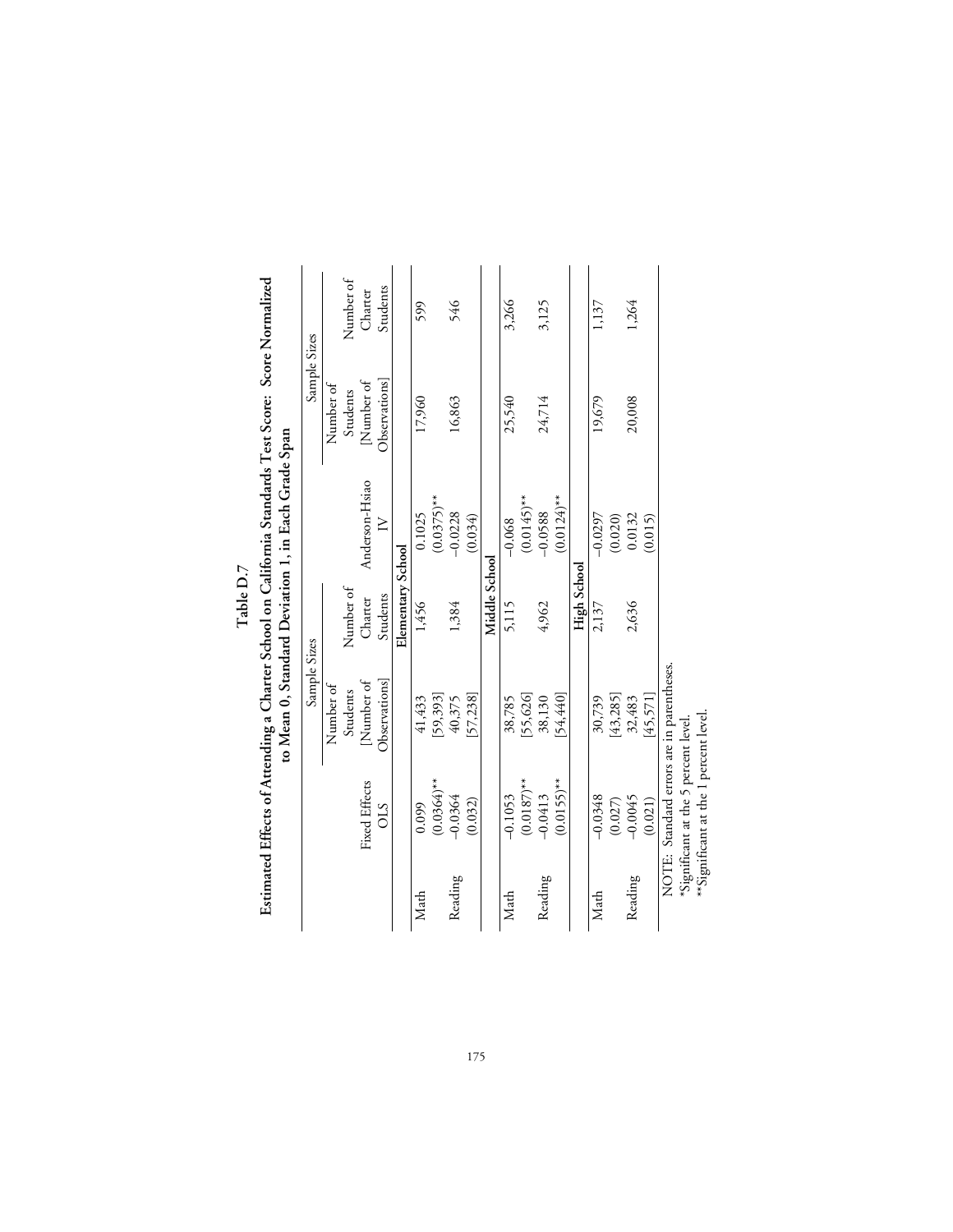#### **Table D.8**

# **Estimated Effects of Attending a Startup or Conversion Charter School on California Standards Test Score: Score Normalized to Mean 0, Standard Deviation 1, in Each Grade Span**

|         |            | Student                  | Anderson      |
|---------|------------|--------------------------|---------------|
|         |            | <b>Fixed Effects</b>     |               |
|         |            |                          | Hsiao         |
|         |            | <b>OLS</b>               | IV            |
|         |            | <b>Elementary School</b> |               |
| Math    | Startup    | 0.1127                   | 0.1154        |
|         |            | $(0.0401)$ **            | $(0.0414)$ ** |
|         | Conversion | 0.0421                   | 0.0485        |
|         |            | (0.0796)                 | (0.0822)      |
| Reading | Startup    | $-0.0581$                | $-0.0489$     |
|         |            | (0.0352)                 | (0.0373)      |
|         | Conversion | 0.0653                   | 0.1001        |
|         |            | (0.0742)                 | (0.0787)      |
|         |            | Middle School            |               |
| Math    | Startup    | $-0.2898$                | $-0.2653$     |
|         |            | $(0.0321)$ **            | $(0.0250)$ ** |
|         | Conversion | $-0.0239$                | 0.0206        |
|         |            | (0.0220)                 | (0.0171)      |
| Reading | Startup    | $-0.0343$                | $-0.0428$     |
|         |            | (0.0262)                 | $(0.0214)^*$  |
|         | Conversion | $-0.0446$                | $-0.066$      |
|         |            | $(0.0184)^*$             | $(0.0147)$ ** |

NOTE: Standard errors are in parentheses.

\*Significant at the 5 percent level.

\*\*Significant at the 1 percent level.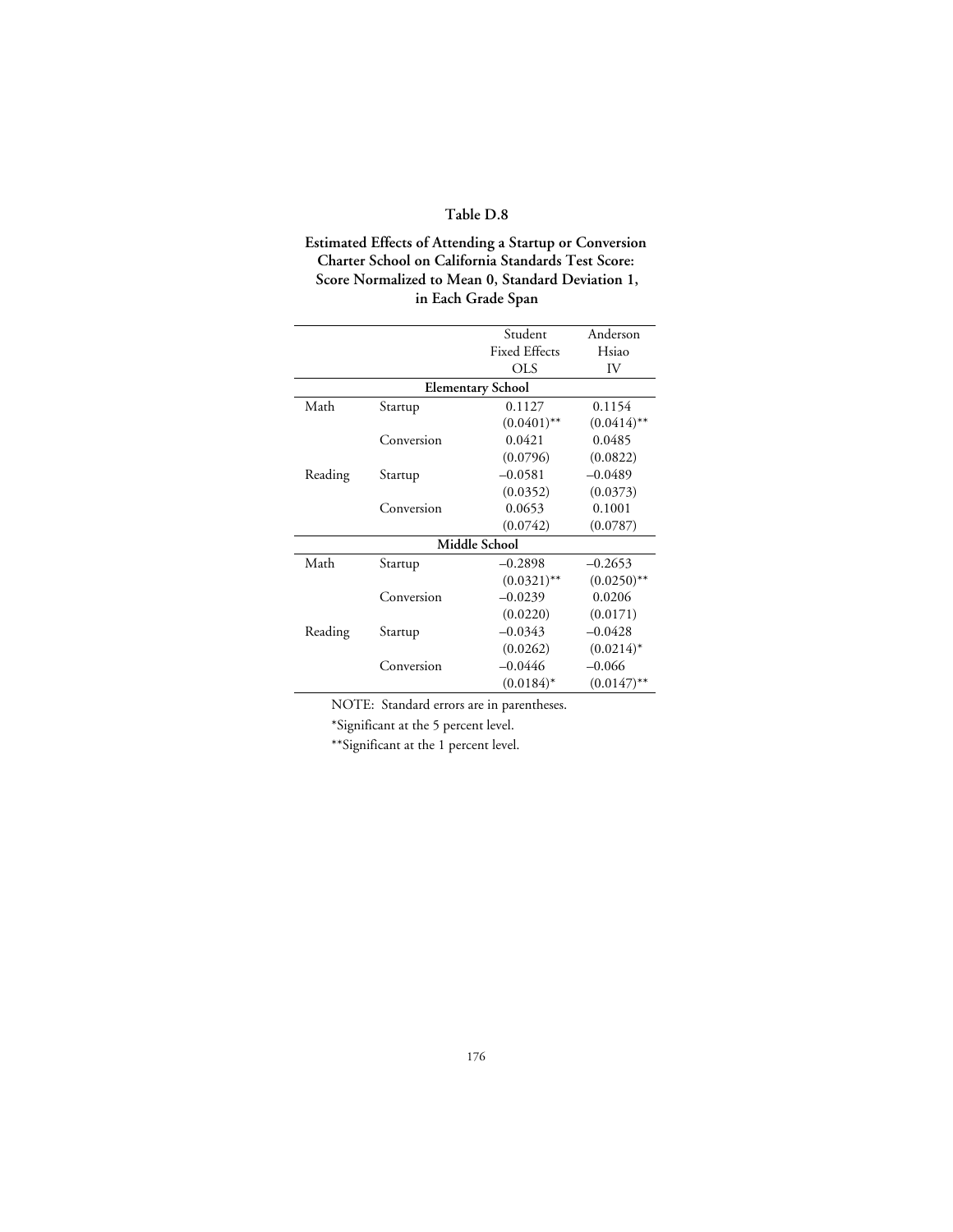# References

- Anderson, T. W., and Cheng Hsiao, "Formulation and Estimation of Dynamic Models Using Panel Data," *Journal of Econometrics*, Vol. 18, No. 1, January 1982, pp. 47–82.
- Betts, Julian R., "Is There a Link Between School Inputs and Earnings? Fresh Scrutiny of an Old Literature," in Gary Burtless, ed., *Does Money Matter? The Effect of School Resources on Student Achievement and Adult Success*, Brookings Institution, Washington, D.C., 1996.
- Betts, Julian R., and Anne Danenberg, "An Assessment of Resources and Student Achievement," in Jon Sonstelie and Peter Richardson, eds., *School Finance and California's Master Plan for Education*, Public Policy Institute of California, San Francisco, California, 2001, pp. 47–79.
- Betts, Julian, Dan Goldhaber, and Larry Rosenstock, "The Supply Side of School Choice," Chapter 4 in Julian R. Betts and Tom Loveless, eds., *Getting Choice Right: Ensuring Equity and Efficiency in Education Policy*, Brookings Institution Press, Washington, D.C., 2005.
- Betts, Julian R., Kim S. Rueben, and Anne Danenberg, *Equal Resources, Equal Outcomes? The Distribution of School Resources and Student Achievement in California*, Public Policy Institute of California, San Francisco, California, 2000.
- Betts, Julian R., Andrew Zau, and Kevin King, *From Blueprint to Reality: San Diego's Education Reforms*, Public Policy Institute of California, San Francisco, California, 2005.
- Betts, Julian R., Andrew Zau, and Lorien Rice, *Determinants of Student Achievement: New Evidence from San Diego*, Public Policy Institute of California, San Francisco, California, 2003.
- Bifulco, Robert, and Helen F. Ladd, "The Impacts of Charter Schools on Student Achievement: Evidence from North Carolina," *Education Finance and Policy,* Vol. 1, No. 1, Winter 2006, pp. 50–90.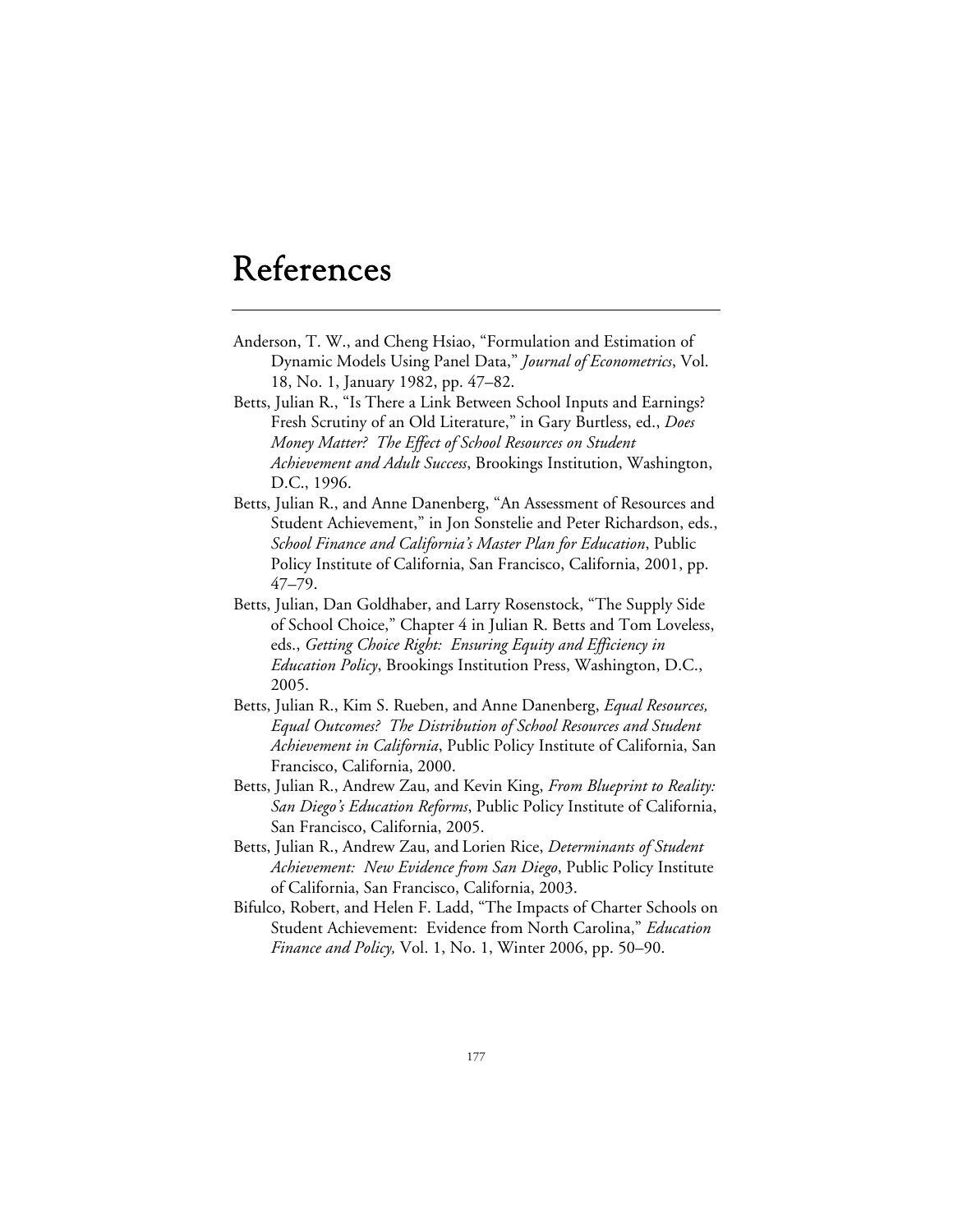- Black, Sandra E., "Do Better Schools Matter? Parental Valuation of Elementary Education," *Quarterly Journal of Economics*, Vol. 114, No. 2, May 1999, pp. 577–599.
- Bloom, Howard S., "Sample Design for an Evaluation of the Reading First Program," MDRC Working Papers on Research Methodology, Manpower Demonstration Research Corporation, New York, 2003.
- Coley, Richard J., *An Uneven Start: Indicators of Inequality in School Readiness*, Educational Testing Service, Princeton, New Jersey, 2002.
- Cook, Thomas, David Armor, Robert Crain, Norman Miller, Walter Stephan, Herbert Walberg, and Paul Wortman, *School Desegregation and Black Achievement*, National Institute of Education, Washington, D.C., 1984.
- Crain, Robert L., and Rita A. Mahard, "Minority Achievement: Policy Implications of Research," in Willis D. Hawley, ed., *Effective School Desegregation: Equity, Quality and Feasibility*, Sage Publications, Thousand Oaks, California, 1981.
- Cullen, Julie Berry, Brian A. Jacob, and Steven Levitt, "The Effect of School Choice on Student Outcomes: Evidence from Randomized Lotteries," National Bureau of Economic Research, Working Paper 10113, Cambridge, Massachusetts, November 2003.
- Cullen, Julie Berry, Brian Jacob, and Steven Levitt, "The Impact of School Choice on Student Outcomes: An Analysis of the Chicago Public Schools," National Bureau of Economic Research, Working Paper 7888, Cambridge, Massachusetts, September 2000.
- Donner, Allan, and Neil Klar, *Design and Analysis of Cluster Randomization Trials in Health Research*, Arnold, London, and Oxford University Press, New York, 2000.
- Fairlie, Robert W., and Alexandra M. Resch, "Is There 'White Flight' into Private Schools? Evidence from the National Educational Longitudinal Survey," *Review of Economics and Statistics*, Vol. 84, No. 1, February 2002, pp. 21–33.
- Figlio, David, and Maurice Lucas, "What's in a Grade? School Report Cards and House Prices," *American Economic Review*, Vol. 88, No. 3, 2004, pp. 33–62.
- Gill, Brian P., P. Michael Timpane, Karen E. Ross, and Dominic J. Brewer, *Rhetoric Versus Reality: What We Know and What We Need*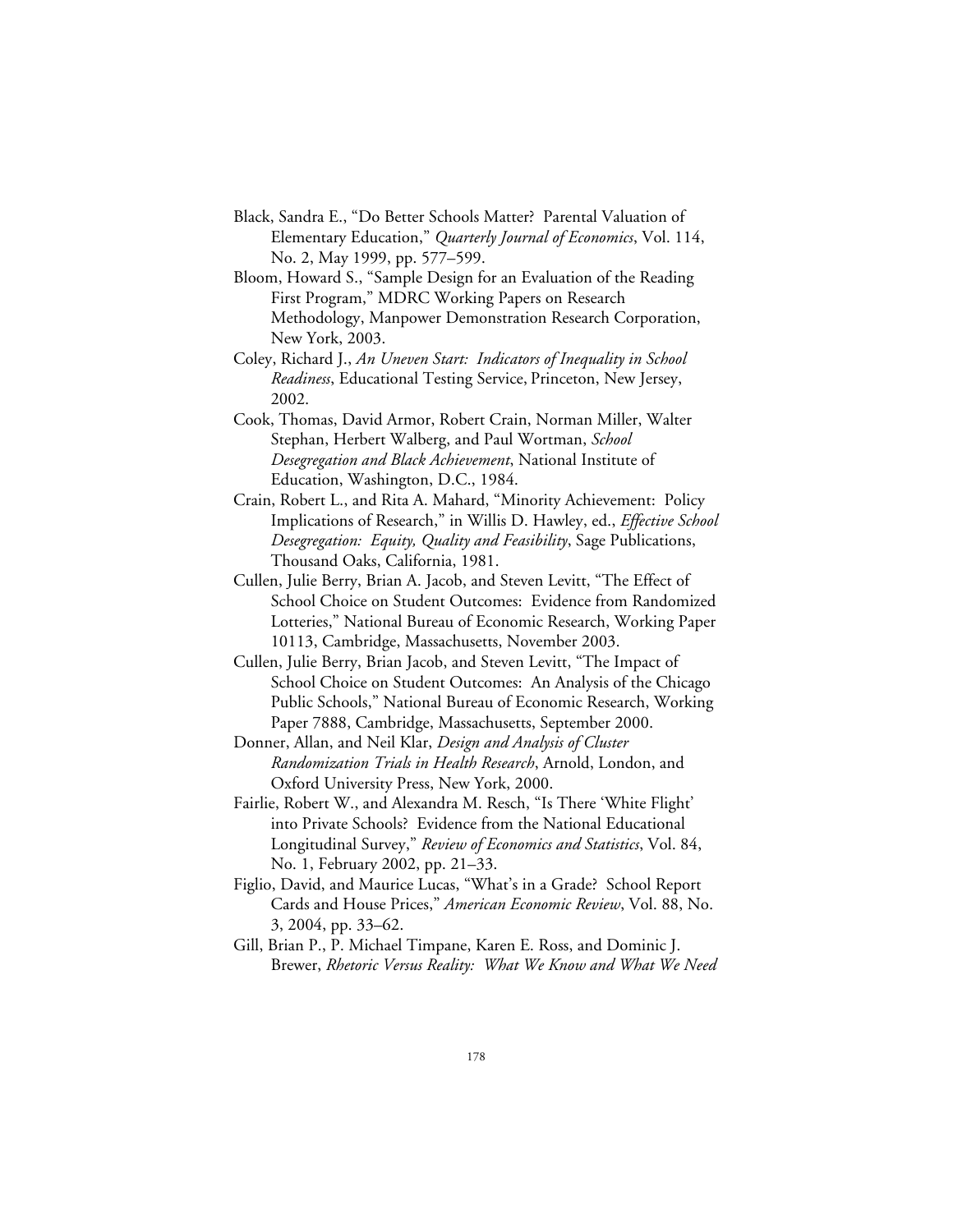*to Know About Vouchers and Charter Schools*, RAND Corporation, Santa Monica, California, 2001.

- Hanushek, Eric A., "School Resources and Student Performance," in Gary Burtless, ed., *Does Money Matter? The Effect of School Resources on Student Achievement and Adult Success*, Brookings Institution, Washington, D.C., 1996, pp. 43–73.
- Hanushek, Eric. A., John F. Kain, Steven G. Rivkin, and Gregory F. Branch, "Charter School Quality and Parental Decision Making with School Choice," National Bureau of Economic Research, Working Paper 11252, Cambridge, Massachusetts, March 2005.
- Heckman, James, "Instrumental Variables: A Study of Implicit Behavioral Assumptions Used in Making Program Evaluations," *Journal of Human Resources*, Vol. 32, No. 3, Summer 1997, pp. 441–462.
- Heckman, James J., Robert J. Lalonde, and Jeffrey A. Smith, "The Economics and Econometrics of Active Labor Market Programs," in Orley C. Ashenfelter and David Card, eds., *Handbook of Labor Economics, Volume 3*, 1999, pp. 1865–2097.
- Howell, William G., and Paul E. Peterson, "The Education Gap: Vouchers and Urban Schools," Brookings Institution, Washington, D.C., 2002.
- Hoxby, Caroline M., "Does Competition Among Public Schools Benefit Students and Taxpayers?" *American Economic Review*, Vol. 90, No. 5, 2000, pp. 1209–1238.
- Jepsen, Christopher, and Steven Rivkin, *Class Size Reduction, Teacher Quality, and Academic Achievement in California Public Elementary Schools*, Public Policy Institute of California, San Francisco, California, 2002.
- Krueger, Alan B., and Pei Zhu, "**A**nother Look at the New York City School Voucher Experiment," National Bureau of Economic Research, Working Paper 9418, Cambridge, Massachusetts, January 2003.
- Lukas, J. Anthony, *Common Ground: A Turbulent Decade in the Lives of Three American Families*, Knopf, New York, 1985.
- Mahan, Aline M., and Thomas W. Mahan, "Changes in Cognitive Style: An Analysis of the Effect of White Suburban Schools on Inner City Children," *Integrated Education*, Vol. 8, No.1, 1970, pp. 58–61.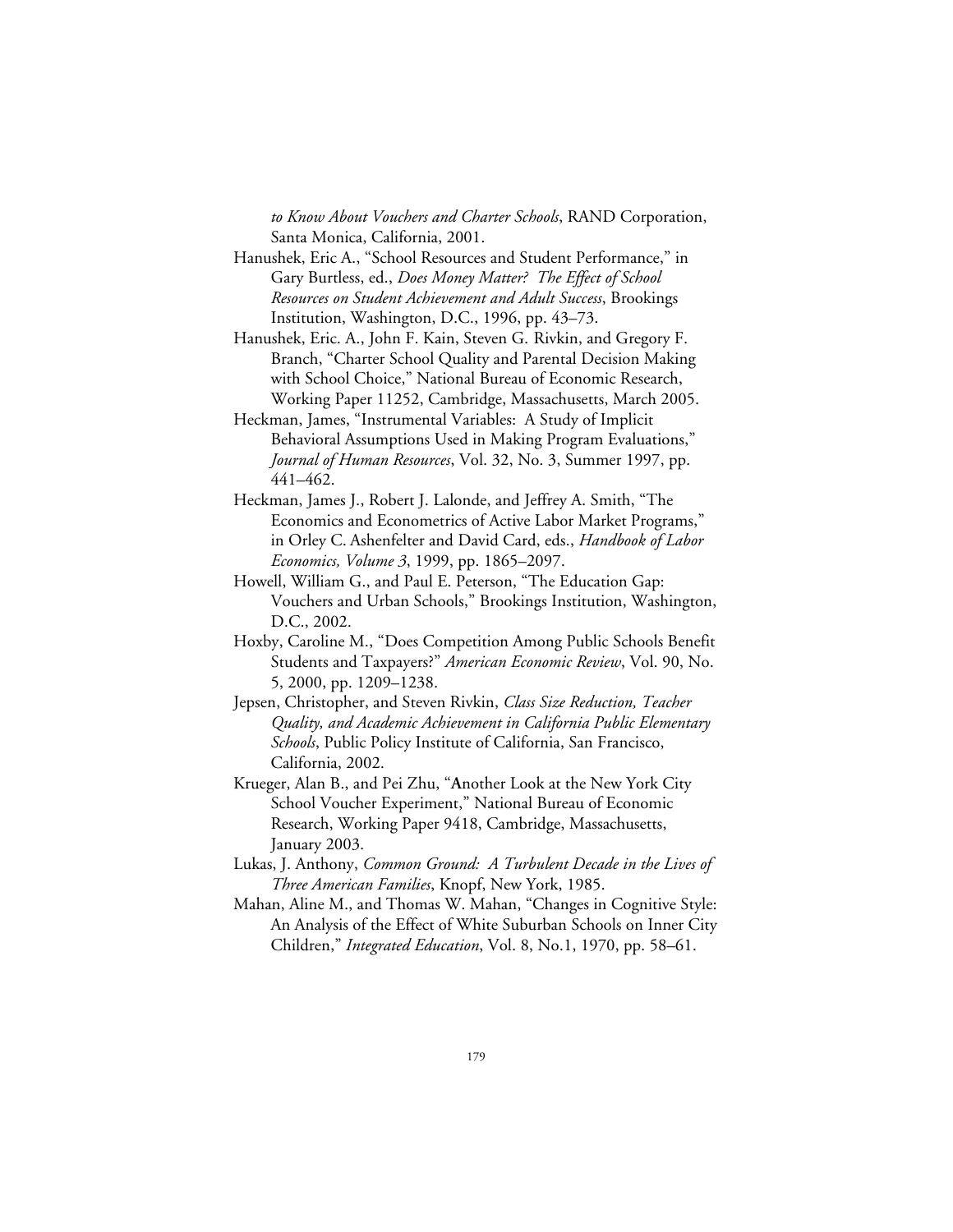- Mayer, Daniel P., Paul E. Peterson, David E. Myers, Christina Clark Tuttle, and William G. Howell, "School Choice in New York City After Three Years: An Evaluation of the School Choice Scholarships Program," Mathematica Policy Research, Inc., Washington, D.C., 2002.
- McClure, Larry, Betsy Strick, Rachel Jacob-Almeida, and Christopher Reicher, "The Preuss School at UCSD: School Characteristics and Students' Achievement," The Center for Research on Educational Equity, Assessment and Teaching Effectiveness, UCSD, December 2005, available at http://create.ucsd.edu/Research\_Evaluation/.
- National Center for Education Statistics, "Common Core of Data," available at http://nces.ed.gov/ccd/ccddata.asp.
- Raphael, Steven, and Lorien Rice, "Car Ownership, Employment, and Earnings," *Journal of Urban Economics*, Vol. 52, 2002, pp. 109–130.
- Reback, Randall, "Supply and Demand in a Public School Choice Program," paper presented at the June Society of Labor Economists conference, Boston, Massachusetts, 2005.
- Rice, Lorien, "Public Transit and Employment Outcomes," unpublished manuscript, University of California, San Diego, and Public Policy Institute of California, San Francisco, California, 2004.
- Rothstein, Jesse, "Good Principals or Good Peers: Parental Valuation of School Characteristics, Tiebout Equilibrium, and the Incentive Effects of Competition Among Jurisdictions," National Bureau of Economic Research, Working Paper 10666, Cambridge, Massachusetts, August 2004.
- Sass, Tim R., "Charter Schools and Student Achievement in Florida," *Education Finance and Policy*, Vol. 1, No. 1, Winter 2006, pp. 91–122.
- Solmon, Lewis, Kern Paark, and David Garcia*, Does Charter School Attendance Improve Test Scores? The Arizona Results,* Goldwater Institute Center for Market-Based Education, Phoenix, Arizona, 2001.
- Tiebout, Charles M., "A Pure Theory of Local Public Expenditures," *Journal of Political Economy*, Vol. 64, 1956, pp. 415–424.
- Wooldridge, Jeffrey, "Cluster-Sample Methods in Applied Econometrics," *American Economic Review*, Vol. 93, No. 2, May 2003, pp. 133–138.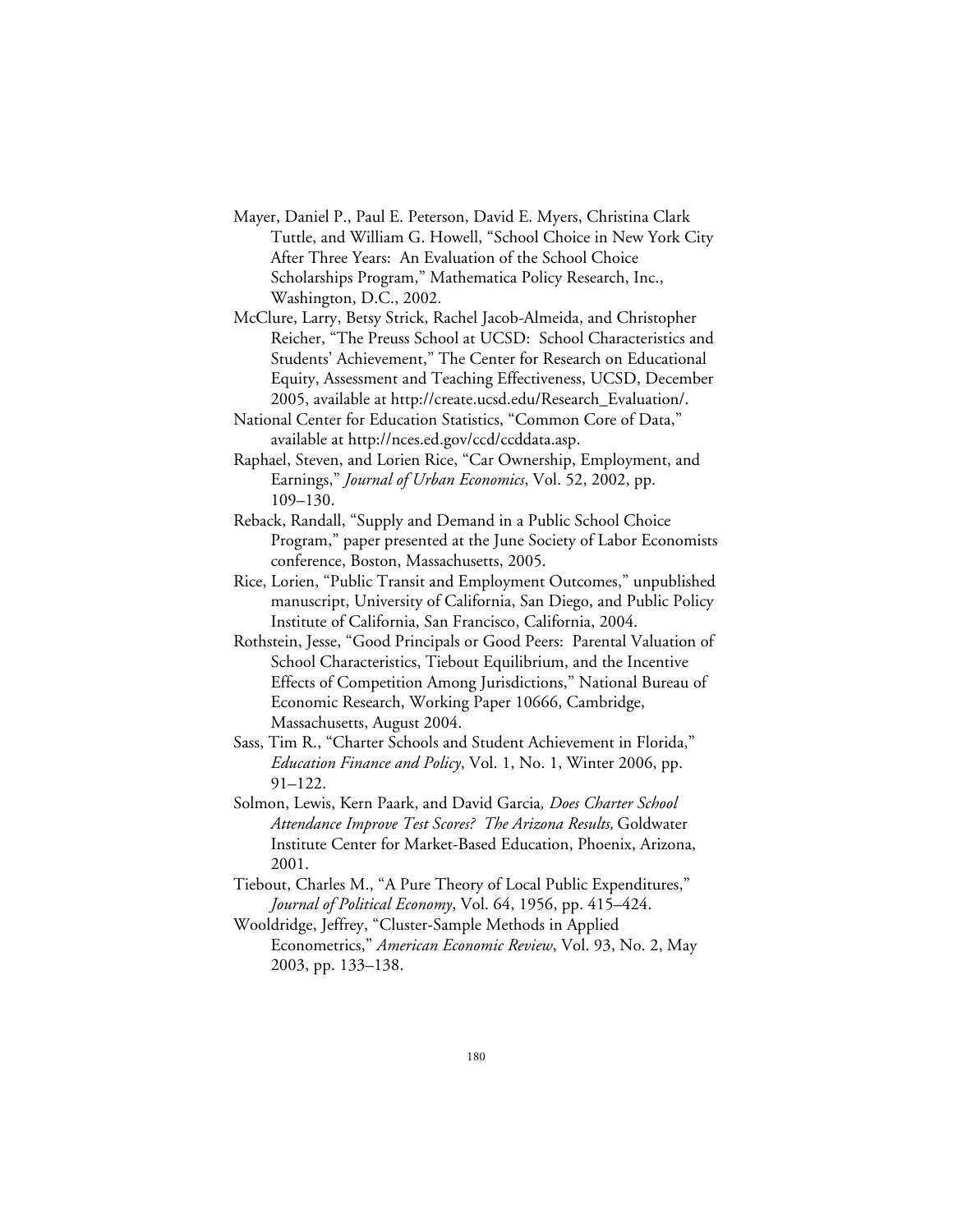- Zau, Andrew, and Julian Betts, "The Evolution of School Choice," in Frederick M. Hess, ed., *Urban School Reform: Lessons from San Diego,* Harvard Education Press, Cambridge, Massachusetts, 2005, pp. 223–241.
- Zdep, Stanley M., "Educating Disadvantaged Urban Children in Suburban Schools: An Evaluation," *Journal of Applied Social Psychology*, Vol. 1, No. 2, 1971, pp. 173–186.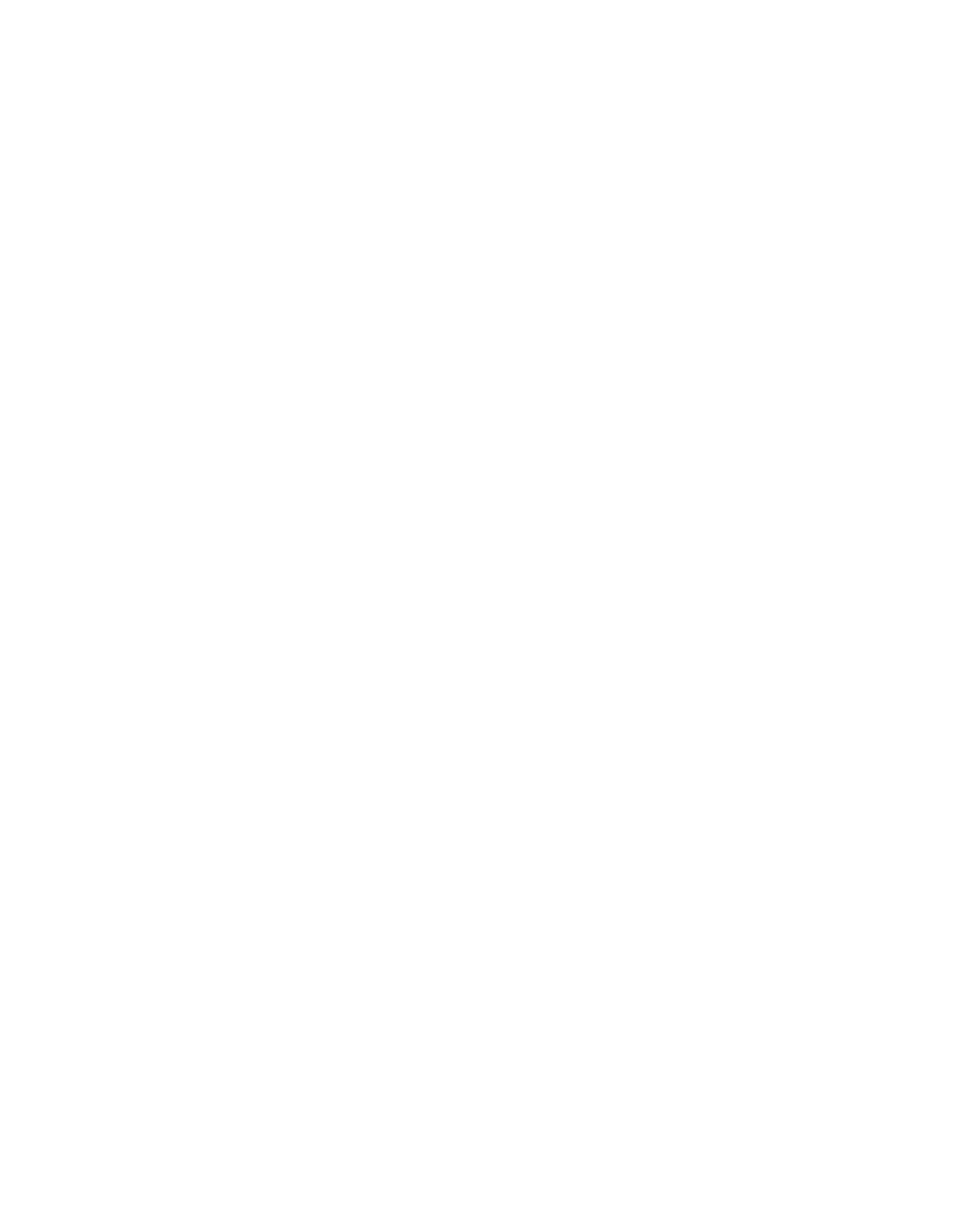## About the Authors

### **JULIAN R. BETTS**

Julian Betts is a senior fellow at the Public Policy Institute of California and a professor of economics at the University of California, San Diego. Much of his research has focused on the economic analysis of public schools. He has written extensively on the link between student outcomes and measures of school spending, including class size and teacher qualifications. He has also studied the role that standards and expectations play in student achievement. He is serving or has served on numerous U.S. Department of Education technical review and grant adjudication committees, two National Research Council committees, The National Working Commission on Choice in K–12 Education, and the national advisory boards of both the Center for Research on Education Outcomes at Stanford University and the National Charter School Research Project at the University of Washington. He holds a Ph.D. in economics from Queen's University, Kingston, Ontario, Canada, and an M.Phil. in economics from Oxford University.

#### **LORIEN A. RICE**

Lorien Rice, an assistant professor of economics at Mills College, specializes in labor economics. Her research interests include poverty, transportation, education, and the distribution of income and wealth. Previously, she was a research fellow at PPIC, where her work focused on the role of transportation and geographic access in determining employment and educational outcomes. Earlier in her career, she worked at MDRC in New York, where she helped evaluate job training and education programs for disadvantaged populations. She also served as a socioeconomic planner for the Peace Corps in Morocco's National Park Service. She holds a B.A. in economics from Oberlin College and an M.A. and Ph.D. in economics from the University of California, San Diego.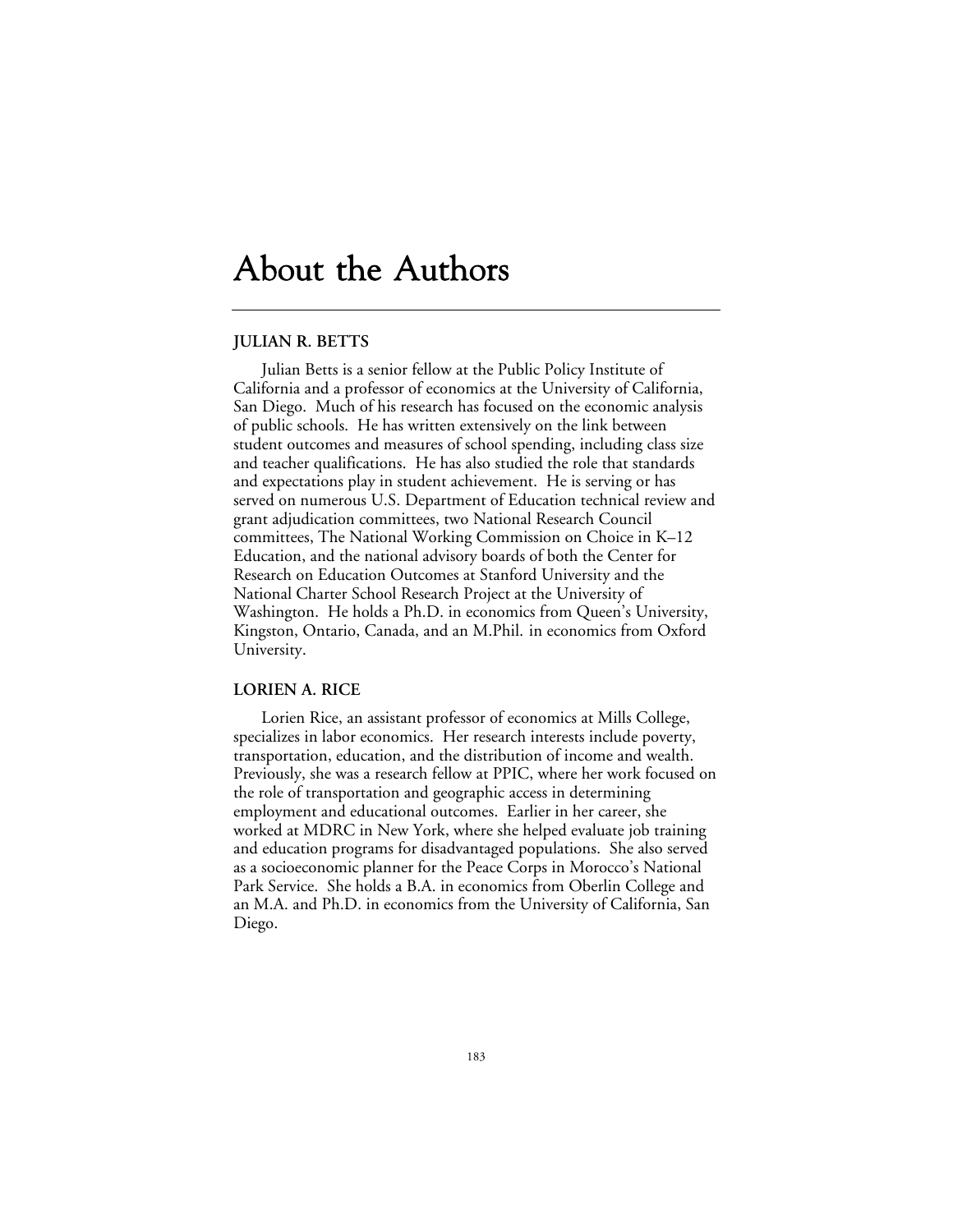#### **ANDREW C. ZAU**

Andrew Zau is a senior statistician in the Department of Economics at the University of California, San Diego. His current research focuses on the determinants of student achievement in the San Diego Unified School District. Before that, he was a research associate at PPIC, working on similar topics. He holds a B.S. in bioengineering from the University of California, San Diego, and an M.P.H. in epidemiology from San Diego State University.

### **Y. EMILY TANG**

Y. Emily Tang is a Ph.D. candidate in the Department of Economics at the University of California, San Diego. She studies applied microeconomics and public finance. She has worked as a research assistant at the Brookings Institution and served as a summer fellow at Mathematica Policy Research, Inc. She holds a B.S. in economics and computer science from Duke University and an M.A. in economics from the University of California, San Diego.

#### **CORY R. KOEDEL**

Cory Koedel is a Ph.D. candidate in the Department of Economics at the University of California, San Diego. Most of his research has focused on the economic analysis of public schools, with an emphasis on teacher quality and school choice. In 2005, he received the Spencer Foundation's dissertation fellowship award. He holds a B.A. in economics and U.S. history and an M.A. in economics from the University of California, San Diego.